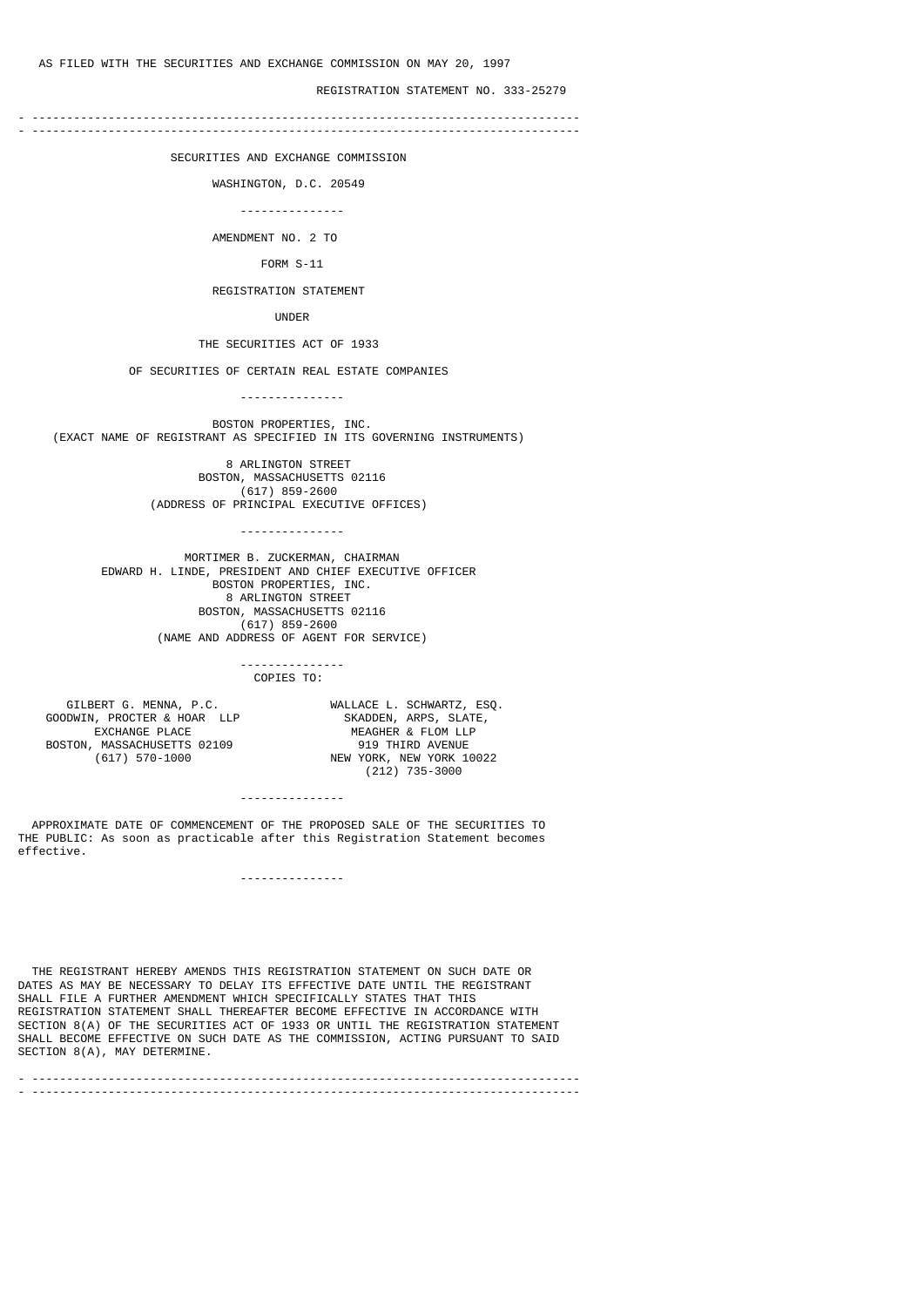#### EXPLANATORY NOTE

 This Registration Statement contains a Prospectus relating to a public offering in the United States and Canada (the "U.S. Offering") of an aggregate of 25,120,000 shares of common stock (the "Common Stock") of Boston Properties, Inc., a Delaware corporation, together with separate Prospectus pages relating to a concurrent offering outside the United States and Canada of an aggregate of 6,280,000 shares of Common Stock (the "International Offering"). The complete Prospectus for the U.S. Offering follows immediately. After such Prospectus are the following alternate pages for the International Offering: a front cover page; an "Underwriting" section; and a back cover page. All other pages of the Prospectus for the U.S. Offering are to be used for both the U.S. Offering and the International Offering.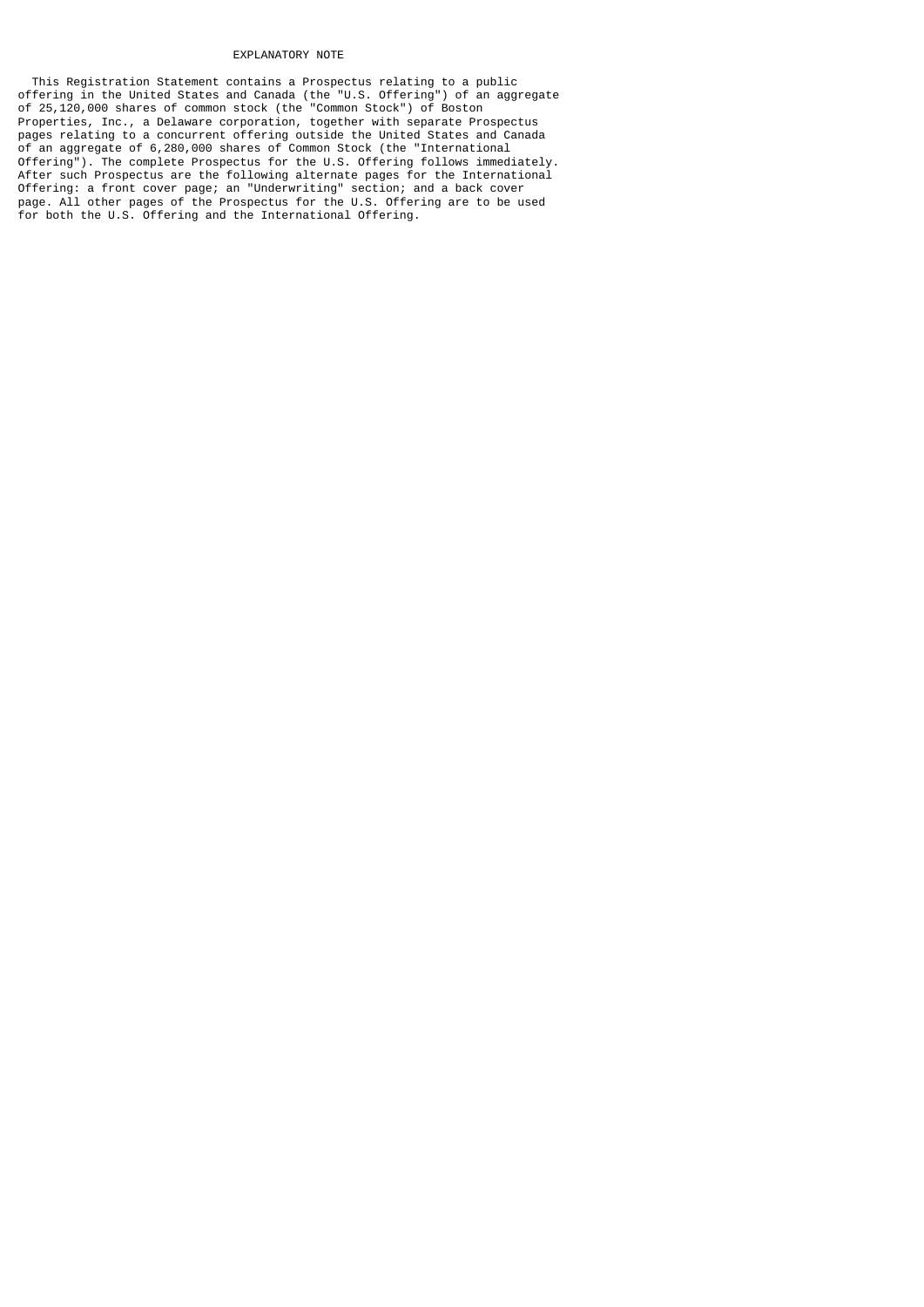++++++++++++++++++++++++++++++++++++++++++++++++++++++++++++++++++++++++++++++++ +INFORMATION CONTAINED HEREIN IS SUBJECT TO COMPLETION OR AMENDMENT. A + +REGISTRATION STATEMENT RELATING TO THESE SECURITIES HAS BEEN FILED WITH THE + +SECURITIES AND EXCHANGE COMMISSION. THESE SECURITIES MAY NOT BE SOLD NOR MAY + +OFFERS TO BUY BE ACCEPTED PRIOR TO THE TIME THE REGISTRATION STATEMENT + +BECOMES EFFECTIVE. THIS PROSPECTUS SHALL NOT CONSTITUTE AN OFFER TO SELL NOR + +THE SOLICITATION OF AN OFFER TO BUY NOR SHALL THERE BE ANY SALE OF THESE + +SECURITIES IN ANY STATE IN WHICH SUCH OFFER, SOLICITATION OR SALE WOULD BE + +UNLAWFUL PRIOR TO REGISTRATION OR QUALIFICATION UNDER THE SECURITIES LAWS OF + +ANY SUCH STATE. +

++++++++++++++++++++++++++++++++++++++++++++++++++++++++++++++++++++++++++++++++

SUBJECT TO COMPLETION MAY 20, 1997 31,400,000 SHARES BOSTON PROPERTIES, INC.

**PROSPECTUS** 

# COMMON STOCK

LOGO

 ---------- Boston Properties, Inc. (together with its subsidiaries, the "Company") has been formed to succeed to the real estate development, redevelopment, acquisition, management, operating and leasing businesses associated with the

predecessor company founded by Mortimer B. Zuckerman and Edward H. Linde in 1970. The Company is one of the largest owners and developers of office properties in the United States, with a significant presence in five submarkets in Greater Boston, five submarkets in Greater Washington, D.C. and the Park Avenue submarket of midtown Manhattan. Upon completion of this offering (the "Offering"), the Company will own a portfolio of 74 properties aggregating approximately 10.9 million square feet, 91% of which was developed or substantially redeveloped by the Company. The properties consist of 62 office properties with approximately 7.6 million net rentable square feet (including seven office properties under development that will consist of approximately 810,000 net rentable square feet) and approximately 1.3 million additional square feet of structured parking for 4,222 vehicles; nine industrial properties with approximately 925,000 net rentable square feet; two hotels with a total of 833 rooms consisting of approximately 750,000 square feet; and a parking garage with 1,170 spaces (consisting of approximately 330,000 square feet). In addition, the Company will own, have under contract or have options to acquire six parcels of land totaling 47.4 acres, which will support approximately 1.0 million square feet of development.

 Following the Offering, Mr. Zuckerman will serve as Chairman, Mr. Linde will serve as President and Chief Executive Officer and together they will own approximately a 33.7% economic interest in the Company. Messrs. Zuckerman and Linde have agreed that the Company will be the exclusive entity through which they develop and acquire commercial properties. The Company is a fully integrated, self-administered and self-managed real estate company and expects to qualify as a real estate investment trust ("REIT") for federal income tax purposes for the year ending December 31, 1997. Upon completion of the Offering, the Company expects to have a \$300 million unsecured line of credit to facilitate its development and acquisition activity.

 All of the shares of the Company's common stock, par value \$.01 per share ("Common Stock"), offered hereby are being sold by the Company. Of the 31,400,000 shares of Common Stock being offered hereby, 25,120,000 shares are being offered initially in the United States and Canada by the U.S. Underwriters and 6,280,000 shares are being offered initially outside the United States and Canada by the International Managers. See "Underwriting."

 Prior to the Offering, there has been no public market for the Common Stock. It is currently estimated that the initial public offering price will be \$25.00 per share. See "Underwriting" for information relating to the factors to be considered in determining the initial public offering price. The Company will apply for listing of the Common Stock on the New York Stock Exchange under the symbol "BXP."

 SEE "RISK FACTORS" BEGINNING ON PAGE 23 FOR CERTAIN FACTORS RELEVANT TO AN INVESTMENT IN THE COMMON STOCK, INCLUDING:

- . Risks associated with the development of commercial properties;
- . Conflicts of interest with affiliates of the Company in connection with the formation of the Company, this Offering and the operations of the Company's ongoing business;
- . The possibility that certain provisions of the Company's organizational documents may increase the costs and reduce the potential gains of the Company in connection with the sale of, or the reduction of indebtedness on, certain properties, if such sale or reduction of indebtedness caused persons who had an interest in such properties prior to the Offering to recognize taxable income;
	- . The possibility that the consideration to be given by the Company for properties and other assets at the completion of the Offering may exceed their fair market value; no third-party appraisals were obtained by the Company regarding these properties and other assets;
	- Risks inherent in real estate investment and property management; . The possibility that the Company may not be able to refinance outstanding debt upon maturity, that indebtedness might be refinanced on less favorable terms, and that interest rates might increase on amounts drawn under the Company's proposed line of credit;
	- . Taxation of the Company as a regular corporation if it fails to qualify as a REIT; and
	- . Limitations on the stockholders' ability to change control of the Company due to certain provisions of the Company's Certificate of Incorporation and Bylaws, Delaware law and the partnership agreement of the Company's operating partnership subsidiary.

----------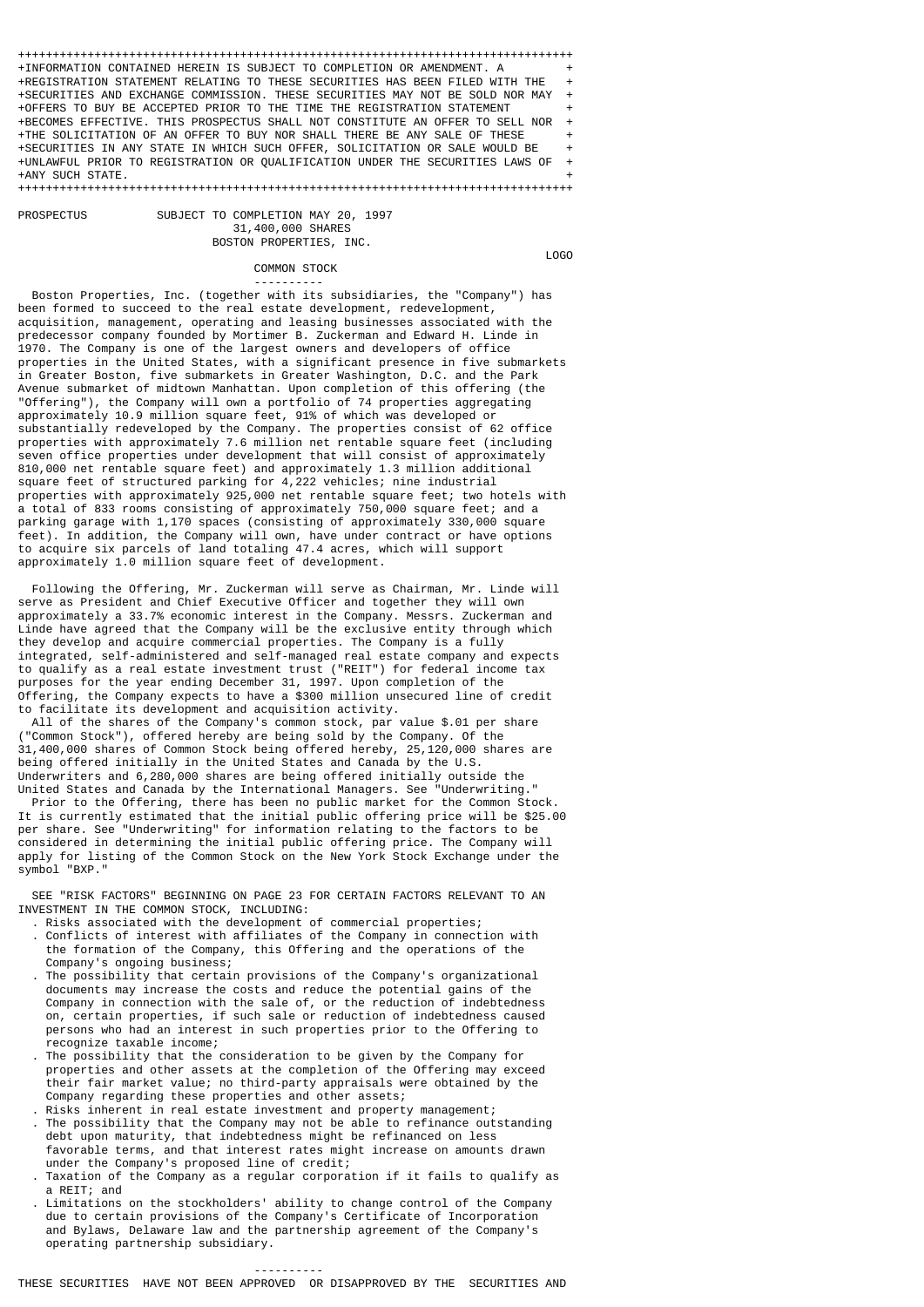| EXCHANGE COMMISSION OR ANY STATE SECURITIES COMMISSION NOR HAS THE SECURITIES<br>AND EXCHANGE COMMISSION OR ANY STATE SECURITIES COMMISSION PASSED UPON THE<br>ACCURACY OR ADEQUACY OF THIS PROSPECTUS. ANY REPRESENTATION TO THE<br>CONTRARY IS A CRIMINAL OFFENSE.<br>------------------------------                                                                                                                                                     |                                                                                                                                                                                                                                                                                                                                                                                                                                                                                                                                                                                                                                                                                                                                                                           |                               |                                   |  |  |  |  |  |
|------------------------------------------------------------------------------------------------------------------------------------------------------------------------------------------------------------------------------------------------------------------------------------------------------------------------------------------------------------------------------------------------------------------------------------------------------------|---------------------------------------------------------------------------------------------------------------------------------------------------------------------------------------------------------------------------------------------------------------------------------------------------------------------------------------------------------------------------------------------------------------------------------------------------------------------------------------------------------------------------------------------------------------------------------------------------------------------------------------------------------------------------------------------------------------------------------------------------------------------------|-------------------------------|-----------------------------------|--|--|--|--|--|
|                                                                                                                                                                                                                                                                                                                                                                                                                                                            |                                                                                                                                                                                                                                                                                                                                                                                                                                                                                                                                                                                                                                                                                                                                                                           |                               |                                   |  |  |  |  |  |
|                                                                                                                                                                                                                                                                                                                                                                                                                                                            |                                                                                                                                                                                                                                                                                                                                                                                                                                                                                                                                                                                                                                                                                                                                                                           | PUBLIC DISCOUNT(1) COMPANY(2) | PRICE TO UNDERWRITING PROCEEDS TO |  |  |  |  |  |
|                                                                                                                                                                                                                                                                                                                                                                                                                                                            |                                                                                                                                                                                                                                                                                                                                                                                                                                                                                                                                                                                                                                                                                                                                                                           |                               | <b>S</b>                          |  |  |  |  |  |
| $Total(3)$ \$                                                                                                                                                                                                                                                                                                                                                                                                                                              |                                                                                                                                                                                                                                                                                                                                                                                                                                                                                                                                                                                                                                                                                                                                                                           | $\sim$ $\sim$                 |                                   |  |  |  |  |  |
|                                                                                                                                                                                                                                                                                                                                                                                                                                                            |                                                                                                                                                                                                                                                                                                                                                                                                                                                                                                                                                                                                                                                                                                                                                                           |                               |                                   |  |  |  |  |  |
| 1933, as amended. See "Underwriting."<br>"Underwriting."                                                                                                                                                                                                                                                                                                                                                                                                   | (1) The Company has agreed to indemnify the several Underwriters against<br>certain liabilities, including liabilities under the Securities Act of<br>(2) Before deducting estimated expenses of \$ payable by the Company.<br>(3) The Company has granted the U.S. Underwriters a 30-day option to purchase<br>up to an additional 3,768,000 shares of Common Stock, and has granted the<br>International Managers a 30-day option to purchase up to an additional<br>942,000 shares of Common Stock, on the same terms and conditions as set<br>forth above solely to cover overallotments, if any. If such options are<br>exercised in full, the total Price to Public, Underwriting Discount and<br>Proceeds to Company will be $$$ , $$$ and $$$ , respectively. See |                               |                                   |  |  |  |  |  |
| The shares of Common Stock are offered by the several Underwriters, subject<br>to prior sale, when, as and if issued and accepted by them, subject to approval<br>of certain legal maters by counsel for the Underwriters. The Underwriters<br>reserve the right to withdraw, cancel or modify such offer and to reject orders<br>in whole or in part. It is expected that delivery of the shares will be made in<br>New York, New York on or about, 1997. |                                                                                                                                                                                                                                                                                                                                                                                                                                                                                                                                                                                                                                                                                                                                                                           |                               |                                   |  |  |  |  |  |
| Joint Lead Managers and Joint Bookrunners                                                                                                                                                                                                                                                                                                                                                                                                                  |                                                                                                                                                                                                                                                                                                                                                                                                                                                                                                                                                                                                                                                                                                                                                                           |                               |                                   |  |  |  |  |  |
| MERRILL LYNCH & CO.                                                                                                                                                                                                                                                                                                                                                                                                                                        |                                                                                                                                                                                                                                                                                                                                                                                                                                                                                                                                                                                                                                                                                                                                                                           | GOLDMAN, SACHS & CO.          |                                   |  |  |  |  |  |
| BEAR, STEARNS & CO. INC.                                                                                                                                                                                                                                                                                                                                                                                                                                   |                                                                                                                                                                                                                                                                                                                                                                                                                                                                                                                                                                                                                                                                                                                                                                           |                               |                                   |  |  |  |  |  |
| MORGAN STANLEY & CO.                                                                                                                                                                                                                                                                                                                                                                                                                                       |                                                                                                                                                                                                                                                                                                                                                                                                                                                                                                                                                                                                                                                                                                                                                                           |                               |                                   |  |  |  |  |  |
| INCORPORATED<br>PAINEWEBBER INCORPORATED<br>PRUDENTIAL SECURITIES INCORPORATED<br>SMITH BARNEY INC.                                                                                                                                                                                                                                                                                                                                                        |                                                                                                                                                                                                                                                                                                                                                                                                                                                                                                                                                                                                                                                                                                                                                                           |                               |                                   |  |  |  |  |  |

----------

The date of this Prospectus is , 1997.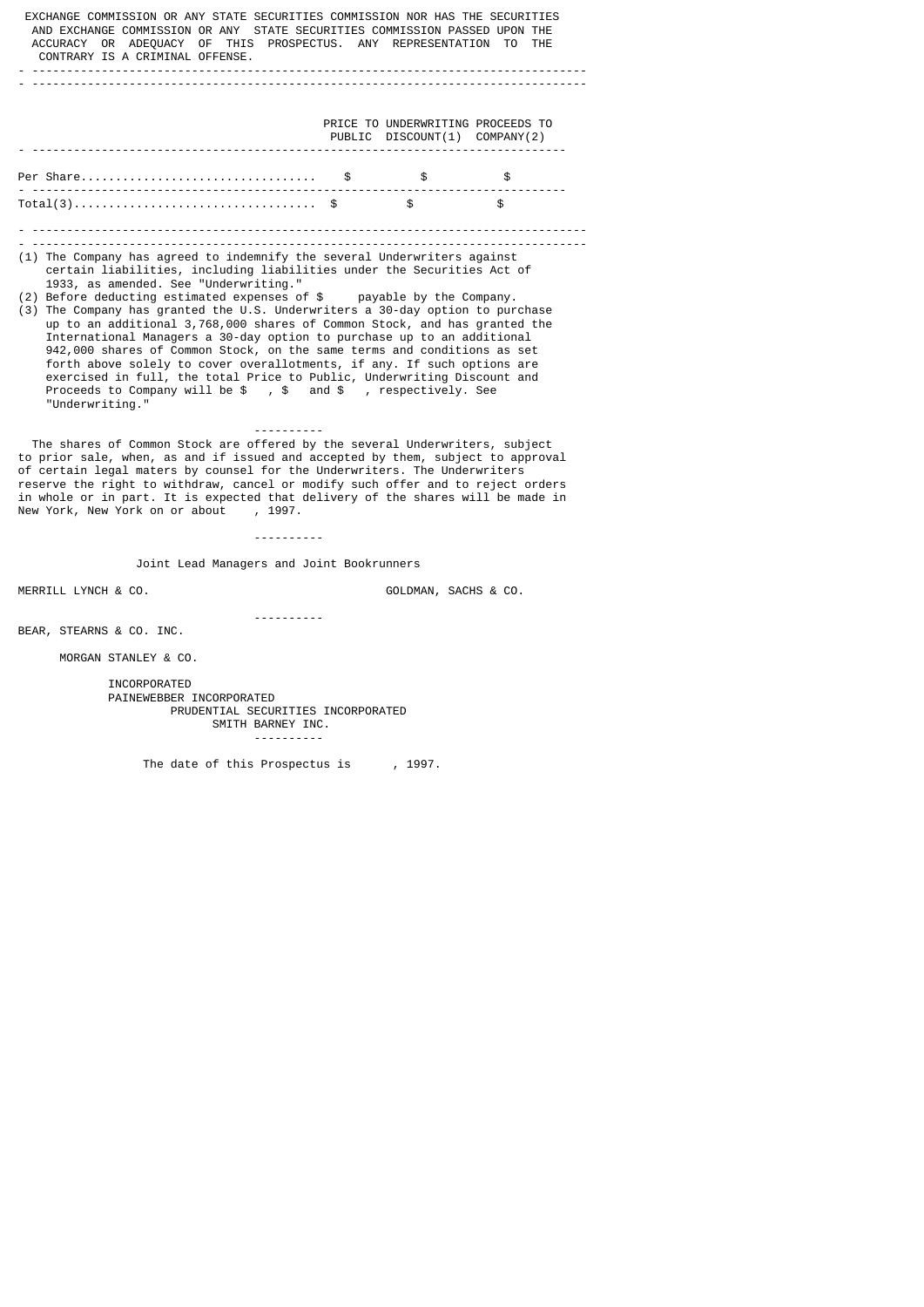[ART WORK]

 Certain persons participating in this offering may engage in transactions that stabilize, maintain or otherwise affect the price of the Common Stock. Such transactions may include stabilizing, the purchase of Common Stock to cover syndicate short positions and the imposition of penalty bids. For a description of these activities, see "Underwriting."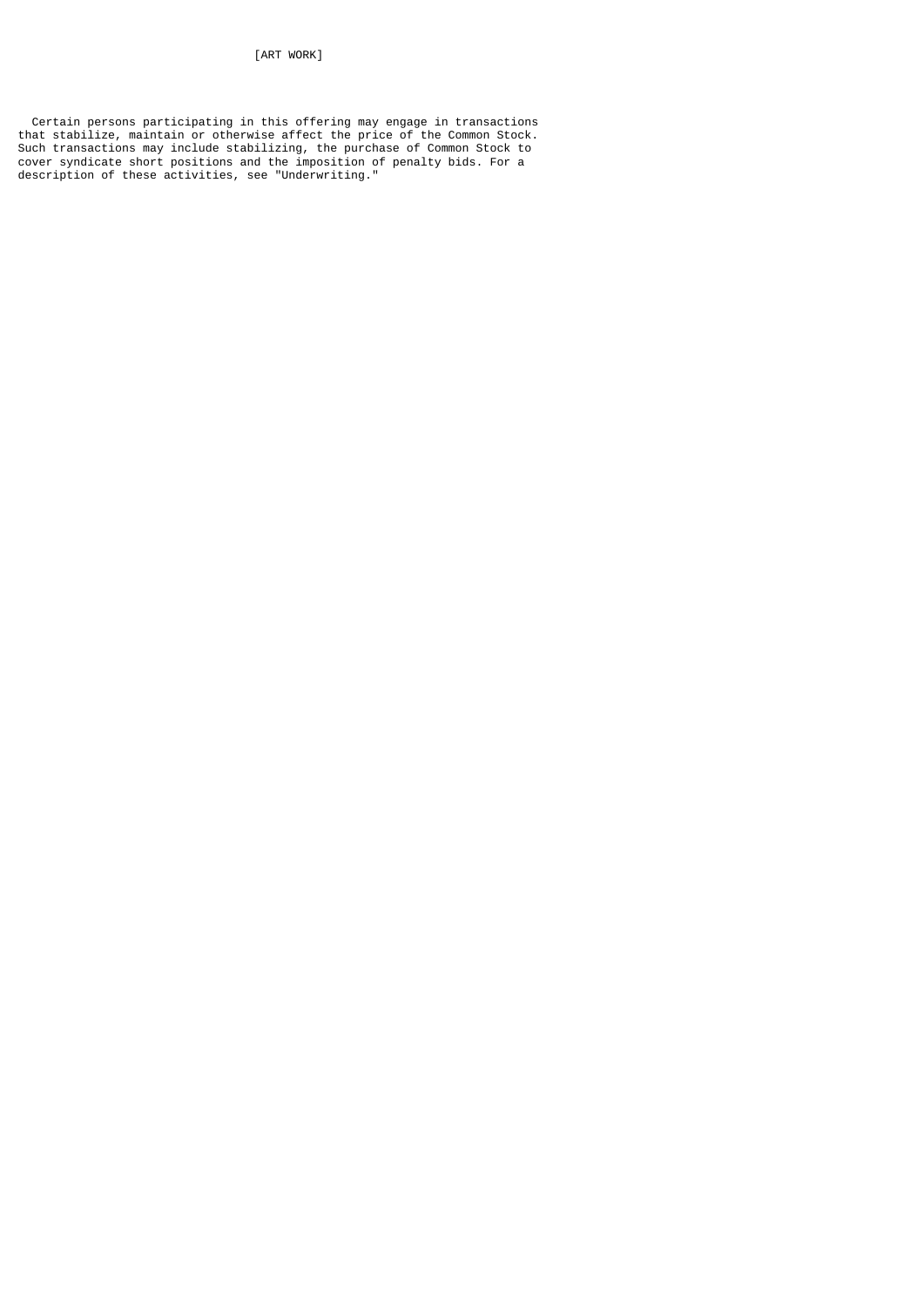----

|                                                                         | 1              |
|-------------------------------------------------------------------------|----------------|
|                                                                         | $\mathbf{1}$   |
|                                                                         | 4              |
|                                                                         | 5              |
|                                                                         | $\overline{7}$ |
|                                                                         | 9              |
|                                                                         | 14             |
|                                                                         | 14             |
|                                                                         | 19             |
|                                                                         | 19             |
|                                                                         | 19             |
|                                                                         | 20             |
|                                                                         | 23             |
|                                                                         | 33             |
|                                                                         | 33             |
|                                                                         | 34             |
|                                                                         | 37             |
|                                                                         | 41             |
|                                                                         | 42             |
|                                                                         | 46             |
|                                                                         | 48             |
|                                                                         | 49             |
| MANAGEMENT'S DISCUSSION AND ANALYSIS OF FINANCIAL CONDITION AND RESULTS |                |
|                                                                         |                |
|                                                                         | 52             |
|                                                                         | 52             |
|                                                                         | 53             |
|                                                                         | 54             |
|                                                                         | 55             |
|                                                                         | 55             |
|                                                                         | 56             |
|                                                                         | 57             |
|                                                                         | 57             |
|                                                                         | 58             |
|                                                                         | 60             |
|                                                                         | 62             |
|                                                                         | 70             |
|                                                                         | 90<br>96       |
|                                                                         |                |
|                                                                         |                |
|                                                                         | 98             |
|                                                                         | 99             |
|                                                                         | 99             |
| Development Consulting and Third Party Property Management              | 100            |
|                                                                         | 101            |
|                                                                         | 101            |
|                                                                         | 102            |
|                                                                         | 103            |
|                                                                         | 103            |
|                                                                         | 106            |
|                                                                         | 106            |
|                                                                         | 106            |
| Employment and Noncompetition Agreements                                | 107            |
|                                                                         | 107            |
| Limitation of Liability and Indemnification                             | 110            |
|                                                                         | 111            |
| POLICIES WITH RESPECT TO CERTAIN ACTIVITIES                             | 112            |
|                                                                         | 112            |
|                                                                         | 113<br>113     |

#### **PAGE** ----

|                                                                                                                                                                                                                                                                                              | 113                                                                       |
|----------------------------------------------------------------------------------------------------------------------------------------------------------------------------------------------------------------------------------------------------------------------------------------------|---------------------------------------------------------------------------|
| Policies with Respect to Other Activities                                                                                                                                                                                                                                                    | 114                                                                       |
|                                                                                                                                                                                                                                                                                              | 115                                                                       |
|                                                                                                                                                                                                                                                                                              | 115                                                                       |
| Consequences of the Offering and the Formation Transactions                                                                                                                                                                                                                                  | 116                                                                       |
|                                                                                                                                                                                                                                                                                              | 117                                                                       |
|                                                                                                                                                                                                                                                                                              | 117                                                                       |
| Restrictions on Ownership of Common Stock                                                                                                                                                                                                                                                    | 117                                                                       |
|                                                                                                                                                                                                                                                                                              | 118                                                                       |
|                                                                                                                                                                                                                                                                                              | 118                                                                       |
| Removal of the General Partner; Transfer of the General Partner's<br>Amendments of the Operating Partnership Agreement<br>Transfer of OP Units; Substitute Limited Partners<br>Issuance of Additional Limited Partnership Interest<br>Exculpation and Indemnification of the General Partner | 119<br>119<br>119<br>119<br>120<br>120<br>120<br>121<br>121<br>122<br>123 |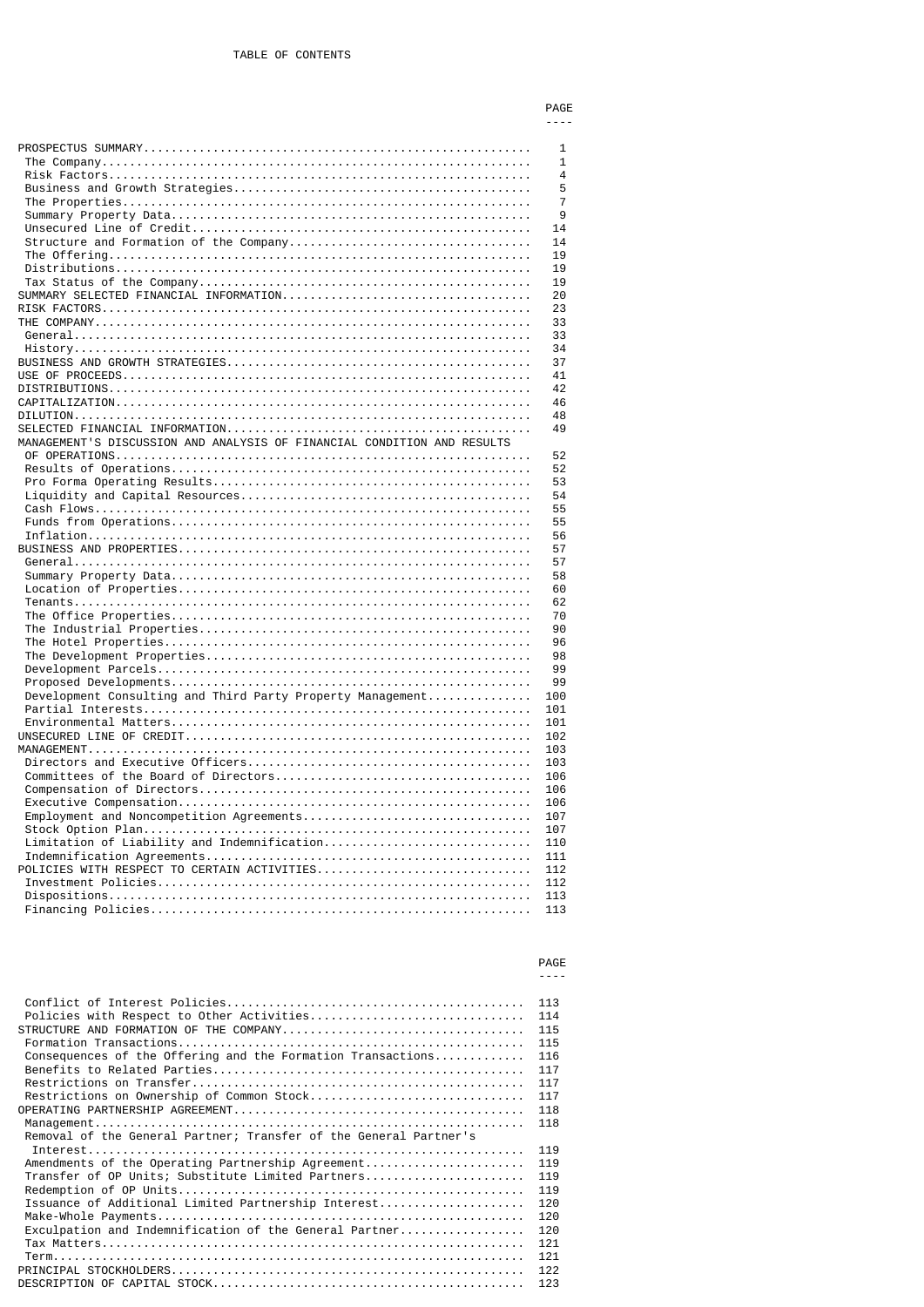| CERTAIN PROVISIONS OF DELAWARE LAW AND THE COMPANY'S CERTIFICATE AND | 123<br>123<br>123<br>124<br>125 |
|----------------------------------------------------------------------|---------------------------------|
|                                                                      | 128                             |
|                                                                      | 128                             |
|                                                                      | 128                             |
|                                                                      |                                 |
|                                                                      | 128                             |
|                                                                      | 129                             |
|                                                                      | 129                             |
| Shareholder Rights Plan and Ownership Limitations                    | 129                             |
| Limitation of Liability and Indemnification                          | 129                             |
|                                                                      | 130                             |
|                                                                      | 131                             |
|                                                                      | 131                             |
|                                                                      | 131                             |
|                                                                      | 132                             |
|                                                                      | 132                             |
|                                                                      | 132                             |
|                                                                      | 133                             |
|                                                                      | 139                             |
|                                                                      | 139                             |
| Special Tax Considerations for Foreign Stockholders                  | 140                             |
| Information Reporting Requirements and Backup Withholding Tax        | 142                             |
|                                                                      | 142                             |
|                                                                      | 143                             |
|                                                                      | 144                             |
|                                                                      | 147                             |
|                                                                      | 147                             |
|                                                                      | 147                             |
|                                                                      | 148                             |

i i standardi i standardi i standardi i standardi i standardi i standardi i standardi i standardi i standardi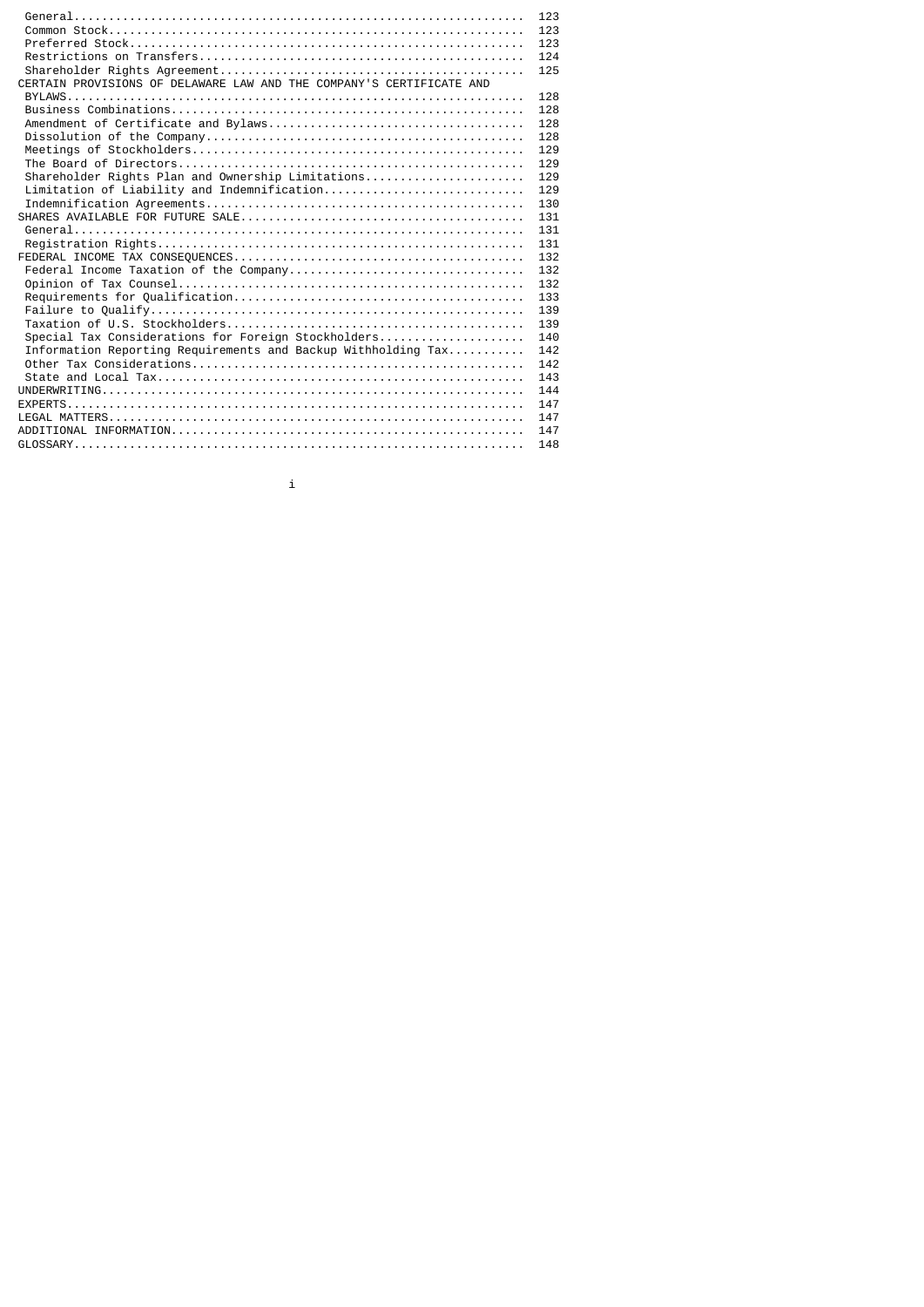#### PROSPECTUS SUMMARY

 The following summary is qualified in its entirety by the more detailed information included elsewhere in this Prospectus. The offering of 31,400,000 shares of common stock of Boston Properties, Inc., par value \$.01 per share ("Common Stock"), pursuant to this Prospectus is referred to herein as the "Offering." Boston Properties Limited Partnership, a Delaware limited partnership that will own substantially all of the assets of the Company on a consolidated basis and of which Boston Properties, Inc. is the sole general partner and at the completion of the Offering will own a 68.7% partnership interest, is referred to herein as the "Operating Partnership." Unless otherwise indicated, the information contained in this Prospectus assumes that (i) the Underwriters' overallotment option is not exercised, (ii) the transactions described under "Structure and Formation of the Company" are consummated, (iii) none of the units of limited partnership of the Operating Partnership ("OP Units"), which are redeemable for cash or, at the election of the Company, exchangeable for Common Stock, are so redeemed or exchanged, and (iv) the Common Stock to be sold in the Offering is sold at the price specified on the cover of this Prospectus. Although the Company and the Operating Partnership are separate entities, for ease of reference and unless the context otherwise requires, all references in this Prospectus to the "Company" refer to Boston Properties, Inc. and its subsidiaries, including the Operating Partnership, collectively. All references in this Prospectus to the historical activities of the Company refer to the activities of the Company and the affiliated entities that own the properties that the Company will succeed to at the completion of the Offering. The Company and such affiliated entities are sometimes referred to herein as the "Boston Properties Predecessor Group." See "Glossary" for the definitions of certain terms used in this Prospectus.

## THE COMPANY

## GENERAL

 The Company has been formed to succeed to the real estate development, redevelopment, acquisition, management, operating and leasing businesses associated with the predecessor company founded by Mortimer B. Zuckerman and Edward H. Linde in 1970. The Company is one of the largest owners and developers of office properties in the United States, with a significant presence in five submarkets in Greater Boston, five submarkets in Greater Washington, D.C. and the Park Avenue submarket of midtown Manhattan. Following the Offering, Messrs. Zuckerman and Linde will beneficially own in the aggregate a 33.7% economic interest in the Company and the other senior officers of the Company will beneficially own in the aggregate a 2.3% economic interest in the Company (in each case assuming the exchange of all OP Units for Common Stock). Messrs. Zuckerman and Linde have agreed that the Company will be the exclusive entity through which they develop or acquire commercial properties. See "Management--Employment Agreements." The Company expects to qualify as a REIT for federal income tax purposes for the year ended December 31, 1997.

 Upon the completion of the Offering, the Company, through its subsidiaries, will own a portfolio of 74 commercial real estate properties (the "Properties") aggregating approximately 10.9 million square feet, 91% of which was developed or substantially redeveloped by the Company. The Company will own a 100% fee interest in 60 of the Properties that account for 98% of the total Escalated Rent of the portfolio. The Properties consist of 62 office properties with approximately 7.6 million net rentable square feet, including seven office properties currently under development or redevelopment totaling approximately 810,000 net rentable square feet, which have approximately 1.3 million additional square feet of structured parking for 4,222 vehicles (the "Office Properties"); nine industrial properties with approximately 925,000 net rentable square feet (the "Industrial Properties"); two hotels totaling 833 rooms and approximately 750,000 square feet (the "Hotel Properties"); and a 1,170 space parking garage with approximately 330,000 square feet (the "Garage Property"). The seven Office Properties currently under development are referred to herein as the "Development Properties." The Company believes that it has created significant value in its properties by developing well located properties that meet the demands of today's office tenants, redeveloping underperforming assets, and improving the management of under-managed assets it has acquired.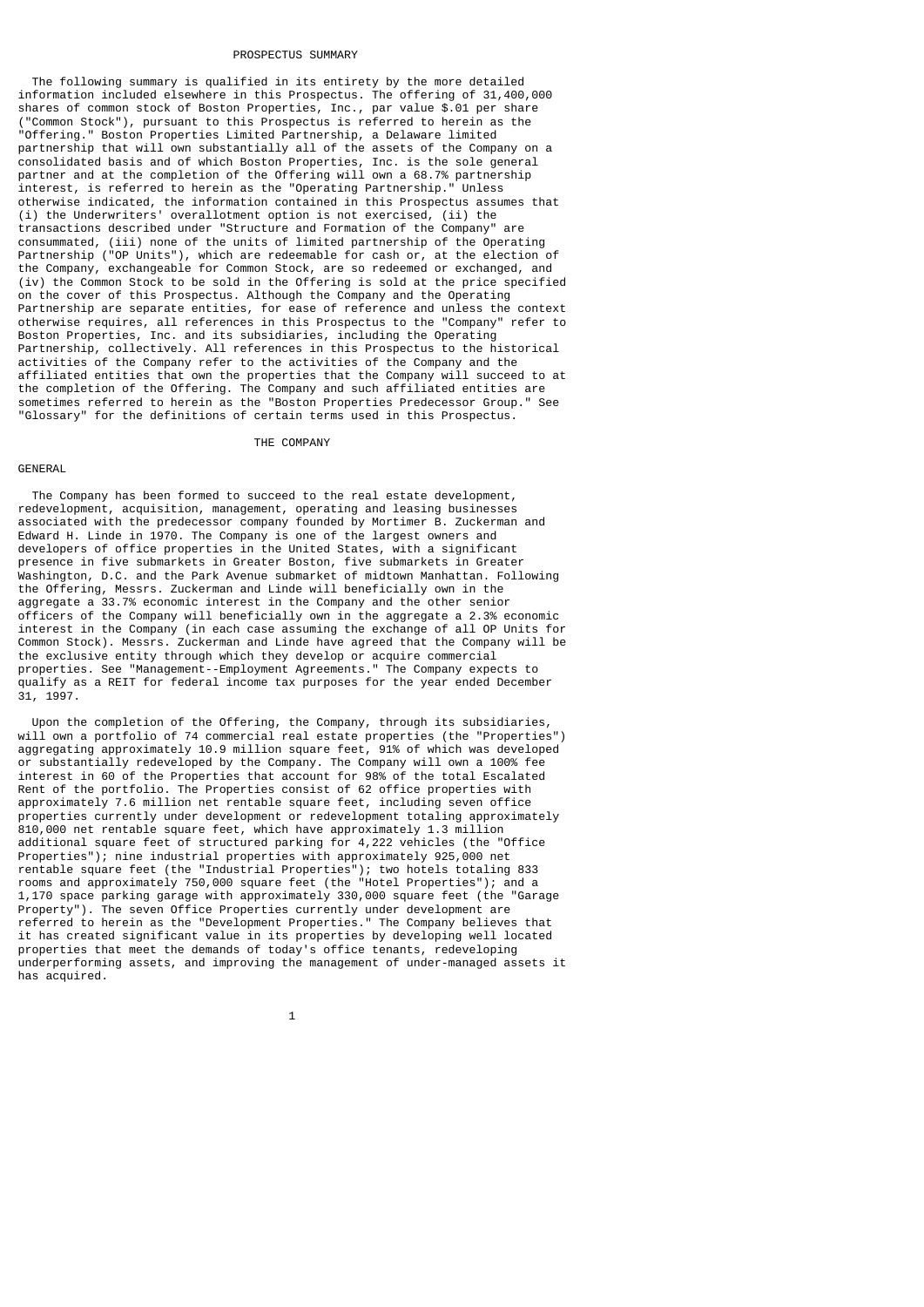The Properties are primarily located in eleven submarkets, including five submarkets in Greater Boston (the East Cambridge, Route 128 NW, Route 128/Massachusetts Turnpike, Route 128 SW and Back Bay submarkets), five submarkets in Greater Washington, D.C. (the Southwest Washington, D.C., West End Washington, D.C., Montgomery County, Maryland, Fairfax County, Virginia and Prince George's County, Maryland submarkets) and midtown Manhattan (the Park Avenue submarket). The Company's single largest Property, with approximately 1.0 million net rentable square feet, is an Office Property located in midtown Manhattan. As of December 31, 1996, the completed Office Properties and the Industrial Properties had an occupancy rate of 94% and the Hotel Properties had an average occupancy rate for the year ended December 31, 1996 of 84%. Leases with respect to 10.5%, 11.1% and 7.1% of the leased square footage of the Office and Industrial Properties expire in 1997, 1998 and 1999, respectively. The weighted average Escalated Rent per square foot of such expiring square footage is \$17.70 compared to a weighted average Company quoted rental rate per square foot as of January 1, 1997 for such expiring square footage of \$20.34. The Company will also own, have under contract or have options to acquire six undeveloped parcels of land totaling 47.4 acres, located in Greater Boston and Greater Washington, D.C., which will support approximately 1.0 million square feet of development. The Company currently manages all of the Properties except the Hotel Properties (which are managed by Marriott Hotels, Inc. ("Marriott(R)")), the Garage Property and parking garages that are a part of certain of the Office Properties.

 The Company believes that its capacity for growth will be enhanced by combining the Company's experienced personnel, established market position and relationships, hands-on approach to development and management, substantial portfolio of existing properties and buildings under development, and existing acquisition opportunities with the advantages that will be available to it in its new status as a public company. These advantages include improved access to debt and equity financing and the ability to acquire properties and sites through the issuance of stock and OP Units, which can be of particular value to potential sellers concerned about the tax consequences of property sales. The Company also believes that because of its size and reputation it will be a desirable buyer for those institutions or individuals wishing to sell individual properties or portfolios of properties in exchange for an equity position in a public real estate company.

 The Company believes it has superior access to potential development and acquisition opportunities by virtue of its long-standing reputation and relationships, both nationally and in its primary markets, with brokers, tenants, financial institutions, development agencies, contractors, and others involved in the real estate market. The Company intends to utilize its experience with, and understanding of, the development and management of a range of commercial property types to opportunistically pursue developments and acquisitions within its existing and new markets.

 The Company believes that the Properties are well positioned to provide a base for continued growth. The Office and Industrial Properties are leased to high quality tenants and located in submarkets with low vacancy rates and rising rents. With the value added by the Company's in-house marketing, leasing, tenant construction and property management programs, the Properties have historically enjoyed high occupancy rates and speedy and efficient releasing of vacated space.

 The Company will continue to supplement its revenues, leverage the experience of its personnel and strengthen its market position by providing comprehensive, project-level development and management services on a selective basis to private sector companies and government agencies ("third-party development projects"). Between 1989 and 1996, the Company completed eight third-party development projects comprising approximately 2.4 million square feet. In addition to enhancing revenues without significantly increasing overhead, the Company has achieved significant recognition and experience through this work, which has led to enhanced opportunities for the Company to obtain build-to-suit development projects.

 Concurrently with the completion of the Offering, the Company expects to have a three-year \$300 million unsecured revolving line of credit (the "Unsecured Line of Credit") to facilitate its development and acquisition activities and for working capital purposes. A commercial bank (the "Line of Credit Bank") will act as agent.

 The Company intends to make regular quarterly distributions to its stockholders, beginning with a distribution for the period commencing on the completion of the Offering and ending on , 1997.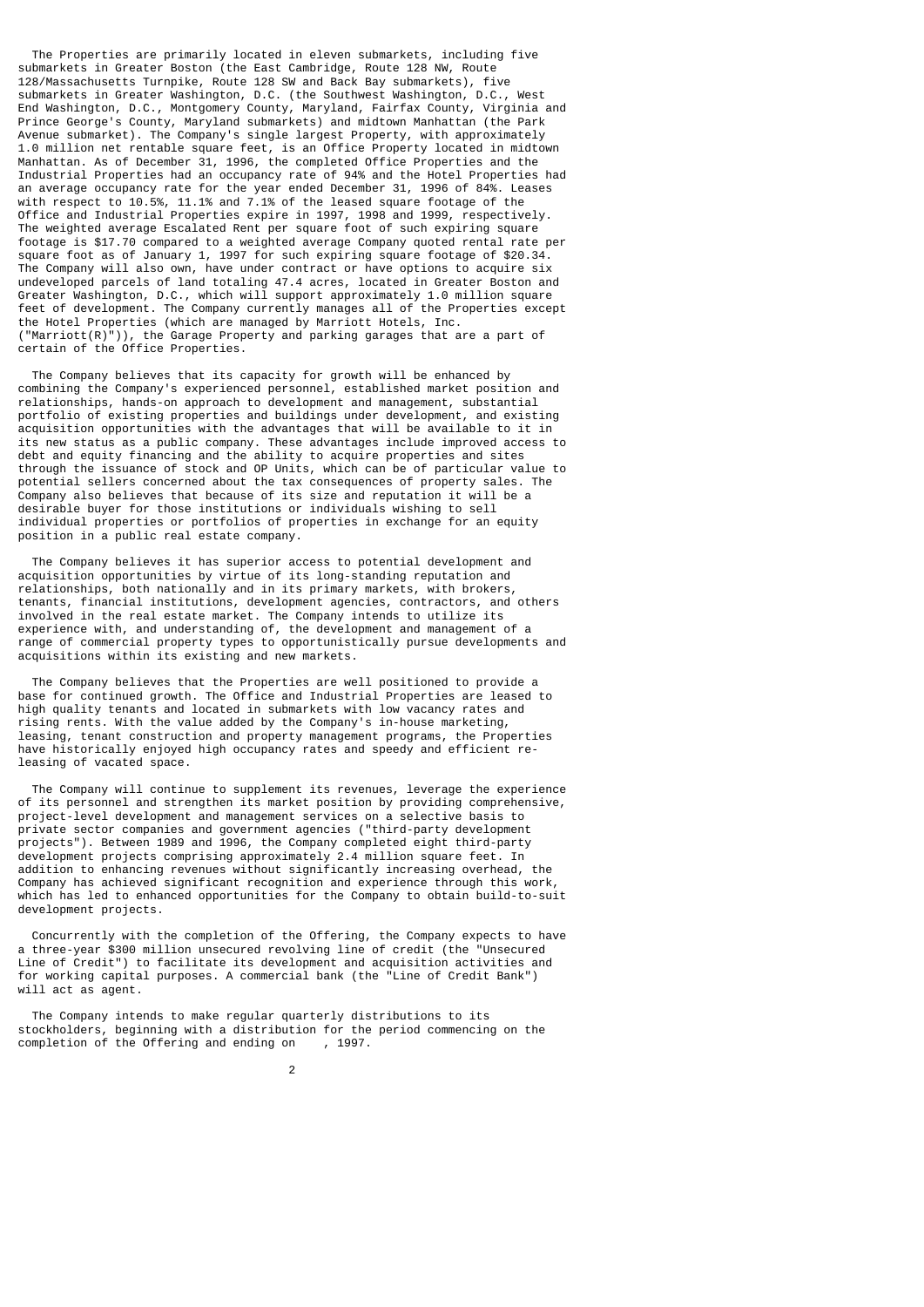The Company is a full-service real estate company, with substantial in-house expertise and resources in acquisitions, development, financing, construction management, property management, marketing, leasing, accounting, and legal services. As of March 31, 1997, the Company had 284 employees, including 87 professionals involved in acquisitions, development, finance and legal matters. The Company's 16 senior officers, together with Mr. Zuckerman, Chairman of the Board, have an average of 24 years experience in the real estate industry and an average of 16 years tenure with the Company. The Company's headquarters are located at 8 Arlington Street, Boston, Massachusetts 02116 and its telephone number is (617) 859-2600. In addition, the Company has regional offices in Washington D.C. and mid-town Manhattan.

# **HTSTORY**

 The Company was founded in Boston, Massachusetts in 1970 by Messrs. Zuckerman and Linde to acquire and develop first-class commercial real estate for longterm ownership and management. Over its 27 year history, the Company has established a successful record of focusing on submarkets where the Company can achieve leadership positions. The following paragraphs describe the Company's development and evolution.

#### Growth in Boston

 In the early 1970's, Messrs. Zuckerman and Linde identified the area of suburban Boston along Route 128 as ready for the development of modern office buildings, and they selected the quadrant west/northwest of Boston between the Massachusetts Turnpike and US 93 as the most desirable area in which to concentrate their efforts. Between 1978 and 1988, the Company acquired 13 key sites in that area, and completed development of 17 office buildings on those sites, containing more than 2.0 million net rentable square feet. During this period, the Company built on its growing reputation for quality development in the Boston area by successfully competing for control of sites available through public competitions. The Company was awarded hotel development rights on the Boston Harbor waterfront where it developed the 402 room Long Wharf Marriott(R) Hotel. The Company was also selected by the Cambridge Redevelopment Authority to be the developer of the 24 acre "Cambridge Center" site adjacent to the Massachusetts Institute of Technology ("MIT"), where it has completed development of ten buildings totaling over 1.7 million square feet and still controls substantial additional development rights. In total for Greater Boston, the Company has developed, acquired or redeveloped, for its own account or for third parties, 41 buildings containing approximately 5.0 million square feet, of which the Company still owns approximately 3.7 million square feet.

#### Expansion to Washington, D.C. and its Suburban Markets

 The Company opened its Washington, D.C. regional office in November 1979 to pursue development and acquisitions and to provide real estate development services in Greater Washington, D.C., including the Northern Virginia and suburban Maryland real estate markets. Within this region, the Company has concentrated its efforts in those submarkets that it believes to be the strongest, including Southwest Washington, D.C., Montgomery County, Maryland, Fairfax County, Virginia and Prince George's County, Maryland. The Company's first project in the Greater Washington, D.C. market was Capital Gallery, a 400,000 square foot Class A, multi-tenant office building that the Company completed in 1981. During the past 17 years, the Company, for its own account and third parties, has developed 30 buildings in Greater Washington, D.C., totaling approximately 5.8 million square feet. The Company continues to own 21 of these properties consisting of approximately 3.5 million square feet.

#### Expansion to Midtown Manhattan

 In the early 1980's, Messrs. Zuckerman and Linde decided to explore opportunities to expand the Company's operations to New York City and focused on midtown Manhattan as desirable for new development. The Company identified a key block-front site at 599 Lexington Avenue (immediately south of Citicorp Center), structured an acquisition responsive to the particular needs of the site's owner, and obtained all necessary public approvals within 11 months of acquiring the site. Based on the Company's assessment of the strengths of the site and the building design (including larger floorplates than were generally available in the market area), the

 $\sim$  3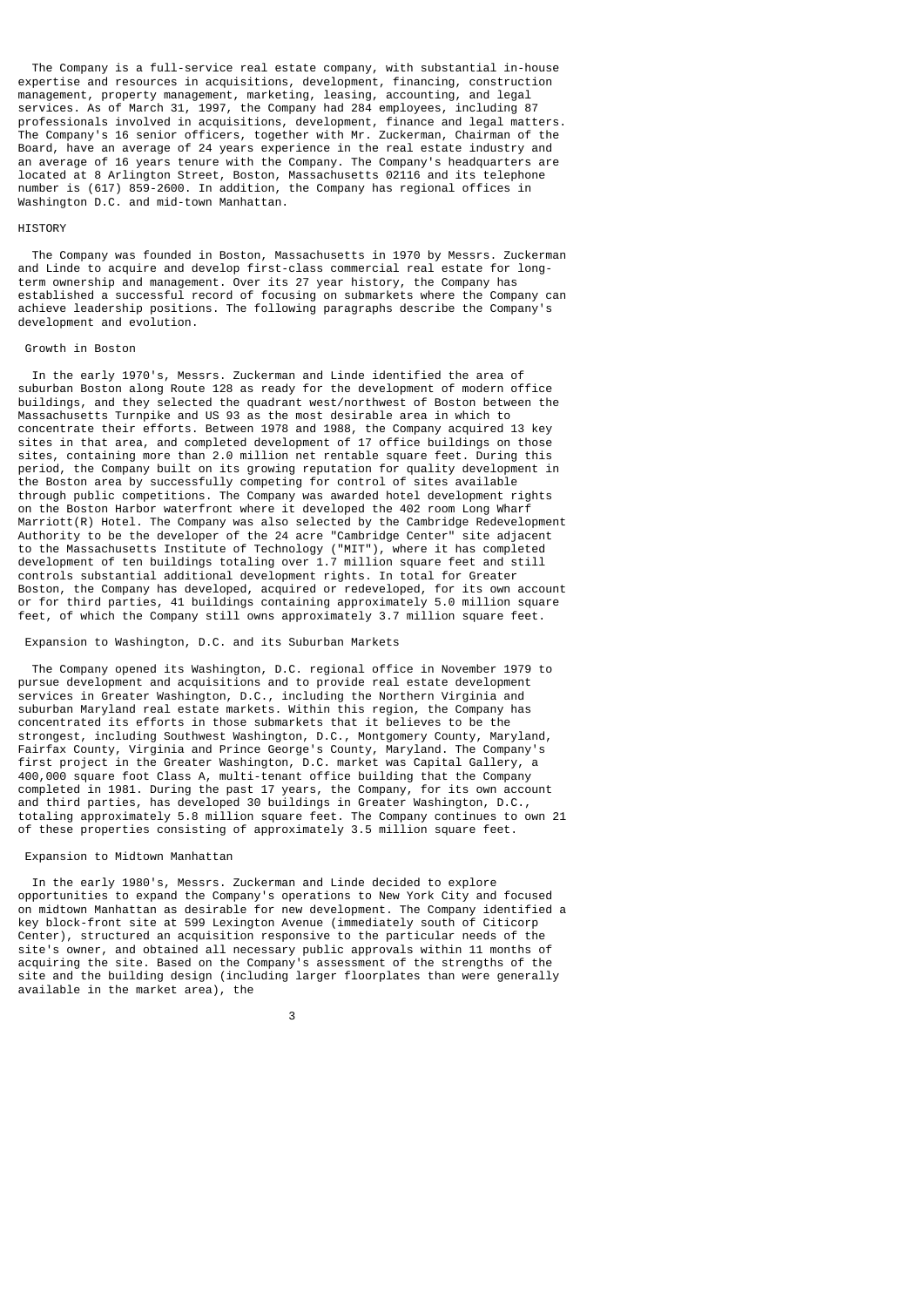Company proceeded in 1984 with construction of a 1.0 million net rentable square foot office tower. The building, which the Company still owns, has had an occupancy rate in excess of 97% for the past seven years. The building has continued to command premium rents within its submarket.

#### Response to Market Conditions

 In the late 1980's, the Company decided not to undertake any new speculative development or land or property acquisitions based on its assessment of a growing oversupply and weakening real estate fundamentals in the markets in which it operated. The Company was able to continue to prosper by operating the portfolio of properties it had acquired and developed since 1970, by finding opportunities for build-to-suit development, and by expanding the scope of its third-party development management activities. Between 1989 and 1996, the Company completed eight third-party development projects on a fee basis, including major projects for the Architect of the Capitol, the Health Care Financing Administration, the New York Daily News, Beth Israel Hospital and Medical Information Technology. The Company is currently the development manager on projects for, among others, the National Institutes of Health and Acacia Mutual Life Insurance Company in Washington, D.C., the United States Postal Service in New York City and Boston and the Hyatt Development Corporation in Boston.

#### Recent Activities

 As market conditions and tenant demand have improved during the past 12 months, the Company has begun to more aggressively pursue new development and acquisition opportunities. At present, the Company is developing for its own account the seven Development Properties, totaling approximately 810,000 square feet, located in Greater Boston and Fairfax County, Virginia (consisting of five Office Properties that will be 100% owned by the Company and two Office Properties in which the Company will own a 25% interest). The Development Properties are 68% pre-committed to tenants and the Company expects that its stabilized return on cost for these Properties will exceed, in the aggregate, 12%. In addition, the Company is currently pursuing a number of proposed development projects including, a 221 room Marriott(R) Residence Inn in Cambridge, Massachusetts and a joint venture with Westbrook Real Estate Partners LLC ("Westbrook") for the development of an approximately 370,000 square foot office building in Reston, Virginia. There can be no assurances that the Company will ultimately develop either of these proposed development projects. The Company is also pursuing potential property and site acquisitions, as well as build-to-suit opportunities, in all of its major markets.

## RISK FACTORS

 An investment in the Common Stock involves various risks, and prospective investors should carefully consider the matters discussed under "Risk Factors" prior to an investment in the Company. Such risks include, among others:

- . risks associated with the development of commercial properties, including that the development projects may not be completed on schedule or within budget, resulting in increased debt service expense and construction costs and delays in leasing such properties and generating cash flow;
- . conflicts of interest in connection with the formation of the Company and the Offering, including conflicts relating to material benefits to officers, directors and affiliates of the Company, which include receipt of an aggregate of 14,575,367 OP Units and 3,933,541 shares of Common Stock and repayment of approximately \$707.1 million of indebtedness of the partnerships in which such persons had interests prior to completion of the Formation Transactions, some of which indebtedness had been guaranteed by officers, directors and affiliates of the Company;
	- . conflicts of interest involving management of the Company and certain members of the Board of Directors in business decisions regarding the Company, including conflicts associated with the sale of any of the Properties owned at the completion of the Offering or with prepayment of certain indebtedness because of the possible adverse tax consequences of such sales or prepayment to certain members of management and the Board of Directors as holders of OP Units;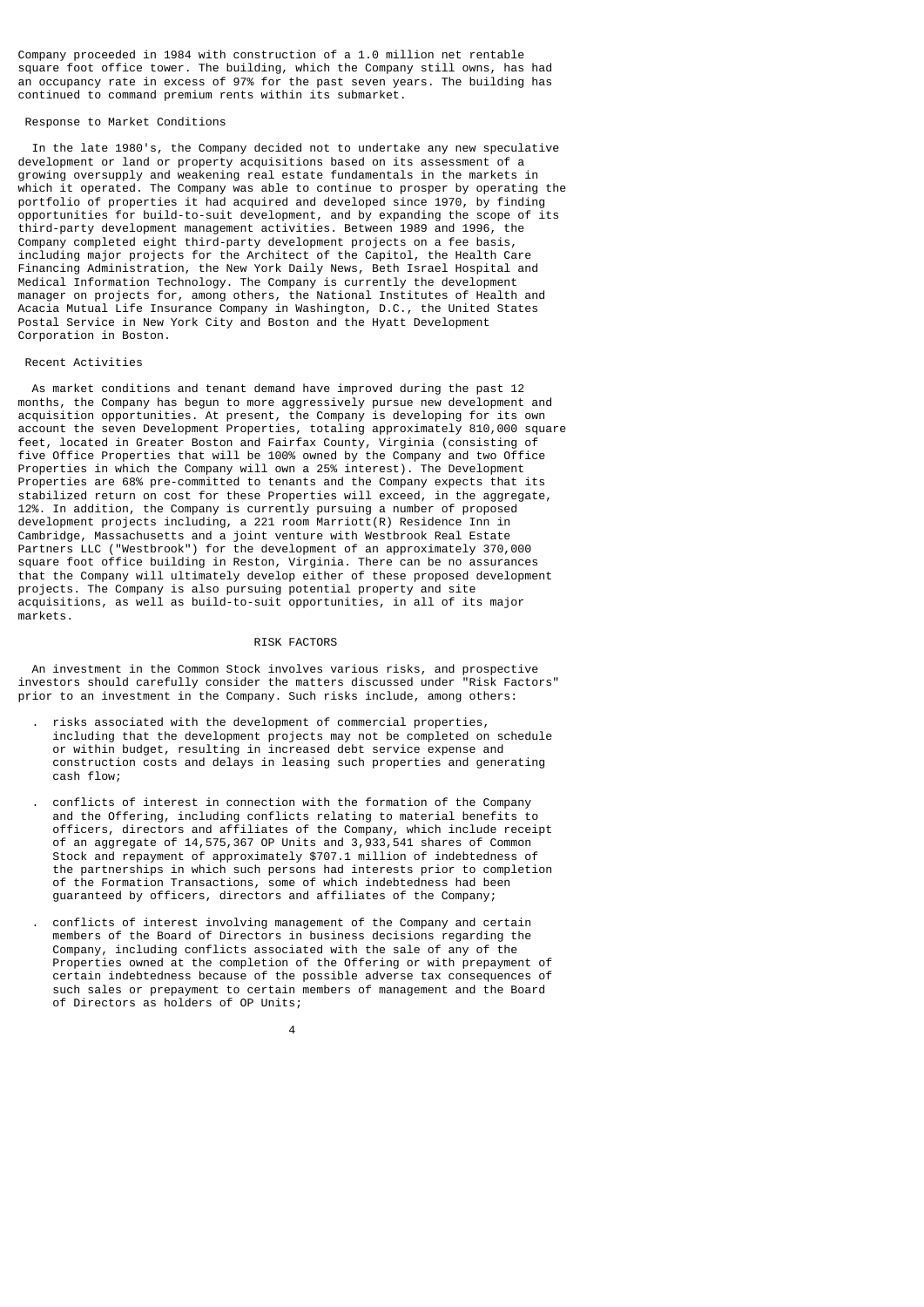- . The possibility that certain provisions of the Company's organizational documents may increase the costs and reduce the potential gains of the Company in connection with the sale of, or the reduction of indebtedness on, certain properties, if such sale or reduction of indebtedness caused persons who had an interest in such properties prior to the Offering to recognize taxable income.
- . the possibility that the consideration to be given by the Company for the Properties and other assets at the completion of the Offering may exceed their fair market value; no third-party appraisals were obtained by the Company regarding these Properties and other assets;
- . real estate investment and property management risks such as the need to renew leases or relet space upon lease expirations and, at times, to pay renovation and reletting costs in connection therewith, the effect of economic and other conditions on property cash flows and values, the ability of tenants to make lease payments, the ability of a property to generate revenue sufficient to meet operating expenses, including future debt service, which may adversely affect the Company's ability to make expected distributions to stockholders;
- . the possibility that the Company may not be able to refinance outstanding indebtedness upon maturity, that such indebtedness might be refinanced at higher interest rates or otherwise on terms less favorable to the Company than existing indebtedness, and the lack of limitations in the Company's organizational documents on the amount of indebtedness the Company may incur;
	- . taxation of the Company as a corporation if it fails to qualify as a REIT for federal income tax purposes, the Company's liability for certain federal, state and local income taxes in such event, and the resulting decrease in cash available for distribution;
- . anti-takeover effect of limiting actual or constructive ownership of Common Stock of the Company by a single person other than Mr. Zuckerman and Mr. Linde (and certain associated parties) to 6.6% of the outstanding capital stock, subject to certain specified exceptions, and certain other provisions contained in the organizational documents of the Company and the Operating Partnership, and of a shareholder rights plan adopted by the Company, any of which may have the effect of delaying, deferring or preventing a transaction or change in control of the Company that might involve a premium price for the Common Stock or otherwise be in the best interests of the Company's stockholders;
	- . dependence on certain key personnel, particularly Messrs. Zuckerman and Linde;
	- . the absence of a prior public market for the Common Stock; lack of assurances that an active trading market will develop; and
- . immediate and substantial dilution in the net tangible book value per share of the shares of Common Stock purchased in the Offering.

## BUSINESS AND GROWTH STRATEGIES

## BUSINESS STRATEGY

 The Company's primary business objective is to maximize growth in cash available for distribution and to enhance the value of its portfolio in order to maximize total return to stockholders. The Company's strategy to achieve this objective is: (i) to selectively acquire and redevelop or develop properties in the Company's existing markets, adjacent markets and in new markets that present favorable opportunities; (ii) to maintain high occupancy rates at rents that are at the high end of the markets in which the Properties are located, and to continue to achieve high room and occupancy rates in the Hotel Properties; and (iii) to selectively provide comprehensive, project-level development and management services to third parties. See "Business and Growth Strategies."

 $5<sub>5</sub>$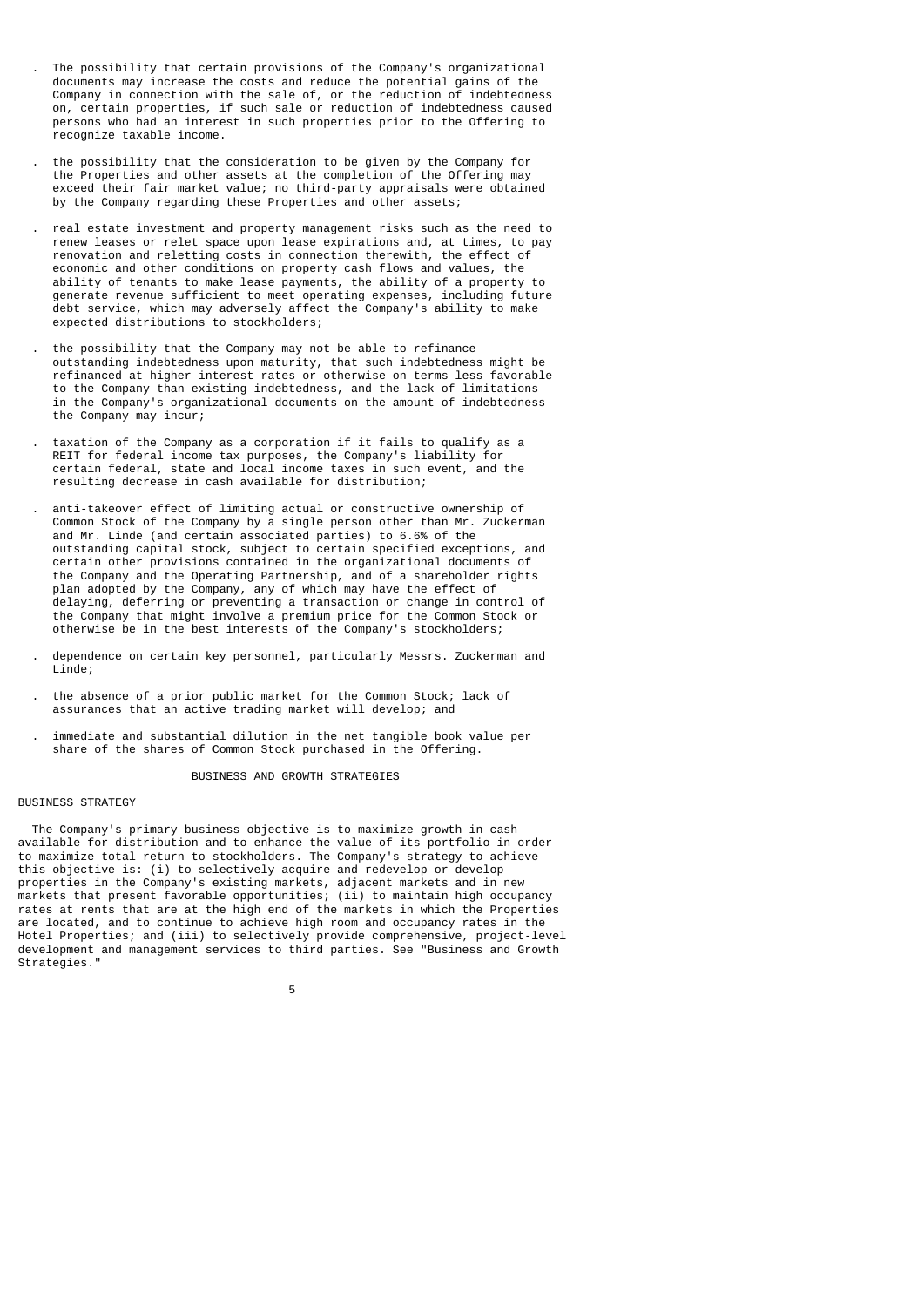# GROWTH STRATEGIES

#### External Growth

 The Company has targeted four areas of development and acquisition as significant opportunities to execute the Company's external growth strategy:

 Acquire Land for Development. The Company believes that development of well positioned office buildings and R&D properties is currently or will be justified in many of the submarkets in which the Company has a presence. The Company believes in acquiring land in response to market conditions that allow for the development of such land in the relatively near term. Over its 27 year history, the Company has established a successful record of carefully timing land acquisitions in submarkets where the Company can become one of the market leaders in establishing rent and other business terms. The Company has been particularly successful at acquiring sites or options to purchase sites that need governmental approvals before the commencement of development and thereby adding value through its development expertise.

 Acquire Existing Underperforming Assets. The Company will actively pursue opportunities to acquire existing buildings that, while currently generating income, are either underperforming the market due to poor management or are currently leased below market with anticipated roll-over of space. These opportunities may include the acquisition of entire portfolios of properties. The Company is well positioned to identify and acquire existing, underperforming properties for competitive prices and to add significant additional value to such properties through its effective marketing strategies and responsive property management program.

 Acquire Assets from Institutions or Individuals. The Company believes that due to its size, management strength and reputation it will be in an advantageous position to acquire portfolios of assets or individual properties from institutions or individuals seeking to convert their ownership on a property level basis to the ownership of equity in a diversified real estate operating company that offers liquidity through access to the public equity markets. In addition, the Company may pursue mergers with and acquisitions of compatible real estate firms. The ability to offer OP Units to sellers who would otherwise recognize a gain upon a sale of assets for cash or common stock may facilitate this type of transaction on a tax-efficient basis. The Company is currently in discussions with certain institutional investors to acquire certain of their portfolio properties, but no assurances can be given that the Company will purchase any of such properties.

 Third-Party Development Management Services. While the primary objective of the Company has been, and will continue to be, the development and acquisition of quality, income producing buildings to be held for long term ownership, the Company intends to engage in a select amount of comprehensive project-level development management services for third parties.

# Internal Growth

 The Company believes that significant opportunities exist to increase cash flow from its existing Properties because they are high quality properties in desirable locations in submarkets that are experiencing rising rents, low vacancy rates and increasing demand for office, R&D and industrial space. In addition, the Company's Properties are in markets where supply is limited by the lack of available sites and the difficulty of receiving the necessary approvals for development on vacant land. The Company's strategy for maximizing the benefits from these opportunities is (i) to provide high quality property management services using its own employees in order to enhance tenant preferences for renewal, expansion and relocation in the Company's properties, and (ii) to achieve speed and transaction cost efficiency in replacing departing tenants through the use of in-house services for marketing, lease negotiation, and design and construction of tenant improvements.

 Strong Growth Submarkets. In choosing locations for its properties, the Company has paid particular attention to transportation and commuting patterns, physical environment, adjacency to established business centers, proximity to sources of business growth, and other local factors. Substantially all of the Company's square footage of Office and Industrial Properties are located in eleven submarkets in Greater Boston, Greater Washington, D.C. and midtown Manhattan.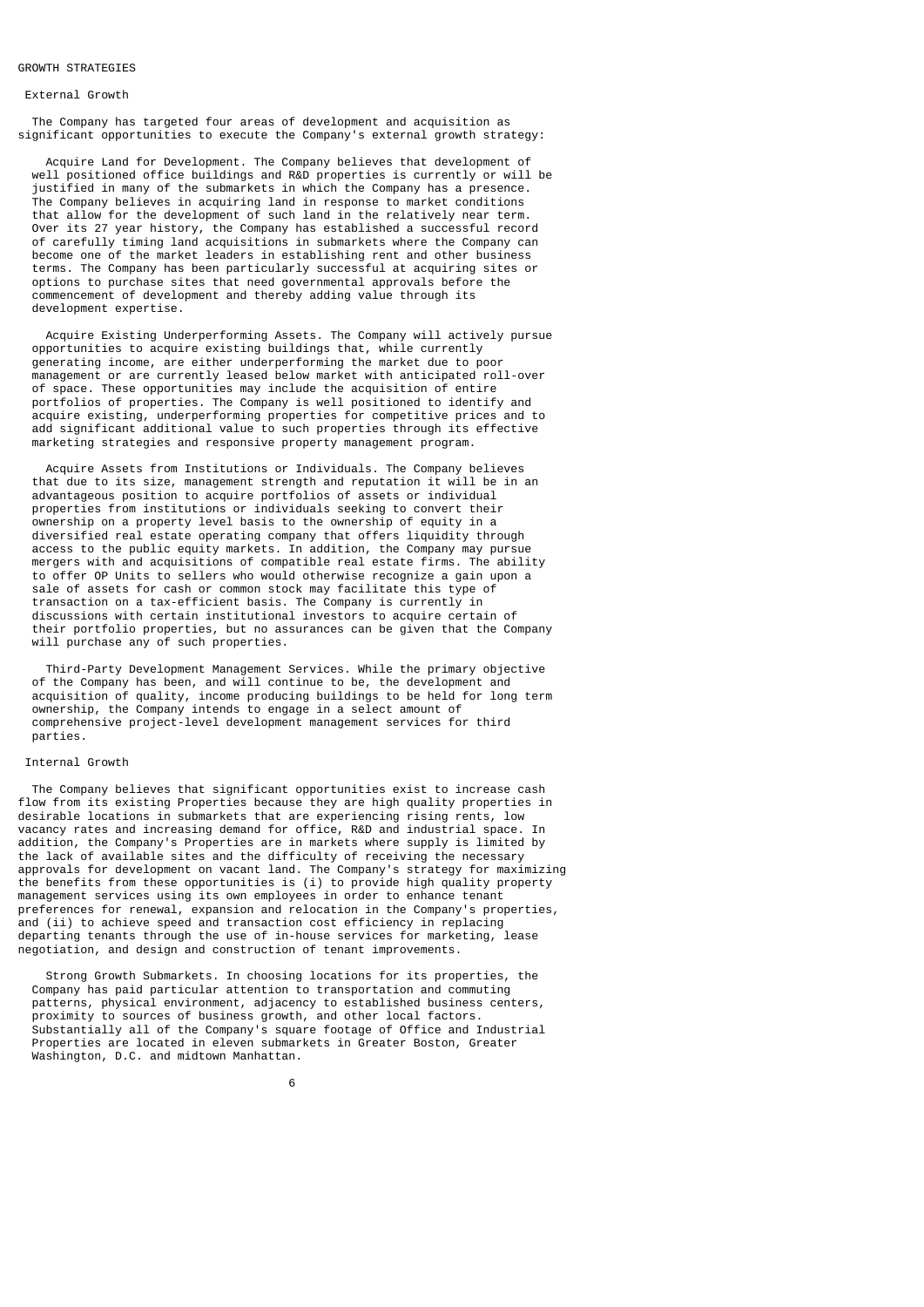These submarkets are experiencing increasing rents and as a result current market rates often exceed the rents being paid by the Company's tenants. The Company expects that leases expiring over the next three years will be renewed, or space relet, at higher rents. Leases with respect to 10.5%, 11.1% and 7.1% of the leased square footage of the Office and Industrial Properties expire in 1997, 1998 and 1999, respectively. The weighted average Escalated Rent per square foot of such expiring square footage is \$17.70 compared to a weighted average Company quoted rental rate per square foot as of January 1, 1997 for such expiring square footage of  $$20.34$ 

 In addition, the Company believes that the Hotel Properties will add to the Company's internal growth because of their desirable locations in the downtown Boston and East Cambridge submarkets, which are experiencing high occupancy rates, and their effective management by Marriott(R), which has achieved high guest satisfaction and limitations on increases in operating costs.

 Directly Managing Properties to Maximize the Potential for Tenant Retention. The Company itself provides property management services, rather than contracting for this service, to achieve awareness of and responsiveness to tenant needs. The Company and the Properties also benefit from cost efficiencies produced by an experienced work force attentive to preventive maintenance and energy management and from the Company's continuing programs to assure that its property management personnel maintain good tenant relations. The Company has long recognized that renewal of existing tenant leases, as opposed to tenant replacement, often provides the best operating results, because renewals minimize transaction costs associated with marketing, leasing and tenant improvements and avoid interruptions in rental income during periods of vacancy and renovation of space.

 Replacing Tenants Quickly at Best Available Market Terms and Lowest Possible Transaction Costs. The Company believes that it has a competitive advantage in attracting new tenants and achieving rental rates at the higher end of its markets as a result of its well-located, well-designed and well-maintained properties, its reputation for high quality building services and responsiveness to tenants, and its ability to offer expansion and relocation alternatives within its submarkets. The Company's objective throughout this process is to obtain the highest possible rental terms and to achieve rent commencement for new tenancies as quickly as possible, and the Company believes that its use of in-house resources for marketing, leasing and tenant improvements continues to result in lower than average transaction costs.

## THE PROPERTIES

 Upon completion of the Offering, the Company will own the 62 Office Properties, the nine Industrial Properties, the two Hotel Properties and the Garage Property. Seven of the Office Properties are currently under development by the Company and are referred to as the "Development Properties."

# OFFICE PROPERTIES

 The Office Properties consist of 35 Class A office buildings (including three Development Properties) ("Class A Office Buildings") and 27 properties (including four Development Properties) that support both office and technical uses ("R&D Properties"). The Company's 35 Class A Office Buildings contain approximately 6.0 million net rentable square feet in urban and suburban settings in Greater Boston, Greater Washington, D.C. and midtown Manhattan. The Company's Class A Office Buildings include 599 Lexington Avenue in midtown Manhattan, which has approximately 1.0 million net rentable square feet. As of December 31, 1996, the 32 completed Class A Office Buildings had an occupancy rate of 97%. The Company has developed or substantially redeveloped 34 of the Class A Office Buildings since 1980, containing approximately 5.9 million net rentable square feet. A number of the Office Properties include parking, and the Company's Garage Property (a free-standing garage containing 1,170 spaces) is located at the Company's Cambridge Center development.

 The 27 R&D Properties contain approximately 1.6 million net rentable square feet and consist primarily of suburban properties located in the Fairfax County, Virginia submarket of Greater Washington, D.C. and the East Cambridge and Route 128 NW submarkets of Greater Boston. As of December 31, 1996, the 23 completed R&D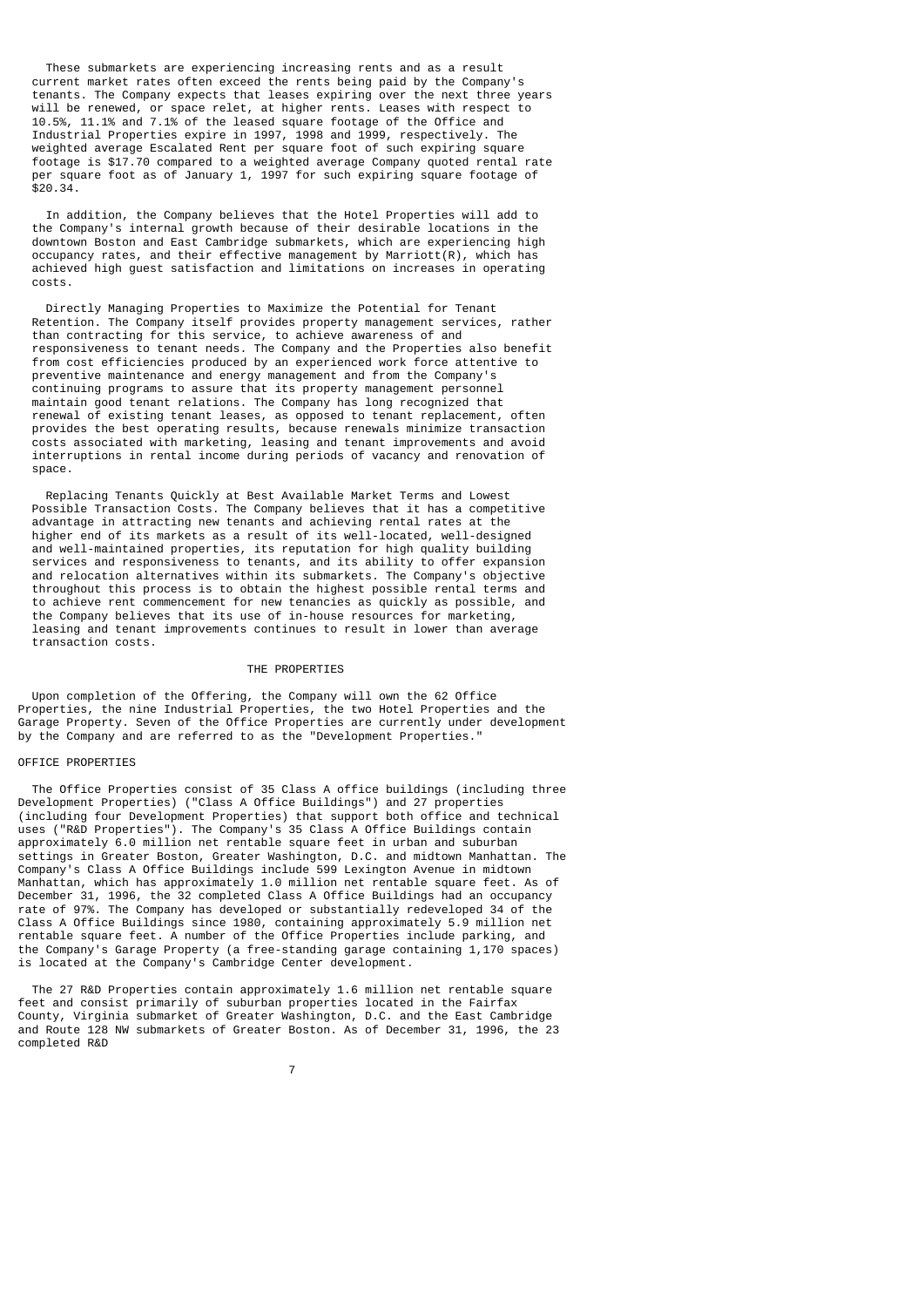Properties had an occupancy rate of 96%. The Company has developed or substantially redeveloped 17 of the R&D Properties since 1981.

 Management believes that the location and quality of construction of the Office Properties, as well as the Company's reputation for providing a high level of tenant service, have enabled the Company to attract and retain a diverse tenant base. As of December 31, 1996, the Office Properties were leased to 350 tenants and no single tenant (other than the General Services Administration, whose lease obligations are full faith and credit obligations of the United States government) accounted for more than approximately 9.5% of the aggregate Escalated Rent of the Company's office portfolio.

# INDUSTRIAL PROPERTIES

 The nine Industrial Properties contain approximately 925,000 rentable square feet. The Industrial Properties are located in California, Maryland, Massachusetts, and Pennsylvania. As of December 31, 1996, the Industrial Properties had 14 tenants and, excluding a 221,000 net rentable square foot building in Hayward, California (which is 27% leased, but for which the Company has entered into a letter of intent to lease the remaining space), an occupancy rate of 94%.

## HOTEL PROPERTIES

 The two Hotel Properties are located in Cambridge and Boston, Massachusetts. The 402 room Long Wharf Marriott(R) Hotel is an eight-story building located on the Boston Harbor waterfront. The hotel is within easy walking distance from the heart of the business and financial district of Boston and many of the city's major attractions. For the year ended December 31, 1996, the hotel had an occupancy rate of 86.0%, an Average Daily Rate ("ADR") of \$201.18 and Revenue per Available Room ("REVPAR") of \$173.01. The 431 room Cambridge Center Marriott(R) Hotel is a 25-story building located in Kendall Square, Cambridge and adjacent to the MIT campus. For the year ended December 31, 1996, the hotel had an occupancy rate of 82.1%, an ADR of \$150.52 and REVPAR of \$123.58.

 To assist the Company in maintaining its status as a REIT, the Company will lease the Hotel Properties, pursuant to a lease with a participation in the gross receipts of the Hotel Properties, to a lessee that is controlled by Messrs. Zuckerman and Linde. Messrs. Zuckerman and Linde will have a 9.8% economic interest in such lessee and one or more unaffiliated public charities will have a 90.2% economic interest. Marriott International, Inc. will continue to manage the Hotel Properties under the Marriott(R) name pursuant to a management agreement with the lessee.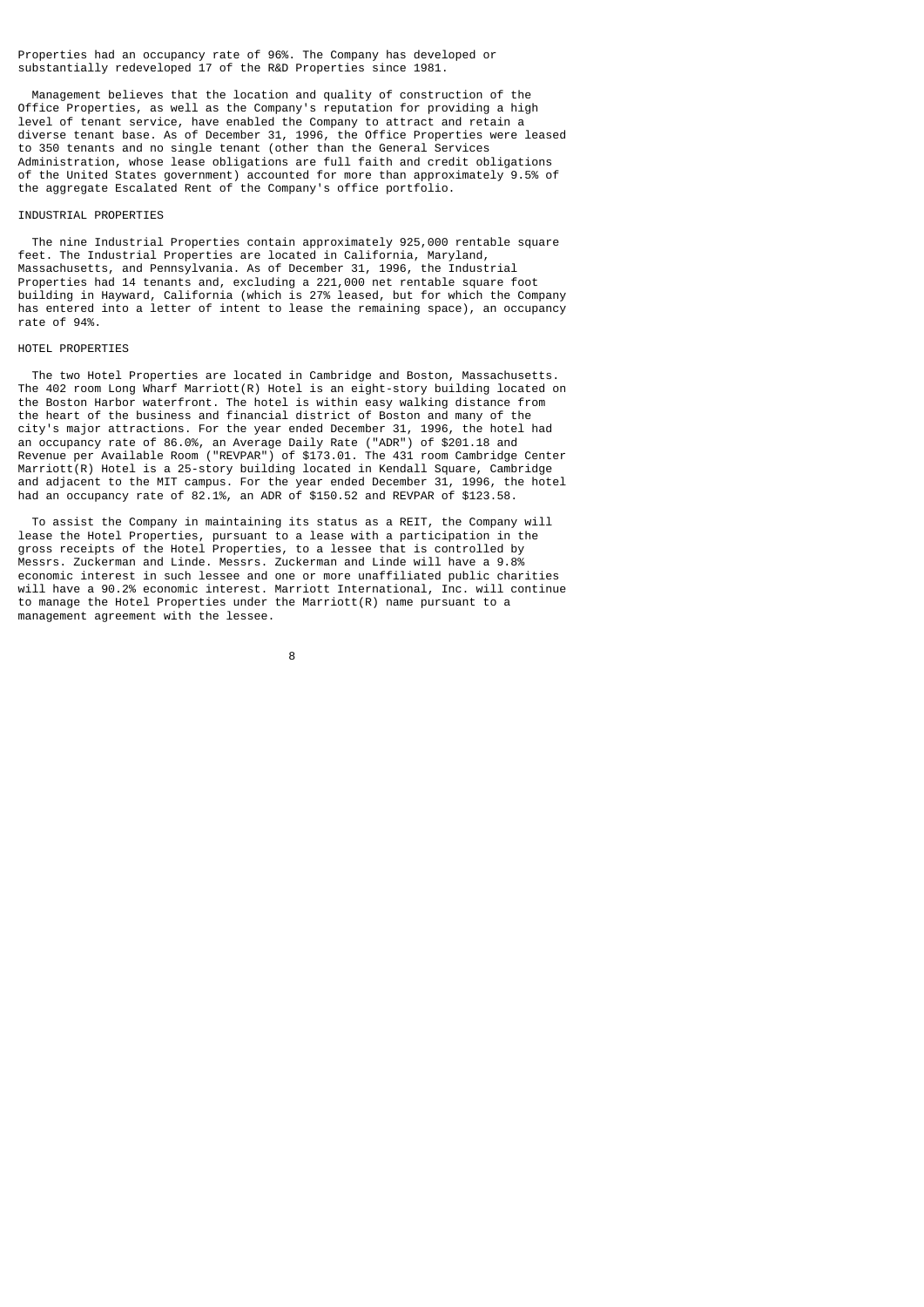# SUMMARY PROPERTY DATA

 Set forth below is a summary of information regarding the Properties, including the seven Development Properties.

| PROPERTY NAME                         | LOCATION                                                             | PERCENT | YEAR(S)<br>BUILT/<br>OWNERSHIP RENOVATED(1) | NO.<br>0F<br>BLDGS. | <b>NET</b><br>RENTABLE<br>SQUARE<br>FEET | PERCENT<br>LEASED<br>AS OF<br>12/31/96 | <b>ESCALATED</b><br>RENT<br>AS OF<br>12/31/96(2) | PERCENT OF<br>ESCALATED<br><b>RENT</b> |
|---------------------------------------|----------------------------------------------------------------------|---------|---------------------------------------------|---------------------|------------------------------------------|----------------------------------------|--------------------------------------------------|----------------------------------------|
| .                                     |                                                                      |         |                                             |                     |                                          |                                        |                                                  |                                        |
| <b>OFFICE</b>                         |                                                                      |         |                                             |                     |                                          |                                        |                                                  |                                        |
| PROPERTIES:<br>Class A Office         |                                                                      |         |                                             |                     |                                          |                                        |                                                  |                                        |
| Buildings:                            |                                                                      |         |                                             |                     |                                          |                                        |                                                  |                                        |
| 599 Lexington                         |                                                                      |         |                                             |                     |                                          |                                        |                                                  |                                        |
| Avenue $(4)$<br>Two Independence      | New York, NY                                                         | 100.0%  | 1986                                        | 1                   | 1,000,070                                | 97%                                    | \$51,470,410                                     | 27.2%                                  |
| Square $(5)$                          | SW, Washington, DC                                                   | 100.0   | 1992                                        | 1                   | 579,600                                  | 100                                    | 21, 185, 671                                     | 11.2                                   |
| Democracy<br>Center                   | Bethesda, MD                                                         | 100.0   | 1985-88/94-96                               | 3                   | 680,000                                  | 96                                     | 15,047,361                                       | 8.0                                    |
| One Independence                      |                                                                      |         |                                             |                     |                                          |                                        |                                                  |                                        |
| Square $(5)$<br>Capital               | SW Washington, DC                                                    | 100.0   | 1991                                        | 1                   | 337,794                                  | 100                                    | 12,650,434                                       | 6.7                                    |
| Gallery                               | SW Washington, DC                                                    | 100.0   | 1981                                        | 1                   | 396,255                                  | 93                                     | 12, 229, 487                                     | 6.5                                    |
| 2300 N Street                         | NW Washington, D.C.                                                  | 100.0   | 1986                                        | 1                   | 276,906                                  | 88                                     | 11,712,087                                       | 6.2                                    |
| The U.S.<br>International             |                                                                      |         |                                             |                     |                                          |                                        |                                                  |                                        |
| Trade Commission                      |                                                                      |         |                                             |                     |                                          |                                        |                                                  |                                        |
| Building (5)<br>$(6)$                 | SW Washington, DC                                                    | 100.0   | 1987                                        | 1                   | 243,998                                  | 100                                    | 6,673,165                                        | 3.5                                    |
| One Cambridge                         |                                                                      |         |                                             |                     |                                          |                                        |                                                  |                                        |
| Center                                | Cambridge, MA                                                        | 100.0   | 1987                                        | 1                   | 215,385                                  | 100                                    | 6,015,824                                        | 3.2                                    |
| Ten Cambridge<br>Center               | Cambridge, MA                                                        | 100.0   | 1990                                        | 1                   | 152,664                                  | 100                                    | 4,251,071                                        | 2.2                                    |
| 191 Spring                            |                                                                      |         |                                             |                     |                                          |                                        |                                                  |                                        |
| Street<br>10 & 20                     | Lexington, MA                                                        | 100.0   | 1971/95                                     | 1                   | 162,700                                  | 100                                    | 3,986,701                                        | 2.1                                    |
| Burlington Mall                       |                                                                      |         |                                             |                     |                                          |                                        |                                                  |                                        |
| Road                                  | Burlington, MA                                                       | 100.0   | 1984-86/95-96                               | 2                   | 152,552                                  | 100                                    | 3, 131, 736                                      | 1.7                                    |
| Lexington Office<br>Park              | Lexington, MA                                                        | 100.0   | 1982                                        | 2                   | 168,500                                  | 95                                     | 2,995,506                                        | 1.6                                    |
| Waltham Office                        |                                                                      |         |                                             |                     |                                          |                                        |                                                  |                                        |
| Center<br>Three Cambridge             | Waltham, MA                                                          | 100.0   | 1968-70/87-88                               | 3                   | 129,658                                  | 100                                    | 2,575,521                                        | 1.4                                    |
| Center                                | Cambridge, MA                                                        | 100.0   | 1987                                        | 1                   | 107,484                                  | 100                                    | 2,406,808                                        | 1.3                                    |
| Montvale Center<br>$(7)$              | Gaithersburg, MD                                                     | 75.0    | 1987                                        | 1                   | 122, 157                                 | 100                                    | 2,195,966                                        | 1.2                                    |
| 170 Tracer                            |                                                                      |         |                                             |                     |                                          |                                        |                                                  |                                        |
| Lane<br>195 West                      | Waltham, MA                                                          | 100.0   | 1980                                        | 1                   | 73,258                                   | 100                                    | 1,681,073                                        | 0.9                                    |
| Street                                | Waltham, MA                                                          | 100.0   | 1990                                        | 1                   | 63,500                                   | 100                                    | 1,564,296                                        | 0.8                                    |
| Bedford Business<br>Park              | Bedford, MA                                                          | 100.0   | 1980                                        | 1                   | 90,000                                   | 100                                    | 1,513,011                                        | 0.8                                    |
| 91 Hartwell                           |                                                                      |         |                                             |                     |                                          |                                        |                                                  |                                        |
| Avenue<br>33 Hayden                   | Lexington, MA                                                        | 100.0   | 1985/96                                     | 1                   | 122, 135                                 | 51                                     | 1,318,024                                        | 0.7                                    |
| Avenue                                | Lexington, MA                                                        | 100.0   | 1979                                        | 1                   | 79,564                                   | 100                                    | 1,128,814                                        | 0.6                                    |
| Eleven Cambridge<br>Center            | Cambridge, MA                                                        | 100.0   | 1984                                        | 1                   | 79,616                                   | 100                                    | 1, 118, 563                                      | 0.6                                    |
| 100 Hayden                            |                                                                      |         |                                             |                     |                                          |                                        |                                                  |                                        |
| Avenue<br>8 Arlington                 | Lexington, MA                                                        | 100.0   | 1985                                        | 1                   | 55,924                                   | 100                                    | 1,098,034                                        | 0.6                                    |
| Street (8)                            | Boston, MA                                                           | 100.0   | 1860/1920/89                                | 1                   | 30,526                                   | 100                                    | 1,080,172                                        | 0.6                                    |
| 32 Hartwell<br>Avenue                 | Lexington, MA                                                        | 100.0   | 1968-79/87                                  | 1                   | 69,154                                   | 100                                    | 1,002,211                                        | 0.5                                    |
| 204 Second                            |                                                                      |         |                                             |                     |                                          |                                        |                                                  |                                        |
| Avenue<br>92 Hayden                   | Waltham, MA                                                          | 100.0   | 1981/93                                     | 1                   | 40,974                                   | 100                                    | 812,518                                          | 0.4                                    |
| Avenue                                | Lexington, MA                                                        | 100.0   | 1968/84                                     | 1                   | 30,980                                   | 100                                    | 632,109                                          | 0.3                                    |
| <b>BDM</b>                            |                                                                      |         |                                             |                     |                                          |                                        |                                                  |                                        |
| International<br>Buildings* $(9)$     | Reston, VA                                                           | 25.0    | 1999                                        | 2                   | 440,000                                  | $\sim$ $-$                             |                                                  | $ -$                                   |
| 201 Spring                            |                                                                      |         |                                             |                     |                                          |                                        |                                                  |                                        |
| $Street^* (10) \ldots$                | Lexington, MA                                                        | 100.0   | 1997                                        | 1<br>$- - -$        | 102,000                                  | $\sim$ $-$<br>$- - -$                  | $- -$<br>.                                       | $- -$                                  |
|                                       | SUBTOTAL/WEIGHTED AVERAGE FOR CLASS A OFFICE BUILDINGS $(11) \ldots$ |         |                                             | 35                  | 6,003,354                                | 97%(A)                                 | \$171,476,573                                    | 90.7%                                  |
| R&D Properties:                       |                                                                      |         |                                             | $==$                |                                          | $==$                                   | $=$ ============                                 | $=====$                                |
| Bedford Business                      |                                                                      |         |                                             |                     |                                          |                                        |                                                  |                                        |
| Park<br>7601 Boston                   | Bedford, MA                                                          | 100.0%  | 1962-78/96                                  | 2                   | 383,704                                  | 100%                                   | \$3,265,991                                      | 1.7%                                   |
| Boulevard,                            |                                                                      |         |                                             |                     |                                          |                                        |                                                  |                                        |
| Building                              |                                                                      |         |                                             |                     |                                          |                                        |                                                  |                                        |
| Eight $(5)$<br>Fourteen               | Springfield, VA                                                      | 100.0   | 1986                                        | 1                   | 103,750                                  | 100                                    | 1,437,971                                        | 0.8                                    |
| Cambridge                             |                                                                      |         |                                             |                     |                                          |                                        |                                                  |                                        |
| Center<br>Hilltop Business            | Cambridge, MA                                                        | 100.0   | 1983                                        | $\mathbf{1}$        | 67,362                                   | 100                                    | 1, 315, 519                                      | 0.7                                    |
| Center $(12) \ldots$ .<br>7600 Boston | So. San Francisco, CA                                                | 35.7    | early 1970's                                | 9                   | 144,479                                  | 90                                     | 1,030,288                                        | $0.5$                                  |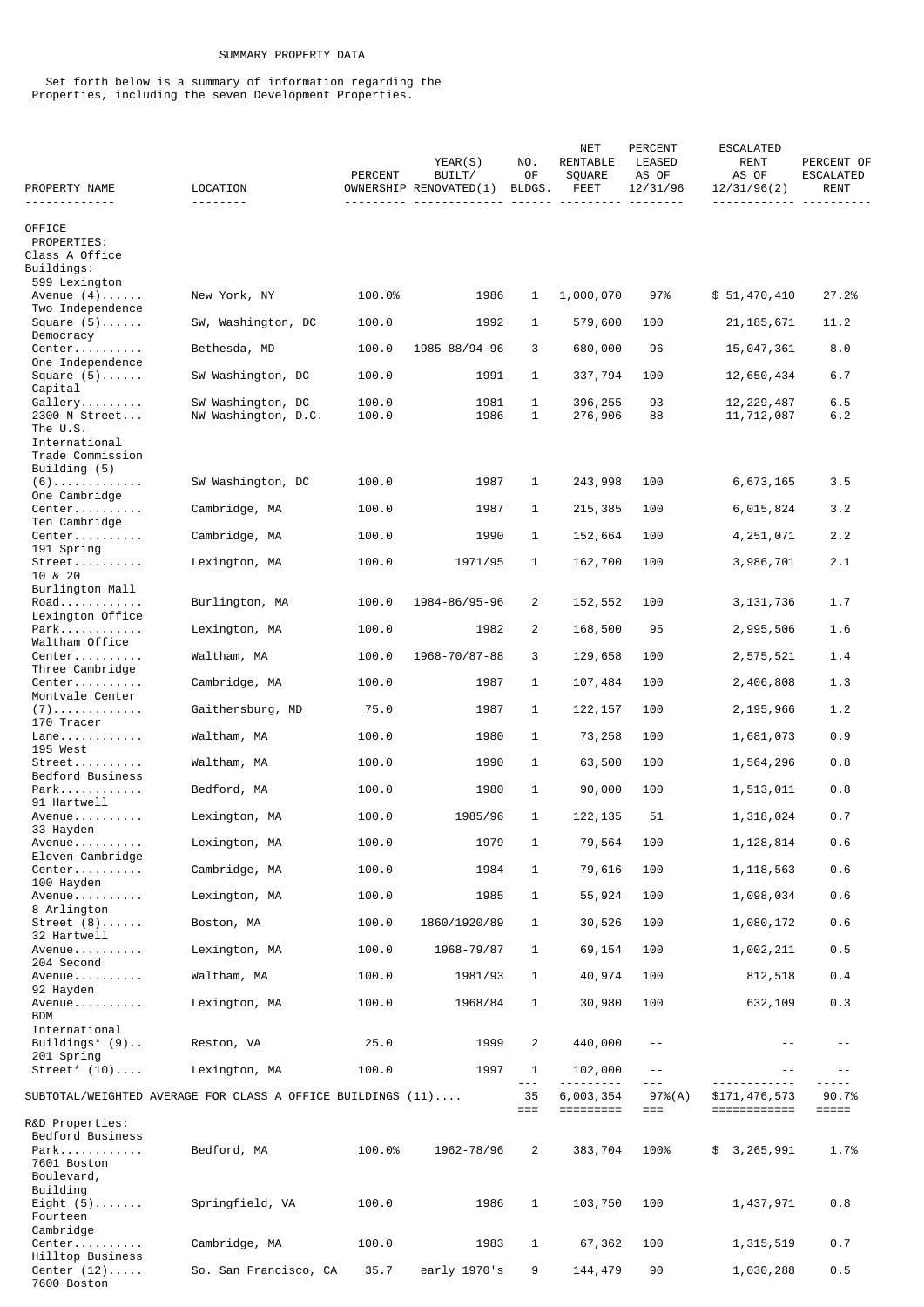| Boulevard,<br>Building Nine<br>7500 Boston                        | Springfield, VA                                     | 100.0  | 1987         | 1            | 69,832                 | 100                   | 878,600                          | 0.5                |
|-------------------------------------------------------------------|-----------------------------------------------------|--------|--------------|--------------|------------------------|-----------------------|----------------------------------|--------------------|
| Boulevard,<br>Building                                            |                                                     |        |              |              |                        |                       |                                  |                    |
| $\text{Six } (5) \dots \dots$<br>8000 Grainger<br>Court, Building | Springfield, VA                                     | 100.0  | 1985         | 1            | 79,971                 | 100                   | 800,464                          | 0.4                |
| Five<br>7435 Boston                                               | Springfield, VA                                     | 100.0  | 1984         | 1            | 90,465                 | 100                   | 759,790                          | 0.4                |
| Boulevard,<br>Building $One$<br>7451 Boston                       | Springfield, VA                                     | 100.0  | 1982         | 1            | 105,414                | 67                    | 753,100                          | 0.4                |
| Boulevard,<br>Building $Two$                                      | Springfield, VA                                     | 100.0  | 1982         | 1            | 47,001                 | 100                   | 644,646                          | 0.3                |
| 164 Lexington<br>Road                                             | Billerica, MA                                       | 100.0  | 1982         | 1            | 64,140                 | 100                   | 598,478                          | 0.3                |
| 7374 Boston<br>Boulevard,                                         |                                                     |        |              |              |                        |                       |                                  |                    |
| Building<br>Four $(5)$<br>8000 Corporate                          | Springfield, VA                                     | 100.0  | 1984         | 1            | 57,321                 | 100                   | 595,823                          | 0.3                |
| Court, Building<br>$Eleven$<br>7375 Boston                        | Springfield, VA                                     | 100.0  | 1989         | $\mathbf{1}$ | 52,539                 | 100                   | 395,053                          | 0.2                |
| Boulevard,<br>Building                                            |                                                     |        |              |              |                        |                       |                                  |                    |
| Ten $(5)$<br>17 Hartwell                                          | Springfield, VA                                     | 100.0  | 1988         | 1            | 26,865                 | 100                   | 342,999                          | 0.2                |
| Avenue<br>7700 Boston<br>Boulevard,<br>Building                   | Lexington, MA                                       | 100.0  | 1968         | 1            | 30,000                 | 100                   | 198,000                          | 0.1                |
| Twelve $*(13) \ldots$<br>7501 Boston                              | Springfield, VA                                     | 100.0  | 1997         | 1            | 80,514                 | $\sim$ $-$            | $\sim$ $-$                       | $\sim$ $-$         |
| Boulevard,<br>BuildingSeven* (14)<br>Sugarland                    | Springfield, VA                                     | 100.0  | 1997         | 1            | 75,756                 | $\sim$ $-$            | $- -$                            | $- -$              |
| Building<br>$Two^*$ (15)<br>Sugarland                             | Herndon, VA                                         | 100.0  | 1986/97      | 1            | 59,585                 | $\sim$ $-$            | - -                              |                    |
| Building<br>$One^*$ (15)                                          | Herndon, VA                                         | 100.0  | 1985/97      | 1<br>$- - -$ | 52,533                 | $\sim$ $-$<br>$- - -$ | $\sim$ $-$<br>----------         | $\sim$ $-$<br>$ -$ |
|                                                                   | SUBTOTAL/WEIGHTED AVERAGE FOR R&D PROPERTIES        |        |              | 27<br>$==$   | 1,591,231<br>========= | 96%(B)<br>$==$        | \$13,016,722<br>$=$ ============ | 6.9%<br>=====      |
| INDUSTRIAL<br>PROPERTIES:<br>38 Cabot                             |                                                     |        |              |              |                        |                       |                                  |                    |
| Boulevard $(16)$<br>6201 Columbia<br>Park Road,                   | Bucks County, PA                                    | 100.0% | 1972/84      | 1            | 161,000                | 100%                  | \$<br>865,613                    | 0.5%               |
| Building Two<br>2000 South Club                                   | Landover, MD                                        | 100.0  | 1986         |              | 99,885                 | 87                    | 694,935                          | 0.4                |
| Drive, Building<br>Three<br>40-46 Harvard                         | Landover, MD                                        | 100.0  | 1988         | 1            | 83,608                 | 100                   | 685,338                          | 0.4                |
| Street                                                            | Westwood, MA                                        | 100.0  | 1967/96      | 1            | 169,273                | 90                    | 677,818                          | 0.4                |
| 25-33 Dartmouth<br>Street<br>1950 Stanford                        | Westwood, MA                                        | 100.0  | 1966/96      | 1            | 78,045                 | 87                    | 658,645                          | 0.3                |
| Court, Building<br>0ne.<br>2391 West Winton                       | Landover, MD                                        | 100.0  | 1986         | 1            | 53,250                 | 100                   | 354,274                          | 0.2                |
| Avenue<br>560 Forbes                                              | Hayward, CA                                         | 100.0  | 1974         | 1            | 221,000                | 27(17)                | 234,000                          | 0.1                |
| Boulevard $(12)$<br>430 Rozzi Place                               | So. San Francisco, CA                               | 35.7   | early 1970's | 1            | 40,000                 | 100                   | 238,000                          | 0.1                |
| $(12)$                                                            | So. San Francisco, CA                               | 35.7   | early 1970's | 1<br>$- - -$ | 20,000<br><u>.</u>     | 100<br>$\sim$ $ \sim$ | 114,949<br>------------          | 0.1<br>-----       |
|                                                                   | SUBTOTAL/WEIGHTED AVERAGE FOR INDUSTRIAL PROPERTIES |        |              | 9<br>$==$    | 926,061                | 78%(17)<br>===        | \$4,523,572<br>$=$ ============  | 2.4%<br>=====      |
|                                                                   | TOTAL/WEIGHTED AVERAGE FOR OFFICE AND INDUSTRIAL    |        |              | 71<br>$==$   | 8,520,646              | $94\%$ (C)<br>===     | \$189,016,867<br>============    | 100.0%<br>$=====$  |
|                                                                   |                                                     |        |              |              |                        |                       |                                  |                    |

| PROPERTY NAME                                                                          | ESCALATED<br>RENT<br>PER<br>LEASED<br>SOUARE<br>$FOOT(2)$ $FOOT(3)$ | ANNUAL NET<br>EFFECTIVE<br>RENT PER<br>LEASED<br>SOUARE |
|----------------------------------------------------------------------------------------|---------------------------------------------------------------------|---------------------------------------------------------|
| OFFICE<br>PROPERTIES:<br>Class A Office<br>Buildings:<br>599 Lexington<br>Avenue $(4)$ | \$52.90                                                             | \$47.13                                                 |
| Square $(5)$                                                                           | 36.65                                                               | 36.80                                                   |
| Center                                                                                 | 23.03                                                               | 21.22                                                   |
| Square $(5)$                                                                           | 37.45                                                               | 34.34                                                   |
| Two Independence<br>Democracy<br>One Independence                                      |                                                                     |                                                         |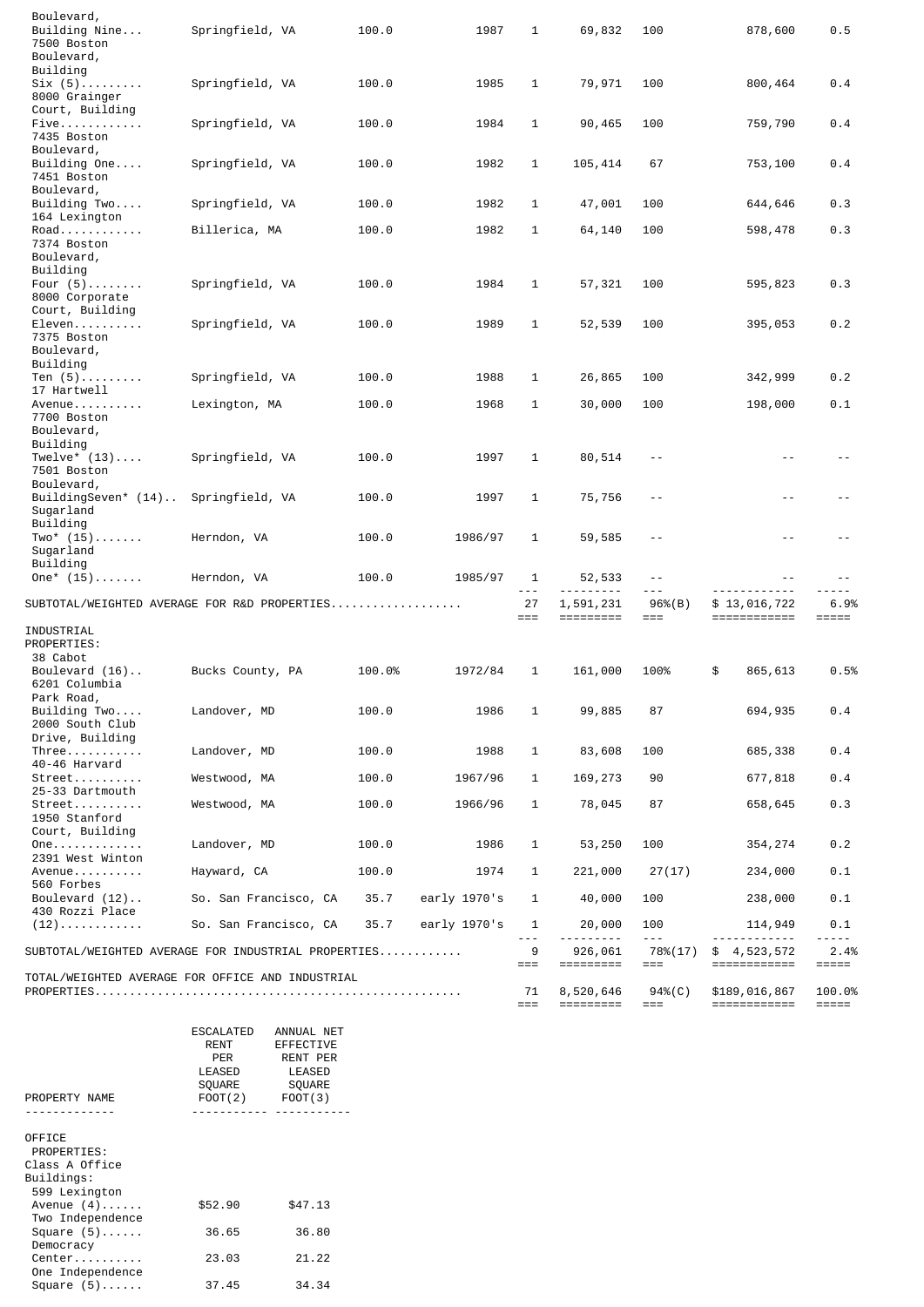| Capital                       |                                                             |        |  |            |            |
|-------------------------------|-------------------------------------------------------------|--------|--|------------|------------|
| Gallery                       | 33.15                                                       | 31.11  |  |            |            |
| 2300 N Street<br>The U.S.     | 48.04                                                       | 46.82  |  |            |            |
| International                 |                                                             |        |  |            |            |
| Trade Commission              |                                                             |        |  |            |            |
| Building (5)                  |                                                             |        |  |            |            |
| $(6)$                         | 27.35                                                       | 24.79  |  |            |            |
| One Cambridge                 |                                                             |        |  |            |            |
| $Center \ldots \ldots \ldots$ | 27.93                                                       | 25.57  |  |            |            |
| Ten Cambridge<br>Center       |                                                             | 23.11  |  |            |            |
| 191 Spring                    | 27.85                                                       |        |  |            |            |
| Street                        | 24.50                                                       | 22.26  |  |            |            |
| 10 & 20                       |                                                             |        |  |            |            |
| Burlington Mall               |                                                             |        |  |            |            |
| Road                          | 20.53                                                       | 18.45  |  |            |            |
| Lexington Office              |                                                             |        |  |            |            |
| Park<br>Waltham Office        | 19.33                                                       | 16.97  |  |            |            |
| Center                        | 19.86                                                       | 18.54  |  |            |            |
| Three Cambridge               |                                                             |        |  |            |            |
| Center                        | 22.39                                                       | 20.45  |  |            |            |
| Montvale Center               |                                                             |        |  |            |            |
| $(7)$                         | 17.98                                                       | 18.68  |  |            |            |
| 170 Tracer                    |                                                             |        |  |            |            |
| Lane<br>195 West              | 22.95                                                       | 19.08  |  |            |            |
| $Street$                      | 24.63                                                       | 20.36  |  |            |            |
| Bedford Business              |                                                             |        |  |            |            |
| Park                          | 16.81                                                       | 15.78  |  |            |            |
| 91 Hartwell                   |                                                             |        |  |            |            |
| Avenue                        | 21.24                                                       | 19.71  |  |            |            |
| 33 Hayden                     |                                                             |        |  |            |            |
| Avenue                        | 14.19                                                       | 13.47  |  |            |            |
| Eleven Cambridge<br>Center    | 14.05                                                       | 11.90  |  |            |            |
| 100 Hayden                    |                                                             |        |  |            |            |
| Avenue                        | 19.63                                                       | 18.91  |  |            |            |
| 8 Arlington                   |                                                             |        |  |            |            |
| Street $(8)$                  | 35.39                                                       | 34.94  |  |            |            |
| 32 Hartwell                   |                                                             |        |  |            |            |
| Avenue                        | 14.49                                                       | 12.00  |  |            |            |
| 204 Second<br>Avenue          | 19.83                                                       | 19.14  |  |            |            |
| 92 Hayden                     |                                                             |        |  |            |            |
| Avenue                        | 20.40                                                       | 19.79  |  |            |            |
|                               |                                                             |        |  |            |            |
| <b>BDM</b>                    |                                                             |        |  |            |            |
| International                 |                                                             |        |  |            |            |
| Buildings* $(9)$              | - -                                                         | - -    |  |            |            |
| 201 Spring                    |                                                             |        |  |            |            |
| Street* $(10) \ldots$ .       |                                                             |        |  |            |            |
|                               |                                                             |        |  |            |            |
|                               | SUBTOTAL/WEIGHTED AVERAGE FOR CLASS A OFFICE BUILDINGS (11) |        |  | \$32.53(A) | \$30.00(A) |
| R&D Properties:               |                                                             |        |  |            |            |
| Bedford Business              |                                                             |        |  |            |            |
| Park                          | \$8.51                                                      | \$9.18 |  |            |            |
| 7601 Boston                   |                                                             |        |  |            |            |
| Boulevard,                    |                                                             |        |  |            |            |
| Building                      |                                                             |        |  |            |            |
| Eight $(5)$                   | 13.86                                                       | 13.85  |  |            |            |
| Fourteen                      |                                                             |        |  |            |            |
| Cambridge<br>Center           | 19.53                                                       | 18.47  |  |            |            |
| Hilltop Business              |                                                             |        |  |            |            |
| Center $(12)$                 | 7.95                                                        | 8.93   |  |            |            |
| 7600 Boston                   |                                                             |        |  |            |            |
| Boulevard,                    |                                                             |        |  |            |            |
| Building Nine                 | 12.58                                                       | 10.20  |  |            |            |
| 7500 Boston                   |                                                             |        |  |            |            |
| Boulevard,<br>Building        |                                                             |        |  |            |            |
| $\text{Six } (5) \dots \dots$ | 10.01                                                       | 9.98   |  |            |            |
| 8000 Grainger                 |                                                             |        |  |            |            |
| Court, Building               |                                                             |        |  |            |            |
| $Five$                        | 8.40                                                        | 7.58   |  |            |            |
| 7435 Boston                   |                                                             |        |  |            |            |
| Boulevard,<br>Building $One$  | 10.60                                                       | 8.07   |  |            |            |
| 7451 Boston                   |                                                             |        |  |            |            |
| Boulevard,                    |                                                             |        |  |            |            |
| Building Two                  | 13.72                                                       | 8.14   |  |            |            |
| 164 Lexington                 |                                                             |        |  |            |            |
| Road                          | 9.33                                                        | 7.97   |  |            |            |
| 7374 Boston                   |                                                             |        |  |            |            |
| Boulevard,<br>Building        |                                                             |        |  |            |            |
| Four $(5)$                    | 10.39                                                       | 10.14  |  |            |            |
| 8000 Corporate                |                                                             |        |  |            |            |
| Court, Building               |                                                             |        |  |            |            |
| Eleven                        | 7.52                                                        | 7.59   |  |            |            |
| 7375 Boston                   |                                                             |        |  |            |            |
| Boulevard,<br>Building        |                                                             |        |  |            |            |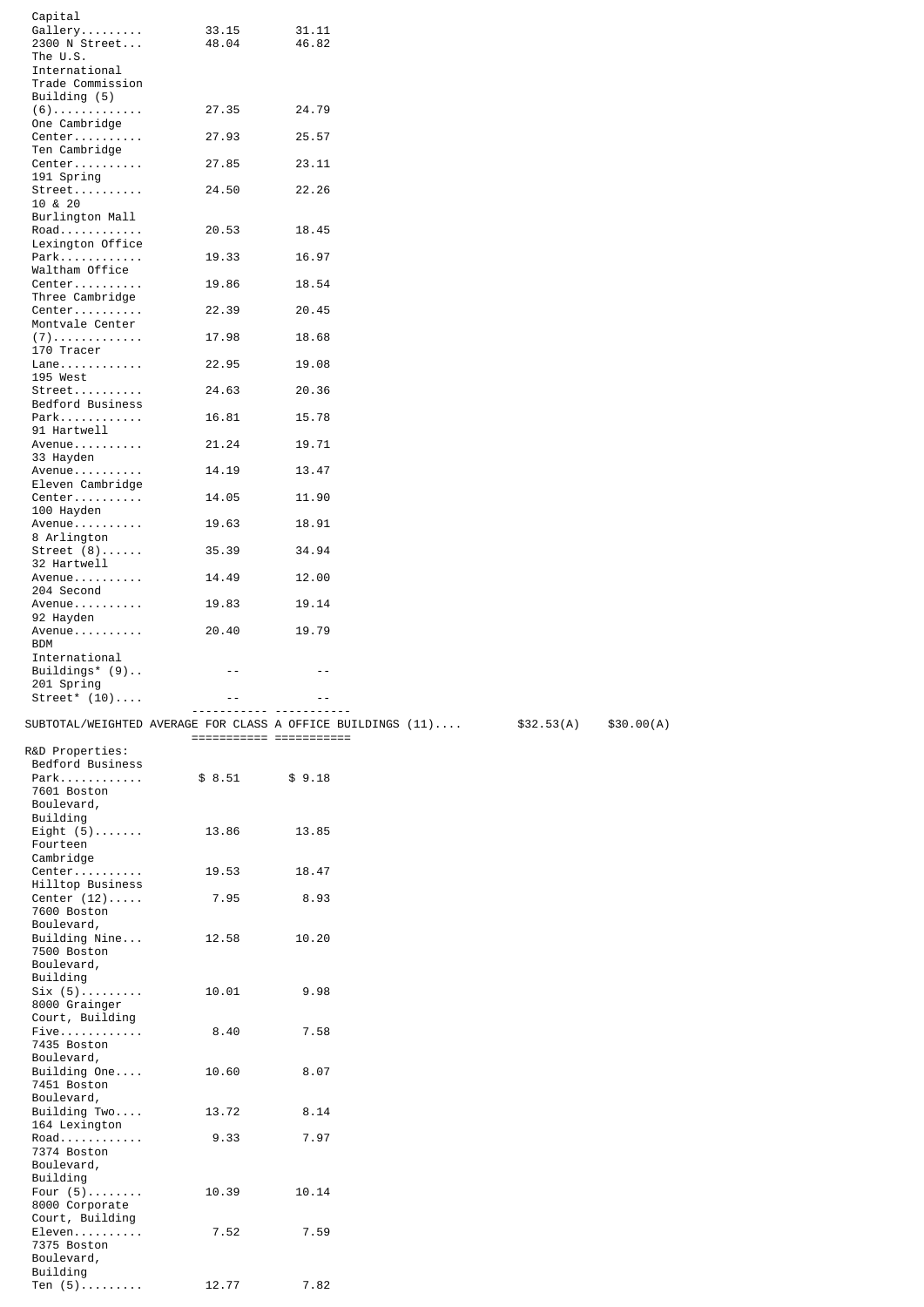| 17 Hartwell                                      |                         |                                                     |            |            |
|--------------------------------------------------|-------------------------|-----------------------------------------------------|------------|------------|
| Avenue                                           | 6.60                    | 6.60                                                |            |            |
| 7700 Boston                                      |                         |                                                     |            |            |
| Boulevard,                                       |                         |                                                     |            |            |
| Building                                         |                         |                                                     |            |            |
| Twelve* $(13) \ldots$ .                          | $- -$                   | $- -$                                               |            |            |
| 7501 Boston                                      |                         |                                                     |            |            |
| Boulevard,                                       |                         |                                                     |            |            |
| BuildingSeven* (14)                              | $ -$                    |                                                     |            |            |
| Sugarland                                        |                         |                                                     |            |            |
| Building                                         |                         |                                                     |            |            |
| $Two^*$ (15)                                     | - -                     |                                                     |            |            |
| Sugarland                                        |                         |                                                     |            |            |
| Building                                         |                         |                                                     |            |            |
| $One^*$ (15)                                     |                         |                                                     |            |            |
|                                                  |                         |                                                     |            |            |
|                                                  |                         | SUBTOTAL/WEIGHTED AVERAGE FOR R&D PROPERTIES        | \$10.22(B) | \$9.75(B)  |
|                                                  | ======================= |                                                     |            |            |
| INDUSTRIAL                                       |                         |                                                     |            |            |
| PROPERTIES:                                      |                         |                                                     |            |            |
| 38 Cabot                                         |                         |                                                     |            |            |
| Boulevard $(16)$                                 | \$5.38                  | \$5.38                                              |            |            |
| 6201 Columbia                                    |                         |                                                     |            |            |
| Park Road,                                       |                         |                                                     |            |            |
| Building Two                                     | 8.03                    | 6.39                                                |            |            |
| 2000 South Club                                  |                         |                                                     |            |            |
| Drive, Building                                  |                         |                                                     |            |            |
| $Three \ldots \ldots$                            | 8.20                    | 7.06                                                |            |            |
| 40-46 Harvard                                    |                         |                                                     |            |            |
| $Street$                                         | 4.46                    | 4.87                                                |            |            |
| 25-33 Dartmouth                                  |                         |                                                     |            |            |
| $Street$                                         | 9.75                    | 7.89                                                |            |            |
| 1950 Stanford                                    |                         |                                                     |            |            |
| Court, Building                                  |                         |                                                     |            |            |
| One                                              | 6.65                    | 6.93                                                |            |            |
| 2391 West Winton                                 |                         |                                                     |            |            |
| Avenue                                           | 3.90                    | 2.81                                                |            |            |
| 560 Forbes                                       |                         |                                                     |            |            |
| Boulevard $(12)$                                 | 5.95                    | 5.37                                                |            |            |
| 430 Rozzi Place                                  |                         |                                                     |            |            |
| $(12)$                                           | 5.75                    | 5.47                                                |            |            |
|                                                  |                         |                                                     |            |            |
|                                                  |                         | SUBTOTAL/WEIGHTED AVERAGE FOR INDUSTRIAL PROPERTIES | \$6.25     | \$5.27     |
|                                                  |                         |                                                     |            |            |
| TOTAL/WEIGHTED AVERAGE FOR OFFICE AND INDUSTRIAL |                         |                                                     |            |            |
|                                                  |                         |                                                     | \$26.00(C) | \$24.00(C) |
|                                                  |                         | =======================                             |            |            |
|                                                  |                         |                                                     |            |            |

\* These Properties are Development Properties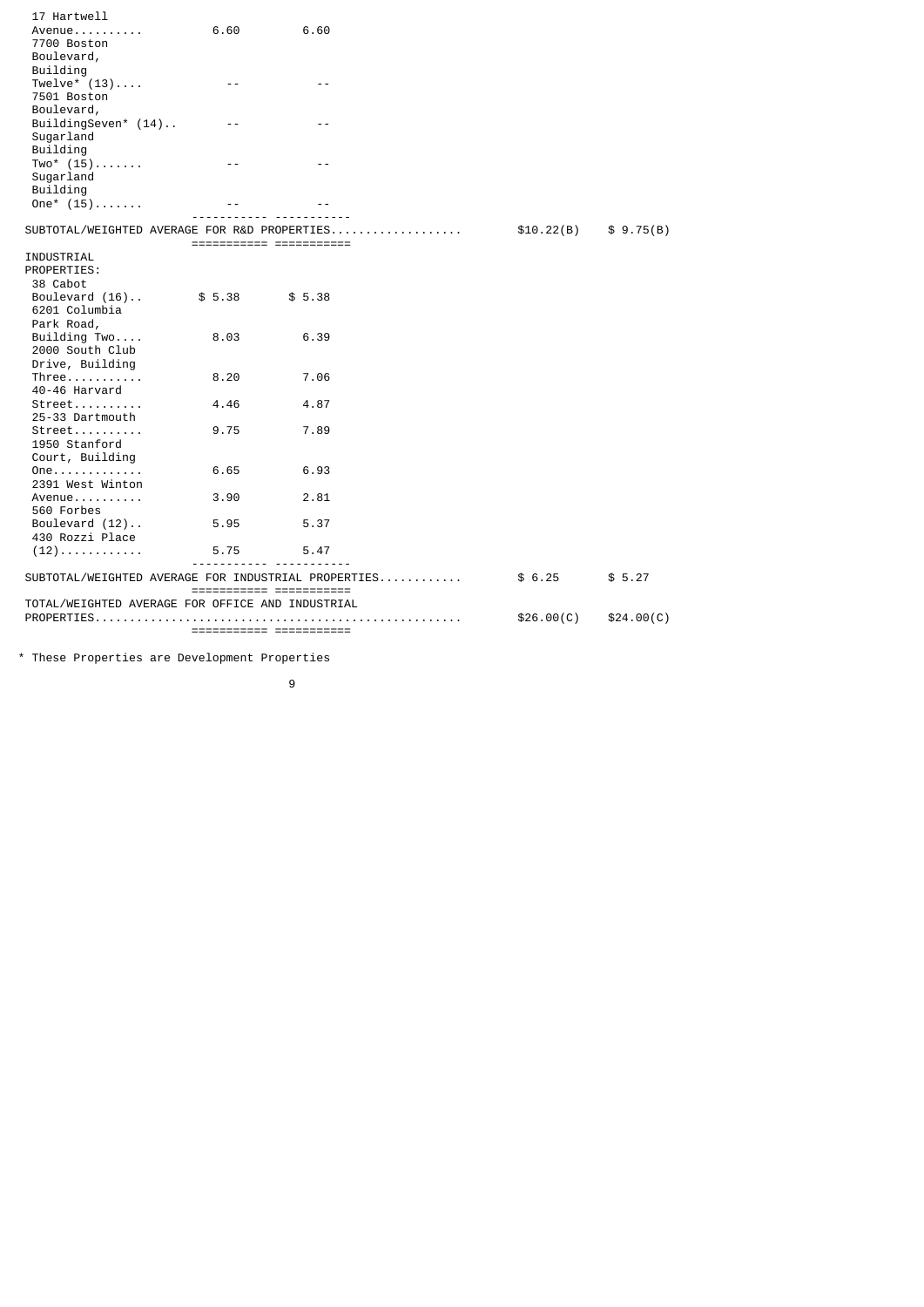|                                             |               |                      |               |                                        |                     |                          |                             | YEAR ENDED 12/31/96           |                                                          |                               | YEAR ENDED 12/31/95                                             |
|---------------------------------------------|---------------|----------------------|---------------|----------------------------------------|---------------------|--------------------------|-----------------------------|-------------------------------|----------------------------------------------------------|-------------------------------|-----------------------------------------------------------------|
|                                             | LOCATION      | PERCENT<br>OWNERSHIP | YEAR<br>BUILT | <b>NUMBER</b><br>0F<br>BUILDINGS ROOMS | <b>NUMBER</b><br>0F | SOUARE<br><b>FOOTAGE</b> | AVERAGE<br><b>OCCUPANCY</b> | DAILY<br><b>RATE</b><br>(ADR) | AVERAGE REVENUE PER<br>AVAILABLE<br>ROOM<br>(REVPAR)(18) | DAILY<br><b>RATE</b><br>(ADR) | AVERAGE REVENUE PER<br>AVAILABLE<br><b>ROOM</b><br>(REVPAR)(18) |
| HOTEL PROPER-<br>TIES:<br>Long Wharf        |               |                      |               |                                        |                     |                          |                             |                               |                                                          |                               |                                                                 |
| Marriott<br>Cambridge Center                | Boston, MA    | 100.0% 1982          |               | 1                                      | 402                 | 420,000                  | 86.0%                       | \$201.18                      | \$173.01                                                 | \$192.95                      | \$164.97                                                        |
| Marriott                                    | Cambridge, MA | 100.0                | 1986          | 1                                      | 431                 | 330,400                  | 82.1                        | 150.52                        | 123.58                                                   | 136.04                        | 114.14                                                          |
| TOTAL/WEIGHTED AVERAGE FOR HOTEL PROPERTIES |               |                      |               | 2                                      | 833                 | 750,400                  | 84.0%                       | \$174.97                      | \$147.44                                                 | \$163.50                      | \$138.67                                                        |

|                                                                                             | LOCATION      | PERCENT YEAR | NUMBER<br>0F<br>OWNERSHIP BUILT BUILDINGS SPACES | <b>NUMBER</b><br>0F | SOUARE<br>F00TAGE        |
|---------------------------------------------------------------------------------------------|---------------|--------------|--------------------------------------------------|---------------------|--------------------------|
| GARAGE PROPERTY:<br>Cambridge Center<br>North Garage<br>STRUCTURED PARK-<br>ING INCLUDED IN | Cambridge, MA | 100.0% 1990  | $\mathbf{1}$                                     | 1170                | 332,442                  |
| CLASS A OFFICE<br>BULDDINGS                                                                 |               |              |                                                  |                     | 4,222 1,260,530          |
| TOTAL FOR GARAGE<br>PROPERTY AND<br>STRUCTURED PARK-                                        |               |              |                                                  |                     |                          |
| ING.                                                                                        |               |              |                                                  | =====               | 5,392 1,592,972          |
| TOTAL FOR ALL<br>PROPERTIES                                                                 |               |              | 74                                               |                     | 10,864,018<br>:========= |

- -------
- (1) These dates do not include years in which tenant improvements were made to the Properties, except with respect to 25-33 Dartmouth Street and 40-46 Harvard Street, whose interiors were completely rebuilt to satisfy tenant needs in 1996.
- (2) Escalated Rent represents the annualized monthly Base Rent in effect (after giving effect to any contractual increases in monthly Base Rent that have occurred up to December 31, 1996) plus annualized monthly tenant pass-throughs of operating and other expenses (but excluding electricity costs paid by tenants) under each lease executed as of December 31, 1996, or, if such monthly rent has been reduced by a rent concession, the monthly rent that would have been in effect at such date in the absence of such concession.
- (3) Annual Net Effective Rent Per Leased Square Foot represents the Base Rent for the month of December 1996, plus tenant pass-throughs of operating and other expenses (but excluding electricity costs paid by tenants), under each lease executed as of December 31, 1996, presented on a straight-line basis in accordance with GAAP, minus amortization of tenant improvement costs and leasing commissions, if any, paid or payable by the Company during such period, annualized.
- (4) The Company's New York offices are located in this building, where it occupies 12,896 square feet.
- (5) The Property is leased on the basis of net usable square feet (which have been converted to net rentable square feet for purposes of this table) due to the requirements of the General Services Administration.
- (6) The Company's Washington, D.C. offices are located in this building, where it occupies 15,612 square feet.
- (7) The Company owns a 75.0% general partner interest in the limited partnership that owns this property. Because of the priority of the Company's partnership interest, the Company expects to receive any partnership distributions that are made with respect to this property.
- (8) The Property, which is used exclusively as the Company's headquarters, was constructed in two phases, circa 1860 and circa 1920.
- (9) The Company is acting as development manager of these Properties and will be the 25.0% managing member of a limited liability company that will own the Properties. The Company's economic interest increases above 25.0% if certain performance criteria are achieved. The Properties are expected to be completed in 1999 and are 51.1% pre-leased to BDM International.
- (10) The Property, which is currently under development by the Company, is expected to be completed in late 1997 and is 100% committed to Continental Cablevision.
- (11) The Class A Office Buildings contain 4,222 structured parking spaces.
- (12) The Company owns a 35.7% controlling general partnership interest in this property.
- (13) The Property, which is currently under development by the Company, is expected to be completed in late 1997 and is 100% pre-leased to Autometric, Inc.
- (14) The Property, which is currently under development by the Company, is expected to be completed in late 1997 and is 100% pre-leased to the General Services Administration (for the United States Customs Service).
- (15) The Property, which was acquired by the Company on November 25, 1996, is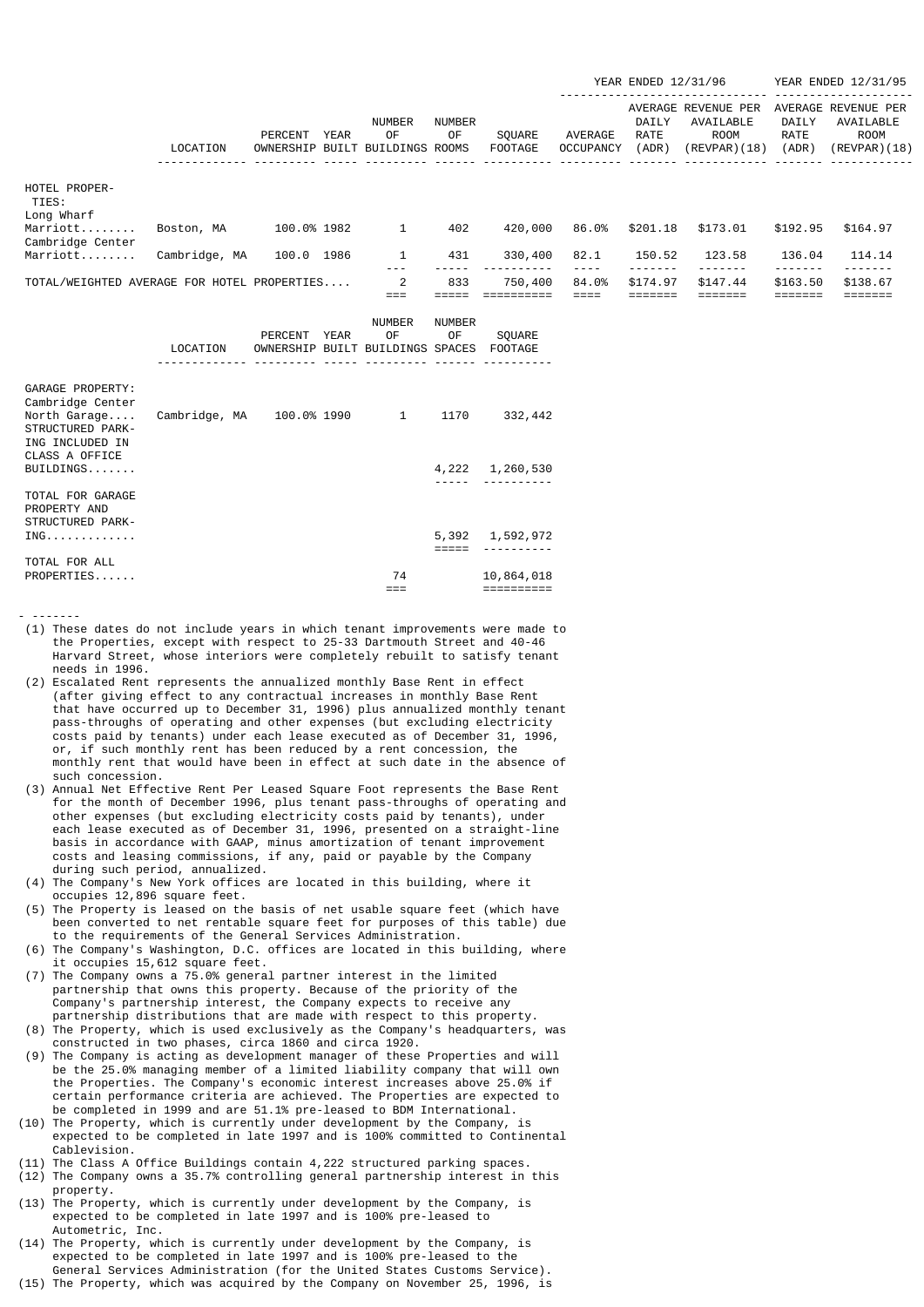currently being redeveloped by the Company.

- (16) The original building (100,000 net rentable square feet ) was built in 1972, with an expansion building (61,000 net rentable square feet) completed in 1984.
- (17) The Company's Industrial Property in Hayward, California is currently 27.0% leased. The Company has entered into a letter of intent to lease the remaining space. Excluding this Property, the Industrial Properties had an occupancy rate of 94.0% at December 31, 1996.
- (18) REVPAR is determined by dividing room revenue by available rooms for the applicable period.
- (A) Does not include three of the Development Properties.
- (B) Does not include four of the Development Properties.
- (C) Does not include the Development Properties.

## DEVELOPMENT PARCELS

 At the completion of the Offering, the Company will own, have under contract, or have an option to develop or acquire six parcels consisting of an aggregate of 47.4 acres of land. The Company believes that this land, some of which needs zoning or other regulatory approvals prior to development, will be able to support an aggregate of approximately 1.0 million square feet of development. The following chart provides additional information with respect to undeveloped parcels:

|                 |                    | NO. OF         |         | <b>DEVELOPABLE</b> |
|-----------------|--------------------|----------------|---------|--------------------|
| LOCATION        | <b>SUBMARKET</b>   | <b>PARCELS</b> | ACREAGE | SOUARE FEET (1)    |
|                 |                    |                |         |                    |
| Springfield, VA | Fairfax County, VA | 3              | 9.4     | 130,000            |
| Lexington, MA   | Route 128 NW       |                | 6.8     | 50,000             |
| Cambridge, MA   | East Cambridge, MA |                | 4.2     | 539,000            |
| Andover, MA     | Route 495 N        | 1              | 27.0    | 290,000            |
|                 |                    |                |         |                    |
| Total           |                    | 6              | 47.4    | 1,009,000          |
|                 |                    |                |         |                    |

- -------

(1) Represents the total square feet of development that the parcel(s) will support.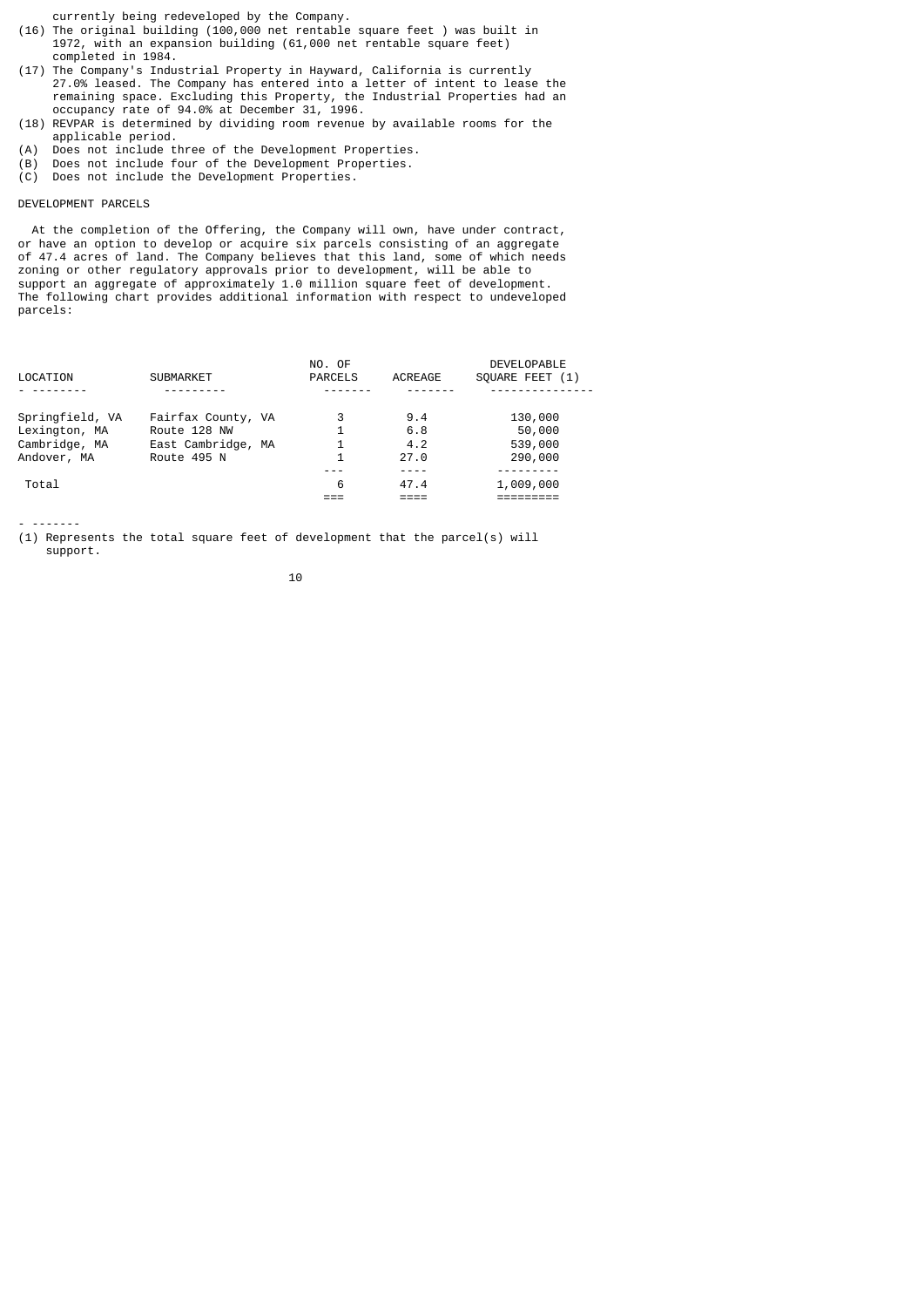#### MARKET INFORMATION

## Greater Boston, Massachusetts

 Greater Boston is the seventh largest metropolitan area in the United States and has emerged as one of the top investment centers in the country. The Greater Boston market is characterized by four core industry groups: (i) health care, (ii) information technology, (iii) financial services and (iv) research and development, including both academic and commercial research. According to the Massachusetts Department of Employment and Training, Greater Boston's employment base has expanded by 22% since 1992 to its current size of 1.9 million jobs. As a result of the steady growth in the Greater Boston economy, the local unemployment rate has fallen from 7.0% in 1992 to 3.4% in 1996. In addition, per capita income in Massachusetts grew by 6.4% in 1995, the second largest gain in the country for that year, and grew by another 4.5% in 1996.

 Between 1992 and 1996, according to information provided by Spaulding & Slye, the office space availability rate in this market (space currently available direct from landlord or by sublease, or scheduled to become available within 12 months) declined from 16.0% to 8.3% while average quoted rents increased 23%, and space immediately available direct from landlord (the "Direct Vacancy Rate") was only 5.0% at the end of 1996. During the same 1992-96 period, office space supply grew by only 1.3% (351,000 square feet) and there was net absorption of approximately 10.8 million square feet at a relatively steady rate (approximately 1.8 million square feet in 1992, 2.2 million square feet annually 1993-95, and 2.3 million square feet in 1996).

#### Greater Washington, D.C.

 Greater Washington D.C., including the District of Columbia and the adjacent areas of Northern Virginia and suburban Maryland, is the fifth largest metropolitan area in the country and the heart of the nation's federal government and policy-making activities. Business service industries, including technology-intensive knowledge-based industries such as information management and data communications, have been the economy's engines of growth in the 1990's, expanding substantially from 1992 to 1996. Unemployment in Greater Washington fell from 5.4% in 1992 to 3.4% in 1996, well below the national rate of 5.4%. In 1996, the area had a median household income of \$48,100, the highest in the country.

 According to Spaulding & Slye, total office space supply in the Greater Washington area was 244.7 million square feet in 1996 compared to 239.6 million square feet in 1992, an increase of 5.1 million square feet, while during the same period the market absorbed 14.1 million square feet, resulting in a decrease in the availability rate from 14.4% in 1992 to 10.4% in 1996. The absorption was particularly strong in 1995 and 1996, with approximately 9.2 million square feet of absorption and an increase in average asking rent from \$20.85 per square foot to \$22.76 per square foot.

## New York City

 New York City is a world renowned business capital and cultural center, with service and retail industries driving its economy. New York remains the nation's leader in financial services and attracts international transactions and global businesses. Despite increasing costs, New York City's economy has remained competitive in the areas of retail/wholesale trade and business services, which combine for over one-half of the City's employment base. The employment base for this sector has increased by 8%, or 87,000 net new jobs, during the past five years. The City's unemployment rate has fallen from 11% in 1992 to 8.8% in 1996.

 According to information provided by Insignia/ESG, the Park Avenue Submarket of midtown Manhattan in 1996 consisted of 25.6 million square feet of space, with supply up 200,000 square feet over 1992. Availability rate declined in the same period from 15.1% to 11.4% in midtown Manhattan and asking rent increased from \$40.36 per square foot to \$44.40 per square foot.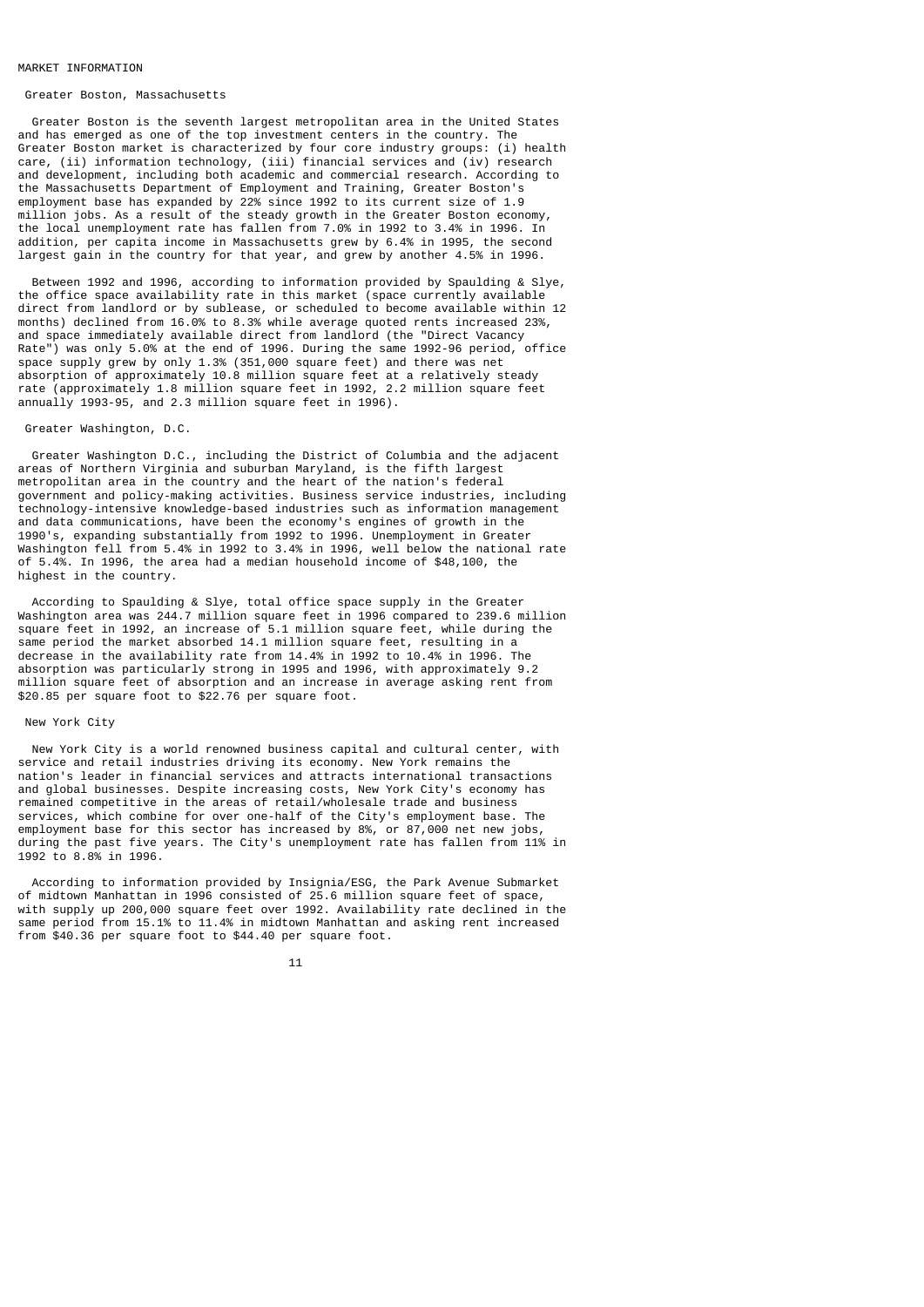The following graph provides information regarding availability rates and average asking rental rates at year end for each of the years from 1992 through 1996 for the combined submarkets in which the Company's Property's are located in Greater Boston, Greater Washington, D.C. and New York City office markets.

# [GRAPH APPEARS HERE]

# Combined Company Markets /1/ Average Quoted Market Rent & Availability Rate/2/

|      | COMBINED COMPANY<br><b>MARKETS</b> |
|------|------------------------------------|
| 1992 | \$27.81                            |
| 1993 | \$30.03                            |
| 1994 | \$29.97                            |
| 1995 | \$30.55                            |
| 1996 | \$30.87                            |
|      |                                    |
| 1992 | 11.7%                              |
| 1993 | 11.7%                              |
| 1994 | 11.6%                              |
| 1995 | 9.7%                               |
| 1996 | 8.8%                               |

(1) Includes Company submarkets in Greater Boston, Greater Washington, D.C. and New York City.<br>(2) Weighted by Es

Weighted by Escalated Rent in each of the Company's submarkets, respectively.

Source: Complied from third party sources.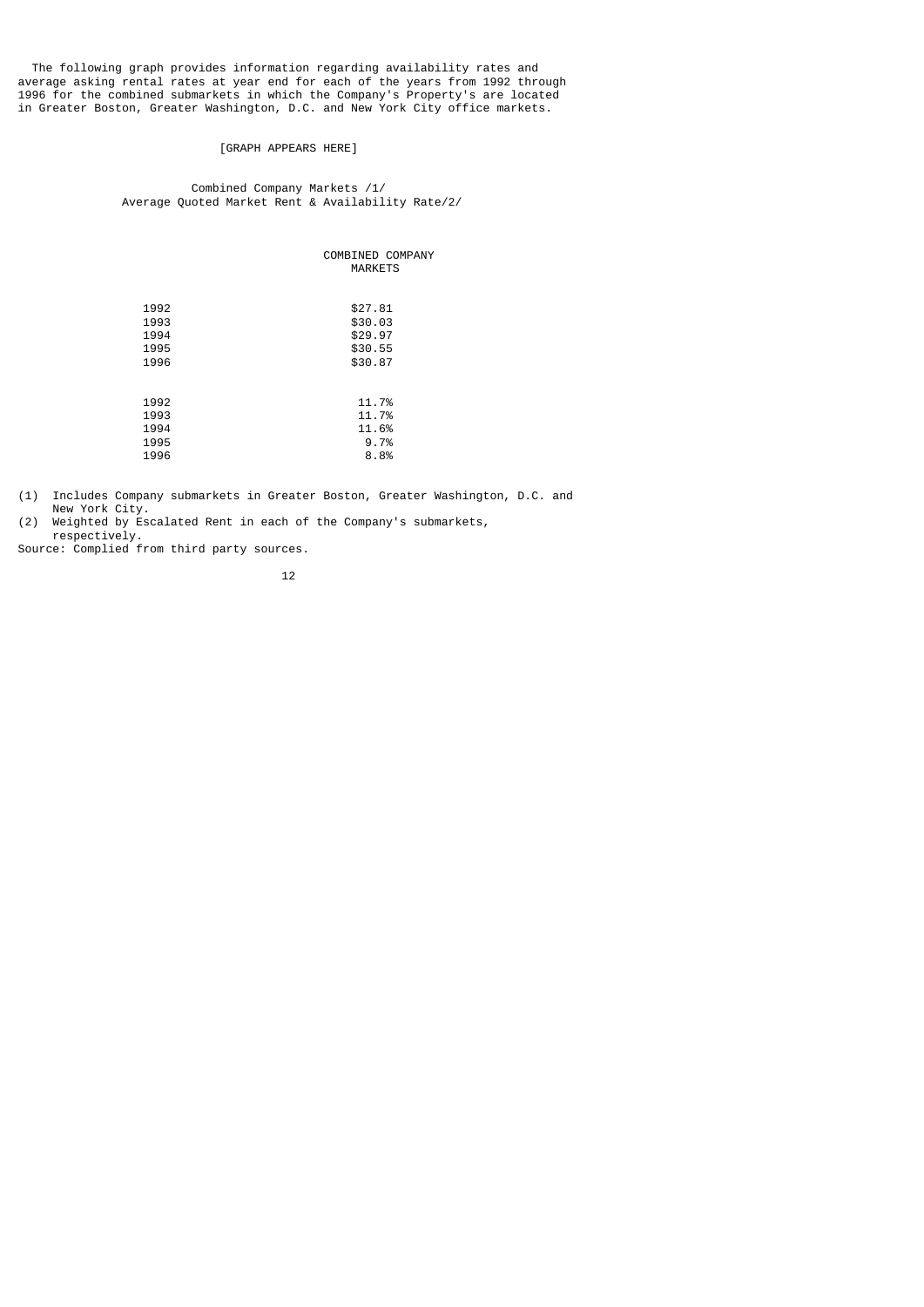The following chart shows the geographic location of the Company's Office and Industrial Properties by net rentable square feet and 1996 Escalated Rent:

## NET RENTABLE SQUARE FEET OF OFFICE AND INDUSTRIAL PROPERTIES ---------------------------------------------------- NUMBER CLASS A PERCENT OF OFFICE R&D INDUSTRIAL OF MARKET/SUBMARKET PROPERTIES BUILDINGS PROPERTIES PROPERTIES TOTAL TOTAL ---------------- ---------- --------- ---------- ---------- ----- ------- GREATER BOSTON East Cambridge.. 5 555,149 67,362 -- 622,511 7.3% Route 128 NW Bedford, MA..... 3 90,000 383,704 -- 473,704 5.6 Billerica, MA... 1 -- 64,140 -- 64,140 .8 Burlington, MA.. 2 152,555 -- Lexington, MA (2)............. 10 790,957 30,000 -- 820,957 9.6 Route 128/MA Turnpike Waltham, MA..... 6 307,390 -- - - 307,390 3.6 Route 128 SW Westwood, MA.... 2 -- - 247,318 247,318 2.9 Downtown Boston.......... 1 30,526 -- -- 30,526 0.4 --- --------- --------- ------- --------- ------ Subtotal......... 30 1,926,574 545,206 247,318 2,719,098 31.9 GREATER WASHINGTON, D.C. SW Washington,  $D.C. (3) \ldots \ldots$  4 1,557,447 -- - 1,557,447 18.3 West End Washington, D.C. ........... 1 276,906 -- -- 276,906 3.3 Montgomery County, MD Bethesda, MD.... 3 680,000 -- - - 680,000 8.0 Gaithersburg, MD (4)............. 1 122,157 -- -- 122,157 1.4 Fairfax County, VA Herndon, VA (5)............. 2 -- 112,118 -- 112,118 1.3  $Reston, VA (6)$ .. Springfield, VA (3)(7).......... 11 -- 789,428 -- 789,428 9.3 Prince George's County, MD Landover, MD.... 3 -- -- 236,743 236,743 2.8 --- --------- --------- ------- --------- ------ Subtotal......... 27 3,076,710 901,546 236,743 4,214,999 49.5 MIDTOWN MANHATTAN Park Avenue..... 1 1,000,070 -- - 1,000,070 11.7 GREATER SAN FRANCISCO Hayward, CA..... 1 -- - - - 221,000 221,000 2.6 San Francisco, CA (8)............ 11 -- 144,479 60,000 204,479 2.4 --- --------- --------- ------- --------- ------ Subtotal.......... 12 -- 144,479 281,000 425,479 5.0 BUCKS COUNTY, PA............... 1 -- -- 161,000 161,000 1.9 --- --------- --------- ------- --------- ------  $\begin{array}{ccccccccc}\n\text{Total...} & \text{final} & \text{total} & \text{total} & \text{total} & \text{total} & \text{total} & \text{total} & \text{total} & \text{total} & \text{total} & \text{total} \\
& \text{total} & \text{total} & \text{total} & \text{total} & \text{total} & \text{total} & \text{total} & \text{total} & \text{total} & \text{total} & \text{total} & \text{total} & \text{total} & \text{total} & \text{total} & \text{total} & \text{total} & \text{total} & \text{total} & \text{total} & \text{total} & \text{total} & \text{total$  === ========= ========= ======= ========= ====== PERCENT OF TOTAL.............

NUMBER OF OFFICE AND INDUSTRIAL PROPERTIES........ 35 27 9 71

# 1996 ESCALATED RENT OF OFFICE AND INDUSTRIAL PROPERTIES (1)

 ---------------------------------------------------- CLASS A PERCENT OFFICE R&D INDUSTRIAL OF MARKET/SUBMARKET BUILDINGS PROPERTIES PROPERTIES TOTAL TOTAL ---------------- ------------- ---------- ---------- ----- ------- GREATER BOSTON East Cambridge.. \$ 13,792,266 \$ 1,315,519 \$ -- \$ 15,107,785 8.0% Route 128 NW Bedford, MA..... 1,513,011 3,265,991 -- 4,779,002 2.5<br>Billerica, MA... -- 598,478 -- 598,478 0.3 Billerica, MA... -- 598,478 -- 598,478 0.3 Burlington, MA... Lexington, MA (2)............. 12,161,399 198,000 -- 12,359,399 6.5 Route 128/MA Turnpike Waltham, MA..... 6,633,408 -- - - 6,633,408 3.5 Route 128 SW Westwood, MA.... -- -- -- -- 1,336,463 1,336,463 0.7 Downtown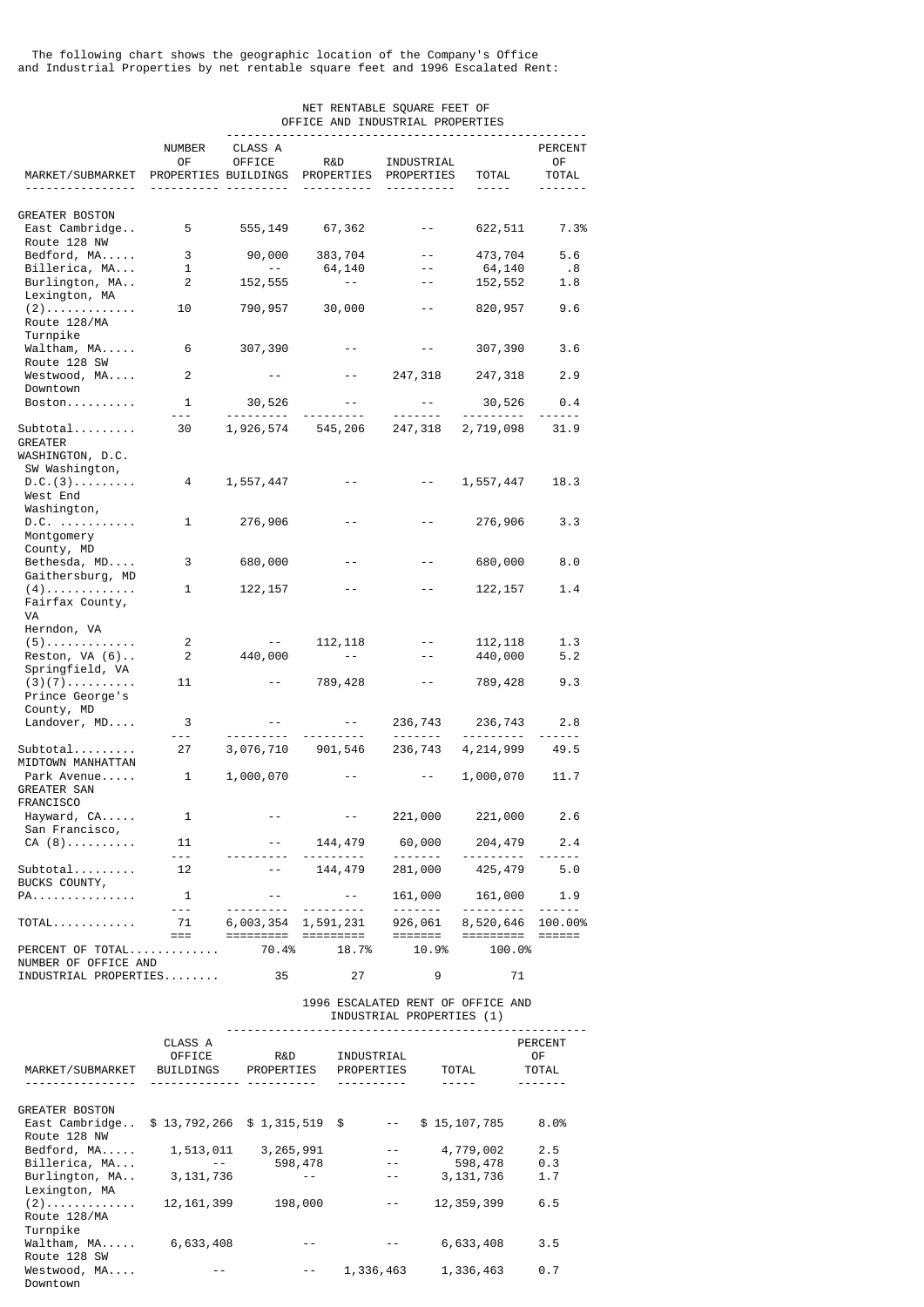| Boston                                                      | 1,080,172    |                                      |                    | 1,080,172                                            | 0.6    |
|-------------------------------------------------------------|--------------|--------------------------------------|--------------------|------------------------------------------------------|--------|
| $Subtotal$<br>GREATER<br>WASHINGTON, D.C.<br>SW Washington, |              |                                      |                    | 38, 311, 992 5, 377, 988 1, 336, 463 45, 026, 443    | 23.8   |
| D.C. (3)<br>West End<br>Washington,                         | 52,738,757   |                                      |                    | 52,738,757                                           | 27.9   |
| $D.C.$<br>Montgomery<br>County, MD                          | 11,712,087   |                                      | $- -$              | 11,712,087                                           | 6.2    |
| Bethesda, MD<br>Gaithersburg, MD                            | 15,047,361   |                                      |                    | 15,047,361                                           | 8.0    |
| $(4)$<br>Fairfax County,<br>VA                              | 2,195,966    |                                      | $- -$              | 2,195,966                                            | 1.2    |
| Herndon, VA<br>$(5)$                                        |              |                                      |                    |                                                      |        |
| Reston, $VA(6)$<br>Springfield, VA                          |              |                                      |                    |                                                      |        |
| $(3)(7)$<br>Prince George's<br>County, MD                   | $ -$         | 6,608,446                            | $- -$              | 6,608,446                                            | 3.5    |
| Landover, MD                                                |              |                                      | $-2$ , 1, 734, 547 | 1,734,547                                            | 0.9    |
| $Subtotal$<br>MIDTOWN MANHATTAN                             |              | 81, 694, 171 6, 608, 446 1, 734, 547 |                    | 90,037,164                                           | 47.6   |
| Park Avenue<br><b>GREATER SAN</b><br><b>FRANCISCO</b>       | 51, 470, 410 |                                      |                    | 51, 470, 410                                         | 27.2   |
| Hayward, CA<br>San Francisco,                               | $ -$         | $- -$                                | 234,000            | 234,000                                              | 0.1    |
| $CA(8)$                                                     |              | 1,030,288                            | 352,949            | 1,383,237                                            | 0.7    |
| Subtotal<br>BUCKS COUNTY,                                   | \$           | 1,030,288                            | 586,949            | 1,617,237                                            | 0.9    |
| PA.                                                         |              |                                      | 865,613            | 865,613                                              | 0.5    |
| TOTAL                                                       |              |                                      |                    | \$171,476,573 \$13,016,722 \$4,523,572 \$189,016,867 | 100.0% |
| PERCENT OF TOTAL<br>NUMBER OF OFFICE AND                    |              | 90.1%                                | 6.9%               | 2.4%                                                 | 100.0% |
| INDUSTRIAL PROPERTIES                                       |              | 35                                   | 27                 | 9                                                    | 71     |

<sup>- ----</sup>

- (1) Escalated Rent represents the annualized monthly Base Rent in effect (after giving effect to any contractual increases in monthly Base Rent that have occurred up to December 31, 1996) plus annualized monthly tenant pass-throughs of operating and other expenses (but excluding electricity costs paid by tenants) under each lease executed as of December 31, 1996, order  $f(x)$  is the second of the second by a rent concession, the monthly rent that would have been in effect at such date in the absence of such concession.
- (2) Does not include 1996 Escalated Rent for one Class A Office Building currently under development by the Company.
- (3) Certain of such Properties are leased on the basis of net usable square feet (which have been converted to net rentable square feet for purposes of this table) due to the requirements of the General Services Administration.
- (4) The Company will own a 75.0% general partner interest in the limited partnership that will own this property. Because of the priority of the Company's partnership interest, the Company expects to receive any partnership distributions that are made with respect to this property.
- (5) Does not include 1996 Escalated Rent for two R&D Properties currently under redevelopment by the Company.
- (6) Does not include 1996 Escalated Rent for two Class A Office Buildings currently under development by the Company. The Company is acting as development manager of, and will be the 25.0% managing member of a limited liability company that will own the Properties. The Company's economic interest may increase above 25.0% depending upon the achievement of certain performance goals.
- (7) Does not include 1996 Escalated Rent for two Office Properties currently under development by the Company.
- (8) The Company will own a 35.7% controlling general partnership interest in the nine R&D Properties and two Industrial Properties located in Greater San Francisco, California.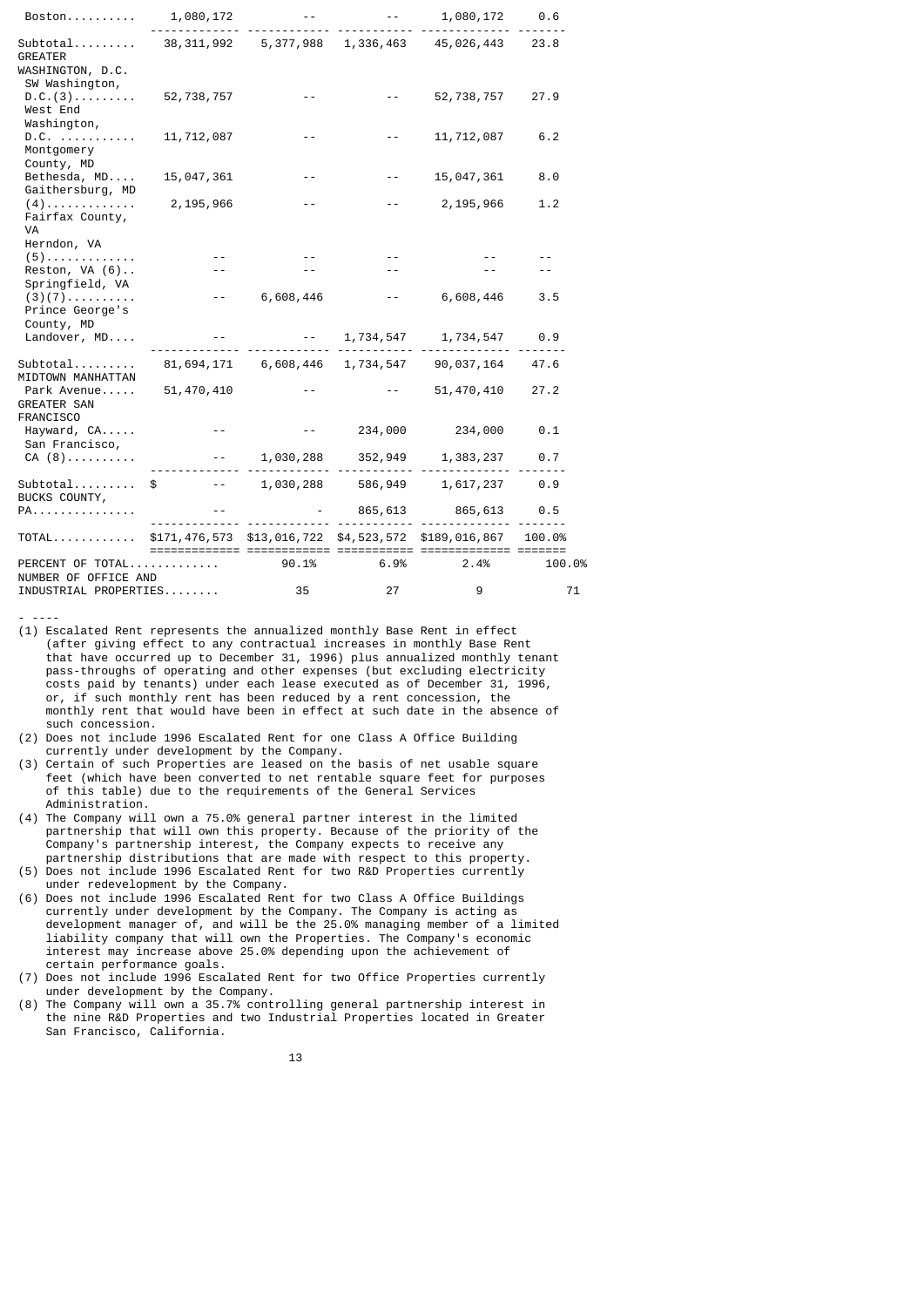#### UNSECURED LINE OF CREDIT

 Upon completion of the Offering, the Company expects to have a three-year \$300 million Unsecured Line of Credit with the Line of Credit Bank to facilitate its development and acquisition activities and for working capital purposes. At the closing of the Offering, the Company expects to borrow approximately \$42.8 million under the Unsecured Line of Credit to repay indebtedness incurred in connection with the Development Properties.

#### STRUCTURE AND FORMATION OF THE COMPANY

# FORMATION TRANSACTIONS

 Each Property that will be owned by the Company at the completion of the Offering is currently owned by a partnership (a "Property Partnership") of which Messrs. Zuckerman and Linde and others affiliated with Boston Properties, Inc. control the managing general partner and, in most cases, a majority economic interest. The other direct or indirect investors in the Property Partnerships include persons formerly affiliated with Boston Properties, Inc., as well as private investors (including former owners of the land on which the Properties were developed) who are not affiliated with Boston Properties, Inc.

 Prior to or simultaneously with the completion of the Offering, the Company will engage in the transactions described below (the "Formation Transactions"), which are designed to consolidate the ownership of the Properties and the commercial real estate business of the Company in the Operating Partnership, to facilitate the Offering and to enable the Company to qualify as a REIT for federal income tax purposes commencing with the taxable year ending December 31, 1997.

- . Boston Properties, Inc., a Massachusetts corporation that was founded in 1970, will be reorganized to change its jurisdiction of organization to Delaware.
- . The Operating Partnership will be organized as a Delaware limited partnership.
- . The Company will sell 31,400,000 shares of Common Stock in the Offering and will contribute approximately \$727.0 million, the net proceeds of the Offering, to the Operating Partnership in exchange for an equivalent number of OP Units.
	- Pursuant to one or more option, contribution or merger agreements, (i) certain Property Partnerships will contribute Properties to the Operating Partnership, or will merge into the Operating Partnership, in exchange for OP Units and the assumption of debt, and the partners of such Property Partnerships will receive such OP Units either directly as merger consideration or as a distribution from the Property Partnership, and (ii) certain persons, both affiliated and not affiliated with the Company, will contribute their direct and indirect interests in certain Property Partnerships to the Operating Partnership in exchange for OP Units.
- . Prior to the completion of the Offering, the Company will contribute substantially all of its Greater Washington, D.C. third-party property management business to Boston Properties Management, Inc. (the "Development and Management Company"), a subsidiary of the Operating Partnership. In order to retain qualification as a REIT, the Operating Partnership will own a 1.0% voting interest but will hold a 95.0% economic interest in the Development and Management Company. The remaining voting and economic interest will be held by officers and directors of the Development and Management Company. In addition, the other management and development operations of the Company will be contributed to the Operating Partnership.
	- . In connection with the transactions described in the preceding two paragraphs, the Company will issue a total of 16,066,459 OP Units.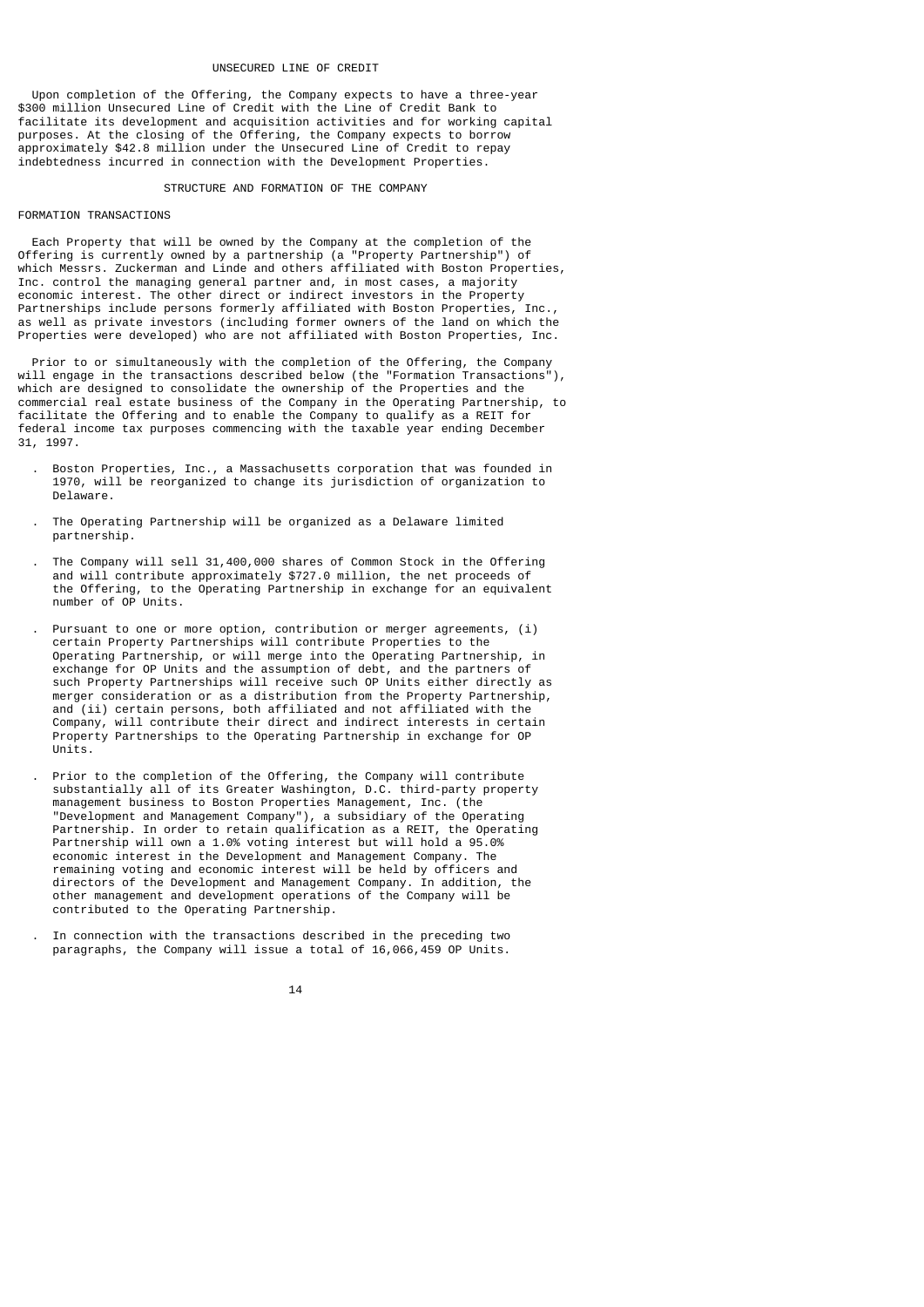. The contribution to the Operating Partnership of the Properties or of the direct and indirect interests in the Property Partnerships is subject to all of the terms and conditions of the related option, merger and contribution agreements. With respect to direct or indirect contributions of interests to the Property Partnerships, the Operating Partnership will assume all the rights, obligations and responsibilities of the holders of such interests. The transfer of such interests is subject to the completion of the Offering. Any working capital or other cash balance of the Property Partnership as of immediately prior to the Offering will be distributed to the holders of such interests prior to the contribution to the Operating Partnership. The contribution agreements with respect to such interests generally contain representations only with respect to the ownership of such interests by the holders thereof and certain other limited matters.

- . The Operating Partnership will enter into a participating lease with ZL Hotel LLC. Marriott International, Inc. will continue to manage the Hotel Properties under the Marriott(R) name pursuant to management agreements with ZL Hotel LLC. Messrs. Zuckerman and Linde will be the sole member-managers of the lessee and will own a 9.8% economic interest in ZL Hotel LLC. ZL Hotel Corp. will own the remaining economic interests in ZL Hotel LLC. One or more unaffiliated public charities will own all of the capital stock of ZL Hotel Corp.
- . The Company, through the Operating Partnership, expects to enter into the \$300 million Unsecured Credit Facility prior to or concurrently with the completion of the foregoing Formation Transactions.
- . Approximately \$707.1 million of the net proceeds of the Offering, together with \$42.8 million drawn under the Unsecured Line of Credit, will be used by the Operating Partnership to repay certain mortgage debt secured by the Properties and to refinance existing indebtedness on Development Properties, the interest on which will continue to be capitalized during the development period.

As a result of the Formation Transactions, (i) the Company will own 35,333,541 OP Units, which will represent an approximately 68.7% economic interest in the Operating Partnership, and Messrs. Zuckerman and Linde and other persons with a direct or indirect interest in the Property Partnerships will own 16,066,459 OP Units, which will represent the remaining approximately 31.3% economic interest in the Operating Partnership and (ii) the Company will indirectly own a fee interest in all of the Properties. At the completion of the Formation Transactions, Messrs. Zuckerman and Linde will own an aggregate of 17,322,610 shares of Common Stock and OP Units.

 In forming the Company, the Company will succeed to the ownership of each of the Properties or the interests therein based upon a value for such property determined by the Company. The valuation of the Company as a whole has been determined based primarily upon a multiple of estimated funds from operations and adjusted funds from operations attributable to all assets of the Company, including the Company's interests in the Development and Management Company.

## CONSEQUENCES OF THE OFFERING AND THE FORMATION TRANSACTIONS

 Upon completion of the Formation Transactions, the Company will indirectly own a fee interest in all of the Properties. The Operating Partnership will hold substantially all of the assets of the Company. Based on the assumed initial public offering price of the Common Stock, (i) the purchasers of Common Stock in the Offering will own 88.9% of the outstanding Common Stock (or 61.1% assuming exchange of all OP Units for shares of Common Stock), (ii) the Company will be the sole general partner of the Operating Partnership and will own 68.7% of the interests in the Operating Partnership and (iii) Messrs. Zuckerman and Linde will beneficially own, directly or indirectly through affiliates (not including the Company), a total of 17,322,610 shares of Common Stock and OP Units (representing a 33.7% economic interest in the Company). Pursuant to the partnership agreement governing the Operating Partnership (the "Operating Partnership Agreement"), persons receiving OP Units in the Formation Transactions will have certain rights, beginning fourteen months after the completion of the Offering, to cause the Operating Partnership to redeem their OP Units for cash, or, at the election of the Company, to exchange their OP Units for shares of Common Stock on a one-for-one basis. See "Underwriting"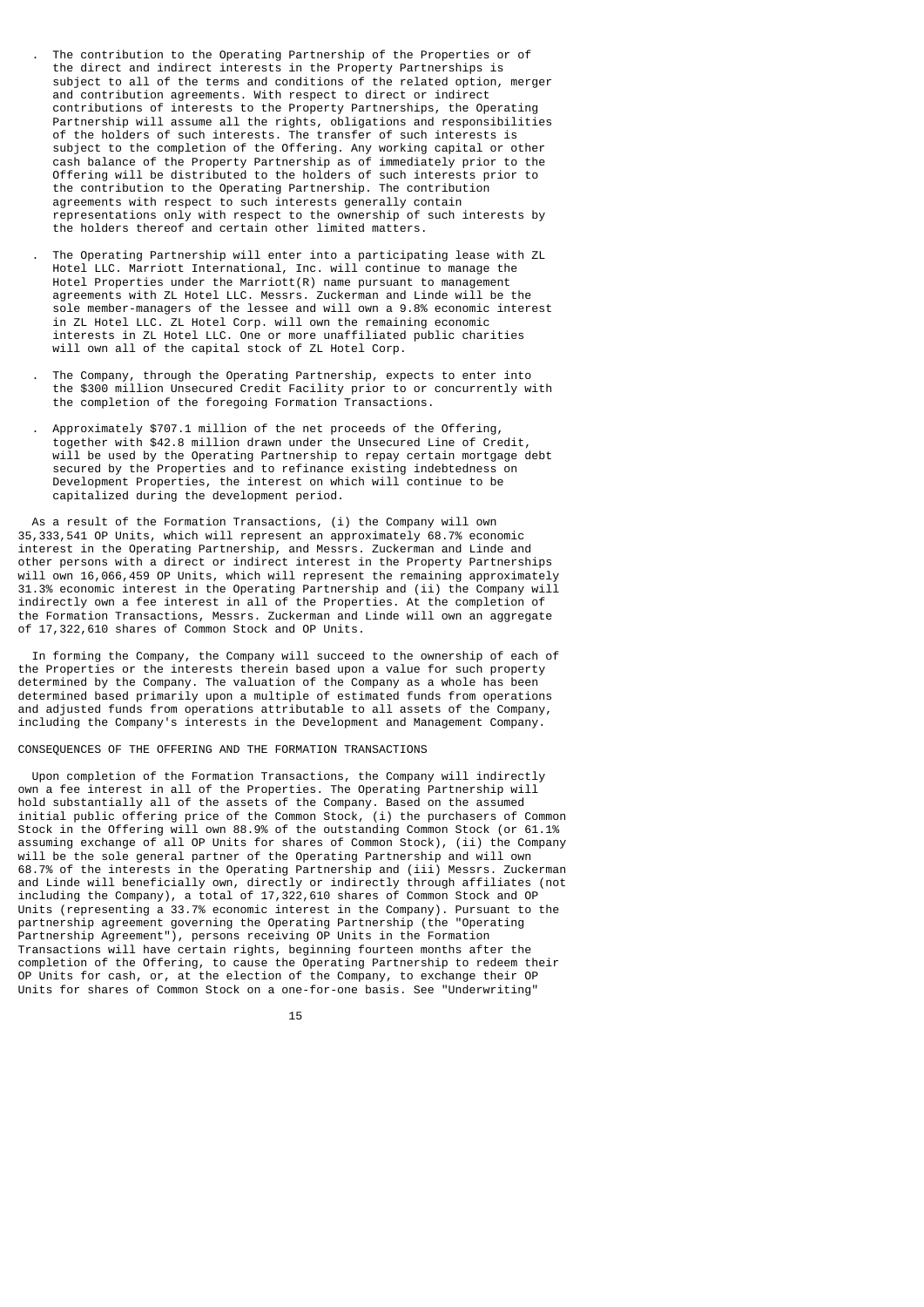for certain transfer restrictions with respect to the OP Units and to shares of Common Stock issued in exchange for such OP Units that are applicable to Messrs. Zuckerman and Linde and other senior officers of the Company.

 The aggregate estimated value to be given by the Operating Partnership for the Properties or for interests in the Property Partnerships, and for the development and management business of the Company, is approximately \$1.94 billion, consisting of OP Units having a value of \$500.0 million and the assumption of \$1.44 billion of indebtedness. The aggregate book value of the interests and assets to be transferred to the Operating Partnership is approximately negative \$576.6 million. The Company does not believe that the book value of such interests and assets reflects the fair market value of such interests and assets.

 No independent third-party appraisals, valuations or fairness opinions have been obtained by the Company in connection with the Formation Transactions. Accordingly, there can be no assurance that the value of the OP Units received in the Formation Transactions by persons with interests in the Property Partnerships is equivalent to the fair market value of the interests and assets acquired by the Operating Partnership. See "Risk Factors--No Assurance as to Value."

 The following diagram depicts the ownership structure of the Company and the Operating Partnership upon completion of the Offering and the Formation Transactions: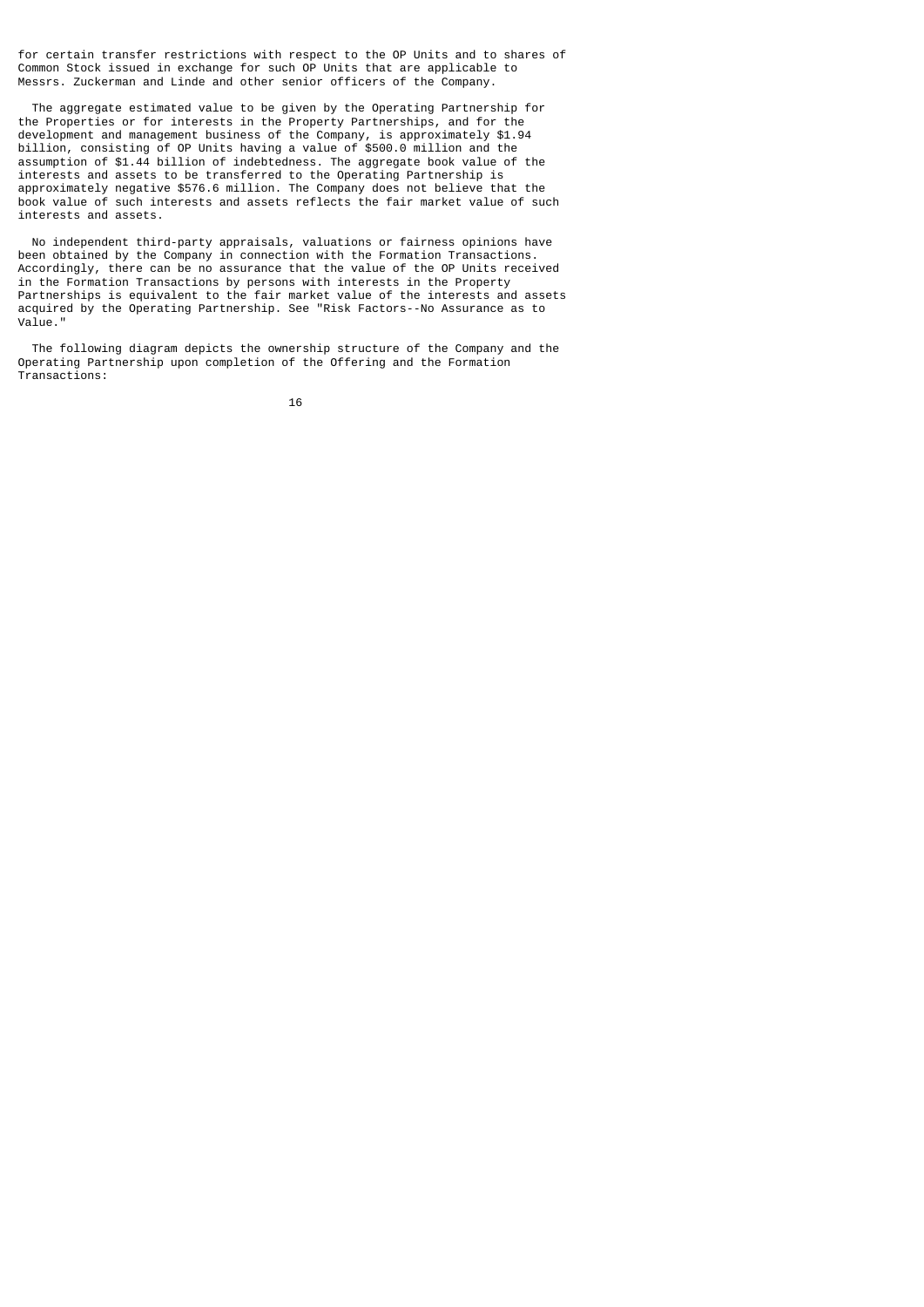Public M. Zuckerman, Shareholders E. Linde and (88.9%) affiliated parties  $(11.1\%)$ 

 BOSTON PROPERTIES, INC. ("COMPANY")

| M. Zuckerman,<br>E. Linde and<br>affiliated parties | Other<br>Management                   | Other<br>Limited Partners     | General<br>Partner<br>Interest<br>(1.0%)/ | M. Zuckerman<br>and<br>E. Linde | Public<br>Charities |
|-----------------------------------------------------|---------------------------------------|-------------------------------|-------------------------------------------|---------------------------------|---------------------|
| Limited                                             | Limited                               | Limited                       | Limited                                   | Managing                        | Membership          |
| Partner                                             | Partner                               | Partner                       | Partner                                   | Membership                      | Interest            |
| Interests                                           | Interests                             | Interests                     | Interest                                  | Interest                        | (90.2%)             |
| (25.9%)                                             | (2.3%)                                | $(3.1\%)$                     | (67.7%)                                   | (9.8%                           |                     |
| Boston Properties                                   |                                       | Rental                        | ZL Hotel LLC                              |                                 |                     |
| Limited Partnership                                 |                                       | Payments                      | (Lessee of Hotel Properties)              |                                 |                     |
| ("Operating Partnership")                           |                                       | on the<br>Hotel<br>Properties |                                           |                                 |                     |
|                                                     |                                       |                               | Management                                |                                 |                     |
|                                                     | Officers of the<br>Development<br>and |                               | Contract                                  |                                 |                     |
| Voting                                              | Management                            |                               |                                           |                                 |                     |
| Interest<br>(1%)/                                   | Company                               |                               | Marriott(R) International, Inc.<br>as     |                                 |                     |
| Economic                                            | Voting                                |                               | Hotel                                     |                                 |                     |
| Interest                                            | Interest                              |                               | Operator                                  |                                 |                     |
| (95%)                                               | (99%)/                                |                               |                                           |                                 |                     |
|                                                     | Economic                              |                               |                                           |                                 |                     |
|                                                     | Interest                              |                               |                                           |                                 |                     |
|                                                     | (5%)                                  |                               |                                           |                                 |                     |
|                                                     |                                       |                               |                                           |                                 |                     |
| Boston Properties                                   |                                       |                               |                                           |                                 |                     |

 Management, Inc. ("Development and Management Company")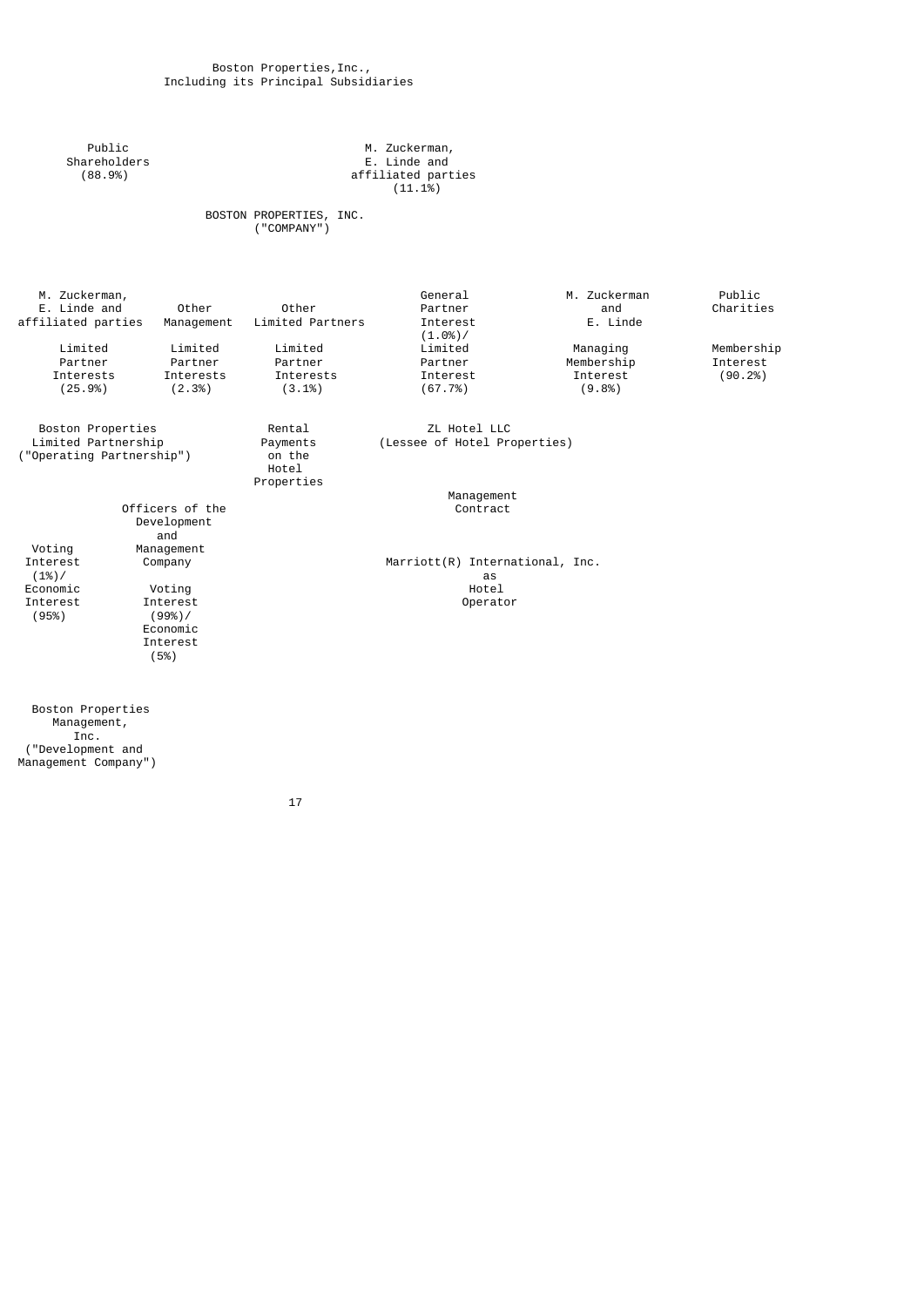#### BENEFITS TO RELATED PARTIES

 Certain affiliates of the Company will realize certain material benefits in connection with the Formation Transactions, including the following:

- . In respect of their respective ownership interests in the Property Partnerships and the development and management business of the Company, Messrs. Zuckerman and Linde will become beneficial owners of a total of 17,322,610 shares of Common Stock and OP Units, with a total value of approximately \$433.1 million based on the assumed initial public offering price of the Common Stock, which value may differ from the fair market value of such interests and assets. Other persons who will be officers of the Company at the completion of the Offering will receive 1,186,298 OP Units for their interests in the Property Partnerships.
	- . Approximately \$749.9 million of indebtedness, of which \$707.1 million is secured by the Properties, and \$42.8 million is due to Messrs. Zuckerman and Linde for amounts loaned in connection with the Development Properties, and the related additional and accrued interest thereon, to be assumed by the Operating Partnership will be repaid in the Formation Transactions. A portion of this debt was previously guaranteed by Messrs. Zuckerman and Linde. In addition, guarantees by Messrs. Zuckerman and Linde with respect to certain other indebtedness that is not being repaid in the Formation Transactions may be released. To the extent such guarantees are not released, the Operating Partnership will agree to indemnify Messrs. Zuckerman and Linde for any damages that may arise due to the failure of the Operating Partnership to repay such amounts when due.
	- . Messrs. Zuckerman and Linde and others receiving OP Units in connection with the Formation Transactions will have registration rights with respect to shares of Common Stock that may be issued in exchange for OP Units.
- . In connection with certain development projects or rights, Messrs. Zuckerman and Linde have personally guaranteed, in certain instances, performance of contractual obligations. In connection with the Formation Transactions, they will be relieved of such guarantees or, to the extent not so relieved, indemnified by the Operating Partnership for damages to them that may arise from the Operating Partnership's failure to perform such obligations in accordance with their terms.

#### RESTRICTIONS ON TRANSFER

 Under the Operating Partnership Agreement, persons receiving OP Units in the Formation Transactions are prohibited from transferring such OP Units, except under certain limited circumstances, for a period of one year. In addition, Messrs. Zuckerman and Linde and the other senior officers of the Company have agreed not to sell any shares of Common Stock owned by them at the completion of the Offering or acquired by them upon exchange of OP Units for a period of two years after the completion of the Offering without the consent of Merrill Lynch & Co.

# RESTRICTIONS ON OWNERSHIP OF COMMON STOCK

 Due to limitations on the concentration of ownership of stock of a REIT imposed by the Internal Revenue Code of 1986, as amended (the "Code"), and to otherwise address concerns relating to concentration of capital stock ownership, the certificate of incorporation of the Company (the "Certificate") prohibits any stockholder from actually or beneficially owning more than 6.6% of the outstanding shares of Common Stock (the "Ownership Limit"), except that each of Messrs. Zuckerman and Linde together with certain family members and affiliates of each, and certain "look through entities," may actually and beneficially own up to 15.0% of the outstanding shares of Common Stock. See "Risk Factors--Risks Relating to Control of the Company" and "Description of Capital Stock--Restrictions on Transfers."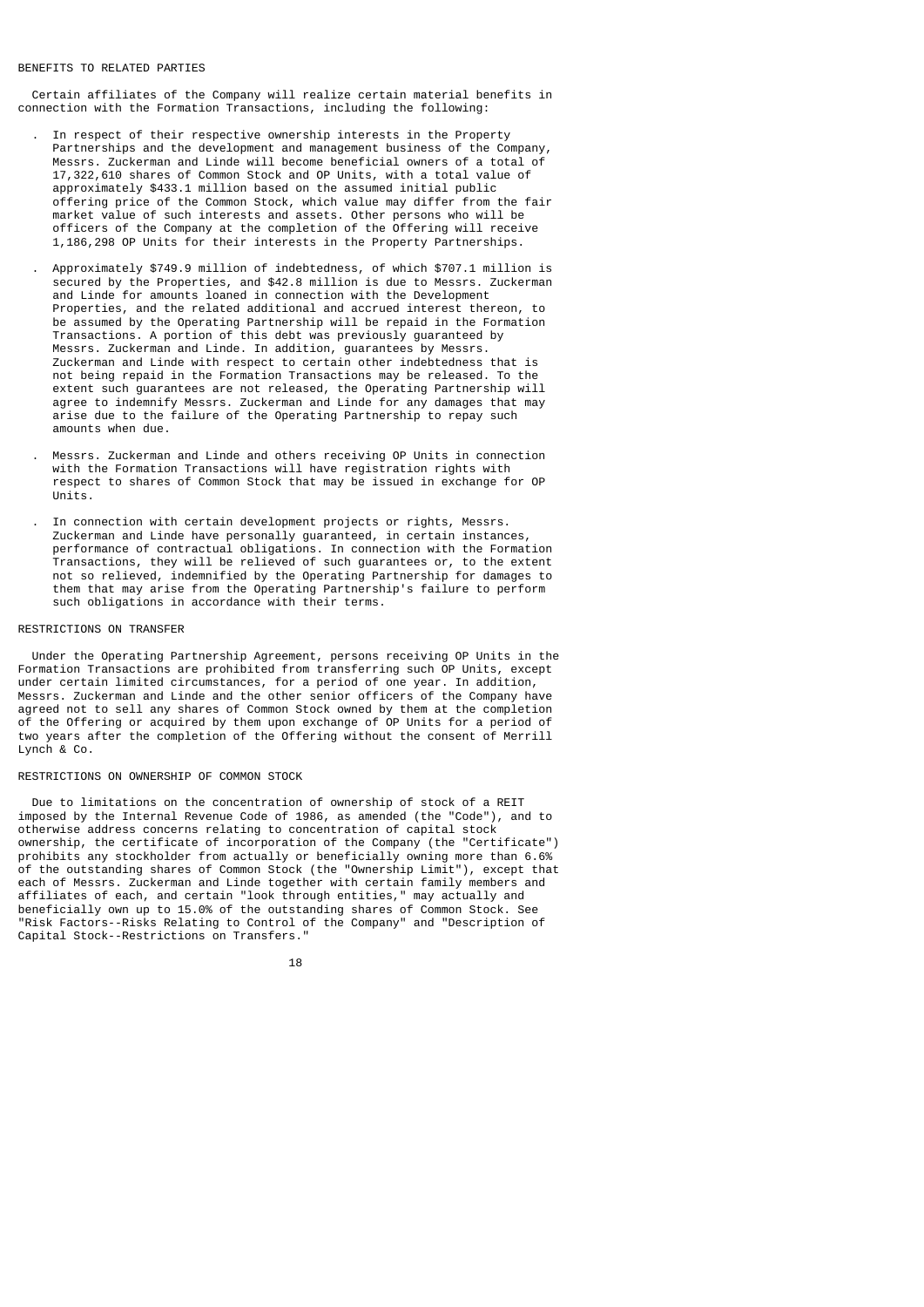#### THE OFFERING

 All of the shares of Common Stock offered hereby are being sold by the Company. None of the Company's stockholders are selling any Common Stock in the Offering.

| International Offering 6,280,000                |                                                   |
|-------------------------------------------------|---------------------------------------------------|
| Common Stock Outstanding After the              |                                                   |
|                                                 |                                                   |
| Common Stock and OP Units Outstanding After the |                                                   |
|                                                 |                                                   |
|                                                 | general corporate and working<br>capital purposes |
| Proposed NYSE Symbol "BXP"                      |                                                   |

- --------

- (1) Excludes 4,883,000 shares of Common Stock reserved for issuance pursuant to the Stock Option Plan, of which not more than 2,929,800 shares will be subject to outstanding options upon completion of the Offering.
- (2) Includes 16,066,459 shares of Common Stock that may be issued in exchange for OP Units (which are redeemable by the holders for cash or, at the election of the Company, shares of Common Stock on a one-for-one basis beginning fourteen months after completion of the Offering). Excludes 4,883,000 shares of Common Stock reserved for issuance pursuant to the Stock Option Plan.

#### DISTRIBUTIONS

 The Company intends to make regular quarterly distributions to its stockholders. The Company intends to pay a pro rata distribution with respect to the period commencing on the completion of the Offering and ending on 1997, based upon \$0.375 per share for a full quarter. On an annualized basis, this would be \$1.50 per share (of which the Company currently estimates \$ may represent a return of capital for tax purposes), or an annual distribution rate of 6.0% based on the initial public offering price per share of \$25.00. The Company estimates that this initial distribution will represent approximately 94.8% of estimated Cash Available for Distribution for the 12 months ended December 31, 1997. The Company established this distribution rate based upon an estimate of Cash Available for Distribution after the Offering. See "Distributions" for information as to how this estimate was derived. The Company intends to maintain its initial distribution rate for the twelve-month period following completion of the Offering unless actual results of operations, economic conditions or other factors differ materially from the assumptions used in its estimate. Distributions by the Company will be determined by the Board of Directors and will be dependent upon a number of factors. The Company believes that its estimate of Cash Available for Distribution constitutes a reasonable basis for setting the initial distribution; however, no assurance can be given that the estimate will prove accurate, and actual distributions may therefore be significantly different from the expected distributions. In addition, in order to maintain its qualification as a REIT under the Code, the Company is required to distribute currently 95% of its taxable income. See "Distributions." The Company does not intend to reduce the expected distribution per share if the Underwriters' overallotment option is exercised.

# TAX STATUS OF THE COMPANY

 The Company intends to elect to be taxed as a REIT under Sections 856 through 860 of the Code, commencing with its taxable year ending December 31, 1997. The Company believes, and has obtained an opinion of tax counsel to the effect that, its organization and proposed method of operation will enable it to meet the requirements for qualification as a REIT. To maintain REIT status, the Company must meet a number of organizational and operational requirements, including a requirement that it currently distribute at least 95% of its taxable income to its stockholders. As a REIT, the Company generally will not be subject to federal income tax on net income it distributes currently to its stockholders. If the Company fails to qualify as a REIT in any taxable year, it will be subject to federal income tax at regular corporate rates. See "Federal Income Tax Consequences--Failure to Qualify" and "Risk Factors--Failure to Qualify as a REIT." Even if the Company qualifies for taxation as a REIT, the Company may be subject to certain federal, state and local taxes on its income and property.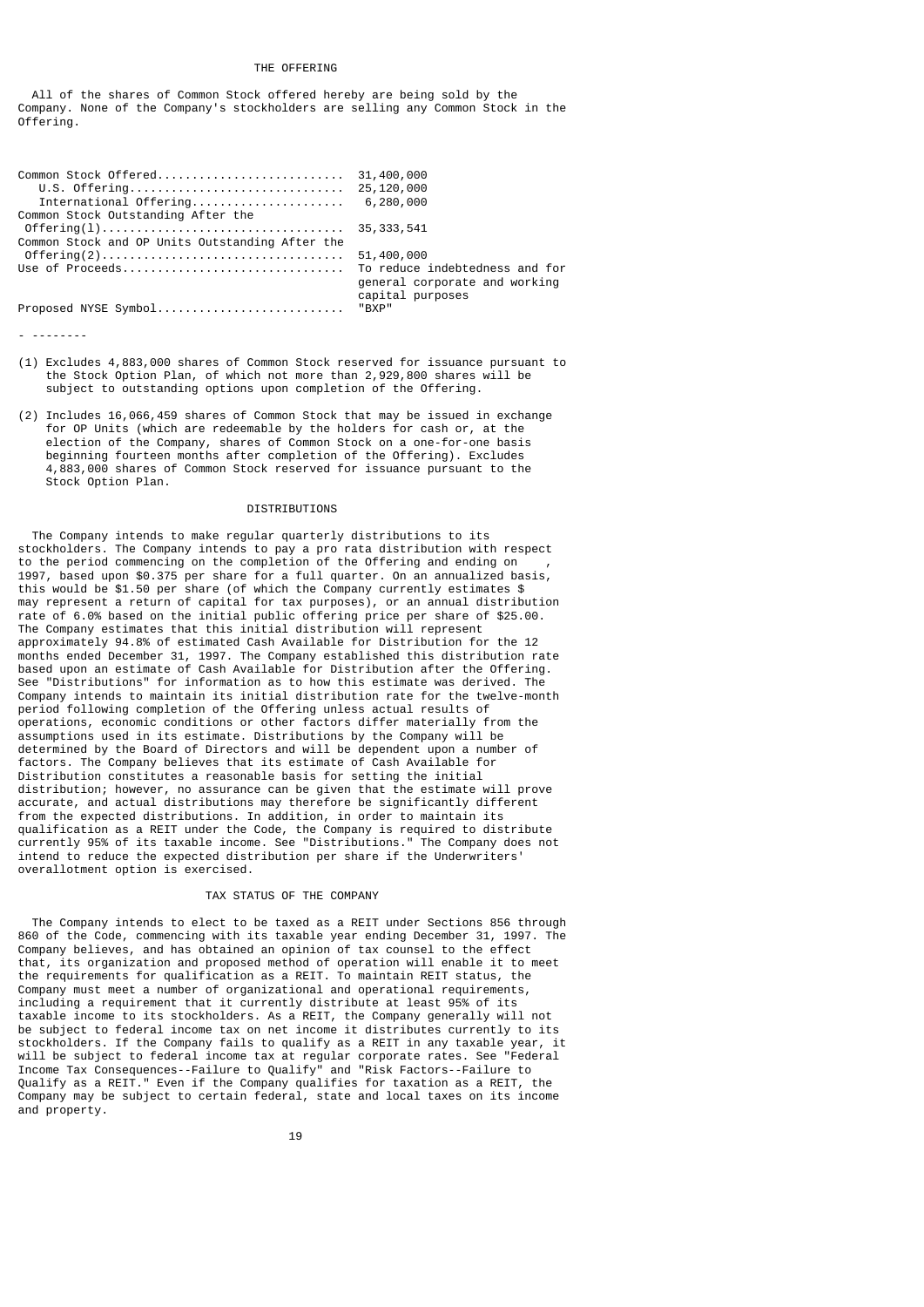#### SUMMARY SELECTED FINANCIAL INFORMATION

 The following table sets forth unaudited pro forma financial and other information for the Company and combined historical financial information for the Boston Properties Predecessor Group. The following summary selected financial information should be read in conjunction with the financial statements and notes thereto included elsewhere in this Prospectus.

 The combined historical balance sheets as of December 31, 1996 and 1995 and the combined statements of operations for the years ended December 31, 1996, 1995 and 1994 of the Boston Properties Predecessor Group have been derived from the historical combined financial statements audited by Coopers & Lybrand, L.L.P., independent accountants, whose report with respect thereto is included elsewhere in this Prospectus.

 Unaudited pro forma operating information for the year ended December 31, 1996 is presented as if the completion of the Offering and the Formation Transactions occurred at January 1, 1996, and, therefore, incorporates certain assumptions that are described in the notes to the Pro Forma Condensed Consolidated Statements of Operations included elsewhere in this Prospectus. The unaudited pro forma balance sheet data is presented as if the aforementioned transactions had occurred on December 31, 1996.

 The pro forma information does not purport to represent what the Company's financial position or results of operations would actually have been if these transactions had, in fact, occurred on such date or at the beginning of the period indicated, or to project the Company's financial position or results of operations at any future date or for any future period.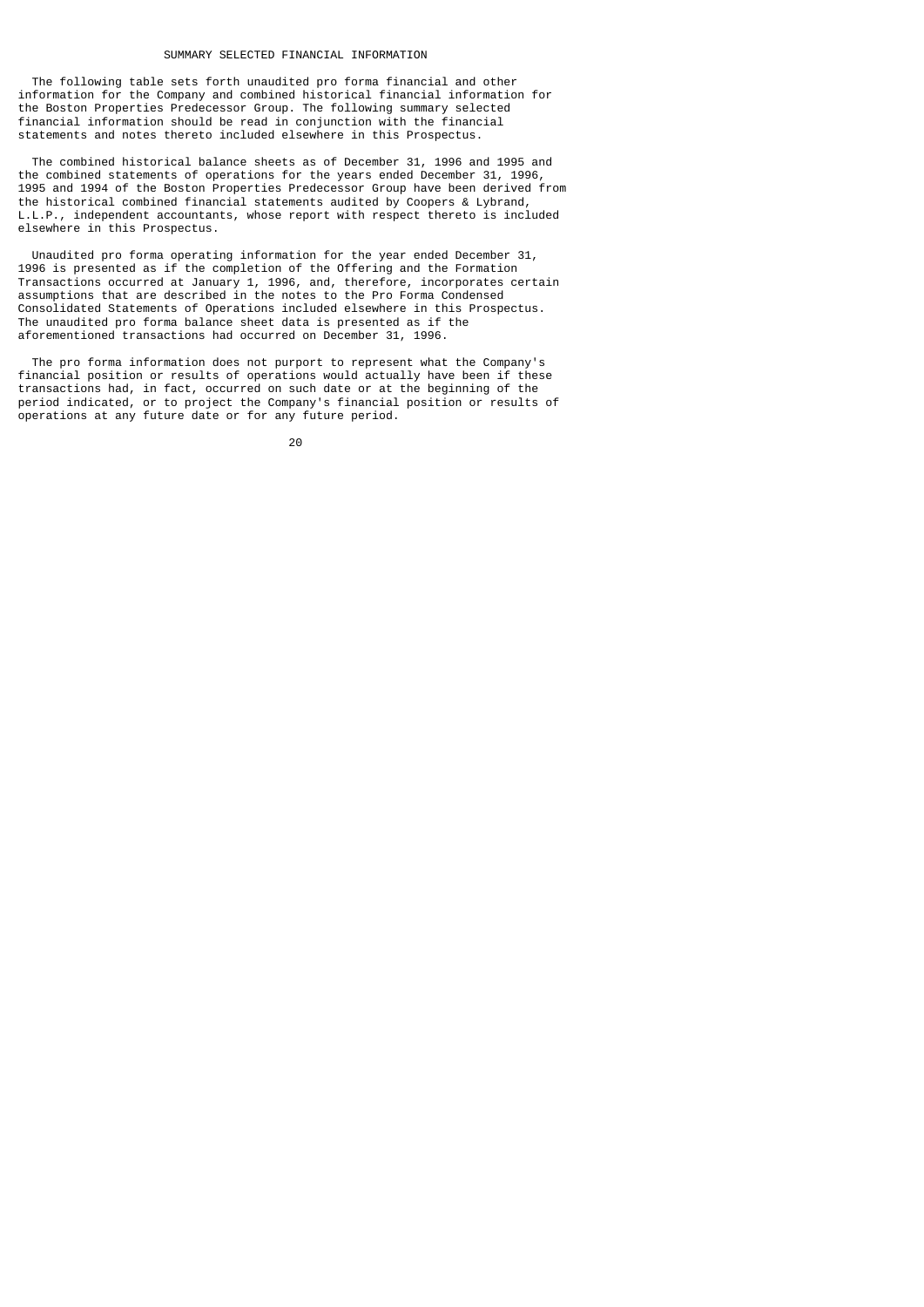|                                                                                                                            |                        |                                       | YEAR ENDED DECEMBER 31, |                        |                               |                    |
|----------------------------------------------------------------------------------------------------------------------------|------------------------|---------------------------------------|-------------------------|------------------------|-------------------------------|--------------------|
|                                                                                                                            |                        |                                       |                         |                        |                               |                    |
|                                                                                                                            | PRO FORMA<br>1996      | 1996                                  | 1995                    | 1994                   | 1993                          | 1992               |
|                                                                                                                            |                        | (IN THOUSANDS, EXCEPT PER SHARE DATA) |                         |                        |                               |                    |
| OPERATING DATA:                                                                                                            |                        |                                       |                         |                        |                               |                    |
| Revenues:<br>Rental revenue (1) \$ 215,334 \$ 195,006 \$ 179,265 \$ 176,725<br>Hotel revenue $(1)$<br>Fee and other income | $\sim 100$ m s $^{-1}$ | 65,678                                | 61,320                  | 58,436                 | \$182,776 \$177,370<br>54,788 | 52,682             |
| $(2)$                                                                                                                      | 7,130<br>.             | 9,249                                 | 8,140                   | 8,922                  | 7,997                         | 11,160             |
| Total revenues<br>Expenses:                                                                                                | 222,464                | 269,933 248,725                       |                         | 244,083                | 245,561                       | 241, 212           |
| Property expenses<br>$(2)$                                                                                                 | 60,236                 | 58,195                                | 55,421                  | 53,239                 | 54,766                        | 49,621             |
| Hotel expenses $(1)$<br>General and adminis-                                                                               | $- - -$                | 46,734                                | 44,018                  | 42,753                 | 40,286                        | 38,957             |
| $trative \ldots \ldots$<br>Interest.<br>Real estate<br>depreciation and                                                    | 11, 110<br>53,061      | 10,754<br>107,121                     | 10,372<br>106,952       | 10,123<br>95,331       | 9,549<br>88,510               | 9,331<br>90,443    |
| amortization<br>Other depreciation and                                                                                     | 35,900                 | 35,643                                | 33,240 32,509           |                        | 32,300                        | 34,221             |
| amortization                                                                                                               | 1,999                  | 2,829                                 | 2,429                   | 2,545                  | 2,673                         | 2,255              |
| $Total$ expenses<br>Income (loss) before<br>extraordinary item and<br>minority interest in                                 | 162,306                | 261,276                               | 252,432                 | 236,500                | 228,084                       | 224,828            |
| combined partnership<br>Minority interest in a                                                                             |                        |                                       |                         |                        | 17,477                        | 16,384             |
| combined partnership                                                                                                       | (384)                  | (384)                                 | (276)                   | (412)                  | (391)                         | (374)              |
| Income (loss) before<br>extraordinary item<br>Extraordinary item--loss<br>on early extinguishment                          | 59,774                 | 8,273                                 | (3,983)                 | 7,171                  | 17,086                        | 16,010             |
| of debt<br>Minority interest in Op-                                                                                        |                        | (994)                                 |                         |                        |                               |                    |
| erating Partnership<br>$(3)$                                                                                               | (18, 709)              |                                       |                         |                        |                               |                    |
| Net income $(\text{loss}) \dots \dots$                                                                                     | \$<br>41,065           | \$<br>7,279                           | \$<br>$(3,983)$ \$      | 7,171                  | \$17,086                      | \$<br>16,010       |
| Net income per share<br>Weighted average number<br>of shares outstanding                                                   | \$<br>1.16             |                                       |                         |                        |                               |                    |
| Weighted average number<br>of shares and OP Units                                                                          | 35,334                 |                                       |                         |                        |                               |                    |
| outstanding<br>BALANCE SHEET DATA, AT<br>PERIOD END:<br>Real estate, before                                                | 51,400                 |                                       |                         |                        |                               |                    |
| accumulated<br>Real estate, after accu-                                                                                    | \$1,045,854            | \$1,035,571                           | \$1,012,324             | \$984,853              | \$983,751                     | \$982,348          |
| mulated depreciation<br>Cash and cash equiva-                                                                              | 781,943                | 771,660                               | 773,810                 | 770,763                | 789,234                       | 811, 815           |
| lents<br>Total assets                                                                                                      | 7,687<br>889,505       | 8,998<br>896,511                      | 25,867<br>922,786       | 46,289<br>940, 155     | 50,697<br>961,715             | 28,841<br>971,648  |
| Total Indebtedness<br>Stockholders' or owners'                                                                             | 712,674                | 1,442,476                             | 1,401,408               | 1,413,331              | 1,426,882                     | 1,417,940          |
| equity (deficiency)<br>OTHER DATA:                                                                                         | 100,492                | (576, 632)                            | (506, 653)              | (502, 230)             | (495, 104)                    | (48, 398)          |
| EBITDA $(4)$<br>Funds from operations                                                                                      | \$<br>103,348          | \$<br>153,566                         | \$<br>138,321 \$137,269 |                        | \$140,261                     | \$142,627          |
| $(5)$<br>Cash flow from operating                                                                                          | 60,508                 | 36,318                                | 29,151                  | 39,568                 | 49,240                        | 50,097             |
| activities<br>Cash flow from investing                                                                                     |                        | 53,804                                | 30,933                  | 47,566                 | 59,834                        | 50,468             |
| activities<br>Cash flow from financing<br>activities                                                                       |                        | (23, 689)<br>(46, 984)                | (36, 844)<br>(14, 511)  | (18, 424)<br>(33, 550) | (9, 437)<br>(28, 540)         | (48, 257)<br>1,365 |
|                                                                                                                            |                        |                                       |                         |                        |                               |                    |

(1) Rental revenue for pro forma 1996 includes the lease revenue that the Company will receive under the lease for the two Hotel Properties. After entering into such lease, the Company will not recognize direct hotel revenues and expenses.

- -------

(2) The development and management operations of the Company are reflected on a gross basis in the historical combined financial statements. In connection with the Formation Transactions, substantially all of the Greater Washington D.C. third party property management business will be contributed by the Company to the Development and Management Company and thereafter the operations of the Development and Management Company will be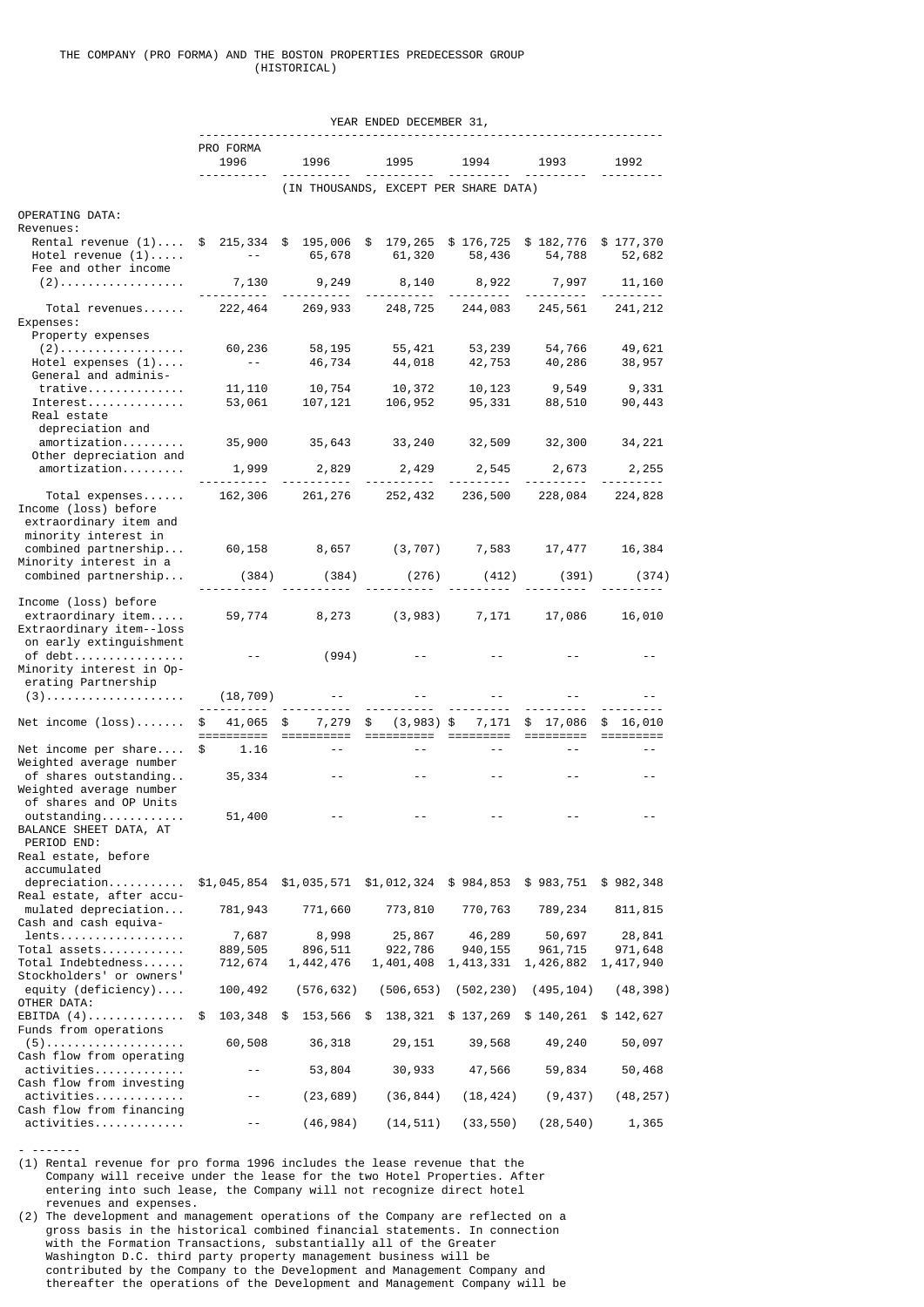accounted for by the Company under the equity method in the pro forma statements; therefore, the pro forma statements include (i) revenues and expenses on a gross basis, from development and management conducted directly by the Operating Partnership in the respective income and expense line items and (ii) the Development and Management Company's net operations in the fee and other income line item. See "Business and Properties-- Development Consulting, Property Management and Third Party Management."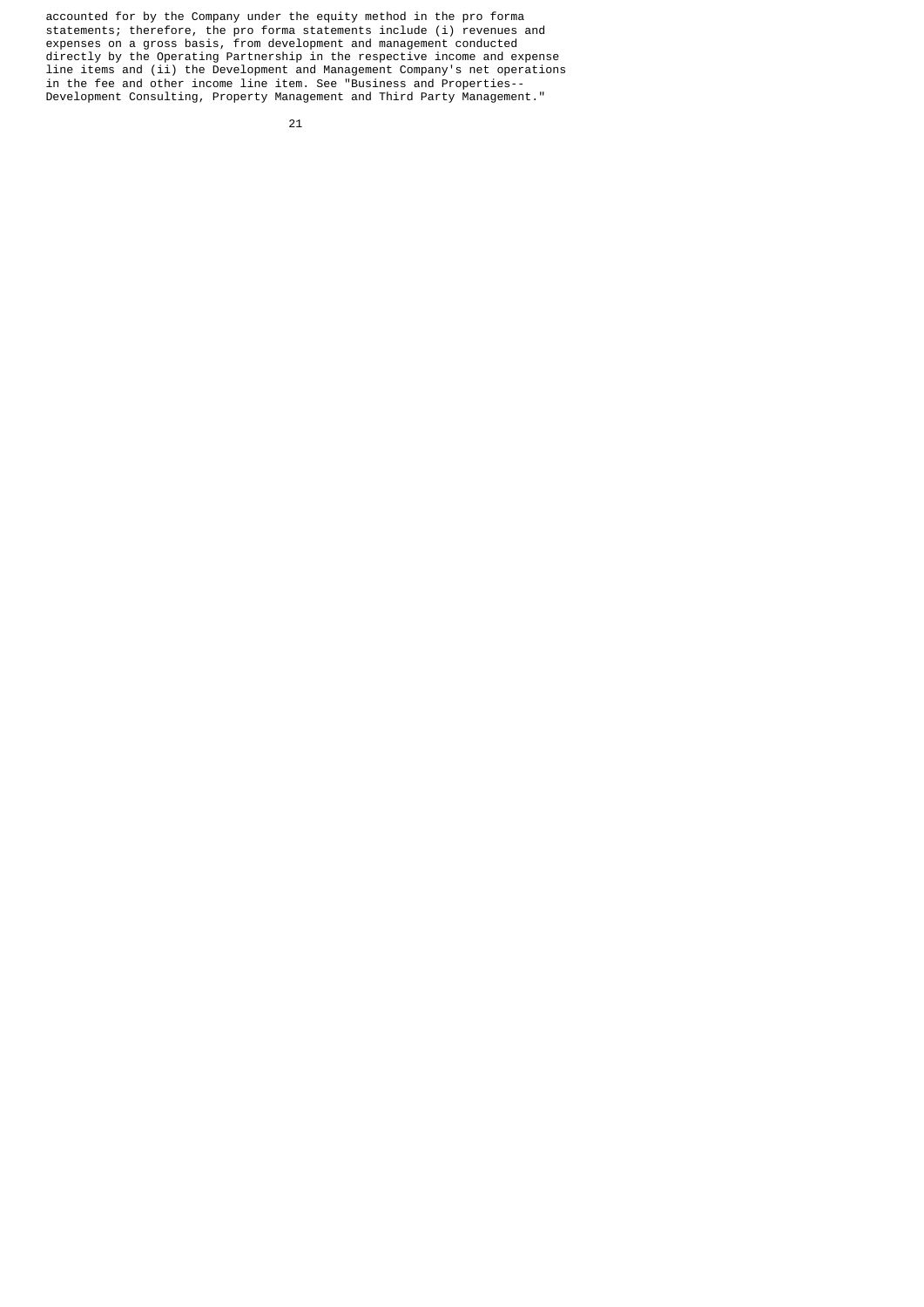- (3) Represents the approximate 31.3% interest in the Operating Partnership that will be owned by Messrs. Zuckerman and Linde and other continuing investors in the Properties.
- (4) EBITDA means operating income before mortgage and other interest, income taxes, depreciation and amortization. The Company believes EBITDA is useful to investors as an indicator of the Company's ability to service debt or pay cash distributions. EBITDA, as calculated by the Company, is not comparable to EBITDA reported by other REITs that do not define EBITDA exactly as the Company defines that term. EBITDA does not represent cash generated from operating activities in accordance with GAAP and should not be considered as an alternative to operating income or net income as an indicator of performance or as an alternative to cash flows from operating activities as an indicator of liquidity. EBITDA for the respective periods is calculated as follows:

|                                                                               | YEAR ENDED DECEMBER 31, |                               |          |                               |          |        |  |  |  |
|-------------------------------------------------------------------------------|-------------------------|-------------------------------|----------|-------------------------------|----------|--------|--|--|--|
|                                                                               | PRO FORMA<br>1996       | 1996 1995 1994 1993           |          |                               |          | 1992   |  |  |  |
| EBITDA<br>Income (loss) before<br>minority interest and                       |                         |                               |          |                               |          |        |  |  |  |
| extraordinary item \$ 60,158 \$ 8,657 \$ (3,707) \$ 7,583 \$ 17,477 \$ 16,384 |                         |                               |          |                               |          |        |  |  |  |
| Add:<br>Interest expense<br>Real estate deprecia-<br>tion and amortiza-       | 53,061                  |                               |          | 107,121 106,952 95,331 88,510 |          | 90,443 |  |  |  |
| tion<br>Other depreciation and                                                |                         | 35,900 35,643                 | 33,240   | 32,509                        | 32,300   | 34,221 |  |  |  |
| amortization<br>Less: Minority combined<br>partnership's                      |                         | 1,999 2,829 2,429 2,545 2,673 |          |                               |          | 2,255  |  |  |  |
| share of EBITDA (684) (684) (593) (699) (699) (676)                           |                         |                               |          |                               |          |        |  |  |  |
| EBITDA\$150,434 \$153,566 \$138,321 \$137,269 \$140,261 \$142,627             |                         | ========                      | ======== | ========                      | ======== |        |  |  |  |
| EBITDA (Company's<br>68.7% Share) \$103,348                                   |                         |                               |          |                               |          |        |  |  |  |

(5) The Company generally considers Funds from Operations an appropriate measure of liquidity of an equity REIT because industry analysts have accepted it as a performance measure of equity REITs. "Funds from Operations" as defined by NAREIT means net income (loss) (computed in accordance with GAAP) excluding significant non-recurring items, gains (or losses) from debt restructuring and sale of property plus depreciation and amortization on real estate assets, and after adjustments for unconsolidated partnerships and joint ventures. The Company's Funds from Operations are not comparable to Funds from Operations reported by other REITs that do not define that term using the current NAREIT definition or that interpret the current NAREIT definition differently than does the Company. The Company believes that in order to facilitate a clear understanding of the combined historical operating results of the Properties and the Company, funds from Operations should be examined in conjunction with the income (loss) as presented in the audited combined financial statements and information included elsewhere in this Prospectus. Funds from Operations should not be considered as an alternative to net income (determined in accordance with GAAP) as an indicator of the Company's financial performance or to cash flow from operating activities (determined in accordance with GAAP) as a measure of the Company's liquidity, nor is it indicative of funds available to fund the Company's cash needs, including its ability to make distributions.

|                                                                               | YEAR ENDED DECEMBER 31, |             |                                                         |       |               |        |  |  |
|-------------------------------------------------------------------------------|-------------------------|-------------|---------------------------------------------------------|-------|---------------|--------|--|--|
|                                                                               | PRO FORMA<br>1996       |             | 1996 1995 1994 1993                                     |       |               | 1992   |  |  |
| <b>FUNDS FROM OPERATIONS</b><br>Income (loss) before<br>minority interest and |                         |             |                                                         |       |               |        |  |  |
| extraordinary item<br>: Add<br>Real estate                                    |                         |             | $$60,158$ \$ 8,657 \$(3,707) \$ 7,583 \$17,477 \$16,384 |       |               |        |  |  |
| depreciation and<br>amortization<br>Less:                                     | 35,900                  | 35,643      | 33,240                                                  |       | 32,509 32,300 | 34,221 |  |  |
| Minority combined<br>partnership's share<br>of funds from<br>operations       |                         | (479) (479) | (382)                                                   | (524) | (537)         | (508)  |  |  |
| Non-recurring item--<br>significant lease<br>$termination fee(A)$             | $(7, 503)$ $(7, 503)$   |             |                                                         |       |               |        |  |  |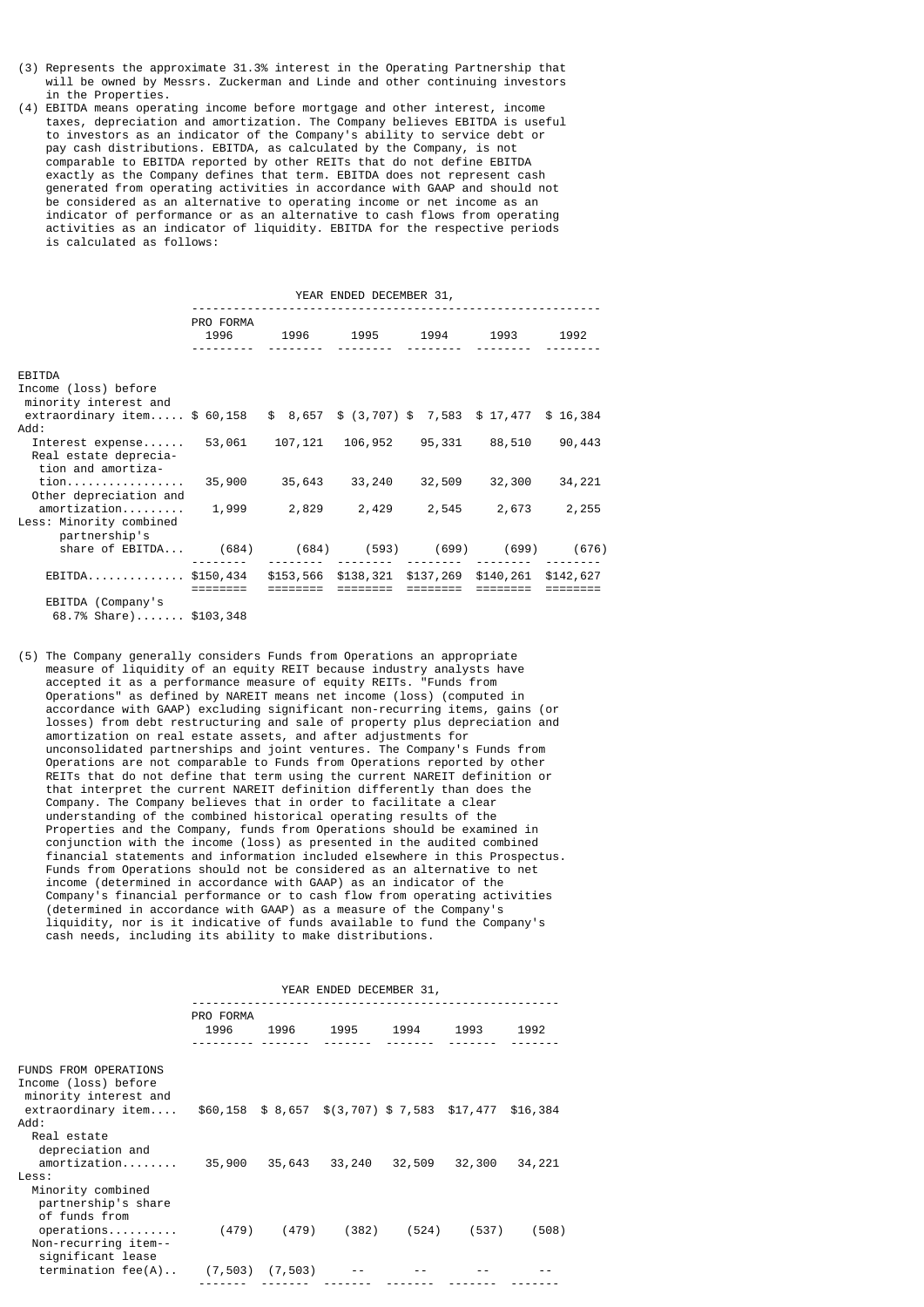| Funds from operations                                  |             | \$88,076 \$36,318 \$29,151 \$39,568 \$49,240 \$50,097 |      |               |    |     |
|--------------------------------------------------------|-------------|-------------------------------------------------------|------|---------------|----|-----|
| Funds from operations<br>(Company's 68.7%)<br>$Share)$ | \$60,508 \$ |                                                       | - SS | $\mathcal{F}$ | £. | \$. |

- ------- (A) For Funds from Operations reporting purposes, the Company believes this lease termination fee to be non-recurring.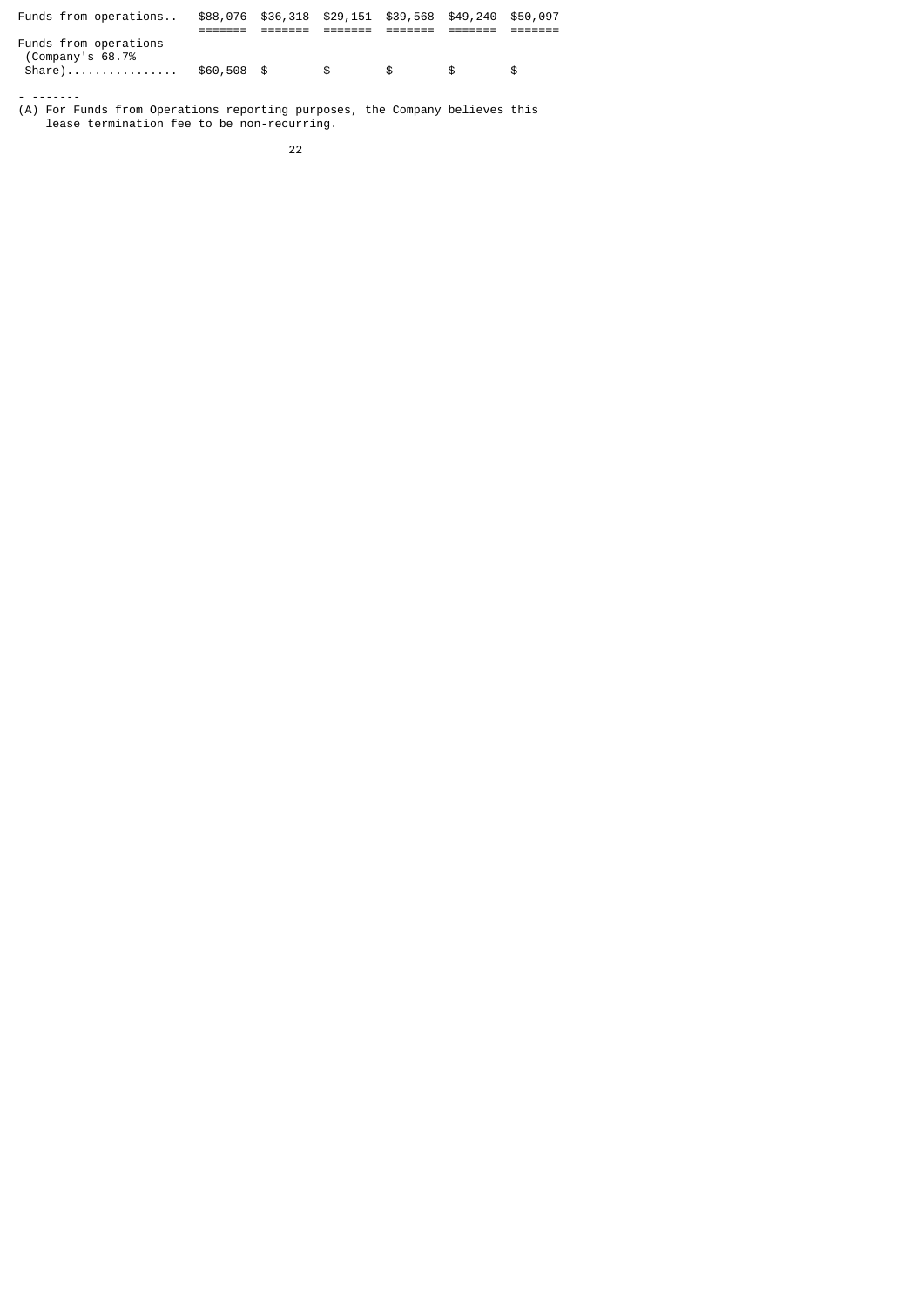#### RISK FACTORS

 Prospective investors should carefully consider the following matters in conjunction with the other information contained in this Prospectus before purchasing shares of Common Stock in the Offering.

## REAL ESTATE DEVELOPMENT RISKS

 The Company intends to pursue the development of office, industrial and hotel properties, both for the Company's ownership and on a third-party feefor-services basis. See "Business and Growth Strategies." To the extent that the Company engages in such development activities, it will be subject to the risks normally associated with such activities. Such risks include, without limitation, risks relating to the availability and timely receipt of zoning, land use, building, occupancy, and other regulatory approvals, the cost and timely completion of construction (including risks from causes beyond the Company's control, such as weather, labor conditions or material shortages) and the availability of construction financing on favorable terms. These risks could result in substantial unanticipated delays or expense and, under certain circumstances, could prevent completion of development activities once undertaken, any of which could have an adverse effect on the financial condition and results of operations of the Company and on the amount of funds available for distribution to stockholders.

## CONFLICTS OF INTEREST

## Influence of Directors, Officers and Significant Stockholders

 Officers and directors of the Company, including Messrs. Zuckerman and Linde, will receive material benefits at the completion of the Offering, including receipt of an aggregate of 14,575,367 OP Units and repayment of approximately \$749.9 million of indebtedness owed by the partnerships in which they had a direct or indirect interest. Upon completion of the Offering, Messrs. Zuckerman and Linde will own an aggregate of 17,322,610 shares of Common Stock and OP Units representing approximately a 33.7% economic interest in the Company. Messrs. Zuckerman and Linde also will receive certain benefits from the Formation Transactions that will not generally be received by other participants in the Formation Transactions. Such benefits include, without limitation, repayment of guaranteed indebtedness and the release of guarantees and deferral of tax consequences of contribution of the Properties to the Operating Partnership. See "Certain Transactions--Formation Transactions." Depending on their particular tax situations, Messrs. Zuckerman and/or Linde could have interests that conflict with the interests of other holders of shares of Common Stock. Messrs. Zuckerman and Linde will have substantial influence on the management and operations of the Company and, as stockholders, on the outcome of any matters submitted to a vote of the stockholders, and such influence might be exercised in a manner inconsistent with the interests of other stockholders. See "Management--Directors and Executive Officers" and "Principal Stockholders."

## Tax Consequences of Sale of Properties

 Certain holders of OP Units, including Messrs. Zuckerman and Linde, may incur adverse tax consequences upon the sale of certain of the Properties to be owned by the Company at the completion of the Formation Transactions or the repayment of certain indebtedness which are different from the tax consequences to the Company and persons who purchase shares of Common Stock in the Offering. Consequently, such holders may have different objectives regarding the appropriate pricing and timing of any such sale or repayment of indebtedness. While the Company will have the exclusive authority under the Operating Partnership Agreement to determine whether, when, and on what terms to sell a Property or when to refinance or repay indebtedness, any such decision would require the approval of the Board of Directors. As Directors of the Company, Messrs. Zuckerman and Linde will have substantial influence with respect to any such decision, and such influence could be exercised in a manner inconsistent with the interests of some, or a majority, of the Company's stockholders, including in a manner which could prevent completion of a Property sale or the repayment of indebtedness. See "--Make-Whole Payments," and "Operating Partnership Agreement--Management."

<u>23 and 23</u>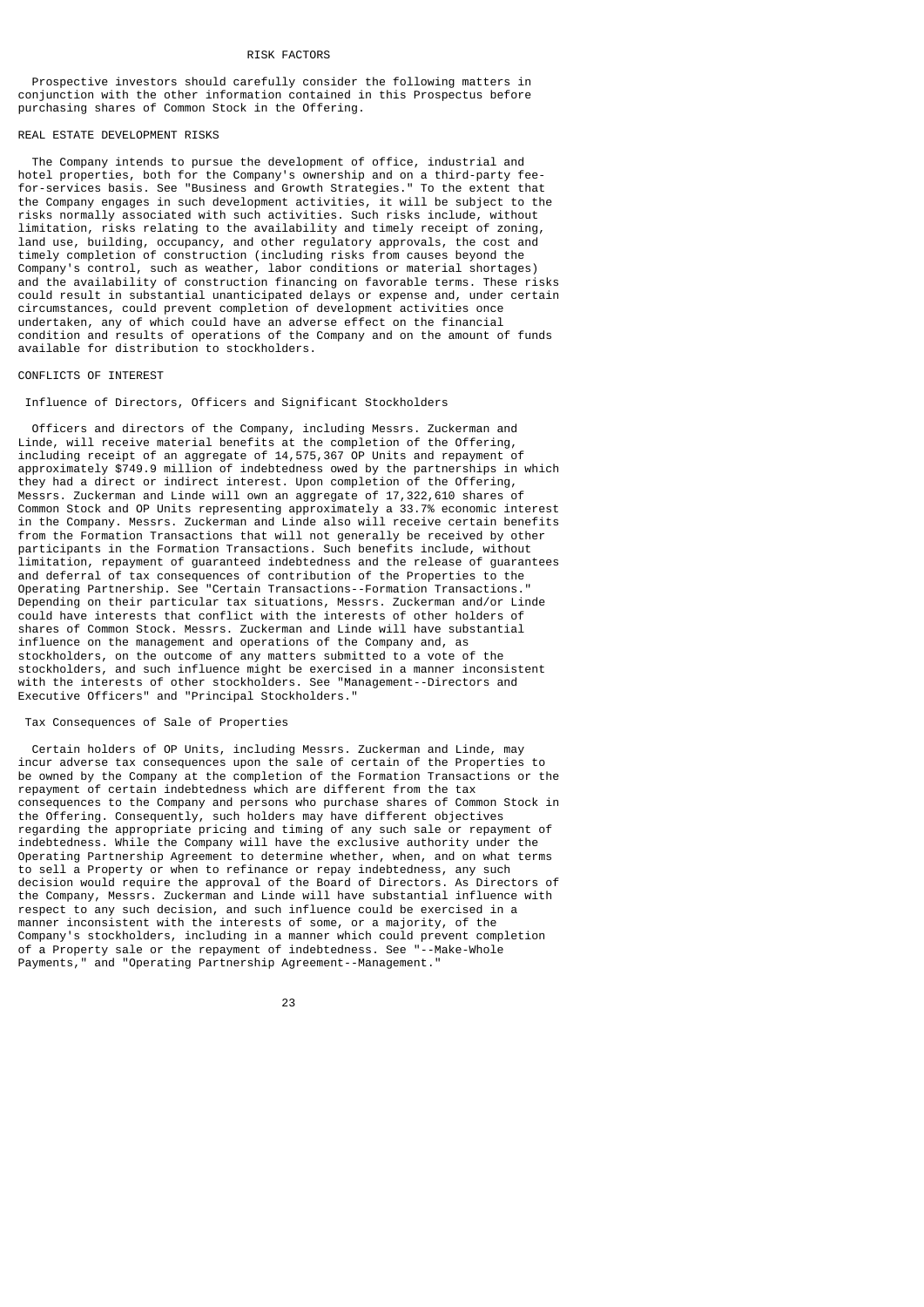### Other Real Estate Interests

 One property (the "Excluded Property") that is managed by the Company and in which Messrs. Zuckerman and/or Linde hold ownership interests is not being contributed to the Company as part of the Formation Transactions. For a description of the Excluded Property and certain option agreements related to such property, see "Policies with Respect to Certain Activities--Conflict of Interest Policies--Excluded Property." Messrs. Zuckerman and Linde will continue to hold ownership interests in the Excluded Property that are not contributed to the Operating Partnership. The Excluded Property is located in the same markets as and may compete with the Company's Properties. Upon completion of the Offering, the Excluded Property will be managed by the Development and Management Company in return for a specified management fee. There is no assurance, however, that the Excluded Property will continue to be managed by the Development and Management Company.

### Continued Involvement in Other Investment Activities

 Messrs. Zuckerman and Linde have a broad and varied range of investment interests. It is possible that companies in which one or both of Messrs. Zuckerman and Linde has or may acquire an interest, and which are not directly involved in real estate investment activities, will be owners of real property and will acquire real property in the future. However, pursuant to their employment and non-compete agreements with the Company, Messrs. Zuckerman and Linde will not, in general, have management control over such companies and, therefore, they may not be able to prevent one or more such companies from engaging in activities that are in competition with activities of the Company. See "Management--Employment Agreements."

## MAKE-WHOLE PAYMENTS

 The Operating Partnership Agreement provides that, for a period of 15 years following the completion of the Offering (the "Make-Whole Period"), in connection with the sale of, or the repayment or refinancing of indebtedness on, any of the Designated Properties (as defined hereafter), the Company will pay each person who contributed an interest in the Designated Property an amount representing the federal and state income tax liability (assuming the highest marginal federal and state income tax rates) associated with the recognition of gain by such person in connection with any such transaction (the "Make-Whole Amount"). No Make-Whole Amount would be due in the case of a transaction that does not result in the recognition of gain for tax purposes (such as Section 1031 "like-kind" exchanges under the Code). In order to reduce the amount of gain that might be recognized by Messrs. Zuckerman and Linde, they have agreed to guaranty, at the request of the Company in connection with the sale of, or reduction of indebtedness on, any of the Designated Properties, any other indebtedness of the Company, provided that the aggregate amount of such guarantees, together with any then existing guarantees of Messrs. Zuckerman and Linde of indebtedness of the Company<br>shall not exceed the amounts of \$ and \$ . respectively (such amounts b and \$ , respectively (such amounts being the respective amounts of indebtedness guaranteed by Messrs. Zuckerman and Linde immediately following completion of the Offering).

 The "Designated Properties" consist of the following properties: 599 Lexington Avenue, Independence Square, Capital Gallery, Democracy Center, the U.S. International Trade Commission Building, Bedford Business Park, One Cambridge Center, Long Wharf Marriott and Cambridge Center Marriott. As of December 31, 1996, the Designated Properties accounted in the aggregate for 71.8% of the Company's Escalated Rent plus assumed annual participating lease revenue with respect to the Hotel Properties. Payment of a Make-Whole Amount may materially increase the cost and reduce the potential gain of the Company in connection with the sale of, or the reduction of indebtedness on, a Designated Property. The Make-Whole provisions may cause the Company to decide not to sell, or to not reduce the indebtedness on, one or more of the Designated Properties even if such sale, repayment or refinancing would be in the best interests of the stockholders of the Company to do so in the absence of the payment of Make-Whole Amounts. See "Operating Partnership Agreement-- Make-Whole Provisions."

## NO ASSURANCE AS TO VALUE

 The terms of the Formation Transactions were not determined by arm's-length negotiations. The value of the Company was not determined on a property-byproperty basis because, in the view of management, the

<u>24</u>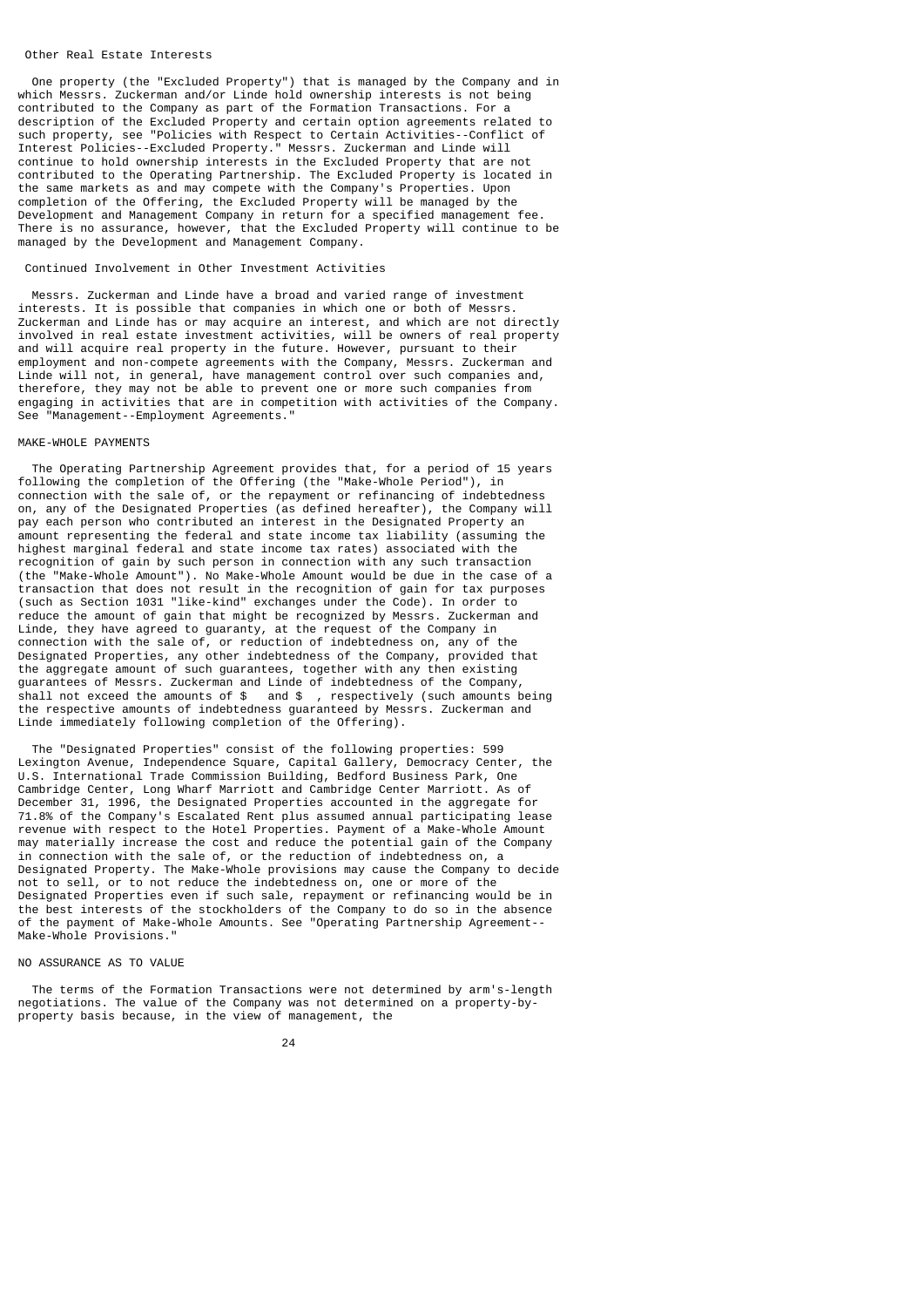appropriate basis for valuing the Company is as an ongoing business enterprise, rather than as a collection of assets. Therefore, the Company did not obtain third-party appraisals of the Properties or valuations of the Company. Accordingly, there can be no assurance that the value of shares of Common Stock and OP Units issued in respect of the assets the Company will succeed to in connection with the Formation Transactions accurately reflects the respective fair market values of such assets. The total market capitalization of the Company at the initial public offering price may not be indicative of, and may exceed, the aggregate value of the individual Properties and assets of the Company that would have been determined by appraisals if such appraisals had been obtained. See "Structure and Formation of the Company--Determination and Valuation of Ownership Interests."

# RISKS RELATING TO CONTROL OF THE COMPANY

Ability to Change Policies without Stockholder Approval

 The Company's operating and financial policies, including its policies with respect to acquisitions, growth, operations, indebtedness, capitalization and distributions, will be determined by the Company's Board of Directors. Accordingly, stockholders will have little direct control over the Company's policies, other than its policy of maintaining its qualification as a REIT for federal income tax purposes. See "Policies With Respect to Certain Activities."

## Ability to Engage in Investment Activity Without Stockholder Approval

 In the future, the Company expects to acquire additional real estate assets pursuant to its investment strategies and consistent with its investment policies. See "Business and Growth Strategies--External Growth" and "Policies with Respect to Certain Activities--Investment Policies." The stockholders of the Company will generally not be entitled to receive historical financial statements regarding, or to vote on, any such acquisition and, instead, will be required to rely entirely on the decisions of management.

## Possible Adverse Consequences of Ownership Limit

 In order to maintain its qualification as a REIT for federal income tax purposes, not more than 50% in value of the outstanding stock of the Company may be owned, directly or indirectly, by five or fewer individuals (as defined in the Code to include certain entities). See "Federal Income Tax Consequences--Requirements for Qualification." In order to facilitate maintenance of its qualification as a REIT for federal income tax purposes, and to otherwise address concerns relating to concentration of capital stock ownership, the Company generally has prohibited ownership, directly or by virtue of the attribution provisions of the Code, by any single stockholder (which does not include certain pension plans or mutual funds) of more than 6.6% of the issued and outstanding shares of the Company's Common Stock (the "Ownership Limit"). The Board of Directors may waive or modify the Ownership Limit with respect to one or more persons if it is satisfied, based upon the advice of tax counsel, that ownership in excess of this limit will not jeopardize the Company's status as a REIT for federal income tax purposes. Notwithstanding the above, the Company's Certificate provides that each of Messrs. Zuckerman and Linde, along with certain family members and affiliates of each of Messrs. Zuckerman and Linde, respectively, as well as, in general, pension plans and mutual funds, may actually and beneficially own up to 15% of the outstanding shares of Common Stock. The Ownership Limit may have the effect of inhibiting or impeding a change in control and, therefore, could adversely affect the stockholders' ability to realize a premium over the thenprevailing market price for the Common Stock in connection with such a transaction.

 Limitations on Acquisition of and Changes in Control Contained in the Certificate and Bylaws and in the Operating Partnership Agreement

 Certain provisions of the Company's Certificate and Bylaws (the "Bylaws") and of the Operating Partnership Agreement may have the effect of inhibiting a third party from making an acquisition proposal for the Company or of impeding a change in control of the Company under circumstances that could otherwise provide the holders of shares of Common Stock with the opportunity to realize a premium over the then-prevailing market price of such shares. The Ownership Limit described in the preceding paragraph also may have

<u>25 and 25 and 26 and 26 and 26 and 26 and 26 and 26 and 26 and 26 and 26 and 26 and 26 and 26 and 26 and 26 and 26 and 26 and 26 and 26 and 26 and 26 and 26 and 26 and 26 and 27 and 27 and 27 and 27 and 27 and 27 and 27 a</u>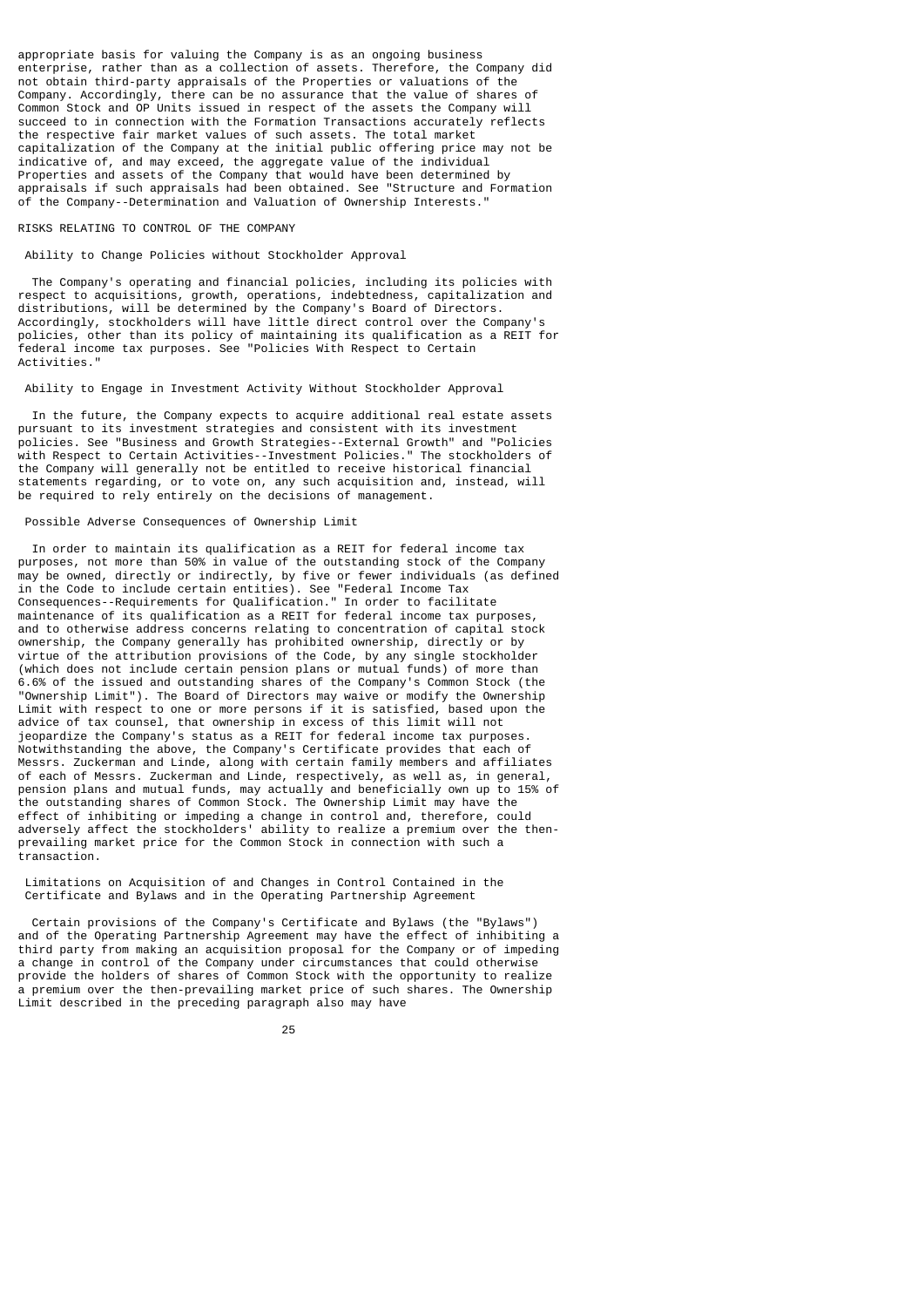the effect of precluding acquisition of control of the Company even if such a change in control were in the best interests of some, or a majority, of the Company's stockholders. In addition, the Board of Directors has been divided into three classes, the initial terms of which expire in 1998, 1999 and 2000, with directors of a given class chosen for three-year terms upon expiration of the terms of the members of that class. The staggered terms of the members of the Board of Directors may adversely affect the stockholders' ability to effect a change in control of the Company, even if such a change in control were in the best interests of some, or a majority, of the Company' stockholders. See "Management--Directors and Executive Officers." The Certificate authorizes the Board of Directors to issue shares of preferred stock ("Preferred Stock") in series and to establish the rights and preferences of any series of Preferred Stock so issued. See "Description of Capital Stock--Preferred Stock" and "Certain Provisions of Delaware law and the Company's Certificate and Bylaws--Preferred Stock." The issuance of Preferred Stock also could have the effect of delaying or preventing a change in control of the Company, even if such a change in control were in the best interests of some, or a majority, of the Company's stockholders. No shares of Preferred Stock will be issued or outstanding immediately subsequent to the Offering and the Company has no present intention to issue any such shares. Prior to the completion of the Offering, the Company will authorize the issuance of a series of preferred stock in connection with the adoption of a shareholder rights plan. See "Description of Capital Stock--Shareholder Rights Plan."

 The Operating Partnership Agreement provides that the Company may not in general engage in a business combination unless the holders of OP Units will receive, or have the opportunity to receive, the same consideration per OP Unit as holders of Common Stock receive per share of Common Stock in the transaction; if holders of OP Units will not be treated in such manner in connection with a proposed business combination, the Company may not engage in such transaction unless limited partners (other than the Company) holding at least 75% of the OP Units held by limited partners vote to approve the business combination. In addition, the Operating Partnership Agreement provides that if the Company proposes to engage in a business combination for which it seeks the approval of a certain percentage (the "Required Percentage") of the outstanding voting stock of the Company, it may not engage in such transaction unless a vote of the limited partners of the Operating Partnership (other than the Company) is taken and the result of the votes of OP Unit holders and stockholders is that the Required Percentage of OP Units and voting stock, taken together, has approved of the proposed business combination. As a result of these provisions of the Operating Partnership, a third party may be inhibited from making an acquisition proposal that it would otherwise make, or the Company, despite having the requisite authority under its Certificate of Incorporation, may not be authorized to engage in a proposed business combination.

### Shareholder Rights Plan

 The Company has adopted a Shareholder Rights Plan. The Shareholder Rights Plan may have the effect of inhibiting or impeding a change in control and, therefore, could adversely affect the stockholders' ability to realize a premium over the then-prevailing market price for the Common Stock in connection with such a transaction. See "Description of Capital Stock-- Shareholder Rights Plan."

Limitations on Acquisition of and Changes in Control Pursuant to Delaware Law

 Certain provisions of the Delaware General Corporation Law (the "DGCL") also may have the effect of inhibiting a third party from making an acquisition proposal for the Company or of impeding a change in control of the Company under circumstances that otherwise could provide the holders of shares of Common Stock with the opportunity to realize a premium over the thenprevailing market price of such shares. See "Certain Provisions of Delaware Law and the Company's Certificate and Bylaws."

## RISKS RELATING TO DEBT

 Real Estate Financing and Potential Effect of Rising Interest Rates on the Company's Variable Rate Indebtedness

 Upon completion of the Offering and the Formation Transactions, the Company expects to have approximately \$730 million of outstanding indebtedness. The Company also intends to enter into and, over time, make borrowings under the Unsecured Line of Credit. Advances under the Unsecured Line of Credit will bear interest at a variable rate. In addition, the Company may incur other variable rate indebtedness in the future. Increases in interest rates on such indebtedness would increase the Company's interest expense (e.g., assuming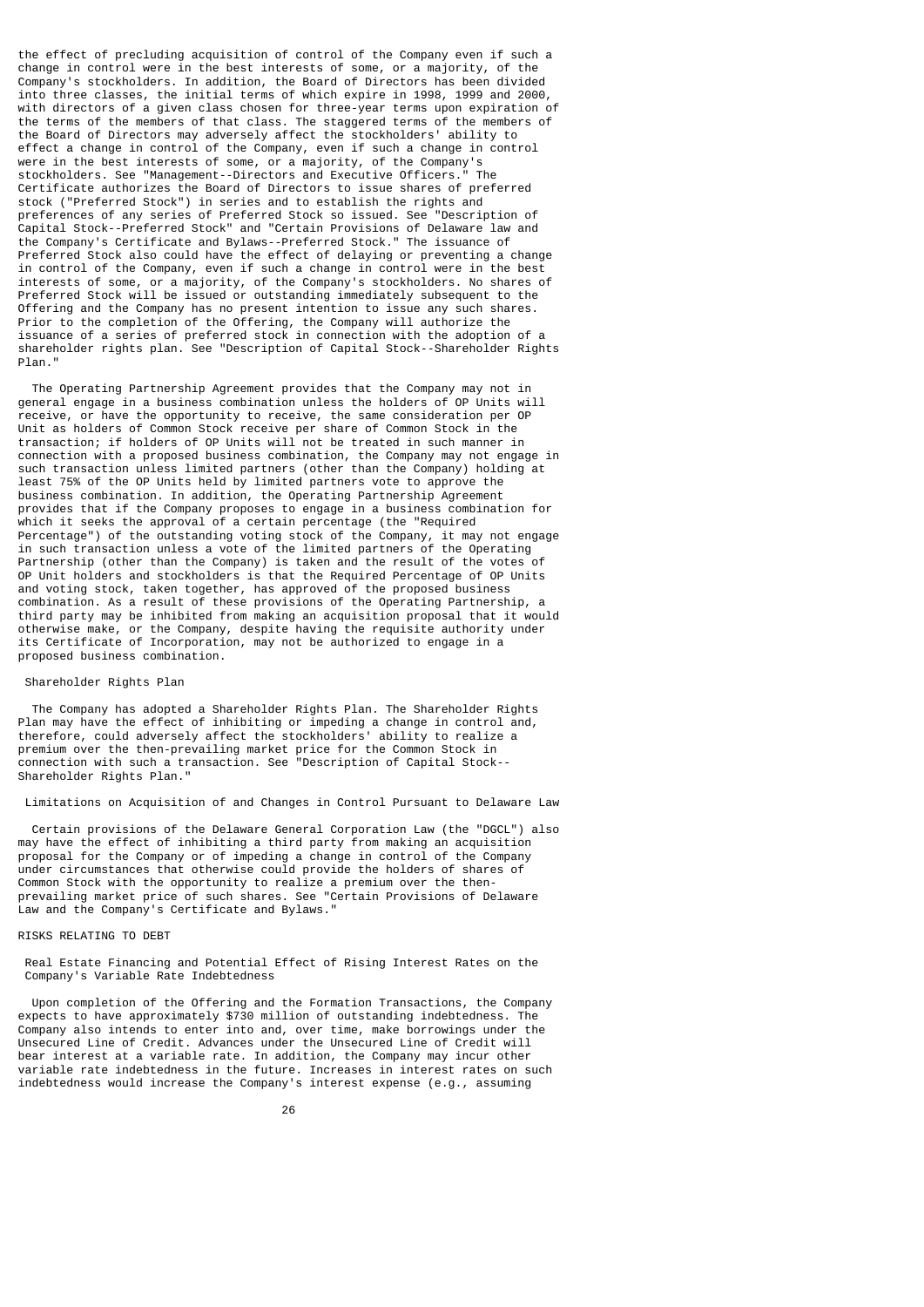the entire \$300 million available under the Unsecured Line of Credit is outstanding, the Company would incur an additional \$750,000 in interest expense for each 0.25% increase in interest rates), which could adversely affect the Company's cash flow and its ability to pay expected distributions to stockholders. See "Management's Discussion and Analysis of Financial Condition and Results of Operations--Liquidity and Capital Resources." Company will also be subject to risks normally associated with debt financing, including the risk that the Company's cash flow will be insufficient to meet required payments of principal and interest, the risk that any indebtedness will not be able to be refinanced or that the terms of any such refinancing will not be as favorable as the terms of such indebtedness.

## No Limitation on Debt

 Upon completion of the Offering and the Formation Transactions, the Company's debt to total market capitalization ratio will be approximately 36.3% (33.1% if the Underwriters' overallotment option is exercised in full). The Company does not have a policy limiting the amount of debt that the Company may incur. Accordingly, the Company could become more highly leveraged, resulting in an increase in debt service that could adversely affect the Company's cash flow and, consequently, the amount available for distribution to stockholders, and could increase the risk of default on the Company's indebtedness.

### GENERAL REAL ESTATE RISKS

## Lease Expiration and Leasing of Vacant Space

 The Company will be subject to the risks that, upon expiration, leases for space in the Office Properties or the Industrial Properties may not be renewed, the space may not be re-leased, or the terms of renewal or re-lease (including the cost of required renovations or concessions to tenants) may be less favorable than current lease terms. Leases on a total of 10.5% and 11.1% of the aggregate net rentable area of the Office Properties and the Industrial Properties expire during 1997 and 1998, respectively. If the Company were unable to re-lease substantial amounts of vacant space promptly, if the rental rates upon such re-lease were significantly lower than expected, or if reserves for costs of re-leasing proved inadequate, the cash flow to the Company would be decreased and the Company's ability to make distributions to stockholders would be adversely affected.

# Hotel Industry Risks

 The Hotel Properties are subject to all operating risks common to the hotel industry. These risks include, among other things: (i) competition for guests from other hotels, a number of which may have greater marketing and financial resources than the Company and Marriott $(R)$ ; (ii) increases in operating costs due to inflation and other factors, which increases may not have been offset in recent years, and may not be offset in the future by increased room rates; (iii) dependence on business and commercial travelers and tourism, which business may fluctuate and be seasonal; (iv) increases in energy costs and other expenses of travel, which may deter travelers; and (v) adverse effects of general and local economic conditions. These factors could adversely affect the ability of Marriott(R) to generate revenues and for ZL Hotel LLC to make lease payments and therefore, the Company's ability to make expected distributions to stockholders. Because the lease payments to the Company from ZL Hotel LLC will be based on a participation in the gross receipts of the Hotel Properties, the actual lease payments will increase or decrease over the term of the lease in response to fluctuations in the gross receipts of the Hotel Properties.

### Acquisition Risks

 There can be no assurance that the Company will be able to implement its investment strategies successfully or that its property portfolio will expand at all, or at any specified rate or to any specified size. In addition, investment in additional real estate assets is subject to a number of risks. In particular, investments are expected to be financed with funds drawn under the Unsecured Line of Credit, which would subject the Company to the risks described under "Risk Factors--Risks Relating to Debt." The Company does not intend to limit its investments to the Greater Boston, Greater Washington, D.C. and New York City markets in which the Properties are primarily located. Consequently, to the extent that it elects to invest in additional markets, the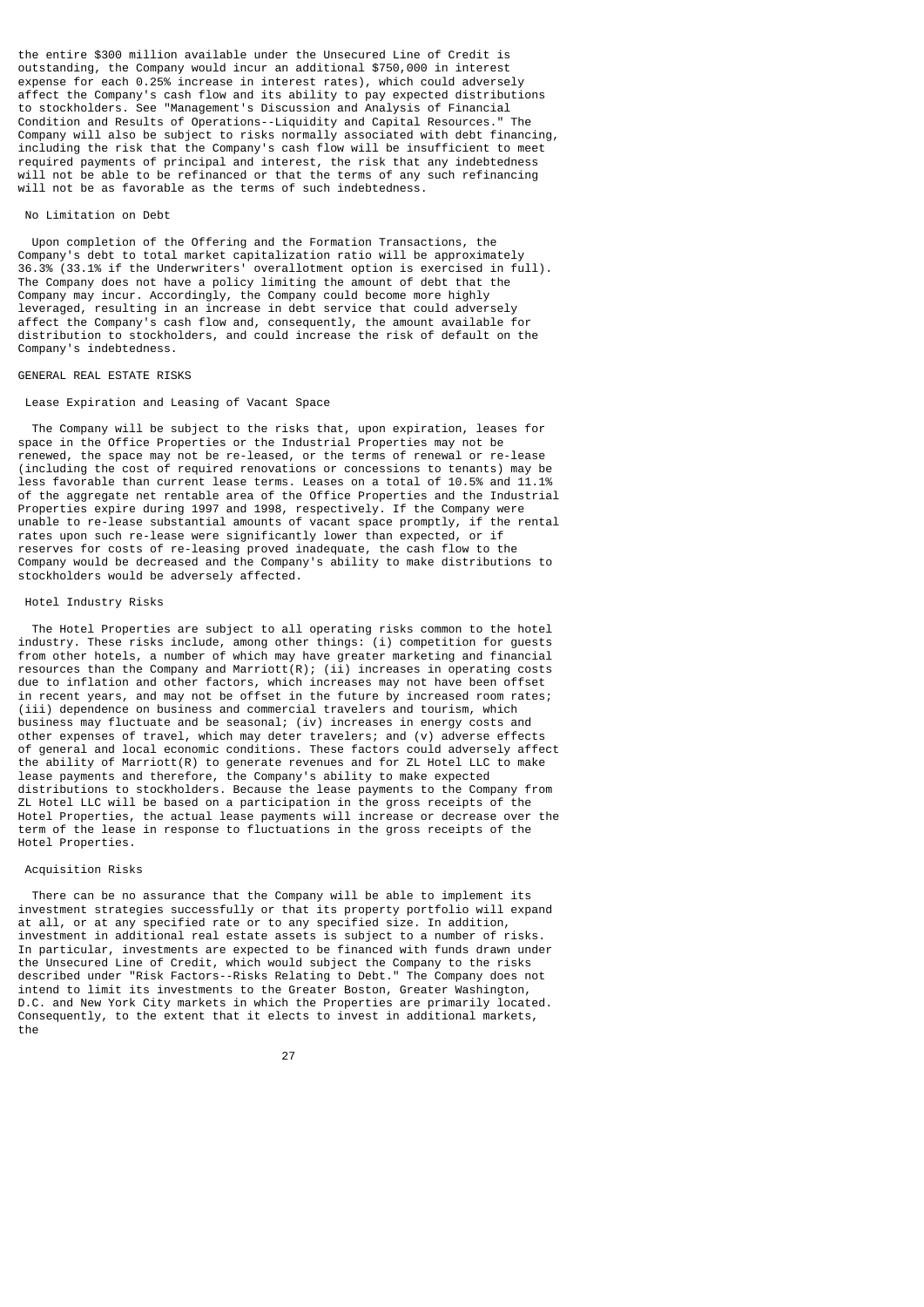Company also will be subject to the risks associated with investment in new markets, with which management may have relatively little experience and familiarity. Investment in additional real estate assets also entails the other risks associated with real estate investment generally, as described in "--General Real Estate Risks."

## Uncontrollable Factors Affecting Performance and Value

 The economic performance and value of the Company's real estate assets will be subject to all of the risks incident to the ownership and operation of real estate. These include the risks normally associated with changes in general national, regional and local economic and market conditions. Such local real estate market conditions may include excess supply and intense competition for tenants, including competition based on rental rates, attractiveness and location of the Property and quality of maintenance, insurance and management services. Economic and market conditions may impact the ability of tenants to make lease payments. In addition, other factors may adversely affect the performance and value of a Property, including changes in laws and governmental regulations (including those governing usage, zoning and taxes), changes in interest rates and the availability of financing. If the Properties do not generate sufficient income to meet operating expenses, including future debt service, the Company's income and ability to make distributions to its stockholders will be adversely affected.

## Illiquidity of Real Estate Investments

 Because real estate investments are relatively illiquid, the Company's ability to vary its portfolio promptly in response to economic or other conditions will be limited. In addition, certain significant expenditures, such as debt service (if any), real estate taxes, and operating and maintenance costs, generally are not reduced in circumstances resulting in a reduction in income from the investment. The foregoing and any other factor or event that would impede the ability of the Company to respond to adverse changes in the performance of its investments could have an adverse effect on the Company's financial condition and results of operations.

## Environmental Matters

 Under various federal, state and local laws, ordinances and regulations, an owner or operator of real property may become liable for the costs of removal or remediation of certain hazardous or toxic substances released on or in its property, as well as certain other costs relating to hazardous or toxic substances. Such liability may be imposed without regard to whether the owner or operator knew of, or was responsible for, the release of such substances. The presence of, or the failure to remediate properly, such substances, when released, may adversely affect the owner's ability to sell the affected real estate or to borrow using such real estate as collateral. Such costs or liabilities could exceed the value of the affected real estate. The Company has not been notified by any governmental authority of any noncompliance, liability or other claim in connection with any of the Properties and the Company is not aware of any other environmental condition with respect to any of the Properties that management believes would have a material adverse effect on the Company's business, assets or results of operations.

 Some of the Properties are located in urban and industrial areas where fill or current or historic industrial uses of the areas may have caused site contamination at the Properties. Within the past 12 months, independent environmental consultants were retained to conduct or update Phase I environmental assessments (which generally do not involve invasive techniques such as soil or ground water sampling) on all of the Properties. These environmental assessments have not revealed any environmental conditions that the Company believes will have a material adverse effect on its business, assets or results of operations, and the Company is not aware of any other environmental condition with respect to any of the Properties which the Company believes would have such a material adverse effect. However, the Company is aware of environmental conditions at two of the Properties that may require remediation. With respect to 17 Hartwell Avenue in Lexington, Massachusetts, the Company received a Notice of Potential Responsibility from the state regulatory authority on January 9, 1997, related to groundwater contamination, as well as Notices of Downgradient Property Status Submittals from third parties concerning contamination at two downgradient properties. The Company has notified the state regulatory authority that it will cooperate with and monitor the tenant at the Property which is investigating this matter. On January 15, 1992, 91 Hartwell Avenue in Lexington, Massachusetts was listed by the state regulatory authority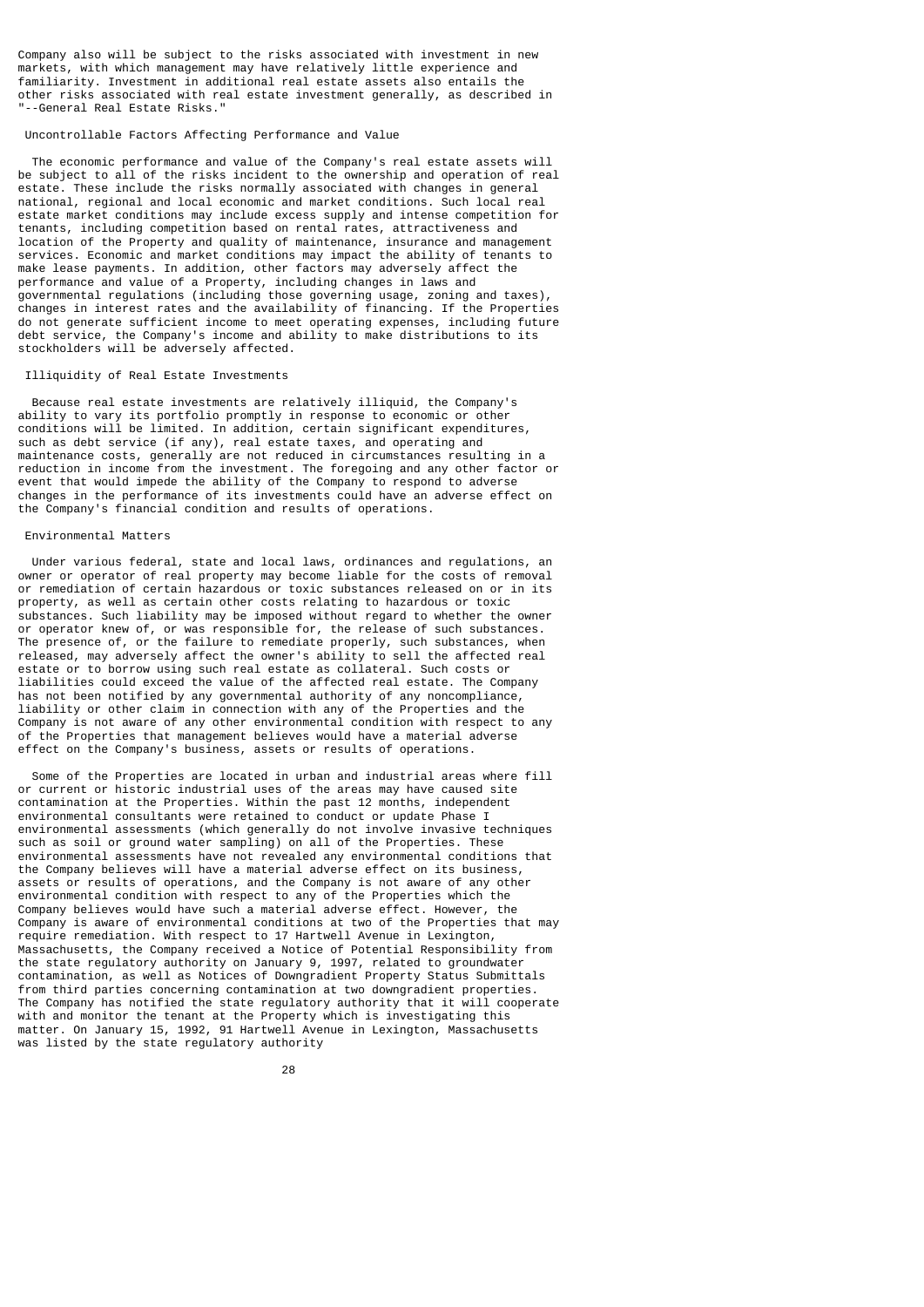as an unclassified Confirmed Disposal Site in connection with groundwater contamination. The Company has engaged a specially licensed environmental consultant to perform the necessary investigation and assessment and to prepare submittals to the state regulatory authority by August 2, 1997. See "Business and Properties--Environmental Matters."

 No assurance can be given that the environmental assessments and updates identified all potential environmental liabilities, that no prior owner created any material environmental condition not known to the Company or the independent consultants preparing the assessments, that no environmental liabilities may have developed since such environmental assessments were prepared, or that future uses or conditions (including, without limitation, changes in applicable environmental laws and regulations) will not result in imposition of environmental liability.

### Cost of Compliance with Americans with Disabilities Act

 The Properties are subject to the requirements of the Americans with Disabilities Act (the "ADA"), which generally requires that public accommodations, including office buildings, be made accessible to disabled persons. The Company believes that the Properties are in substantial compliance with the ADA and that it will not be required to make substantial capital expenditures to address the requirements of the ADA. However, compliance with the ADA could require removal of access barriers and noncompliance could result in imposition of fines by the federal government or the award of damages to private litigants. If, pursuant to the ADA, the Company were required to make substantial alterations in one or more of the Properties, the Company's financial condition and results of operations, as well as the amount of funds available for distribution to stockholders, could be adversely affected.

## Uninsured Losses

 The Company carries comprehensive liability, fire, flood, extended coverage and rental loss insurance, as applicable, with respect to the Properties, with policy specification and insured limits customarily carried for similar properties. In the opinion of management, all of the Properties are adequately insured. There are, however, certain types of losses (such as from wars or catastrophic acts of nature) that may be either uninsurable or not economically insurable. Any uninsured loss could result in both loss of cash flow from, and asset value of, the affected property.

 It is anticipated that new owner's title insurance policies will not be obtained in connection with the Formation Transactions. Each of the Properties has previously been insured by title insurance policies insuring the interests of the Property-owning entities. Certain of these title insurance policies may continue to benefit those Property-owning entities which will remain after the completion of the Formation Transactions. Nevertheless, each such title insurance policy may be in an amount less than the current value of the applicable Property. In the event of a loss with respect to a Property relating to a title defect, the Company could lose both its capital invested in and anticipated profits from such Property.

## Changes in Laws

 Costs resulting from changes in real estate taxes generally may be passed through to tenants and will not affect the Company. Increases in income, service or transfer taxes, however, generally are not passed through to tenants and may adversely affect the Company's results of operations and the amount of funds available to make distributions to stockholders. Similarly, changes in laws increasing the potential liability for environmental conditions existing on properties or increasing the restrictions on discharges or other conditions may result in significant unanticipated expenditures, which would adversely affect the Company's financial condition and results of operations and the amount of funds available for distribution to stockholders.

# <u>29 and 29 and 29 and 29 and 29 and 29 and 29 and 29 and 29 and 29 and 29 and 29 and 29 and 29 and 29 and 29 and 29 and 29 and 2012 and 2012 and 2012 and 2012 and 2012 and 2012 and 2012 and 2012 and 2012 and 2012 and 2012 </u>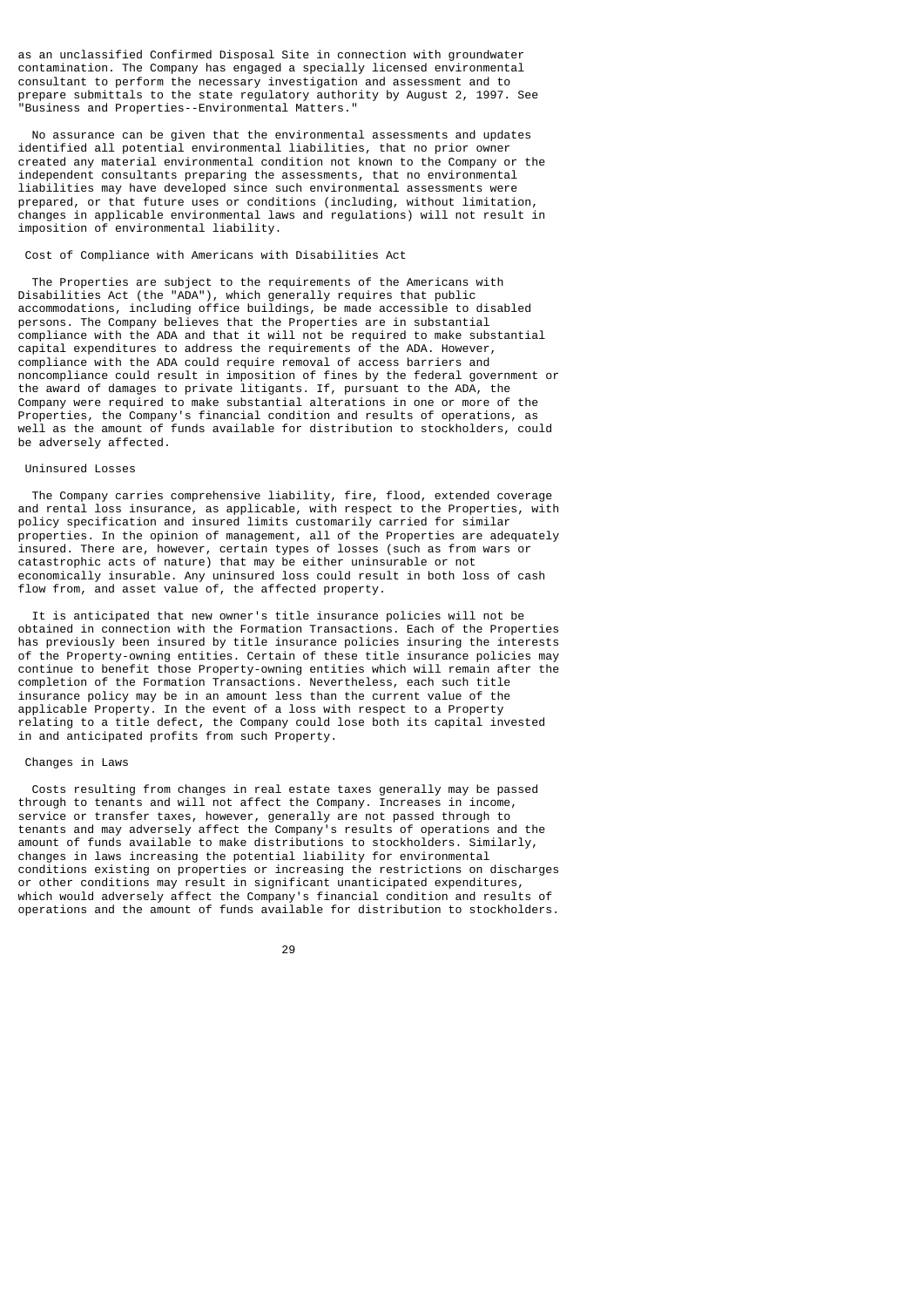### RISKS RELATING TO QUALIFICATION AND OPERATION AS A REIT

## Failure to Qualify as a REIT

 The Company intends to operate so as to qualify as a REIT under the Code, commencing with its taxable year ending December 31, 1997. Although management of the Company believes that it will be organized and will operate in such a manner, no assurance can be given that it will so qualify or that it will continue to qualify in the future. In this regard, the Company has received an opinion of Goodwin, Procter & Hoar LLP, tax counsel to the Company ("Tax Counsel"), to the effect that, commencing with its taxable year ending December 31, 1997, the Company will be organized in conformity with the requirements for qualification as a REIT under the Code, and that the Company's proposed manner of operation will enable it to meet the requirements for taxation as a REIT for federal income tax purposes. Qualification as a REIT, however, involves the application of highly technical and complex Code provisions as to which there are only limited judicial and administrative interpretations. Certain facts and circumstances which may be wholly or partially beyond the Company's control may affect its ability to qualify as a REIT. In addition, no assurance can be given that future legislation, new regulations, administrative interpretations or court decisions will not significantly change the tax laws (or the application thereof) with respect to qualification as a REIT for federal income tax purposes or the federal income tax consequences of such qualification. However, the Company is not aware of any proposal to amend the tax laws that would significantly and adversely affect the Company's ability to qualify as a REIT. The opinion of Tax Counsel is not binding on the Internal Revenue Service (the "IRS") or the courts.

 If, in any taxable year, the Company were to fail to qualify as a REIT for federal income tax purposes, it would not be allowed a deduction for distributions to stockholders in computing taxable income and would be subject to federal income tax (including any applicable alternative minimum tax) on its taxable income at regular corporate rates. In addition, unless entitled to relief under certain statutory provisions, the Company would be disqualified from treatment as a REIT for federal income tax purposes for the four taxable years following the year during which qualification is lost. The additional tax liability resulting from the failure to so qualify would significantly reduce the amount of funds available for distribution to stockholders. In addition, the Company would no longer be required to make distributions to shareholders. Although the Company intends to operate in a manner designed to permit it to qualify as a REIT for federal income tax purposes, it is possible that future economic, market, legal, tax or other events or circumstances could cause it to fail to so qualify. See "Federal Income Tax Consequences-- Requirements for Qualification."

## Effect of Distribution Requirements

 To obtain and maintain its status as a REIT for federal income tax purposes, the Company generally will be required each year to distribute to its stockholders at least 95% of its taxable income. In addition, the Company will be subject to a 4% nondeductible excise tax on the amount, if any, by which certain distributions paid by it with respect to any calendar year are less than the sum of 85% of its ordinary income for such calendar year, 95% of its capital gain net income for the calendar year and any amount of such income that was not distributed in prior years. The Company may be required, under certain circumstances, to accrue as income for tax purposes interest, rent and other items treated as earned for tax purposes but not yet received. In addition, the Company may be required not to accrue as expenses for tax purposes certain items which actually have been paid. It is also possible that the Company could realize income, such as income from cancellation of indebtedness, which is not accompanied by cash proceeds. In any such event, the Company could have taxable income in excess of cash available for distribution. In such circumstances, the Company could be required to borrow funds or liquidate investments on unfavorable terms in order to meet the distribution requirement applicable to a REIT. See "Federal Income Tax Consequences--Requirements for Qualification."

 The Company intends to make distributions to stockholders sufficient to comply with the 95% distribution requirement and to avoid the 4% nondeductible excise tax described above. No assurances can be given, however, that the Company will satisfy these requirements.

30 and 20 and 20 and 20 and 20 and 20 and 20 and 20 and 20 and 20 and 20 and 20 and 20 and 20 and 20 and 20 an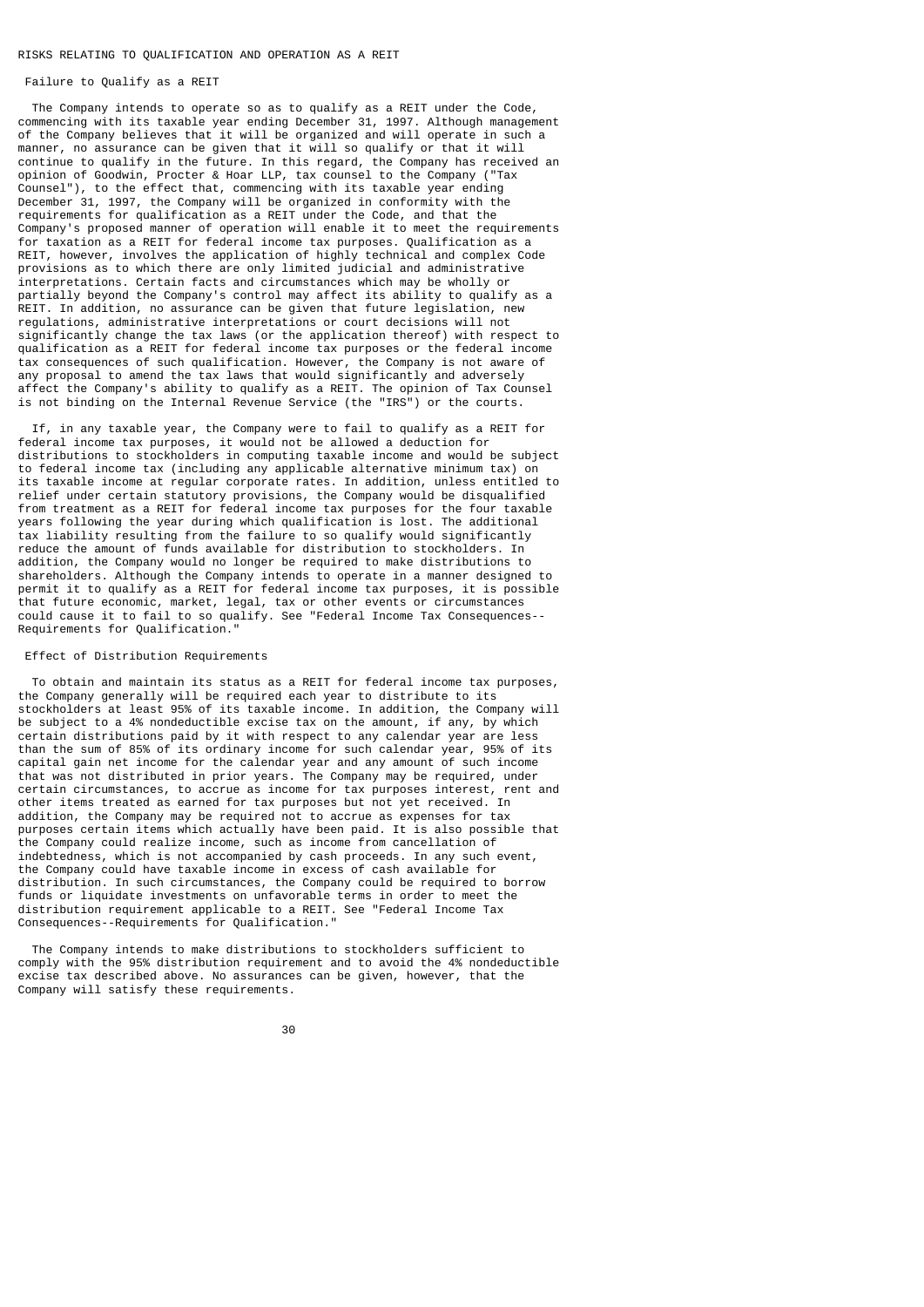### Other Tax Liabilities

 Even if it qualifies as a REIT for federal income tax purposes, the Company may, and certain of its subsidiaries will, be subject to certain federal, state and local taxes on their income and property. See "Federal Income Tax Consequences--State and Local Tax."

## RELIANCE ON KEY PERSONNEL

 The Company is dependent on the efforts of Messrs. Zuckerman and Linde and other senior management personnel. While the Company believes that it could find replacements for these key executives, the loss of their services could have a material adverse effect on the operations of the Company. While Mr. Linde will have an employment agreement with the Company, this can serve as no guarantee that he will remain with the Company for any specified term.

### RISKS AFFECTING MARKET FOR THE COMMON STOCK

#### No Prior Market

 Prior to the completion of the Offering, there will have been no public market for shares of Common Stock. Although the Common Stock has been approved for listing on the New York Stock Exchange, subject to official notice of issuance, there can be no assurance that an active trading market will develop. In addition, the initial public offering price was determined by negotiations between the Company and the Representative of the Underwriters and, therefore, may not be indicative of the market price for shares after the Offering. See "Underwriting."

## Effect of Changes in Interest Rates or Equity Markets

 One of the factors that may be expected to influence the prevailing market price of the Common Stock is the annual yield on the stock price from distributions by the Company. Accordingly, an increase in market interest rates may lead purchasers of shares of Common Stock in the secondary market to demand a higher annual yield, which could adversely affect the market price of the Common Stock. In addition, the market price of the Common Stock could be adversely affected by changes in general market conditions or fluctuations in the market for equity securities in general or REIT securities in particular. Moreover, in the future, numerous other factors, including governmental regulatory actions and proposed or actual modifications in the tax laws, could have a significant impact on the market price of the Common Stock.

#### Effect of Shares Available for Future Sale

 Sales of substantial amounts of Common Stock (including shares issued upon the exercise of options), or the perception that such sales could occur, could adversely affect the prevailing market price for the Common Stock. Messrs. Zuckerman and Linde will own an aggregate of 17,322,610 shares of Common Stock and OP Units at the completion of the Offering. In addition, executive officers of the Company other than Messrs. Zuckerman and Linde will receive an aggregate of 1,186,298 OP Units in connection with the Formation Transactions.<br>OP Units may following a period of fourteen months after completion of the Units may, following a period of fourteen months after completion of the Offering, be exchanged for cash or, at the option of the Company, for shares of Common Stock on a one-for-one basis. See "Certain Transactions--Formation Transactions" and "Certain Transactions--Operating Partnership Agreement; Redemption/Exchange Rights." Messrs. Zuckerman and Linde and the other senior officers of the Company have agreed, subject to certain limited exceptions, not to offer, sell, contract to sell or otherwise dispose of any Common Stock for a period of two years after the date of this Prospectus without the prior written consent of Merrill Lynch, Pierce, Fenner & Smith Incorporated. At the conclusion of the two year restriction period (or earlier with the consent of Merrill Lynch, Pierce, Fenner & Smith Incorporated), all shares of Common Stock owned by Messrs. Zuckerman and Linde and such other individuals, including shares of Common Stock acquired in exchange for OP Units, may be sold in the public market pursuant to registration rights or any available exemptions from registration. See "Shares Available for Future Sale." In addition, up to 4,883,000 shares of Common Stock will be reserved for issuance pursuant to the Company's Stock Option Plan. Shares of Common Stock purchased pursuant to options granted under the Stock Option Plan will generally be available for sale in the public market. See

 $31$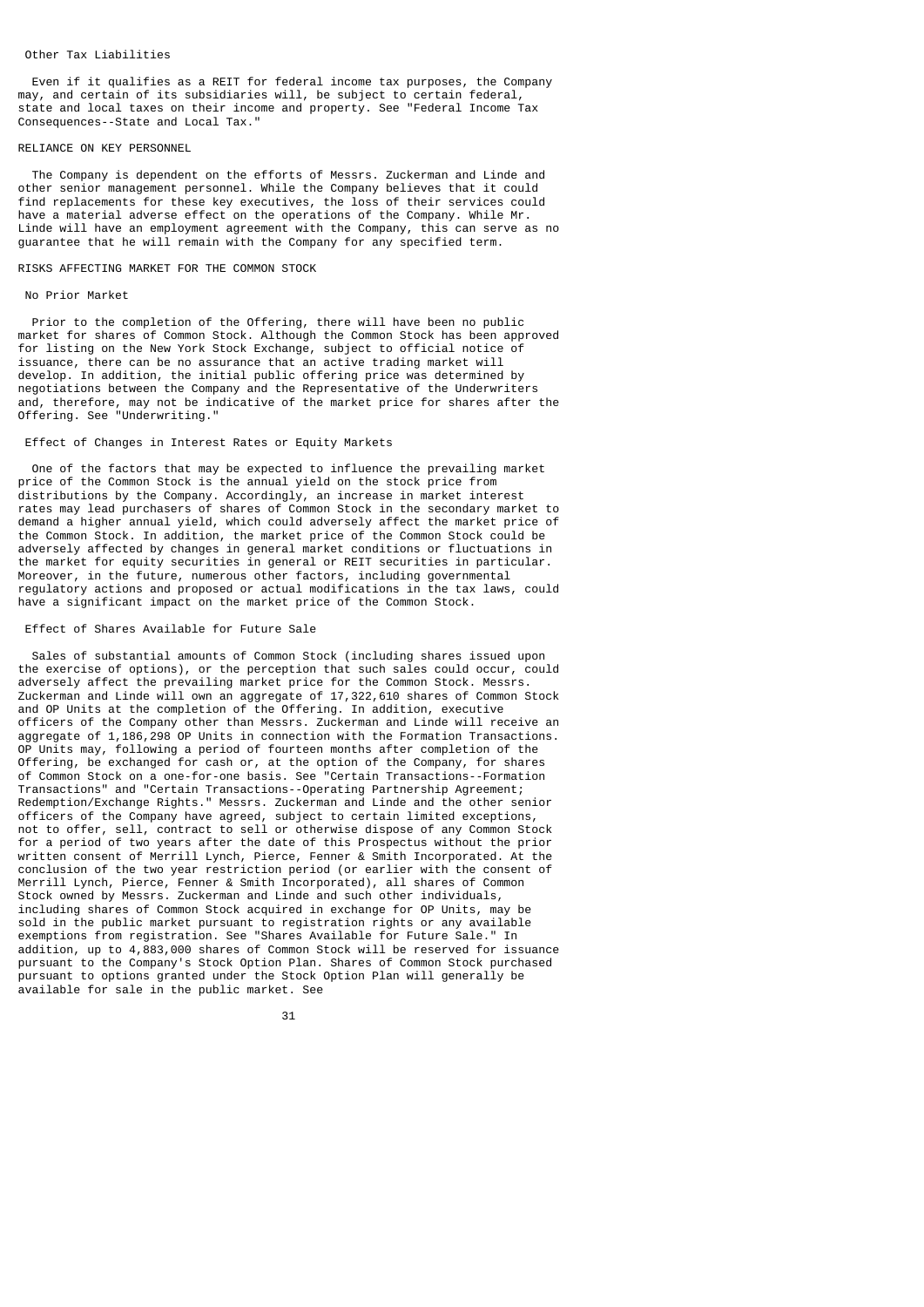"Management--Stock Option Plan" and "Shares Available for Future Sale." No prediction can be made as to the effect of future sales of Common Stock on the market price of shares of Common Stock.

# IMMEDIATE AND SUBSTANTIAL DILUTION

 Purchasers of Common Stock in the Offering will experience immediate dilution of approximately \$22.34 per share in the net tangible book value per share of the Common Stock so purchased. Similarly, Messrs. Zuckerman and Linde, the sole stockholders of the Company prior to the Offering, will experience an immediate increase of approximately \$32.93 per share in the value of their shares of Common Stock. See "Dilution."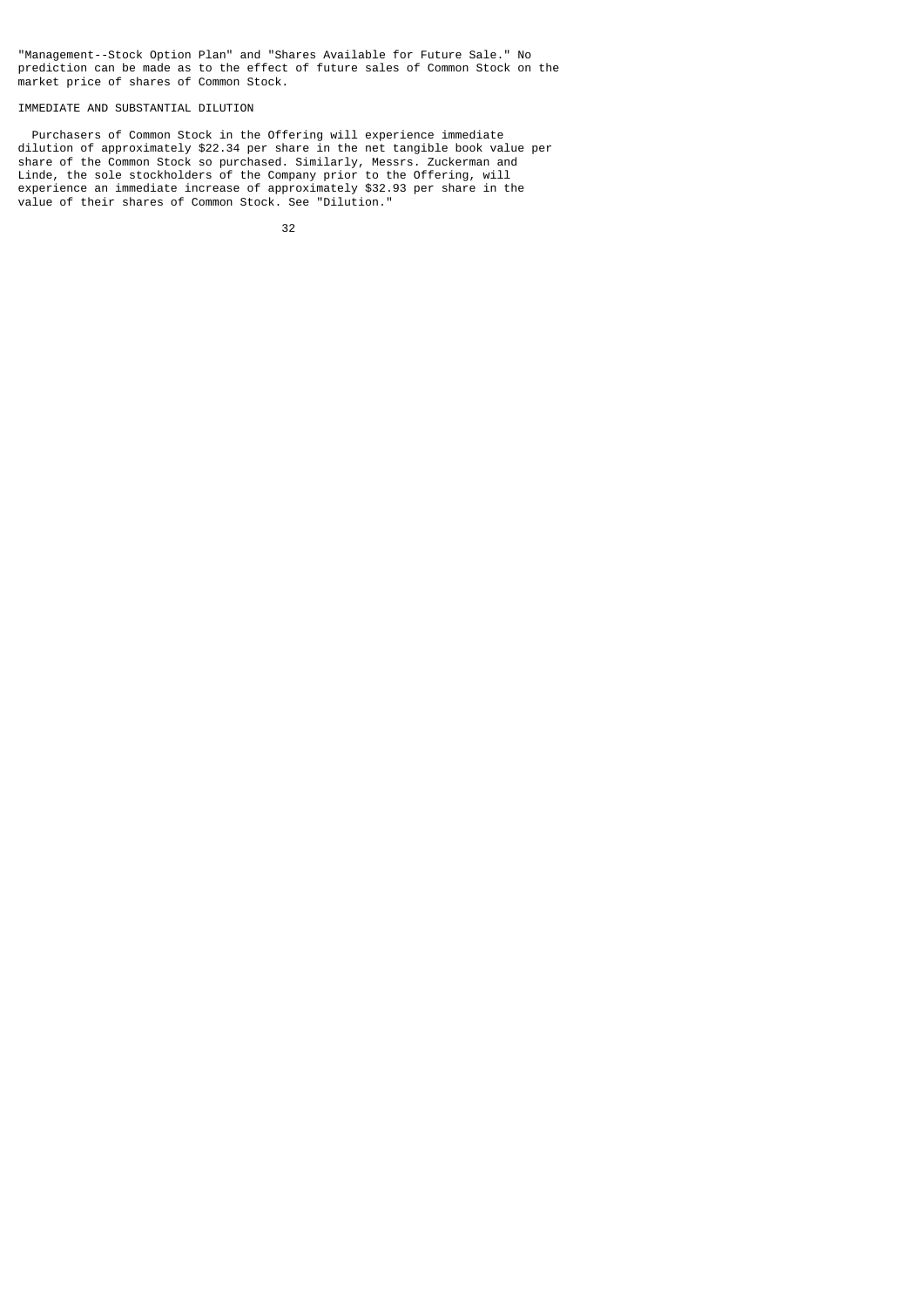#### THE COMPANY

### **GENERAL**

 The Company has been formed to succeed to the real estate development, redevelopment, acquisition, management, operating and leasing businesses associated with the predecessor company founded by Mortimer B. Zuckerman and Edward H. Linde in 1970. The Company is one of the largest owners and developers of office properties in the United States, with a significant presence in five submarkets in Greater Boston, five submarkets in Greater Washington, D.C. and the Park Avenue submarket of midtown Manhattan. The Company believes that it has created significant value in its properties by developing well located properties that meet the demands of today's office tenants, redeveloping underperforming assets, and improving the management of under-managed assets it has acquired. Following the Offering, Messrs. Zuckerman and Linde will beneficially own in the aggregate a 33.7% economic interest in the Company and the other senior officers of the Company will beneficially own in the aggregate a 2.3% economic interest in the Company. Messrs. Zuckerman and Linde have agreed that the Company will be the exclusive entity through which they develop or acquire commercial properties. See "Management--Employment Agreements." The Company expects to qualify as a REIT for federal income tax purposes for the year ended December 31, 1997. See "Federal Income Tax Consequences--Federal Income Taxation of the Company."

 Upon the completion of the Offering, the Company, through its subsidiaries, will own a portfolio of 74 commercial real estate properties aggregating approximately 10.9 million square feet, 91% of which was (or is being) developed or substantially redeveloped by the Company. The Company will own a 100% fee interest in 60 of the Properties that account for 98% of the total Escalated Rent of the portfolio. The Properties consist of 62 office properties with approximately 7.6 million net rentable square feet, including seven office properties currently under development or redevelopment totaling approximately 810,000 net rentable square feet, which have approximately 1.3 million square feet of structured parking for 4,222 vehicles; nine industrial properties with approximately 925,000 net rentable square feet; two hotels totaling 833 rooms and approximately 750,000 square feet and a 1,170 space parking garage with approximately 330,000 additional square feet. The Properties are primarily located in eleven submarkets, including five submarkets in Greater Boston (the East Cambridge, Route 128 NW, Route 128/Massachusetts Turnpike, Route 128 SW and downtown Boston submarkets), five submarkets in Greater Washington, D.C. (the Southwest Washington, D.C., West End Washington, D.C., Montgomery County, Maryland, Fairfax County, Virginia and Prince George's County, Maryland submarkets) and midtown Manhattan (the Park Avenue submarket). The Company's single largest Property, with approximately 1.0 million net rentable square feet, is an Office Property located in midtown Manhattan. As of December 31, 1996, the completed Office Properties and the Industrial Properties had an occupancy rate of 94% and the completed Hotel Properties had an average occupancy rate for the year ended December 31, 1996 of 84%. Leases with respect to 10.5%, 11.1% and 7.1% of the leased square footage of the Office and Industrial Properties expire in 1997, 1998 and 1999, respectively. The weighted average Escalated Rent of such expiring square footage is \$17.70, compared to a weighted average Company quoted rental rate per square foot as of January 1, 1997 for such expiring footage of \$20.34. The Company will also own, have under contract or have options to acquire six undeveloped parcels of land totaling 47.4 acres, located primarily in Greater Boston and Greater Washington, D.C., which will support approximately 1.0 million square feet of development.

 The Company has developed or substantially redeveloped 56 of the Properties which total approximately 9.9 million square feet or 91% of the aggregate square feet of all of the Properties. The Company currently manages all of the Properties except the Hotel Properties, which are managed by Marriott Hotels, Inc., the Garage Property, and parking garages that are a part of certain of the Office Properties. The Company has long-established, full-service offices in each of its three major market areas and achieves efficiencies of scale by operating a centralized financial control and data center at its Boston headquarters that is responsible for processing of all operating budgets, billing and payments for all of its completed and development properties. As a result, the Company believes that it has the capacity to substantially increase the number of properties it owns and manages without proportional increases in overhead costs.

 The Company believes that its capacity for growth will be enhanced by combining the Company's experienced personnel, established market position and relationships, hands-on approach to development and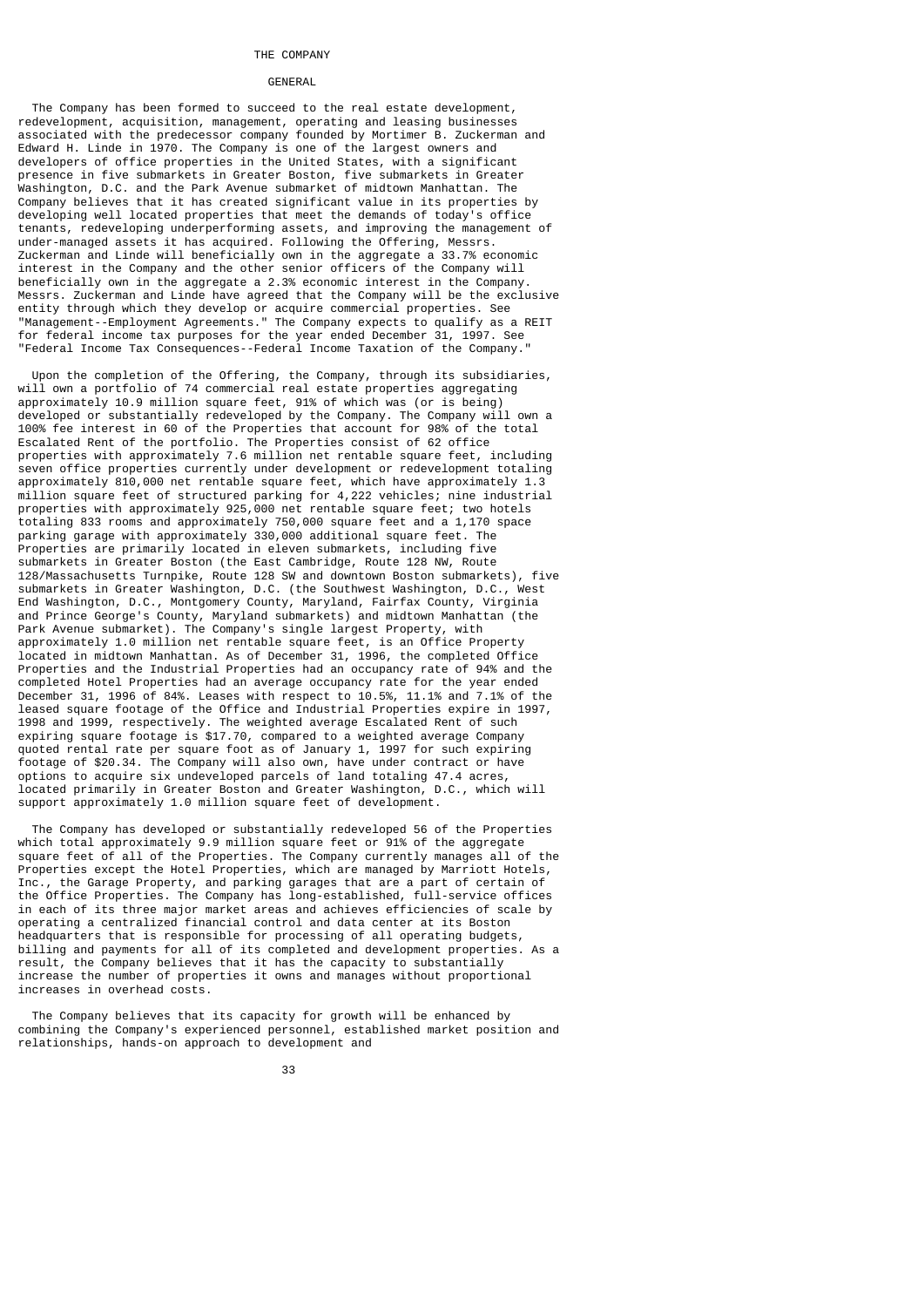management, substantial portfolio of existing properties and buildings under development, and existing acquisition opportunities with the advantages that will be available to it in its new status as a public company. These advantages include improved access to debt and equity financing and the ability to acquire properties and sites through the issuance of stock and OP Units, which can be of particular value to potential sellers concerned about the tax consequences of property sales. The Company also believes that because of its size and reputation it will be a desirable buyer for those institutions or individuals wishing to sell individual properties or portfolios of properties in exchange for an equity position in a public real estate company.

 The Company believes it has superior access to potential development and acquisition opportunities by virtue of its long-standing reputation and relationships, both nationally and in its primary markets, with brokers, tenants, financial institutions, development agencies, contractors, and others involved in the real estate market. The Company intends to utilize its experience with, and understanding of, the development and management of a range of commercial property types to opportunistically pursue developments and acquisitions within its existing and new markets. The Company's extensive development experience includes suburban and downtown office buildings, downtown hotels, mixed-use projects, R&D and research laboratory buildings, suburban office/flex buildings, suburban office and industrial parks, warehouse and distribution buildings, and special purpose facilities, as well as both new construction and substantial renovation for re-use or repositioning. The properties that the Company has developed have won numerous awards.

 The Company believes that the Properties are well positioned to provide a base for continued growth. The Office and Industrial Properties are leased to high quality tenants and located in submarkets with low vacancy rates and rising rents. With the value added by the Company's in-house marketing, leasing, tenant construction and property management programs, the Properties have historically enjoyed high occupancy rates and speedy and efficient releasing of vacated space.

 The Company will continue to supplement its revenues, leverage the experience of its personnel and strengthen its market position by providing comprehensive, project level development and management services on a selective basis to private sector companies and government agencies ("third-party development projects"). Between 1989 and 1996, the Company completed eight third-party development projects comprising approximately 2.4 million net rentable square feet. In addition to enhancing revenues without significantly increasing overhead the Company has achieved significant recognition and experience through this work, which has led to enhanced opportunities for the Company to obtain build-to-suit development projects.

 Concurrently with the completion of the Offering, the Company expects to have in effect a three-year \$300 million unsecured revolving line of credit (the "Unsecured Line of Credit") led by a commercial bank (the "Line of Credit Bank"), as agent. The Company intends to use the Unsecured Line of Credit principally to fund growth opportunities and for working capital purposes. See "Unsecured Line of Credit."

 The Company intends to make regular quarterly distributions to its stockholders, beginning with a distribution for the period commencing on the completion of the Offering and ending on , 1997.

 The Company is a full-service real estate company, with substantial in-house expertise and resources in acquisitions, development, financing, construction management, property management, marketing, leasing, accounting, and legal services. As of March 31, 1997 the Company had 284 employees, including 87 professionals involved in acquisitions, development, finance and legal matters. The Company's 16 senior officers, together with Mr. Zuckerman, Chairman of the Board, have an average of 24 years experience in the real estate industry and an average of 16 years tenure with the Company.

## **HTSTORY**

 The Company was founded in Boston, Massachusetts in 1970 by Messrs. Zuckerman and Linde to acquire and develop first-class commercial real estate for longterm ownership and management. Over its 27 year history, the Company has established a successful record of focusing on submarkets where the Company can achieve leadership positions. The following paragraphs describe the Company's development and evolution.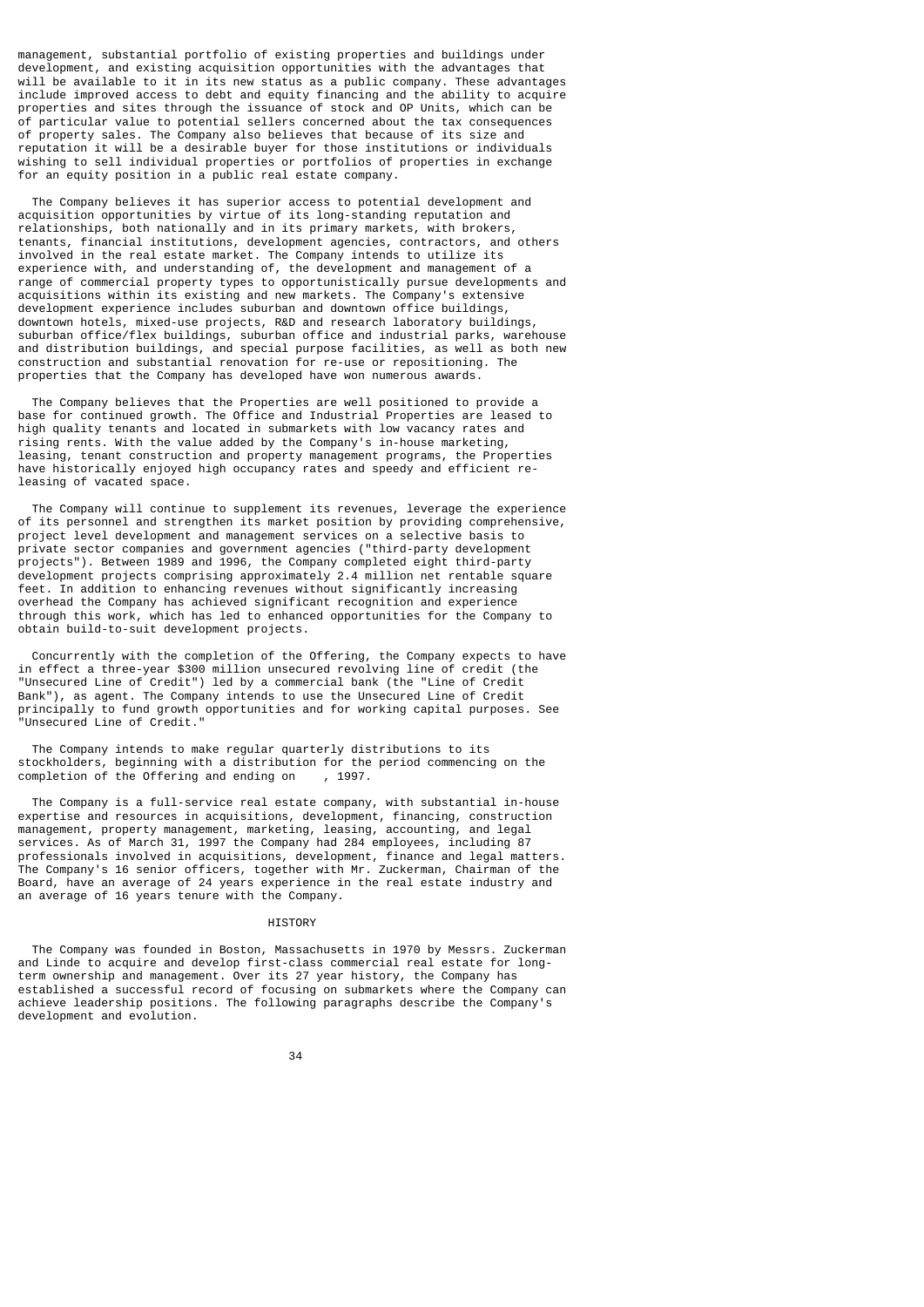### Growth in Boston

 In the early 1970's, Messrs. Zuckerman and Linde identified the area of suburban Boston along Route 128 as ready for the development of modern office buildings, and they selected the quadrant west/northwest of Boston between the Massachusetts Turnpike and US 93 as the most desirable area in which to concentrate their efforts. Between 1978 and 1988, the Company acquired 13 key sites in that area, and completed development of 17 office buildings on those sites, containing more than 2.0 million net rentable square feet. The Company built on its growing reputation for quality development in the Boston area by successfully competing for control of sites available through public competitions. During this period, the Company was awarded hotel development rights on the Boston Harbor waterfront where it developed the 402 room Long Wharf Marriott(R) Hotel. The Company was also selected by the Cambridge Redevelopment Authority to be the developer of the 24 acre "Cambridge Center" site adjacent to the Massachusetts Institute of Technology ("MIT"), where it has completed development of ten buildings totaling over  $1.7$  million square feet and still controls substantial additional development rights. In total for Greater Boston, the Company has developed, acquired or redeveloped, for its own account or for third parties, 41 buildings containing approximately 5.0 million square feet, of which the Company still owns approximately 3.7 million square feet.

## Expansion to Washington, D.C. and its Suburban Markets

 The Company opened its Washington, D.C. regional office in November 1979 to pursue development and acquisitions and to provide real estate development services in Greater Washington, D.C., including the Northern Virginia and suburban Maryland real estate markets. Within this region, the Company has concentrated its efforts in those submarkets that it believes to be the strongest, including Southwest Washington, D.C., Montgomery County, Maryland, Fairfax County, Virginia and Prince George's County, Maryland. The Company's first project in the Greater Washington, D.C. market was Capital Gallery, a 400,000 square foot Class A, multi-tenant office building that the Company completed in 1981. During the past 17 years, the Company, for its own account and for third parties, has developed 30 buildings in Greater Washington, D.C., totaling approximately 5.75 million square feet. The Company continues to own 21 of these properties consisting of approximately 3.5 million square feet.

## Expansion to Midtown Manhattan

 In the early 1980's, Messrs. Zuckerman and Linde decided to explore opportunities to expand the Company's operations to New York City and focused on midtown Manhattan as desirable for new development. The Company identified a key block-front site at 599 Lexington Avenue (immediately south of Citicorp Center), structured an acquisition responsive to the particular needs of the site's owner, and obtained all necessary public approvals within 11 months of acquiring the site. Based on the Company's assessment of the strengths of the site and the building design (including large floorplates than were floor generally available supply in the market area), the Company proceeded in 1984 with construction of a 1.0 million net rentable square foot office tower. The building, which the Company still owns, has had an occupancy rate in excess of 97% for the past seven years. The building has continued to command premium rents within its submarket.

## Response to Market Conditions

 In the mid-1980's the Company was designated as the developer of a project in New York City in a joint venture with a national financial institution, which intended to occupy a major portion of the leasable square footage associated with the development. This institution withdrew from the project due to changing economic circumstances and subsequently the Company withdrew due to market conditions that made the project infeasible without a major tenant precommitment. In the late 1980's, in response to market conditions, the Company decided not to undertake any new speculative development or land or property acquisitions based on its assessment of a growing oversupply and weakening real estate fundamentals in the markets in which it operated. The Company was able to continue to prosper by operating the portfolio of properties it had acquired and developed since 1970, by finding opportunities for build-to-suit development, and by expanding the scope of its third-party development management activities. Between 1989 and 1996, the Company completed eight third party development projects on a fee basis, including major projects for the Architect of the Capitol, the Health Care Financing Administration, the New York Daily News, Beth Israel Hospital and Medical Information Technology. The Company is currently the development manager on projects for, among others, the National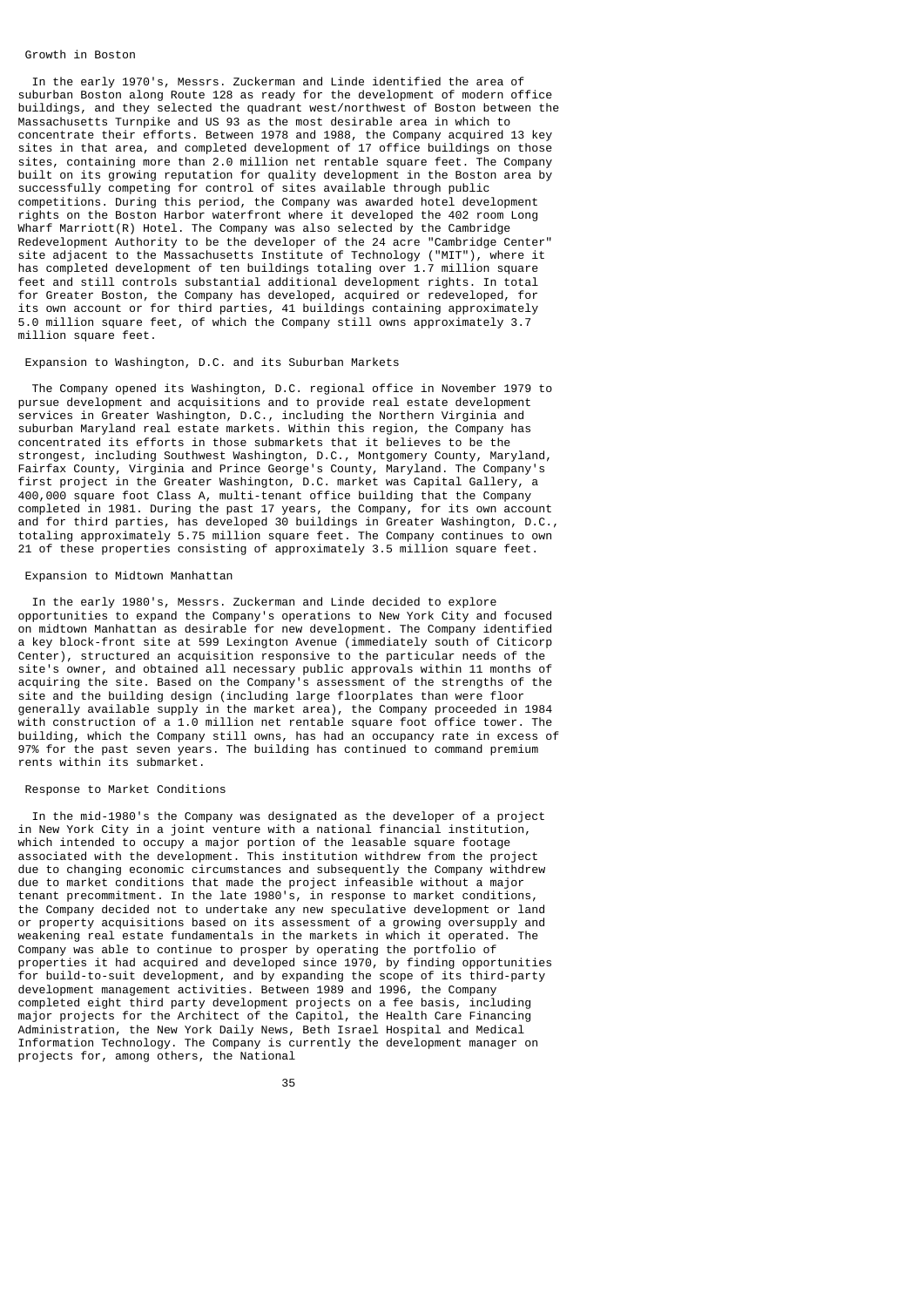Institutes of Health and Acacia Mutual Life Insurance Company in Washington, D.C., the United States Postal Service in New York City and Boston and the Hyatt Development Corporation in Boston.

# Recent Activities

 Recently, the Company began to more aggressively pursue potential new development and acquisition opportunities and has increased its development and acquisition activity. Currently, the Company is developing seven properties, totaling approximately 810,000 square feet, located in Greater Boston and Fairfax County, Virginia (consisting of five Office Properties that will be 100% owned by the Company and two Office Properties in which the Company will own a 25% interest). In 1996, in response to significant unsatisfied tenant demand, the Company decided to begin construction of the first new Class A speculative office building to be built in the 1990's along Route 128 in suburban Boston. This 102,000 square foot building, to be completed in the fall of 1997, is now committed in its entirety to Continental Cablevision. In addition, in Springfield, Virginia, for pre-committed tenants, the Company is developing two buildings in its Virginia-95 Business Park. One of these buildings will be occupied by the United States Customs Service and the other will serve as the headquarters of Autometric, Inc. In Reston, Virginia, the Company is developing two Class A Office Buildings totaling 440,000 net rentable square feet. One of such buildings, with approximately 312,000 net rentable square feet, is 72% leased to, and will serve as the headquarters of, BDM International. In 1996, the Company also acquired the two Sugarland buildings in Herndon, Virginia, which the Company is redeveloping. The Development Properties are 68% pre-committed to tenants. The Company expects that its stabilized return on cost for those Properties will exceed in the aggregate 12%. In addition, the Company is currently pursuing a number of proposed development projects. One such proposed project is the development of a 221 room Marriott(R) Residence Inn in Cambridge, Massachusetts on land with respect to which the Company currently holds development rights. A second proposed project, if consummated, will be a joint venture with Westbrook Real Estate Partners LLC ("Westbrook") for the development of an approximately 370,000 square foot office building in Reston, Virginia. The Company is currently in discussions with certain institutional investors to acquire certain of their portfolio properties, and is also pursuing other potential property and site acquisitions as well as build-to-suit opportunities in all of its major markets. There can be no assurances that the Company will ultimately acquire or develop any of such properties.

 $36$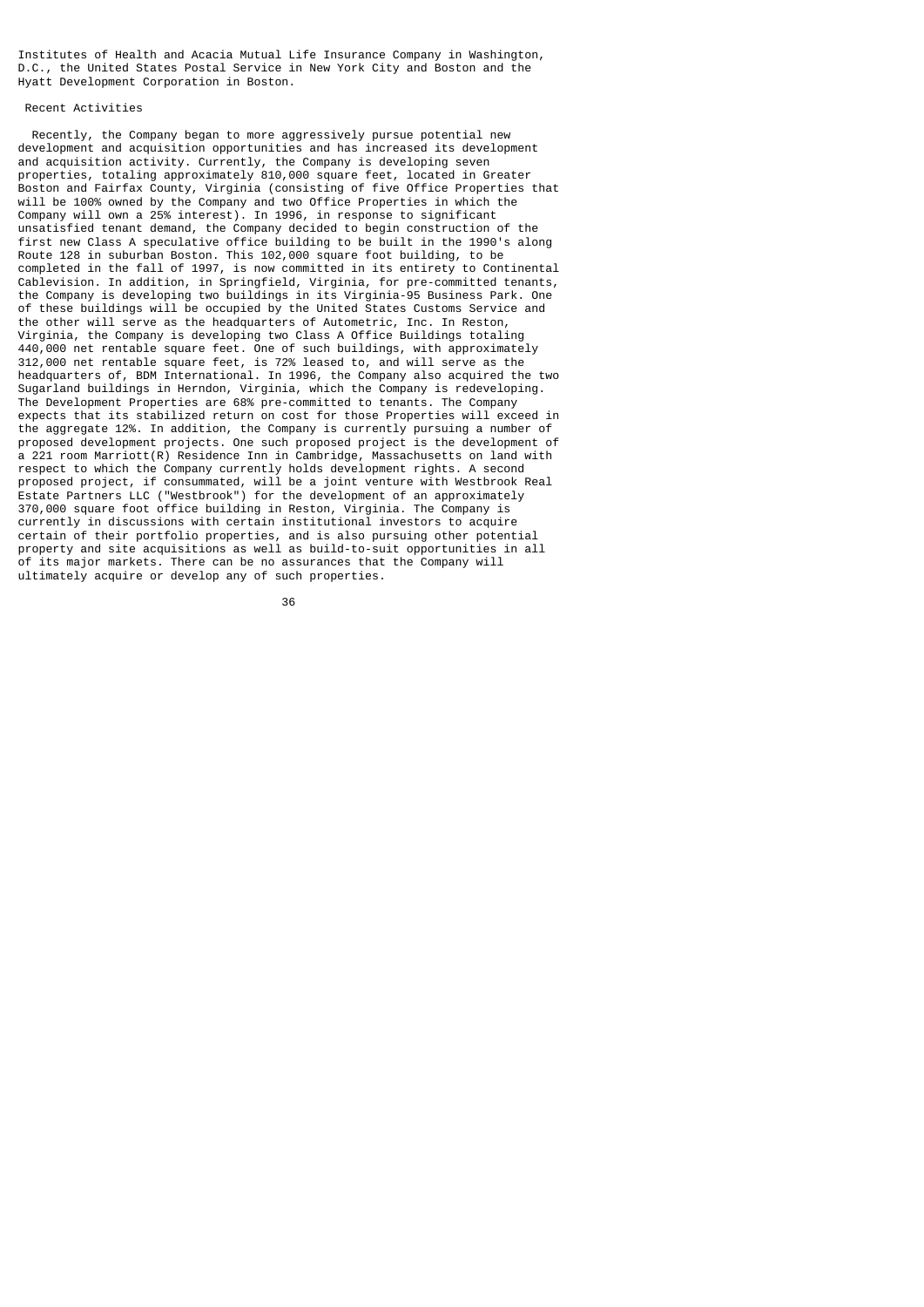## BUSINESS STRATEGY

 The Company's primary business objective is to maximize growth in net available cash for distribution and to enhance the value of its portfolio in order to maximize total return to stockholders. The Company's strategy to achieve this objective is: (i) to selectively acquire and redevelop or develop additional properties in the Company's existing markets, adjacent suburban markets and in new markets that present favorable opportunities; (ii) to continue to maintain high lease renewal rates at rents that are at the high end of the markets in which the Properties are located, and to continue to achieve high room rates and occupancy rates in the Hotel Properties; and (iii) to selectively provide fee-based development consulting and project management services to third parties.

## GROWTH STRATEGIES

### External Growth

 The Company believes that it is well positioned to realize significant growth through external asset development and acquisition. During its 27 year history, the Company has developed 107 properties for itself and third parties. The Company believes that this development experience and the Company's organizational depth positions the Company to continue to develop a range of property types, from single-story suburban properties to high-rise urban developments, within budget and on schedule. Other factors that contribute to the Company's competitive position include: (i) the significant increase in demand for new, high quality office and industrial space in the Company's core market areas; (ii) the Company's control of sites in its core markets that will support approximately 1.0 million square feet of new development through fee ownership, contract ownership, and joint venture relationships; (iii) the Company's reputation gained through the stability and strength of its existing portfolio of properties; (iv) the Company's relationships with leading national corporations and public institutions seeking new facilities and development services; (v) the Company's relationships with nationally recognized financial institutions that provide capital to the real estate industry; and (vi) the substantial amount of commercial real estate owned by domestic and foreign institutions, private investors, and corporations who are seeking to sell such assets in the Company's market areas.

 The Company has targeted four areas of development and acquisition as significant opportunities to execute the Company's external growth strategy:

 . Acquire Land for Development. The Company believes that development of well positioned office buildings and R&D properties is currently or will be justified in many of the submarkets in which the Company has a presence. The Company believes in acquiring land in response to market conditions that allow for the development of such land in the relatively near term. Over its 27 year history, the Company has established a successful record of carefully timing land acquisitions in submarkets where the Company can become one of the market leaders in establishing rent and other business terms. The Company believes that there are opportunities in its existing and other markets to acquire land with development potential at key locations in markets which are experiencing growth.

 In the past, the Company has been particularly successful at acquiring sites or options to purchase sites that need governmental approvals before the commencement of development. Because of the Company's development expertise, knowledge of the governmental approval process and reputation for quality development with local government approval bodies, the Company generally has been able to secure the permits necessary to allow development, thereby enabling the Company to profit from the increase in their value once the necessary permits have been obtained.

 In accordance with its belief that future development will provide significant growth opportunities, the Company controls several major parcels of land in its core submarkets which are positioned for near term development. These sites are either (i) owned outright by the Company, (ii) subject to options at prices that the Company believes are less than the value of the land once developed, or (iii) owned by a third party with whom the Company has established a joint venture relationship with respect to such site.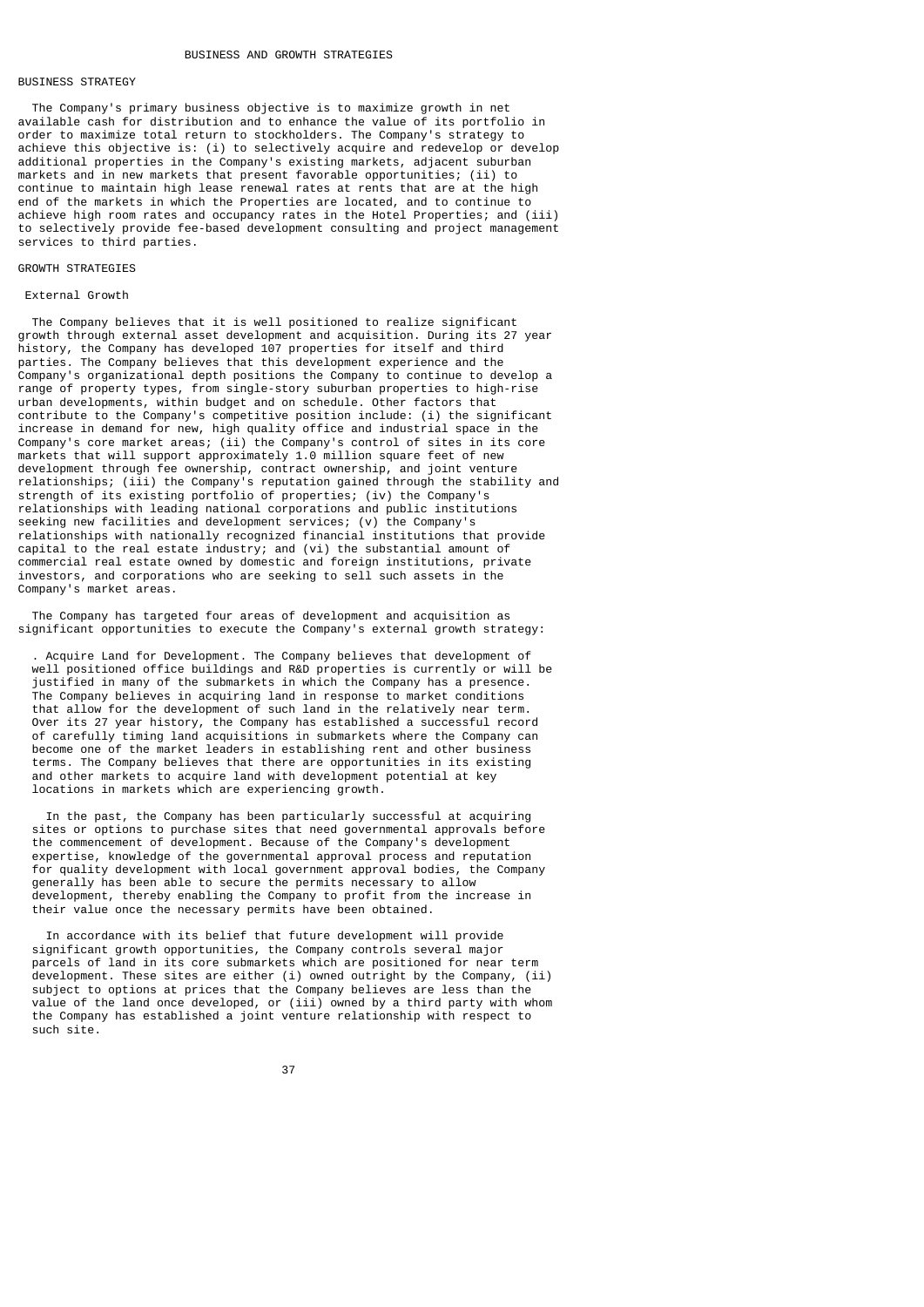In the Company's Virginia-95 Business Park in Springfield, Virginia, the Company is developing for pre-committed tenants two office buildings on land that is owned by the Company. These buildings, an 80,514 net rentable square foot two-story office building (with expansion potential for another 40,000 square feet) that, when completed, will serve as the headquarters of Autometric, Inc., and a 75,756 net rentable square foot expansion of the U.S. Customs Service Data Center currently in the Company's Virginia-95 Business Park, are both on target to be delivered by the end of 1997. In addition, the Virginia-95 Business Park has the potential for an additional 130,000 square feet of development, including the possible expansion of the Autometric, Inc. building.

 The Company has entered into a joint venture with Westbrook, a major investment fund that owns the Mobil Land Corporation national portfolio including Reston Town Center, which is currently zoned for the development of several office buildings in Reston, Virginia. The Company's first joint venture with Westbrook is for the construction of a 2-building, 440,000 square foot project. BDM has committed to lease the first 225,000 square feet, and the Company is currently negotiating with BDM to lease an additional 84,000 square feet. BDM occupancy is expected in February 1999.

 In addition, the Company is pursuing a number of proposed development projects. One such project is the proposed development of a 221-room Marriott(R) Residence Inn on a parcel of land in the Company's Cambridge Center development. Subject to the Company receiving the necessary zoning and other regulatory approvals, and certain other business matters, the Company expects to begin construction of this hotel in the third quarter of 1997. In addition, the Company is currently negotiating a second joint venture with Westbrook. This joint venture, if consummated, will be for the construction of a 370,000 square foot office building, 60% of which will be occupied by a major national tenant with whom negotiations are now underway. No assurances can be given that the Company will ultimately develop either of such properties. The Company expects that its relationship with Westbrook will continue, resulting in additional joint venture arrangements. The Reston market is one of the most active areas of expansion for the rapidly growing Northern Virginia computer technology and telecommunications industries. See "Business and Properties--The Proposed Developments."

 The Company believes that, in many cases, land owners with limited development expertise and/or limited financial resources wish to align their property with an experienced, stable development team who can secure financing and lead tenants. The Company has historically been very successful at securing lead tenants and favorable financing terms for its major projects, and therefore is routinely sought as a joint venture partner. Examples of the Company's successful joint ventures with land owners include One and Two Independence Square in Southwest Washington, D.C., which are the headquarters for the Office of the Comptroller of the Currency and the National Aeronautics and Space Administration, respectively, and the United States International Trade Commission Building, which is the headquarters of the United States International Trade Commission.

 . Acquire Existing Underperforming Assets. The Company will actively pursue opportunities to acquire existing buildings that, while currently generating income, are either underperforming the market due to poor management or are currently leased below market with anticipated roll-over of space. These opportunities may include the acquisition of entire portfolios of properties. The Company believes that because of its in-depth market knowledge and development experience in each market in which it currently operates, its national reputation with brokers, financial institutions and others involved in the real estate market and its access to competitively-priced capital, the Company is well positioned to identify and acquire existing, underperforming properties for competitive prices and to add significant additional value to such properties through its effective marketing strategies and responsive property management program.

 The Company's development capabilities enable the Company to purchase properties that have significant redevelopment potential, and to redevelop and re-position such properties in the market. Examples of the Company's implementation of this strategy include the Company's redevelopment of a 160,000 square foot office building at 191 Spring Street in Lexington, Massachusetts in 1995. The Company acquired the property on a sale and short-term leaseback. When the existing tenant vacated, the Company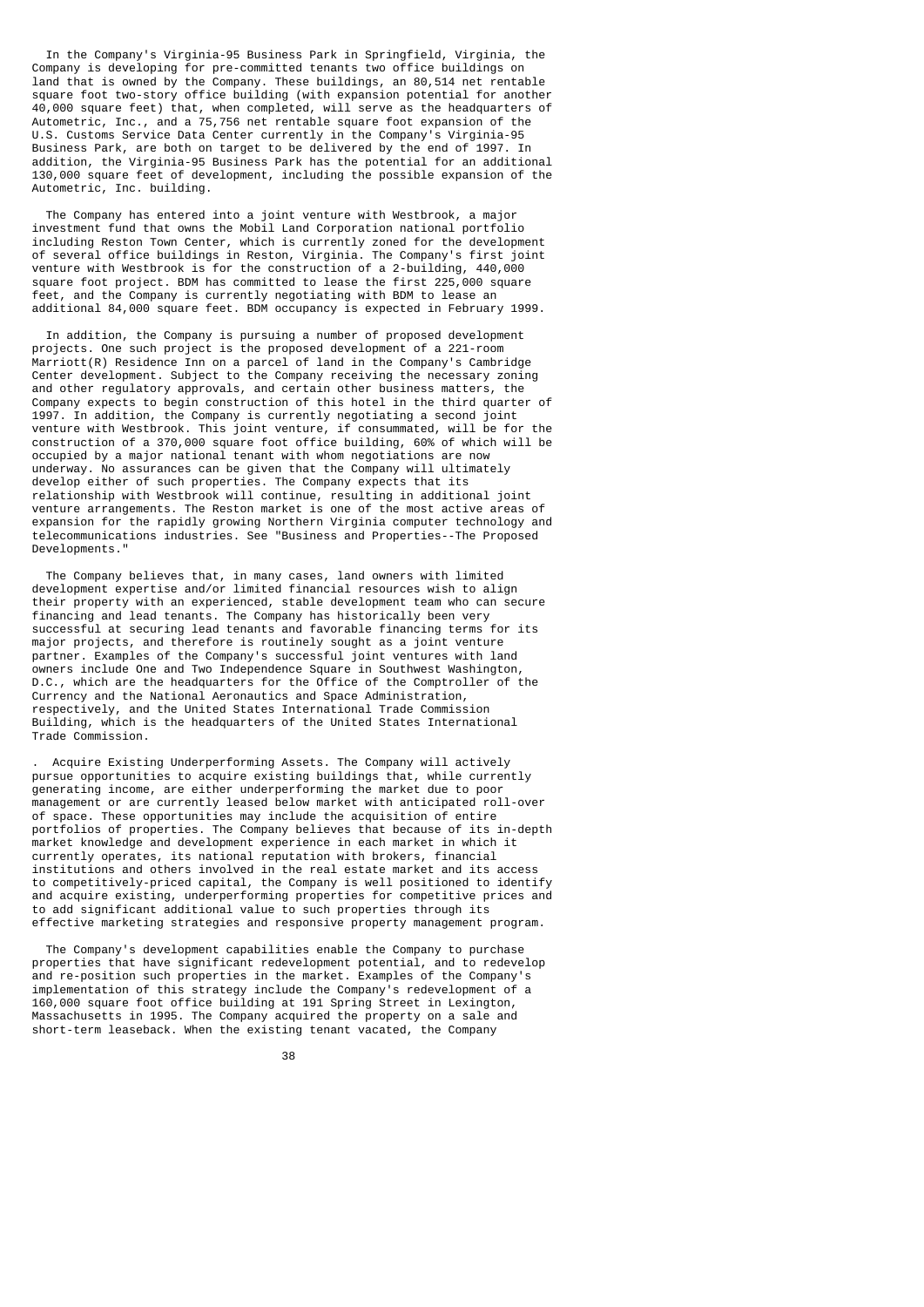redeveloped the property, adding a new facade, elevator and stair tower and creating an atrium, and leased the property in its entirety as first-class office space to The Stride Rite Corporation for its corporate headquarters.

 Another example of the Company's implementation of this strategy was the acquisition of the Sugarland Office Park in Herndon, Virginia. After the major tenant of this two-building, 112,118 square foot, single story office project moved out, the institutional owner decided to sell the property rather than undertake a redevelopment or remarketing effort. The property was substantially vacant when the Company acquired it in November of 1996. By March of 1997, 61% of the available space was committed to new tenants.

 Similarly, the Company has been successful at acquiring properties that have more land available for development. When the Company acquired Bedford Business Park in Bedford, Massachusetts, the property had 203,000 square feet of buildings. The Company used additional zoning capacity to build an additional 270,000 square feet on the site.

 Acquisition of Assets from Institutions or Individuals. The Company believes that due to its size, management strength and reputation it will be in an advantageous position to acquire portfolios of assets or individual properties from institutions or individuals seeking to convert their ownership on a property level basis to the ownership of equity in a diversified real estate operating company that offers liquidity through access to the public equity markets. In addition, the Company may pursue mergers with and acquisitions of compatible real estate firms. The ability to offer OP Units to sellers who would otherwise recognize a gain upon a sale of assets for cash or Common Stock may facilitate this type of transaction on a tax-efficient basis. The Company is currently in discussions with certain institutional investors to acquire certain of their portfolio properties, but no assurances can be given that the Company will purchase any of such properties.

 Third-Party Development Management Services. While the primary objective of the Company has been, and will continue to be, the development and acquisition of quality, income producing buildings to be held for long term ownership, a select amount of comprehensive project-level development management services for third parties will be an element of the continued growth and strategy of the Company. The Company believes that third-party development projects permit the Company to: (i) create relationships with major institutions and corporations that lead to new development opportunities; (ii) continue to enhance the Company's reputation in its core markets; (iii) create opportunities to enter new markets; and (iv) leverage its operating overhead.

 The Company's previous third-party development management projects include the Thurgood Marshall Federal Judiciary Building in Washington, D.C. and the Health Care Financing Administration Building in Woodlawn, Maryland, laboratory facilities for Biogen and Beth Israel Hospital in Cambridge and Boston, Massachusetts, and the New York Daily News headquarters and printing plant in New York City and Jersey City, New Jersey, respectively. The high quality of the Company's development management projects is evidenced by the numerous awards bestowed upon the Federal Judiciary Building, the Health Care Financing Administration Building and the New York Daily News headquarters. Current third-party development management projects that the Company is engaged in include the development of a new \$330 million Clinical Research Center for the National Institutes of Health, the redevelopment of 90 Church Street in New York City for the U.S. Postal Service, and the redevelopment of the Acacia Mutual Life Insurance Company building in Washington, D.C. which has been leased in its entirety to the law firm of Jones, Day, Reavis, and Pogue.

#### Internal Growth

 The Company believes that significant opportunities exist to increase cash flow from its existing Properties because they are high quality properties in desirable locations in submarkets that are experiencing rising rents, low vacancy rates and increasing demand for office and industrial space. In addition, the Company's Properties are in markets where supply is limited by the lack of available sites and the difficulty of receiving the necessary approvals for development on vacant land. The Company's strategy for maximizing the benefits from these opportunities is (i) to provide high quality property management services using its own employees in order to

39 and 2012 and 2013 and 2014 and 2014 and 2014 and 2014 and 2014 and 2014 and 2014 and 2014 and 2014 and 2014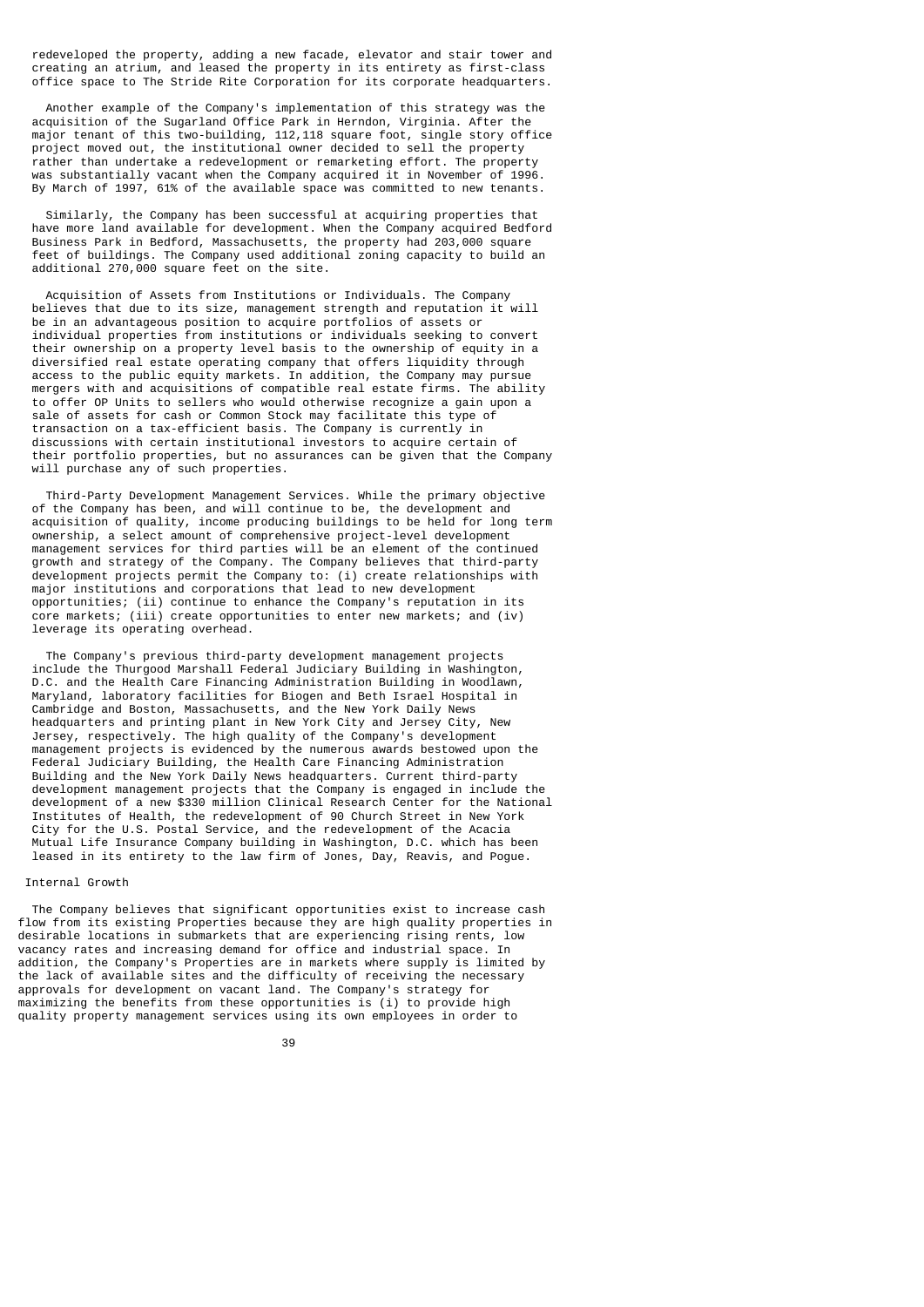enhance tenant preferences for renewal, expansion and relocation in the Company's properties, and (ii) to achieve speed and transaction cost efficiency in replacing departing tenants through the use of in-house services for marketing, lease negotiation, and design and construction of tenant improvements. In addition, the Company believes that the Hotel Properties will add to the Company's internal growth because of their desirable locations in the downtown Boston and East Cambridge submarkets, which are experiencing high occupancy rates and continued growth in room rates, and their effective management by Marriott(R), which has achieved high guest satisfaction and limitations on increases in operating costs.

 Increasing Rents in Strong Submarkets. In choosing locations for its properties, the Company has paid particular attention to transportation and commuting patterns, physical environment, adjacency to established business centers, proximity to sources of business growth and other local factors. Substantially all of the Company's square footage of Office Properties are located in ten submarkets in Greater Boston, Greater Washington, D.C. and midtown Manhattan. In the Boston area, 622,511 net rentable square feet of Office Properties are located in the Company's mixed-use Cambridge Center development in the East Cambridge submarket, which is the largest and most important submarket of Cambridge, Massachusetts. An additional 1,818,743 net rentable square feet of Office Properties are located in two adjacent areas along the inner suburban circumferential highway, the Route 128/Massachusetts Turnpike and Route 128 NW submarkets, which are the strongest submarkets in the Boston suburbs in terms of rental and occupancy rates. In Greater Washington, D.C., 76.7% of the Company's 3,076,710 square feet of space in Class A Office Buildings is concentrated in the Southwest submarket, a strong market for quality government agency tenants and tenants in related services, and in its Democracy Center and Montvale Center projects in Montgomery County, Maryland. The Company's New York City property is at 599 Lexington Avenue, adjacent to Citicorp Center in the Park Avenue submarket of midtown Manhattan, which has historically been midtown Manhattan's strongest office location.

 These submarkets are experiencing increasing rents and as a result current market rates often exceed the rents being paid by current tenants in the Company's properties. The Company expects that leases expiring over the next three years will be renewed, or space relet, at higher rents. Leases with respect to 10.5%, 11.1% and 7.1% of the leased square footage of the Office and Industrial Properties expires in 1997, 1998 and 1999, respectively. The weighted average rent of such expiring square footage is \$17.70, compared to a weighted average Company quoted rental rate per square foot as of January 1, 1997 of \$20.34.

 Directly Managing Properties to Maximize the Potential for Tenant Retention. The Company itself provides property management services, rather than contracting for this service, to achieve awareness of and responsiveness to tenant needs. The Company and the Properties also benefit from cost efficiencies produced by an experienced work force attentive to preventive maintenance and energy management and from the Company's continuing programs to assure that its property management personnel at all levels remain aware of their important role in tenant relations. The Company has long recognized that renewal of existing tenant leases, as opposed to tenant replacement, often provides the best operating results, because renewals minimize transaction costs associated with marketing, leasing and tenant improvements and avoid interruptions in rental income during periods of vacancy and renovation of space.

 Replacing Tenants Quickly at Best Available Market Terms and Lowest Possible Transaction Costs. The Company believes that it has a competitive advantage in attracting new tenants and achieving rental rates at the higher end of its markets as a result of its well-located, well-designed and well-maintained properties, its reputation for high quality building services and responsiveness to tenants, and its ability to offer expansion and relocation alternatives within its submarkets. The Company's objective throughout this process is to obtain the highest possible rental terms and to achieve rent commencement for new tenancies as quickly as possible, and the Company believes that its use of in-house resources for marketing, leasing and tenant improvements continues to result in lower than average transaction costs.

40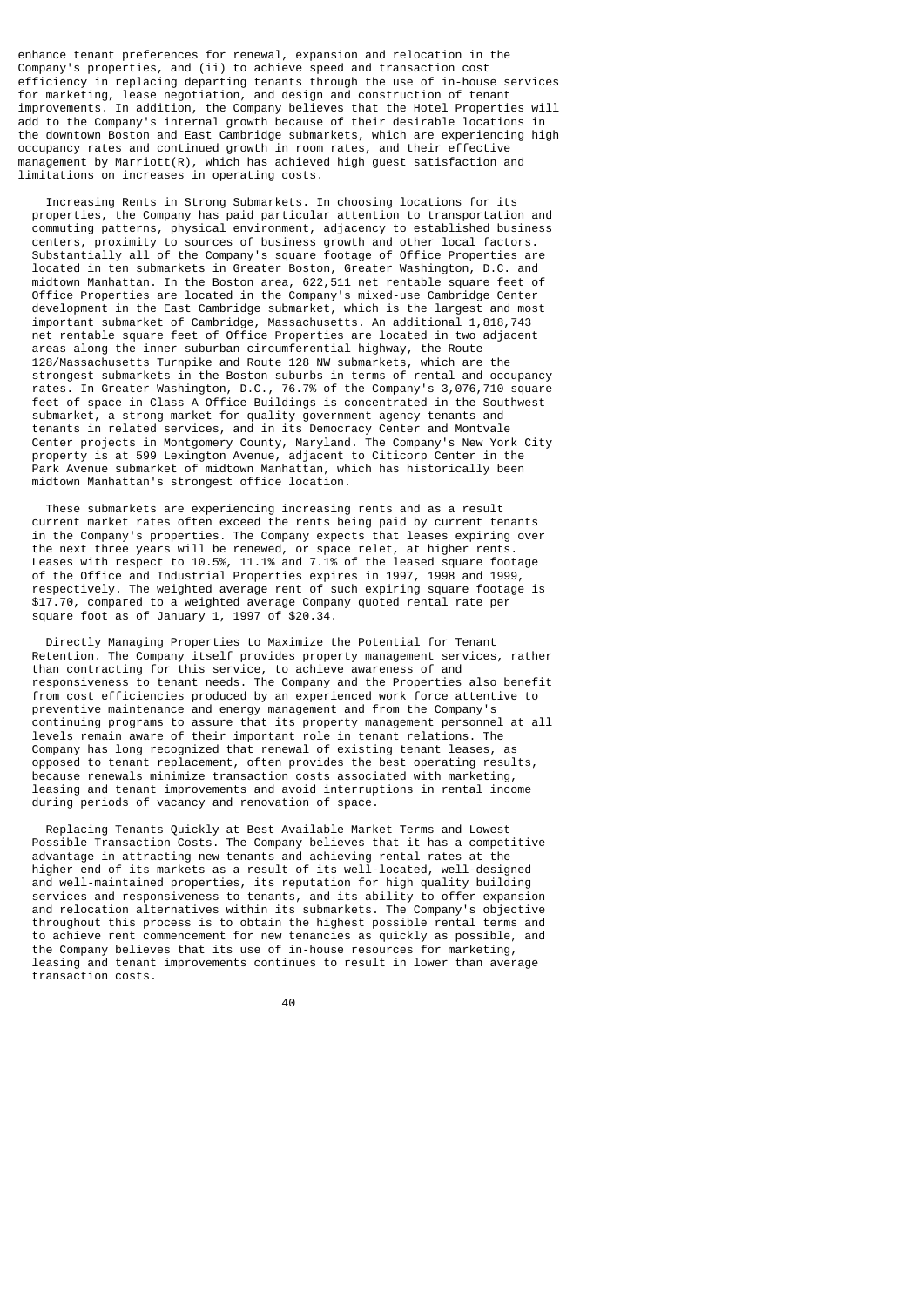#### USE OF PROCEEDS

 The net proceeds to the Company from the Offering, after deducting the underwriting discount and estimated expenses of the Offering, are estimated to be approximately \$727.0 million (approximately \$836.8 million if the Underwriters' overallotment is exercised in full). The net proceeds of the Offering, together with approximately \$42.8 million to be drawn under the Unsecured Line of Credit upon the completion of the Offering, will be used by the Company as follows: (i) approximately \$707.1 million to repay certain mortgage indebtedness secured by the Properties as set forth in the table below; (ii) approximately \$6.9 million for related prepayment penalties; (iii) approximately \$9.9 million to pay transfer taxes; (iv) to establish a cash balance of approximately \$1.6 million for working capital purposes; (v) to repay notes aggregating approximately \$42.8 million due affiliates of the Company in respect of construction loans advanced with respect to the Development Properties (with interest on such refinanced amount to be capitalized, during the development period, in respect of the developments for which such indebtedness was incurred) and (vi) approximately \$1.5 million to establish the Unsecured Line of Credit. The Company currently has no agreements or understandings to purchase any properties or interests therein other than the Properties and certain of the development parcels.

 If the Underwriters' overallotment option is exercised in full, the Company expects to use the additional net proceeds (which will be approximately \$109.8 million) to repay indebtedness, acquire or develop additional properties, and for general corporate purposes.

 Pending application of cash proceeds, the Company will invest such portion of the net proceeds in interest-bearing accounts and short-term, interestbearing securities, which are consistent with the Company's intention to qualify for taxation as a REIT.

 Certain information regarding the indebtedness to be repaid is set forth below:

DEBT TO BE REPAID WITH A PORTION OF THE OFFERING PROCEEDS

| PROPERTY<br>--------                                                | MATURITY(1)<br>.                 |                    | INTEREST RATE $(1)$ REPAID $(1)(2)$ | AMOUNT TO BE             |
|---------------------------------------------------------------------|----------------------------------|--------------------|-------------------------------------|--------------------------|
|                                                                     |                                  |                    |                                     |                          |
| 599 Lexington Avenue<br>Cambridge Center<br>Marriott, One and Three | July 19, 2005                    |                    | 8.000%                              | \$185,000,000            |
| Cambridge Center                                                    | June 30, 1997                    | LIBOR +            | 1.375(3)                            | 125,000,000              |
| Democracy Center                                                    | July 24, 1998                    | LIBOR +            | 1.200(3)                            | 109,500,000              |
| Downtown Boston                                                     |                                  |                    |                                     |                          |
| Properties                                                          | June 28, 1997                    | LIBOR +            | 0.700(3)                            | 68,600,000               |
| The U.S. International<br>Trade Commission                          |                                  |                    |                                     |                          |
| Building.                                                           | July 11, 1998                    |                    | 7.350                               | 50,000,000               |
| 2300 N Street                                                       | August 3, 1998                   |                    | 9.17                                | 34,000,000               |
| Lexington Office Park                                               | June 30, 2001                    | LIBOR +            | 1.000(3)                            | 15, 176, 028             |
| Waltham Office Center                                               | October 1, 1997                  |                    | 9.500                               | 11,389,018               |
| Eleven Cambridge                                                    |                                  |                    |                                     |                          |
| Center<br>7601 Boston Boulevard,                                    | October 1, 1997                  |                    | 9.500                               | 8,318,626                |
| Building Eight<br>10 and 20 Burlington                              | August 15, 1997                  | LIBOR +            | 1.250(3)                            | 8,160,000                |
| Mall $Read(4)$<br>8000 Grainger Court,                              | July 1, 2001                     |                    | 8.33                                | 8,000,000                |
| Building $Five$<br>Fourteen Cambridge                               | August 15, 1997                  | LIBOR +            | 1.250(3)                            | 7,470,000                |
| Center<br>7500 Boston Boulevard,                                    | March 24, 2001                   | LIBOR +            | 1.750(3)                            | 6,699,820                |
| Building $Six$                                                      | August 15, 1997                  | LIBOR +            | 1.250(3)                            | 6,277,500                |
| 195 West Street                                                     | June 19, 1999                    | LIBOR +            | 1.75(3)                             | 5,700,066                |
| 7600 Boston Boulevard,                                              |                                  |                    |                                     |                          |
| Building Nine                                                       | August 15, 1997                  | LIBOR +            | 1.250(3)                            | 5,649,750                |
| 7435 Boston Boulevard,                                              |                                  |                    |                                     |                          |
| Building One                                                        | October 1, 1997                  |                    | 9.500                               | 5,564,116                |
| 40-46 Harvard Street                                                | June 1, 2001                     | LIBOR +            | 1.000(3)                            | 5,310,733                |
| 170 Tracer Lane                                                     | October 1, 1997                  |                    | 9.500                               | 5, 145, 947              |
| 6201 Columbia Park Road,                                            |                                  |                    |                                     |                          |
| Building Two<br>8 Arlington Street                                  | August 15, 1997                  | LIBOR +<br>LIBOR + | 1.250(3)<br>1.000(3)                | 4,896,000                |
| 32 Hartwell Avenue                                                  | June 30, 2001<br>October 1, 1997 |                    | 9.500                               | 4,552,058<br>4, 163, 697 |
| 7374 Boston Boulevard,                                              |                                  |                    |                                     |                          |
| Building Four                                                       | October 1, 1997                  |                    | 9.500                               | 3,567,569                |
| 2000 South Club Drive,                                              |                                  |                    |                                     |                          |
| Building $Three \ldots$                                             | August 15, 1997                  | LIBOR +            | 1.250(3)                            | 3, 452, 250              |
| 204 Second Avenue                                                   | October 1, 1997                  |                    | 9.500                               | 3,286,902                |
| 25-33 Dartmouth Street                                              | October 1, 1997                  |                    | 9.500                               | 3, 249, 633              |
| 1950 Stanford Court,                                                |                                  |                    |                                     |                          |
| Building $One$<br>7451 Boston Boulevard,                            | August 15, 1997                  | LIBOR +            | 1.250(3)                            | 2,594,500                |
| Building Two                                                        | October 1, 1997                  |                    | 9.500                               | 2, 183, 375              |
| 164 Lexington Road                                                  | November 30, 2000                |                    | 7.800                               | 1,951,797                |
| 2391 West Winton                                                    |                                  |                    |                                     |                          |
| Avenue                                                              | March 20, 2006                   |                    | 9.875                               | 1,309,837                |
| 17 Hartwell Avenue                                                  | October 1, 1997                  |                    | 9.500                               | 912,845                  |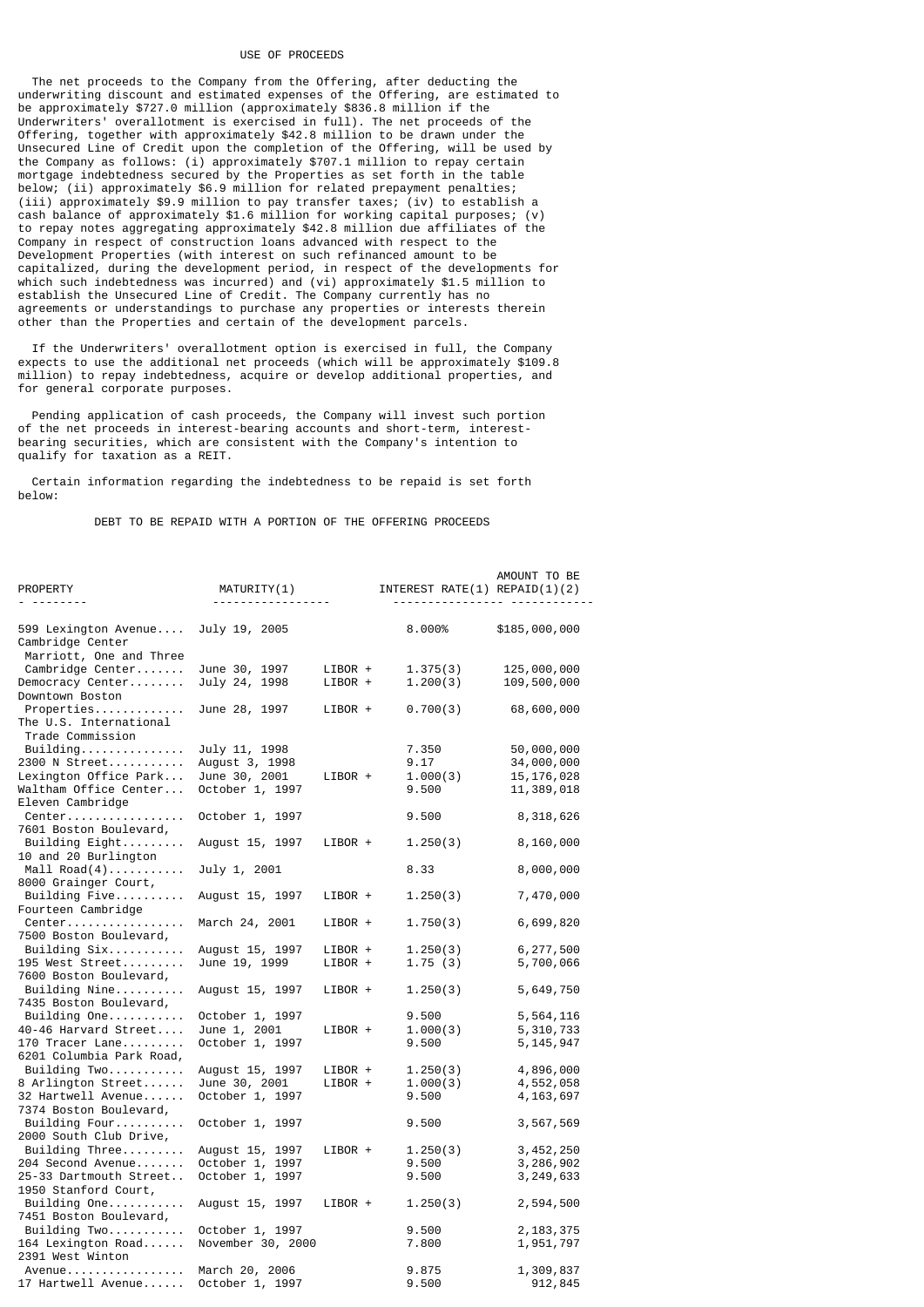- -------- (1) The Company estimates that the indebtedness to be repaid with a portion of the proceeds of the Offering will have a weighted average interest rate of approximately 7.28% and a weighted average maturity of approximately 4.0 years as of December 31, 1996. Repayment amounts assume that the indebtedness is repaid on June 1, 1997. Exact repayment amounts may differ due to amortization. Repayment amounts exclude prepayment penalties that aggregate approximately \$6.9 million.
- (2) Represents prepayment of principal only.
- (3) 30 Day LIBOR of 5.5% as of December 31, 1996 was used for calculation of the weighted average interest rate.
- (4) Includes 91 Hartwell Avenue and 92 and 100 Hayden Avenue.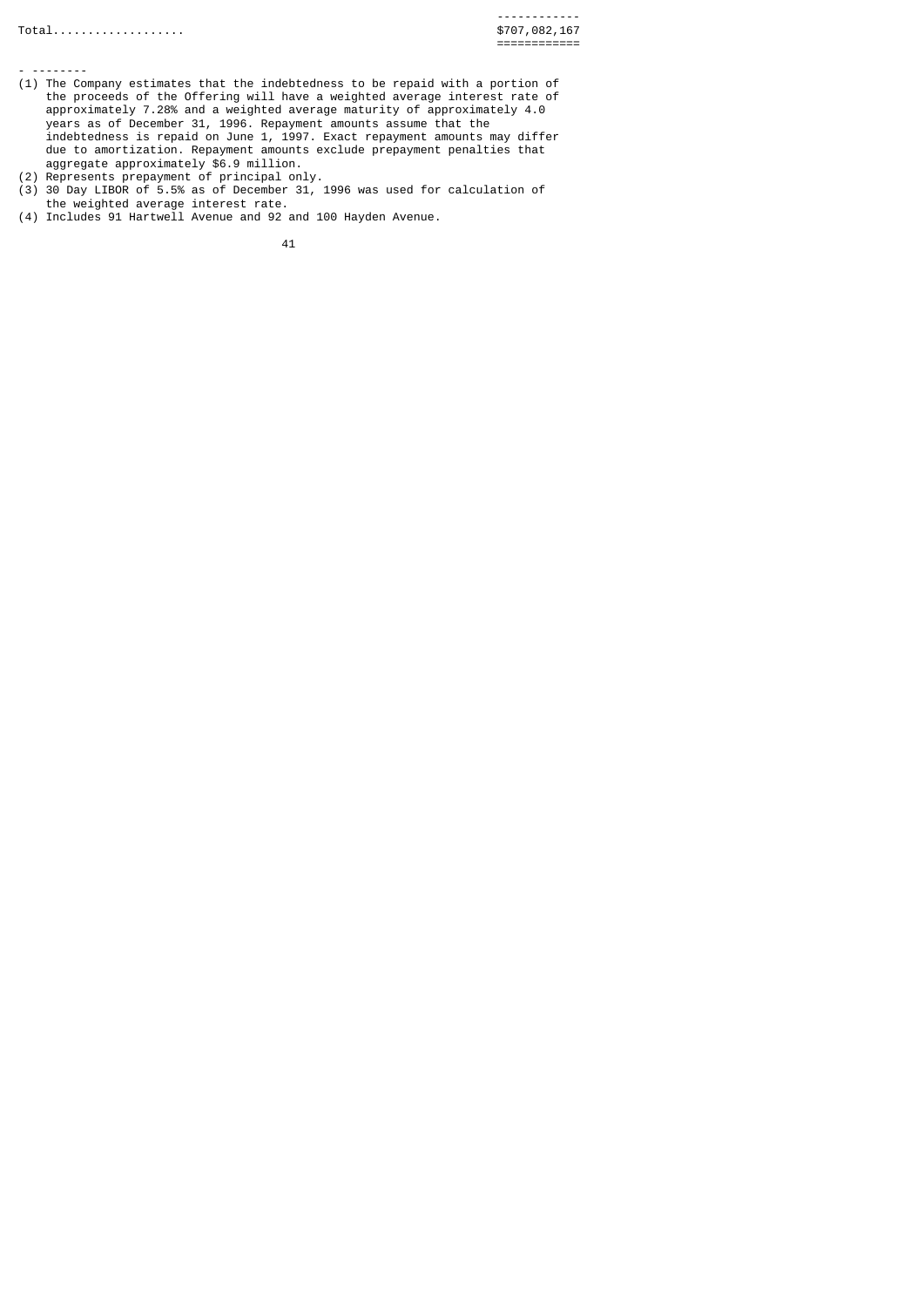#### DISTRIBUTIONS

 Subsequent to the Offering, the Company intends to make regular quarterly distributions to the holders of its Common Stock. The Company intends to pay a pro rata distribution with respect to the period commencing on the completion of the Offering and ending on , 1997 based upon \$0.375 per share for a full quarter. On an annualized basis, this would be \$1.50 per share, or an annual distribution rate of approximately 6.0% based on the initial public offering price per share of \$25.00. The Company does not intend to reduce the expected distribution per share if the Underwriters' overallotment option is exercised. The following discussion and the information set forth in the table and footnotes below should be read together with the financial statements and notes thereto, the pro forma financial information and notes thereto and "Management's Discussion and Analysis of Financial Condition and Results of Operations--Liquidity and Capital Resources" included elsewhere in this Prospectus.

 The distribution described above is expected to represent approximately 94.8% of the Company's Cash Available for Distribution for the 12 months ended December 31, 1997. The Company's estimate of the Cash Available for Distribution for the 12 months ended December 31, 1997 is based upon pro forma Funds from Operations for the year ended December 31, 1996, with certain adjustments based on the items described below. To estimate Cash Available for Distribution for the 12 months ended December 31, 1997, pro forma Funds from Operations for the year ended December 31, 1996 was adjusted (a) without giving effect to any changes in working capital resulting from changes in current assets and current liabilities (which changes are not anticipated to be material) or the amount of cash estimated to be used for (i) development, acquisition and other activities (other than a reserve for capital expenditures and tenant improvements for renewing space) and (ii) financing activities, (b) for certain known events and/or contractual commitments that either occurred subsequent to December 31, 1996 or during the year ended December 31, 1996 but were not in effect for the full year and (c) for certain non-GAAP adjustments consisting of (i) adjusting historical rents as reported on a GAAP basis to amounts currently being paid or due from tenants and (ii) an estimate of amounts anticipated for recurring tenant improvements, leasing commissions and capital expenditures. The estimate of Cash Available for Distribution is being made solely for the purpose of setting the initial distribution and is not intended to be a projection or forecast of the Company's results of operations or its liquidity, nor is the methodology upon which such adjustments were made necessarily intended to be a basis for determining future distributions.

 Future distributions by the Company will be at the discretion of the Board of Directors and will depend on a number of factors, including the amount of Cash Available for Distribution and the Operating Partnership's financial condition. Any decision by the Board of Directors to reinvest the Cash Available for Distribution rather than to distribute such funds to the Company will depend upon the Operating Partnership's capital requirements, the annual distribution requirements under the REIT provisions of the Code (see "Federal Income Tax Consequences--Requirements for Qualification--Annual Distribution Requirements") and such other factors as the Board of Directors deems relevant. There can be no assurance that any distributions will be made or that the estimated level of distributions will be maintained by the Company.

 The Company anticipates that its distributions will exceed earnings and profits for income tax reporting purposes due to non-cash expenses, primarily depreciation and amortization, to be incurred by the Company. Therefore, approximately % (or \$ per share) of the distributions anticipated to be paid by the Company for the first 12 months subsequent to the Offering are expected to represent a return of capital for federal income tax purposes and in such event will not be subject to federal income tax under current law to the extent such distributions do not exceed a stockholder's basis in his or her Common Stock. The nontaxable distributions will reduce the stockholder's tax basis in the Common Stock and, therefore, the gain (or loss) recognized on the sale of such Common Stock or upon liquidation of the Company will be increased (or decreased) accordingly. The percentage of stockholder distributions that represents a nontaxable return of capital may vary substantially from year to year.

 Federal income tax law requires that a REIT distribute annually at least 95% of its REIT taxable income. See "Federal Income Tax Consequences--Requirements for Qualification--Annual Distribution Requirements." The amount of distributions on an annual basis necessary to maintain the Company's REIT status based on pro forma taxable income of the Operating Partnership for the year ended December 31, 1996 as adjusted for certain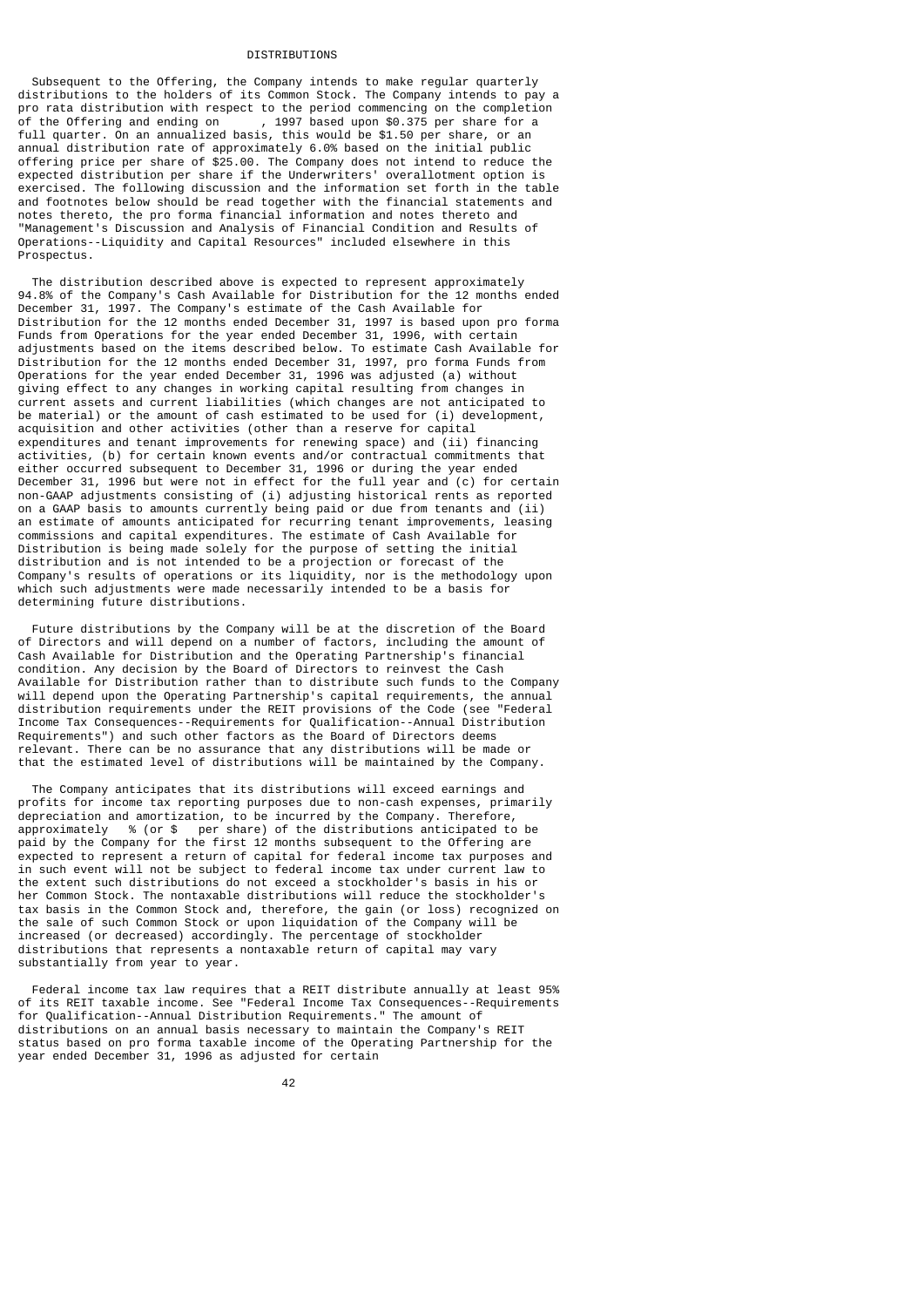items in the following table would have been approximately \$ million. The estimated Cash Available for Distribution is anticipated to be in excess of the annual distribution requirements applicable to REITs. Under certain circumstances, the Company may be required to make distributions in excess of Cash Available for Distribution in order to meet such distribution requirements. For a discussion of the tax treatment of distributions to holders of Common Stock see "Federal Income Tax Consequences.'

 The Company believes that its estimate of Cash Available for Distribution constitutes a reasonable basis for setting the initial distribution, and the Company expects to maintain its initial distribution rate for the 12 months subsequent to the Offering unless actual results of operations, economic conditions or other factors differ from the assumptions used in the estimate. The Company's actual results of operations will be affected by a number of factors, including the revenue received from the Properties, the operating expenses of the Company, interest expense, the ability of tenants of the Properties to meet their obligations and unanticipated capital expenditures. Variations in the net proceeds from the Offering as a result of a change in the initial public offering price or the exercise of the Underwriters' overallotment option may affect the Cash Available for Distribution and the payout ratio of Cash Available for Distribution and available reserves. No assurance can be given that the Company's estimate will prove accurate. Actual results may vary substantially from the estimate.

 The following table describes the calculation of pro forma Funds from Operations for the year ended December, 1996 and the adjustments made to pro forma Funds from Operations for the year ended December 31, 1996 in estimating initial Cash Available for Distribution for the year ended December 31, 1997 (amounts in thousands except share data, per share date, square footage data and percentages):

| Pro forma Income before Minority Interest and Extraordinary Item for<br>Less: Non-recurring item--lease termination fee (7,503)<br>Less: Minority combined partnership's share of funds from<br>Plus: Pro forma real estate depreciation for the year ended<br>Plus: Pro forma real estate amortization for the year ended | (479)<br>32,088<br>3,812    |
|----------------------------------------------------------------------------------------------------------------------------------------------------------------------------------------------------------------------------------------------------------------------------------------------------------------------------|-----------------------------|
| Pro forma Funds from Operations for the year ended December 31, 1996<br>Adjustments:                                                                                                                                                                                                                                       | 88,076                      |
| Net increases in contractual rent income (2)<br>Provision for lease expirations, assuming no renewals $(3)$<br>Net contractual income from leases signed from new developments                                                                                                                                             | 9,785<br>(3, 914)           |
| Net effect of decrease in interest income and interest expense                                                                                                                                                                                                                                                             | 527<br>(1, 287)             |
| Estimated adjusted pro forma Funds from Operations for the year                                                                                                                                                                                                                                                            | -------                     |
| Adiustments:                                                                                                                                                                                                                                                                                                               | 93,187                      |
| Net effect of straight-line rents (6)<br>Pro forma non-real estate amortization for the year ended December                                                                                                                                                                                                                | (214)                       |
| Estimated annual provision for tenant improvements and leasing                                                                                                                                                                                                                                                             | 1,999<br>(3, 517)           |
| Estimated annual provision for capital expenditures--office and                                                                                                                                                                                                                                                            | (5, 881)                    |
| Estimated annual provision for capital expenditures--hotels $(11) \ldots$                                                                                                                                                                                                                                                  | (1,609)<br>(2, 679)         |
| Estimated Cash Available for Distribution for the year ending                                                                                                                                                                                                                                                              | \$81,286<br>=======         |
| The Company's share of estimated Cash Available for Distribution                                                                                                                                                                                                                                                           | =======                     |
| Minority interest's share of estimated Cash Available for                                                                                                                                                                                                                                                                  | $=$ $=$ $=$ $=$ $=$ $=$ $=$ |
| Total estimated initial annual distributions \$77,100                                                                                                                                                                                                                                                                      | =======                     |
| Estimated initial annual distribution per share (13)\$ 1.50                                                                                                                                                                                                                                                                | $=$ $=$ $=$ $=$ $=$ $=$     |
| Payout ratio based on estimated Cash Available for Distribution                                                                                                                                                                                                                                                            | 94.8%                       |
|                                                                                                                                                                                                                                                                                                                            | =======                     |

- -------- (1) The Company generally considers Funds from Operations an appropriate measure of liquidity of an equity REIT because industry analysts have accepted it as a performance measure of equity REITs. "Funds from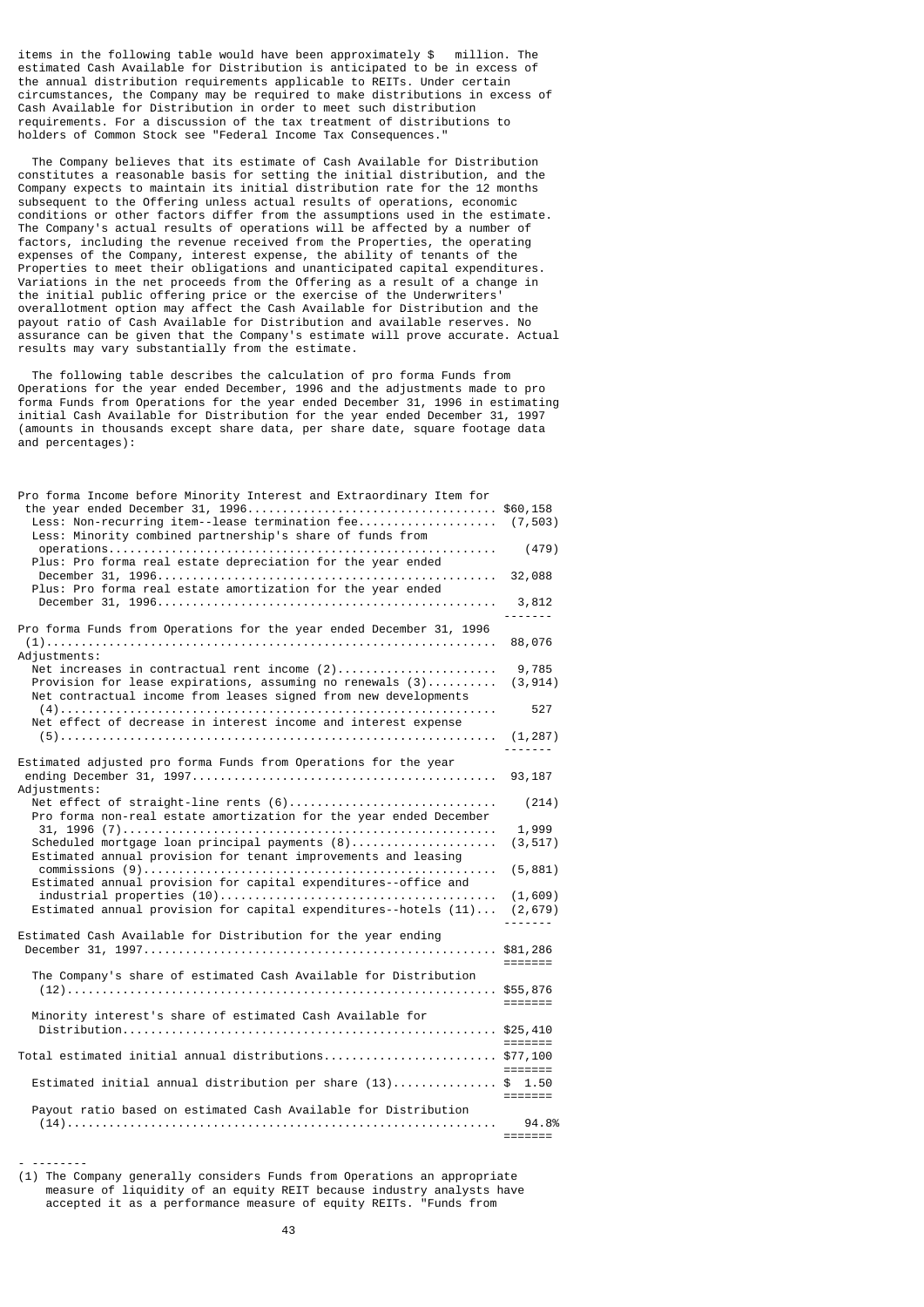Operations" as defined by NAREIT means net income (loss) (computed in accordance with GAAP) excluding non-recurring items, gains (or losses) from debt restructuring and sales of property, plus depreciation and amortization on real estate assets and after adjustments for unconsolidated partnerships and joint ventures. The Company's Funds from Operations are not comparable to Funds from Operations reported by other REITs that do not define the term using the current NAREIT definition or than interpret the current NAREIT definition differently than does the Company. The Company believes that in order to facilitate a clear understanding of the combined historical operating results of the Boston Properties Predecessor Group and the Company, Funds from Operations should be examined in conjunction with net income as presented in the combined financial statements and information included elsewhere in this Prospectus. Funds from Operations does not represent cash generated from operating activities in accordance with GAAP and should not be considered as an alternative to net income as an indication of the Company's performance or to cash flows as a measure of liquidity or ability to make distributions.

- (2) Represents the net increases in contractual rental income from new leases and renewals that were not in effect for the entire 12-month period ended December 31, 1996 and new leases and renewals that went into effect between January 1, 1997 and May 16, 1997 and the effect of the hotel net leases in effect at the closing date.
- (3) Assumes no lease renewals or new leases (other than month-to-month leases) for leases expiring after December 31, 1996 unless a new or renewal lease has been entered into by May 16, 1997.
- (4) Represents contractual rental revenue, net of operating expenses, to be collected during the year ended December 31, 1997 from development projects to be completed during 1997.
- (5) Reflects an estimated reduction in interest income of \$1,879 for the year ending December 31, 1997 resulting from a decrease in the amount of escrow cash to be held by the Company, partially offset by an estimated reduction in interest expense of \$592.
- (6) Represents the effect of adjusting straight-line rental revenue included in pro forma net income from the straight-line accrual basis to amounts currently being paid or due from tenants.
- (7) Pro forma amortization of financing costs of \$1,443 plus corporate depreciation of \$556 for the year ended December 31, 1996.
- (8) Represents scheduled payments of mortgage loan principal due during the year ending December 31, 1997.
- (9) Reflects recurring tenant improvements and lease commissions anticipated for the year ending December 31, 1997 based on the weighted average tenant improvements and leasing commissions expenditures for renewed and retenanted space at the Properties incurred during 1992, 1993, 1994, 1995, and 1996, multiplied by the average annual number of square feet of leased space for which leases expire during the years ending December 31, 1997 through December 31, 2001. The weighted average annual per square foot cost of tenant improvements and leasing commissions expenditures is presented below:

|                                                                                                                                                                                           | YEAR ENDED DECEMBER 31, |  |  |  |                                        |                     |
|-------------------------------------------------------------------------------------------------------------------------------------------------------------------------------------------|-------------------------|--|--|--|----------------------------------------|---------------------|
|                                                                                                                                                                                           | 1992                    |  |  |  | 1993 1994 1995 1996                    | WEIGHTED<br>AVERAGE |
| Recurring Tenant improvements and<br>lease commissions per square foot<br>Average annual square feet for which<br>leases expire during years ending<br>December 31, 1997 through December |                         |  |  |  | \$6.74 \$5.59 \$6.51 \$7.77 \$10.25 \$ | 7.67                |
| 31, 2001<br>Total estimated annual recurring<br>capitalized tenant improvements and                                                                                                       |                         |  |  |  |                                        | 766,692             |
| $leasing$ commission                                                                                                                                                                      |                         |  |  |  |                                        | 5,881               |

- (10) For the year ending December 31, 1997, the estimated cost of recurring building improvements and equipment upgrades and replacements (excluding costs of tenant improvements) at the Office and Industrial Properties is approximately \$1,609 and is based on an annual estimated cost of \$0.20 per square foot.
- (11) Reflects recurring capital expenditures anticipated for the Hotel Properties for the year ending December 31, 1997 based on the average capital expenditures at the Hotels incurring during the years ending December 31, 1992 through December 31, 1996. The average cost is presented below:

YEAR ENDED DECEMBER 31,

|  |                                     |  | 1992 1993 1994 1995 1996 AVERAGE |
|--|-------------------------------------|--|----------------------------------|
|  | _______ ____ ______ ____ _____ ____ |  |                                  |

| Hotel improvements, equipment                                           |  |  |  |
|-------------------------------------------------------------------------|--|--|--|
| upgrades and replacements \$3,182 \$836 \$1,917 \$4,420 \$3,041 \$2,679 |  |  |  |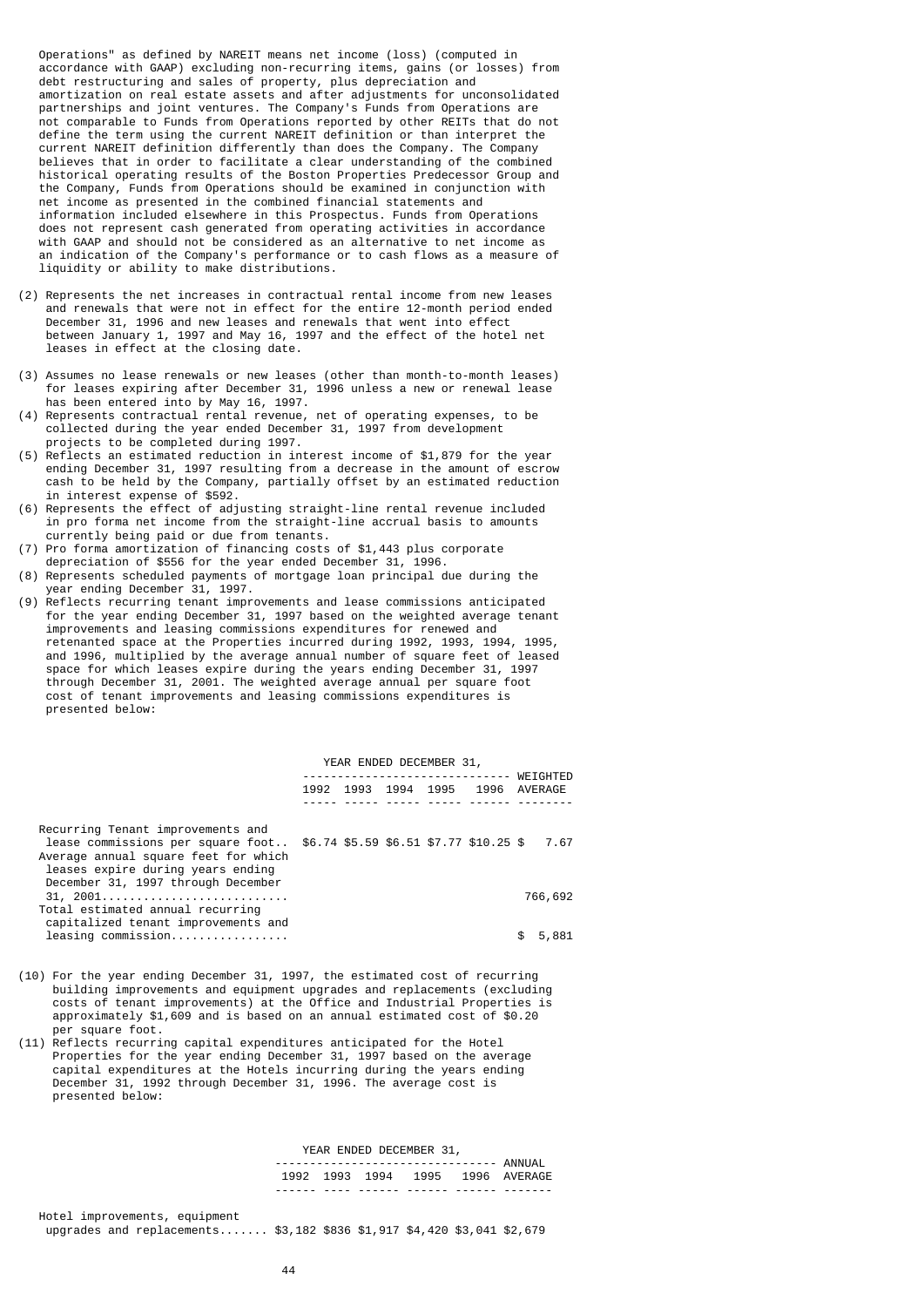At December 31, 1996 reserve accounts for hotel improvements for both Properties aggregated \$4,942. Pursuant to the Hotel Property management agreements, Marriott(R) has agreed to reserve 5% and 6% of the gross revenues of the Marriott(R) Long Wharf Hotel and the Cambridge Center Marriott(R), respectively, for hotel improvements, equipment upgrades and replacements.

- (12) The Company's share of estimated Cash Available for Distribution and estimated initial annual cash distributions to stockholders of the Company is based on its approximate 68.7% aggregate partnership interest in the Operating Partnership.
- (13) Based on a total of 35,333,541 shares of Common Stock to be outstanding after the Offering, consisting of 31,400,000 shares to be sold in the Offering, assuming no exercise of the Underwriters' overallotment option, and 3,933,541 additional shares owned by Messrs. Zuckerman and Linde after the Offering.
- (14) Calculated as estimated initial annual distribution per share divided by the Company's share of estimated Cash Available for Distribution per share for the year ending December 31, 1997. The payout ratio based on estimated adjusted pro forma Funds from Operations is %.

<u>45 and 2012 and 2013</u>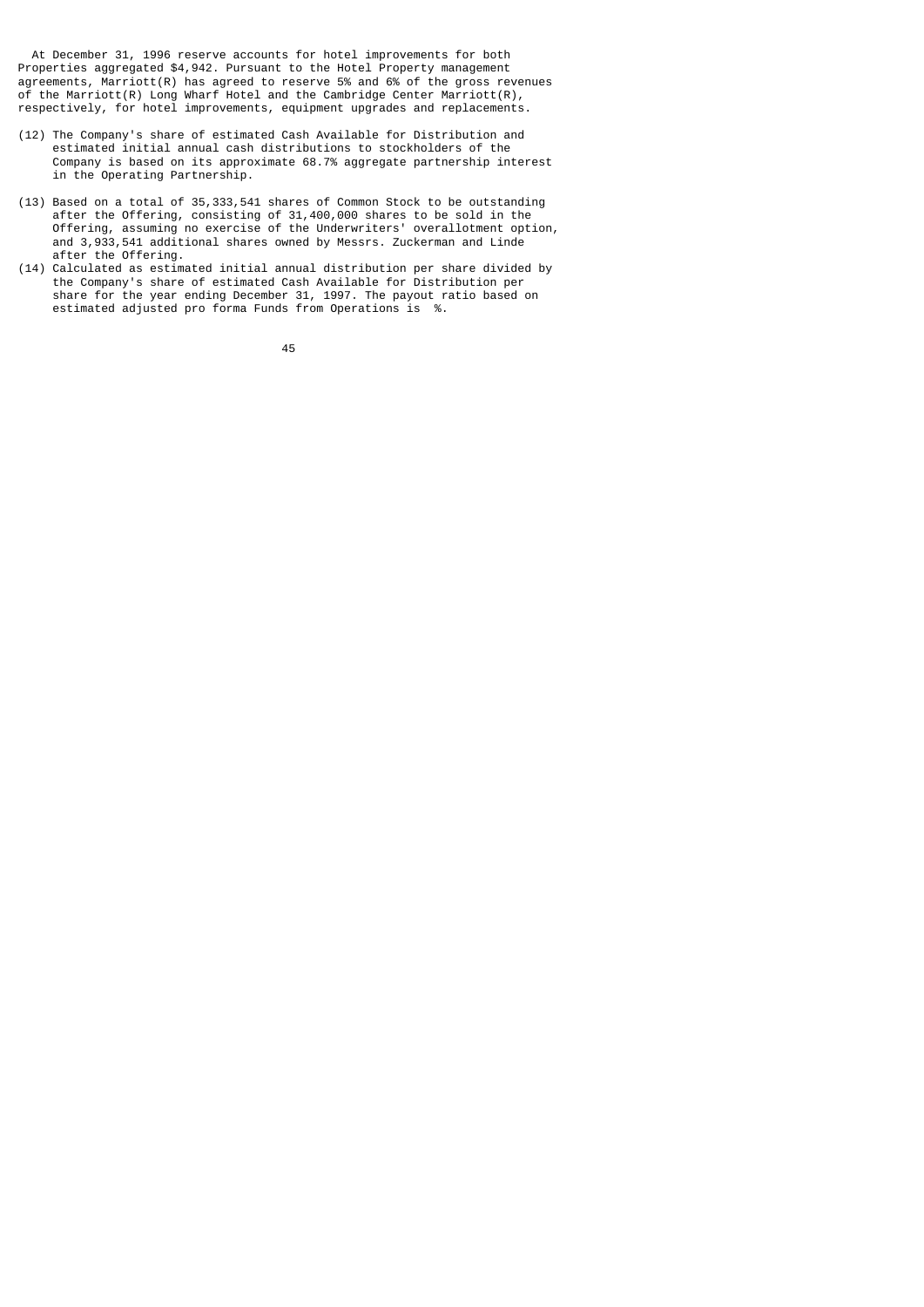### CAPITALIZATION

 The following table sets forth the combined historical capitalization of the Boston Properties Predecessor Group together with the Property Partnerships and the other assets to be acquired in the Formation Transactions and the pro forma combined capitalization of the Company as of December 31, 1996, as adjusted to give effect to the Formation Transactions, the Offering and the use of the net proceeds from the Offering and from the initial borrowing under the Unsecured Line of Credit as set forth under "Use of Proceeds." The information set forth in the table should be read in conjunction with the combined historical financial statements and notes thereto, the pro forma financial information and notes thereto and "Management's Discussion and Analysis of Financial Condition and Results of Operations--Liquidity and Capital Resources" included elsewhere in this Prospectus.

|                                                                                        | DECEMBER 31, 1996        |                             |
|----------------------------------------------------------------------------------------|--------------------------|-----------------------------|
|                                                                                        | COMBINED                 |                             |
|                                                                                        | HISTORICAL AS ADJUSTED   |                             |
|                                                                                        | (IN THOUSANDS)           |                             |
| Debt:                                                                                  |                          |                             |
| Mortgage Notes and Unsecured Line of Credit                                            |                          |                             |
|                                                                                        |                          | $$1,420,359$ $$730,128$ (3) |
| Minority interest in Operating Partnership                                             |                          | 45,785                      |
| Stockholders' equity:                                                                  |                          |                             |
| Preferred Stock, \$.01 par value, 50,000,000<br>shares authorized, none issued or      |                          |                             |
| outstanding                                                                            |                          |                             |
| Common Stock, \$.01 par value, 250,000,000<br>shares authorized; 35,333,541 issued and |                          |                             |
|                                                                                        |                          | 353                         |
| Additional Paid-in Capital                                                             | $\sim$ $\sim$ $ \sim$    | 100,139                     |
| Owners' Equity (Deficiency)                                                            | (576,632)                |                             |
|                                                                                        |                          | --------                    |
| Total Stockholders' Equity (Deficiency)                                                | (576, 632)               | 100,492<br>---------        |
| Total Capitalization                                                                   | \$ 843,727<br>========== | \$876,405                   |

#### - --------

(1) Mortgage notes payable are comprised of 44 loans at December 31, 1996 and 1995, each of which is collateralized by a building and related land included in real estate assets. The mortgage notes payable are generally due in monthly installments and mature at various dates through September 30, 2012. Interest rates on fixed rate mortgage notes payable aggregating \$1,013,361 and \$929,226 at December 31, 1996 and 1995, respectively, range from 7.35% to 9.875% (averaging 8.18% at December 31, 1996). Interest rates on variable rate mortgage notes payable aggregating \$385,985 and \$446,546 at December 31, 1996 and 1995, respectively, range from the London Interbank Offered Rate ("LIBOR") 5.5% at December 31, 1996 to 1.375% above the LIBOR rate.

 The interest rates related to the mortgage notes payable for three properties aggregating \$610,782 and \$612,657 at December 31, 1996 and 1995 are subject to periodic scheduled rate increases. Interest expense for these mortgage notes payable is computed using the effective interest method. The impact of using this method increased interest expense \$644, \$1,347 and \$3,131 for the years ended December 31, 1996, 1995 and 1994, respectively. The cumulative liability related to these adjustments is \$21,013 and \$20,369 at December 31, 1996 and 1995, respectively, and is included in mortgage notes payable.

 Combined aggregate principal maturities of mortgage notes payable at December 31, 1996 are as follows:

| 1998 |  |
|------|--|
| 1999 |  |
|      |  |
|      |  |

 The extraordinary loss reflected in the statement of operations for the year ended December 31, 1996 resulted from a prepayment penalty upon the early principal repayment of a mortgage note payable.

 Certain mortgage notes payable are subject to prepayment penalties of varying amounts in the event of an early principal repayment.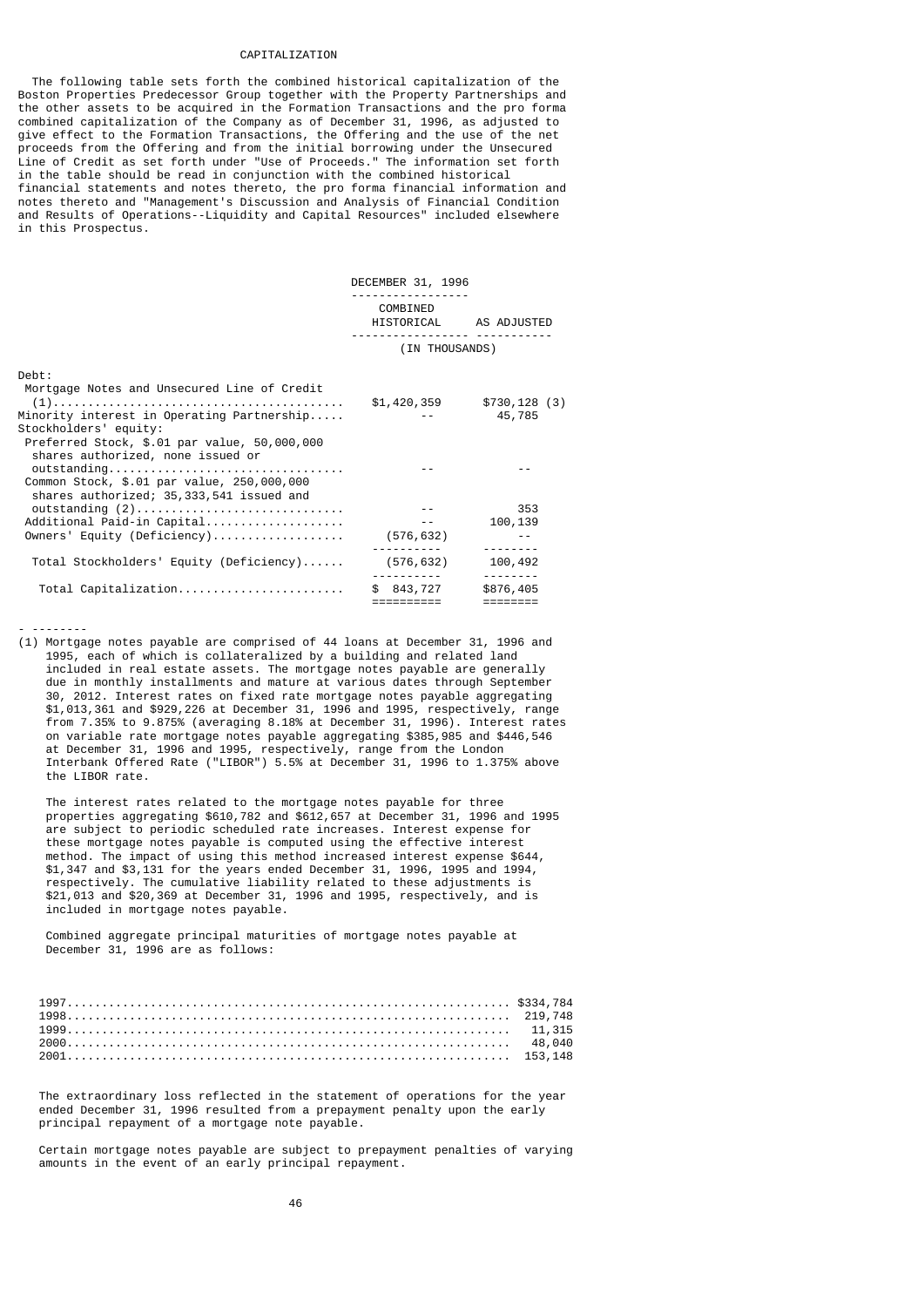- (2) Includes shares of Common Stock to be issued in the Offering. Does not include (i) 16,066,459 shares of Common Stock that may be issued upon the exchange of OP Units issued in connection with the Formation Transactions, or (ii) not more than 2,929,800 shares of Common Stock subject to options granted under the Company's Stock Option Plan.
- (3) As adjusted Mortgage Notes and Unsecured Line of Credit consists of the pro forma Mortgage Notes payable and Unsecured Line of Credit of \$712,674 as of December 31, 1996 adjusted (i) for the effects of the drawdown on the Unsecured Line of Credit of \$42,829 as of the Offering date less the \$22,117 drawdown used for pro forma purposes, and (ii) to reflect anticipated principal amortization on the Mortgage Notes between December 31, 1996 and the Offering date.

47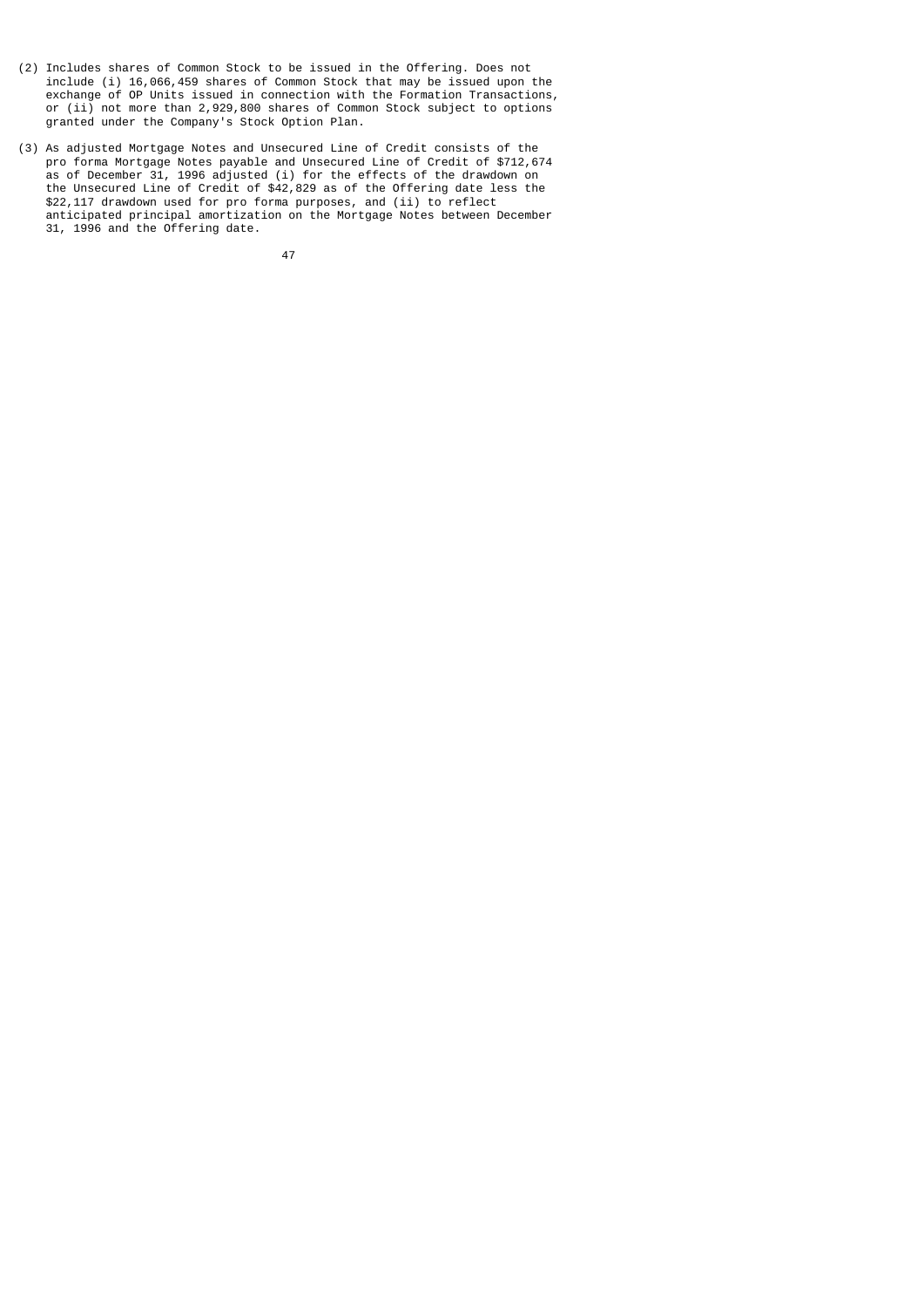### DTI UTTON

 At December 31, 1996, the Company had a net tangible book value of approximately \$(605.5) million. After giving effect to (i) the sale of the shares of Common Stock offered hereby (at an assumed initial public offering price of \$25.00 per share) and the receipt by the Company of approximately \$727.0 million in net proceeds from the Offering, after deducting the underwriting discount and estimated Offering expenses, (ii) the repayment of approximately \$709.6 (at December 31, 1996) million of indebtedness under mortgage debt, the pro forma net tangible book value at December 31, 1996 would have been \$83.5 million, or \$2.66 per share of Common Stock. This amount represents an immediate increase in net tangible book value of \$32.93 per share to persons who held a direct or indirect interest in the assets of the Company prior to the Offering (the "Continuing Investors") and an immediate dilution in pro forma net tangible book value of \$22.34 per share of Common Stock to new investors. The following table illustrates this dilution:

| Initial public offering price per share                    | \$25.00 |
|------------------------------------------------------------|---------|
| Deficiency in tangible book value per share prior to the   |         |
|                                                            |         |
| Increase in net tangible book value per share              |         |
| attributable to the $Offering(2)$ \$32.93                  |         |
| Pro forma net tangible book value after the Offering $(3)$ | \$2.66  |
|                                                            |         |
| Dilution in net tangible book value per share of Common    |         |
| Stock to new investors(4)                                  | \$22.34 |
|                                                            |         |

- --------

- (1) Net tangible book value per share prior to the Offering is determined by dividing net tangible book value of the Company (based on the December 31, 1996 net book value of the assets less net book value of deferred financing and leasing costs to be contributed in connection with the Formation Transactions, net of liabilities to be assumed) by the number of shares of Common Stock held by, or issuable upon the exchange of all OP Units to be issued to, the Continuing Investors.
- (2) Based on the assumed initial public offering price of \$25.00 per share of Common Stock and after deducting Underwriters' discounts and commissions and estimated Offering expenses.
- (3) Based on total pro forma net tangible book value of \$83.5 million divided by the total number of shares of Common Stock. There is no impact on dilution attributable to the issuance of Common Stock in exchange for OP Units to be issued to the Continuing Investors since such OP Units would be exchanged for Common Stock on a one-for-one basis.
- (4) Dilution is determined by subtracting net tangible book value per share of Common Stock after the Offering from the initial public offering price of \$25.00 per share of Common Stock.

 The following table summarizes, on a pro forma basis giving effect to the Offering and the Formation Transactions, the number of shares of Common Stock to be sold by the Company in the Offering and the number of OP Units to be issued to the Continuing Investors in connection with the Formation Transactions, the net tangible book value as of December 31, 1996 of the assets contributed in the Formation Transactions and the net tangible book value of the average contribution per share based on total contributions.

|                                            |                 |         | CASH/BOOK VALUE OF                |          |                                      |  |  |
|--------------------------------------------|-----------------|---------|-----------------------------------|----------|--------------------------------------|--|--|
|                                            | COMMON STOCK/   |         | TO THE COMPANY                    |          | PURCHASE PRICE/BOOK<br>VALUE OF AVG. |  |  |
|                                            | OP UNITS ISSUED |         | CONTRIBUTIONS(1)                  |          |                                      |  |  |
|                                            | <b>SHARES</b>   | PERCENT | \$                                | PERCENT  | CONTRIBUTION<br>PER SHARE/UNIT       |  |  |
|                                            |                 |         | (IN THOUSANDS EXCEPT PERCENTAGES) |          |                                      |  |  |
| New Investors in the                       |                 |         |                                   |          |                                      |  |  |
| Offering.<br>Common Stock issued to        | 31,400          | 61% \$  | 727,013                           | 598%     | \$25.00(2)                           |  |  |
| Continuing Investors<br>OP Units issued to | 3,934           | 8%      | (119, 075)                        | $(98)$ % | \$ (30.27)                           |  |  |
| Continuing Investors                       | 16,066          |         | 31% \$ (486,287)                  | (400)%   | \$(30.27)                            |  |  |
| $Total$                                    | 51,400          | 100% \$ | 121,651                           | 100%     |                                      |  |  |
|                                            |                 |         |                                   |          |                                      |  |  |

- (1) Based on the December 31, 1996 net book value of the assets less net book value of deferred financing and leasing costs to be contributed in connection with the Formation Transactions, net of liabilities to be assumed.
- (2) Before deducting the underwriting discount and estimated expenses of the Offering.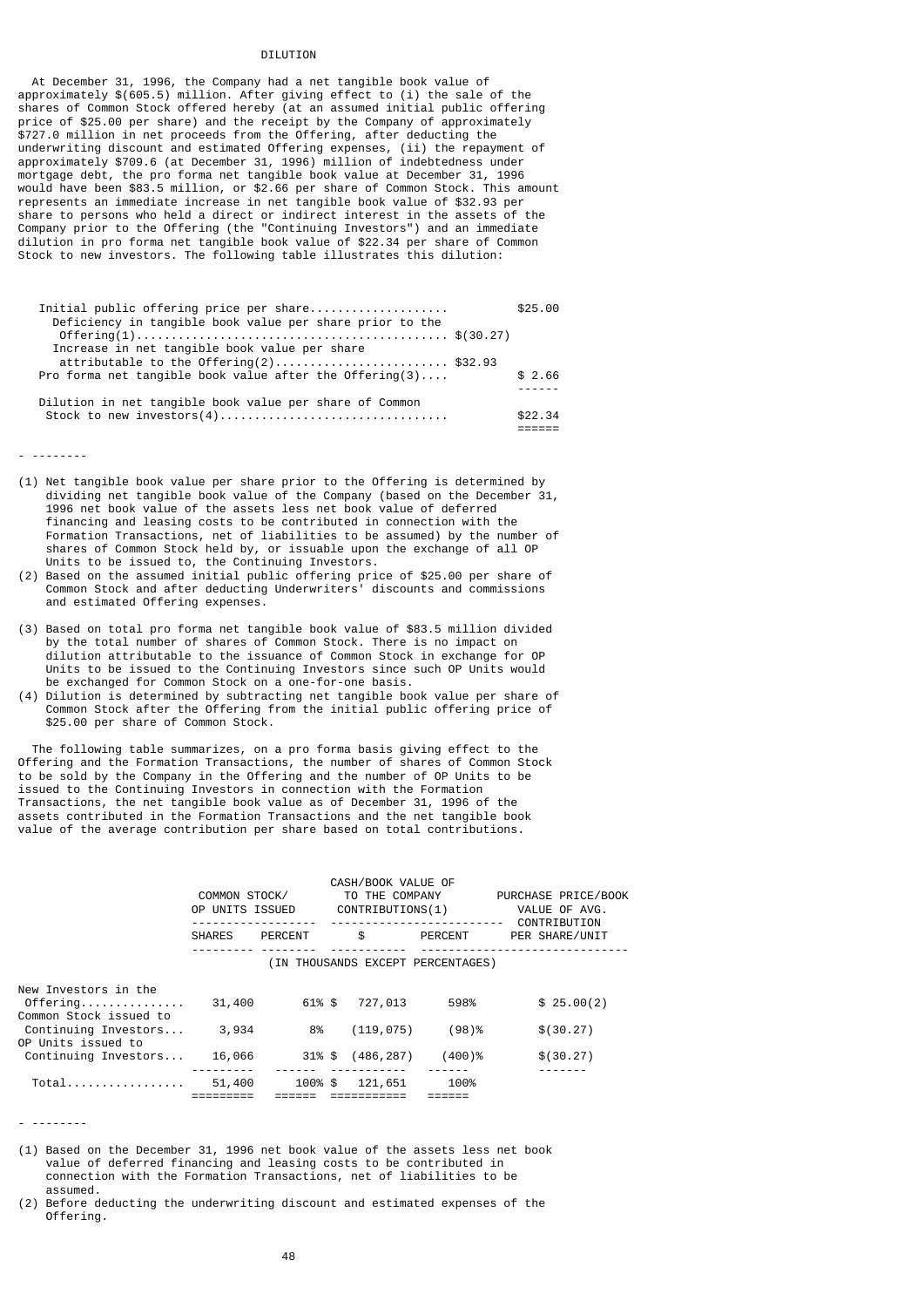### SELECTED FINANCIAL INFORMATION

 The following table sets forth unaudited pro forma financial and other information for the Company and combined historical financial information for the Boston Properties Predecessor Group. The following selected financial information should be read in conjunction with the financial statements and notes thereto contained in this Prospectus.

 The combined historical balance sheets as of December 31, 1996 and 1995 and combined historical statements of operations for the years ended December 31, 1996, 1995 and 1994 of the Boston Properties Predecessor Group have been derived from the historical combined financial statements audited by Coopers & Lybrand LLP, independent accountants, whose report with respect thereto is included elsewhere in this Prospectus.

 Unaudited pro forma operating information for the year ended December 31, 1996 is presented as if the completion of the Offering and the Formation Transactions occurred at January 1, 1996 and, therefore, incorporates certain assumptions that are described in the notes to the Pro Forma Condensed Consolidated Statements of Operations included elsewhere in this Prospectus. The unaudited pro forma balance sheet data is presented as if the aforementioned transactions had occurred on December 31, 1996.

 The pro forma information does not purport to represent what the Company's financial position or results of operations would actually have been if these transactions had, in fact, occurred on such date or at the beginning of the period indicated, or to project the Company's financial position or results of operations at any future date or for any future period.

49 and 2012 and 2014 and 2014 and 2014 and 2014 and 2014 and 2014 and 2014 and 2014 and 2014 and 2014 and 201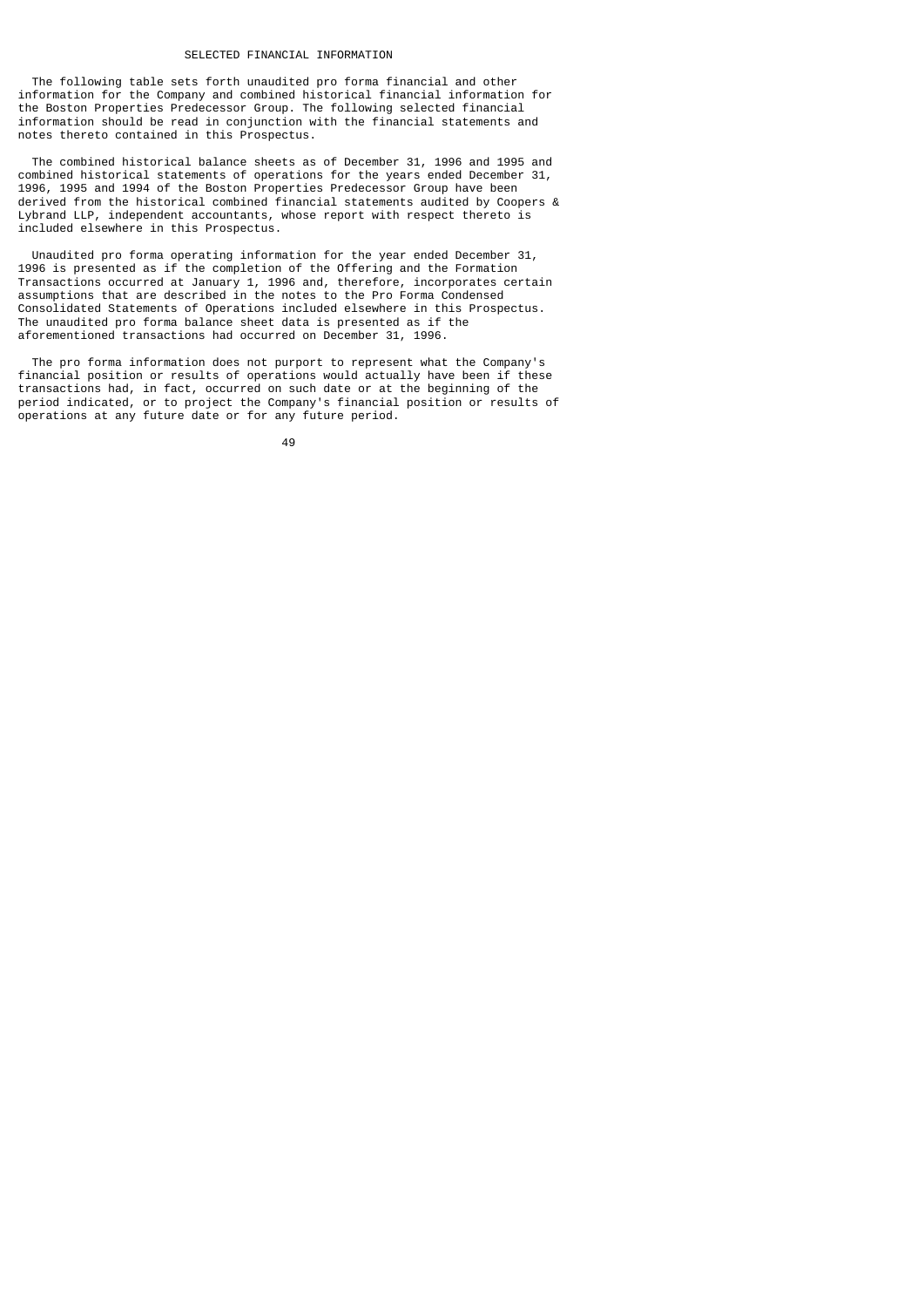|                                              |                                |                                                                   | YEAR ENDED DECEMBER 31,               |            |                  |           |
|----------------------------------------------|--------------------------------|-------------------------------------------------------------------|---------------------------------------|------------|------------------|-----------|
|                                              |                                |                                                                   |                                       |            |                  |           |
|                                              | PRO FORMA                      |                                                                   |                                       |            |                  |           |
|                                              | 1996                           | 1996                                                              | 1995                                  | 1994       | 1993             | 1992      |
|                                              |                                |                                                                   | (IN THOUSANDS, EXCEPT PER SHARE DATA) |            |                  |           |
| OPERATING DATA:                              |                                |                                                                   |                                       |            |                  |           |
| Revenues:                                    |                                |                                                                   |                                       |            |                  |           |
| Rental revenue $(1) \ldots$                  |                                | \$ 215,334 \$ 195,006 \$ 179,265 \$ 176,725 \$ 182,776 \$ 177,370 |                                       |            |                  |           |
| Hotel revenue $(1)$                          | $\sim 100$ m $^{-1}$ m $^{-1}$ |                                                                   | 65,678 61,320                         | 58,436     | 54,788           | 52,682    |
| Fee and other income                         |                                |                                                                   |                                       |            |                  |           |
| $(2)$                                        | 7,130                          | 9,249                                                             | 8,140                                 | 8,922      | 7,997            | 11,160    |
|                                              | .                              |                                                                   |                                       |            |                  |           |
| Total revenues                               |                                | 222,464 269,933 248,725 244,083 245,561                           |                                       |            |                  | 241, 212  |
| Expenses:                                    |                                |                                                                   |                                       |            |                  |           |
| Property expenses                            |                                |                                                                   |                                       |            |                  |           |
| $(2)$                                        | 60,236<br>$- - -$              | 58,195                                                            | 55, 421<br>44, 018                    | 53,239     | 54,766<br>40,286 | 49,621    |
| Hotel expenses $(1)$<br>General and adminis- |                                | 46,734                                                            |                                       | 42,753     |                  | 38,957    |
| $trative$                                    | 11, 110                        | 10,754                                                            | 10,372                                | 10,123     | 9,549            | 9,331     |
| $Interest \ldots \ldots \ldots$              | 53,061                         | 107,121                                                           | 106,952                               | 95,331     | 88,510           | 90,443    |
| Real estate                                  |                                |                                                                   |                                       |            |                  |           |
| depreciation and                             |                                |                                                                   |                                       |            |                  |           |
| amortization                                 | 35,900                         | 35,643   33,240   32,509   32,300   34,221                        |                                       |            |                  |           |
| Other depreciation and                       |                                |                                                                   |                                       |            |                  |           |
| amortization                                 | 1,999                          | 2,829                                                             | 2,429                                 | 2,545      | 2,673            | 2,255     |
|                                              |                                |                                                                   |                                       |            |                  |           |
| Total expenses<br>Income (loss) before       |                                | 162,306 261,276 252,432                                           |                                       | 236,500    | 228,084          | 224,828   |
| extraordinary item and                       |                                |                                                                   |                                       |            |                  |           |
| minority interest in                         |                                |                                                                   |                                       |            |                  |           |
| combined partnership                         |                                | 60,158 8,657 (3,707) 7,583 17,477                                 |                                       |            |                  | 16,384    |
| Minority interest in a                       |                                |                                                                   |                                       |            |                  |           |
| combined partnership                         | (384)                          | (384)                                                             | (276)                                 | (412)      | (391)            | (374)     |
|                                              |                                |                                                                   |                                       |            |                  |           |
| Income (loss) before                         |                                |                                                                   |                                       |            |                  |           |
| extraordinary item                           | 59,774                         |                                                                   | 8,273 (3,983) 7,171                   |            | 17,086           | 16,010    |
| Extraordinary item--loss                     |                                |                                                                   |                                       |            |                  |           |
| on early extinguishment                      |                                |                                                                   |                                       |            |                  |           |
| of debt                                      | $\sim$ $  -$                   | (994)                                                             |                                       |            |                  |           |
| Minority interest in Op-                     |                                |                                                                   |                                       |            |                  |           |
| erating Partnership<br>$(3)$                 | (18,709)                       |                                                                   |                                       |            |                  |           |
|                                              |                                |                                                                   |                                       |            |                  |           |
| Net income $(\text{loss}) \dots \dots$       | 41,065<br>\$                   | 7,279<br>\$                                                       | $(3,983)$ \$<br>\$                    | 7,171      | $$17,086$ \$     | 16,010    |
|                                              |                                |                                                                   |                                       |            |                  |           |
| Net income per share                         | \$<br>1.16                     |                                                                   |                                       |            |                  |           |
| Weighted average number                      |                                |                                                                   |                                       |            |                  |           |
| of shares outstanding                        | 35,334                         |                                                                   |                                       |            |                  |           |
| Weighted average number                      |                                |                                                                   |                                       |            |                  |           |
| of shares and OP Units                       |                                |                                                                   |                                       |            |                  |           |
| outstanding                                  | 51,400                         |                                                                   |                                       |            |                  |           |
| BALANCE SHEET DATA, AT<br>PERIOD END:        |                                |                                                                   |                                       |            |                  |           |
| Real estate, before                          |                                |                                                                   |                                       |            |                  |           |
| accumulated                                  |                                |                                                                   |                                       |            |                  |           |
| $depreciation \ldots$                        | \$1,045,854                    | \$1,035,571                                                       | \$1,012,324                           | \$984,853  | \$983,751        | \$982,348 |
| Real estate, after accu-                     |                                |                                                                   |                                       |            |                  |           |
| $mulated$ depreciation                       | 781,943                        | 771,660                                                           | 773,810                               | 770,763    | 789,234          | 811, 815  |
| Cash and cash equiva-                        |                                |                                                                   |                                       |            |                  |           |
| lents                                        | 7,687                          | 8,998                                                             | 25,867                                | 46,289     | 50,697           | 28,841    |
| Total assets                                 | 889,505                        | 896,511                                                           | 922,786                               | 940, 155   | 961,715          | 971,648   |
| $Total$ $Indebtedness$                       | 712,674                        | 1,442,476                                                         | 1,401,408                             | 1,413,331  | 1,426,882        | 1,417,940 |
| Stockholders' or owners'                     |                                |                                                                   |                                       |            |                  |           |
| equity (deficiency)<br>OTHER DATA:           | 100,492                        | (576, 632)                                                        | (506, 653)                            | (502, 230) | (495, 104)       | (48, 398) |
| $EBITDA(4) \ldots \ldots \ldots \ldots$      | 103,348<br>\$                  | 153,566<br>\$                                                     | \$<br>138,321                         | \$137,269  | \$140,261        | \$142,627 |
| Funds from operations                        |                                |                                                                   |                                       |            |                  |           |
| $(5)$                                        | 60,508                         | 36,318                                                            | 29,151                                | 39,568     | 49,240           | 50,097    |
| Cash flow from operating                     |                                |                                                                   |                                       |            |                  |           |
| activities                                   |                                | 53,804                                                            | 30,933                                | 47,566     | 59,834           | 50,468    |
| Cash flow from investing                     |                                |                                                                   |                                       |            |                  |           |
| activities                                   |                                | (23, 689)                                                         | (36, 844)                             | (18, 424)  | (9, 437)         | (48, 257) |
| Cash flow from financing                     |                                |                                                                   |                                       |            |                  |           |
| activities                                   |                                | (46, 984)                                                         | (14, 511)                             | (33, 550)  | (28, 540)        | 1,365     |

(1) Rental revenue for pro forma 1996 includes the lease revenue that the Company will receive under the lease for the two Hotel Properties. After entering into such lease, the Company will not recognize direct hotel revenues and expenses.

- -------

(2) The development and management operations of the Company are reflected on a gross basis in the historical combined financial statements. In connection with the Formation Transactions, substantially all of the Greater Washington D.C. third party property management business will be contributed by the Company to the Development and Management Company and thereafter the operations of the Development and Management Company will be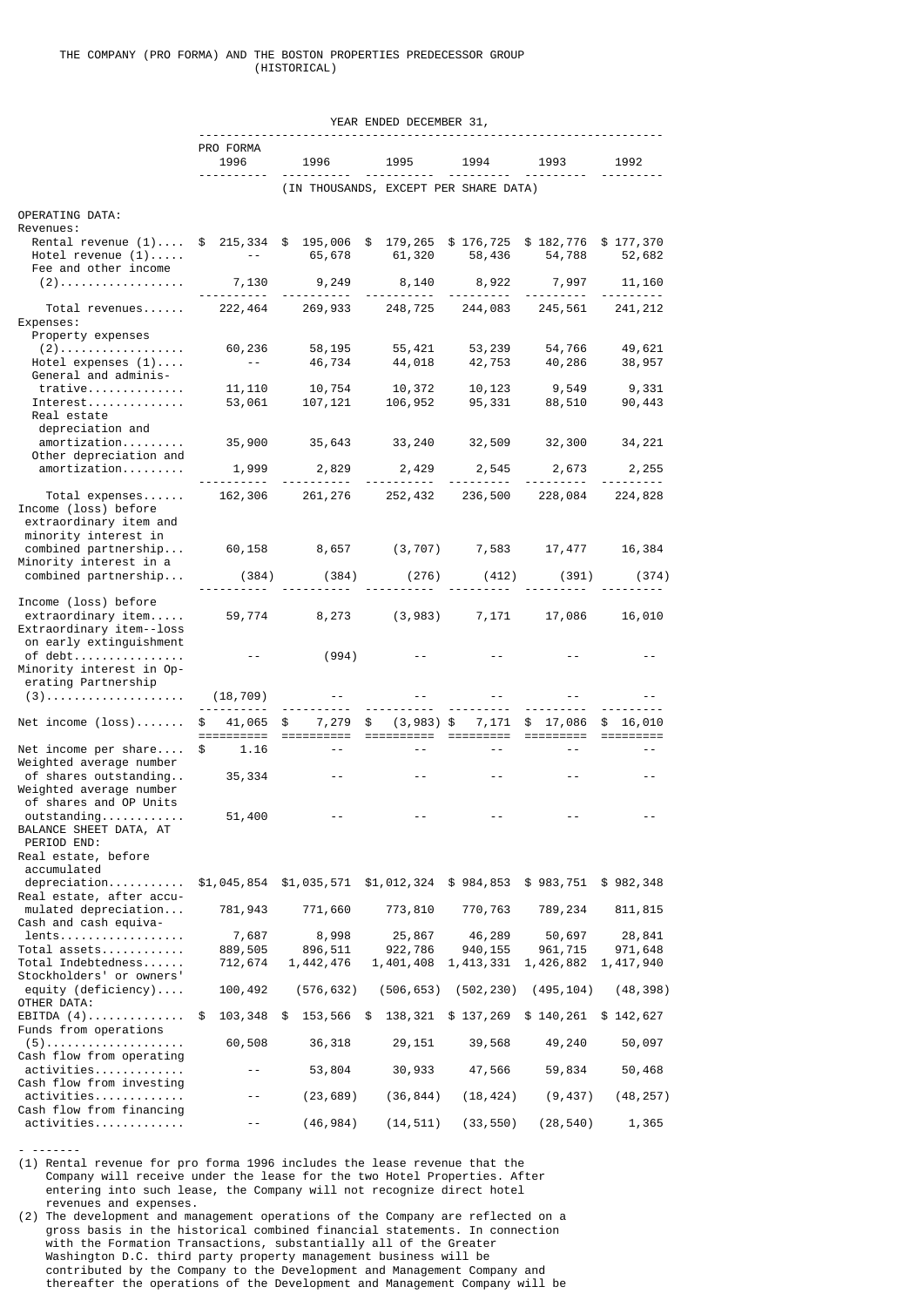accounted for by the Company under the equity method in the pro forma statements; therefore, the pro forma statements include (i) revenues and expenses on a gross basis, from development and management conducted directly by the Operating Partnership in the respective income and expense line items and (ii) the Development and Management Company's net operations in the fee and other income line item. See "Business and Properties-- Development Consulting, Property Management and Third Party Management."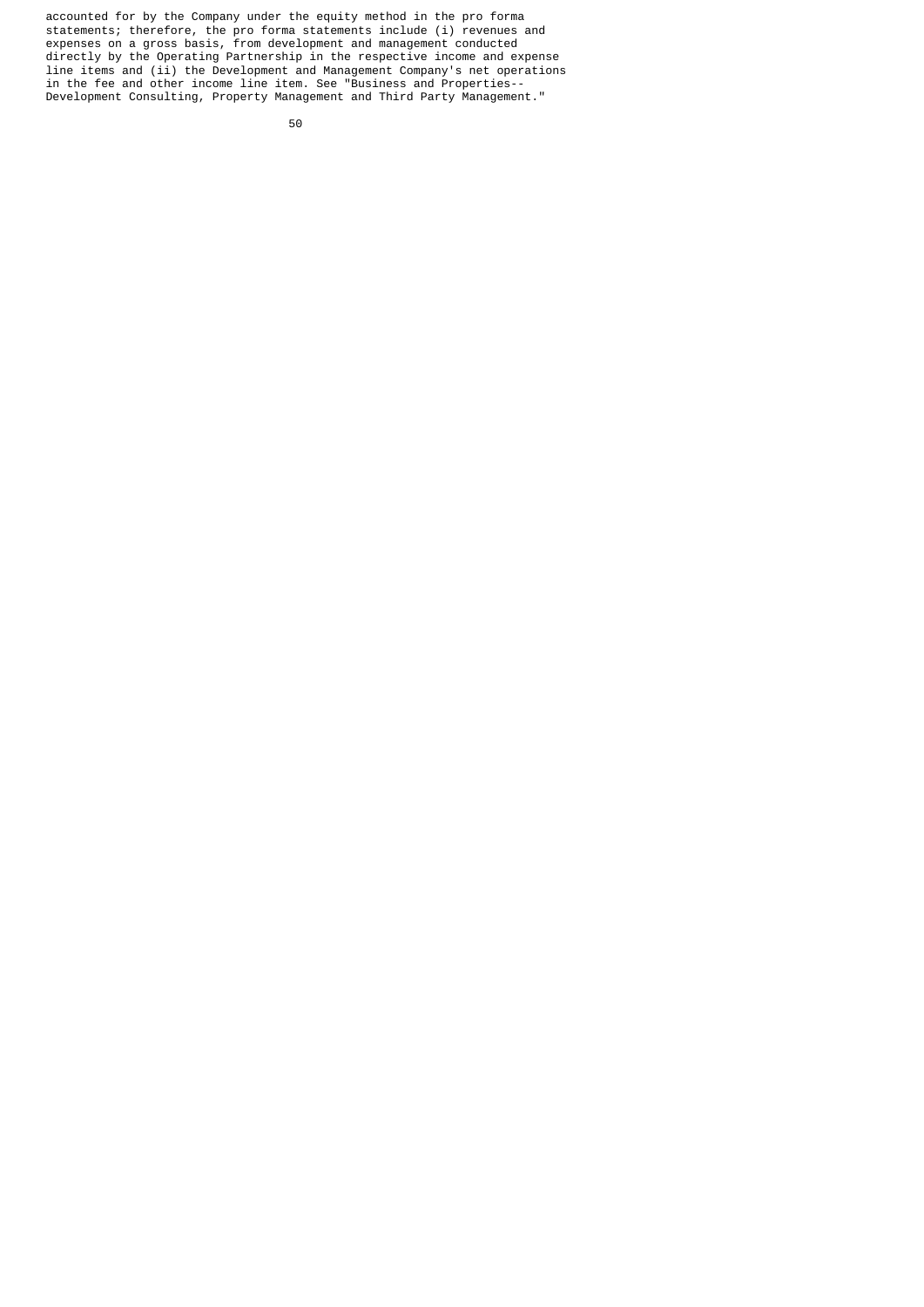- (3) Represents the approximate 31.3% interest in the Operating Partnership that will be owned by Messrs. Zuckerman and Linde and other continuing investors in the Properties.
- (4) EBITDA means operating income before mortgage and other interest, income taxes, depreciation and amortization. The Company believes EBITDA is useful to investors as an indicator of the Company's ability to service debt or pay cash distributions. EBITDA, as calculated by the Company, is not comparable to EBITDA reported by other REITs that do not define EBITDA exactly as the Company defines that term. EBITDA does not represent cash generated from operating activities in accordance with GAAP and should not be considered as an alternative to operating income or net income as an indicator of performance or as an alternative to cash flows from operating activities as an indicator of liquidity. EBITDA for the respective periods is calculated as follows:

|                                                                 | YEAR ENDED DECEMBER 31, |                         |                                                   |                       |        |        |  |  |  |
|-----------------------------------------------------------------|-------------------------|-------------------------|---------------------------------------------------|-----------------------|--------|--------|--|--|--|
|                                                                 | PRO FORMA<br>1996       |                         | 1996 1995 1994 1993                               |                       |        | 1992   |  |  |  |
| EBITDA                                                          |                         |                         |                                                   |                       |        |        |  |  |  |
| Income (loss) before<br>minority interest and                   |                         |                         |                                                   |                       |        |        |  |  |  |
| extraordinary item                                              | \$ 60,158               |                         | $$8,657$ $$ (3,707)$ $$7,583$ $$17,477$ $$16,384$ |                       |        |        |  |  |  |
| : Add                                                           |                         |                         |                                                   |                       |        |        |  |  |  |
| Interest expense<br>Real estate deprecia-<br>tion and amortiza- | 53,061                  | 107,121                 |                                                   | 106,952 95,331 88,510 |        | 90,443 |  |  |  |
| tion<br>Other depreciation and                                  | 35,900                  | 35,643                  | 33,240                                            | 32,509                | 32,300 | 34,221 |  |  |  |
| amortization<br>Less: Minority combined<br>partnership's share  | 1,999                   | 2,829                   | 2,429                                             | 2,545                 | 2,673  | 2,255  |  |  |  |
| of EBITDA                                                       | (684)                   | (684) (593) (699) (699) |                                                   |                       |        | (676)  |  |  |  |
|                                                                 |                         |                         |                                                   |                       |        |        |  |  |  |
| EBITDA.                                                         | \$150,434               |                         | \$153,566 \$138,321 \$137,269 \$140,261 \$142,627 |                       |        |        |  |  |  |
| EBITDA (Company's 68.7%                                         |                         |                         |                                                   |                       |        |        |  |  |  |

Share)................. \$103,348

(5) The Company generally considers Funds from Operations an appropriate measure of liquidity of an equity REIT because industry analysts have accepted it as a performance measure of equity REITs. "Funds from Operations" as defined by NAREIT means net income (loss) (computed in accordance with GAAP) excluding significant non-recurring items, gains (or losses) from debt restructuring and sale of property plus depreciation and amortization on real estate assets, and after adjustments for unconsolidated partnerships and joint ventures. The Company's Funds from Operations are not comparable to Funds from Operations reported by other REITs that do not define that term using the current NAREIT definition or that interpret the current NAREIT definition differently than does the Company. The Company believes that in order to facilitate a clear understanding of the combined historical operating results of the Properties and the Company, funds from Operations should be examined in conjunction with the income (loss) as presented in the audited combined financial statements and information included elsewhere in this Prospectus. Funds from Operations should not be considered as an alternative to net income (determined in accordance with GAAP) as an indicator of the Company's financial performance or to cash flow from operating activities (determined in accordance with GAAP) as a measure of the Company's liquidity, nor is it indicative of funds available to fund the Company's cash needs, including its ability to make distributions.

|                                                                               | YEAR ENDED DECEMBER 31, |                 |                                                      |        |        |        |  |
|-------------------------------------------------------------------------------|-------------------------|-----------------|------------------------------------------------------|--------|--------|--------|--|
|                                                                               | PRO FORMA<br>1996       |                 | 1996 1995 1994 1993                                  |        |        | 1992   |  |
| <b>FUNDS FROM OPERATIONS</b><br>Income (loss) before<br>minority interest and |                         |                 |                                                      |        |        |        |  |
| extraordinary item<br>: Add<br>Real estate                                    |                         |                 | \$60,158 \$8,657 \$(3,707) \$7,583 \$17,477 \$16,384 |        |        |        |  |
| depreciation and<br>amortization<br>Less:<br>Minority combined                | 35,900                  | 35,643          | 33,240                                               | 32,509 | 32,300 | 34,221 |  |
| partnership's share<br>of funds from<br>operations<br>Non-recurring item--    |                         | $(479)$ $(479)$ | (382)                                                | (524)  | (537)  | (508)  |  |
| significant lease<br>$termination fee(A)$                                     | $(7, 503)$ $(7, 503)$   |                 |                                                      |        |        |        |  |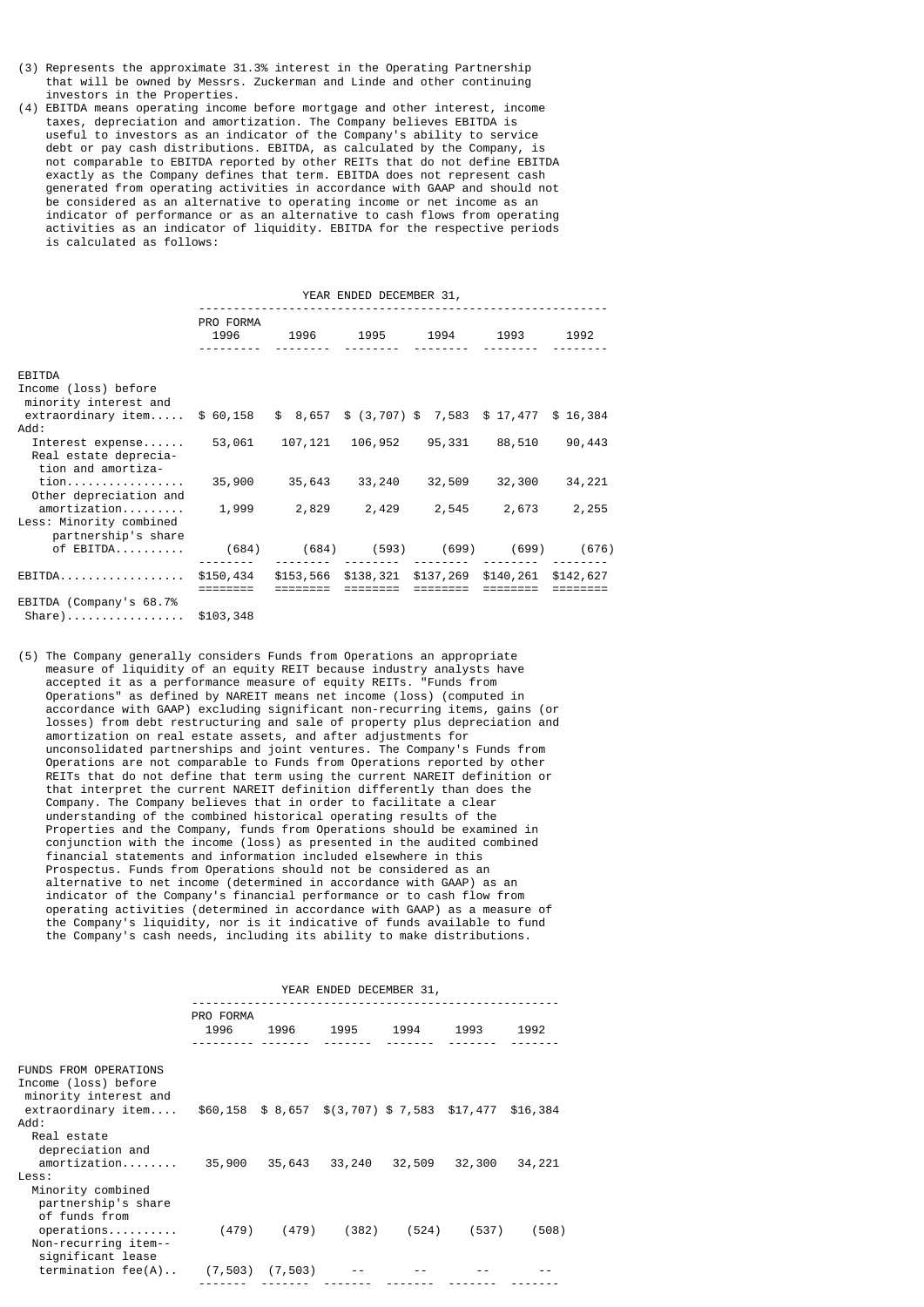| Funds from operations                                  | \$88,076 | \$36,318 \$29,151 \$39,568 \$49,240 |  | \$50,097 |
|--------------------------------------------------------|----------|-------------------------------------|--|----------|
| Funds from operations<br>(Company's 68.7%)<br>$share)$ | \$60,508 |                                     |  |          |
|                                                        |          |                                     |  |          |

(A) For Funds from Operations reporting purposes, the Company believes this lease termination fee to be non-recurring.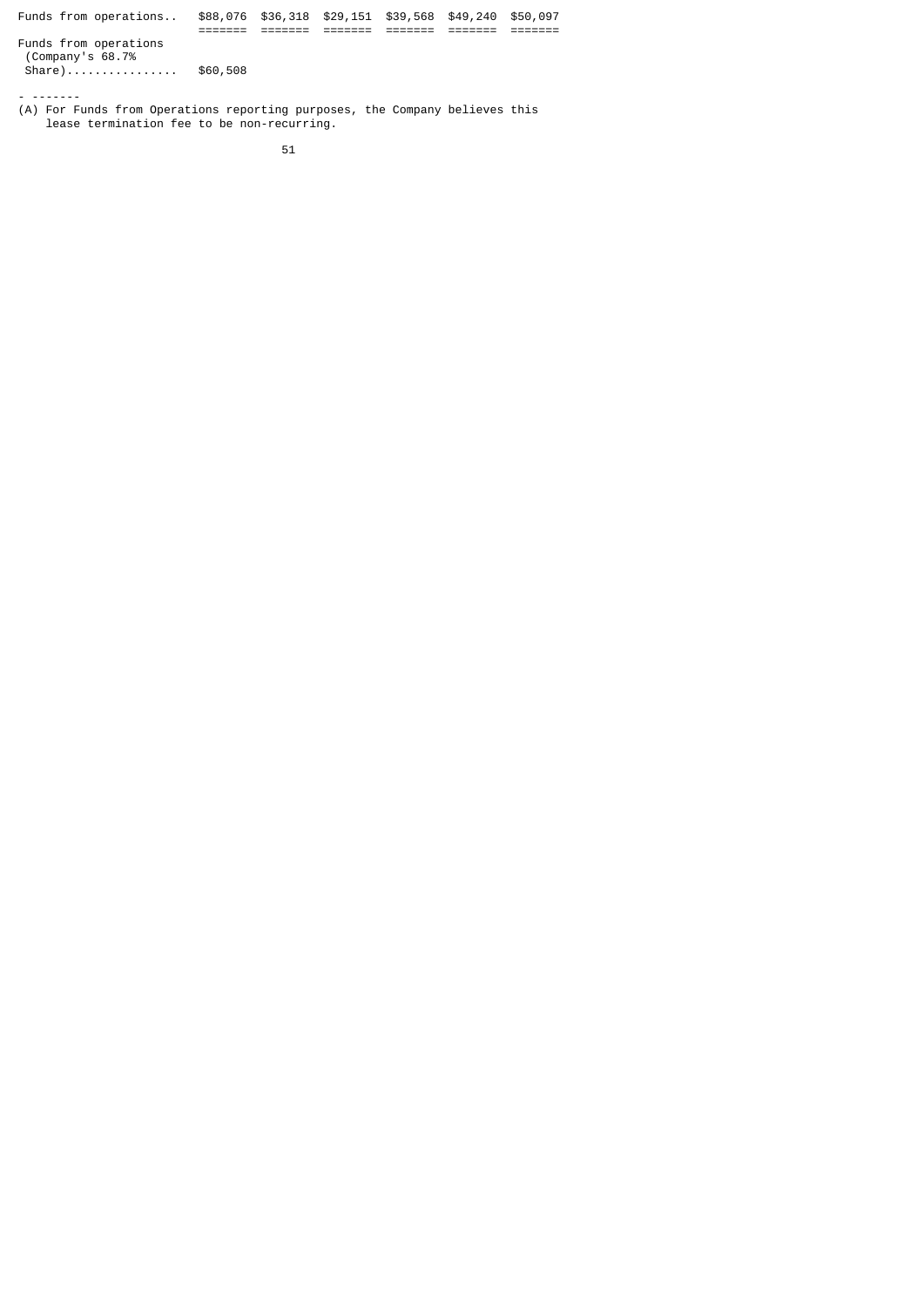### MANAGEMENT'S DISCUSSION AND ANALYSIS OF FINANCIAL CONDITION AND RESULTS OF OPERATIONS

 The following discussion should be read in conjunction with the "Selected Financial Information" and the historical and pro forma financial statements and notes thereto appearing elsewhere in this Prospectus. Such financial statements and information reflect the historical financial position and results of operations of the Boston Properties Predecessor Group, prior to the completion of the Offering and the Formation Transactions. The pro forma financial position is presented as if the Offering and the Formation Transactions had occurred on December 31, 1996. The pro forma results of operations is presented as if the Offering and the Formation Transactions had occurred on January 1, 1996. See "Formation Transactions" and the Notes to the pro forma financial statements of the Company. The combined financial statements of the Boston Properties Predecessor Group consist of the 60 Office Properties (including five Office Properties under development during 1996), nine Industrial Properties, two Hotel Properties and the Garage Property.

### RESULTS OF OPERATIONS

COMPARISON OF YEAR ENDED DECEMBER 31, 1996 TO YEAR ENDED DECEMBER 31, 1995.

 Rental revenue increased \$15.7 million or 8.8% to \$195.0 million from \$179.3 million for the year ended December 31, 1996 compared to the year ended December 31, 1995 primarily as a result of (i) a \$7.5 million lease termination fee received from a tenant at 599 Lexington Avenue for which the space was immediately released (ii) an increase of \$2.8 million due to the completion of the redevelopment and leasing of 191 Spring Street and (iii) an overall increase in occupancy and rental rates.

 Hotel revenue increased \$4.4 million or \$7.1% to \$65.7 million from \$61.3 million for the year ended December 31, 1996 compared to the year ended December 31, 1995 primarily as a result of an increase in average daily room rates of 7.6%.

 Third party management and development fee income increased \$1.3 million or 29.5% to \$5.7 million from \$4.4 million for the year ended December 31, 1996 compared to the year ended December 31, 1995 primarily as a result of new fees for development services for projects which began during 1996.

 Interest and other income decreased \$166,000 or 4.5% to \$3.5 million from \$3.7 million primarily due to a reduction in interest income resulting from a reduction in cash reserves.

 Property expenses increased \$2.8 million or 5.0% to \$58.2 million from \$55.4 million for the year ended December 31, 1996 compared to the year ended December 31, 1995 primarily as a result of an increase of \$0.2 million in real estate taxes and a \$1.1 million increase in utility costs which is partially due to the increase in occupancy of the properties during 1996.

 Hotel expenses increased \$2.7 million or 6.1% to \$46.7 million from \$44.0 million for the year ended December 31, 1996 compared to the year ended December 31, 1995.

 General and administrative expense increased \$382,000, or 3.7% to \$10.8 million from \$10.4 million for the year ended December 31, 1996 compared to the year ended December 31, 1995.

 Interest expense increased \$169,000 or 0.2% to \$107.1 million from \$107.0 million for the year ended December 31, 1996 compared to the year ended December 31, 1995 primarily as the result of an increase in interest expense of 191 Spring Street resulting from the capitalization of interest during the redevelopment of that property during 1995, an increase in total indebtedness from new loans on Bedford Business Park and Capital Gallery, partially offset by decreases in interest rates on variable rate loans.

 Depreciation and amortization expense increased \$2.8 million or 7.8% to \$38.5 million from \$35.7 million for the year ended December 31, 1996 compared to the year ended December 31, 1995 as a result of increased tenant improvement costs incurred during the successful leasing of available space during 1995 and 1996.

 As a result of the foregoing, net income before extraordinary item and minority interest in combined partnership increased \$12.4 million to \$8.7 million from a loss of \$3.7 million for the year ended December 31, 1996 compared to the year ended December 31, 1995.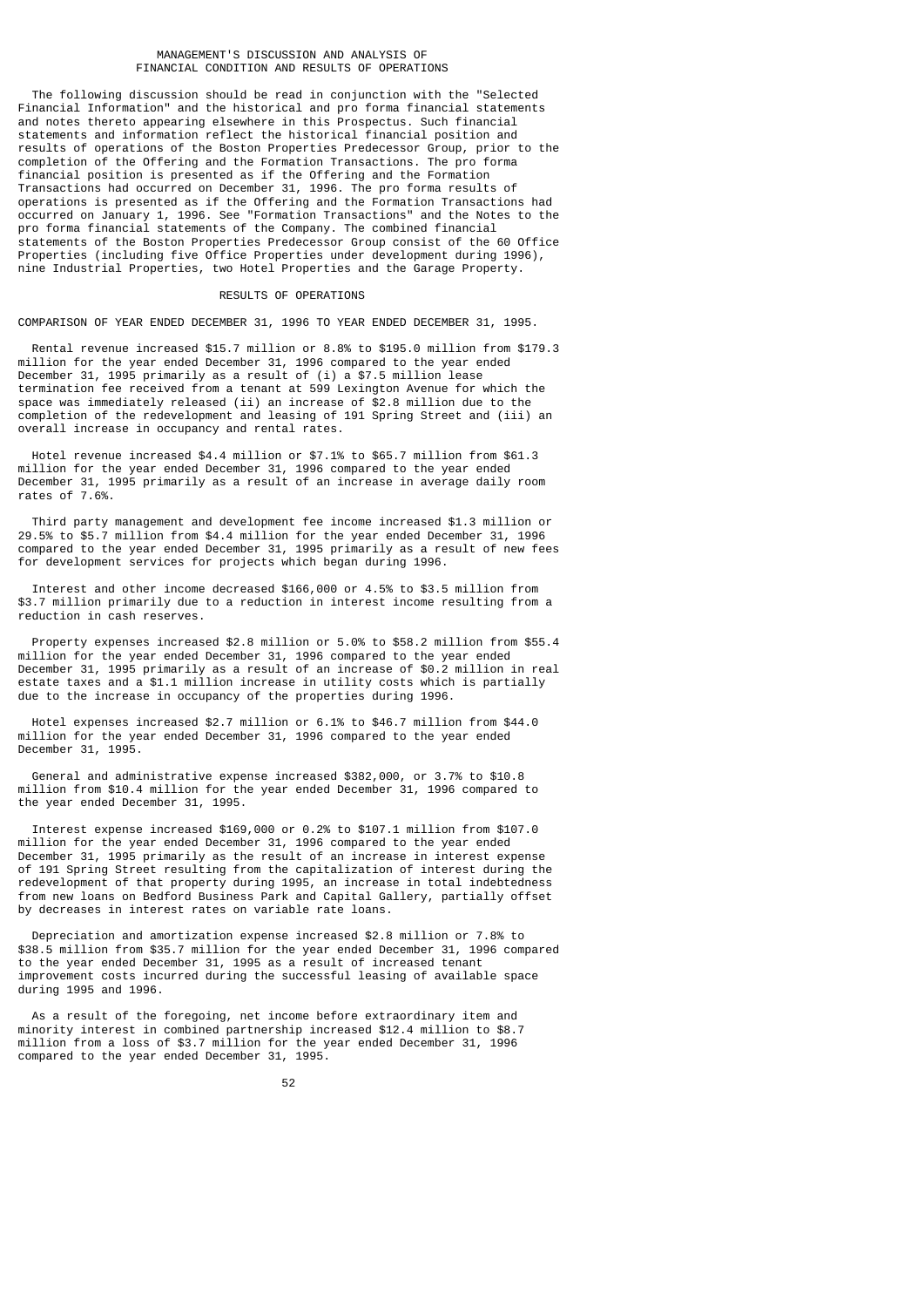COMPARISON OF YEAR ENDED DECEMBER 31, 1995 TO YEAR ENDED DECEMBER 31, 1994.

 Rental revenue increased \$2.6 million or 1.5% to \$179.3 million from \$176.7 million for the year ended December 31, 1995 compared to the year ended December 31, 1994 as a result of increases in occupancy, including an increase of \$2.3 million from releasing at Democracy Center partially offset by a loss of revenue of \$2.7 million from 191 Spring Street which was taken out of service for eleven months of 1995 while undergoing a complete redevelopment.

 Hotel revenue increased \$2.9 million or 4.9% to \$61.3 million from \$58.4 million for the year ended December 31, 1995 compared to the year ended December 31, 1994 primarily as a result of an increase in the average daily room rate of 7.7%.

 Third party management and development fee revenue decreased \$1.6 million or 27.0% to \$4.4 million from \$6.0 million primarily as the result of a decline in revenue from projects completed in 1994.

 Interest and other income increased \$864,000 or 30.5% for the year ended December 31, 1995 compared to the year ended December 31, 1994 primarily as a result of an increase in interest income from cash investments.

 Property expenses increased \$2.2 million or 4.1% to \$55.4 million from \$53.2 million for the year ended December 31, 1995 compared to the year ended December 31, 1994 primarily as a result of increased utilities and building cleaning and maintenance costs.

 Hotel expenses increased \$1.3 million or 3.0% to \$44.0 million from \$42.8 million for the year ended December 31, 1995 compared to the year ended December 31, 1994.

 General and administrative expense increased \$249,000, or 2.5% to \$10.4 million from \$10.1 million for the year ended December 31, 1995 compared to the year ended December 31, 1994.

 Interest expense increased \$11.6 million or 12.2% to \$107.0 million from \$95.3 million for the year ended December 31, 1995 compared to the year ended December 31, 1994 as a result of increases in interest rates on variable rate mortgage loans partially offset by a reduction in indebtedness resulting from scheduled payments of mortgage loan principal and the capitalization of interest of the 191 Spring Street loan during the redevelopment of that property in 1995.

 Depreciation and amortization expense increased \$615,000 or 1.8% to \$35.7 million from \$35.1 million for the year ended December 31, 1995 compared to the year ended December 31, 1994.

 As a result of the foregoing, net income before extraordinary item and minority interest in combined partnership decreased \$11.3 million to a loss of \$3.7 million from \$7.6 million of net income for the year ended December 31, 1995 compared to the year ended December 31, 1994.

### PRO FORMA OPERATING RESULTS

 Year Ended December 31, 1996. For the year ended December 31, 1996, pro forma net income before minority interest in Operating Partnership and extraordinary item would have been \$59.8 million compared to \$8.3 million of historical net income for the year ended December 31, 1996. The pro forma operating results for the year ended December 31, 1996 include a minority interest in Operating Partnership of \$18.7 million whereas there was no minority interest in Operating Partnership in the corresponding historical period. On a pro forma basis, net income before extraordinary item for the year ended December 31, 1996 would have been \$41.1 million compared to \$8.3 million of net income before extraordinary items for the corresponding historical period. Income before minority interest in Operating Partnership and extraordinary item increased by \$51.5 million on a pro forma basis for the year ended December 31, 1996 primarily due to a reduction of interest expense of \$54.1 million.

 Rental revenue for pro forma 1996 includes the lease revenues that the Company will receive from ZL Hotel LLC under the lease for the two Hotel Properties. After entering into such lease, the Company will not recognize hotel revenues and expenses.

 The development and management operations of the Company are reflected on a gross basis in the historical combined financial statements. In connection with the Formation Transactions, substantially all of the Greater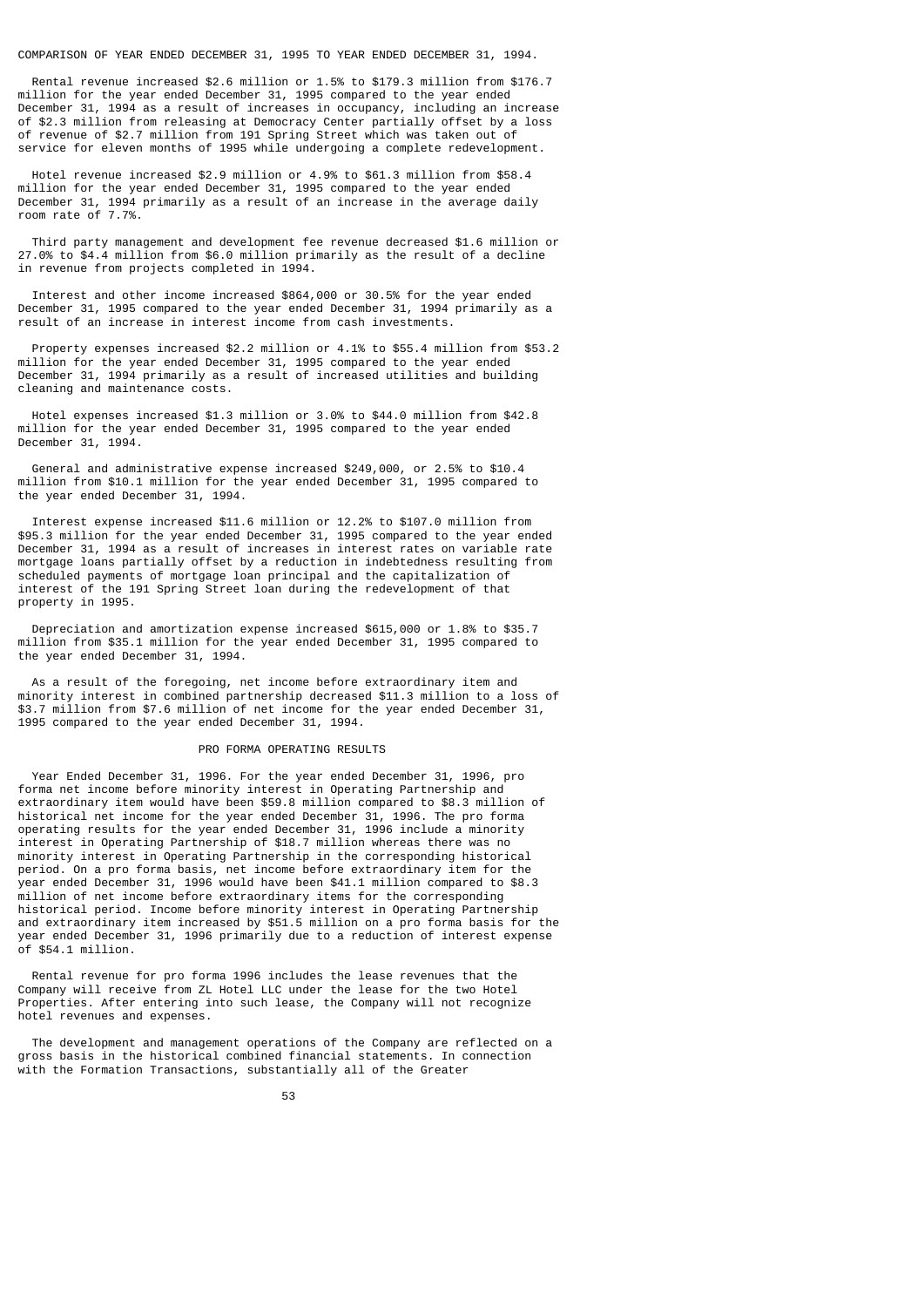Washington D.C. third party property management business will be contributed by the Company to the Development and Management Company and thereafter the operations of the Development and Management Company will be accounted for by the Company under the equity method in the pro forma statements; therefore, the pro forma statements include (i) revenues and expenses on a gross basis, from development and management conducted directly by the Operating Partnership in the respective income and expense line items and (ii) the Development and Management Company's net operations in the fee and other income line item. See "Business and Properties--Development Consulting, Property Management and Third Party Management."

### LIQUIDITY AND CAPITAL RESOURCES

 Mortgage Financing. Upon completion of the Offering and the Formation Transactions and the application of the net proceeds therefrom as described in "Use of Proceeds," the Company expects to have reduced its total indebtedness from \$1.44 billion to \$731.3 million, comprised of \$688.5 million of debt secured by Properties (the "Mortgage Debt") and \$42.8 million of debt under the Unsecured Line of Credit. The \$688.5 million Mortgage Debt is comprised of 11 loans secured by 13 properties, with a weighted average interest rate of 7.6% on the fixed rate loans which total \$683.8 million. There will be a total of \$3.5 million of scheduled loan principal payments due during the year ending December 31, 1997. The Mortgage Debt will represent approximately 34.1% of the Company's Total Market Capitalization.

 Mortgage Indebtedness. As of June 1, 1997, the Company expects to have outstanding approximately \$688.5 million of indebtedness secured by each of the Properties as listed below:

| PROPERTIES                                 | INTEREST<br>RATE |                 | ANNUAL DEBT<br>PRINCIPAL SERVICE | MATURITY<br><b>DATE</b> | <b>ESTIMATED</b><br><b>BALANCE AT</b><br>MATURITY |
|--------------------------------------------|------------------|-----------------|----------------------------------|-------------------------|---------------------------------------------------|
|                                            |                  | (IN THOUSANDS)  |                                  |                         |                                                   |
| 599 Lexington Avenue<br>Two Independence   |                  | 7.00% \$225,000 | \$15,750                         | July 19, 2005           | \$225,000                                         |
| Square<br>One Independence                 | 7.90             | 122,187         | 10,767                           | February 27, 2003       | 113,844                                           |
| Square                                     | 7.90             | 78,125          | 7,038                            | August 21, 2001         | 73,938                                            |
| 2300 N Street                              | 7.25             | 66,000          | 4,785                            | August 3, 2003          | 66,000                                            |
| Capital Gallery<br>10 & 20 Burlington Mall | 8.24             | 60,364          | 5,767                            | August 15, 2006         | 49,555                                            |
| $\text{Read}(1)$<br>Ten Cambridge Center & | 8.33             | 37,000          | 3,082                            | July 1, 2001            | 37,000                                            |
| North Garage                               | 7.57             | 40,000          | 3,028                            | March 29, 2000          | 40,000                                            |
| 191 Spring Street                          | 8.50             | 23,822          | 2,271                            | September 1, 2006       | 20,428                                            |
| Bedford Business Park                      | 8.50             | 23,313          | 1,980                            | December 10, 2008       | 15,891                                            |
| Montvale Center<br>Hilltop Business Cen-   | 8.59             | 7,953           | 779                              | December 1, 2006        | 6,556                                             |
| ter LIBOR+1.50%                            |                  | 4,700           | 553                              | December 1, 1998        | 4,400                                             |
| $Total$                                    |                  | \$688,464       | \$55,800                         |                         | \$652,612                                         |
|                                            |                  | ========        | $=$ $=$ $=$ $=$ $=$ $=$ $=$      |                         | ========                                          |

- --------

(1) Includes outstanding indebtedness secured by 91 Hartwell Avenue and 92 and 100 Hayden Avenue.

(2) For purposes of calculating debt service, LIBOR is presumed to be 6.0%.

 The Unsecured Line of Credit. The Company is currently negotiating with a commercial bank, the terms of the three year, \$300 million Unsecured Line of Credit. The Unsecured Line of Credit will be used to facilitate development and acquisition activities and for working capital purposes.

 Analysis of Liquidity and Capital Resources. Upon completion of the Offering and the Formation Transactions and the use of proceeds therefrom, the Company will have reduced its total indebtedness by approximately \$709 million.

 The Company believes the Offering and the Formation Transaction will improve its financial performance through changes in its capital structure, principally the substantial reduction in its overall debt and its debt to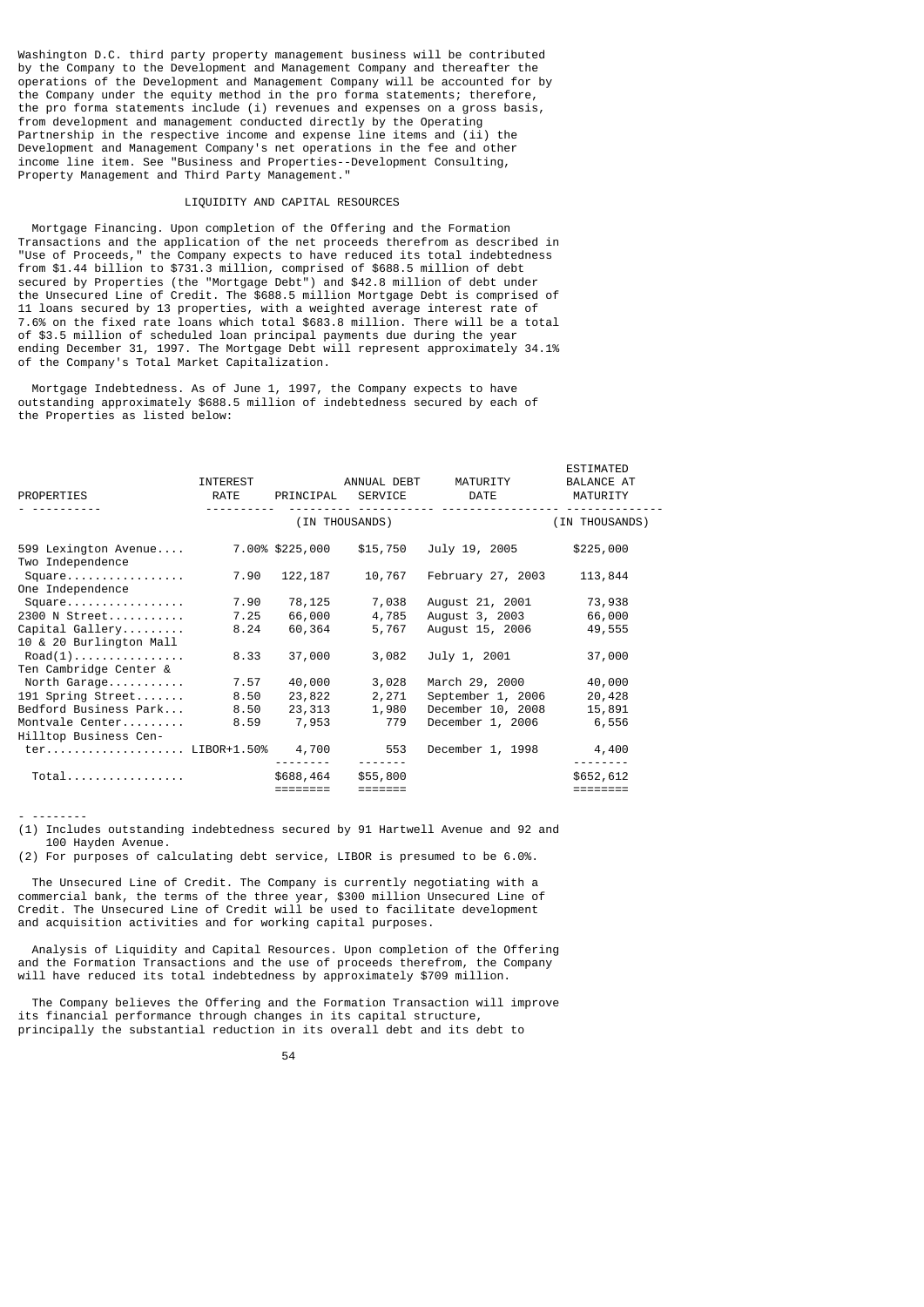equity ratio. The Company anticipates that distributions will be paid from cash available for distribution, which is expected to exceed cash historically available for distribution as a result of the reduction in debt service resulting from the repayment of indebtedness. Through the Formation Transactions, the Company will repay \$707.1 million of its existing mortgage debt, reducing annual interest expense by approximately \$54.1 million.

 After the Offering, the Company expects to have approximately \$257.2 million available under the Unsecured Line of Credit. The Company anticipates that the Unsecured Line of Credit will be used primarily to develop and acquire properties and provide for working capital needs.

 The Company expects to meet its short-term liquidity requirements generally through its initial working capital and net cash provided by operations. The Company's operating properties and hotels require periodic investments of capital for tenant-related capital expenditures and for general capital improvements. For the years ending December 31, 1992 through December 31, 1996, the Company's recurring tenant improvements and leasing commissions averaged \$7.67 per square foot of leased space per year. The Company expects that the average annual cost of recurring tenant improvements and leasing commissions will be \$5,881,000 based upon an average annual square feet for which leases expire during the years ending December 31, 1997 through December 31, 2001 of 766,692 square feet. The Company expects the cost of general capital improvements to the properties to average \$1,609,000 annually based upon an estimate of \$0.20 per square foot. General capital expenditures for the hotels is expected to be \$2,679,000 annually based upon the average actual capital expenditures at the hotels for the years ending December 31, 1992 through December 31, 1996.

## CASH FLOWS

 Comparison for the Year Ended December 31, 1996 to Year Ended December 31, 1995. Cash and cash equivalents were \$9.0 million and \$25.9 million at December 31, 1996 and 1995, respectively. Cash and cash equivalents decreased \$16.9 million during 1996 compared to a decrease of \$20.4 million during 1995. The decrease is due to a \$32.5 million increase in net cash used in financing activities from \$14.5 million to \$47.0 million, offset by a \$13.1 million decrease in net cash used in investing activities from \$36.8 million to \$23.7 million and an increase in cash flows provided by operating activities of \$22.9 million from \$30.9 million to \$53.8 million. The increase in net cash used in financing activities of \$32.5 million is attributable to net distributions to owners of \$71.9 million offset by an increase of \$39.4 million in loan proceeds net of financing costs and loan principal payments. The decrease in net cash used in investing activities of \$13.2 million is attributable to the acquisition of the two Sugarland properties for \$7.5 million offset by a draw of restricted cash of \$9.2 million and a net decrease in additions to tenant improvements, leasing and development costs. The increase in cash provided by operating activities of \$22.9 million is due to an increase in net income of \$11.3 million and increases from accounts receivable, escrows and prepaid expenses.

 Comparison for the Year Ended December 31, 1995 to Year Ended December 31, 1994. Cash and cash equivalents were \$25.9 million and \$46.3 million at December 31, 1995 and 1994 respectively. Cash and cash equivalents decreased \$20.4 million during 1995 compared to a decrease of \$4.4 million during 1994. The decrease is due to an increase in cash used in investing activities of \$18.4 million from \$18.4 million to \$36.8 million, a decrease in cash provided by operating activities of \$16.6 million from \$47.6 million to \$30.9 million offset by a decrease in net cash used in financing activities of \$19.0 million from \$33.5 million to \$14.5 million. The increase in cash used in investing activities of \$18.4 million is due to an increase in tenant improvements, building improvements and leasing costs of \$16.6 million and the acquisition of 164 Lexington Road of \$1.8 million. The decrease in net cash used in financing activities of \$19.0 million is attributable to a \$13.9 million decrease in net distributions to owners and a \$5.1 million decrease in loans payable and financing costs.

### FUNDS FROM OPERATIONS

 Industry analysts generally consider Funds from Operations, as defined by NAREIT, to be an alternative measure of performance of an equity REIT. Funds from Operations, as defined by NAREIT, means net income (computed in accordance with GAAP) excluding significant nonrecurring items, gains (or losses) from debt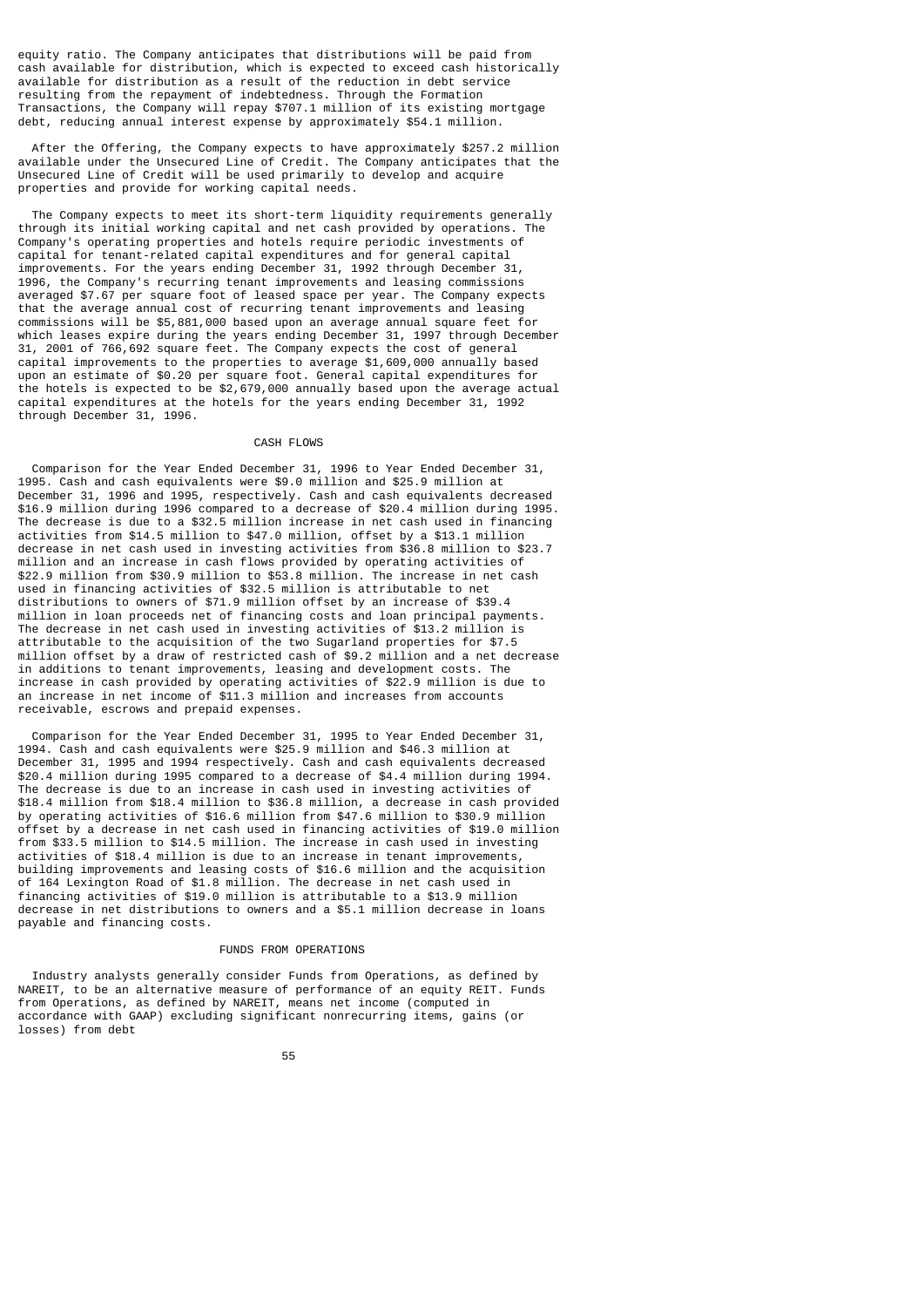restructuring and sales of property, plus depreciation and amortization on real estate assets, and after adjustments for unconsolidated partnerships and joint ventures. The Company's Funds from Operations are not comparable to Funds from Operations reported by other REITs that do not define the term using the current NAREIT definition or that interpret the current NAREIT definition differently than does the Company. The Company believes that in order to facilitate a clear understanding of the combined historical operating results of the Boston Properties Predecessor Group and the Company, Funds from Operations should be examined in conjunction with net income as presented in the combined financial statements and information included elsewhere in this Prospectus. Funds from Operations does not represent cash generated from operating activities in accordance with GAAP and should not be considered as an alternative to net income as an indication of the Company's performance or to cash flows as a measure of liquidity or ability to make distributions.

## **TNEL ATTON**

 Substantially all of the office leases provide for separate real estate tax and operating expense escalations over a base amount. In addition, many of the leases provide for fixed base rent increases or indexed increases. The Company believes that inflationary increases may be at least partially offset by the contractual rent increases described above.

 $56$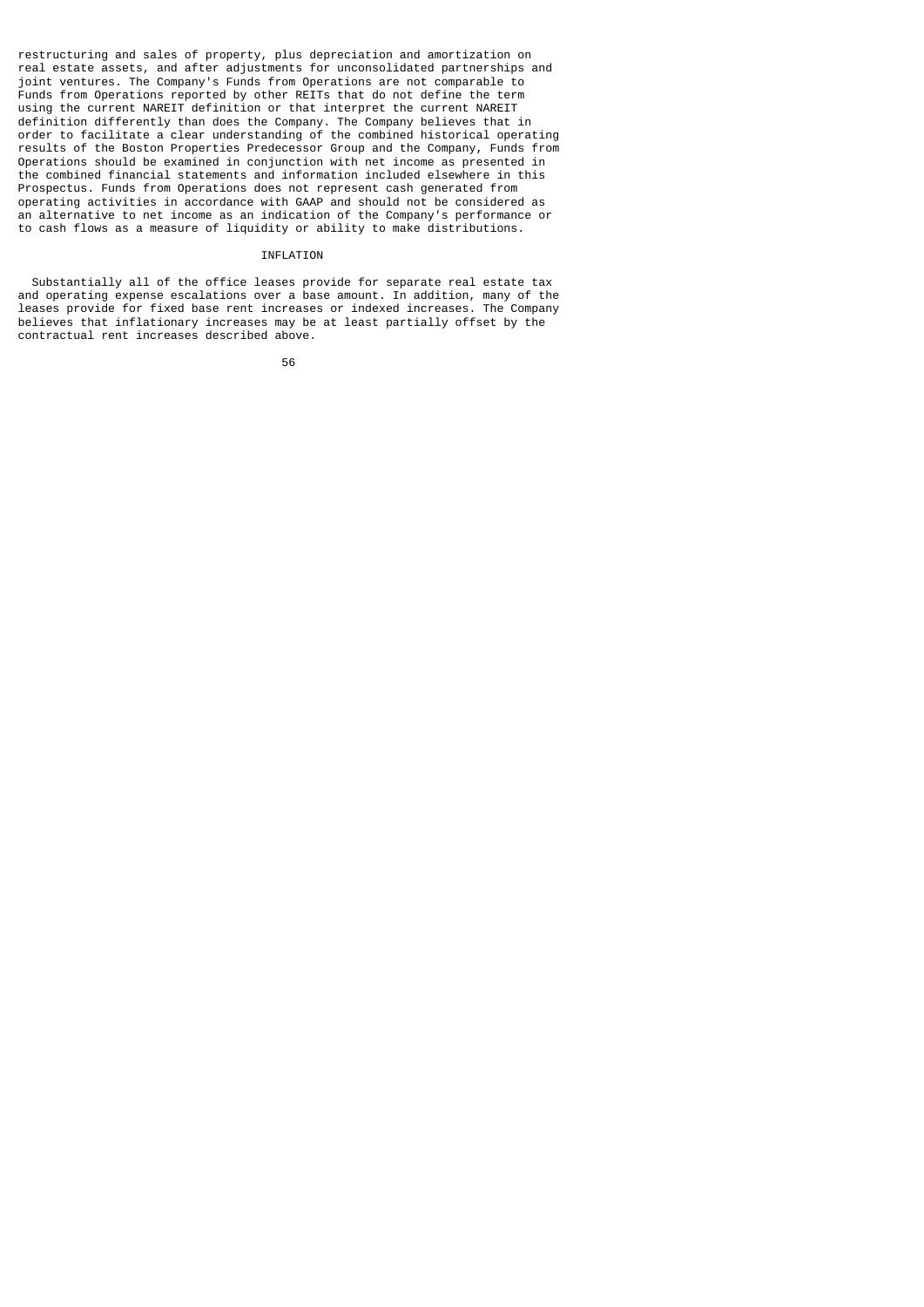#### BUSINESS AND PROPERTIES

### GENERAL

 The Company's Properties consist of 62 Office Properties (including seven Development Properties), nine Industrial Properties, the two Hotel Properties and the Garage Property. The total square footage of the Properties is approximately 10.9 million square feet, comprised of (i) 35 Class A Office Buildings (including three Development Properties) totaling approximately 6.0 million net rentable square feet, with approximately 1.3 million square feet of structured parking for 4,222 vehicles, (ii) 27 R&D Properties (including four Development Properties) totaling approximately 1.6 million net rentable square feet, (iii) nine Industrial Properties totaling approximately 925,000 net rentable square feet, (iv) two Hotel Properties, with 833 rooms, totaling approximately 750,000 square feet, and (v) the Garage Property, with 1,170 parking spaces, consisting of approximately 330,000 square feet.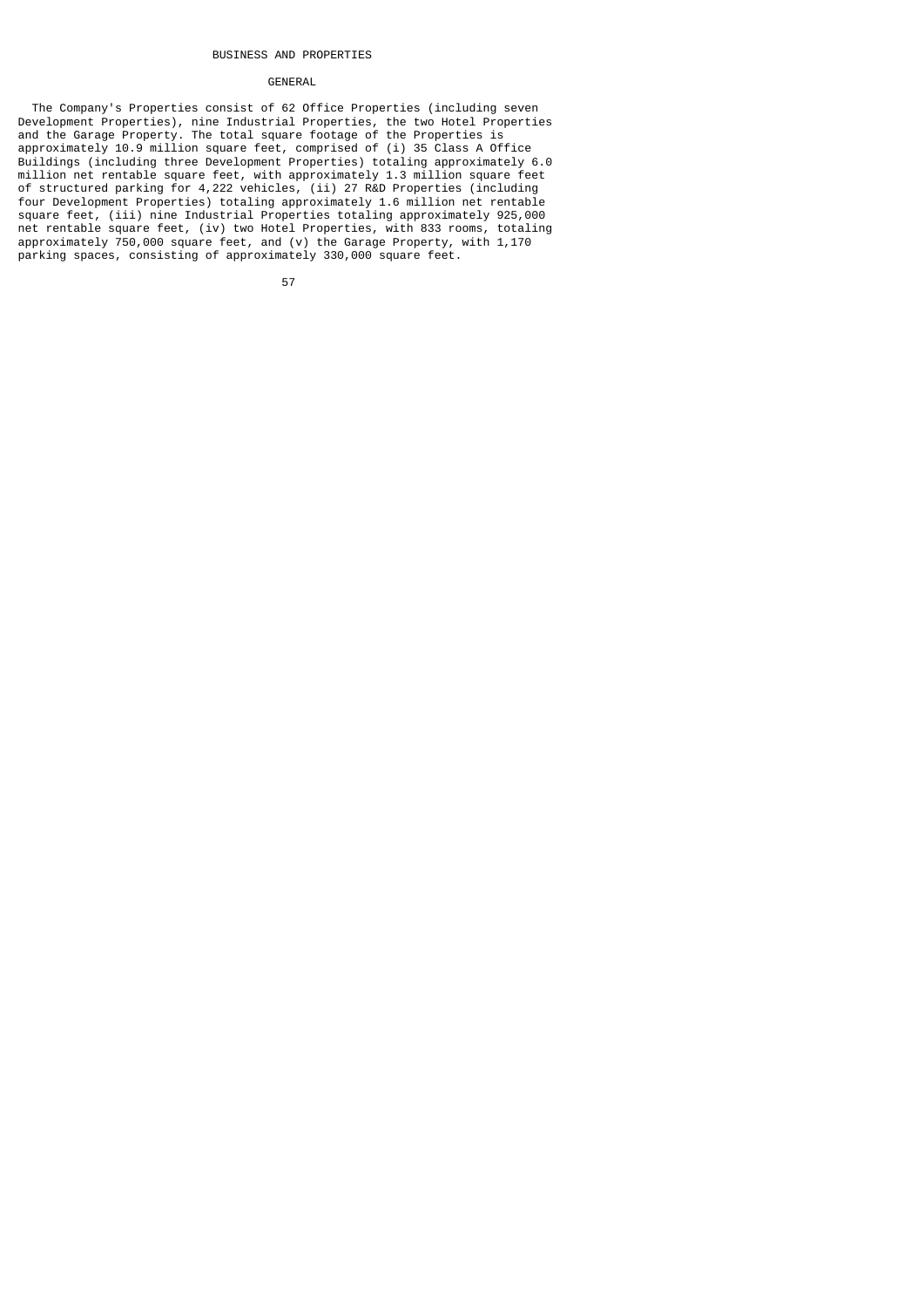## SUMMARY PROPERTY DATA

 Set forth below is a summary of information regarding the Properties, including the seven Development Properties.

| PROPERTY NAME<br><u> - - - - - - - - - - - - -</u> | LOCATION                                                             | <b>PERCENT</b> | YEAR(S)<br>BUILT/<br>OWNERSHIP RENOVATED(1) | NO.<br>0F<br>BLDGS. | <b>NET</b><br>RENTABLE<br>SQUARE<br><b>FEET</b> | PERCENT<br>LEASED<br>AS OF<br>12/31/96 | ESCALATED<br><b>RENT</b><br>AS OF<br>12/31/96(2) | PERCENT OF<br>ESCALATED<br>RENT | <b>ESCALATED</b><br>RENT<br>PER<br>LEASED<br>SQUARE<br>FOOT(2)<br><u>.</u> |
|----------------------------------------------------|----------------------------------------------------------------------|----------------|---------------------------------------------|---------------------|-------------------------------------------------|----------------------------------------|--------------------------------------------------|---------------------------------|----------------------------------------------------------------------------|
| OFFICE PROPER-<br>TIES:<br>Class A Office          |                                                                      |                |                                             |                     |                                                 |                                        |                                                  |                                 |                                                                            |
| Buildings:                                         |                                                                      |                |                                             |                     |                                                 |                                        |                                                  |                                 |                                                                            |
| 599 Lexington<br>Avenue $(4)$                      | New York, NY                                                         | 100.0%         | 1986                                        | $\mathbf{1}$        | 1,000,070                                       | 97%                                    | \$51,470,410                                     | 27.2%                           | \$52.90                                                                    |
| Two Independence                                   |                                                                      |                |                                             |                     |                                                 |                                        |                                                  |                                 |                                                                            |
| Square $(5)$<br>Democracy Cen-                     | SW Washington, DC                                                    | 100.0          | 1992                                        | 1                   | 579,600                                         | 100                                    | 21, 185, 671                                     | 11.2                            | 36.65                                                                      |
| $ter \ldots \ldots \ldots$<br>One Independence     | Bethesda, MD                                                         | 100.0          | 1985-88/94-96                               | 3                   | 680,000                                         | 96                                     | 15,047,361                                       | 8.0                             | 23.03                                                                      |
| Square $(5)$<br>Capital Gal-                       | SW Washington, DC                                                    | 100.0          | 1991                                        | 1                   | 337,794                                         | 100                                    | 12,650,434                                       | 6.7                             | 37.45                                                                      |
| $Iery. \ldots \ldots \ldots$<br>2300 N Street      | SW Washington, DC<br>NW Washington, D.C.                             | 100.0<br>100.0 | 1981<br>1986                                | 1<br>1              | 396,255<br>276,906                              | 93<br>100                              | 12, 229, 487<br>11,712,087                       | 6.5<br>6.2                      | 33.15<br>48.04                                                             |
| The U.S.                                           |                                                                      |                |                                             |                     |                                                 |                                        |                                                  |                                 |                                                                            |
| International<br>Trade Commission<br>Building (5)  |                                                                      |                |                                             |                     |                                                 |                                        |                                                  |                                 |                                                                            |
| (6).<br>One Cambridge                              | SW Washington, DC                                                    | 100.0          | 1987                                        | $\mathbf{1}$        | 243,998                                         | 100                                    | 6,673,165                                        | 3.5                             | 27.35                                                                      |
| Center                                             | Cambridge, MA                                                        | 100.0          | 1987                                        | 1                   | 215,385                                         | 100                                    | 6,015,824                                        | 3.2                             | 27.93                                                                      |
| Ten Cambridge<br>Center                            | Cambridge, MA                                                        | 100.0          | 1990                                        | 1                   | 152,664                                         | 100                                    | 4,251,071                                        | 2.2                             | 27.85                                                                      |
| 191 Spring<br>$Street$                             | Lexington, MA                                                        | 100.0          | 1971/95                                     | 1                   | 162,700                                         | 100                                    | 3,986,701                                        | 2.1                             | 24.50                                                                      |
| 10 & 20 Burling-<br>ton Mall Road                  | Burlington, MA                                                       | 100.0          | 1984-86/95-96                               | 2                   | 152,552                                         | 100                                    | 3,131,736                                        | 1.7                             | 20.53                                                                      |
| Lexington Office<br>Park                           | Lexington, MA                                                        | 100.0          | 1982                                        | $\overline{c}$      | 168,500                                         | 95                                     | 2,995,506                                        | 1.6                             | 19.33                                                                      |
| Waltham Office<br>Center                           | Waltham, MA                                                          | 100.0          | 1968-70/87-88                               | 3                   | 129,658                                         | 100                                    | 2,575,521                                        | 1.4                             | 19.86                                                                      |
| Three Cambridge                                    |                                                                      |                |                                             |                     |                                                 |                                        |                                                  |                                 |                                                                            |
| Center<br>Montvale Center                          | Cambridge, MA                                                        | 100.0          | 1987                                        | 1                   | 107,484                                         | 100                                    | 2,406,808                                        | 1.3                             | 22.39                                                                      |
| ( 7 )<br>170 Tracer                                | Gaithersburg, MD                                                     | 75.0           | 1987                                        | 1                   | 122, 157                                        | 100                                    | 2,195,966                                        | 1.2                             | 17.98                                                                      |
| $Lane$<br>195 West                                 | Waltham, MA                                                          | 100.0          | 1980                                        | 1                   | 73,258                                          | 100                                    | 1,681,073                                        | 0.9                             | 22.95                                                                      |
| Street<br>Bedford Business                         | Waltham, MA                                                          | 100.0          | 1990                                        | 1                   | 63,500                                          | 100                                    | 1,564,296                                        | 0.8                             | 24.63                                                                      |
| Park                                               | Bedford, MA                                                          | 100.0          | 1980                                        | 1                   | 90,000                                          | 100                                    | 1,513,011                                        | 0.8                             | 16.81                                                                      |
| 91 Hartwell Ave-<br>$nue.$                         | Lexington, MA                                                        | 100.0          | 1985/96                                     | 1                   | 122, 135                                        | 51                                     | 1,318,024                                        | 0.7                             | 21.24                                                                      |
| 33 Hayden Ave-<br>$nue.$                           | Lexington, MA                                                        | 100.0          | 1979                                        | 1                   | 79,564                                          | 100                                    | 1, 128, 814                                      | 0.6                             | 14.19                                                                      |
| Eleven Cambridge<br>Center                         | Cambridge, MA                                                        | 100.0          | 1984                                        | 1                   | 79,616                                          | 100                                    | 1, 118, 563                                      | 0.6                             | 14.05                                                                      |
| 100 Hayden Ave-<br>$nue.$                          | Lexington, MA                                                        | 100.0          | 1985                                        | 1                   | 55,924                                          | 100                                    | 1,098,034                                        | 0.6                             | 19.63                                                                      |
| 8 Arlington<br>Street $(8)$                        | Boston, MA                                                           | 100.0          | 1860/1920/89                                | 1                   | 30,526                                          | 100                                    | 1,080,172                                        | 0.6                             | 35.39                                                                      |
| 32 Hartwell Ave-<br>$nue.$                         |                                                                      |                |                                             |                     |                                                 |                                        |                                                  |                                 |                                                                            |
| 204 Second Ave-                                    | Lexington, MA                                                        | 100.0          | 1968-79/87                                  | 1                   | 69,154                                          | 100                                    | 1,002,211                                        | 0.5                             | 14.49                                                                      |
| $nue$<br>92 Hayden Ave-                            | Waltham, MA                                                          | 100.0          | 1981/93                                     | $\mathbf{1}$        | 40,974                                          | 100                                    | 812,518                                          | 0.4                             | 19.83                                                                      |
| $nue.$<br>BDM Interna-                             | Lexington, MA                                                        | 100.0          | 1968/84                                     | $\mathbf{1}$        | 30,980                                          | 100                                    | 632,109                                          | 0.3                             | 20.40                                                                      |
| tional Build-<br>ings* $(9) \ldots \ldots$         | Reston, VA                                                           | 25.0           | 1999                                        | 2                   | 440,000                                         | $\sim$ $-$                             | $\sim$ $-$                                       | $\sim$ $-$                      |                                                                            |
| 201 Spring                                         |                                                                      |                |                                             |                     |                                                 | $\sim$ $\sim$                          | $\sim$ $\sim$                                    | $- -$                           | $- -$                                                                      |
| Street* (10) Lexington, MA                         |                                                                      | 100.0          | 1997                                        | 1<br>$- - -$        | 102,000                                         | $- - -$                                |                                                  | - - - - -                       |                                                                            |
|                                                    | SUBTOTAL/WEIGHTED AVERAGE FOR CLASS A OFFICE BUILDINGS $(11) \ldots$ |                |                                             | 35<br>$==$          | 6,003,354<br>=========                          | 97%(A)<br>$==$                         | \$171,476,573<br>============                    | 90.7%<br>$=$ $=$ $=$ $=$ $=$    | \$32.53(A)<br>$=$ $=$ $=$ $=$ $=$ $=$                                      |
| R&D Properties:<br>Bedford Business                |                                                                      |                |                                             |                     |                                                 |                                        |                                                  |                                 |                                                                            |
| Park<br>7601 Boston Bou-                           | Bedford, MA                                                          | 100.0%         | 1962-78/96                                  | $\overline{c}$      | 383,704                                         | 100%                                   | 3, 265, 991<br>\$                                | 1.7%                            | \$8.51                                                                     |
| levard, Building<br>Eight $(5)$                    | Springfield, VA                                                      | 100.0          | 1986                                        | $\mathbf{1}$        |                                                 | 100                                    | 1,437,971                                        | 0.8                             | 13.86                                                                      |
| Fourteen Cam-                                      |                                                                      |                |                                             |                     | 103,750                                         |                                        |                                                  |                                 |                                                                            |
| bridge Center<br>Hilltop Business                  | Cambridge, MA                                                        | 100.0          | 1983                                        | $\mathbf{1}$        | 67,362                                          | 100                                    | 1, 315, 519                                      | 0.7                             | 19.53                                                                      |
| Center $(12) \ldots$ .<br>7600 Boston Bou-         | So. San Francisco, CA                                                | 35.7           | early 1970's                                | 9                   | 144,479                                         | 90                                     | 1,030,288                                        | 0.5                             | 7.95                                                                       |
| levard, Building                                   | Nine Springfield, VA                                                 | 100.0          | 1987                                        | $\mathbf{1}$        | 69,832                                          | 100                                    | 878,600                                          | 0.5                             | 12.58                                                                      |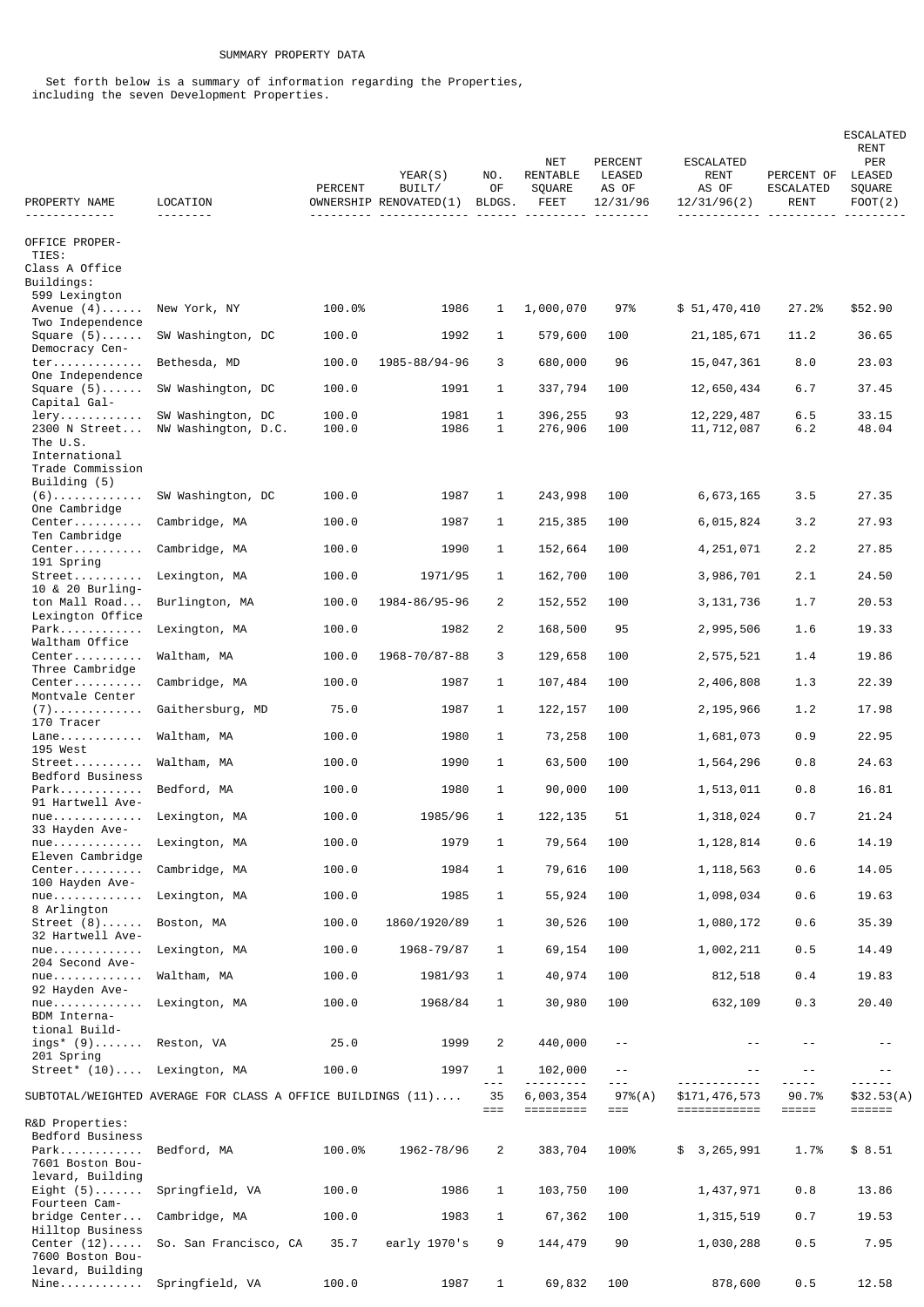| 7500 Boston Bou-                  |                                                     |        |              |              |                               |                    |                                   |                               |                        |
|-----------------------------------|-----------------------------------------------------|--------|--------------|--------------|-------------------------------|--------------------|-----------------------------------|-------------------------------|------------------------|
| levard, Building                  |                                                     |        |              |              |                               |                    |                                   |                               |                        |
| Six(5)<br>8000 Grainger           | Springfield, VA                                     | 100.0  | 1985         | 1            | 79,971                        | 100                | 800,464                           | 0.4                           | 10.01                  |
| Court, Building                   |                                                     |        |              |              |                               |                    |                                   |                               |                        |
| Five                              | Springfield, VA                                     | 100.0  | 1984         | 1            | 90,465                        | 100                | 759,790                           | 0.4                           | 8.40                   |
| 7435 Boston Bou-                  |                                                     |        |              |              |                               |                    |                                   |                               |                        |
| levard, Building                  |                                                     |        |              |              |                               |                    |                                   |                               |                        |
| 0ne.                              | Springfield, VA                                     | 100.0  | 1982         | 1            | 105,414                       | 67                 | 753,100                           | 0.4                           | 10.60                  |
| 7451 Boston Bou-                  |                                                     |        |              |              |                               |                    |                                   |                               |                        |
| levard, Building                  |                                                     |        |              |              |                               |                    |                                   |                               |                        |
| Two.                              | Springfield, VA                                     | 100.0  | 1982         | 1            | 47,001                        | 100                | 644,646                           | 0.3                           | 13.72                  |
| 164 Lexington<br>Road             | Billerica, MA                                       | 100.0  | 1982         | 1            | 64,140                        | 100                | 598,478                           | 0.3                           | 9.33                   |
| 7374 Boston Bou-                  |                                                     |        |              |              |                               |                    |                                   |                               |                        |
| levard, Building                  |                                                     |        |              |              |                               |                    |                                   |                               |                        |
| Four $(5)$                        | Springfield, VA                                     | 100.0  | 1984         | 1            | 57,321                        | 100                | 595,823                           | 0.3                           | 10.39                  |
| 8000 Corporate                    |                                                     |        |              |              |                               |                    |                                   |                               |                        |
| Court, Building                   |                                                     |        |              |              |                               |                    |                                   |                               |                        |
| Eleven                            | Springfield, VA                                     | 100.0  | 1989         | 1            | 52,539                        | 100                | 395,053                           | 0.2                           | 7.52                   |
| 7375 Boston Bou-                  |                                                     |        |              |              |                               |                    |                                   |                               |                        |
| levard, Building                  |                                                     | 100.0  |              | 1            |                               | 100                | 342,999                           | 0.2                           | 12.77                  |
| Ten $(5)$<br>17 Hartwell Ave-     | Springfield, VA                                     |        | 1988         |              | 26,865                        |                    |                                   |                               |                        |
| $nue.$                            | Lexington, MA                                       | 100.0  | 1968         | 1            | 30,000                        | 100                | 198,000                           | 0.1                           | 6.60                   |
| 7700 Boston Bou-                  |                                                     |        |              |              |                               |                    |                                   |                               |                        |
| levard, Building                  |                                                     |        |              |              |                               |                    |                                   |                               |                        |
| Twelve <sup>*</sup> $(13) \ldots$ | Springfield, VA                                     | 100.0  | 1997         | 1            | 80,514                        | $ -$               | $\sim$ $\sim$                     | $- -$                         | $- -$                  |
| 7501 Boston Bou-                  |                                                     |        |              |              |                               |                    |                                   |                               |                        |
| levard, Building                  |                                                     |        |              |              |                               |                    |                                   |                               |                        |
| Seven* $(14) \ldots$ .            | Springfield, VA                                     | 100.0  | 1997         | 1            | 75,756                        | $- -$              | $ -$                              | $ -$                          | $- -$                  |
| Sugarland Build-                  |                                                     | 100.0  | 1986/97      | 1            | 59,585                        | $ -$               | $ -$                              | $- -$                         | $- -$                  |
| ing $Two^*$ $(15) \ldots$         | Herndon, VA                                         |        |              |              |                               |                    |                                   |                               |                        |
|                                   |                                                     |        |              |              |                               |                    |                                   |                               |                        |
| Sugarland Build-                  |                                                     |        |              | 1            |                               | $- -$              | $- -$                             | $ -$                          | $- -$                  |
| ing One* $(15) \ldots$            | Herndon, VA                                         | 100.0  | 1985/97      | $- - -$      | 52,533                        | $- - -$            | .                                 | -----                         | ------                 |
|                                   | SUBTOTAL/WEIGHTED AVERAGE FOR R&D PROPERTIES        |        |              | 27           | 1,591,231                     | 96%(B)             | \$13,016,722                      | 6.9%                          | \$10.22(B)             |
|                                   |                                                     |        |              | $==$         |                               | ===                | ============                      | $=$ $=$ $=$ $=$ $=$           | ======                 |
| INDUSTRIAL PROP-                  |                                                     |        |              |              |                               |                    |                                   |                               |                        |
| ERTIES:                           |                                                     |        |              |              |                               |                    |                                   |                               |                        |
| 38 Cabot Boule-                   |                                                     |        |              |              |                               |                    |                                   |                               |                        |
| vard $(16) \ldots \ldots$         | Bucks County, PA                                    | 100.0% | 1972/84      | 1            | 161,000                       | 100%               | \$<br>865,613                     | 0.5%                          | \$5.38                 |
| 6201 Columbia<br>Park Road,       |                                                     |        |              |              |                               |                    |                                   |                               |                        |
| Building Two                      | Landover, MD                                        | 100.0  | 1986         | 1            | 99,885                        | 87                 | 694,935                           | 0.4                           | 8.03                   |
| 2000 South Club                   |                                                     |        |              |              |                               |                    |                                   |                               |                        |
| Drive, Building                   |                                                     |        |              |              |                               |                    |                                   |                               |                        |
| $Three \ldots \ldots$             | Landover, MD                                        | 100.0  | 1988         | 1            | 83,608                        | 100                | 685,338                           | 0.4                           | 8.20                   |
| 40-46 Harvard                     |                                                     |        |              |              |                               |                    |                                   |                               |                        |
| Street                            | Westwood, MA                                        | 100.0  | 1967/96      | 1            | 169,273                       | 90                 | 677,818                           | 0.4                           | 4.46                   |
| 25-33 Dartmouth                   |                                                     |        |              |              |                               |                    |                                   |                               |                        |
| Street<br>1950 Stanford           | Westwood, MA                                        | 100.0  | 1966/96      | 1            | 78,045                        | 87                 | 658,645                           | 0.3                           | 9.75                   |
| Court, Building                   |                                                     |        |              |              |                               |                    |                                   |                               |                        |
| 0ne                               | Landover, MD                                        | 100.0  | 1986         | 1            | 53,250                        | 100                | 354,274                           | 0.2                           | 6.65                   |
| 2391 West Winton                  |                                                     |        |              |              |                               |                    |                                   |                               |                        |
| Avenue                            | Hayward, CA                                         | 100.0  | 1974         | 1            | 221,000                       | 27(17)             | 234,000                           | 0.1                           | 3.90                   |
| 560 Forbes Bou-                   |                                                     |        |              |              |                               |                    |                                   |                               |                        |
| levard (12)                       | So. San Francisco, CA                               | 35.7   | early 1970's | 1            | 40,000                        | 100                | 238,000                           | 0.1                           | 5.95                   |
| 430 Rozzi Place                   |                                                     |        |              |              |                               |                    |                                   |                               |                        |
| $(12)$                            | So. San Francisco, CA                               | 35.7   | early 1970's | 1<br>$- - -$ | 20,000                        | 100<br>$- - -$     | 114,949                           | 0.1<br>-----                  | 5.75<br>------         |
|                                   | SUBTOTAL/WEIGHTED AVERAGE FOR INDUSTRIAL PROPERTIES |        |              | 9            | 926,061                       | 78%(17)            | 4,523,572<br>\$                   | 2.4%                          | \$6.25                 |
|                                   |                                                     |        |              | $==$         |                               | $==$               | $=$ ============                  | $=$ $=$ $=$ $=$ $=$           | ======                 |
|                                   | TOTAL/WEIGHTED AVERAGE FOR OFFICE AND INDUSTRIAL    |        |              |              |                               |                    |                                   |                               |                        |
|                                   |                                                     |        |              | 71<br>$==$   | 8,520,646<br><b>ECODEDICE</b> | $94\%$ (C)<br>$==$ | \$189,016,867<br>$=$ ============ | 100.0%<br>$=$ $=$ $=$ $=$ $=$ | \$26.00(C)<br>$======$ |

|                                  | EFFECTIVE<br>RENT PER |
|----------------------------------|-----------------------|
|                                  | <b>LEASED</b>         |
|                                  | SQUARE                |
| PROPERTY NAME                    | FOOT(3)               |
|                                  |                       |
| OFFICE PROPER-                   |                       |
| TIES:                            |                       |
| Class A Office                   |                       |
| Buildings:                       |                       |
| 599 Lexington                    |                       |
| Avenue $(4)$                     | \$47.13               |
| Two Independence<br>Square $(5)$ | 36.80                 |
| Democracy Cen-                   |                       |
| ter                              | 21.22                 |
| One Independence                 |                       |
| Square $(5)$                     | 34.34                 |
| Capital Gal-                     |                       |
| lery                             | 31.11                 |
| 2300 N Street                    | 46.82                 |
| The U.S.                         |                       |
| International                    |                       |
| Trade Commission                 |                       |
| Building (5)                     |                       |
| ( 6 )                            | 24.79                 |

ANNUAL NET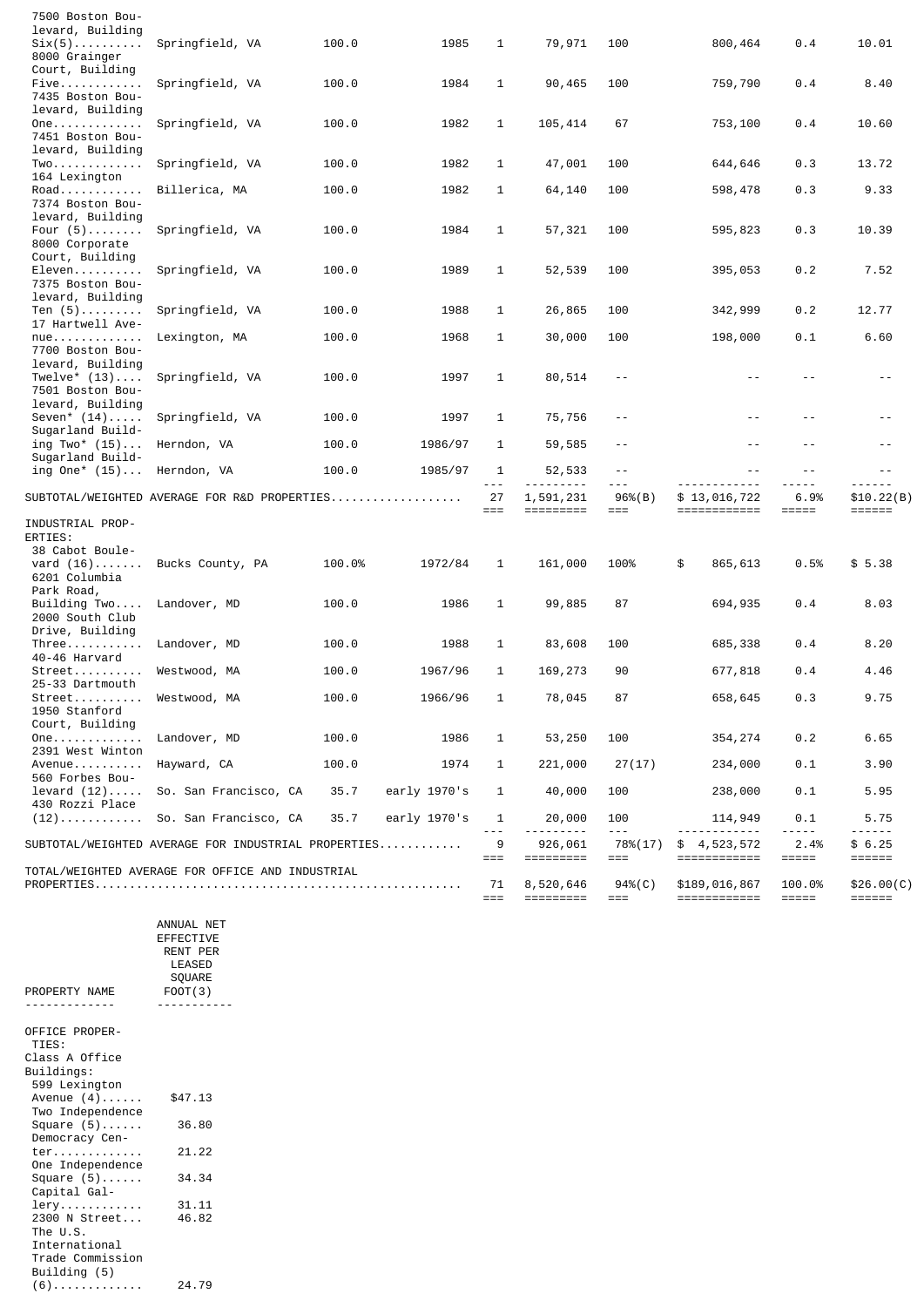| One Cambridge                               |             |                                                                                 |            |
|---------------------------------------------|-------------|---------------------------------------------------------------------------------|------------|
| Center                                      | 25.57       |                                                                                 |            |
| Ten Cambridge<br>Center                     | 23.11       |                                                                                 |            |
| 191 Spring                                  |             |                                                                                 |            |
| Street                                      | 22.26       |                                                                                 |            |
| 10 & 20 Burling-<br>ton Mall Road           | 18.45       |                                                                                 |            |
| Lexington Office                            |             |                                                                                 |            |
| Park                                        | 16.97       |                                                                                 |            |
| Waltham Office<br>Center                    | 18.54       |                                                                                 |            |
| Three Cambridge                             |             |                                                                                 |            |
| Center                                      | 20.45       |                                                                                 |            |
| Montvale Center<br>$(7)$                    | 18.68       |                                                                                 |            |
| 170 Tracer                                  |             |                                                                                 |            |
| $Lane$                                      | 19.08       |                                                                                 |            |
| 195 West<br>Street                          | 20.36       |                                                                                 |            |
| Bedford Business                            |             |                                                                                 |            |
| Park                                        | 15.78       |                                                                                 |            |
| 91 Hartwell Ave-<br>$nue$                   | 19.71       |                                                                                 |            |
| 33 Hayden Ave-                              |             |                                                                                 |            |
| $nue$                                       | 13.47       |                                                                                 |            |
| Eleven Cambridge<br>Center                  | 11.90       |                                                                                 |            |
| 100 Hayden Ave-                             |             |                                                                                 |            |
| nue                                         | 18.91       |                                                                                 |            |
| 8 Arlington<br>Street $(8)$                 |             |                                                                                 |            |
| 32 Hartwell Ave-                            | 34.94       |                                                                                 |            |
| $nue.$                                      | 12.00       |                                                                                 |            |
| 204 Second Ave-                             |             |                                                                                 |            |
| $nue$<br>92 Hayden Ave-                     | 19.14       |                                                                                 |            |
| $nue.$                                      | 19.79       |                                                                                 |            |
| BDM Interna-                                |             |                                                                                 |            |
| tional Build-<br>$ings^* (9) \ldots \ldots$ | $ -$        |                                                                                 |            |
| 201 Spring                                  |             |                                                                                 |            |
| Street* $(10) \ldots$ .                     |             |                                                                                 |            |
|                                             | -----       | $\texttt{SUBTOTAL/WEIGHTED}$ AVERAGE FOR CLASS A OFFICE BUILDINGS $(11) \ldots$ | \$30.00(A) |
|                                             | =========== |                                                                                 |            |
| R&D Properties:                             |             |                                                                                 |            |
|                                             |             |                                                                                 |            |
| Bedford Business                            |             |                                                                                 |            |
| Park<br>7601 Boston Bou-                    | \$9.18      |                                                                                 |            |
| levard, Building                            |             |                                                                                 |            |
| Eight $(5)$                                 | 13.85       |                                                                                 |            |
| Fourteen Cam-<br>bridge Center              | 18.47       |                                                                                 |            |
| Hilltop Business                            |             |                                                                                 |            |
| Center $(12)$                               | 8.93        |                                                                                 |            |
| 7600 Boston Bou-<br>levard, Building        |             |                                                                                 |            |
| $Nine$                                      | 10.20       |                                                                                 |            |
| 7500 Boston Bou-                            |             |                                                                                 |            |
| levard, Building                            | 9.98        |                                                                                 |            |
| $Six(5)$<br>8000 Grainger                   |             |                                                                                 |            |
| Court, Building                             |             |                                                                                 |            |
| Five<br>7435 Boston Bou-                    | 7.58        |                                                                                 |            |
| levard, Building                            |             |                                                                                 |            |
| $One$                                       | 8.07        |                                                                                 |            |
| 7451 Boston Bou-<br>levard, Building        |             |                                                                                 |            |
| Two.                                        | 8.14        |                                                                                 |            |
| 164 Lexington                               |             |                                                                                 |            |
| Road<br>7374 Boston Bou-                    | 7.97        |                                                                                 |            |
| levard, Building                            |             |                                                                                 |            |
| Four $(5)$                                  | 10.14       |                                                                                 |            |
| 8000 Corporate<br>Court, Building           |             |                                                                                 |            |
| Eleven                                      | 7.59        |                                                                                 |            |
| 7375 Boston Bou-                            |             |                                                                                 |            |
| levard, Building<br>Ten $(5)$               | 7.82        |                                                                                 |            |
| 17 Hartwell Ave-                            |             |                                                                                 |            |
| nue                                         | 6.60        |                                                                                 |            |
| 7700 Boston Bou-                            |             |                                                                                 |            |
| levard, Building<br>Twelve* $(13) \ldots$   | $ -$        |                                                                                 |            |
| 7501 Boston Bou-                            |             |                                                                                 |            |
| levard, Building                            | - -         |                                                                                 |            |
| Seven* $(14)$<br>Sugarland Build-           |             |                                                                                 |            |
| ing $Two^*$ $(15) \ldots$                   |             |                                                                                 |            |
| Sugarland Build-<br>ing $0ne^*$ $(15)$      |             |                                                                                 |            |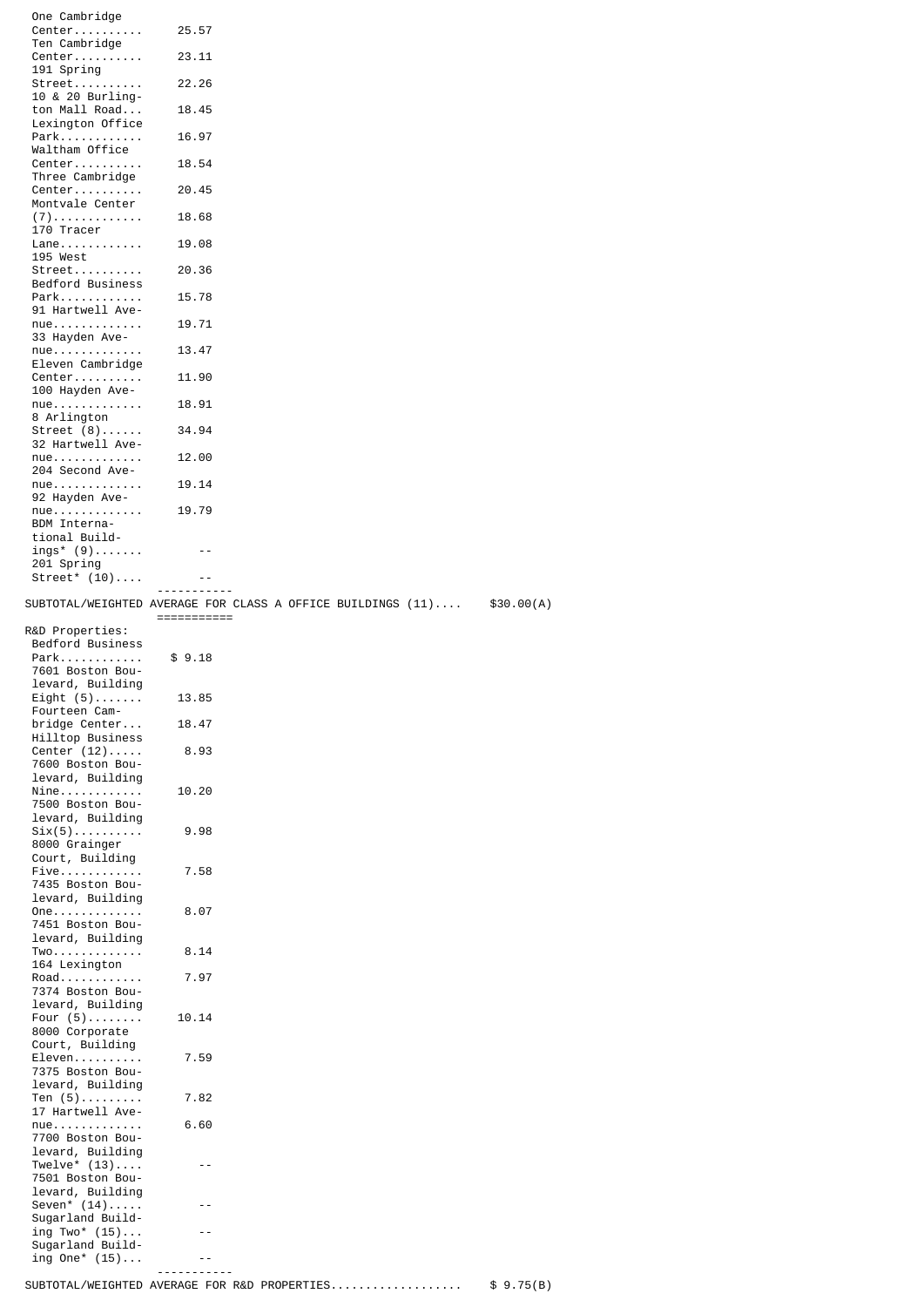| INDUSTRIAL PROP- |                                                             |            |
|------------------|-------------------------------------------------------------|------------|
| ERTIES:          |                                                             |            |
| 38 Cabot Boule-  |                                                             |            |
| vard $(16)$      | \$5.38                                                      |            |
| 6201 Columbia    |                                                             |            |
| Park Road,       |                                                             |            |
| Building Two     | 6.39                                                        |            |
| 2000 South Club  |                                                             |            |
| Drive, Building  |                                                             |            |
| Three            | 7.06                                                        |            |
| 40-46 Harvard    |                                                             |            |
| $Street$         | 4.87                                                        |            |
| 25-33 Dartmouth  |                                                             |            |
| $Street$         | 7.89                                                        |            |
| 1950 Stanford    |                                                             |            |
| Court, Building  |                                                             |            |
| $One.$           | 6.93                                                        |            |
| 2391 West Winton |                                                             |            |
| $A$ venue        | 2.81                                                        |            |
| 560 Forbes Bou-  |                                                             |            |
| levard (12)      | 5.37                                                        |            |
| 430 Rozzi Place  |                                                             |            |
| $(12)$           | 5.47                                                        |            |
|                  | SUBTOTAL/WEIGHTED AVERAGE FOR INDUSTRIAL PROPERTIES \$ 5.27 |            |
|                  | $=$ = = = = = = = = = = =                                   |            |
|                  | TOTAL/WEIGHTED AVERAGE FOR OFFICE AND INDUSTRIAL            |            |
|                  |                                                             | \$24.00(C) |
|                  | ===========                                                 |            |

- -------

\* These Properties are Development Properties

the contract of the contract of the contract of the contract of the contract of the contract of the contract o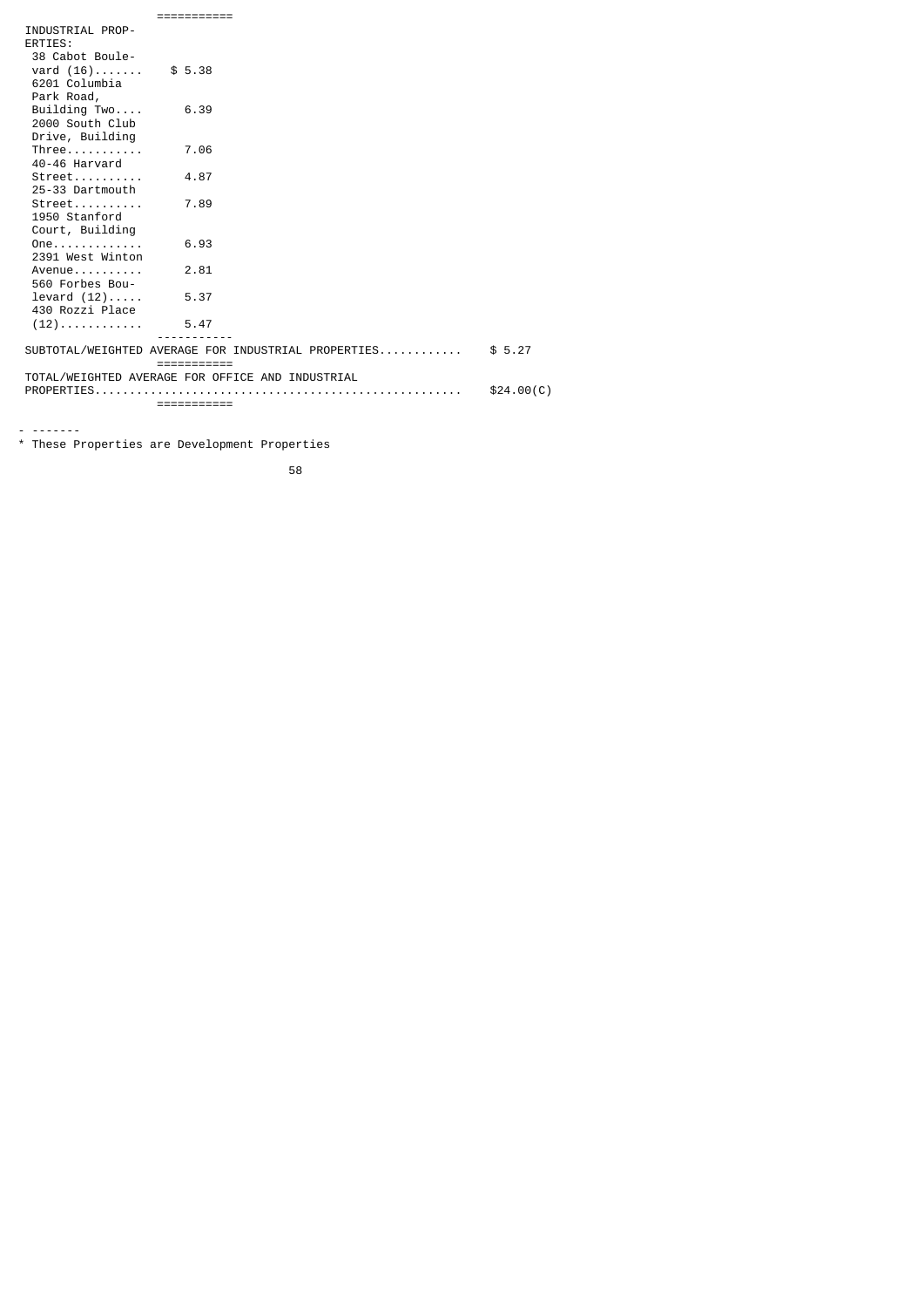|                                             |               |                      |             |                                              |                     |                          |                             | YEAR ENDED 12/31/96    |                                                           | YEAR ENDED 12/31/95    |                                                                 |
|---------------------------------------------|---------------|----------------------|-------------|----------------------------------------------|---------------------|--------------------------|-----------------------------|------------------------|-----------------------------------------------------------|------------------------|-----------------------------------------------------------------|
|                                             | LOCATION      | PERCENT<br>OWNERSHIP | <b>YEAR</b> | <b>NUMBER</b><br>0F<br>BUILT BUILDINGS ROOMS | <b>NUMBER</b><br>0F | SOUARE<br><b>FOOTAGE</b> | AVERAGE<br><b>OCCUPANCY</b> | DAILY<br>RATE<br>(ADR) | AVERAGE REVENUE PER<br>AVAILABLE<br>ROOM<br>(REVPAR) (18) | DAILY<br>RATE<br>(ADR) | AVERAGE REVENUE PER<br>AVAILABLE<br><b>ROOM</b><br>(REVPAR)(18) |
| HOTEL PROPER-<br>TIES:<br>Long Wharf        |               |                      |             |                                              |                     |                          |                             |                        |                                                           |                        |                                                                 |
| Marriott<br>Cambridge Center                | Boston, MA    | 100.0% 1982          |             | 1                                            | 402                 | 420,000                  | 86.0%                       | \$201.18               | \$173.01                                                  | \$192.95               | \$164.97                                                        |
| Marriott                                    | Cambridge, MA | 100.0                | 1986        | 1                                            | 431                 | 330,400                  | 82.1                        | 150.52                 | 123.58                                                    | 136.04                 | 114.14                                                          |
| TOTAL/WEIGHTED AVERAGE FOR HOTEL PROPERTIES |               |                      |             | 2                                            | 833                 | 750,400                  | 84.0%                       | \$174.97               | \$147.44                                                  | \$163.50               | \$138.67                                                        |
|                                             |               | PERCENT              | <b>YEAR</b> | <b>NUMBER</b><br>0F                          | <b>NUMBER</b><br>0F | <b>SOUARE</b>            |                             |                        |                                                           |                        |                                                                 |

|                                                                                                             | LOCATION      |             | OWNERSHIP BUILT BUILDINGS SPACES FOOTAGE |      |                              |
|-------------------------------------------------------------------------------------------------------------|---------------|-------------|------------------------------------------|------|------------------------------|
|                                                                                                             |               |             |                                          |      |                              |
| GARAGE PROPERTY:<br>Cambridge Center<br>North Garage<br><b>STRUCTURED</b><br>PARKING INCLUDED<br>IN CLASS A | Cambridge, MA | 100.0% 1990 | 1                                        | 1170 | 332,442                      |
| OFFICE<br>BULLDINGS                                                                                         |               |             |                                          |      | 4,222 1,260,530              |
| TOTAL FOR GARAGE<br>PROPERTY AND<br><b>STRUCTURED</b>                                                       |               |             |                                          |      |                              |
| $PARKING$                                                                                                   |               |             |                                          |      | 5,392 1,592,972<br>--------- |
| TOTAL FOR ALL                                                                                               |               |             |                                          |      |                              |
| PROPERTIES                                                                                                  |               |             | 74                                       |      | 10,864,018                   |
|                                                                                                             |               |             |                                          |      |                              |

- ------- (1) These dates do not include years in which tenant improvements were made to the Properties, except with respect to 25-33 Dartmouth Street and 40-46 Harvard Street, whose interiors were completely rebuilt to satisfy tenant needs in 1996.

- (2) Escalated Rent represents the annualized monthly Base Rent in effect (after giving effect to any contractual increases in monthly Base Rent that have occurred up to December 31, 1996) plus annualized monthly tenant pass-throughs of operating and other expenses (but excluding electricity costs paid by tenants) under each lease executed as of December 31, 1996, or, if such monthly rent has been reduced by a rent concession, the monthly rent that would have been in effect at such date in the absence of such concession.
- (3) Annual Net Effective Rent Per Leased Square Foot represents the Base Rent for the month of December 1996, plus tenant pass-throughs of operating and other expenses (but excluding electricity costs paid by tenants), under each lease executed as of December 31, 1996, presented on a straight-line basis in accordance with GAAP, minus amortization of tenant improvement costs and leasing commissions, if any, paid or payable by the Company during such period, annualized.
- (4) The Company's New York offices are located in this building, where it occupies 12,896 square feet.
- (5) The Property is leased on the basis of net usable square feet (which have been converted to net rentable square feet for purposes of this table) due to the requirements of the General Services Administration.
- (6) The Company's Washington, D.C. offices are located in this building, where it occupies 15,612 square feet.
- (7) The Company owns a 75.0% general partner interest in the limited partnership that owns this property. Because of the priority of the Company's partnership interest, the Company expects to receive any partnership distributions that are made with respect to this property.
- (8) The Property, which is used exclusively as the Company's headquarters, was constructed in two phases, circa 1860 and circa 1920.
- (9) The Company is acting as development manager of these Properties and will be the 25.0% managing member of a limited liability company that will own the Properties. The Company's economic interest increases above 25.0% if certain performance criteria are achieved. The Properties are expected to be completed in 1999 and are 51.1% pre-leased to BDM International.
- (10) The Property, which is currently under development by the Company, is expected to be completed in late 1997 and is 100% committed to Continental Cablevision.
- (11) The Class A Office Buildings contain 4,222 structured parking spaces.
- (12) The Company owns a 35.7% controlling general partnership interest in this property.
- (13) The Property, which is currently under development by the Company, is expected to be completed in late 1997 and is 100% pre-leased to Autometric, Inc.
- (14) The Property, which is currently under development by the Company, is expected to be completed in late 1997 and is 100% pre-leased to the General Services Administration (for the United States Customs Service).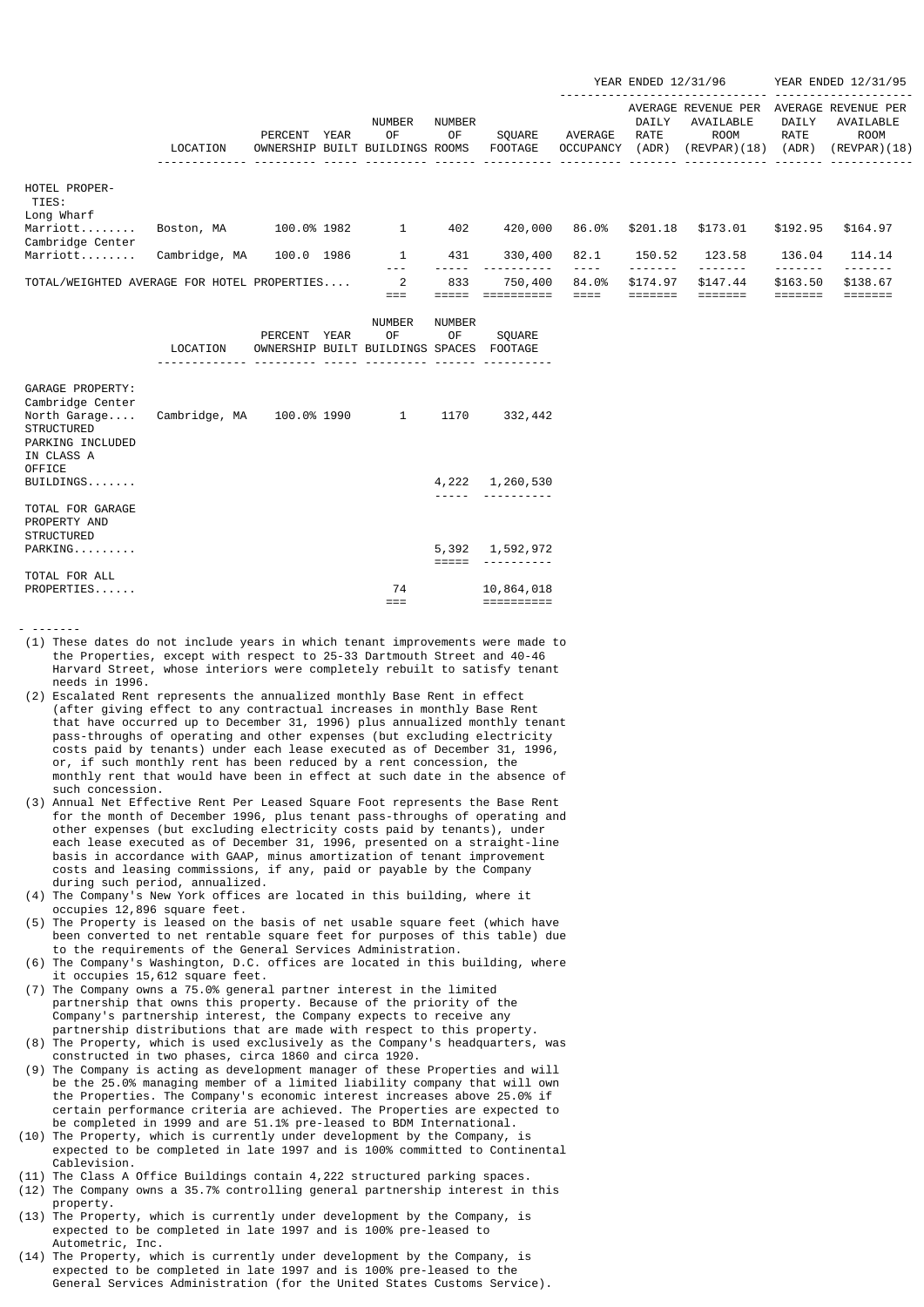- (15) The Property, which was acquired by the Company on November 25, 1996, is currently being redeveloped by the Company.
- (16) The original building (100,000 net rentable square feet ) was built in 1972, with an expansion building (61,000 net rentable square feet) completed in 1984.
- (17) The Company's Industrial Property in Hayward, California is currently 27.0% leased. The Company has entered into a letter of intent to lease the remaining space. Excluding this Property, the Industrial Properties had an occupancy rate of 94.0% at December 31, 1996.
- (18) REVPAR is determined by dividing room revenue by available rooms for the applicable period.
- (A) Does not include three of the Development Properties.
- (B) Does not include four of the Development Properties.
- (C) Does not include the Development Properties.

## DEVELOPMENT PARCELS

 At the completion of the Offering, the Company will own, have under contract, or have an option to develop or acquire six parcels consisting of an aggregate of 47.4 acres of land. The Company believes that this land, some of which needs zoning or other regulatory approvals prior to development, will be able to support an aggregate of approximately 1.0 million square feet of development. The following chart provides additional information with respect to undeveloped parcels:

| LOCATION                                                         | <b>SUBMARKET</b>                                                        | NO. OF<br><b>PARCELS</b> | ACREAGE                   | <b>DEVELOPABLE</b><br>SOUARE FEET (1)   |
|------------------------------------------------------------------|-------------------------------------------------------------------------|--------------------------|---------------------------|-----------------------------------------|
| Springfield, VA<br>Lexington, MA<br>Cambridge, MA<br>Andover, MA | Fairfax County, VA<br>Route 128 NW<br>East Cambridge, MA<br>Route 495 N | 3<br>1                   | 9.4<br>6.8<br>3.2<br>27.0 | 130,000<br>50,000<br>539,000<br>290,000 |
| Total                                                            |                                                                         | 6                        | 47.4                      | 1,009,000                               |

- -------

(1) Represents the total square feet of development that the parcel(s) will support.

59 - 1992 - 1993 - 1994 - 1995 - 1996 - 1997 - 1998 - 1999 - 1999 - 1999 - 1999 - 1999 - 1999 - 199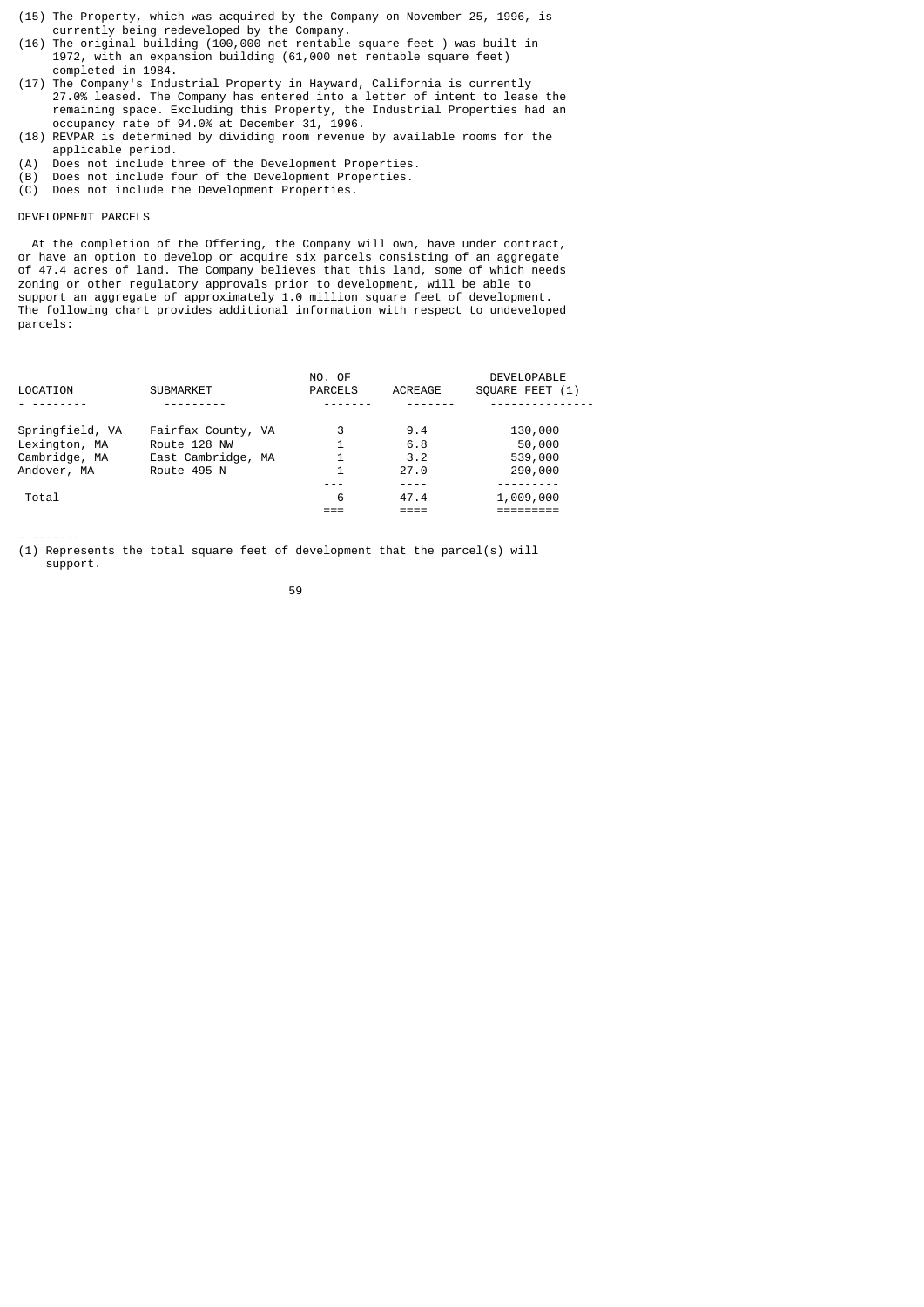## LOCATION OF PROPERTIES

 The following chart shows the geographic location of the Company's Office and Industrial Properties by net rentable square feet and 1996 Escalated Rent:

|                                               |                     |                          | NET RENTABLE SQUARE FEET OF OFFICE AND INDUSTRIAL PROPERTIES |                        |                            |               |
|-----------------------------------------------|---------------------|--------------------------|--------------------------------------------------------------|------------------------|----------------------------|---------------|
|                                               | <b>NUMBER</b><br>0F | CLASS A<br><b>OFFICE</b> |                                                              | INDUSTRIAL             |                            | PERCENT<br>0F |
| MARKET/SUBMARKET                              | PROPERTIES          | BUILDINGS                | R&D PROPERTIES                                               | PROPERTIES             | <b>TOTAL</b>               | <b>TOTAL</b>  |
|                                               |                     |                          |                                                              |                        |                            |               |
| Greater Boston                                |                     |                          |                                                              |                        |                            |               |
| East Cambridge                                | 5                   | 555,149                  | 67,362                                                       |                        | 622,511                    | 7.3%          |
| Route 128 NW<br>Bedford, MA                   | 3                   | 90,000                   | 383,704                                                      |                        | 473,704                    | 5.6           |
| Billerica, MA                                 | $\mathbf{1}$        | $- -$                    | 64,140                                                       |                        | 64,140                     | 0.8           |
| Burlington, MA<br>Lexington, MA               | 2                   | 152,555                  | $- -$                                                        |                        | 152,552                    | 1.8           |
| $(2)$<br>Route 128/MA                         | 10                  | 790,957                  | 30,000                                                       | $ -$                   | 820,957                    | 9.6           |
| Turnpike                                      |                     |                          |                                                              |                        |                            |               |
| Waltham, MA<br>Route 128 SW                   | 6                   | 307,390                  |                                                              |                        | 307,390                    | 3.6           |
| Westwood, MA                                  | 2                   | $\sim$ $-$               |                                                              | 247,318                | 247,318                    | 2.9           |
| Downtown Boston                               | $\mathbf{1}$        | 30,526                   |                                                              | $  \,$                 | 30,526                     | 0.4           |
| Subtotal                                      | - - -<br>30         | --------<br>1,926,574    | 545,206                                                      | 247,318                | -------------<br>2,719,098 | .<br>31.9     |
| Greater<br>Washington, D.C.<br>SW Washington, |                     |                          |                                                              |                        |                            |               |
| D.C. (3)<br>West End                          | 4                   | 1,557,447                |                                                              |                        | 1,557,447                  | 18.3          |
| Washington,<br>D.C.                           |                     | 276,906                  |                                                              |                        | 276,906                    | 3.3           |
| Montgomery<br>County, MD                      |                     |                          |                                                              |                        |                            |               |
| Bethesda, MD<br>Gaithersburg, MD              | 3                   | 680,000                  |                                                              |                        | 680,000                    | 8.0           |
| $(4)$<br>Fairfax County,<br>VA                | 1                   | 122, 157                 |                                                              |                        | 122, 157                   | 1.4           |
| Herndon, VA                                   |                     |                          |                                                              |                        |                            |               |
| $(5)$<br>Reston, $VA(6)$                      | $\overline{c}$<br>2 | 440,000                  | 112, 118<br>$\sim$ $-$                                       |                        | 112, 118<br>440,000        | 1.3<br>5.2    |
| Springfield, VA                               |                     |                          |                                                              |                        |                            |               |
| $(3)(7)$<br>Prince George's                   | 11                  |                          | 789,428                                                      |                        | 789,428                    | 9.3           |
| County, MD<br>Landover, MD                    | 3                   |                          |                                                              | 236,743                | 236,743                    | 2.8           |
|                                               | $- - -$             |                          |                                                              |                        |                            |               |
| Subtotal<br>Midtown Manhattan                 | 27                  | 3,076,710                | 901,546                                                      | 236,743                | 4, 214, 999                | 49.5          |
| Park Avenue<br>Greater San<br>Francisco       | 1                   | 1,000,070                |                                                              |                        | 1,000,070                  | 11.7          |
| Hayward, CA<br>San Francisco,                 | 1                   |                          |                                                              | 221,000                | 221,000                    | 2.6           |
| CA (8)                                        | 11                  |                          | 144,479                                                      | 60,000                 | 204,479                    | 2.4           |
|                                               | $- - -$             |                          |                                                              |                        |                            |               |
| Subtotal<br>Bucks County,                     | 12                  |                          | 144,479                                                      | 281,000                | 425, 479                   | 5.0           |
| PA.                                           | 1                   | $ -$                     | $- -$                                                        | 161,000                | 161,000                    | 1.9           |
| $Total$                                       | $- - -$<br>71       | 6,003,354                | 1,591,231                                                    |                        | 8,520,646                  | 100.00%       |
|                                               | $==$                | =============            | =============                                                | 926,061<br>=========== | =============              | ==========    |
| Percent of                                    |                     |                          |                                                              |                        |                            |               |
| $Total$<br>Number of Office                   |                     | 70.4%                    | 18.7%                                                        | 10.9%                  | 100.0%                     |               |

Properties....... 35 27 9 71 1996 ESCALATED RENT OF OFFICE AND INDUSTRIAL PROPERTIES (1) --------------------------------------------------------------

| MARKET/SUBMARKET | CLASS A<br>OFFICE<br><b>BUILDINGS</b> | R&D PROPERTIES PROPERTIES | INDUSTRIAL | TOTAL        | <b>PERCENT</b><br>0F<br><b>TOTAL</b> |
|------------------|---------------------------------------|---------------------------|------------|--------------|--------------------------------------|
| Greater Boston   |                                       |                           |            |              |                                      |
| East Cambridge   | \$13,792,266                          | \$1,315,519               | \$         | \$15,107,785 | 8.0%                                 |
| Route 128 NW     |                                       |                           |            |              |                                      |
| Bedford, MA      | 1,513,011                             | 3,265,991                 |            | 4,779,002    | 2.5                                  |
| Billerica, MA    | $- -$                                 | 598,478                   | $- -$      | 598,478      | 0.3                                  |
| Burlington, MA   | 3, 131, 736                           |                           |            | 3, 131, 736  | 1.7                                  |
| Lexington, MA    |                                       |                           |            |              |                                      |
| $(2)$            | 12, 161, 399                          | 198,000                   |            | 12, 359, 399 | 6.5                                  |
| Route 128/MA     |                                       |                           |            |              |                                      |
| Turnpike         |                                       |                           |            |              |                                      |
| Waltham, MA      | 6,633,408                             |                           |            | 6,633,408    | 3.5                                  |
| Route 128 SW     |                                       |                           |            |              |                                      |

and Industrial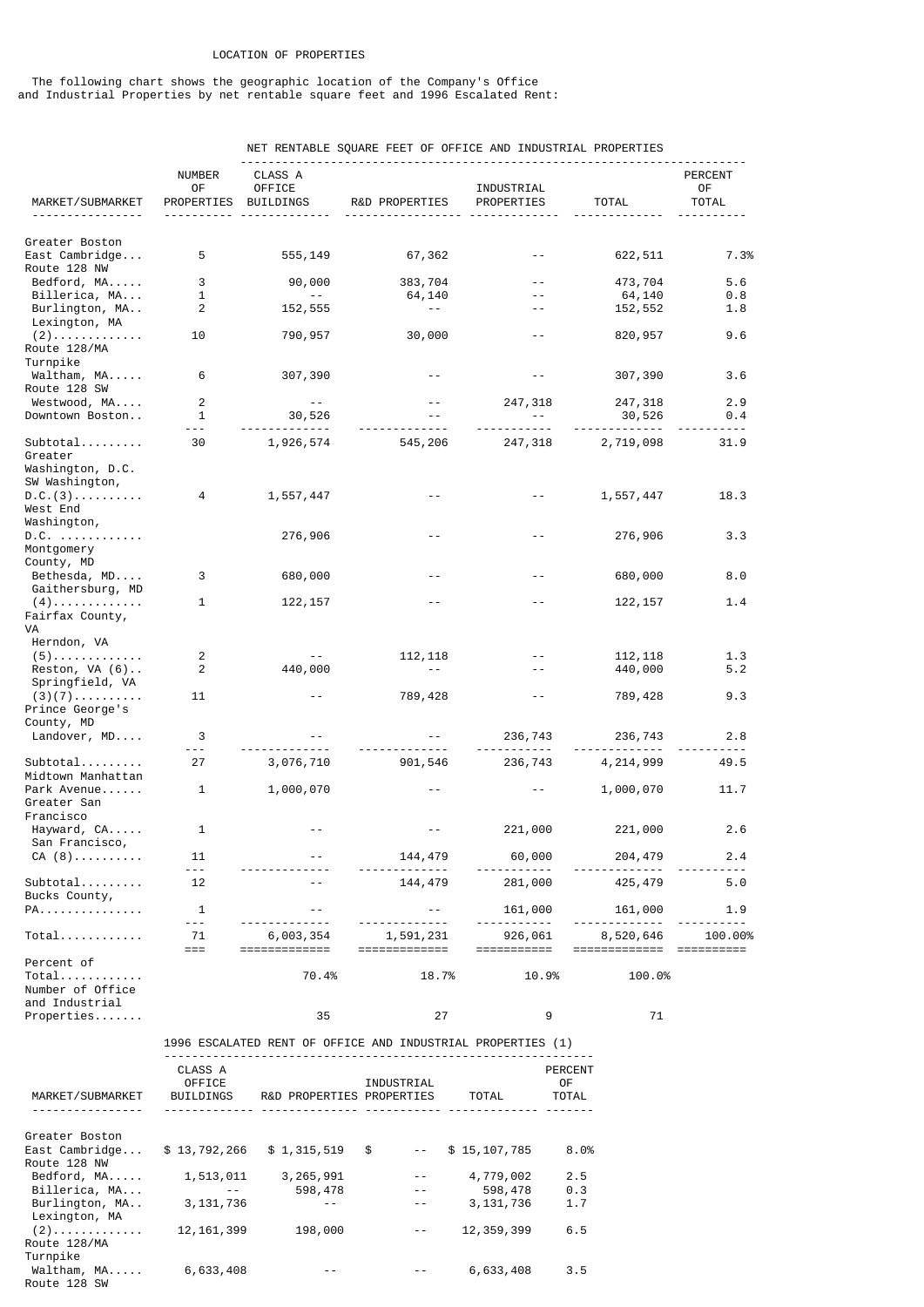| Westwood, MA<br>Downtown Boston                             | 1,080,172     |                                        | 1,336,463 | 1,336,463<br>1,080,172<br><u> - - - - - - - - - - - -</u> | 0.7<br>0.6<br>---- |
|-------------------------------------------------------------|---------------|----------------------------------------|-----------|-----------------------------------------------------------|--------------------|
| $Subtotal$<br>Greater<br>Washington, D.C.                   | 38, 311, 992  | 5,377,988                              | 1,336,463 | 45,026,443                                                | 23.8               |
| SW Washington,<br>D.C. (3)<br>West End<br>Washington,       | 52,738,757    | - -                                    |           | 52,738,757                                                | 27.9               |
| D.C.<br>Montgomery<br>County, MD                            | 11,712,087    |                                        |           | 11,712,087                                                | 6.2                |
| Bethesda, MD<br>Gaithersburg, MD                            | 15,047,361    |                                        |           | 15,047,361                                                | 8.0                |
| $(4)$<br>Fairfax County,<br>VA                              | 2,195,966     |                                        |           | 2,195,966                                                 | 1.2                |
| Herndon, VA                                                 |               |                                        |           |                                                           |                    |
| $(5)$<br>Reston, $VA(6)$                                    |               |                                        |           |                                                           |                    |
| Springfield, VA                                             |               |                                        |           |                                                           |                    |
| $(3)(7)$<br>Prince George's                                 |               | 6,608,446                              |           | 6,608,446                                                 | 3.5                |
| County, MD<br>Landover, MD                                  |               |                                        |           | $-2$ , 1, 734, 547 1, 734, 547                            | 0.9                |
|                                                             |               |                                        |           |                                                           |                    |
| $Subtotal$<br>Midtown Manhattan                             | 81,694,171    | 6,608,446 1,734,547                    |           | 90,037,164                                                | 47.6               |
| Park Avenue<br>Greater San<br>Francisco                     | 51, 470, 410  |                                        |           | 51, 470, 410                                              | 27.2               |
| Hayward, CA<br>San Francisco,                               | $- -$         |                                        | 234,000   | 234,000                                                   | 0.1                |
| $CA(8) \ldots \ldots$                                       |               | 1,030,288                              | 352,949   | 1,383,237                                                 | 0.7                |
| $Subtotal$<br>Bucks County,                                 |               | 1,030,288                              | 586,949   | 1,617,237                                                 | 0.9                |
| PA.                                                         |               |                                        | 865,613   | 865,613                                                   | 0.5                |
| $Total$                                                     | \$171,476,573 | \$13,016,722 \$4,523,572 \$189,016,867 |           | === ========                                              | 100.0%             |
|                                                             |               |                                        |           |                                                           | :== =======        |
| Percent of<br>$Total$<br>Number of Office<br>and Industrial | 90.7%         | 6.9%                                   | 2.4%      | 100.0%                                                    |                    |
| Properties                                                  | 35            | 27                                     | 9         | 71                                                        |                    |

- ----

- (1) Escalated Rent represents the annualized monthly Base Rent in effect (after giving effect to any contractual increases in monthly Base Rent that have occurred up to December 31, 1996) plus annualized monthly tenant pass-throughs of operating and other expenses (but excluding electricity costs paid by tenants) under each lease executed as of December 31, 1996, or, if such monthly rent has been reduced by a rent concession, the monthly rent that would have been in effect at such date in the absence of such concession.
- (2) Does not include 1996 Escalated Rent for one Class A Office Building currently under development by the Company.
- (3) Certain of such Properties are leased on the basis of net usable square feet (which has been converted to net rentable square feet for purposes of this table) due to the requirements of the General Services Administration.
- (4) The Company will own a 75.0% general partner interest in the limited partnership that will own this property. Because of the priority of the Company's partnership interest, the Company expects to receive any partnership distributions that are made with respect to this Property.
- (5) Does not include 1996 Escalated Rent for two R&D Properties currently under redevelopment by the Company.
- (6) Does not include 1996 Escalated Rent for two Class A Office Buildings currently under development by the Company. The Company is acting as development manager of, and will be the 25.0% managing members of the limited liability company that will own the Properties. The Company's economic interest may increase above 25.0% depending upon the achievement of certain performance goals.
- (7) Does not include 1996 Escalated Rent for two Office Properties currently under development by the Company.
- (8) The Company will own a 35.7% controlling general partnership interest in the nine R&D Properties and two Industrial Properties located in San Francisco, California.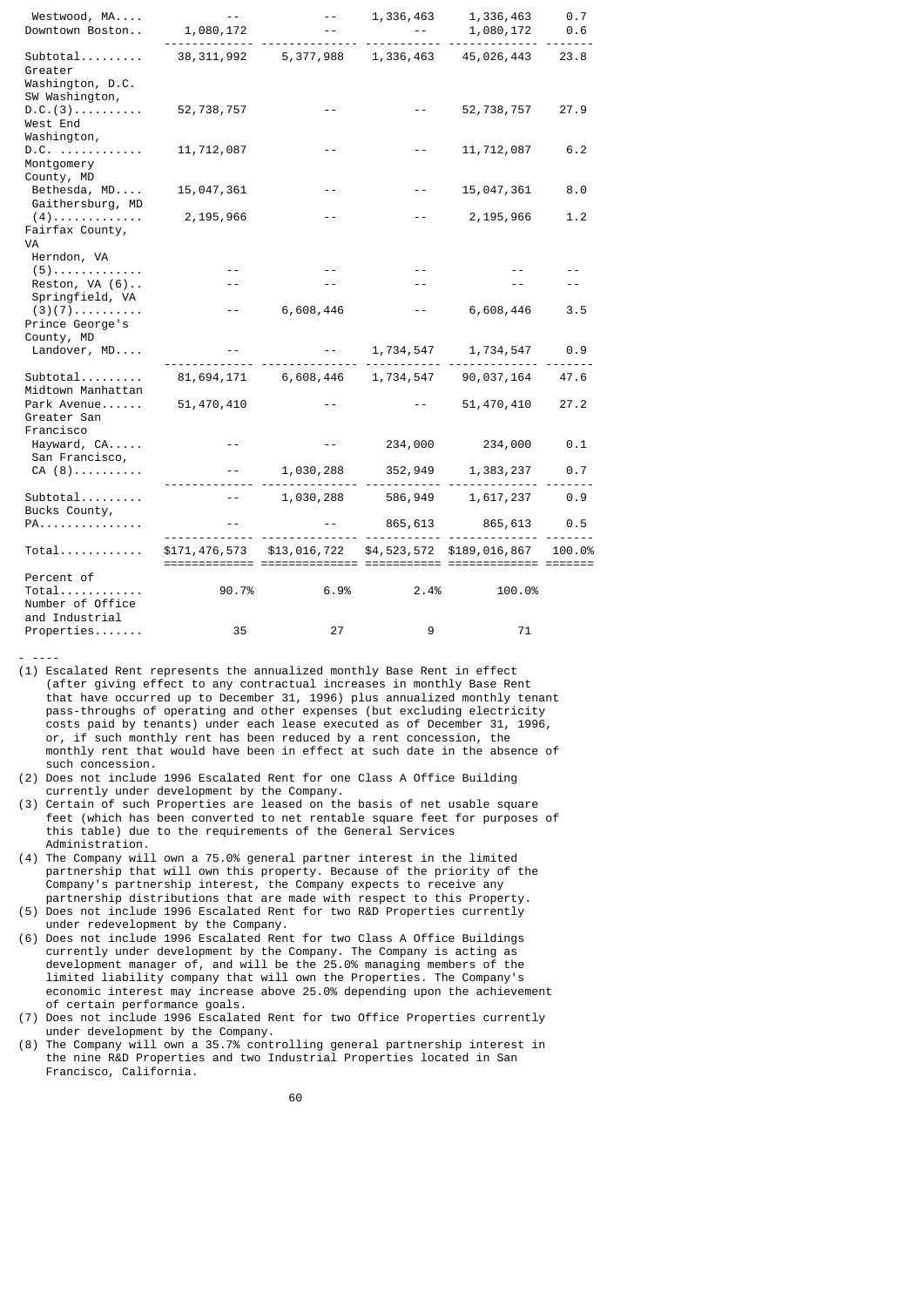1996 ESCALATED RENT PER LEASED SQUARE FOOT AND ANNUAL NET EFFECTIVE RENT PER LEASED SQUARE FOOT OF THE PROPERTIES BY LOCATION AND TYPE OF PROPERTY

 The following table sets forth the 1996 annual base rent of the Office and Industrial Properties by location and type of property.

|                                                        |                     |                          | 1996 ESCALATED RENT  | PER LEASED SQUARE FOOT(1)<br><u> - - - - - - - - - - - - - -</u> | 1996 ANNUAL NET EFFECTIVE RENT<br>PER LEASED SQUARE FOOT(2) |                          |                                                                                               |                               |                                    |
|--------------------------------------------------------|---------------------|--------------------------|----------------------|------------------------------------------------------------------|-------------------------------------------------------------|--------------------------|-----------------------------------------------------------------------------------------------|-------------------------------|------------------------------------|
| MARKET/SUBMARKET<br><u>.</u>                           | <b>NUMBER</b><br>0F | CLASS A<br><b>OFFICE</b> | R&D                  | INDUSTRIAL                                                       |                                                             | CLASS A<br>OFFICE        | R&D<br>PROPERTIES BUILDINGS PROPERTIES PROPERTIES TOTAL BUILDINGS PROPERTIES PROPERTIES TOTAL | INDUSTRIAL                    |                                    |
| Greater Boston<br>$East Cambridge$<br>Route 128 NW     | 5                   | \$24.84                  | \$19.53              | $$ - -$                                                          | \$24.27                                                     | \$21.94                  | \$18.47                                                                                       | $$ - -$                       | \$21.57                            |
| Bedford, MA                                            | 3                   | 16.81                    | 8.51                 | $- -$                                                            | 10.09                                                       | 15.78                    | 9.18                                                                                          | $\sim$ $\sim$                 | 10.43                              |
| Billerica, MA                                          | $\mathbf{1}$        | $\sim$ $\sim$            | 9.33                 | $\sim$ $\sim$                                                    | 9.33                                                        | $\sim$ $ ^{-}$           | 7.97                                                                                          | $\sim$ $\sim$                 | 7.97                               |
| Burlington, MA                                         | 2                   | 20.53                    | $\sim$ $\sim$ $\sim$ | $-$                                                              | 20.53                                                       | 18.45                    | $\sim$ $\sim$ $^{-1}$                                                                         | $-$                           | 18.45                              |
| Lexington, $MA(3)$<br>Route 128/MA Turnpike            | 10                  | 19.76                    | 6.60                 | $- -$                                                            | 19.15                                                       | 17.95                    | 6.60                                                                                          | $\sim$ $\sim$                 | 17.42                              |
| Waltham, MA<br>Route 128 SW                            | 6                   | 21.58                    | $\sim$ $-$           | $\sim$ $-$                                                       | 21.58                                                       | 19.12                    | $\sim$ $-$                                                                                    | $\sim$ $-$                    | 19.12                              |
| Westwood, MA                                           | $\overline{2}$      | $\sim$ $\sim$            | $ -$                 | 6.09                                                             | 6.09                                                        | $- -$                    | $- -$                                                                                         | 5.80                          | 5.80                               |
| Downtown Boston                                        | 1<br>$- - -$        | 35.39<br>$- - - - - -$   | $-$<br>$- - -$       | $- -$<br>- - - - -                                               | 35.39<br>------                                             | 34.94<br>------          | $\sim$ $\sim$<br>.                                                                            | $\sim$ $\sim$<br>- - - - -    | 34.94<br>------                    |
| $Subtotal$<br>Greater Washington, D.C.                 | 30                  | 21.88                    | 9.86                 | 6.09                                                             | 17.90                                                       | 19.65                    | 10.04                                                                                         | 5.80                          | 16.36                              |
| SW Washington, $D.C.(4)$<br>West End Washington,       | 4                   | 34.50                    | $ -$                 | $- -$                                                            | 34.50                                                       | 32.97                    | $ -$                                                                                          | $- -$                         | 32.97                              |
| D.C.<br>Montgomery County, MD                          | 1                   | 48.04                    | $ -$                 | $ -$                                                             | 48.04                                                       | 46.82                    | $- -$                                                                                         | $\sim$ $\sim$                 | 46.82                              |
| Bethesda, MD                                           | 3                   | 23.03                    | $-$                  | $-$                                                              | 23.03                                                       | 21.22                    | $ -$                                                                                          | $ -$                          | 21.22                              |
| Gaithersburg, $MD(5)$<br>Prince George's County,<br>MD | $\mathbf{1}$        | 17.98                    | $-$                  | $-$                                                              | 17.98                                                       | 18.68                    | $- -$                                                                                         | $-$                           | 18.68                              |
| Landover, MD<br>Fairfax County, VA                     | 3                   | $ -$                     | $- -$                | 7.77                                                             | 7.77                                                        | $- -$                    | $ -$                                                                                          | 5.28                          | 5.28                               |
| Herndon, $VA(6)$                                       | 2                   | $ -$                     | $-$                  | $\sim$ $\sim$                                                    | $ -$                                                        | $-$                      | $\sim$ $\sim$                                                                                 | $-$                           | $- -$                              |
| Reston, $VA(7)$                                        | 2                   | $\sim$ $\sim$            | $\sim$ $\sim$        | $\sim$ $\sim$                                                    | $- -$                                                       | $-$                      | $\sim$ $\sim$                                                                                 | $\sim$ $\sim$                 | $  \,$                             |
| Springfield, $VA(4)(8)$                                | 11<br>$- - -$       | $-$<br>- - - - - -       | 11.04                | $\sim$ $\sim$<br>-----                                           | 11.04<br>------                                             | $-$<br>$- - -$           | 9.65<br>------                                                                                | $\sim$ $\sim$<br>-----        | 9.65<br><u>.</u>                   |
| $Subtotal$<br>Midtown Manhattan                        | 27                  | 32.06                    | 11.04                | 7.77                                                             | 26.72                                                       | 30.57                    | 9.65                                                                                          | 5.28                          | 25.19                              |
| Park Avenue<br>Greater San Francisco                   | 1                   | 52.90                    | $- -$                | $- -$                                                            | 52.90                                                       | 47.13                    | $\sim$ $-$                                                                                    | $- -$                         | 47.13                              |
| Hayward, CA<br>San Francisco, CA(9)                    | $\mathbf{1}$<br>11  | $- -$<br>$- -$           | $- -$<br>7.95        | 3.90<br>5.88                                                     | 3.90<br>7.29                                                | $- -$<br>$- -$           | $  \,$<br>8.93                                                                                | 2.81<br>5.40                  | 2.81<br>7.82                       |
| Subtotal                                               | $- - -$<br>12       | ------<br>$ -$           | ------<br>7.95       | -----<br>4.89                                                    | 6.48                                                        | $- - - - - -$<br>$ -$    | $- - - - - -$<br>8.93                                                                         | -----<br>4.11                 | $- - - - - -$<br>6.61              |
| Bucks County, PA                                       | $\mathbf{1}$        | $- -$                    | $ -$                 | 5.38                                                             | 5.38                                                        | $-$                      | $\sim$ $\sim$ $^{-1}$                                                                         | 5.38                          | 5.38                               |
| $Total$                                                | 71<br>$===$         | \$32.53<br><b>EEEEEE</b> | \$10.22<br>======    | \$6.25<br>$=$ $=$ $=$ $=$ $=$                                    | \$26,00<br>======                                           | \$30.00<br><b>EEEEEE</b> | \$9.75<br><b>EEEEEE</b>                                                                       | \$5.27<br>$=$ $=$ $=$ $=$ $=$ | \$24.00<br>$=$ $=$ $=$ $=$ $=$ $=$ |

(1) Escalated Rent Per Leased Square Foot represents the annualized monthly Base Rent in effect (after giving effect to any contractual increases in monthly Base Rent that have occurred up to December 31, 1996) plus annualized monthly tenant pass-throughs of operating and other expenses (but excluding electricity costs paid by tenants) under each lease executed as of December 31, 1996, or, if such monthly rent has been reduced by a rent concession, the monthly rent that would have been in effect at such date in the absence of such concession, presented on a per leased square foot basis.

- (2) As used throughout this Prospectus, Annual Net Effective Rent Per Leased Square Foot represents the Base Rent for the month of December 1996, plus annualized monthly tenant pass-throughs of operating and other expenses (but excluding electricity costs paid by tenants) under each lease executed as of December 31, 1996, presented on a straight-line basis in accordance with GAAP, minus amortization of tenant improvement costs and leasing commissions, if any, paid or payable by the Company during such period, annualized.
- (3) Does not include rents for one Development Property.

- ----

- (4) Certain of such Properties are leased on the basis of net usable square feet (which has been converted to net rentable square feet for purposes of this table) due to the requirements of General Services Administration.
- (5) The Company will own a 75.0% general partner interest in the limited partnership that will own this Property. Because of the priority of the Company's partnership interest, the Company expects to receive any partnership distributions that are made with respect to this Property.
- (6) Does not include rents for two R&D Properties currently under redevelopment by the Company.
- (7) Does not include 1996 Escalated Rent for two Class A Office Buildings currently under development by the Company. The Company is acting as development manager of, and will be the 25.0% managing member of the limited liability company that will own the Properties. The Company's economic interest may increase above 25.0% depending upon the achievement of certain performance goals.
- (8) Does not include rents for two Office Properties currently under development by the Company.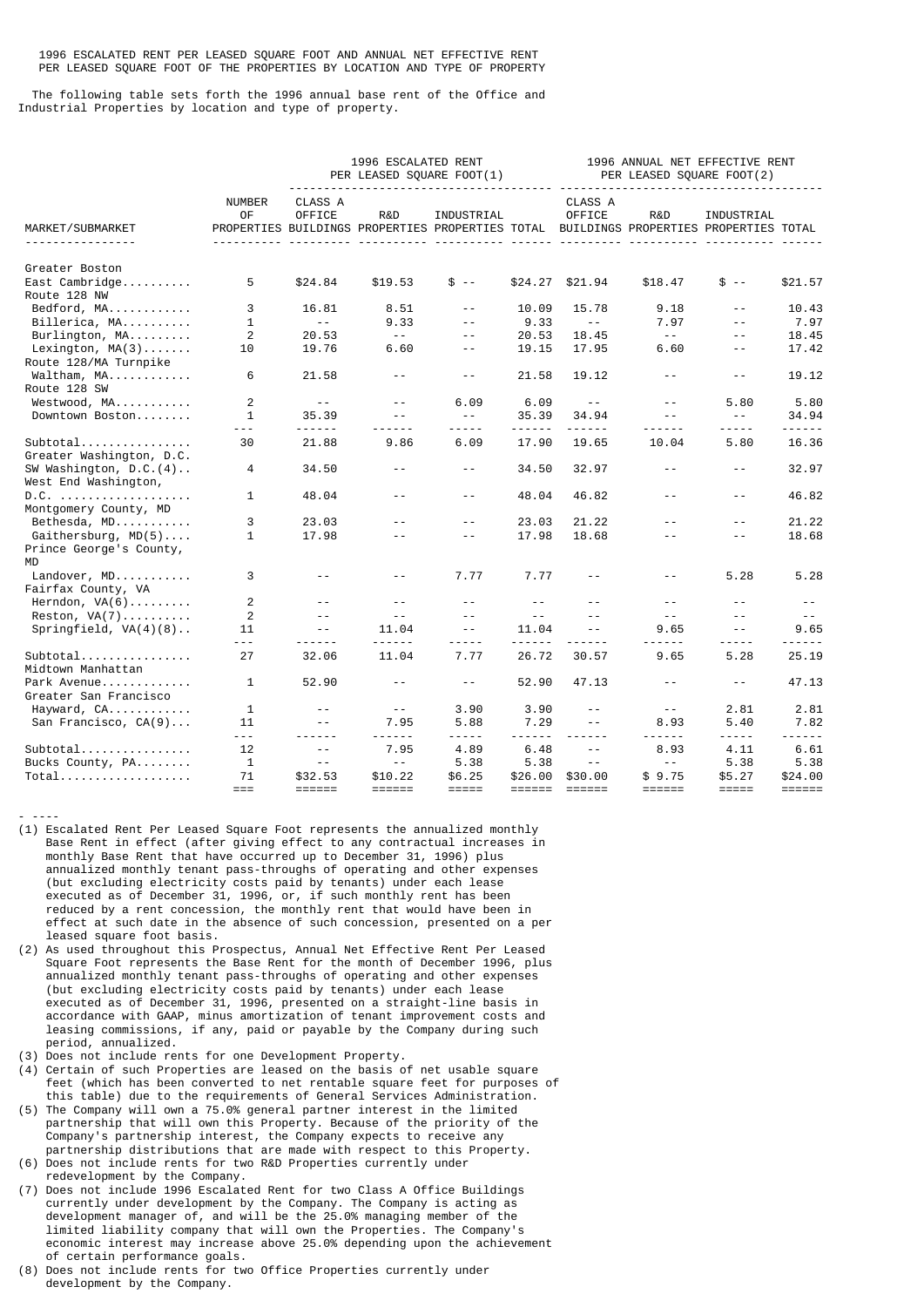(9) The Company will own a 35.7% controlling general partnership interest in the nine R&D Properties and two Industrial Properties located in San Francisco, California.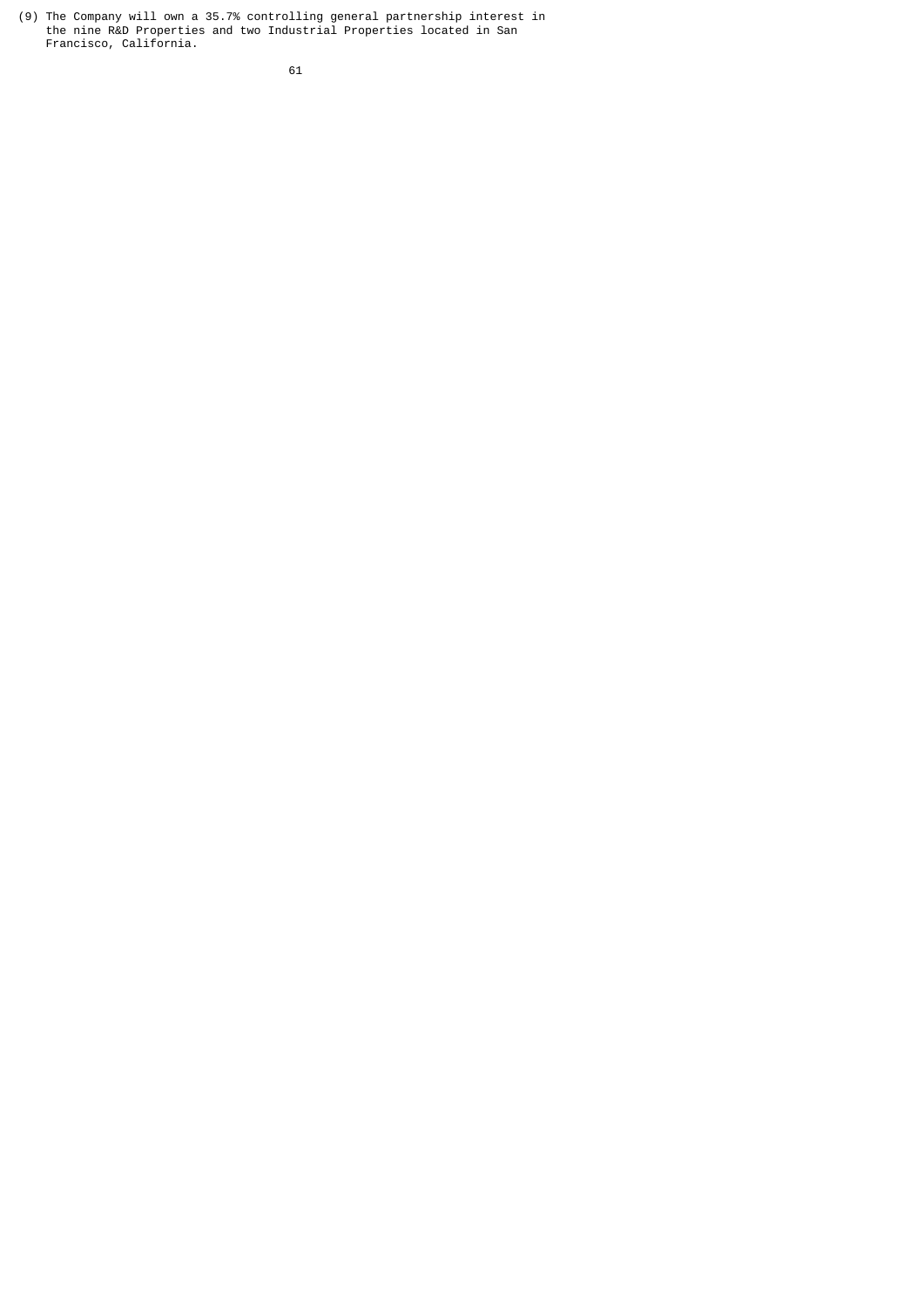### TENANTS

## TENANT DIVERSIFICATION

 The Properties currently are leased to over 364 tenants that are engaged in a variety of businesses, including financial services, investment banking, publishing, computer technology, health care services, accounting and law. The following table sets forth information regarding the leases with respect to the 25 largest tenants at the Properties, based on the amount of square footage leased by such tenants as of December 31, 1996:

| <b>TENANT</b>                                                                                                                          | PROPERTY                                                                                                                                  | REMAINING<br>ΙN<br>MONTHS   | LEASE TERM TOTAL NET<br>RENTABLE | PERCENTAGE<br>OF AGGREGATE<br>LEASED<br>SQUARE FEET SQUARE FEET |
|----------------------------------------------------------------------------------------------------------------------------------------|-------------------------------------------------------------------------------------------------------------------------------------------|-----------------------------|----------------------------------|-----------------------------------------------------------------|
| ------                                                                                                                                 | --------                                                                                                                                  | <u> - - - - - - - - - -</u> |                                  |                                                                 |
| General Services<br>Administration: (1)<br>National Aeronautics                                                                        | Two Independence Square                                                                                                                   |                             |                                  |                                                                 |
| and Space<br>$Administration(2) \ldots$ .<br>U.S. International<br>Trade                                                               | The U.S. International<br>Trade Commission Building                                                                                       | 187                         | 569,337                          | 7.8%                                                            |
| $Commission(3)(4) \ldots$<br>U.S. Customs                                                                                              | 7601 Boston Boulevard,                                                                                                                    | 8                           | 217,772                          | 3.0                                                             |
| Service(5) Building Eight<br>U.S. Department of 7500 Boston Boulevard,                                                                 |                                                                                                                                           | 213                         | 103,750                          | 1.4                                                             |
| State(6) Building Six<br>U.S. Department of                                                                                            | 7374 Boston Boulevard,                                                                                                                    | 38                          | 79,971                           | 1.1                                                             |
| State(7) Building Four<br>U.S. Customs                                                                                                 | 7375 Boston Boulevard,                                                                                                                    | 45                          | 57,321                           | 0.8                                                             |
| Service(8) Building Ten                                                                                                                |                                                                                                                                           | 8                           | 11,398                           | 0.2<br>$- - - -$                                                |
| Total GSA Square<br>$\texttt{Food} \dots \dots \dots \dots$                                                                            |                                                                                                                                           |                             | 1,039,549                        | 14.3                                                            |
| Shearman & Sterling 599 Lexington Avenue<br>Office of the<br>Comptroller of the                                                        |                                                                                                                                           | 128                         | 355,849                          | 4.9                                                             |
| Currency(9) One Independence Square<br>ComputerVision Bedford Business Park<br>Lockheed Martin<br>Corporation(10) 8000 Grainger Court, | Democracy Center,<br>Building Five,                                                                                                       | 113<br>$40 - 101$           | 331,518<br>273,704               | 4.6<br>3.8                                                      |
|                                                                                                                                        | 7435 Boston Boulevard,<br>Building One,<br>7451 Boston Boulevard,<br>Building Two,<br>7375 Boston Boulevard,<br>Building Ten, and Capital |                             |                                  |                                                                 |
| Camp Dresser & McKee,                                                                                                                  | Gallery<br>One and Ten Cambridge                                                                                                          | 21-66                       | 267,355                          | 3.7                                                             |
| Inc.  Center<br>Shaw, Pittman, Potts &                                                                                                 | 2300 N Street                                                                                                                             | 39                          | 214,725                          | 3.0                                                             |
| Trowbridge<br>The Stride Rite                                                                                                          | 191 Spring Street                                                                                                                         | 117                         | 204,154                          | 2.8                                                             |
| Corporation                                                                                                                            |                                                                                                                                           | 115                         | 162,700                          | 2.2                                                             |
| J.I. Case Company 38 Cabot Boulevard                                                                                                   |                                                                                                                                           | 18                          | 161,000                          | 2.2                                                             |
| Medisense, Inc.  Bedford Business Park<br>Jones, Day, Reavis &                                                                         | 599 Lexington Avenue                                                                                                                      | 114                         | 150,000                          | 2.1                                                             |
| Pogue<br>Output Technologies,                                                                                                          | 40-46 Harvard Street                                                                                                                      | 62                          | 144,289                          | 2.0                                                             |
| Inc. $\ldots$<br>Mercer Management                                                                                                     | 33 Hayden Avenue and 2300                                                                                                                 | 79                          | 128,105                          | 1.8                                                             |
| Consulting, $Inc.(11)N$ Street<br>Harvard Pilgrim Health                                                                               | 100 Hayden Avenue and 170                                                                                                                 | 59-62                       | 119,215                          | 1.6                                                             |
| Care, Inc.<br>$Citibank, N.A.$                                                                                                         | Tracer Lane<br>599 Lexington Avenue                                                                                                       | $38 - 47$<br>72             | 115,448<br>114,350               | 1.6<br>1.6                                                      |
| American PCS, L.P.<br>The National Gallery of                                                                                          | Democracy Center<br>2000 South Club Drive,                                                                                                | 116                         | 108,591                          | 1.6                                                             |
| Open Software                                                                                                                          | Building Three<br>Eleven Cambridge Center                                                                                                 | 22                          | 83,608                           | 1.2                                                             |
| Foundation<br>Logica North America,                                                                                                    | 32 Hartwell Avenue                                                                                                                        | 24                          | 79,616                           | 1.1                                                             |
| Inc. $\ldots \ldots \ldots \ldots \ldots$                                                                                              |                                                                                                                                           | 58                          | 69,154                           | 1.0                                                             |
| Biogen, Inc.<br>Harte-Hanks Data                                                                                                       | Fourteen Cambridge Center<br>164 Lexington Road                                                                                           | 74                          | 67,362                           | 0.9                                                             |
| Technologies, Inc.<br>US Enrichment                                                                                                    | Democracy Center                                                                                                                          | 69                          | 64,140                           | 0.9                                                             |
| $Corporation$<br>PAREXEL International                                                                                                 | 195 West Street                                                                                                                           | 23                          | 63,666                           | 0.9                                                             |
| Viking Office Products,                                                                                                                | 2391 West Winton Avenue                                                                                                                   | 56                          | 63,500                           | 0.9                                                             |
| Inc. $\ldots \ldots \ldots \ldots \ldots \ldots$<br>American Nurses                                                                    | Capital Gallery                                                                                                                           | 50                          | 60,000                           | 0.8                                                             |
| Foundation                                                                                                                             |                                                                                                                                           | $23 - 92$                   | 58,430                           | 0.8                                                             |

- -------- (1) All General Services Administration ("GSA") leases are full faith and

credit obligations of the United States Government.

(2) Lease with the GSA for a net usable square footage amount of 488,374.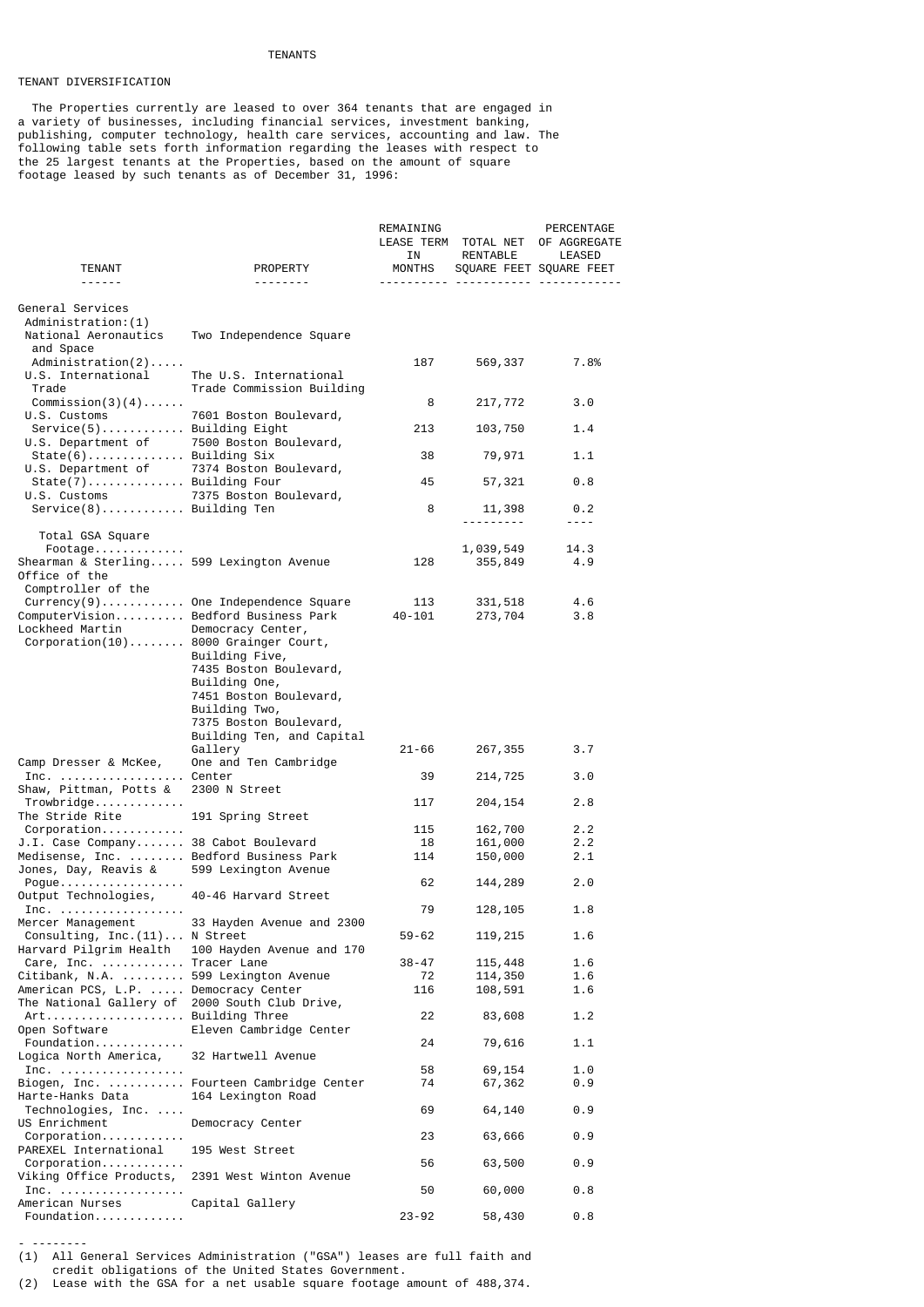- (3) Lease with the GSA for a net usable square footage amount of 198,388. (4) The Company is currently negotiating a ten-year lease extension with the
- $(5)$  tenant.<br>(5) Lease w Lease with the GSA for a net usable square footage amount of 99,155.
- (6) Lease with the GSA for a net usable square footage amount of 77,142.
- (7) Lease with the GSA for a net usable square footage amount of 47,629.
- (8) Lease with the GSA for a net usable square footage amount of 9,911.
- (9) Lease measured in net usable square footage of 293,736.
- (10) LMC Properties, Inc., a subsidiary of Lockheed Martin Corporation, leases 179,059 of the 267,355 square feet shown. Lockheed Martin Corporation guarantees such leases.
- (11) As of December 31, 1996, Mercer Management Consulting, Inc. had 26 months remaining under its lease at 33 Hayden Avenue. On April 2, 1997, Mercer Management Consulting, Inc. signed a 36 month extension to such lease.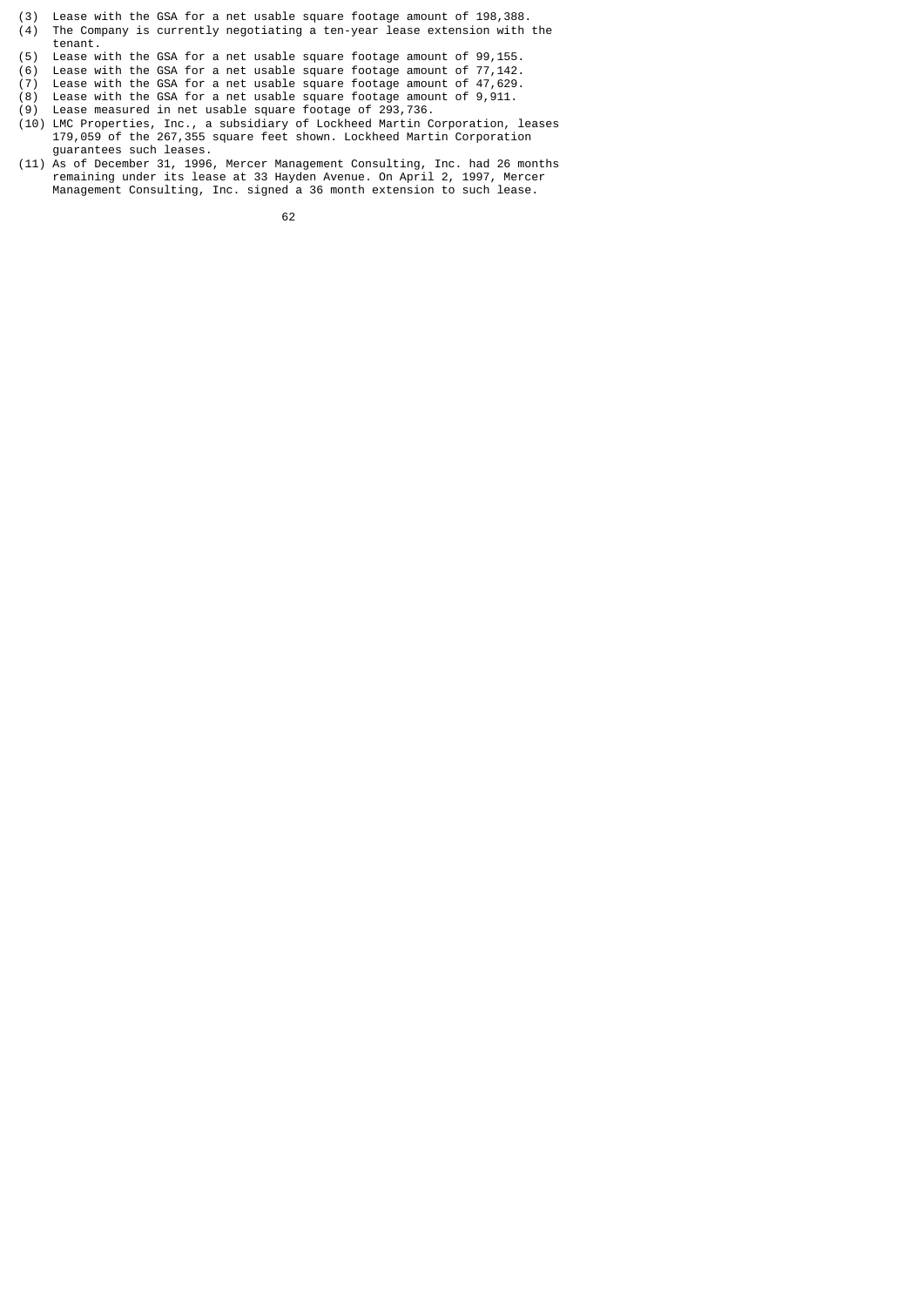# LEASE DISTRIBUTION

 The following table sets forth information relating to the distribution of the Company's leases based on square feet, as of December 31, 1996:

|     |        |                                 |              |                  | PERCENTAGE       |
|-----|--------|---------------------------------|--------------|------------------|------------------|
|     |        |                                 | PERCENTAGE   |                  | OF AGGREGATE     |
|     |        |                                 | OF AGGREGATE | ANNUAL           | ANNUAL           |
| 0F  | OF ALL | TOTAL LEASED                    | LEASED       | <b>ESCALATED</b> | <b>ESCALATED</b> |
|     |        | SOUARE FEET                     | SOUARE FEET  | <b>RENT</b>      | <b>RENT</b>      |
|     |        |                                 |              |                  |                  |
| 142 | 35.0%  | 204,857                         | 2.8%         | \$<br>4,116,394  | 2.2%             |
| 79  | 19.5   | 284,994                         | 3.9          | 6,712,057        | 3.6              |
| 39  | 9.6    | 240,386                         | 3.3          | 5,527,156        | 2.9              |
| 23  | 5.7    | 191,504                         | 2.6          | 4,902,928        | 2.6              |
| 43  | 10.6   | 600,200                         | 8.3          | 14,260,801       | 7.5              |
| 36  | 8.9    | 1,008,203                       | 13.9         | 22,019,658       | 11.6             |
| 44  | 10.8   | 4,739,563                       | 65.2         | 131, 477, 873    | 69.6             |
|     |        |                                 |              | .                |                  |
| 406 | 100.0% | 7,269,707                       | 100.0%       | \$189,016,867    | 100.0%           |
|     |        |                                 |              |                  |                  |
|     |        | NUMBER PERCENT<br>LEASES LEASES |              |                  |                  |

63 and 2012 and 2013 and 2014 and 2014 and 2014 and 2014 and 2014 and 2014 and 2014 and 2014 and 2014 and 2014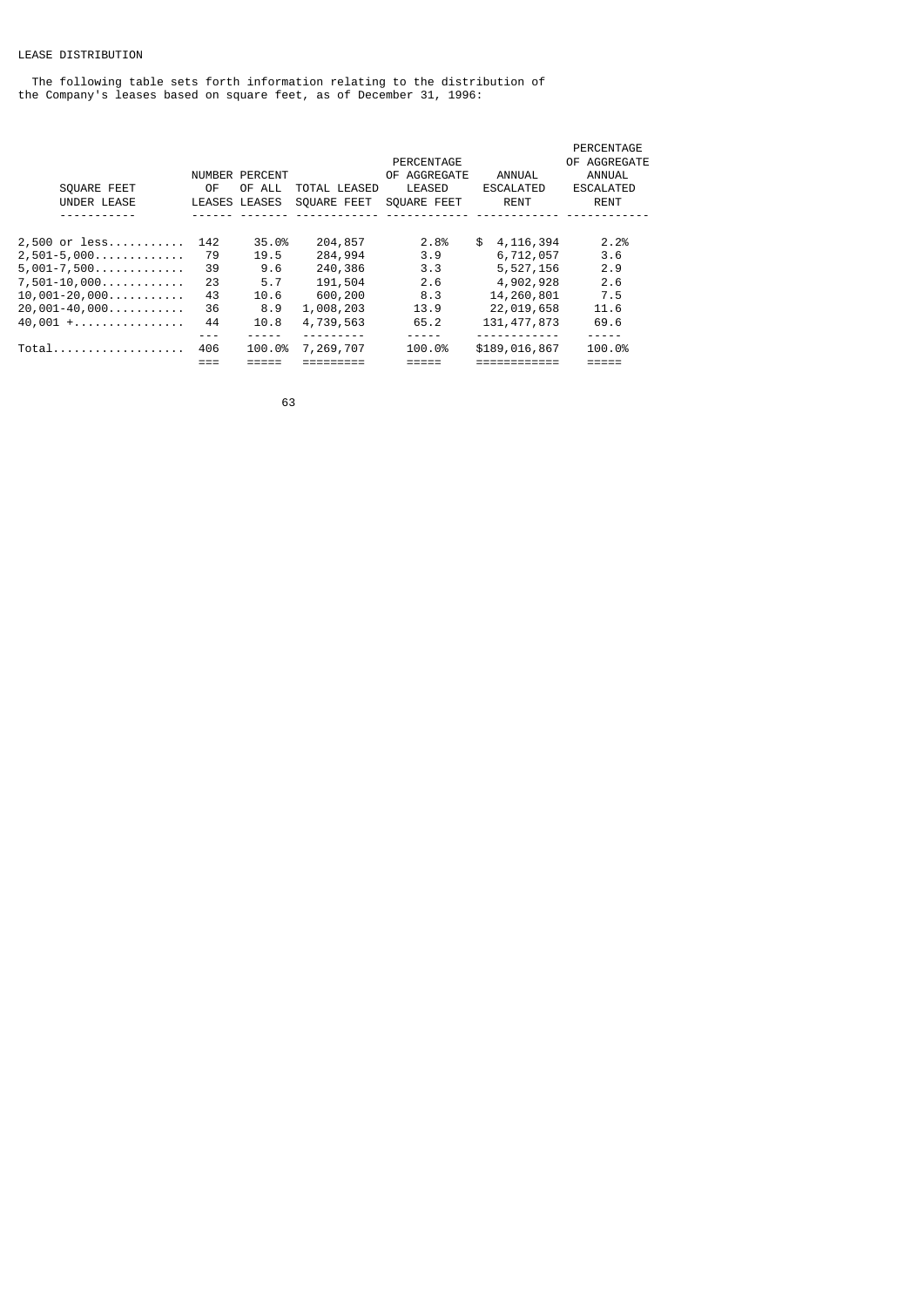## LEASE EXPIRATIONS OF OFFICE AND INDUSTRIAL PROPERTIES

 The following table sets forth a schedule of lease expirations for leases in place as of December 31, 1996, for each of the ten years beginning with 1997, for the Office and Industrial Properties, on an aggregate basis by property type and submarket, assuming that none of the tenants exercises renewal options and excluding an aggregate of 440,551 square feet of unleased space. As of December 31, 1996, the average lease term for the portfolio was 5.8 years.

### OFFICE PROPERTIES (MARKET/SUBMARKET)

| CLASS A OFFICE<br>BUILDINGS                                                           | 1997             | 1998                | 1999                                          | 2000                          | 2001         | 2002           | 2003             | 2004              | 2005                | 2006        |
|---------------------------------------------------------------------------------------|------------------|---------------------|-----------------------------------------------|-------------------------------|--------------|----------------|------------------|-------------------|---------------------|-------------|
| <b>GREATER BOSTON</b><br>(1)<br>East Cambridge<br>Square footage<br>of expiring       |                  |                     |                                               |                               |              |                |                  |                   |                     |             |
| $leases \ldots \ldots \ldots$<br>Percentage of<br>total leased sq.                    | 66,561           | 106,387             | 63,691                                        | 217,684                       | 2,912        | 4,227          | 25,644           | 0                 | 0                   | 21,519      |
| ft<br>Annual escalated                                                                | 11.99%           | 19.16%              | 11.47%                                        | 39.21%                        | 0.52%        | 0.76%          | 4.62%            | 0.00%             | 0.00%               | 3.88%       |
| rent $(2)$<br>No. of tenants<br>whose leases ex-                                      |                  | 1,709,941 1,658,720 | 1,508,874                                     | 6,691,092                     | 84,064       | 0              | 577,244          | $\Theta$          | $\Theta$            | 587,469     |
| $pire.$<br>Annualized esca-<br>lated rent per<br>leased sq.                           | 10               | 5                   | 10                                            | 3                             | $\mathbf{1}$ | $\mathbf{1}$   | $\mathbf{1}$     | $\Theta$          | $\Theta$            | 1           |
| ft.<br>Annualized esca-<br>lated rent per<br>leased sq. ft.<br>w/future step-         | \$<br>25.69      | -\$<br>15.59        | \$<br>23.69                                   | \$<br>30.74                   | \$<br>28.87  | \$<br>0.00     | $22.51$ \$<br>\$ | 0.00              | 0.00<br>\$<br>- \$  | 27.30       |
| ups $(3)$<br>Company Quoted<br>Rental Rate per                                        | \$<br>25.69      | 15.59<br>\$         | \$<br>24.04                                   | 30.83<br>\$                   | 28.87<br>\$  | \$<br>0.00     | 29.53<br>\$      | \$<br>0.00        | 0.00<br>\$          | 31.80<br>\$ |
| sq. ft. $(4)$<br>Route 128 NW<br>Square footage<br>of expiring                        | \$<br>27.92      |                     |                                               |                               |              |                |                  |                   |                     |             |
| $leases \ldots \ldots \ldots$<br>Percentage of<br>total leased sq.                    | 107,302          | 31,569              | 114,624                                       | 100,517                       | 208,810      | 42,380         | 0                | 0                 | 90,000              | 162,700     |
| ft<br>Annual escalated                                                                | 11.52%           | 3.39%               | 12.31%                                        | 10.79%                        | 22.42%       | 4.55%          | 0.00%            | 0.00%             | 9.66%               | 17.47%      |
| rent $(2)$<br>No. of tenants<br>whose leases ex-                                      | 2,064,829        | 618,056             |                                               | 1,827,219 1,958,038 3,925,467 |              | 912,825        | 0                |                   | $0 \quad 1,513,011$ | 3,986,701   |
| $pi$ re<br>Annualized esca-<br>lated rent per<br>leased sq.                           | 26               | 10                  | $\overline{7}$                                | 9                             | 16           | 3              | 0                | $\Theta$          | 1                   | 1           |
| ft.<br>Annualized esca-<br>lated rent per<br>leased sq. ft.<br>w/future step-         | \$<br>19.24      | 19.58<br>\$         | 15.94<br>\$                                   | 19.48<br>\$                   | 18.80<br>\$  | \$21.54        | \$<br>0.00       | 0.00<br>\$        | $16.81$ \$<br>S     | 24.50       |
| ups $(3)$<br>Company Quoted<br>Rental Rate per                                        | \$<br>20.59      | 19.71<br>\$         | 17.49<br>\$                                   | \$<br>21.09                   | 19.73<br>\$  | \$ 21.98       | \$<br>0.00       | \$<br>0.00        | $18.22$ \$<br>\$    | 29.14       |
| sq. ft. (4)<br>Route 128/Massa-<br>chusetts Turnpike<br>Square footage<br>of expiring | \$<br>27.73      |                     |                                               |                               |              |                |                  |                   |                     |             |
| $leases$<br>Percentage of<br>total leased sq.                                         | 43,402           | 27,883              | 53,830                                        | 85, 215                       | 90,674       | 6,386          | 0                | $\Theta$          | $\Theta$            | 0           |
| ft.<br>Annual escalated                                                               | 14.12%           | 9.07%               | 17.51%                                        | 27.72%                        | 29.5%        | 2.08%          | 0.00%            | 0.00%             | 0.00%               | $0.00\%$    |
| rent $(2)$<br>No. of tenants<br>whose leases ex-                                      | 883,936          |                     | 515,460 1,048,487 1,875,565 2,181,934 128,026 |                               |              |                | 0                | $\Theta$          | $\Theta$            | $\Theta$    |
| $pi$ re<br>Annualized esca-<br>lated rent per<br>leased sq.                           | 9                | $\overline{7}$      | 9                                             | 4                             | 3            | $\overline{2}$ | 0                | $\Theta$          | $\Theta$            | $\Theta$    |
| ft.<br>Annualized esca-<br>lated rent per<br>leased sq. ft.<br>w/future step-         | $20.37$ \$<br>\$ | $18.49$ \$          | 19.48                                         | $22.01$ \$<br>\$              | 24.06        | $$20.05$ \$    | $0.00$ \$        | $0.00$ \$         | $0.00$ \$           | 0.00        |
| ups $(3)$<br>Company Quoted<br>Rental Rate per                                        | \$<br>$20.37$ \$ | $18.50$ \$          | $19.53$ \$                                    | $22.06$ \$                    |              | 25.95 \$ 22.19 | \$<br>0.00       | $0.00$ \$<br>- \$ | $0.00$ \$           | 0.00        |
| sq. $ft. (4)$                                                                         | 26.48<br>\$      |                     |                                               |                               |              |                |                  |                   |                     |             |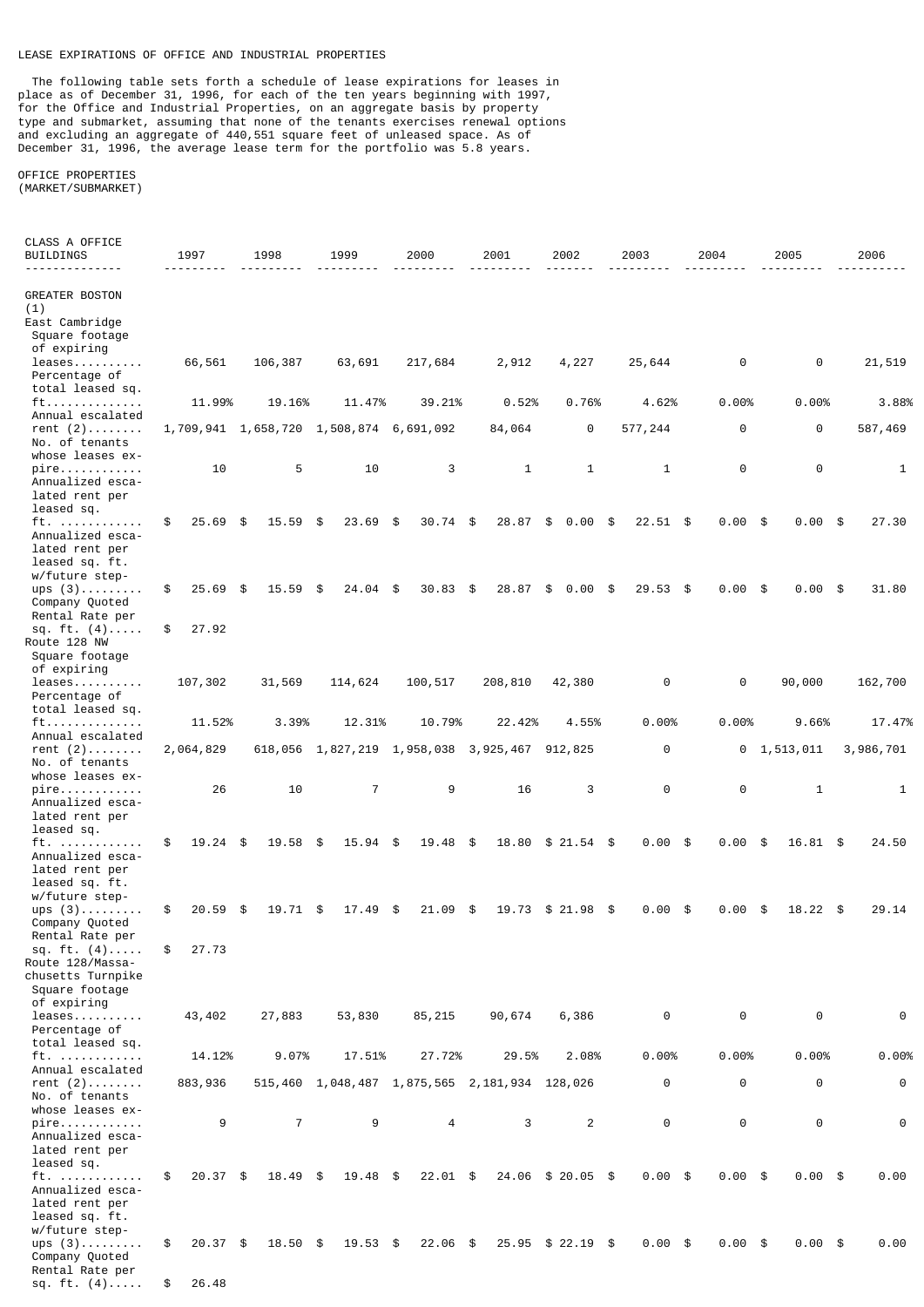| WASHINGTON, D.C.<br>Southwest Wash-                                             |                              |                       |                                                   |        |               |                 |                              |                            |                    |            |           |              |
|---------------------------------------------------------------------------------|------------------------------|-----------------------|---------------------------------------------------|--------|---------------|-----------------|------------------------------|----------------------------|--------------------|------------|-----------|--------------|
| ington, D.C.                                                                    |                              |                       |                                                   |        |               |                 |                              |                            |                    |            |           |              |
| Square footage<br>of expiring                                                   |                              |                       |                                                   |        |               |                 |                              |                            |                    |            |           |              |
| $leases \ldots \ldots \ldots$                                                   | 288,199                      | 48,855                | 40,204                                            | 87,733 |               | 51,848          | 1,892                        | 41,678                     | 52,838             |            | $\Theta$  | 331,518      |
| Percentage of<br>total leased sq.                                               |                              |                       |                                                   |        |               |                 |                              |                            |                    |            |           |              |
| ft.<br>Annual escalated                                                         | 18.50%                       | 3.20%                 | 2.58%                                             |        | 5.63%         | 3.33%           | 0.12%                        | 2.68%                      | 3.39%              |            | 0.00%     | 21.28%       |
| rent $(2)$<br>No. of tenants<br>whose leases ex-                                |                              |                       | 7,998,349 1,410,423 1,362,607 3,087,920 1,727,079 |        |               |                 |                              | 70,084 1,379,243 1,914,405 |                    |            | 0         | 12,639,392   |
| pire<br>Annualized esca-<br>lated rent per                                      | 17                           | 5                     | 5                                                 |        | 10            | 8               | 3                            | $\mathbf{1}$               | $\mathbf{1}$       |            | $\Theta$  | $\mathbf{1}$ |
| leased sq.<br>ft.<br>Annualized esca-                                           | \$<br>$27.75$ \$             | $28.29$ \$            | 33.89                                             | \$     | 35.20<br>- \$ |                 | $33.31 \quad $37.04 \quad $$ | 33.09                      | $36.23$ \$<br>- \$ |            | $0.00$ \$ | 38.13        |
| lated rent per<br>leased sq. ft.<br>w/future step-                              |                              |                       |                                                   |        |               |                 |                              |                            |                    |            |           |              |
| ups $(3)$<br>Company Quoted<br>Rental Rate per                                  | \$<br>$27.76$ \$             | $28.31$ \$            | 33.89                                             | \$     | 35.33<br>- \$ | 34.33           | \$40.66\$                    | 33.09                      | \$<br>44.94 \$     |            | $0.00$ \$ | 39.22        |
| sq. $ft. (4)$<br>West End Washing-<br>ton, D.C.                                 | \$<br>34.64                  |                       |                                                   |        |               |                 |                              |                            |                    |            |           |              |
| Square footage<br>of expiring                                                   |                              |                       |                                                   |        |               |                 |                              |                            |                    |            |           |              |
| $leases \ldots \ldots \ldots$<br>Percentage of<br>total leased sq.              | 0                            | $\Theta$              | 0                                                 |        | $\Theta$      | 39,651          | 0                            | $\Theta$                   | $\Theta$           |            | 0         | 204, 154     |
| $ft.$                                                                           | 0.00%                        | 0.00%                 | 0.00%                                             |        | 0.00%         | 14.32%          | 0.00%                        | 0.00%                      | 0.00%              |            | 0.00%     | 73.73%       |
| Annual escalated<br>$rent \ldots \ldots \ldots \ldots$                          | 0                            | $\boldsymbol{\Theta}$ | 0                                                 |        |               | $0$ 1, 149, 879 | $\Theta$                     | 0                          | $\Theta$           |            | 0         | 10,562,208   |
| No. of tenants<br>whose leases ex-<br>$pire.$                                   | 0                            | $\Theta$              | $\Theta$                                          |        | $\Theta$      | $\mathbf{1}$    | $\Theta$                     | 0                          | $\Theta$           |            | $\Theta$  | $\mathbf{1}$ |
| Annualized esca-<br>lated rent per<br>leased sq.                                |                              |                       |                                                   |        |               |                 |                              |                            |                    |            |           |              |
| ft.<br>Annualized esca-<br>lated rent per<br>leased sq. ft.<br>w/future step-   | \$<br>$0.00$ \$              | $0.00$ \$             | 0.00                                              | \$     | 0.00<br>\$    | 29.00           | 0.00<br>\$                   | \$<br>0.00                 | $0.00$ \$<br>-\$   |            | $0.00$ \$ | 51.74        |
| ups $(2)$<br>Company Quoted<br>Rental Rate per                                  | $0.00$ \$<br>\$              | 0.00                  | \$<br>0.00                                        | \$     | 0.00<br>\$    | 30.83           | \$<br>0.00                   | \$<br>0.00                 | 0.00<br>\$         | \$<br>0.00 |           | 54.13<br>\$  |
| sq. ft. $(4)$                                                                   | \$<br>32.00                  |                       |                                                   |        |               |                 |                              |                            |                    |            |           |              |
| CLASS A OFFICE<br>BUILDINGS                                                     | 2007 &<br><b>BEYOND</b><br>. |                       |                                                   |        |               |                 |                              |                            |                    |            |           |              |
| <b>GREATER BOSTON</b>                                                           |                              |                       |                                                   |        |               |                 |                              |                            |                    |            |           |              |
| (1)<br>East Cambridge                                                           |                              |                       |                                                   |        |               |                 |                              |                            |                    |            |           |              |
| Square footage<br>of expiring                                                   |                              |                       |                                                   |        |               |                 |                              |                            |                    |            |           |              |
| $leases \ldots \ldots$<br>Percentage of<br>total leased sq.                     | 46,524                       |                       |                                                   |        |               |                 |                              |                            |                    |            |           |              |
| $ft$                                                                            | 8.38%                        |                       |                                                   |        |               |                 |                              |                            |                    |            |           |              |
| Annual escalated<br>rent $(2)$                                                  | 974,862                      |                       |                                                   |        |               |                 |                              |                            |                    |            |           |              |
| No. of tenants<br>whose leases ex-                                              |                              |                       |                                                   |        |               |                 |                              |                            |                    |            |           |              |
| $pi$ re<br>Annualized esca-<br>lated rent per                                   | $\mathbf{1}$                 |                       |                                                   |        |               |                 |                              |                            |                    |            |           |              |
| leased sq.<br>ft.<br>Annualized esca-                                           | 20.95<br>\$                  |                       |                                                   |        |               |                 |                              |                            |                    |            |           |              |
| lated rent per<br>leased sq. ft.<br>w/future step-                              |                              |                       |                                                   |        |               |                 |                              |                            |                    |            |           |              |
| $ups(3)$<br>Company Quoted<br>Rental Rate per<br>sq. ft. $(4)$<br>Route 128 NW  | 20.95<br>\$                  |                       |                                                   |        |               |                 |                              |                            |                    |            |           |              |
| Square footage<br>of expiring<br>$leases \ldots \ldots \ldots$<br>Percentage of | $\Theta$                     |                       |                                                   |        |               |                 |                              |                            |                    |            |           |              |
| total leased sq.                                                                |                              |                       |                                                   |        |               |                 |                              |                            |                    |            |           |              |
| ft<br>Annual escalated                                                          | 0.00%                        |                       |                                                   |        |               |                 |                              |                            |                    |            |           |              |
| rent $(2)$<br>No. of tenants                                                    | $\Theta$                     |                       |                                                   |        |               |                 |                              |                            |                    |            |           |              |
| whose leases ex-<br>$pire.$<br>Annualized esca-<br>lated rent per               | $\Theta$                     |                       |                                                   |        |               |                 |                              |                            |                    |            |           |              |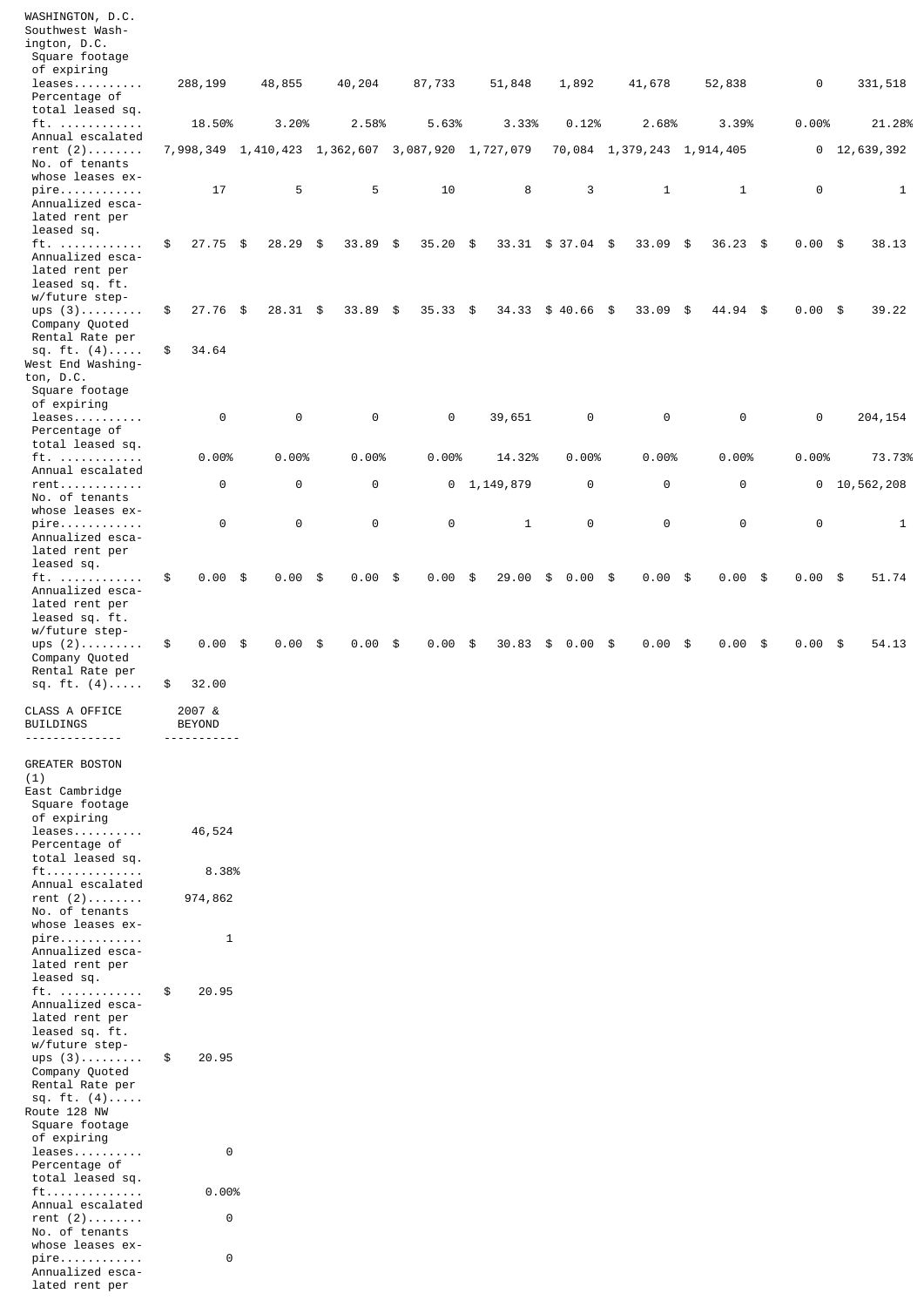leased sq. ft. ............ \$ 0.00 Annualized esca lated rent per leased sq. ft. w/future step ups  $(3)$ ...........\$ 0.00 Company Quoted Rental Rate per sq. ft.  $(4)$ ..... Route 128/Massa chusetts Turnpike Square footage of expiring leases.......... 0 Percentage of total leased sq. ft. ............ 0.00% Annual escalated rent (2)........ 0 No. of tenants whose leases ex pire............ 0 Annualized esca lated rent per leased sq. ft. ............ \$ 0.00 Annualized esca lated rent per leased sq. ft. w/future step ups (3)........... \$ 0.00 Company Quoted Rental Rate per sq.  $ft. (4)$ .... WASHINGTON, D.C. Southwest Wash ington, D.C. Square footage of expiring leases.......... 582,905 Percentage of total leased sq. ft. ............ 37.42% Annual escalated rent (2)........ 21,149,255 No. of tenants whose leases ex pire............ 3 Annualized esca lated rent per leased sq. ft. ............ \$ 36.28 Annualized esca lated rent per leased sq. ft. w/future step ups (3)..............\$ 38.58 Company Quoted Rental Rate per sq. ft. (4)..... West End Washing ton, D.C. Square footage of expiring leases.......... 0 Percentage of total leased sq. ft. ............ 0.00% Annual escalated rent............ 0 No. of tenants whose leases ex pire............ 0 Annualized esca lated rent per leased sq. ft. ............ \$ 0.00 Annualized esca lated rent per leased sq. ft. w/future step ups (2).......... \$ 0.00 Company Quoted Rental Rate per sq. ft. (4).....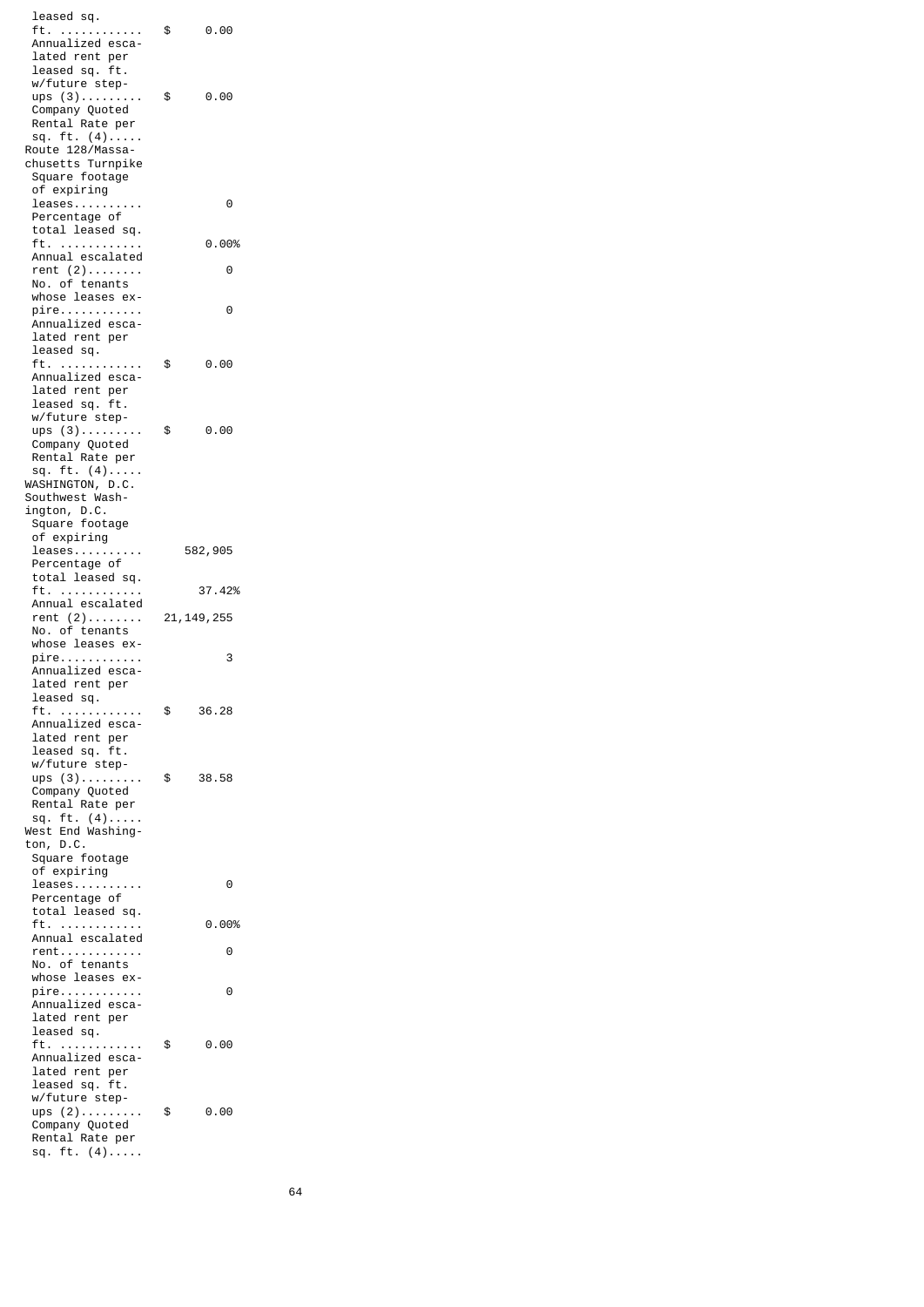|                                                             | 1997                          |      | 1998                                           |     | 1999         | 2000             | 2001           | 2002                                                                                                            | 2003           |      | 2004       |     | 2005           |
|-------------------------------------------------------------|-------------------------------|------|------------------------------------------------|-----|--------------|------------------|----------------|-----------------------------------------------------------------------------------------------------------------|----------------|------|------------|-----|----------------|
|                                                             |                               |      |                                                |     |              |                  |                |                                                                                                                 |                |      |            |     |                |
| Montgomery Coun-<br>ty, MD                                  |                               |      |                                                |     |              |                  |                |                                                                                                                 |                |      |            |     |                |
| Square footage<br>of expiring                               |                               |      |                                                |     |              |                  |                |                                                                                                                 |                |      |            |     |                |
| leases<br>Percentage of<br>total leased sq.                 | 82,726                        |      | 97,171                                         |     | 89,447       | 108,193          | 68,231         | 136, 129                                                                                                        | 0              |      | 0          |     | 36,081         |
| $ft.$                                                       | 10.31%                        |      | 12.11%                                         |     | 11.15%       | 13.49%           | 8.51%          | 16.97%                                                                                                          | 0.00%          |      | 0.00%      |     | 4.50%          |
| Annual escalated<br>rent $(2)$                              | 1,677,012 2,203,972 1,942,011 |      |                                                |     |              | 2,550,478        | 1,659,885      | 3,005,059                                                                                                       | 0              |      | $\Theta$   |     | 807,300        |
| No. of tenants<br>whose leases ex-                          |                               |      |                                                |     |              |                  |                |                                                                                                                 |                |      |            |     |                |
| $pi$ re<br>Annualized esca-<br>lated rent per<br>leased sq. | 15                            |      | 8                                              |     | 11           | 13               | $\overline{7}$ | 3                                                                                                               | 0              |      | $\Theta$   |     | 2              |
| ft.                                                         | \$<br>$20.27$ \$              |      | 22.68                                          | -\$ | $21.71$ \$   | $23.57$ \$       | $24.33$ \$     | 22.08                                                                                                           | \$<br>0.00     | - \$ | 0.00       | -\$ | 22.37          |
| Annualized esca-<br>lated rent per<br>leased sq. ft.        |                               |      |                                                |     |              |                  |                |                                                                                                                 |                |      |            |     |                |
| w/future step-<br>ups $(3)$<br>Company Quoted               | \$<br>$20.27$ \$              |      | $23.15$ \$                                     |     | $22.52$ \$   | 24.80 \$         | $25.02$ \$     | 24.87 \$                                                                                                        | 0.00           | - \$ | 0.00       | -\$ | 26.98          |
| Rental Rate per<br>sq. ft. $(4)$                            | \$<br>24.01                   |      |                                                |     |              |                  |                |                                                                                                                 |                |      |            |     |                |
| MIDTOWN MANHATTAN<br>(5)                                    |                               |      |                                                |     |              |                  |                |                                                                                                                 |                |      |            |     |                |
| Park Avenue<br>Square footage                               |                               |      |                                                |     |              |                  |                |                                                                                                                 |                |      |            |     |                |
| of expiring                                                 |                               |      |                                                |     |              |                  |                |                                                                                                                 |                |      |            |     |                |
| leases.<br>Percentage of<br>total leased sq.                | 35,971                        |      | 33,725                                         |     | 350          | 19,118           | 0              | 385,656                                                                                                         | 21,365         |      | 10,237     |     | 8,890          |
| $ft.$                                                       | 3.60%                         |      | 3.37%                                          |     | 0.03%        | 1.91%            | 0.00%          | 38.56%                                                                                                          | 2.14%          |      | 1.02%      |     | 0.89%          |
| Annual escalated<br>rent $(2)$                              | 1,755,579 2,071,531           |      |                                                |     | 33,529       | 1,001,175        | 0              | 20,697,975 1,628,705                                                                                            |                |      | 483, 457   |     | 518,978        |
| No. of tenants<br>whose leases ex-<br>pire                  | 3                             |      | 2                                              |     | $\mathbf{1}$ | 3                | 0              | 11                                                                                                              | 5              |      | 3          |     | $\overline{2}$ |
| Annualized esca-<br>lated rent per<br>leased sq.            |                               |      |                                                |     |              |                  |                |                                                                                                                 |                |      |            |     |                |
| ft.<br>Annualized esca-<br>lated rent per                   | \$<br>49.36                   | - \$ | 61.42 \$                                       |     | 95.80        | \$<br>$52.37$ \$ | 0.00           | \$<br>53.67                                                                                                     | \$<br>76.23 \$ |      | $47.23$ \$ |     | 58.38          |
| leased sq. ft.<br>w/future step-                            |                               |      |                                                |     |              |                  |                |                                                                                                                 |                |      |            |     |                |
| ups $(3)$<br>Company Quoted                                 | \$<br>49.36                   | \$   | 61.42                                          | \$  | 107.39       | \$<br>52.37      | \$<br>0.00     | \$<br>58.23                                                                                                     | \$<br>84.03    | \$   | 49.64      | \$  | 60.51          |
| Rental Rate per<br>sq. ft. (4)<br>TOTAL CLASS A OF-         | \$<br>44.50                   |      |                                                |     |              |                  |                |                                                                                                                 |                |      |            |     |                |
| FICE BUILDINGS<br>Square footage<br>of expiring             |                               |      |                                                |     |              |                  |                |                                                                                                                 |                |      |            |     |                |
| leases<br>Percentage of                                     | 624,161                       |      | 346,590                                        |     | 362,146      | 618,460          | 462,126        | 576,669                                                                                                         | 88,687         |      | 63,075     |     | 134,971        |
| total leased sq.<br>ft.                                     | 11.43%                        |      | 6.35%                                          |     | 6.63%        | 11.32%           | 8.46%          | 10.56%                                                                                                          | 1.62%          |      | 1.15%      |     | 2.47%          |
| Annual escalated<br>rent $(2)$                              |                               |      |                                                |     |              |                  |                | 16, 109, 596 8, 478, 162 7, 722, 727 17, 164, 268 10, 728, 308 24, 813, 969 3, 585, 192 2, 397, 862 2, 839, 289 |                |      |            |     |                |
| No. of tenants<br>whose leases ex-                          |                               |      |                                                |     |              |                  |                |                                                                                                                 |                |      |            |     |                |
| $pire.$<br>Annualized esca-<br>lated rent per               | 80                            |      | 37                                             |     | 43           | 42               | 36             | 23                                                                                                              | $\overline{7}$ |      | 4          |     | 5              |
| leased sq.<br>ft.                                           | \$<br>$25.81$ \$              |      | 24.46 \$                                       |     | $21.32$ \$   | $27.75$ \$       | $23.22$ \$     | $43.03$ \$                                                                                                      | $40.43$ \$     |      | $38.02$ \$ |     | 21.04          |
| Annualized esca-<br>lated rent per<br>leased sq. ft.        |                               |      |                                                |     |              |                  |                |                                                                                                                 |                |      |            |     |                |
| w/future step-<br>ups $(3)$<br>Company Quoted               | \$<br>$26.05$ \$              |      | $24.61$ \$                                     |     | $22.10$ \$   | $28.29$ \$       | $24.38$ \$     | 46.81 \$                                                                                                        | $44.33$ \$     |      | 45.70 \$   |     | 26.39          |
| Rental Rate per<br>sq. $ft. (4)$                            | \$<br>32.24                   |      |                                                |     |              |                  |                |                                                                                                                 |                |      |            |     |                |
|                                                             | 2006<br>- - - - - -           |      | 2007 &<br><b>BEYOND</b><br>- - - - - - - - - - |     |              |                  |                |                                                                                                                 |                |      |            |     |                |
| Montgomery Coun-                                            |                               |      |                                                |     |              |                  |                |                                                                                                                 |                |      |            |     |                |
| ty, MD<br>Square footage<br>of expiring                     |                               |      |                                                |     |              |                  |                |                                                                                                                 |                |      |            |     |                |
| $leases \ldots \ldots \ldots$<br>Percentage of              | 152,978                       |      | 4,664                                          |     |              |                  |                |                                                                                                                 |                |      |            |     |                |

total leased sq.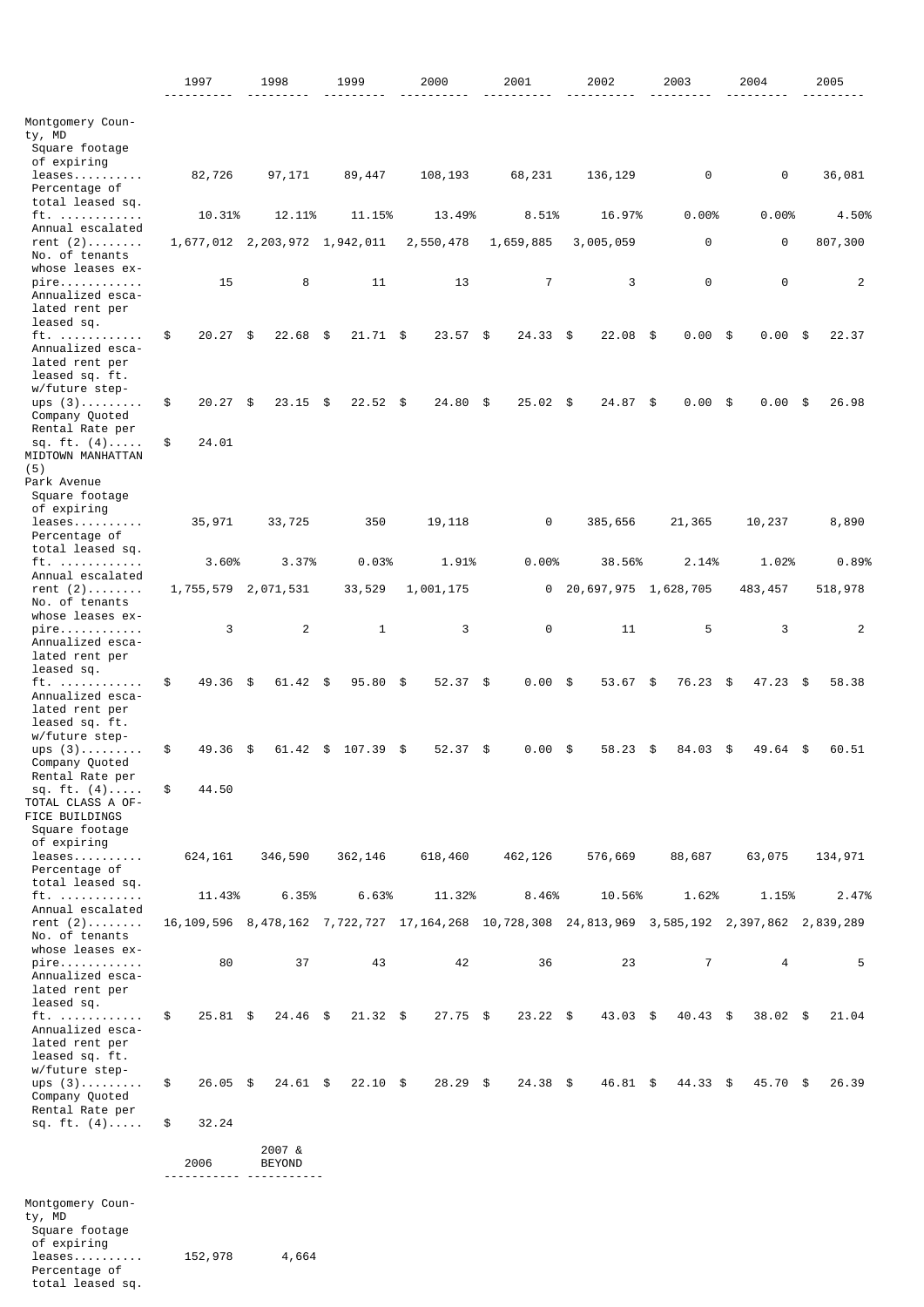| ft.                               | 19.07%                    | 0.58%              |           |           |           |                         |           |          |
|-----------------------------------|---------------------------|--------------------|-----------|-----------|-----------|-------------------------|-----------|----------|
| Annual escalated                  |                           |                    |           |           |           |                         |           |          |
| rent $(2)$                        | 3, 337, 430               | 60,180             |           |           |           |                         |           |          |
| No. of tenants                    |                           |                    |           |           |           |                         |           |          |
| whose leases ex-                  |                           |                    |           |           |           |                         |           |          |
| $pi$ re                           | 3                         | $\mathbf{1}$       |           |           |           |                         |           |          |
| Annualized esca-                  |                           |                    |           |           |           |                         |           |          |
| lated rent per                    |                           |                    |           |           |           |                         |           |          |
| leased sq.                        |                           |                    |           |           |           |                         |           |          |
| ft.                               | $21.82$ \$<br>\$          | 12.90              |           |           |           |                         |           |          |
| Annualized esca-                  |                           |                    |           |           |           |                         |           |          |
| lated rent per                    |                           |                    |           |           |           |                         |           |          |
| leased sq. ft.                    |                           |                    |           |           |           |                         |           |          |
| w/future step-                    |                           |                    |           |           |           |                         |           |          |
| ups $(3)$                         | \$<br>$22.99$ \$          | 12.90              |           |           |           |                         |           |          |
|                                   |                           |                    |           |           |           |                         |           |          |
| Company Quoted                    |                           |                    |           |           |           |                         |           |          |
| Rental Rate per                   |                           |                    |           |           |           |                         |           |          |
| sq. ft. $(4)$                     |                           |                    |           |           |           |                         |           |          |
| MIDTOWN MANHATTAN                 |                           |                    |           |           |           |                         |           |          |
| (5)                               |                           |                    |           |           |           |                         |           |          |
| Park Avenue                       |                           |                    |           |           |           |                         |           |          |
| Square footage                    |                           |                    |           |           |           |                         |           |          |
| of expiring                       |                           |                    |           |           |           |                         |           |          |
| $leases$                          | 18,297                    | 439,399            |           |           |           |                         |           |          |
| Percentage of                     |                           |                    |           |           |           |                         |           |          |
| total leased sq.                  |                           |                    |           |           |           |                         |           |          |
| $ft. \ldots \ldots \ldots$        | 1.83%                     | 43.94%             |           |           |           |                         |           |          |
| Annual escalated                  |                           |                    |           |           |           |                         |           |          |
| rent $(2)$                        |                           | 842,635 21,870,197 |           |           |           |                         |           |          |
| No. of tenants                    |                           |                    |           |           |           |                         |           |          |
| whose leases ex-                  |                           |                    |           |           |           |                         |           |          |
| $pi$ re                           | $\overline{c}$            | 4                  |           |           |           |                         |           |          |
| Annualized esca-                  |                           |                    |           |           |           |                         |           |          |
| lated rent per                    |                           |                    |           |           |           |                         |           |          |
| leased sq.                        |                           |                    |           |           |           |                         |           |          |
|                                   |                           |                    |           |           |           |                         |           |          |
| ft.                               | \$<br>46.05 \$            | 49.77              |           |           |           |                         |           |          |
| Annualized esca-                  |                           |                    |           |           |           |                         |           |          |
| lated rent per                    |                           |                    |           |           |           |                         |           |          |
| leased sq. ft.                    |                           |                    |           |           |           |                         |           |          |
| w/future step-                    |                           |                    |           |           |           |                         |           |          |
| ups $(3)$                         | 46.97 \$<br>\$            | 51.80              |           |           |           |                         |           |          |
| Company Quoted                    |                           |                    |           |           |           |                         |           |          |
| Rental Rate per                   |                           |                    |           |           |           |                         |           |          |
| sq. ft. (4)                       |                           |                    |           |           |           |                         |           |          |
| TOTAL CLASS A OF-                 |                           |                    |           |           |           |                         |           |          |
| FICE BUILDINGS                    |                           |                    |           |           |           |                         |           |          |
| Square footage                    |                           |                    |           |           |           |                         |           |          |
| of expiring                       |                           |                    |           |           |           |                         |           |          |
| $leases \ldots \ldots \ldots$     | 891,166                   | 1,073,492          |           |           |           |                         |           |          |
| Percentage of                     |                           |                    |           |           |           |                         |           |          |
| total leased sq.                  |                           |                    |           |           |           |                         |           |          |
| ft.                               | 16.32%                    | 20.96%             |           |           |           |                         |           |          |
|                                   |                           |                    |           |           |           |                         |           |          |
| Annual escalated                  |                           |                    |           |           |           |                         |           |          |
| rent $(2)$                        | 31, 955, 835 44, 054, 494 |                    |           |           |           |                         |           |          |
| No. of tenants                    |                           |                    |           |           |           |                         |           |          |
| whose leases ex-                  |                           |                    |           |           |           |                         |           |          |
| pire                              | 9                         | 9                  |           |           |           |                         |           |          |
| Annualized esca-                  |                           |                    |           |           |           |                         |           |          |
| lated rent per                    |                           |                    |           |           |           |                         |           |          |
| leased sq.                        |                           |                    |           |           |           |                         |           |          |
| ft.                               | \$<br>$35.86$ \$          | 41.04              |           |           |           |                         |           |          |
| Annualized esca-                  |                           |                    |           |           |           |                         |           |          |
| lated rent per                    |                           |                    |           |           |           |                         |           |          |
| leased sq. ft.                    |                           |                    |           |           |           |                         |           |          |
| w/future step-                    |                           |                    |           |           |           |                         |           |          |
| ups $(3)$                         | \$<br>$37.99$ \$          | 43.11              |           |           |           |                         |           |          |
| Company Quoted                    |                           |                    |           |           |           |                         |           |          |
|                                   |                           |                    |           |           |           |                         |           |          |
| Rental Rate per                   |                           |                    |           |           |           |                         |           |          |
| sq. $ft. (4)$                     |                           |                    |           |           |           |                         |           |          |
| R&D PROPERTIES                    |                           |                    |           |           |           |                         |           |          |
| <b>GREATER BOSTON</b>             |                           |                    |           |           |           |                         |           |          |
| East Cambridge                    |                           |                    |           |           |           |                         |           |          |
| Square footage                    |                           |                    |           |           |           |                         |           |          |
| of expiring                       |                           |                    |           |           |           |                         |           |          |
| $leases \ldots \ldots \ldots$     | $\Theta$                  | $\Theta$           | $\Theta$  | $\Theta$  | $\Theta$  | 0<br>67,362             | $\Theta$  | $\Theta$ |
| Percentage of                     |                           |                    |           |           |           |                         |           |          |
| total leased sq.                  |                           |                    |           |           |           |                         |           |          |
| $ft. \ldots \ldots \ldots \ldots$ | 0.00%                     | 0.00%              | 0.00%     | 0.00%     | 0.00%     | 0.00%<br>100.00%        | 0.00%     | 0.00%    |
| Annual escalated                  |                           |                    |           |           |           |                         |           |          |
| rent $(2)$                        | 0                         | 0                  | $\Theta$  | 0         | 0         | $0$ 1, 315, 519         | 0         | $\Theta$ |
| No. of tenants                    |                           |                    |           |           |           |                         |           |          |
| whose leases ex-                  |                           |                    |           |           |           |                         |           |          |
|                                   | $\Theta$                  | $\Theta$           | $\Theta$  | 0         | $\Theta$  | 0                       | $\Theta$  | $\Theta$ |
| $pire.$                           |                           |                    |           |           |           | $\mathbf{1}$            |           |          |
| Annualized esca-                  |                           |                    |           |           |           |                         |           |          |
| lated rent per                    |                           |                    |           |           |           |                         |           |          |
| leased sq.                        |                           |                    |           |           |           |                         |           |          |
| ft.                               | $0.00$ \$<br>\$           | $0.00$ \$          | $0.00$ \$ | $0.00$ \$ | $0.00$ \$ | $0.00$ \$<br>$19.53$ \$ | $0.00$ \$ | 0.00     |
| Annualized esca-                  |                           |                    |           |           |           |                         |           |          |
| lated rent per                    |                           |                    |           |           |           |                         |           |          |
| leased sq. ft.                    |                           |                    |           |           |           |                         |           |          |
| w/future step-                    |                           |                    |           |           |           |                         |           |          |
| $ups(3)$                          | $0.00$ \$<br>\$           | $0.00$ \$          | $0.00$ \$ | $0.00$ \$ | $0.00$ \$ | $0.00$ \$<br>$25.86$ \$ | $0.00$ \$ | 0.00     |
| Company Quoted                    |                           |                    |           |           |           |                         |           |          |
| Rental Rate per                   |                           |                    |           |           |           |                         |           |          |
| sq. ft. $(4)$                     | 25.00<br>\$               |                    |           |           |           |                         |           |          |

Route 128NW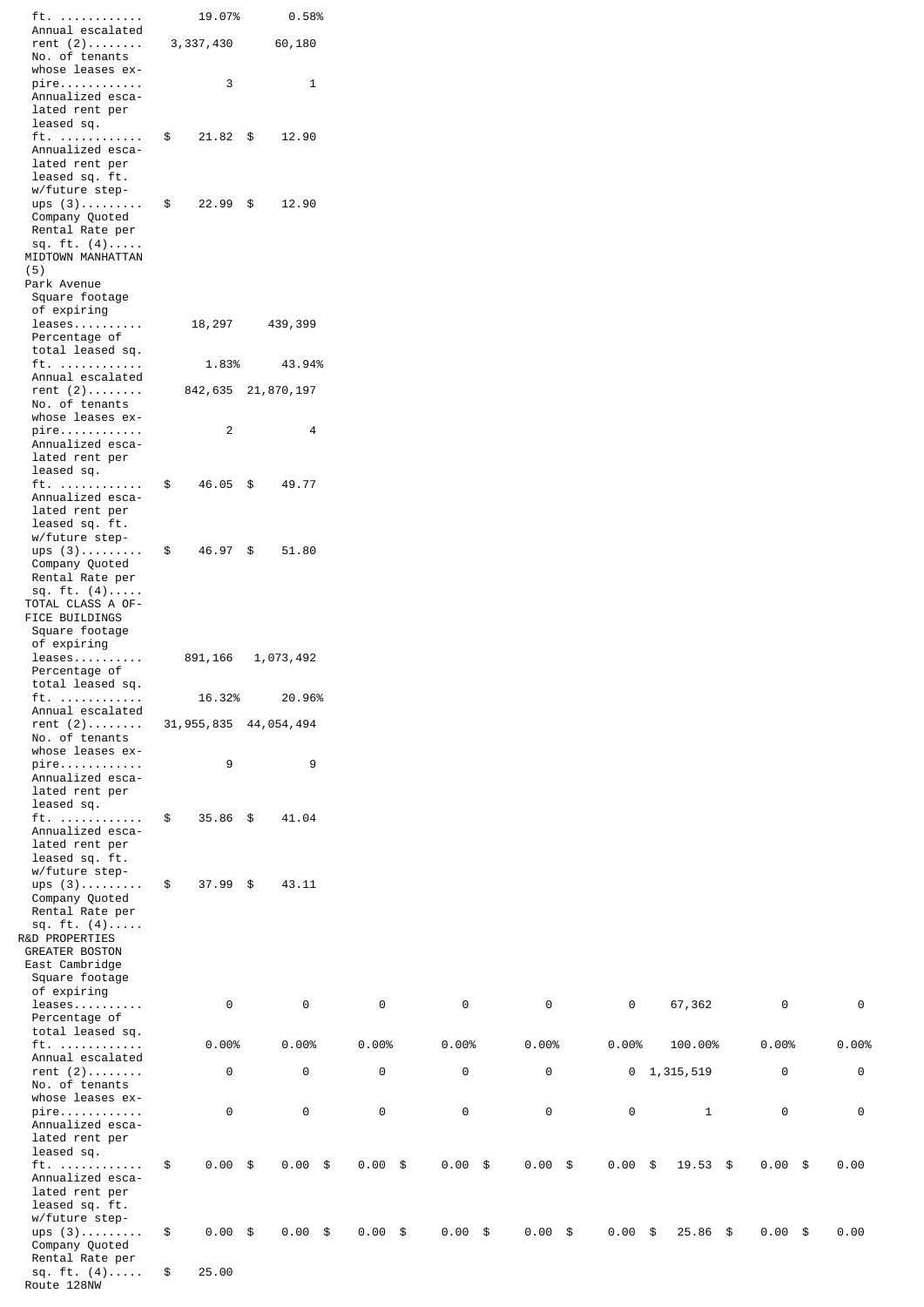| Square footage                                                                                   |     |              |           |         |                         |  |           |              |                 |           |          |               |  |
|--------------------------------------------------------------------------------------------------|-----|--------------|-----------|---------|-------------------------|--|-----------|--------------|-----------------|-----------|----------|---------------|--|
| of expiring<br>$l$ eases                                                                         |     | 30,000       | 0         | 50,000  | 133,000                 |  | 0         | 64,140       | 50,704          |           | $\Theta$ | 0             |  |
| Percentage of<br>total leased sq.                                                                |     |              |           |         |                         |  |           |              |                 |           |          |               |  |
| ft.<br>Annual escalated                                                                          |     | 6.28%        | 0.00%     | 10.46%  | 27.83%                  |  | 0.00%     | 13.42%       | 10.61%          | 0.00%     |          | 0.00%         |  |
| rent $(2)$                                                                                       |     | 198,000      | 0         | 322,209 | 1, 108, 275             |  | 0         | 598,478      | 456,219         |           | 0        | $\bm{\Theta}$ |  |
| No. of tenants<br>whose leases ex-                                                               |     |              |           |         |                         |  |           |              |                 |           |          |               |  |
| pire<br>Annualized esca-<br>lated rent per<br>leased sq.                                         |     | $\mathbf{1}$ | $\Theta$  | 1       | $\overline{\mathbf{c}}$ |  | $\Theta$  | $\mathbf{1}$ | 1               |           | 0        | 0             |  |
| ft.<br>Annualized esca-<br>lated rent per<br>leased sq. ft.                                      | \$  | $6.60$ \$    | $0.00$ \$ | 6.44    | \$<br>$8.33$ \$         |  | $0.00$ \$ | $9.33$ \$    | $9.00$ \$       | $0.00$ \$ |          | 0.00          |  |
| w/future step-<br>ups $(3)$                                                                      | \$  | $6.60$ \$    | $0.00$ \$ | 6.44    | \$<br>$8.59$ \$         |  | $0.00$ \$ | 9.33         | \$<br>$9.00$ \$ | $0.00$ \$ |          | 0.00          |  |
| Company Quoted<br>Rental Rate per                                                                |     |              |           |         |                         |  |           |              |                 |           |          |               |  |
| sq. ft. $(4)$<br><b>GREATER BOSTON</b><br>East Cambridge<br>Square footage                       | \$  | 8.93         |           |         |                         |  |           |              |                 |           |          |               |  |
| of expiring<br>leases<br>Percentage of                                                           |     | $\Theta$     | $\Theta$  |         |                         |  |           |              |                 |           |          |               |  |
| total leased sq.                                                                                 |     |              |           |         |                         |  |           |              |                 |           |          |               |  |
| ft.<br>Annual escalated                                                                          |     | 0.00%        | 0.00%     |         |                         |  |           |              |                 |           |          |               |  |
| rent $(2)$<br>No. of tenants                                                                     |     | $\Theta$     | 0         |         |                         |  |           |              |                 |           |          |               |  |
| whose leases ex-<br>pire                                                                         |     | $\Theta$     | $\Theta$  |         |                         |  |           |              |                 |           |          |               |  |
| Annualized esca-<br>lated rent per<br>leased sq.                                                 |     |              |           |         |                         |  |           |              |                 |           |          |               |  |
| ft.<br>Annualized esca-<br>lated rent per<br>leased sq. ft.<br>w/future step-                    | 0\$ | $0.00$ \$    | 0.00      |         |                         |  |           |              |                 |           |          |               |  |
| ups $(3)$<br>Company Quoted<br>Rental Rate per<br>sq. ft. $(4)$<br>Route 128NW<br>Square footage | \$  | $0.00$ \$    | 0.00      |         |                         |  |           |              |                 |           |          |               |  |
| of expiring<br>leases<br>Percentage of<br>total leased sq.                                       |     | 150,000      | 0         |         |                         |  |           |              |                 |           |          |               |  |
| ft.<br>Annual escalated                                                                          |     | 31.39%       | 0.00%     |         |                         |  |           |              |                 |           |          |               |  |
| rent $(2)$<br>No. of tenants<br>whose leases ex-                                                 |     | 1,379,288    | 0         |         |                         |  |           |              |                 |           |          |               |  |
| $pi$ re<br>Annualized esca-<br>lated rent per<br>leased sq.                                      |     | $\mathbf{1}$ | 0         |         |                         |  |           |              |                 |           |          |               |  |
| ft.<br>Annualized esca-<br>lated rent per<br>leased sq. ft.<br>w/future step-                    | \$  | $9.20$ \$    | 0.00      |         |                         |  |           |              |                 |           |          |               |  |
| ups $(3)$<br>Company Quoted<br>Rental Rate per<br>sq. ft. $(4)$                                  | \$  | $9.20$ \$    | 0.00      |         |                         |  |           |              |                 |           |          |               |  |
|                                                                                                  |     |              |           |         |                         |  |           |              |                 |           |          |               |  |

 $\sim$  65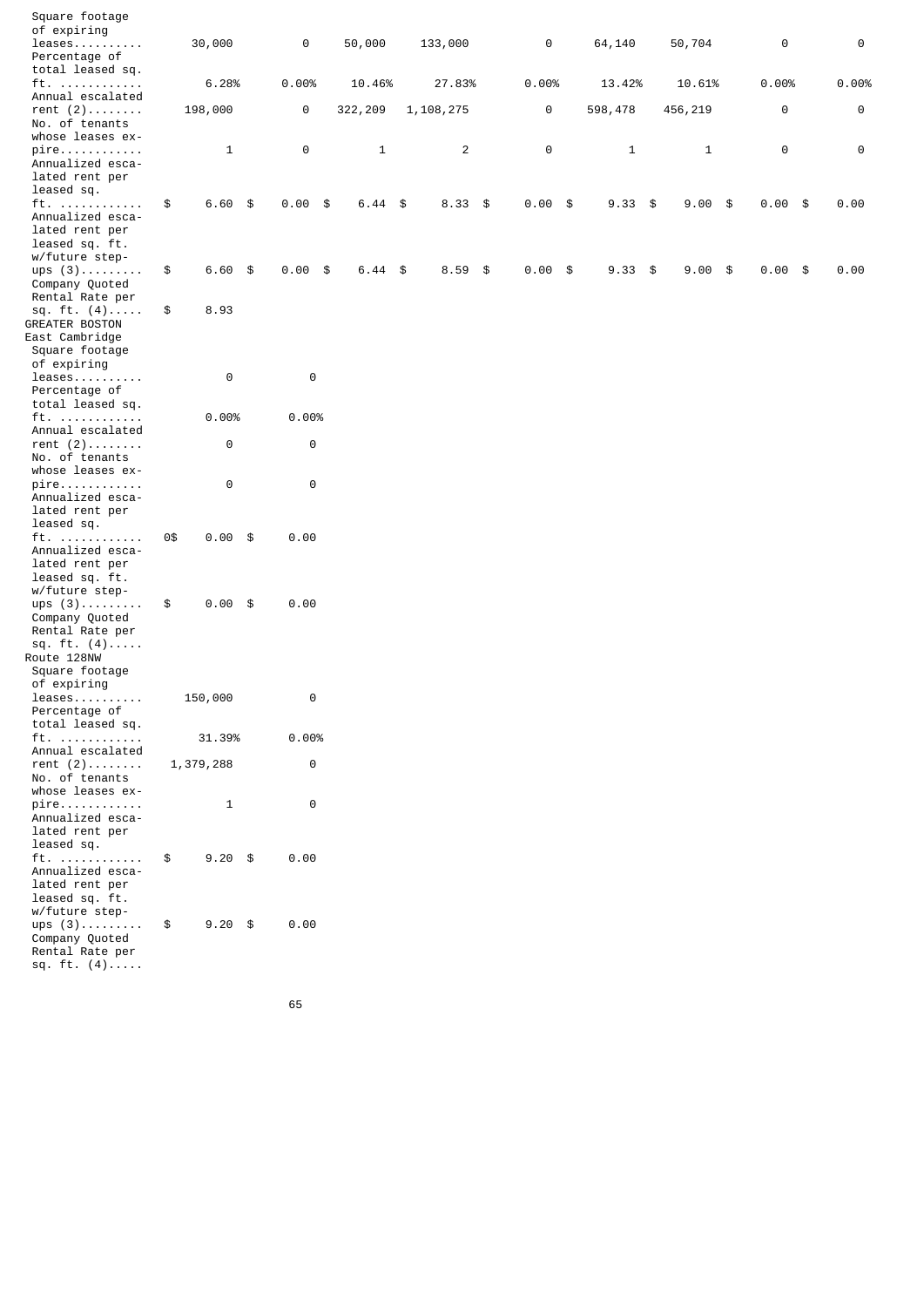|                                                                                                                                                               | 1997                                           | 1998      | 1999              | 2000                                                                                  | 2001           | 2002                       | 2003         | 2004     |              | 2005                    | 2006            |
|---------------------------------------------------------------------------------------------------------------------------------------------------------------|------------------------------------------------|-----------|-------------------|---------------------------------------------------------------------------------------|----------------|----------------------------|--------------|----------|--------------|-------------------------|-----------------|
|                                                                                                                                                               |                                                |           |                   |                                                                                       |                |                            |              |          |              |                         |                 |
| GREATER WASHING-<br>TON, D.C.<br>Fairfax County, VA<br>Square footage of                                                                                      |                                                |           |                   |                                                                                       |                |                            |              |          |              |                         |                 |
| expiring leases<br>Percentage of to-<br>tal leased sq.                                                                                                        | 44,433                                         | 165,863   | 47,001            | 190,361                                                                               | 41,793         | $\Theta$                   | 0            | 5,600    |              | 0                       | $\Theta$        |
| ft.                                                                                                                                                           | 7.02%                                          | 26.20%    | 7.42%             | 30.07%                                                                                | 6.60%          | 0.00%                      | 0.00%        | 0.88%    |              | 0.00%                   | 0.00%           |
| Annual escalated<br>rent $(2)$<br>No. of tenants                                                                                                              | 576,004 1,425,064                              |           | 644,646 1,905,052 |                                                                                       | 571,248        | 0                          | 0            | 48,461   |              | 0                       | 0               |
| whose leases ex-<br>pire<br>Annualized esca-                                                                                                                  | 3                                              | 9         | $\mathbf{1}$      | 6                                                                                     | $\overline{c}$ | $\Theta$                   | $\Theta$     |          | $\mathbf{1}$ | 0                       | 0               |
| lated rent per<br>leased sq. $ft$ .                                                                                                                           | \$<br>$12.96$ \$                               | 8.59      | \$<br>13.72       | \$<br>10.01 \$ 13.67                                                                  |                | \$<br>0.00                 | \$<br>0.00   | \$8.65   |              | $$0.00$ \$              | 0.00            |
| Annualized esca-<br>lated rent per<br>leased sq. ft.                                                                                                          |                                                |           |                   |                                                                                       |                |                            |              |          |              |                         |                 |
| w/future step-ups<br>$(3)$<br>Company Quoted                                                                                                                  | \$<br>$12.96$ \$                               | 8.79      | \$<br>14.47       | \$<br>10.09                                                                           | \$14.73        | \$<br>0.00                 | \$<br>0.00   | \$10.12  |              | \$0.00                  | \$<br>0.00      |
| Rental Rate per<br>sq. $ft. (4)$<br><b>GREATER SAN FRAN-</b>                                                                                                  | \$<br>12.04                                    |           |                   |                                                                                       |                |                            |              |          |              |                         |                 |
| CISC <sub>0</sub><br>Square footage of<br>expiring leases<br>Percentage of to-                                                                                | 46,050                                         | 23,950    | 25,150            | 19,519                                                                                | 7,000          | 6,000                      | 2,000        |          | 0            | 0                       | 0               |
| tal leased sq.                                                                                                                                                |                                                |           |                   |                                                                                       |                |                            |              |          |              |                         |                 |
| ft.<br>Annual escalated                                                                                                                                       | 31.87%                                         | 16.58%    | 17.41%            | 13.51%                                                                                | 4.84%          | 4.15%                      | 1.38%        | $0.00\%$ |              | 0.00%                   | 0.00%           |
| rent $(2)$<br>No. of tenants<br>whose leases ex-                                                                                                              | 377,260                                        | 193,740   | 184,896           | 160,032                                                                               | 53,220         | 46,980                     | 14,160       |          | 0            | 0                       | 0               |
| pire<br>Annualized esca-<br>lated rent per                                                                                                                    | 30                                             | 11        | 11                | 5                                                                                     | 3              | 2                          | $\mathbf{1}$ |          | $\Theta$     | 0                       | 0               |
| leased sq. $ft$ .<br>Annualized esca-<br>lated rent per<br>leased sq. ft.                                                                                     | \$<br>$8.19$ \$                                | 8.09      | \$<br>7.35        | \$<br>8.20                                                                            | \$<br>7.60     | \$<br>$7.83$ \$            | 7.08         | \$0.00   |              | $$0.00$ \$              | 0.00            |
| w/future step-ups<br>$(3)$<br>Company Quoted<br>Rental Rate per                                                                                               | \$<br>$8.26$ \$                                | 8.29      | \$<br>7.86        | \$<br>8.50                                                                            | \$<br>8.67     | \$<br>8.28                 | \$<br>8.52   | \$0.00   |              | \$0.00                  | \$<br>0.00      |
| sq. ft. $(4)$<br>TOTAL R&D PROPER-<br><b>TIES</b>                                                                                                             | \$<br>7.80                                     |           |                   |                                                                                       |                |                            |              |          |              |                         |                 |
| Square footage of<br>expiring leases<br>Percentage of to-                                                                                                     | 120,483                                        | 189,813   | 122, 151          | 342,880                                                                               | 48,793         | 70,140                     | 120,066      | 5,600    |              | 0                       | 150,000         |
| tal leased sq.<br>ft.                                                                                                                                         | 9.11%                                          | 14.35%    | 9.23%             | 25.92%                                                                                | 3.69%          | 5.30%                      | 9.08%        |          |              | $0.42\%$ 0.00%          | 11.34%          |
| Annual escalated<br>rent $(2)$<br>No. of tenants                                                                                                              |                                                |           |                   | 1, 151, 264 1, 618, 804 1, 151, 751 3, 173, 359 624, 468 645, 458 1, 785, 898 48, 461 |                |                            |              |          |              |                         | $0$ 1, 379, 288 |
| whose leases ex-<br>pire<br>Annualized esca-                                                                                                                  | 34                                             | 20        | 13                | 13                                                                                    | 5              | 3                          | 3            |          | $\mathbf{1}$ | $\Theta$                | 1               |
| lated rent per<br>leased sq. $ft$ .<br>Annualized esca-<br>lated rent per<br>leased sq. ft.                                                                   | \$<br>$9.56$ \$                                | $8.53$ \$ | $9.43$ \$         |                                                                                       |                | $9.26$ \$ 12.80 \$ 9.20 \$ |              |          |              | 14.87 \$ 8.65 \$0.00 \$ | 9.20            |
| w/future step-ups<br>$(3)$<br>Company Quoted                                                                                                                  | \$<br>$9.58$ \$                                | $8.73$ \$ | $9.82$ \$         | 9.42                                                                                  | $$13.86$ \$    | $9.24$ \$                  | 18.45        | \$10.12  |              | \$0.00\$                | 9.20            |
| Rental Rate per<br>sq. ft. $(4)$                                                                                                                              | \$<br>11.37                                    |           |                   |                                                                                       |                |                            |              |          |              |                         |                 |
|                                                                                                                                                               | 2007 &<br><b>BEYOND</b><br>- - - - - - - - - - |           |                   |                                                                                       |                |                            |              |          |              |                         |                 |
| GREATER WASHING-<br>TON, D.C.<br>Fairfax County, VA<br>Square footage of<br>expiring leases<br>Percentage of to-<br>tal leased sq.<br>ft.<br>Annual escalated | 103,750<br>16.39%                              |           |                   |                                                                                       |                |                            |              |          |              |                         |                 |
| rent $(2)$<br>No. of tenants<br>whose leases ex-                                                                                                              | 1,437,971                                      |           |                   |                                                                                       |                |                            |              |          |              |                         |                 |

pire............. 1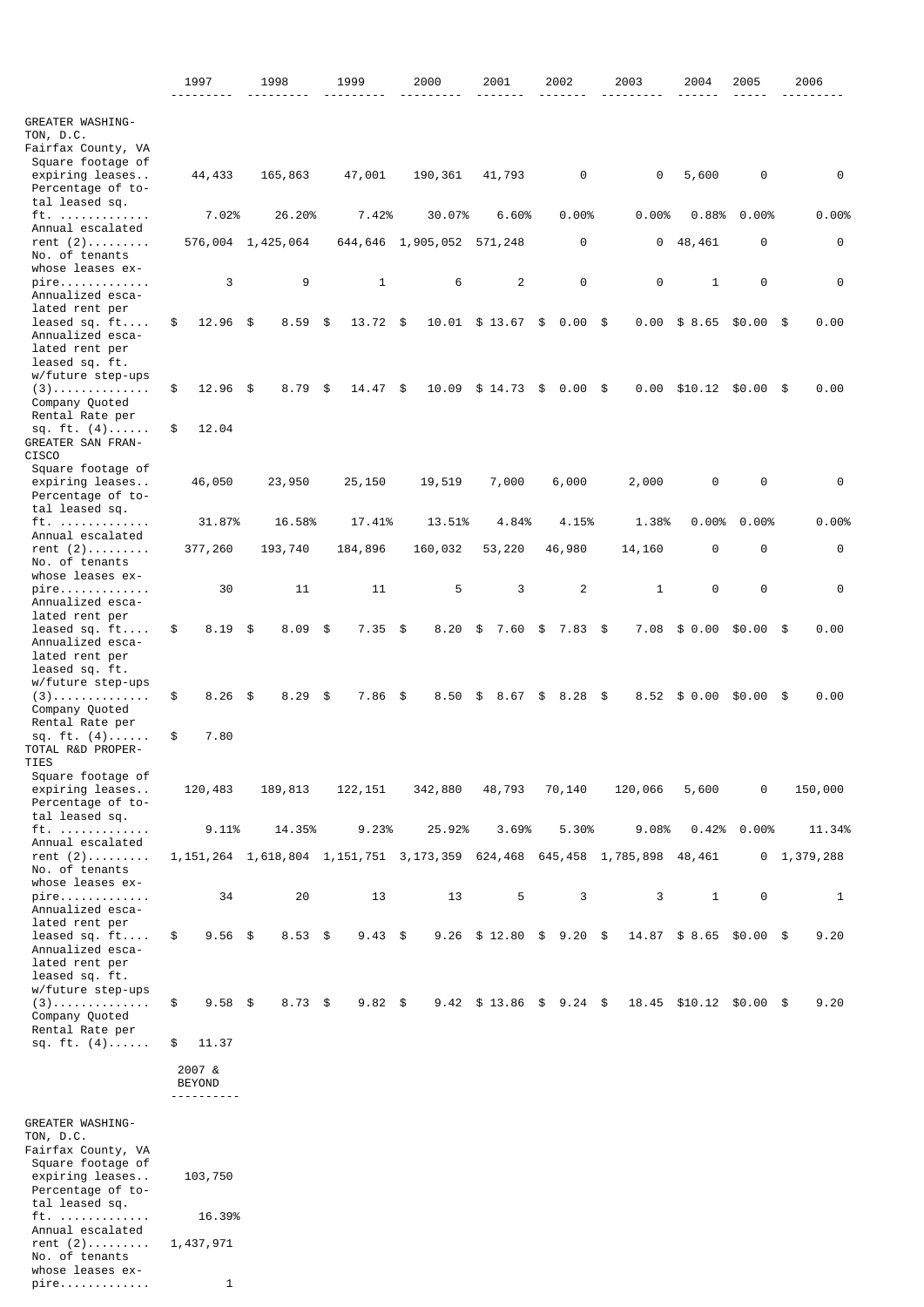| Annualized esca-<br>lated rent per<br>leased sq. $ft$ .<br>Annualized esca-<br>lated rent per<br>leased sq. ft. | \$<br>13.86     |                   |              |                   |              |                 |              |                |            |       |
|-----------------------------------------------------------------------------------------------------------------|-----------------|-------------------|--------------|-------------------|--------------|-----------------|--------------|----------------|------------|-------|
| w/future step-ups<br>$(3)$<br>Company Quoted<br>Rental Rate per<br>sq. ft. $(4)$<br>GREATER SAN FRAN-           | \$<br>13.86     |                   |              |                   |              |                 |              |                |            |       |
| CISC <sub>0</sub><br>Square footage of<br>expiring leases<br>Percentage of to-<br>tal leased sq.                | 0               |                   |              |                   |              |                 |              |                |            |       |
| ft.                                                                                                             | 0.00%           |                   |              |                   |              |                 |              |                |            |       |
| Annual escalated<br>rent $(2)$<br>No. of tenants<br>whose leases ex-                                            | 0               |                   |              |                   |              |                 |              |                |            |       |
| pire                                                                                                            | 0               |                   |              |                   |              |                 |              |                |            |       |
| Annualized esca-<br>lated rent per<br>leased sq. $ft$ .<br>Annualized esca-                                     | \$<br>0.00      |                   |              |                   |              |                 |              |                |            |       |
| lated rent per<br>leased sq. ft.<br>w/future step-ups                                                           |                 |                   |              |                   |              |                 |              |                |            |       |
| $(3)$<br>Company Quoted<br>Rental Rate per<br>sq. ft. $(4)$                                                     | \$<br>0.00      |                   |              |                   |              |                 |              |                |            |       |
| TOTAL R&D PROPER-<br><b>TIES</b>                                                                                |                 |                   |              |                   |              |                 |              |                |            |       |
| Square footage of<br>expiring leases<br>Percentage of to-<br>tal leased sq.                                     | 103,750         |                   |              |                   |              |                 |              |                |            |       |
| ft.<br>Annual escalated                                                                                         | 7.84%           |                   |              |                   |              |                 |              |                |            |       |
| rent $(2)$                                                                                                      | 1,437,971       |                   |              |                   |              |                 |              |                |            |       |
| No. of tenants<br>whose leases ex-                                                                              |                 |                   |              |                   |              |                 |              |                |            |       |
| pire<br>Annualized esca-<br>lated rent per                                                                      | 1               |                   |              |                   |              |                 |              |                |            |       |
| leased sq. $ft$ .<br>Annualized esca-<br>lated rent per<br>leased sq. ft.                                       | \$<br>13.86     |                   |              |                   |              |                 |              |                |            |       |
| w/future step-ups<br>$(3)$<br>Company Quoted                                                                    | \$<br>13.86     |                   |              |                   |              |                 |              |                |            |       |
| Rental Rate per<br>sq. $ft. (4)$<br>INDUSTRIAL PROPERTIES<br>(MARKET/SUBMARKET)                                 |                 |                   |              |                   |              |                 |              |                |            |       |
| <b>GREATER BOSTON</b>                                                                                           |                 |                   |              |                   |              |                 |              |                |            |       |
| Route 128-Mass<br>Pike<br>Square footage of                                                                     |                 |                   |              |                   |              |                 |              |                |            |       |
| expiring leases<br>Percentage of to-<br>tal leased sq.                                                          | 0               | $\Theta$          | 23,904       | 56,747            | 10,829       | $\Theta$        | 128, 105     | $\Theta$       | $\Theta$   | 0     |
| $ft.$<br>Annual escalated                                                                                       | 0.00%           | 0.00%             | 9.67%        | 22.94%            | 4.38%        | 0.00%           | 51.80%       | 0.00%          | 0.00%      | 0.00% |
| rent $(2)$<br>No. of tenants<br>whose leases ex-                                                                | 0               | 0                 | 117,298      | 532, 187 126, 458 |              | 0               | 560,520      | $\Theta$       | $\Theta$   | 0     |
| pire<br>Annualized esca-<br>lated rent per<br>leased sq. ft.                                                    | 0               | $\Theta$          | $\mathbf{1}$ | $\mathbf{1}$      | $\mathbf{1}$ | $\Theta$        | $\mathbf{1}$ | 0              | $\Theta$   | 0     |
| .<br>Annualized esca-<br>lated rent per<br>leased sq. ft.<br>w/future step-ups                                  | \$<br>$0.00$ \$ | $0.00$ \$         | $4.91$ \$    | 9.38              | \$11.68      | \$<br>0.00 \$   | 4.38         | \$0.00         | $$0.00$ \$ | 0.00  |
| $(3)$<br>Company Quoted<br>Rental Rate per                                                                      | \$<br>$0.00$ \$ | $0.00$ \$         | $4.91$ \$    | 9.38              | \$11.68      | \$<br>$0.00$ \$ | 6.32         | \$0.00         | $$0.00$ \$ | 0.00  |
| sq. $ft. (4)$<br><b>GREATER WASHING-</b><br>TON, D.C.<br>Prince Georges<br>County, MD                           | \$<br>6.10      |                   |              |                   |              |                 |              |                |            |       |
| Square footage of<br>expiring leases<br>Percentage of to-<br>tal leased sq.                                     | 63,341          | 138,971           | 0            | 21,064            | $\Theta$     | $\Theta$        | 0            | $\Theta$       | $\Theta$   | 0     |
| ft.                                                                                                             | 26.76%          | 58.70%            | 0.00%        | 8.90%             | 0.00%        | 0.00%           | 0.00%        | $0.00\%$ 0.00% |            | 0.00% |
| Annual escalated<br>rent $(2)$                                                                                  |                 | 449,523 1,140,567 | 0            | 144,457           | 0            | 0               | 0            | 0              | $\Theta$   | 0     |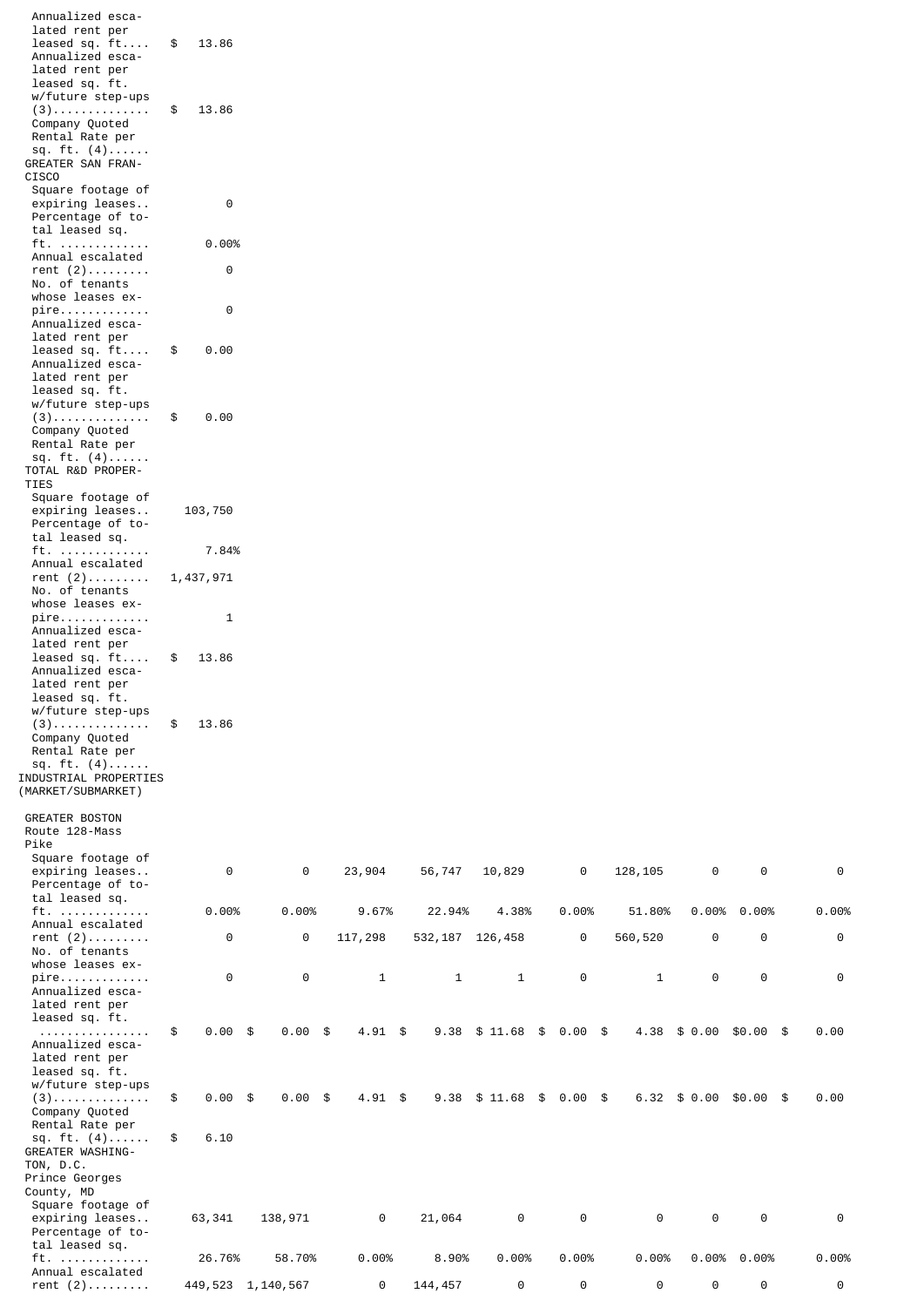| No. of tenants<br>whose leases ex-      |                 |                |           |              |                 |           |          |                                        |          |          |
|-----------------------------------------|-----------------|----------------|-----------|--------------|-----------------|-----------|----------|----------------------------------------|----------|----------|
| pire                                    | $\overline{c}$  | 5              | $\Theta$  | $\mathbf{1}$ | $\Theta$        | $\Theta$  | $\Theta$ | $\Theta$                               | $\Theta$ | $\Theta$ |
| Annualized esca-                        |                 |                |           |              |                 |           |          |                                        |          |          |
| lated rent per                          |                 |                |           |              |                 |           |          |                                        |          |          |
| leased sq. ft.                          | \$<br>$7.10$ \$ | $8.21$ \$      | $0.00$ \$ | 6.86         | \$<br>$0.00$ \$ | $0.00$ \$ |          | $0.00 \quad $0.00 \quad $0.00 \quad $$ |          | 0.00     |
| Annualized esca-<br>lated rent per      |                 |                |           |              |                 |           |          |                                        |          |          |
| leased sq. ft.                          |                 |                |           |              |                 |           |          |                                        |          |          |
| w/future step-ups                       |                 |                |           |              |                 |           |          |                                        |          |          |
| $(3)$                                   | \$<br>$7.10$ \$ | $8.40\quad$ \$ | $0.00$ \$ | 6.86         | \$<br>$0.00$ \$ | $0.00$ \$ | 0.00     | $$0.00$ \$0.00 \$                      |          | 0.00     |
| Company Quoted                          |                 |                |           |              |                 |           |          |                                        |          |          |
| Rental Rate per                         |                 |                |           |              |                 |           |          |                                        |          |          |
| sq. ft. $(4)$                           | \$<br>5.00      |                |           |              |                 |           |          |                                        |          |          |
| <b>GREATER BOSTON</b><br>Route 128-Mass |                 |                |           |              |                 |           |          |                                        |          |          |
| Pike                                    |                 |                |           |              |                 |           |          |                                        |          |          |
| Square footage of                       |                 |                |           |              |                 |           |          |                                        |          |          |
| expiring leases                         | $\Theta$        |                |           |              |                 |           |          |                                        |          |          |
| Percentage of to-                       |                 |                |           |              |                 |           |          |                                        |          |          |
| tal leased sq.<br>ft.                   | 0.00%           |                |           |              |                 |           |          |                                        |          |          |
| Annual escalated                        |                 |                |           |              |                 |           |          |                                        |          |          |
| rent $(2)$                              | $\Theta$        |                |           |              |                 |           |          |                                        |          |          |
| No. of tenants                          |                 |                |           |              |                 |           |          |                                        |          |          |
| whose leases ex-                        |                 |                |           |              |                 |           |          |                                        |          |          |
| pire<br>Annualized esca-                | 0               |                |           |              |                 |           |          |                                        |          |          |
| lated rent per                          |                 |                |           |              |                 |           |          |                                        |          |          |
| leased sq. ft.                          |                 |                |           |              |                 |           |          |                                        |          |          |
| .                                       | \$<br>0.00      |                |           |              |                 |           |          |                                        |          |          |
| Annualized esca-                        |                 |                |           |              |                 |           |          |                                        |          |          |
| lated rent per<br>leased sq. ft.        |                 |                |           |              |                 |           |          |                                        |          |          |
| w/future step-ups                       |                 |                |           |              |                 |           |          |                                        |          |          |
| $(3)$                                   | \$<br>0.00      |                |           |              |                 |           |          |                                        |          |          |
| Company Quoted                          |                 |                |           |              |                 |           |          |                                        |          |          |
| Rental Rate per                         |                 |                |           |              |                 |           |          |                                        |          |          |
| sq. ft. $(4)$<br>GREATER WASHING-       |                 |                |           |              |                 |           |          |                                        |          |          |
| TON, D.C.                               |                 |                |           |              |                 |           |          |                                        |          |          |
| Prince Georges                          |                 |                |           |              |                 |           |          |                                        |          |          |
| County, MD                              |                 |                |           |              |                 |           |          |                                        |          |          |
| Square footage of                       |                 |                |           |              |                 |           |          |                                        |          |          |
| expiring leases<br>Percentage of to-    | 0               |                |           |              |                 |           |          |                                        |          |          |
| tal leased sq.                          |                 |                |           |              |                 |           |          |                                        |          |          |
| ft.                                     | 0.00%           |                |           |              |                 |           |          |                                        |          |          |
| Annual escalated                        |                 |                |           |              |                 |           |          |                                        |          |          |
| rent $(2)$                              | $\Theta$        |                |           |              |                 |           |          |                                        |          |          |
| No. of tenants<br>whose leases ex-      |                 |                |           |              |                 |           |          |                                        |          |          |
| pire                                    | 0               |                |           |              |                 |           |          |                                        |          |          |
| Annualized esca-                        |                 |                |           |              |                 |           |          |                                        |          |          |
| lated rent per                          |                 |                |           |              |                 |           |          |                                        |          |          |
| leased sq. ft.<br>Annualized esca-      | \$<br>0.00      |                |           |              |                 |           |          |                                        |          |          |
| lated rent per                          |                 |                |           |              |                 |           |          |                                        |          |          |
| leased sq. ft.                          |                 |                |           |              |                 |           |          |                                        |          |          |
| w/future step-ups                       |                 |                |           |              |                 |           |          |                                        |          |          |
| $(3)$                                   | \$<br>0.00      |                |           |              |                 |           |          |                                        |          |          |
| Company Quoted                          |                 |                |           |              |                 |           |          |                                        |          |          |
| Rental Rate per<br>sq. $ft. (4)$        |                 |                |           |              |                 |           |          |                                        |          |          |
|                                         |                 |                |           |              |                 |           |          |                                        |          |          |

 $66$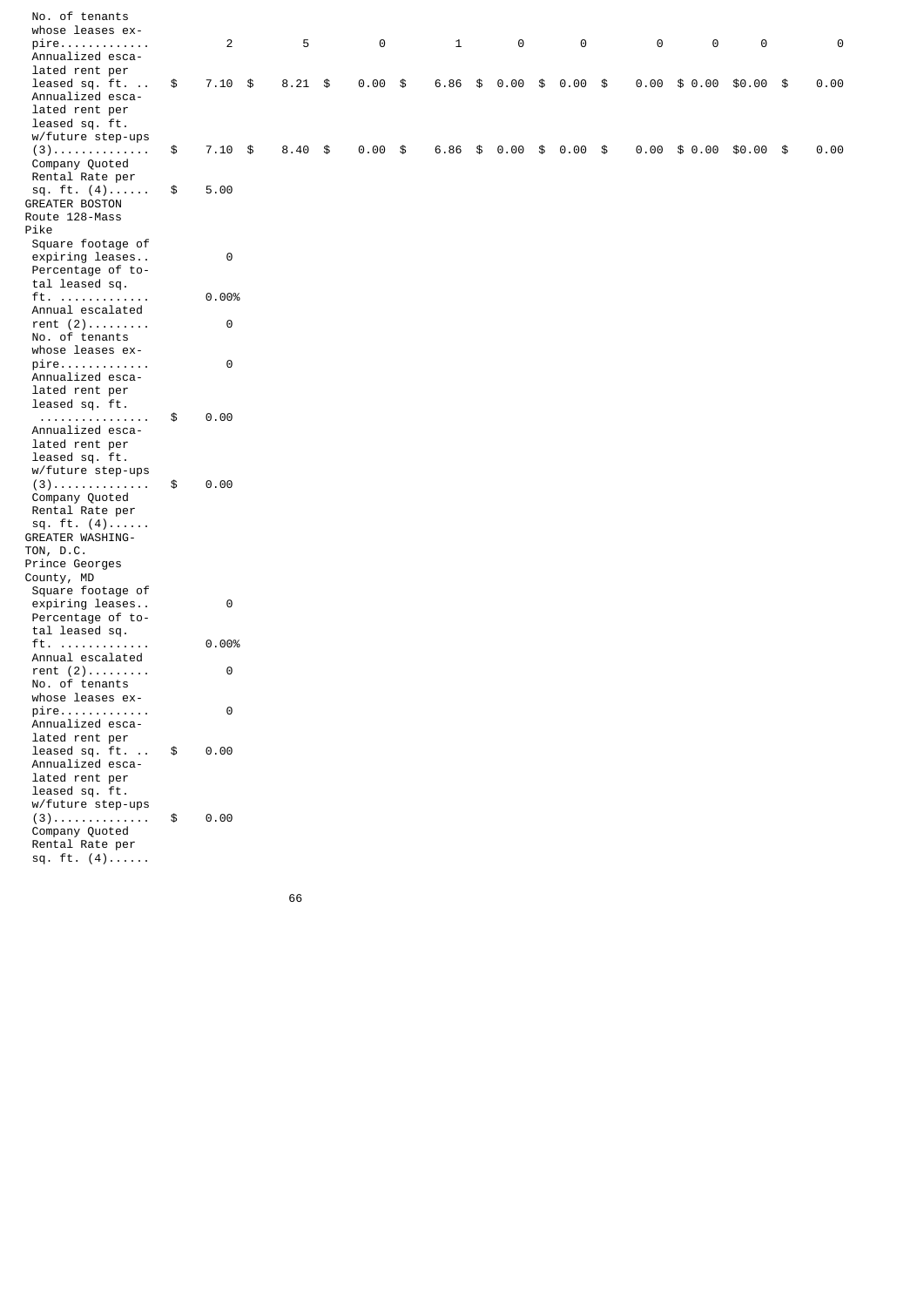|                                                      | 1997            | 1998                                                                                           | 1999           |      | 2000           | 2001         | 2002       | 2003            | 2004       |     | 2005     |
|------------------------------------------------------|-----------------|------------------------------------------------------------------------------------------------|----------------|------|----------------|--------------|------------|-----------------|------------|-----|----------|
|                                                      |                 |                                                                                                |                |      |                |              |            |                 |            |     |          |
| <b>GREATER SAN FRAN-</b><br><b>CISCO</b>             |                 |                                                                                                |                |      |                |              |            |                 |            |     |          |
| Square footage<br>of expiring<br>leases              | 0               | 20,000                                                                                         | 40,000         |      | 0              | 60,000       | 0          | $\Theta$        | 0          |     | 0        |
| Percentage of<br>total leased sq.                    |                 |                                                                                                |                |      |                |              |            |                 |            |     |          |
| ft.                                                  | 0.00%           | 7.12%                                                                                          | 14.23%         |      | 0.00%          | 21.35%       | 0.00%      | 0.00%           | 0.00%      |     | 0.00%    |
| Annual escalated<br>rent $(2)$<br>No. of tenants     | 0               | 114,949                                                                                        | 238,000        |      | 0              | 234,000      | 0          | 0               | 0          |     | 0        |
| whose leases ex-<br>pire                             | $\Theta$        | $\mathbf{1}$                                                                                   | 1              |      | $\Theta$       | $\mathbf{1}$ | 0          | $\Theta$        | 0          |     | 0        |
| Annualized esca-<br>lated rent per                   |                 |                                                                                                |                |      |                |              |            |                 |            |     |          |
| leased sq.                                           |                 |                                                                                                |                |      |                |              |            |                 |            |     |          |
| ft.<br>Annualized esca-                              | \$<br>0.00      | \$<br>5.75                                                                                     | \$<br>5.95     | \$   | 0.00           | \$<br>3.90   | \$<br>0.00 | \$<br>0.00      | \$<br>0.00 | -\$ | 0.00     |
| lated rent per<br>leased sq. ft.                     |                 |                                                                                                |                |      |                |              |            |                 |            |     |          |
| w/future step-<br>ups $(3)$                          | \$<br>$0.00$ \$ | $5.75$ \$                                                                                      | 5.95           | - \$ | 0.00           | \$<br>3.90   | \$<br>0.00 | \$<br>0.00      | \$<br>0.00 | \$  | 0.00     |
| Company Quoted<br>Rental Rate per                    |                 |                                                                                                |                |      |                |              |            |                 |            |     |          |
| sq. ft. $(4)$                                        | \$<br>4.75      |                                                                                                |                |      |                |              |            |                 |            |     |          |
| BUCKS COUNTY, PA<br>Square footage<br>of expiring    |                 |                                                                                                |                |      |                |              |            |                 |            |     |          |
| $l$ eases<br>Percentage of                           | 0               | 161,000                                                                                        | 0              |      | $\Theta$       | 0            | 0          | 0               | $\Theta$   |     | 0        |
| total leased sq.<br>ft.                              | 0.00%           | 100.00%                                                                                        | 0.00%          |      | 0.00%          | 0.00%        | 0.00%      | 0.00%           | 0.00%      |     | 0.00%    |
| Annual escalated<br>rent $(2)$                       | 0               | 865,613                                                                                        | $\Theta$       |      | $\Theta$       | 0            | $\Theta$   | $\Theta$        | 0          |     | $\Theta$ |
| No. of tenants<br>whose leases ex-                   |                 |                                                                                                |                |      |                |              |            |                 |            |     |          |
| pire<br>Annualized-esca-<br>lated rent per           | $\Theta$        | $\mathbf{1}$                                                                                   | $\Theta$       |      | $\Theta$       | $\Theta$     | $\Theta$   | $\Theta$        | 0          |     | $\Theta$ |
| leased sq.<br>ft.                                    | \$<br>$0.00$ \$ | $5.38$ \$                                                                                      | 0.00           | - \$ | 0.00           | \$<br>0.00   | \$<br>0.00 | \$<br>$0.00$ \$ | $0.00$ \$  |     | 0.00     |
| Annualized esca-<br>lated rent per<br>leased sq. ft. |                 |                                                                                                |                |      |                |              |            |                 |            |     |          |
| w/future step-<br>ups $(3)$                          | \$<br>$0.00$ \$ | 5.38                                                                                           | \$<br>0.00     | \$   | 0.00           | \$<br>0.00   | \$<br>0.00 | \$<br>0.00      | \$<br>0.00 | \$  | 0.00     |
| Company Quoted<br>Rental Rate per                    |                 |                                                                                                |                |      |                |              |            |                 |            |     |          |
| sq. ft. (4)<br>TOTAL INDUSTRIAL                      | \$<br>7.50      |                                                                                                |                |      |                |              |            |                 |            |     |          |
| PROPERTIES<br>Square footage                         |                 |                                                                                                |                |      |                |              |            |                 |            |     |          |
| of expiring                                          |                 |                                                                                                |                |      |                |              |            |                 |            |     |          |
| $leases \ldots \ldots \ldots$<br>Percentage of       | 63,341          | 319,971                                                                                        | 63,904         |      | 77,811         | 70,829       | $\Theta$   | 128,105         | 0          |     | $\Theta$ |
| total leased sq.<br>$ft.$                            | 6.84%           | 34.55%                                                                                         | 6.90%          |      | 8.40%          | 7.65%        | 0.00%      | 13.83%          | 0.00%      |     | 0.00%    |
| Annual escalated                                     |                 |                                                                                                |                |      |                |              |            |                 |            |     |          |
| rent $(2)$<br>No. of tenants                         | 449,523         | 2, 121, 129                                                                                    | 355,298        |      | 676,644        | 360,458      | 0          | 560,520         | 0          |     | 0        |
| whose leases ex-<br>$pire.$                          | $\overline{2}$  | $\overline{7}$                                                                                 | $\overline{2}$ |      | $\overline{2}$ | 2            | 0          | $\mathbf{1}$    | 0          |     | $\Theta$ |
| Annualized esca-<br>lated rent per<br>leased sq.     |                 |                                                                                                |                |      |                |              |            |                 |            |     |          |
| ft.                                                  | \$<br>$7.10$ \$ | $6.63$ \$                                                                                      | $5.56$ \$      |      | $8.70$ \$      | $5.09$ \$    | 0.00       | \$<br>$4.38$ \$ | $0.00$ \$  |     | 0.00     |
| Annualized esca-<br>lated rent per<br>leased sq. ft. |                 |                                                                                                |                |      |                |              |            |                 |            |     |          |
| w/future step-                                       |                 |                                                                                                |                |      |                |              |            |                 |            |     |          |
| ups $(3)$<br>Company Quoted<br>Rental Rate per       | \$<br>$7.10$ \$ | $6.71$ \$                                                                                      | $5.56$ \$      |      | $8.70$ \$      | $5.09$ \$    | 0.00       | \$<br>$6.32$ \$ | $0.00$ \$  |     | 0.00     |
| sq. ft. $(4)$                                        | \$<br>5.65      |                                                                                                |                |      |                |              |            |                 |            |     |          |
| TOTAL ALL PROPER-<br>TIES<br>Square footage          |                 |                                                                                                |                |      |                |              |            |                 |            |     |          |
| of expiring<br>leases $(6)$                          | 807,985         | 856,374                                                                                        | 548,201        |      | 1,039,151      | 581,748      | 646,809    | 336,858         | 68,675     |     | 134,971  |
| Percentage of                                        |                 |                                                                                                |                |      |                |              |            |                 |            |     |          |
| total leased sq.<br>ft                               | 10.48%          | 11.11%                                                                                         | 7.11%          |      | 13.48%         | 7.55%        | 8.39%      | 4.37%           | 0.89%      |     | 1.75%    |
| Annual escalated<br>rent $(2)$                       |                 | 17,710,383 12,218,095 9,229,776 21,014,271 11,713,234 25,459,427 5,931,610 2,446,323 2,839,289 |                |      |                |              |            |                 |            |     |          |
| No. of tenants<br>whose leases ex-                   |                 |                                                                                                |                |      |                |              |            |                 |            |     |          |
| pire<br>Annualized esca-                             | 116             | 64                                                                                             | 58             |      | 57             | 43           | 26         | 11              | 5          |     | 5        |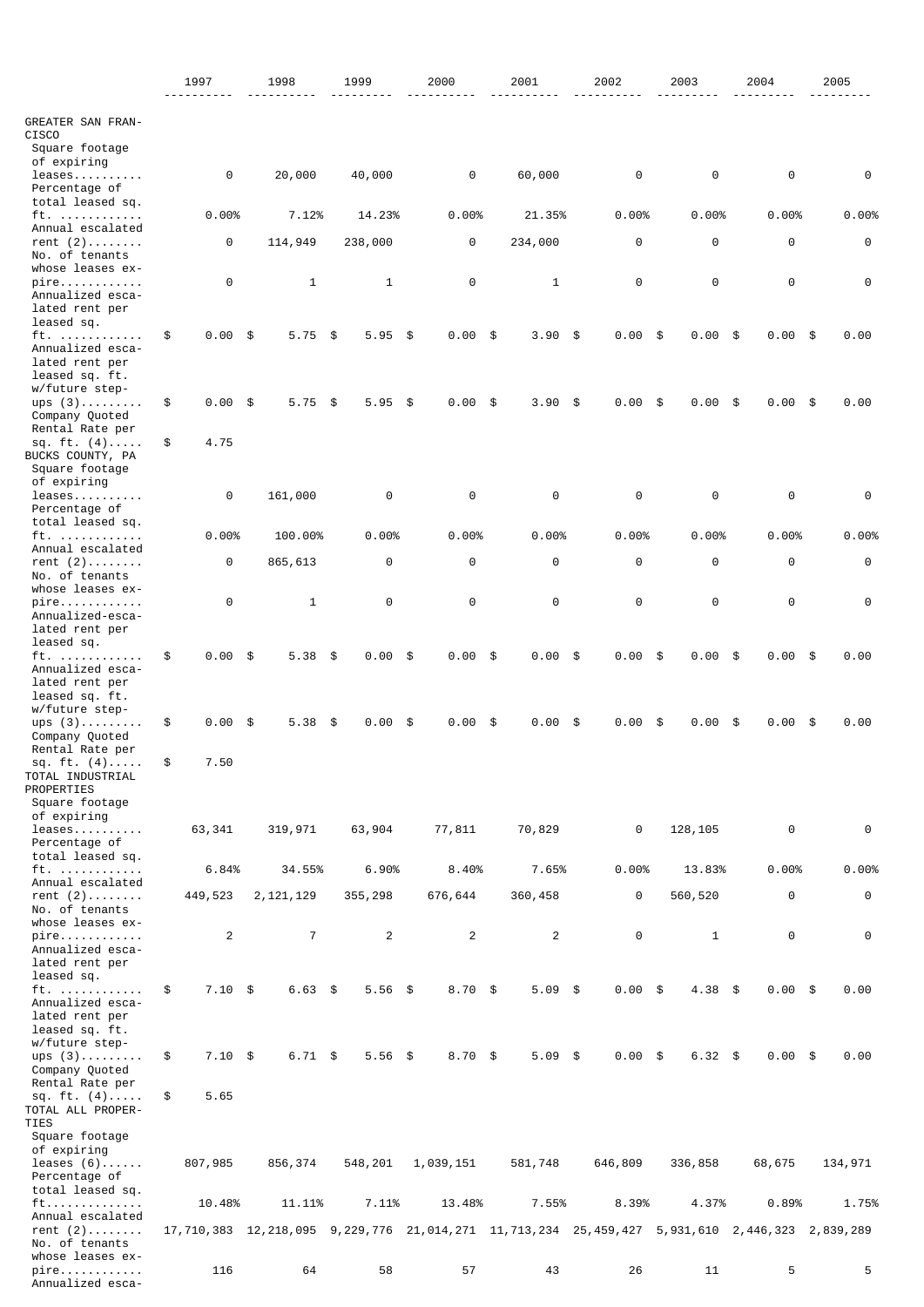|                                                                               |               | 2006       | 2007 &<br><b>BEYOND</b> |                   |          |            |          |            |            |       |
|-------------------------------------------------------------------------------|---------------|------------|-------------------------|-------------------|----------|------------|----------|------------|------------|-------|
| sq. ft. $(4)$ \$                                                              |               | 25.46      |                         |                   |          |            |          |            |            |       |
| ups $(3)$<br>Company Quoted<br>Rental Rate per                                | $\mathfrak s$ | $22.11$ \$ |                         | 14.40 \$ 17.43 \$ | 20.59 \$ | $21.15$ \$ | 42.73 \$ | $20.65$ \$ | 42.80 \$   | 26.39 |
| ft.<br>Annualized esca-<br>lated rent per<br>leased sq. ft.<br>w/future step- | $\mathfrak s$ | $21.92$ \$ | $14.27$ \$              | 16.84 \$          | 20.22 \$ | 20.13 \$   | 39.36 \$ | 17.61 \$   | $35.62$ \$ | 21.04 |
| lated rent per<br>leased sq.                                                  |               |            |                         |                   |          |            |          |            |            |       |

| GREATER SAN FRAN-                  |            |             |
|------------------------------------|------------|-------------|
| CISCO<br>Square footage            |            |             |
| of expiring                        |            |             |
| $l$ eases                          | 0          | 0           |
| Percentage of                      |            |             |
| total leased sq.<br>ft.            | 0.00%      | 0.00%       |
| Annual escalated                   |            |             |
| rent $(2)$                         | 0          | 0           |
| No. of tenants                     |            |             |
| whose leases ex-<br>pire           | 0          | 0           |
| Annualized esca-                   |            |             |
| lated rent per                     |            |             |
| leased sq.                         |            |             |
| ft.<br>Annualized esca-            | \$<br>0.00 | \$<br>0.00  |
| lated rent per                     |            |             |
| leased sq. ft.                     |            |             |
| w/future step-                     |            |             |
| $ups(3)$<br>Company Quoted         | \$<br>0.00 | \$<br>0.00  |
| Rental Rate per                    |            |             |
| sq. ft. (4)                        |            |             |
| BUCKS COUNTY, PA                   |            |             |
| Square footage<br>of expiring      |            |             |
| leases                             | 0          | 0           |
| Percentage of                      |            |             |
| total leased sq.                   |            |             |
| ft.<br>Annual escalated            | 0.00%      | $0.00\%$    |
| $rent (2) \ldots \ldots$           | 0          | 0           |
| No. of tenants                     |            |             |
| whose leases ex-                   | 0          | 0           |
| pire<br>Annualized-esca-           |            |             |
| lated rent per                     |            |             |
| leased sq.                         |            |             |
| ft.<br>Annualized esca-            | \$<br>0.00 | \$<br>0.00  |
| lated rent per                     |            |             |
| leased sq. ft.                     |            |             |
| w/future step-                     |            |             |
| $ups(3)$<br>Company Quoted         | \$<br>0.00 | \$<br>0.00  |
| Rental Rate per                    |            |             |
| sq. ft. (4)                        |            |             |
| TOTAL INDUSTRIAL<br>PROPERTIES     |            |             |
| Square footage                     |            |             |
| of expiring                        |            |             |
| leases                             | 0          | 0           |
| Percentage of<br>total leased sq.  |            |             |
| ft.                                | 0.00%      | 0.00%       |
| Annual escalated                   |            |             |
| rent $(2)$                         | 0          | 0           |
| No. of tenants<br>whose leases ex- |            |             |
| pire                               | 0          | 0           |
| Annualized esca-                   |            |             |
| lated rent per<br>leased sq.       |            |             |
| ft.                                | \$<br>0.00 | \$<br>0.00  |
| Annualized esca-                   |            |             |
| lated rent per                     |            |             |
| leased sq. ft.<br>w/future step-   |            |             |
| $ups(3)$                           | \$<br>0.00 | \$<br>0.00  |
| Company Quoted                     |            |             |
| Rental Rate per                    |            |             |
| sq. ft. $(4)$<br>TOTAL ALL PROPER- |            |             |
| TIES                               |            |             |
| Square footage                     |            |             |
| of expiring                        |            |             |
| leases $(6)$<br>Percentage of      | 1,041,166  | 1, 177, 242 |

----------- -----------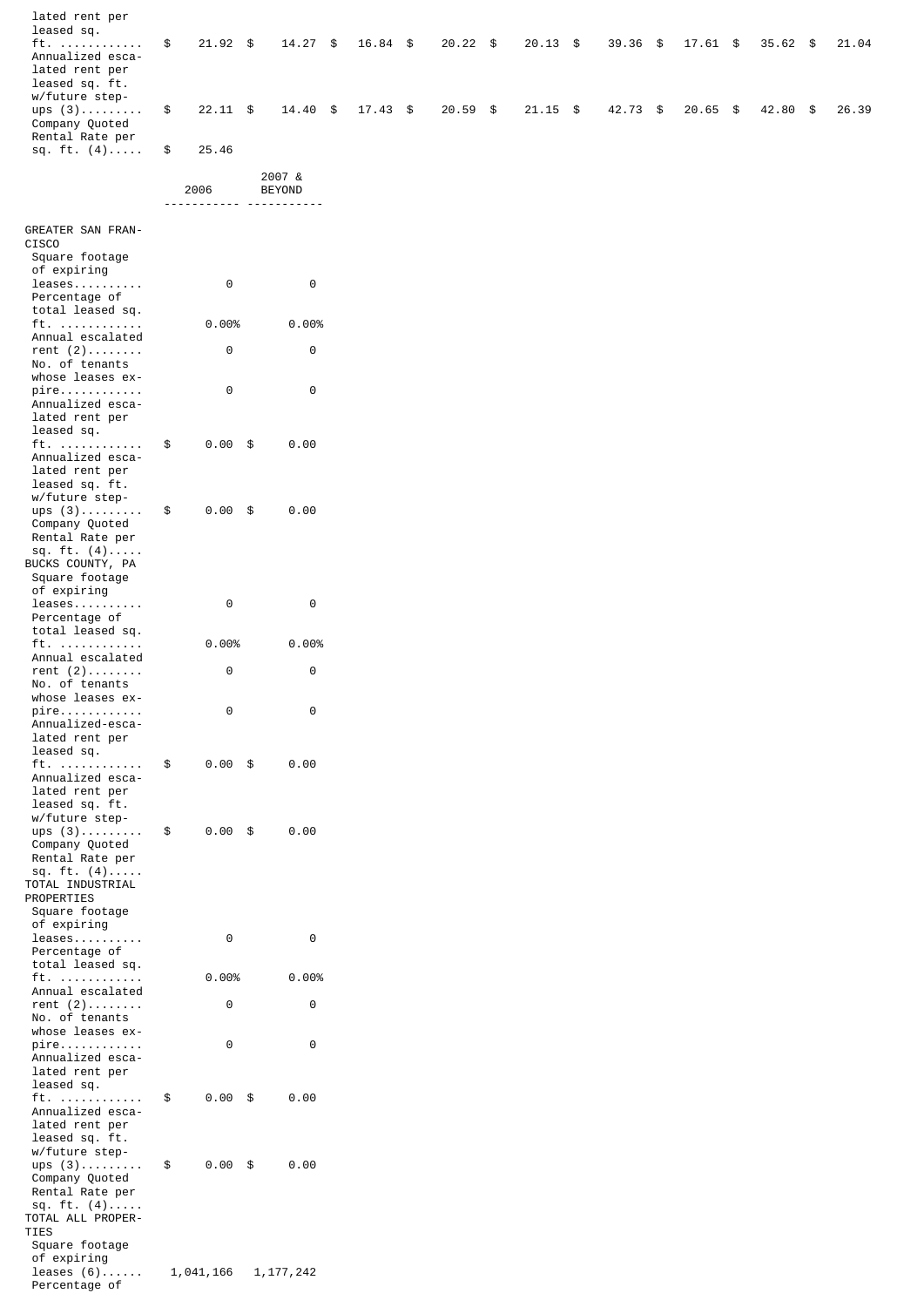total leased sq. ft.............. 13.5% 15.27% Annual escalated<br>rent (2)........ 33,335,123 45,492,465 No. of tenants whose leases ex pire............ 10 10 Annualized esca lated rent per leased sq. ft. ............ \$ 32.02 \$ 38.64 Annualized esca lated rent per leased sq. ft. w/future step ups  $(3)$ ..........\$ 33.84 \$ 40.54 Company Quoted Rental Rate per sq. ft.  $(4)$ ....

- ----

- (1) The Company owns one property in downtown Boston which is used exclusively as the Company's headquarters.
- (2) Escalated Rent represents the annualized monthly Base Rent in effect (after giving effect to any contractual increases in monthly Base Rent that have occurred up to December 31, 1996) including annualized monthly tenant pass throughs of operating and other expenses (but excluding electricity costs paid by tenants) under each lease executed as of December 31, 1996, or, if such monthly rent has been reduced by a rent concession, the monthly rent that would have been in effect at such date in the absence of such concession. For purposes of this table, pass-throughs of operating and other expenses are estimated to remain constant.
- (3) Represents Escalated Rent as described in footnote (2) above, but also reflects contractual increases in monthly Base Rent that occur after December 31, 1996.
- (4) Represents weighted average rental rates per square foot quoted by the Company as of January 1, 1997, based on total net rentable square feet of Company Properties in the submarket. These rates have not been adjusted to a full-service equivalent rate in markets in which the Company's rates are not quoted on a full-service basis.
- (5) Mandatory expansion rights for, Orrick Herrington & Sutcliffe LLP and Shearman & Sterling totaling 83,000 square feet have been reflected in this lease expiration schedule.
- (6) As of April 30, 1997, 92,000 square feet, or 11% of the total 807,985 square feet expiring, has been renewed at an average rent of \$27.97 per square foot. Approximately 60% of the square footage expiring in 1997 expires after August 31, 1997.

67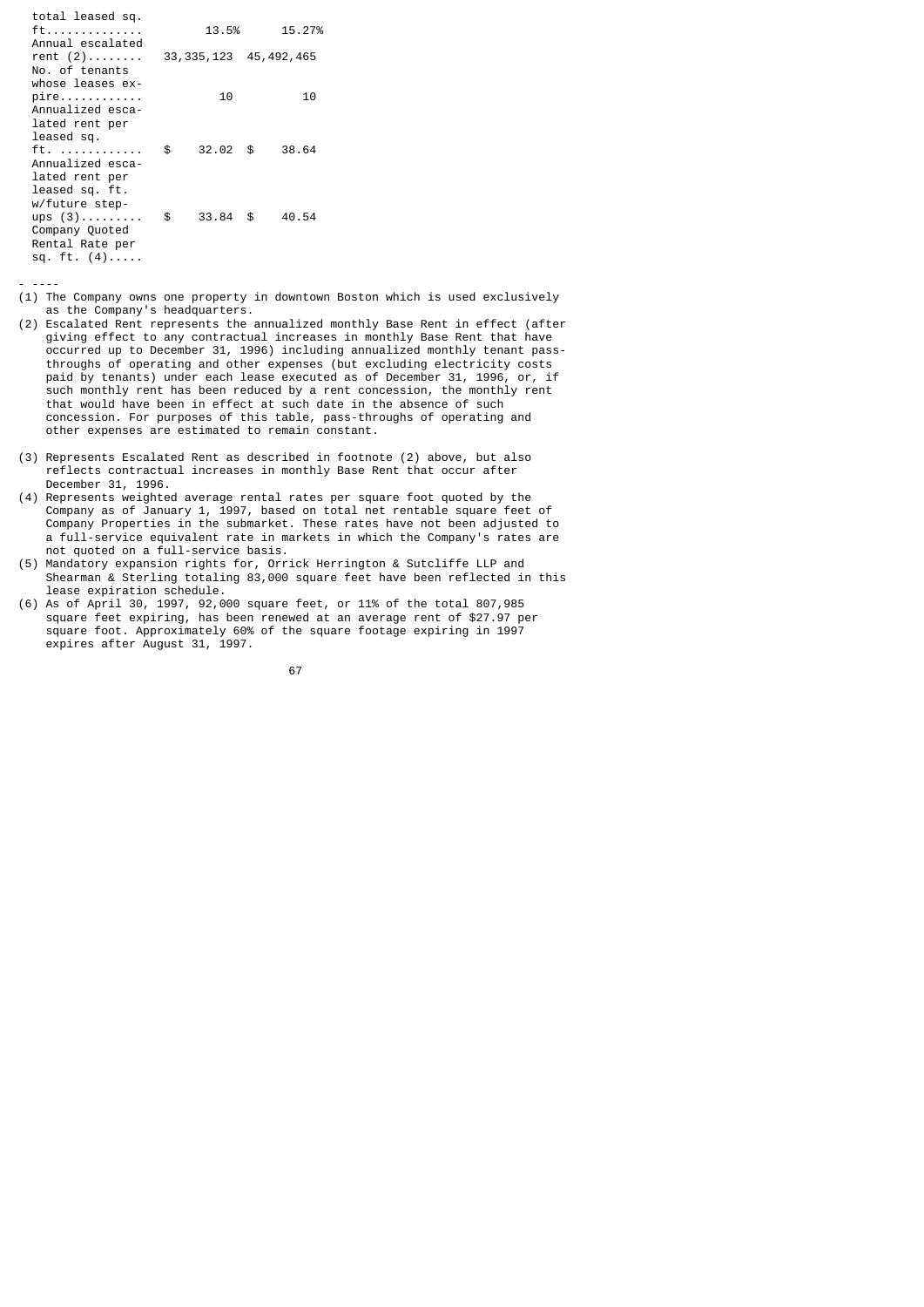## HISTORICAL TENANT IMPROVEMENTS AND LEASING COMMISSIONS

 The following table sets forth certain historical information regarding recurring tenant improvement and leasing commission costs for tenants at the Office and Industrial Properties during the years ending December 31, 1992 through December 31, 1996.

|                                                                                                            |                                            | 1992 1993 1994 1995 1996 AVERAGE                          |                                               |                   |             | WEIGHTED            |
|------------------------------------------------------------------------------------------------------------|--------------------------------------------|-----------------------------------------------------------|-----------------------------------------------|-------------------|-------------|---------------------|
| OFFICE PROPERTIES<br>Class A Office Buildings                                                              |                                            |                                                           |                                               |                   |             |                     |
| <b>RENEWALS</b><br>Number of leases<br>Square feet<br>Tenant improvement costs                             | 39 34 30 36 45                             | 298,580 163,008 239,441 78,216 226,941                    |                                               |                   |             |                     |
| per square foot<br>Leasing commission costs                                                                |                                            |                                                           |                                               |                   |             | 1.87                |
| per square foot                                                                                            |                                            | $0.30$ $0.26$ $0.93$ $1.32$ $1.67$ $0.83$                 |                                               |                   |             | $- - - - -$         |
| Total tenant improvement<br>and leasing commission<br>costs per square foot                                |                                            | 1.93  0.73  3.63  1.80  4.47  2.70                        |                                               |                   |             |                     |
| <b>NEW LEASES</b><br>Number of leases<br>Square feet                                                       |                                            | 38 43 57 58 60<br>374,558 288,287 451,018 690,297 782,782 |                                               |                   |             |                     |
| Tenant improvement costs<br>per square foot<br>Leasing commission costs                                    | 10.50 10.43 10.53 8.08 10.33               |                                                           |                                               |                   |             | 9.80                |
| per square foot                                                                                            |                                            | 2.06 2.38 2.02 3.59 2.88                                  |                                               |                   |             | 2.75<br>-----       |
| Total tenant improvement<br>and leasing commission<br>$costs$ per square $foot$                            |                                            | 12.56 12.81<br>------- ------- ------- ------- ------     |                                               | 12.55 11.67 13.21 |             | 12.54<br>$=====$    |
| <b>TOTAL</b><br>Number of leases 77 77 87 94 104                                                           |                                            |                                                           |                                               |                   |             |                     |
| Square feet 673,138 451,295 690,459 768,513 970,072<br>Tenant improvement costs                            |                                            |                                                           |                                               |                   |             |                     |
| per square foot 6.57 6.83 7.81 7.30 8.99 7.66<br>Leasing commission costs                                  |                                            |                                                           |                                               |                   |             |                     |
| per square foot                                                                                            |                                            | 1.28  1.62  1.64  3.36  2.41  2.15                        |                                               |                   |             | $- - - - -$         |
| Total tenant improvement<br>and leasing commission<br>costs per square foot 7.85 8.45 9.46                 |                                            |                                                           |                                               |                   | 10.66 11.40 | 9.81                |
| R&D Properties<br><b>RENEWALS</b>                                                                          |                                            |                                                           |                                               |                   |             |                     |
| Number of leases                                                                                           |                                            | 7 11 9 10                                                 |                                               |                   | 11          |                     |
| Tenant improvement costs<br>per square foot                                                                | 2.73 2.22 0.74 1.35 0.98                   |                                                           |                                               |                   |             | 1.41                |
| Leasing commission costs<br>per square foot                                                                |                                            | $0.12$ 2.36 0.59 1.12 0.65                                |                                               |                   |             | 0.70<br>-----       |
| Total tenant improvement<br>and leasing commission<br>costs per square foot                                |                                            | 2.85 4.58 1.33 2.47 1.63 2.11                             |                                               |                   |             |                     |
| <b>NEW LEASES</b><br>Number of leases<br>Square feet 126,670 146,067 228,780 145,581 198,442               |                                            | 28 — 1                                                    | 26 20                                         | 16                | 16          |                     |
| Tenant improvement costs<br>per square foot                                                                | $3.42$ $4.02$ $0.19$ $7.23$ $15.01$ $6.04$ |                                                           |                                               |                   |             |                     |
| Leasing commission costs<br>per square foot                                                                |                                            | $0.84$ 1.66 0.34 0.75 1.62                                |                                               |                   |             | 1.01<br>$- - - - -$ |
| Total tenant improvement<br>and leasing commission<br>costs per square foot                                |                                            | 4.26 5.67 0.54 7.98 16.63 7.06                            |                                               |                   |             |                     |
| TOTAL<br>Number of leases<br>Square feet 185,070 166,957 276,332 177,073 337,676                           |                                            | ------- ------ ------- ------- ------<br>35 37 29 26      |                                               |                   | 27          | $=$ $=$ $=$ $=$ $=$ |
| Tenant improvement costs<br>per square foot 3.21 3.79 0.29 6.18 9.23                                       |                                            |                                                           |                                               |                   |             | 4.83                |
| Leasing commission costs<br>per square foot                                                                |                                            | $0.61$ 1.74  0.39  0.81  1.22  0.93                       |                                               |                   |             |                     |
| Total tenant improvement<br>and leasing commission<br>costs per square foot 3.82 5.54 0.68 7.00 10.44 5.76 |                                            |                                                           |                                               |                   |             | -----               |
| INDUSTRIAL PROPERTIES                                                                                      |                                            |                                                           |                                               |                   |             |                     |
| <b>RENEWALS</b>                                                                                            |                                            |                                                           |                                               |                   |             |                     |
| Number of leases<br>Square feet 13,367                                                                     | $\overline{\mathbf{1}}$                    | $\Theta$                                                  | $\overline{2}$<br>$0$ 13, 367 71, 283 46, 117 | 4                 | 3           |                     |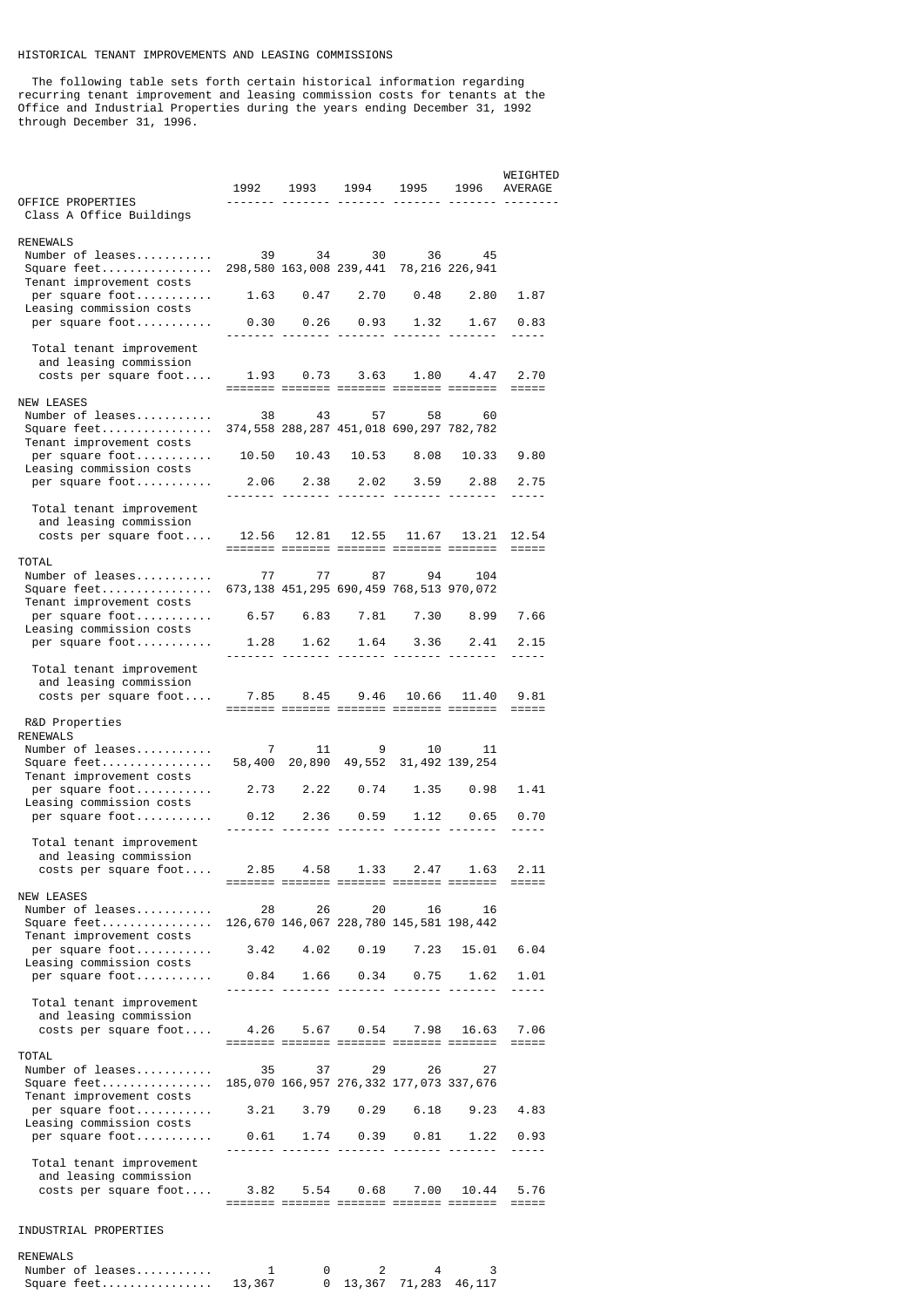| Tenant improvement costs<br>per square foot 2.27 0.00 0.00 0.00 0.00 0.21<br>Leasing commission costs<br>per square foot |  |                                             | $0.00$ $0.00$ $0.32$ $0.06$ $0.57$ $0.24$ |                     |
|--------------------------------------------------------------------------------------------------------------------------|--|---------------------------------------------|-------------------------------------------|---------------------|
| Total tenant improvement<br>and leasing commission<br>costs per square foot 2.27 0.00 0.32 0.06 0.57 0.45                |  |                                             |                                           | $=$ $=$ $=$ $=$     |
| <b>NEW LEASES</b><br>Number of leases<br>Square feet 31,106 241,500 119,160 237,105 82,031                               |  | 3 4 4 9 5                                   |                                           |                     |
| Tenant improvement costs<br>per square foot<br>Leasing commission costs                                                  |  |                                             | $1.00$ $0.12$ $1.58$ $0.19$ $1.09$ $0.54$ |                     |
| per square foot                                                                                                          |  |                                             | 1.33  0.16  2.08  1.09  1.25  0.97        | $- - - - -$         |
| Total tenant improvement<br>and leasing commission<br>costs per square foot 2.33 0.27 3.66 1.28 2.34                     |  |                                             |                                           | 1.50                |
| TOTAL                                                                                                                    |  |                                             | ------- ------ ------- ------- -------    | $=$ $=$ $=$ $=$     |
| Number of leases                                                                                                         |  | 4 4 6 13 8                                  |                                           |                     |
| Square feet<br>Tenant improvement costs                                                                                  |  | 44, 473 241, 500 132, 521 308, 388 128, 148 |                                           |                     |
| per square foot<br>Leasing commission costs                                                                              |  |                                             | $1.38$ 0.12 1.42 0.15 0.70                | 0.48                |
| per square foot                                                                                                          |  |                                             | $0.93$ $0.16$ $1.90$ $0.85$ $1.01$ $0.84$ |                     |
| Total tenant improvement<br>and leasing commission                                                                       |  |                                             |                                           |                     |
| costs per square foot                                                                                                    |  |                                             | 2.31 0.27 3.32 1.00 1.70                  | 1.33                |
|                                                                                                                          |  |                                             | ------- ------ ------- ------- ------     | $=$ $=$ $=$ $=$ $=$ |

e de la construcción de la construcción de la construcción de la construcción de la construcción de la constru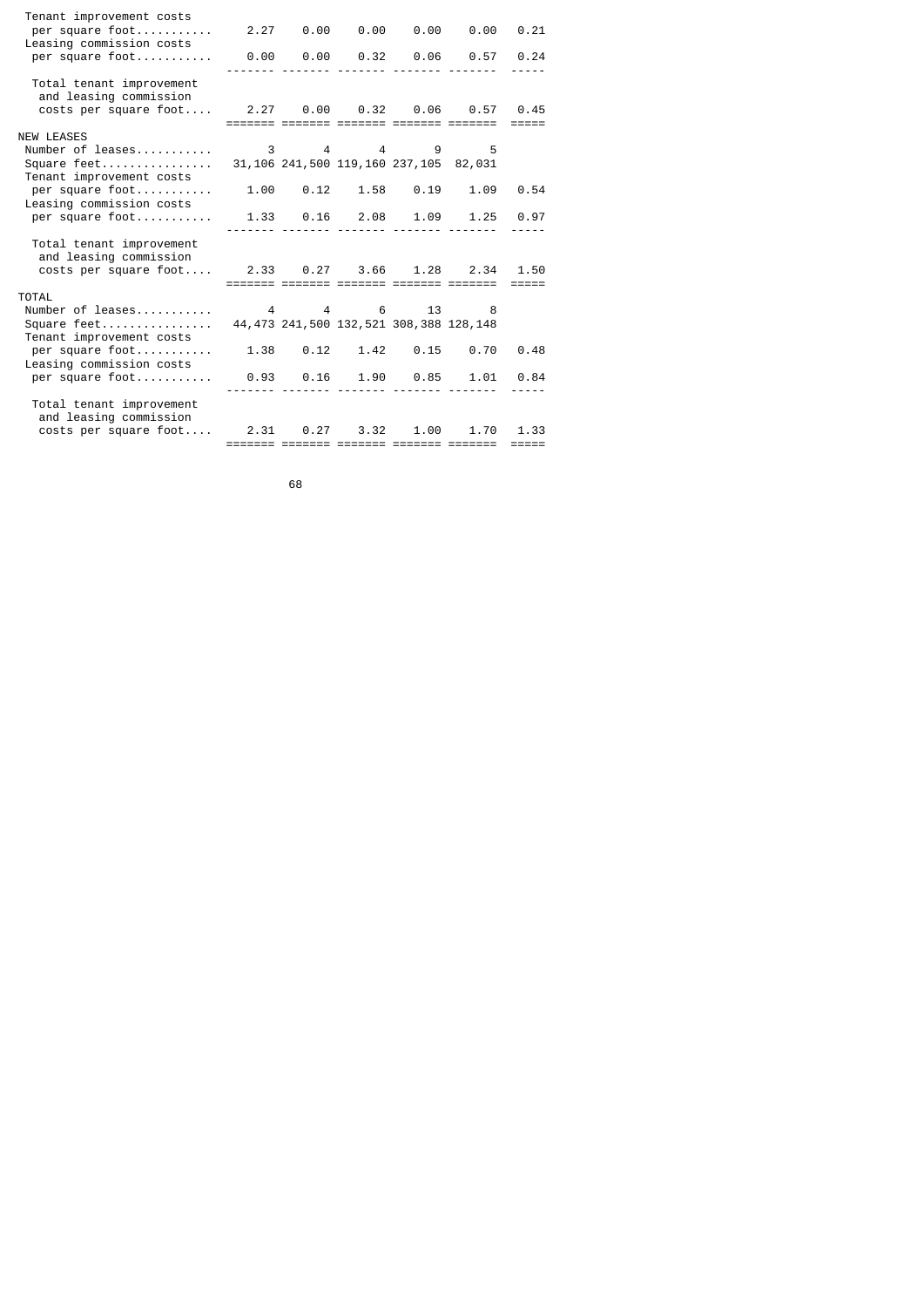| TOTAL OFFICE AND INDUSTRIAL<br><b>PROPERTIES</b>                        | 1992   | 1993                       | 1994                                                             | 1995                  | 1996                  | WEIGHTED<br>AVERAGE                   |
|-------------------------------------------------------------------------|--------|----------------------------|------------------------------------------------------------------|-----------------------|-----------------------|---------------------------------------|
| <b>RENEWALS</b><br>Number of $leases(1)$<br>Square $feet(1)$            |        | 47 45<br>370, 347 183, 898 | 41                                                               | 50<br>302,360 180,991 | 59<br>412,312         |                                       |
| Tenant improvement costs<br>per square foot<br>Leasing commission costs |        | \$1.83 \$0.67              | \$2.26                                                           | \$0.44                | \$1.87                | \$1.60                                |
| per square foot                                                         |        | \$0.26 \$0.50              | \$0.85                                                           | \$0.79                | \$1.20                | \$0.75                                |
| Total tenant improvement<br>and leasing commission                      |        |                            |                                                                  |                       |                       |                                       |
| costs per square foot \$2.09 \$1.17 \$3.10 \$1.23 \$3.07                |        |                            |                                                                  |                       |                       | \$2.35<br>$=$ $=$ $=$ $=$ $=$ $=$ $=$ |
| <b>NEW LEASES</b>                                                       |        |                            |                                                                  |                       |                       |                                       |
| Number of $leases(2)$<br>Square $feet(2)$<br>Tenant improvement costs   | 69     |                            | 73 81<br>532, 334 675, 854 796, 958 1, 072, 983 1, 063, 235      | 83                    | 81                    |                                       |
| per square foot<br>Leasing commission costs                             |        | \$8.26 \$5.36              | \$6.25                                                           | \$6.22                | \$10.49               | \$7.44                                |
| per square foot                                                         |        | $$1.73$ $$1.43$            | \$1.55                                                           | \$2.65                | \$2.52                | \$2.09                                |
| Total tenant improvement<br>and leasing commission                      |        |                            |                                                                  |                       |                       |                                       |
| costs per square foot                                                   |        | \$9.98 \$6.79              |                                                                  |                       | \$7.80 \$8.87 \$13.02 | \$9.53<br>$=$ $=$ $=$ $=$ $=$ $=$ $=$ |
| <b>TOTAL</b>                                                            |        |                            |                                                                  |                       |                       |                                       |
| Number of leases<br>Square feet<br>Tenant improvement costs             | 116    |                            | 118 122<br>902, 681 859, 752 1, 099, 318 1, 253, 974 1, 475, 547 | 133                   | 140                   |                                       |
| per square foot<br>Leasing commission costs                             |        | \$5.62 \$4.35              | \$5.15                                                           | $\$5.39$              | \$8.09                | \$5.93                                |
| per square foot                                                         | \$1.12 | \$1.23                     | \$1.36                                                           | \$2.38                | \$2.16                | \$1.74                                |
| Total tenant improvement<br>and leasing commission                      |        |                            |                                                                  |                       |                       |                                       |
| costs per square foot                                                   |        | \$6.74 \$5.59              | \$6.51                                                           | \$7.77                | \$10.25               | \$7.67                                |

- --------

(1) Does not include retained tenants that have relocated to new space or

expanded into new space.

(2) Includes retained tenants that have relocated or expanded into new space.

#### HISTORICAL CAPITAL EXPENDITURES

 For each of the years 1997 and 1998, the Company projects the cost of building improvements and equipment upgrades (excluding the costs of tenant improvements) at the Office and Industrial Properties to be approximately \$1,609,000 (or \$0.20 per square foot), which cost is expected to be paid from operating cash flows.

 The following table sets forth certain historical information regarding recurring capital expenditures at the Office and Industrial Properties for the years ending December 31, 1992 through December 31, 1996.

 During this period the Company made substantial investments in building improvements to a number of the Properties and believes that almost all of its Properties are now at or above current market standards. As a result, the Company believes that the average annual cost of capital expenditures (excluding tenant improvements) will be somewhat lower during the next five years.

Recurring capital

expenditures........... \$1,424,715 \$1,546,773 \$1,811,619 \$1,618,349 \$1,803,183 \$1,640,928

 The following table sets forth historical capital expenditures at the Hotels incurring during the years ending December 31, 1992 through December 31, 1996. The average cost is presented below:

 YEAR ENDED DECEMBER 31, -------------------------------- ANNUAL 1992 1993 1994 1995 1996 AVERAGE ------ ---- ------ ------ ------ -------

(IN THOUSANDS)

Hotel improvements, equipment upgrades and replacements.......... \$3,182 \$836 \$1,917 \$4,420 \$3,041 \$2,679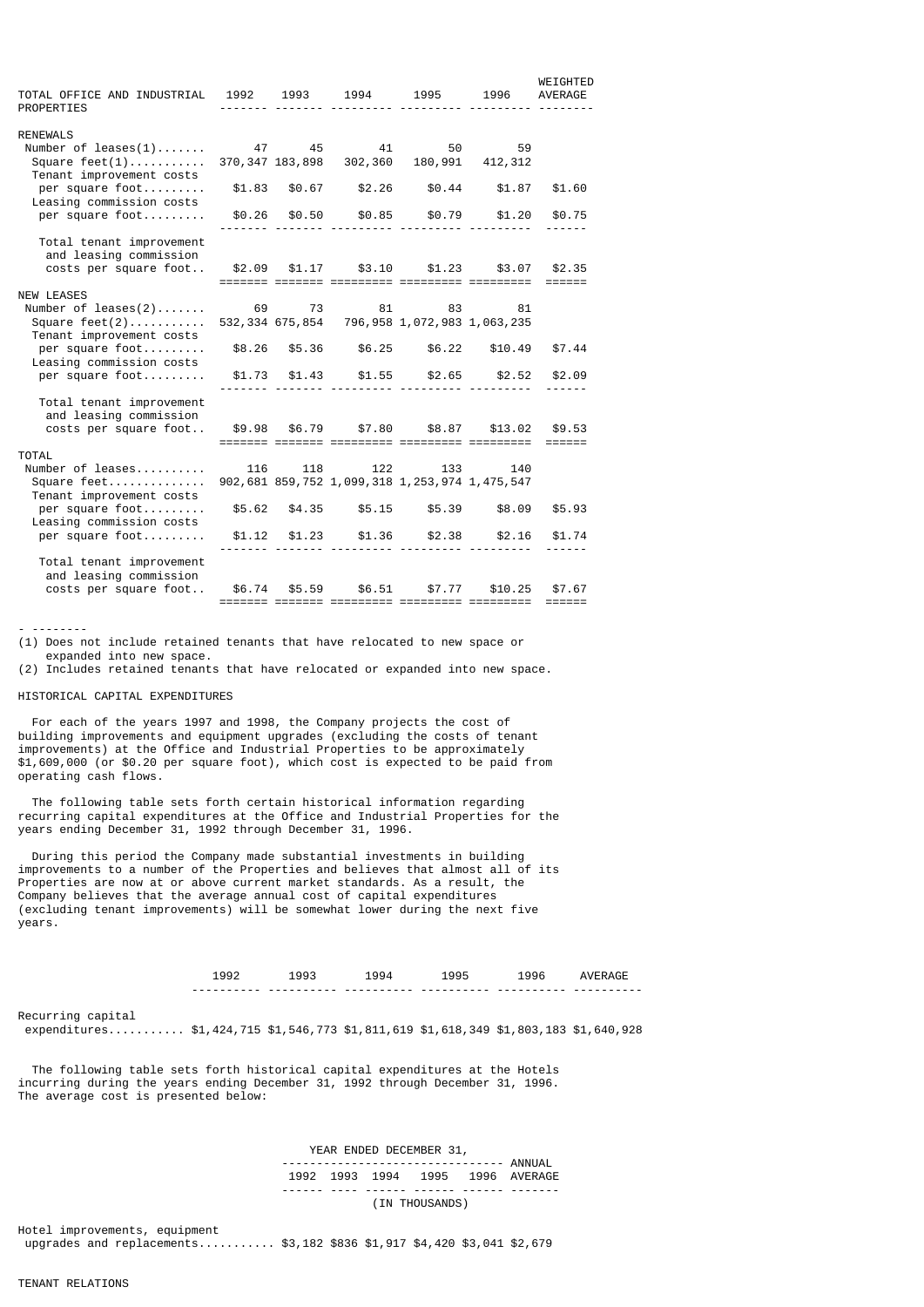The Company believes that its relationship with tenants contributes in large part to its success in attracting, expanding and retaining its quality and diverse tenant base. The Company strives to develop and maintain good relationships with tenants through its active management style and by being responsive to individual tenants' needs. The Company services tenants primarily through its on site, professional management staff. Management believes that tenant satisfaction fosters long-term tenant relationships and creates expansion opportunities, which, in turn, enhance the Company's ability to maintain and increase occupancy rates.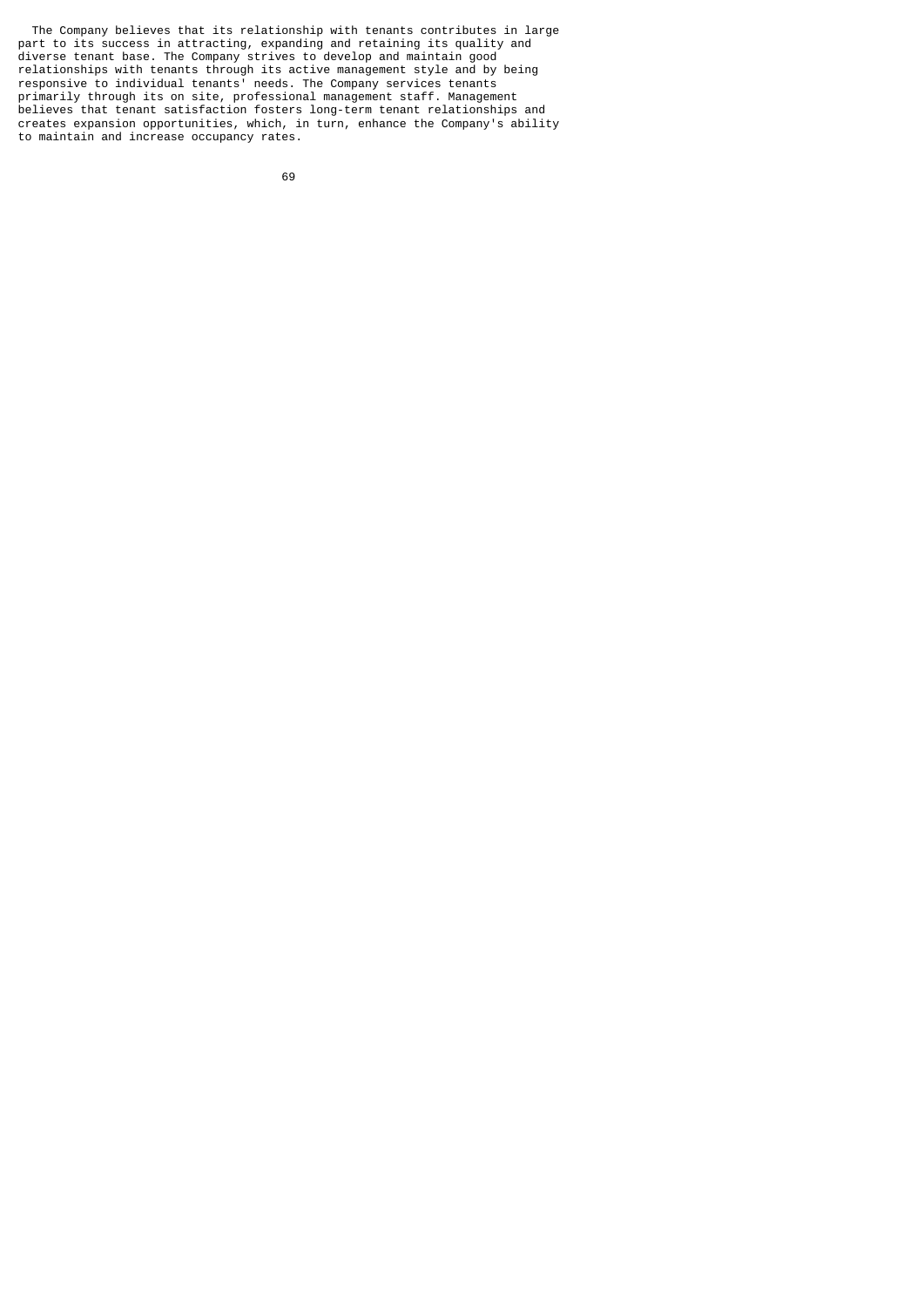### HISTORICAL LEASE RENEWALS

 The following table sets forth certain historical information regarding tenants at the Properties who renewed an existing lease at or prior to the expiration of the existing lease:

|                                                                                                                  | 1993    | 1994    | 1995                                                  | 1996    | TOTAL/<br>WEIGHTED<br>AVERAGE<br>1993-1996 |
|------------------------------------------------------------------------------------------------------------------|---------|---------|-------------------------------------------------------|---------|--------------------------------------------|
|                                                                                                                  |         |         |                                                       |         |                                            |
| Number of leases expired<br>during calendar $year \dots$<br>Aggregate net rentable<br>square footage of expiring | 95      | 105     | 95                                                    | 104     | 100                                        |
| $leases \ldots \ldots \ldots \ldots \ldots$                                                                      |         |         | 916, 164 1, 395, 922 1, 008, 579 892, 486 1, 053, 288 |         |                                            |
| Number of lease renewals<br>Aggregate net rentable<br>square footage of lease                                    | 49      | 45      | 53                                                    | 62      | 52                                         |
| renewals<br>Percentage of leases                                                                                 | 336,156 | 452,885 | 444,229                                               | 451,504 | 421, 194                                   |
| renewed<br>Percentage of expiring net<br>rentable square footage                                                 | 51.58%  | 42.86%  | 55.79%                                                | 59.62%  | 52.00%                                     |
| renewed                                                                                                          | 36.69%  | 32.44%  | 44.05%                                                | 50.59%  | 40.00%                                     |

### THE OFFICE PROPERTIES

 The Office Properties consist of the 35 Class A Office Buildings, including three Development Properties, and the 27 R&D Properties, including four Development Properties. The Company's 35 Class A Office Buildings contain approximately 6.0 million net rentable square feet in urban and suburban settings in Greater Boston, Greater Washington, D.C. and midtown Manhattan. The Company's Class A Office Buildings include 599 Lexington Avenue in midtown Manhattan, which has approximately 1.0 million net rentable square feet. As of December 31, 1996, the 32 completed Class A Office Buildings had an occupancy rate of 97%. Thirty-four of the Class A Office Buildings (consisting of approximately 5.9 million rentable square feet) have been built or substantially redeveloped since 1980.

The 27 R&D Properties contain approximately 1.6 million net rentable square feet and consist primarily of suburban properties located in the Springfield, Virginia submarket of Greater Washington, D.C. and the East Cambridge and Route 128 NW submarkets of Greater Boston. Seventeen of the R&D Properties, totaling approximately 1.4 million net rentable square feet, have been built or substantially renovated since 1980. As of December 31, 1996, the 23 completed R&D Properties had an occupancy rate of 96%.

 Management believes that the location and quality of construction of the Office Properties, as well as the Company's reputation for providing a high level of tenant service, have enabled the Company to attract and retain a diverse tenant base. As of January 1, 1997, the Office Properties were leased to 350 tenants, and no single tenant, other than the General Services Administration, whose lease obligations are full faith and credit obligations of the United States government, accounted for more than approximately 9.5% of the aggregate Escalated Rent of the Company's office portfolio.

### GREATER BOSTON OFFICE MARKET

 Greater Boston, the seventh largest metropolitan area in the United States, has a strong and diverse economy and is a nationally recognized center of higher education, technological entrepreneurship, investment management, health care and research and development. Economic growth during the 1990's substantially increased demand for office space while there has been little addition to the total office space supply of approximately 103 million square feet in this market area defined by the cities and towns within or adjacent to the US I-495 outer circumferential highway. This has resulted in substantial absorption of available space accompanied by rising rents. Between 1992 and 1996, according to information provided by Spaulding & Slye, the office space availability rate in this market (space currently available direct from landlord or by sublease, or scheduled to become available within 12 months) declined from 16.0% to 8.3% while average quoted rents increased 23%, and the Direct Vacancy Rate was only 5.0% at the end of 1996. During this same 1992-96 period office space supply grew by only 1.3% (351,000 square feet) and there was net absorption of approximately 10.8 million square feet at a relatively steady rate (approximately 1.8 million square feet in 1992, 2.2 million square feet annually 1993-95, and 2.3 million square feet in 1996).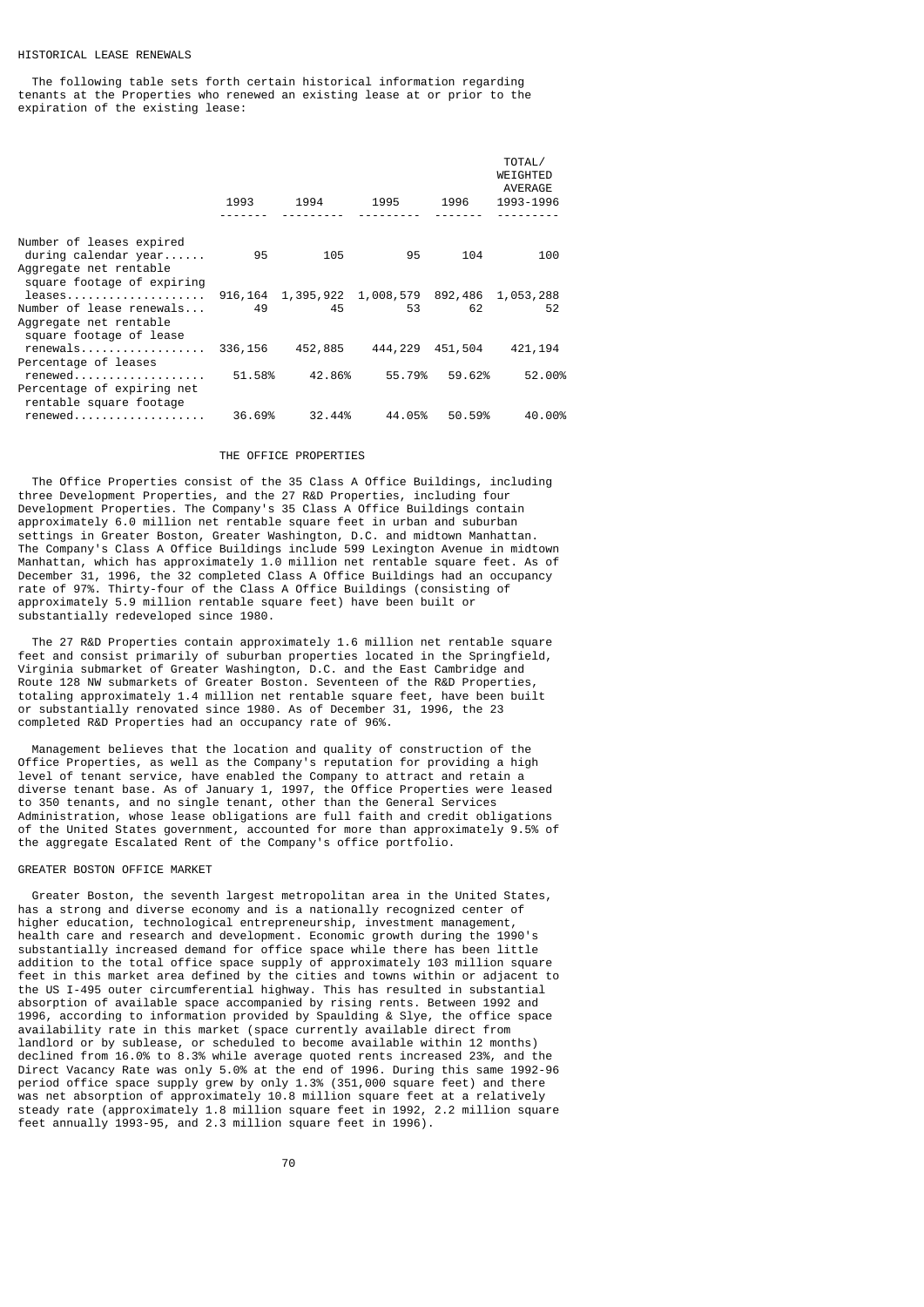The Company expects this positive office space demand-supply relationship to further strengthen due to the growing economy and anticipated increases in population and employment. Between 1996 and 2001 the population of metropolitan Boston is expected to grow by approximately 231,000, with an increase in total employment of approximately 106,000, an increase in office employment alone of approximately 56,000, and substantial resulting need for office space. The Company believes this expected growth in demand will result in further increases in rental rates in Greater Boston generally and particularly in the three submarkets in which the Company's Greater Boston office properties are concentrated, which are already experiencing low vacancy rates and have substantial limitations on potential increases in supply because of limited available marketable sites and significant regulatory obstacles to development. These submarkets are East Cambridge, a market area directly across the Charles River from downtown Boston that includes MIT, and two submarkets adjacent to each other along the west/northwest quadrant of "Route 128," the inner circumferential highway known for its concentration of high-technology firms. According to Spaulding & Slye, the Direct Vacancy rates at the end of 1996 of these submarkets, and their supply sizes, were as follows: 1.8% Direct Vacancy in the 6.5 million square feet East Cambridge submarket; 2.6% Direct Vacancy in the 11.5 million square feet Route 128/West submarket; and 5.3% Direct Vacancy in the 7.2 million square feet Route 128 Northwest submarket.

 The Greater Boston economy is strong and competitive due to its diversity. The Greater Boston market is characterized by four core industry groups: (i) information technology, (ii) financial services, (iii) health care, and (iv) research and development, including both academic and commercial research. Local businesses within these industry groups successfully compete both nationally and internationally. Growth in the area has centered around the emergence of a large number of small to medium-sized companies within these industry groups.

 Over 60 colleges and universities are located within the Greater Boston area, attracting to the region in excess of 240,000 students from both within the United States and abroad. These colleges and universities, including Harvard University, MIT, Tufts University, Brandeis University, Boston College, Northeastern University and Boston University, contribute \$5 billion annually to the local economy and draw a diverse and talented student population to the region. Many graduates remain in the area, providing local businesses with a highly-educated, top-quality workforce.

 According to the Massachusetts Department of Employment and Training, the Boston area's employment base has expanded by 22% since 1992 to its current size of almost 2 million jobs. The service sector continues to increase its share of the region's economy, currently accounting for 39% of the employment base. As a result of the steady growth in the Boston economy, the local unemployment rate has fallen from 7.0% in 1992 to 3.4% in 1996.

 In addition to its expanding economy, Massachusetts has a high and rising standard of living. Per capita income in the State is growing at a faster pace than both the nation and the New England region as a whole. According to the U.S. Commerce Department, per capita income in Massachusetts grew by 6.4% to \$28,021 in 1995, which was the second largest gain in the nation for that year, and grew another 4.5% to \$29,288 in 1996.

 The Company believes that the prospects for continued economic growth in the region are excellent because of the diverse mix of companies in the area, which has helped to create an economy which is both broad and deep, the local availability of venture and growth capital, the vitality of the City of Boston as a business, cultural and residential center, and the major improvements in transportation infrastructure currently underway.

## THE BACK BAY OFFICE SUBMARKET

 The Back Bay submarket of the downtown Boston office market contains 9.5 million square feet of space and accounts for 20% of the City's office market inventory. The Back Bay submarket has recorded absorption levels over 250,000 square feet during each of the past three years. As a result, availability has fallen from 12% in 1992 to 5.7% in 1996, the lowest rate among the downtown Boston office submarkets. The strength of the Back Bay submarket is derived from the increasing diversity in its tenant base. In addition, the Direct Vacancy Rate for the year ended 1996 was 2.6%. Once dominated by large owners and users, advertising firms and financial services institutions, the Back Bay is now an attractive alternative to the higher priced Financial District.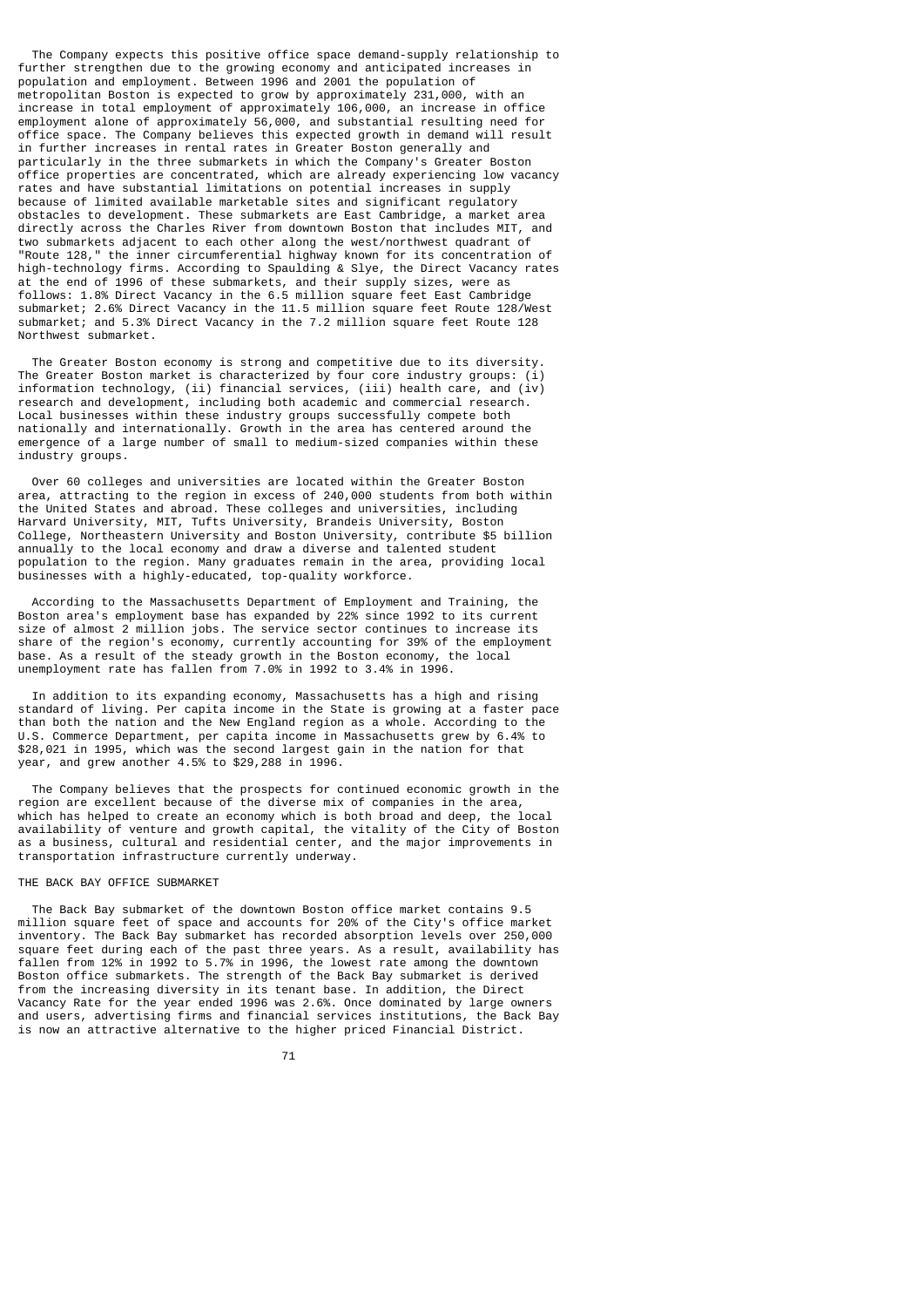Rental rates, as quoted by local landlords, have steadily risen to \$26.19 per square foot in 1996 from \$19.44 per square foot in 1992, representing an increase of over 35%.

 The following graph provides information regarding availability rates and average asking rental rates at year end for each of the years from 1992 through 1996 for office buildings in the Back Bay office submarket.

#### [GRAPH APPEARS HERE]

 Back Bay Office Submarket Average Quoted Market Rent & Availability Rate

BACK BAY OFFICE

| 1992<br>1993<br>1994<br>1995<br>1996    | \$19.44<br>\$22.14<br>\$24.04<br>\$24.84<br>\$26.19 |
|-----------------------------------------|-----------------------------------------------------|
| 1992<br>1993<br>1994<br>1995<br>1996(1) | 12.0%<br>14.9%<br>12.1%<br>8.4%<br>5.7%             |

- --------------------

Source: Spaulding & Style (1) The Direct Vacancy Rate was 2.6%

Description of the Boston Back Bay Property.

 The Company's only Office Property in the downtown Back Bay submarket is Eight Arlington Street, an historic, six-story Class A Office Building that serves as the Company's headquarters. The building has a brownstone structure and is situated among numerous other historic brick and brownstone buildings in Boston's famous Back Bay area. The building is directly across from the Boston Public Garden and is only a short walk from Beacon Hill and the downtown Boston financial district. The Property contains approximately 26,990 rentable square feet of office space, as well as 3,536 square feet of storage space. The building is located on an approximately 8,000 square foot parcel of land, with executive parking for four cars available on site. The building was originally constructed in two phases in 1860 and 1920 and was completely renovated by the Company in 1989.

### EAST CAMBRIDGE OFFICE SUBMARKET

 The Cambridge office market contains 9.8 million square feet and accounts for 9% of Greater Boston's 103.3 million square foot office supply. According to Spaulding & Slye, the availability rate in Cambridge as a whole fell from 12% in 1992 to 5.5% in 1996, with 909,000 square feet absorbed while only 300,000 square feet were added to the supply. The presence of both Harvard University and MIT attracts existing firms and is a source of new business formation. In addition, the City benefits from proximity to Logan Airport and to Boston across the Charles River as well as from its own urban attractions. Office development has also been aided by the availability of rapid transit and has concentrated along areas served by the Red and Green Lines of the Metropolitan Boston Transit Authority (the "MBTA").

 The East Cambridge submarket accounted for the majority of the growth in supply that occurred in Cambridge during the 1980's and with 6.5 million square feet, East Cambridge is now this city's largest and most active submarket, accounting for 67% of the total office space inventory. The office development in East Cambridge was in significant part the result of city government initiatives that were accompanied by substantial roadway, open space and other infrastructure improvements and expansions of supporting retail and business services. According to Spaulding & Slye, the availability rate in this submarket fell from 10.7% in 1992 to 5.7%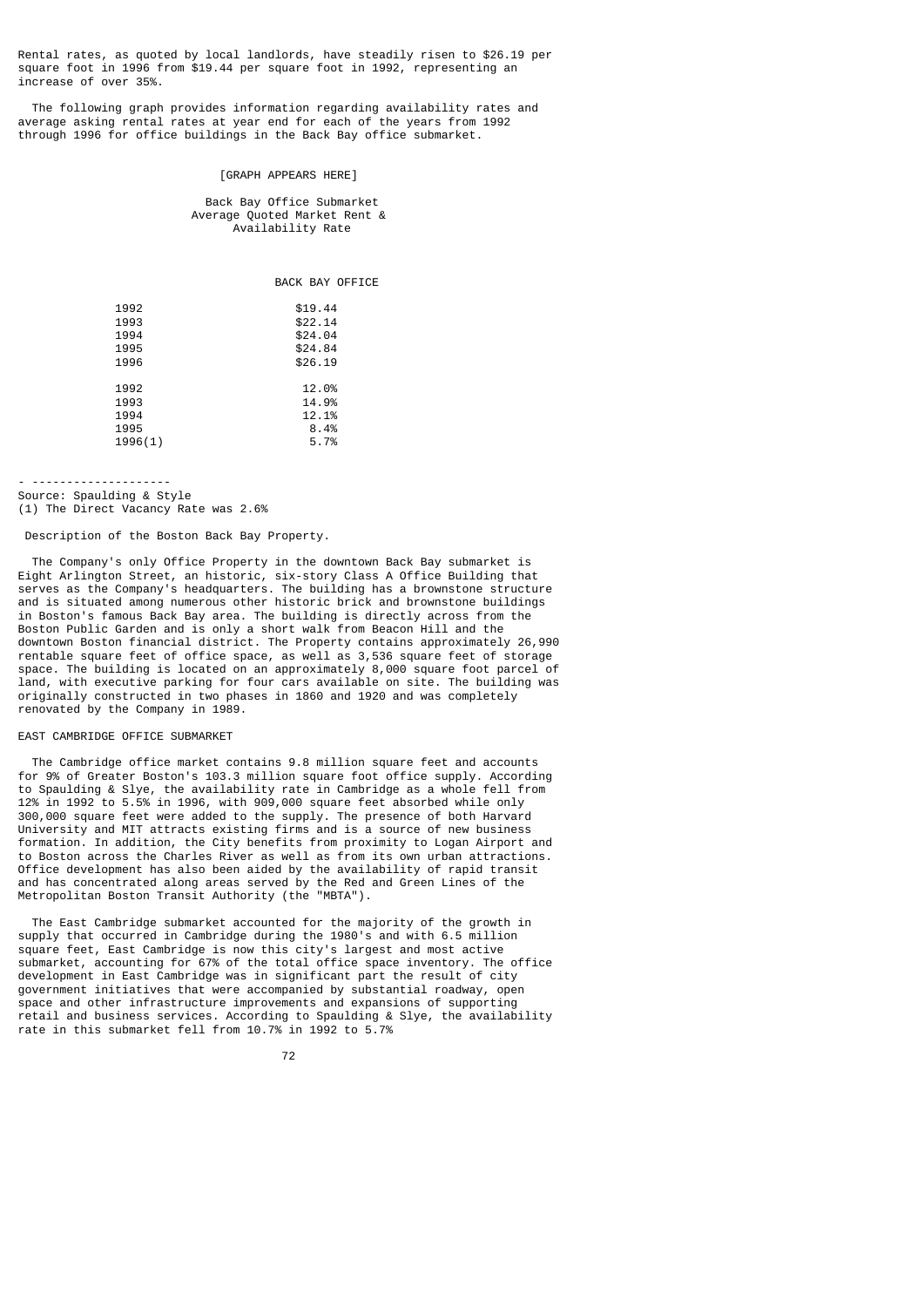in 1996 and the Direct Vacancy was only 1.8% at the end of 1996. The positive impact of supply reductions on rent levels lagged behind absorption but is now becoming evident; during 1992-1994 asking rents continued their post-1980's decline, and reached a low of \$18.67 per square foot in 1994, before rebounding sharply during the succeeding two years and reaching \$26.70 per square foot at the end of 1996. The Company believes these rent levels are still 20-25% below current replacement cost rents and will continue to increase significantly.

 The Company's East Cambridge Office Properties consist of four Class A Office Buildings and one R&D Property.

 The following graph provides information regarding availability rates and average asking rental rates at year end for each of the years from 1992 through 1996 for office buildings in the East Cambridge office submarket.

### [GRAPH APPEARS HERE]

 East Cambridge Office Submarket Average Quoted Market Rent & Availability Rate

|  | EAST CAMBRIDGE |
|--|----------------|
|  |                |

| 1992    | \$20.54 |
|---------|---------|
| 1993    | \$19.03 |
| 1994    | \$18.67 |
| 1995    | \$21.64 |
| 1996    | \$26.70 |
|         |         |
| 1992    | 11%     |
| 1993    | 9%      |
| 1994    | 9%      |
| 1995    | 6%      |
| 1996(1) | 6%      |
|         |         |

- ------------------

Source: Spaulding & Style (1) Direct vacancy rate 1.8%

Description of the Company's Cambridge Center development project

 All of the Company's Properties in East Cambridge are located in Cambridge Center, a major mixed-use urban center developed by the Company on a 24-acre site at the center of Kendall Square, Cambridge, Massachusetts, directly across the Charles River from downtown Boston and immediately adjacent to the East Campus of MIT. The Company has developed this project in close cooperation with the City of Cambridge after being selected as developer by the Cambridge Redevelopment Authority through a public competition. It is the centerpiece of the revitalized Kendall Square area and the Company believes it is the premier office development in the Cambridge market. As of December 31, 1996, the Company's East Cambridge Office Properties had an occupancy rate of 100%.

 The master plan for Cambridge Center provides for over 2.7 million square feet of new development. The primary office and high-end research and development uses are supported by many services and amenities included in the development, which include: the Company's 431-room Marriott Hotel with health club, meeting, function and conference facilities; extensive tenant and visitor parking providing the highest parking ratio available in the East Cambridge market; direct rapid transit service by the Kendall Station of the MBTA Red Line; major new urban parks and plazas constructed specifically for Cambridge Center; and a wide range of restaurants, shops and business services both directly in the development and in the immediately surrounding Kendall Square area.

 Cambridge Center is separated by public streets and other public rights of way into three "superblock" development parcels, and the Company's properties are located on the "East Parcel" and the "North Parcel." The remaining "West Parcel" thus far has only one completed building, developed at Cambridge Center by the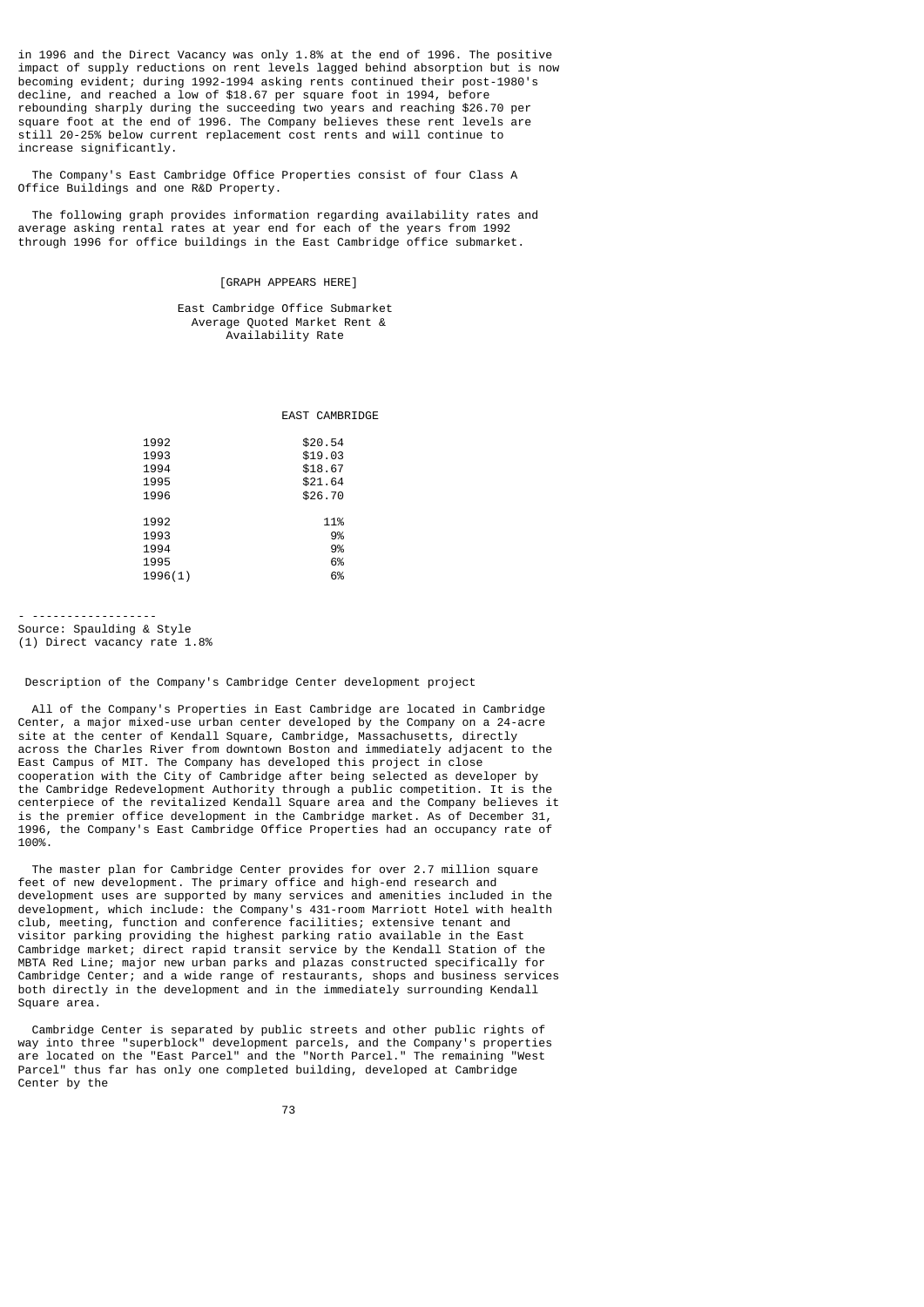Company in cooperation with the Whitehead Institute for Biomedical Research, which owns the building. The Whitehead Institute is a world-renowned biomedical research foundation affiliated with MIT. The balance of the West Parcel consists of approximately four acres of undeveloped land on which the Company controls all development rights.

Description of Cambridge Center East Parcel Properties.

 The Company's three properties on the triangular East Parcel are the 12 story One Cambridge Center office building, the 25-story Cambridge Center Marriott(R) Hotel at Two Cambridge Center, and the four-story Three Cambridge Center office building. These three buildings frame the major central public plaza of the project whose fourth side opens south onto Main Street facing a major entrance to MIT. The Company's main marketing center for Cambridge Center is at street level on the east side of the plaza, and a main entrance to the MBTA Red Line Kendall Station is on the west side of the plaza. More specific information about the two Office Properties on the East Parcel follows below. For information on the Cambridge Center Marriott Hotel, see "-- The Hotel Properties."

 One Cambridge Center. This 12-story, 215,385 rentable square foot Class A Office Building, built by the Company in 1987, stands at the apex of the Cambridge Center development at the angled intersection of Main Street and Broadway. The building's east facade faces downtown Boston over the Longfellow Bridge and features a recessed and angled curtain wall between two columnar brick elements. The curtain wall includes at its base a 2-story high private atrium, which is part of space on the second and third floors of the building under long term lease to Ernst & Young US LLP, for their Center for Business Innovation. Other major tenants include the corporate headquarters of Camp, Dresser & McKee Inc. ("CDM"), an internationally active environmental engineering and development company, and computer software and consulting firms including ON Technology, Inc. and Harlequin Incorporated. While 6 of the floors in the building are occupied on a full-floor basis, the office floors can be subdivided into suites as small as 1,000 square feet or less, and the smallest current tenant occupies a suite of only 885 square feet.

 Three Cambridge Center. This 4-story, 107,484 square foot Class A Office Building, completed by the Company in 1987, provides 60,960 square feet of office space on its upper three floors and 46,524 square feet of retail space on the street level and connected lower level. The major office tenant at present is The Hartford Fire Insurance Company (the "Hartford") which leases 35,687 square feet on the third and fourth floors of the building for a term that expires November 30, 1997. The Hartford has advised the Company that it will be relocating to a suburban building at the end of its lease term. By March, 1997, all of the space to be vacated by The Hartford was committed under letters of intent to two replacement tenants, at rents significantly higher than those being paid by The Hartford and with expected downtime between the departure of The Hartford and the start of rent under the new leases averaging less than one month. While no binding agreements will be established until final lease documents are executed with these tenants, the Company believes these transactions will be successfully completed. As with One Cambridge Center, all of the floors in the building are easily subdividable. The balance of approximately 25,273 square feet of office space in the building not under lease to The Hartford is currently leased to 10 tenants ranging in size from 918 square feet to 4,227 square feet.

 The retail space in Three Cambridge Center is leased in its entirety for a term running through June, 2012, to The Harvard Cooperative Society ("The Coop") and houses the main branch of the "MIT Coop," the academic bookstore and retail store serving MIT. The MIT Coop is managed for The Coop by Barnes & Noble, and provides a wide range of retail goods that enhances the attractiveness of Cambridge Center as an office location, including an 8,500 square foot food court.

Description of Cambridge Center North Parcel Properties.

 The Company has four Properties on the Cambridge Center North Parcel. Three of these Properties are set along and complete the streetfront facing on Broadway, a main vehicular route through Cambridge that runs from the Longfellow Bridge from Boston to Harvard Square to the west. Running from east to west these properties are the seven-story Class A Office Building at Ten Cambridge Center; the six-level North Garage, which is set back from Broadway behind a handsomely landscaped park; and the four-story Class A Office Building at Eleven Cambridge Center. The fourth property is the two-story research and development building at Fourteen Cambridge Center on the northern corner of the parcel bordered by Binney Street.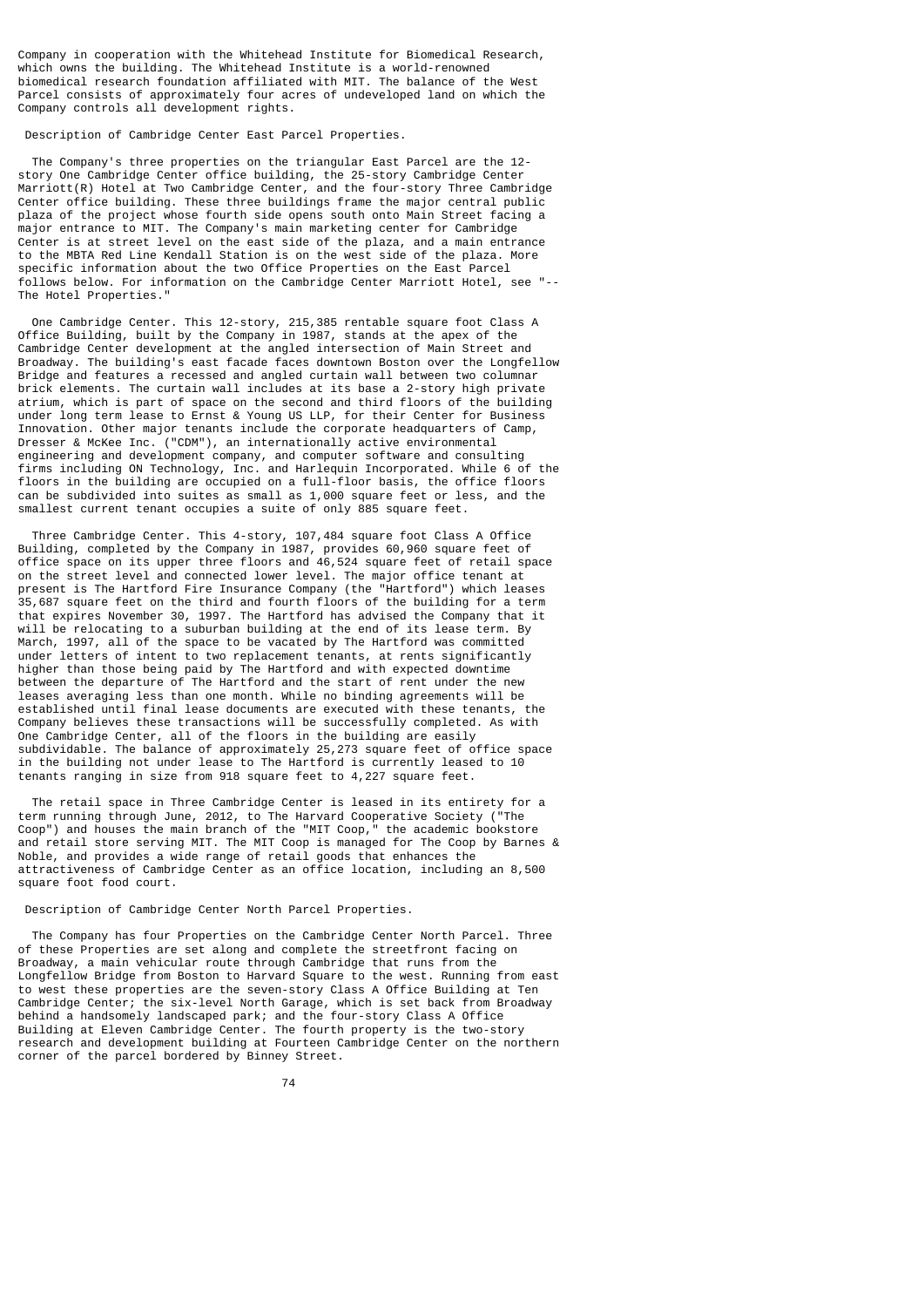Ten Cambridge Center. This seven-story, 152,664 square foot office building's exterior of brick, glass and pre-cast concrete features a two-story colonnade the full length of the 183-foot long facade on Broadway, with distinctive inverted-T pre-cast concrete elements between brick columns. The building, which was completed by the Company in 1990, is designed in all respects to function as a multi-tenant building consistent in quality and subdivision flexibility with the Company's East Parcel buildings described above. The building is leased in its entirety to CDM, which has its corporate headquarters at One Cambridge Center.

 Cambridge Center North Garage. This 1,170-space, six-level parking garage, completed by the Company in 1990, is set in a highly landscaped setting in the middle of the North Parcel. It is set back from Broadway over 100 feet behind a heavily-landscaped park which features a perennial garden surrounding a central open lawn and which received the 1990 Urban Landscape Award from the Massachusetts Horticultural Society. The garage provides parking spaces for occupants of and business visitors to buildings at Cambridge Center and also provides monthly parking to individuals in the Kendall Square area and transient day parking. In order to assist the Company in maintaining its qualifications as a REIT under federal tax law, following the Offering the Company will lease this Property, pursuant to a lease with a participation in the gross receipts of the Property, to Kinney Systems, Inc.

 Eleven Cambridge Center. This 4-story, 79,616 square foot office building is on the southwest corner of the North Parcel facing Broadway. The brick and punched-window exterior is set back from Broadway behind a ten-foot deep planter and the entrance to the building is at the center of this landscaped zone through a three-story curtain wall into a lobby atrium of the same height. As with Ten Cambridge Center, the building, which was built by the Company in 1984, is designed to function in every respect as a multi-tenant building with no modifications required to do so. The building is currently leased in its entirety to the Open Software Foundation, originally founded in 1988 by a consortium of leading computer companies and which now has a membership of over 200 firms worldwide.

 Fourteen Cambridge Center. This two-story, 67,362 square feet R&D Property with a brick exterior was built by the Company in 1983 to provide headquarters offices, research laboratories and supporting facilities for Biogen, Inc. Since that time Biogen has grown substantially and relocated most of its office functions to other buildings at Cambridge Center and in the immediately surrounding area. The building has extensive special HVAC and utility services (including steam and gas) that provide it with the capacity to service high intensity research and production facilities for the biotechnology industry and allied research needs. The building's entrance is through a major curtain wall element in its long west side flanked by extensive landscaping, opening onto a two-story skylight-topped central atrium featuring a monumental central staircase providing access directly to the second level.

#### ROUTE 128 NW SUBMARKET

 The Route 128 NW office submarket comprises six towns (Lexington, Lincoln, Concord, Bedford, Burlington and Billerica) with office locations primarily accessed by circumferential Route 128 and radial Route 2 on the south and Route 3 on the north. Construction activity during the 1980's nearly tripled this submarket's office supply, and it's 1996 total of 7.2 million square feet of space accounts for 16% of the total Greater Boston supply of approximately 45.2 million square feet. Together with the 11.5 million square feet of space in the adjacent Route 128/Massachusetts Turnpike submarket to the south it defines the preferred core of the suburban Boston office market area.

 According to information from Spaulding & Slye, approximately one million square feet of space were absorbed between 1992 and 1996 with no increase in supply, with a resulting dramatic decrease in the availability rate from 23.7% to 9.4% during this period and a direct vacancy rate at the end of 1996 of only 5.3%. Asking rents during this period increased from \$16.30 per square foot in 1992 to \$22.50 per square foot in 1996, with the greatest increase occurring during the years 1994-1996 when 922,000 square feet of space were absorbed and asking rent increased from \$17.01 to \$22.50. The Company believes that vacancy will continue to decline in the face of growing demand and limited increases in supply with resulting further increases in market rents.

 The Company's Route 128 NW Office Properties consist of eleven Class A Office Buildings and four R&D Properties.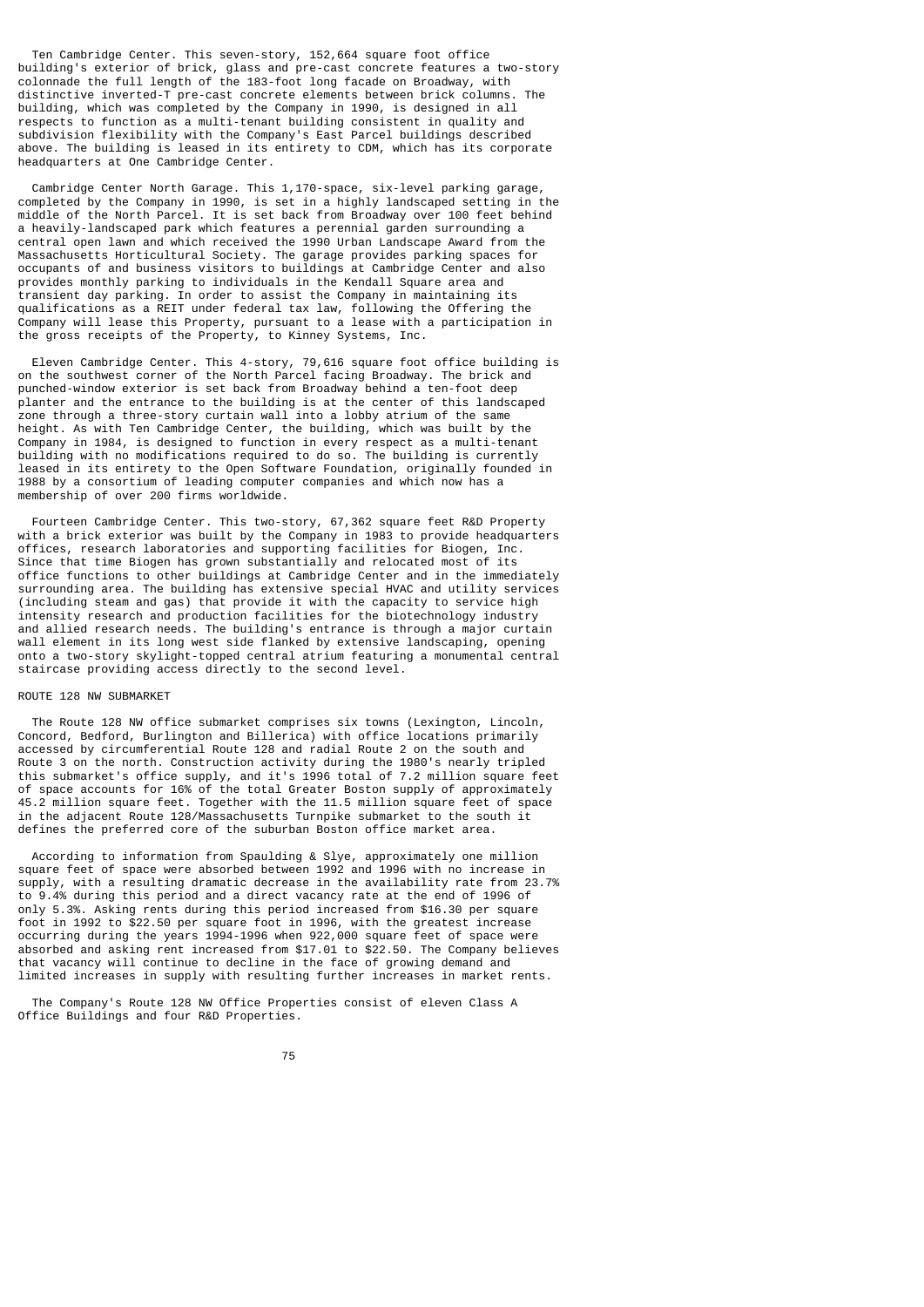The following graph provides information regarding availability rates and average asking rental rates at year end for each of the years from 1992 through 1996 for office buildings in the Route 128 NW Office Submarket.

[GRAPH APPEARS HERE]

 Route 128 NW Office Submarket Average Quoted Market Rent & Availability Rate

RT. 128 NW OFFICE

| 1992    | \$16.30 |
|---------|---------|
| 1993    | \$16.13 |
| 1994    | \$17.01 |
| 1995    | \$21.10 |
| 1996    | \$22.50 |
|         |         |
| 1992    | 24%     |
| 1993    | 18%     |
| 1994    | 22%     |
| 1995    | 13%     |
| 1996(1) | 9%      |
|         |         |

- ---------------------- Source: Spaulding & Style

(1) The direct vacancy rate was 5.3%

Description of Route 128 NW Office Properties

Route 2 Corridor Properties in the Route 128/NW Submarket

 Route 2 is a state highway that is part of a major radial route from Boston and Cambridge to circumferential Route 128, the western suburbs and beyond. In the Route 128 NW submarket the Company owns four buildings and has a fifth building under construction within the Route 2 corridor in Lexington inside of Route 128 (Hayden Avenue/Spring Street). Significant characteristics of this area are the high visibility and identity of the office buildings, proximity to executive bedroom suburbs, the short (five mile) distance to Cambridge and the desirability of a Lexington corporate address. All of these Properties have excellent access off Route 2 with direct visibility from Route 2 or Route 128.

 191 Spring Street. This 162,700 square foot, four story building is located on a prominent hillside overlooking the Route 2 and Route 128 interchange in Lexington, Massachusetts. The Class A Office Building was originally built in 1971 as the headquarters of a subsidiary of the Xerox Corporation. The Company purchased the 32.8 acre property in 1985 with a leaseback of the building to Xerox through September, 1994, and then obtained entitlements required for the development of two additional buildings, one of which is currently under construction at 201 Spring Street, as described under "Business and Properties--Development Properties." In 1994, after Xerox's lease expiration, the Company totally renovated the building to meet modern office standards, including all new window systems and the addition of a 2,800 square foot, three story atrium and a four story glass entrance tower. The building is now 100% leased as the corporate headquarters of The Stride Rite Corporation. The site provides 560 parking spaces.

 33 Hayden Avenue. This three story, Class A Office Building is located directly off Route 2 in Lexington, Massachusetts, with easy access to Boston and efficient floor plates. Mercer Management Consulting, Inc. and its predecessor, The TBS Group, Inc., have occupied the building since its construction in 1979. The building has a red brick facade and features a three story skylit atrium with two glass elevators. The 79,564 square foot building is located on a 10 acre parcel with 262 parking spaces and is surrounded by wooded conservation land.

ли в село в село во село во 176 година, во 176<br>176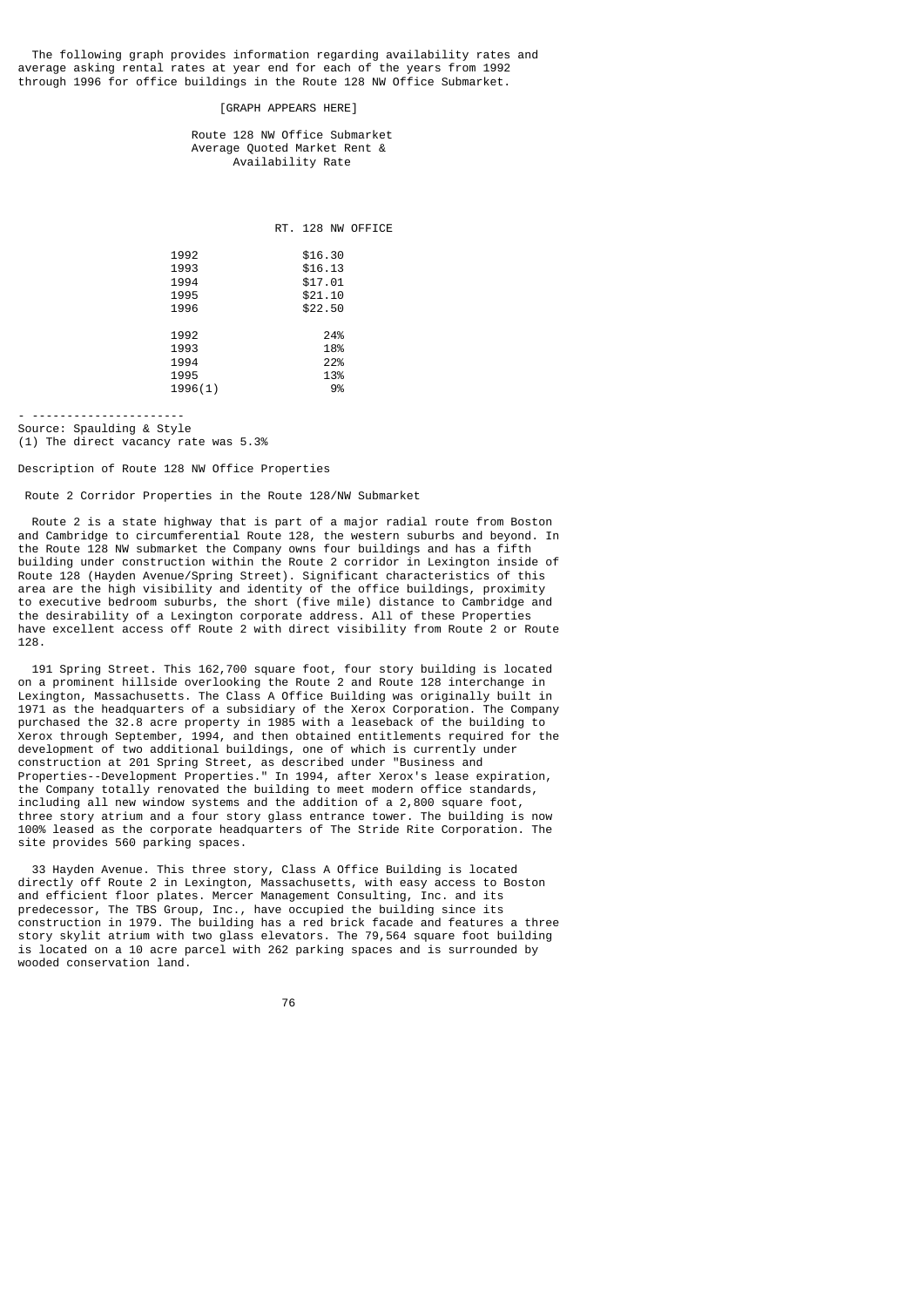92 Hayden Avenue. This is a two story, 30,980 square foot, Class A Office Building that provides the opportunity for a small tenant to have the visibility and identity of a large corporate user. The building was originally built in 1968 as the regional headquarters of the Burroughs Corporation. In 1984 the Company purchased the Property and performed a major renovation which included the addition of a two story atrium, new windows and mechanical systems and new first class finishes in the tenant and common spaces. The Property is situated on a 6.34 acre parcel of land and has 103 parking spaces. The primary tenant in the building is Rath & Strong, Inc., a management consulting firm (21,366 square feet).

 100 Hayden Avenue. The Company developed this 2 1/2 story, Class A Office Building in 1985 on the same parcel as 92 Hayden Avenue, Lexington, Massachusetts. This brick building has rounded corners at the offset in the efficient floor plan and a compact lobby space with a two story atrium. The Property contains approximately 55,924 rentable square feet and has 204 parking spaces. The Property is leased in its entirety to Harvard Pilgrim Health Care, Inc.

Hartwell Avenue Area Properties in the 128/NW Submarket

 Hartwell Avenue is a commercially zoned office, research and development district established by the Town of Lexington adjacent to Hanscom Field which has become a major center of electronic and air defense technology and research with leading defense contractors, such as Lincoln Laboratory, Instrumentation Laboratories, The MITRE Corporation and the Air Force's EDS at Hanscom Field. The Company owns three buildings along Hartwell Avenue.

 17 Hartwell Avenue is a single story R&D building constructed in 1968. The building is a metal framed, brick veneer structure located on a 5.25 acre site in Lexington, Massachusetts. The Property contains approximately 30,000 rentable square feet and 100 parking spaces. The Property is located one mile from the Route 4 and Route 128 interchange. Kendall Company has been the sole tenant in the building for 20 years, and does new product research for tapes and adhesives at this location. For a discussion of certain environmental matters regarding this Property, see "--Environmental Matters."

 32 Hartwell Avenue is a single story, Class A Office Building which contains approximately 69,154 rentable square feet of office and research and development space. The building was originally built as the regional sales office of Hewlett-Packard Corporation in 1968, with additions completed in each of 1976 and 1979 to accommodate their expansion. The building, which is a metal framed, brick veneer structure, was completely refurbished by the Company in 1987 with all new windows, mechanical systems and interior improvements. The Property consists of 5.8 acres of land, including 311 parking spaces. The building is leased in its entirety to Logica North America T<sub>nc</sub>

 91 Hartwell Avenue is a handsome three story, Class A Office Building with approximately 122,328 rentable square feet of office space located on a 15 acre wooded site. The large floor plates, split cores and three skylit atria make the building particularly attractive and efficient for large tenants. The building was built by the Company in 1985 and has 427 parking spaces. The Company made substantial renovations to the Property in 1995 and 1996, including major landscaping, new lobby finishes, a new 2,000 square foot food service facility and showers and locker rooms. Primary tenants at the Property include RESTRAC, Inc. (60,093 square feet) and Workgroup Technology Corporation (29,042 square feet). For a discussion of certain environmental matters regarding this Property, see "--Environmental Matters."

Other Properties in the Route 128 NW Submarket

 Lexington Office Park. These Properties are two Class A Office Buildings of 84,500 square feet each on a 21 acre site in Lexington, Massachusetts, adjacent to the interchange of Route 4 with Route 128. The Properties' proximity to the highway and its central location in the northwest high tech market have resulted in high levels of occupancy throughout the buildings' history. The buildings, which were built by the Company in the period from 1981 to 1983, are three story, steel frame structures, with brick veneer exteriors. The L-shaped, mirror-image buildings face each other across a center drop-off court facing on to a scenic pond on the well-landscaped

ли в село в село во село во 177 година, во 177 година, во 177 година, во 177 година, во 177 година, во 177 год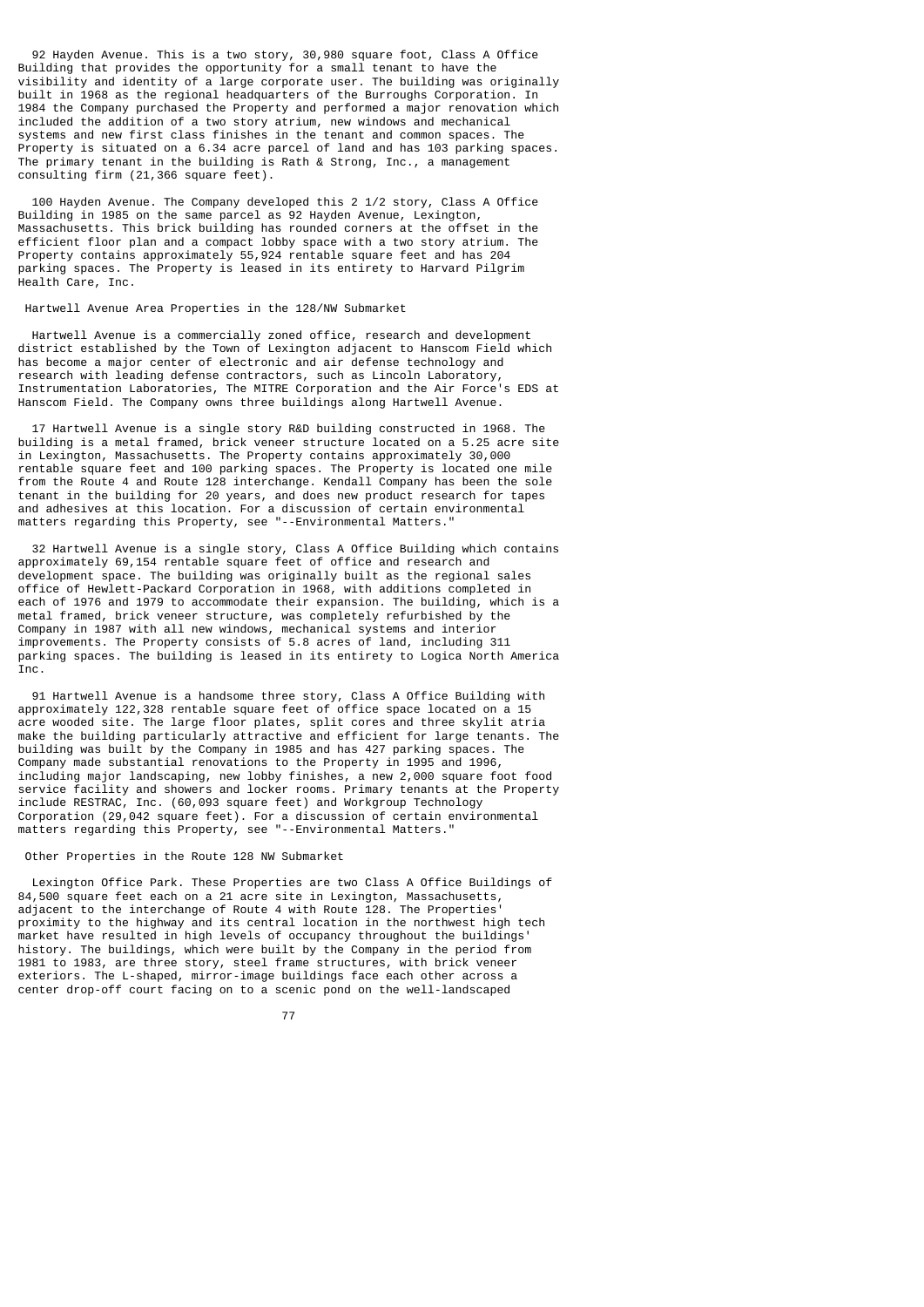site that includes 14 acres of conservation land. The site also includes 558 parking spaces. The largest tenants at this Property include Weather Services Corporation (13,049 square feet) and Waterfield Technology Group, Inc. (12,857 square feet).

 10 & 20 Burlington Mall Road. These Properties, comprised of two Class A Office Buildings of distinctive curved design, are located directly adjacent to the Route 3/3A interchange of Route 128 and have a signalized entrance drive, are less than 1/2 mile from the Burlington Mall, a major suburban retail center, and directly across the street from the 420 room Burlington Marriott(R). The buildings were built by the Company during the two year period from 1984 to 1986 and are steel frame structures with brick veneer exteriors. 10 Burlington Mall Road is a three story building which contains approximately 57,405 rentable square feet. 20 Burlington Mall Road is a four story building which contains approximately 95,147 rentable square feet. Both buildings have skylit atrium lobbies and floor plans particularly well suited to multi-tenant occupancy. Structured and surface parking totaling 516 spaces is available at the site. Primary tenants at these Properties include NOVASOFT Systems, Inc., (27,676 square feet), Lernout & Hauspie Speech Products USA, Inc. (16,088 square feet), Information Builders, Inc. (11,658 square feet) and Aerotek, Inc. (9,488 square feet).

 Bedford Business Park. This complex of three Properties contains approximately 473,000 rentable square feet, comprised of 90,000 square feet of Class A office space in a 3-story building completed by the Company in 1981, a two-story R&D Building containing 50,000 rentable square feet, and a complex of attached two-story structures containing 333,000 net rentable square feet. The Properties are located on a 22 acre site in Bedford, Massachusetts, directly off of the Route 3/Route 62 interchange, approximately five minutes up Route 3 from Route 128. The Properties have frontage on Route 3 and provide tenants with high visibility and identity. The original property acquired by the Company consisted of four structures, totaling 203,000 square feet which were constructed from 1962 to 1968. The Company has renovated these buildings on lease turnovers and expanded the property with additional structures totaling 270,000 square feet from 1978 to 1981. A total of 1,281 parking spaces are available on the property. Primary tenants at the Properties include ComputerVision Corporation (273,704 square feet), MediSense, Inc., (150,000 square feet), and Iris Graphics, Inc., a division of Scitex (50,000 square feet).

 164 Lexington Road. This is a two story R&D building which contains 64,140 rentable square feet of office and research and development space. The building was acquired by the Company in November of 1995 and major improvements were made in 1996, including roof replacement. In July of 1996, Harte-Hanks Data Technologies Inc., leased and occupied the entire building. The building is located on a 4.2 acre site with 210 parking spaces, easily accessible from the Route 62 interchange of Route 3, five miles north of the Route 3/Route 128 interchange. The building has frontage on and is highly visible from the Middlesex Turnpike.

# ROUTE 128/MASSACHUSETTS TURNPIKE SUBMARKET

 The Route 128/Massachusetts Turnpike office submarket, which includes such cities and towns as Waltham, Wellesley, Newton, Needham and Watertown, has consistently been a preferred suburban location in Greater Boston. Inventory has remained steady at approximately 11.4 million square feet from 1992 to 1996 with the only addition to supply being a new 39,000 square foot building completed during the third quarter of 1996, which was 100% pre-leased when built.

 According to Spaulding & Slye, the Route 128/Massachusetts Turnpike office submarket steadily improved from 1992 to 1995, with the movement into the area of a number of software and health care companies, including Parametric Technologies, Atria, SAP America, Tufts Associated Health Plan, and Harvard Pilgrim Health Care. The availability rate decreased from 13.6% in 1992 to 9.1% in 1995. In 1996 the absorption level increased to 531,000 square feet, more than doubling the level for the previous year, and the availability rate declined to 4.7%, a record low and the lowest of any suburban submarket with the direct vacancy rate falling to 2.6%.

 Historically, the Route 128/Massachusetts Turnpike submarket has consistently commanded higher rental rates than other suburban submarkets in the Greater Boston area. The average quoted rental rate for first class

e a componente de la construction de la construction de la construction de la construction de la construction<br>1788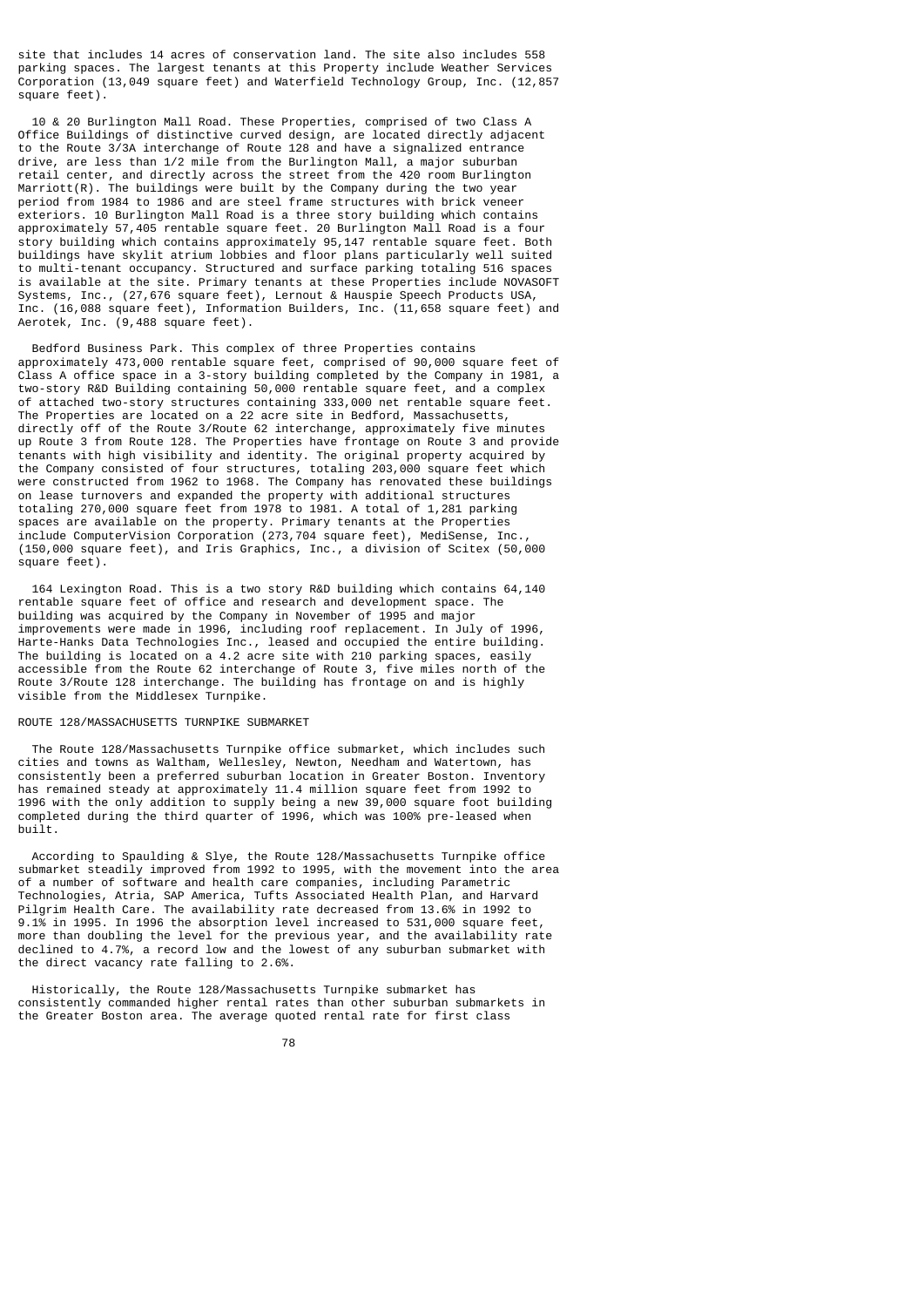office space was \$23.70 per square foot in 1996, the highest rental rate among the suburban office submarkets in Greater Boston.

 The Company's Route 128/Mass Pike Office Properties consist of six Class A Office Buildings.

 The following graph provides information regarding availability rates and average asking rental rates at year end for each of the years from 1992 through 1996 for office buildings in the Route 128/Massachusetts Turnpike office submarket.

# [GRAPH APPEARS HERE]

 Route 128/Massachusetts Turnpike Office Submarket Average Quoted Market Rent & Availability Rate

ROUTE 128/MASS.

| 1992    | \$17.93 |
|---------|---------|
| 1993    | \$16.62 |
| 1994    | \$17.47 |
| 1995    | \$21.25 |
| 1996    | \$23.70 |
|         |         |
| 1992    | 13.6%   |
| 1993    | 11.1%   |
| 1994    | 11.1%   |
| 1995    | 9.1%    |
| 1996(1) | 4.7%    |
|         |         |

- -------------------

Source: Spaulding & Syle (1) Direct vacancy rate 2.6%

Description of Route 128/Massachusetts Turnpike Properties

 195 West Street is a unique office environment in the Waltham/Route 128 market. The three story, 63,500 square foot, Class A Office Building is located on a 7.7 acre wooded site bordering 28 acres of conservation land in Weston. The building is sited to minimize impacts on the land and thus achieves the effect of a wooded country setting, even though the Property is only a short distance from Route 128 and the major arterial routes of Route 2 and the Massachusetts Turnpike. The building, which was constructed by the Company in 1990, has an attractive red brick facade with grey granite accent pieces. The building contains a beautiful three story skylit atrium space with glass railings, monumental stair and patterned granite floor. There are 188 surface parking spaces and 42 basement garage parking spaces on the Property. The sole tenant in the building is PAREXEL International Corporation.

 Waltham Office Center consists of a complex of three Class A Office Buildings totaling 129,658 square feet located on a 8.23 acre site on Totten Pond Road in Waltham, Massachusetts, directly adjacent to the Winter Street/Totten Pond Road interchange off Route 128. The two three-story buildings at 486 and 504 Totten Pond Road each contains approximately 32,000 rentable square feet of office space, while 470 Totten Pond Road is a fivestory building which contains approximately 65,000 rentable square feet. The buildings have precast concrete facades with highly articulated punched window openings and were constructed during the two year period from 1968 to 1970. The building common areas and tenant spaces were fully renovated by the Company in 1987 and 1988. Waltham Office Center is a multi-tenant complex characterized by a large number of small to medium size tenants and a long history of nearly full occupancy. Larger tenants at these Properties include Sungard Financial Systems, Inc. (41,912 square feet), Atlantic Aerospace Electronics Corporation (18,736 square feet) and New England Telephone and Telegraph Company (17,642 square feet).

 170 Tracer Lane is a three story, Class A Office Building which contains 73,258 square feet of office space. The Property is located directly off of the Trapelo Road interchange with Route 128 at the Waltham/Lexington

ли в село в село во село во 1992 година во 1992 година во 1992 година во 1992 година во 1993 година во 1993 го<br>Во 1993 година од село во 1993 година од село во 1993 година од село во 1993 година од село во 1993 година од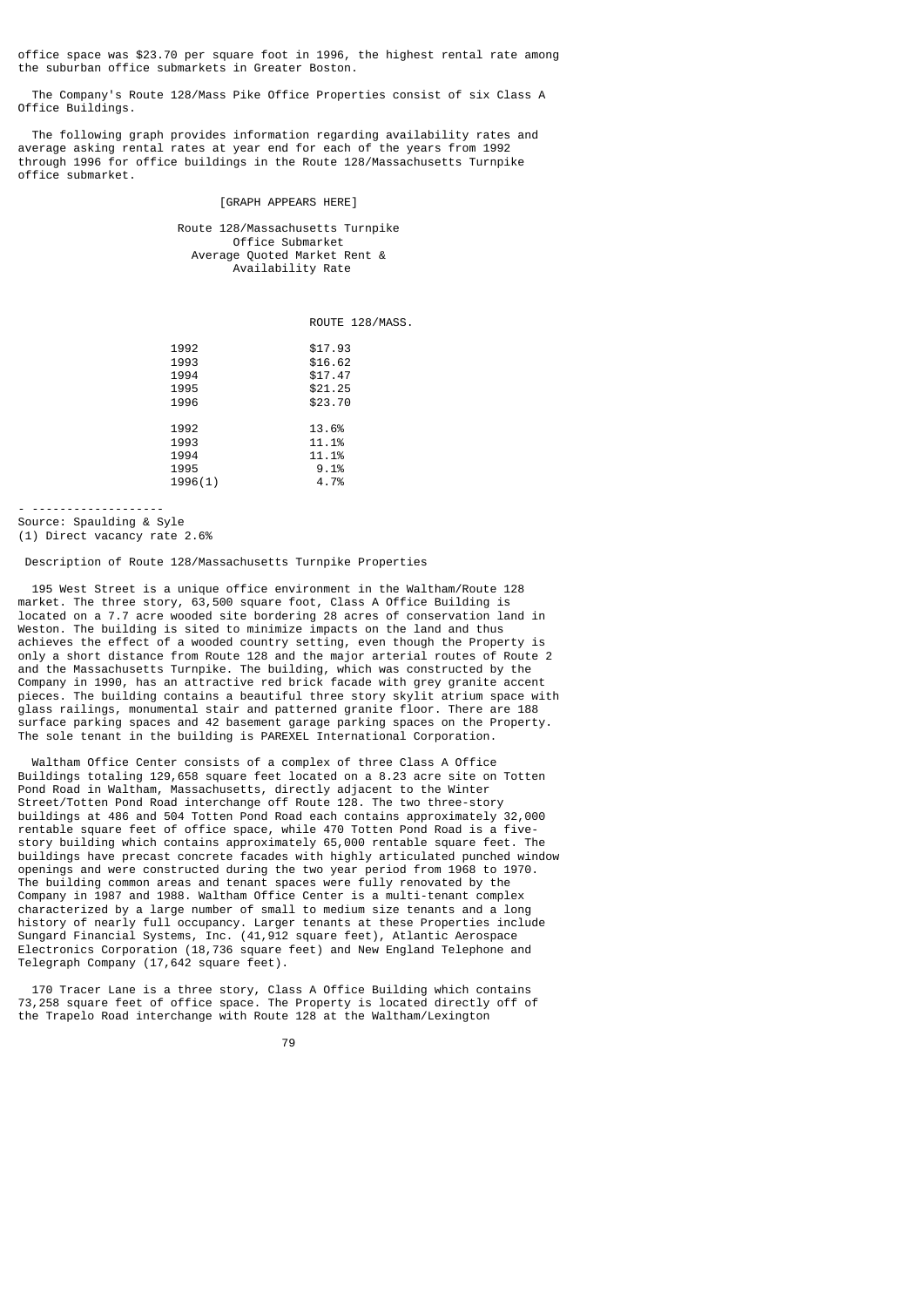municipal boundary. The Property has considerable frontage directly on Route 128 which provides high visibility for its angular design and for tenant signage facing this major highway. The building has a brick veneer exterior and a three story skylit atrium at its entrance. Built by the Company in 1980, the building is situated on a 9.7 acre parcel of land which include 227 parking spaces. The primary tenant at this Property is Harvard Pilgrim Health Care, Inc. (59,524 square feet).

 204 Second Avenue is a 3 1/2 story, Class A Office Building located on a 1.8 acre site in Waltham, Massachusetts. The building abuts Route 128 which is less than 50 yards away, providing premier visibility, signage and identification for the primary tenant. The building contains approximately 41,557 square feet of office space and was built in 1981. The Company substantially renovated the lobby and common areas in 1993. Parking is available on the premises at a ratio of 3.3 spaces per 1,000 rentable square feet. The primary tenant at this Property is Ikon Office Solutions (formerly A-Copy, Inc., a division of ALCO Standard Corporation) (20,004 square feet).

# GREATER WASHINGTON, D.C. OFFICE MARKET

 Greater Washington D.C., which includes the District of Columbia and the adjacent areas of Northern Virginia and suburban Maryland, is the fifth largest metropolitan area in the country and the heart of the nation's federal government and policy-making activities. The region's workforce is the most highly educated of metropolitan areas nationwide and has the highest participation of women in the labor force and the highest concentration of scientists and engineers, with the second largest concentration of high technology firms. Business service industries, including technology-intensive knowledge-based industries such as information management and data communications, have been the economy's engines of growth in the 1990's, expanding by 26.5% from 1992 to 1996, and in 1996 the area had a median household income of \$48,100, the highest in the country.

 Employment increases associated with growth in the private economy, particularly the service sector which as a whole grew 15% in the past five years, have more than offset the job reductions resulting from the substantial downsizing of the government sector during this period, and non-government employment now accounts for approximately three-quarters of the area's total employment. Unemployment in Greater Washington fell from 5.4% in 1992 to 3.4% in 1996, well below the national 1996 rate of 5.4%. The Company believes that these trends and resulting increasing demand for office space will continue in light of the composition of the region's economy and anticipated population and employment growth. The Washington D.C. metropolitan area population is expected to increase by 552,000 between 1996 and 2001, with growth in total employment of approximately 175,000 and growth in office-based employment of approximately 88,500.

 The growth in business demand for office space over the last five years, combined with relatively limited increases in supply, is directly reflected in vacancy reductions and strengthening rents. According to Spaulding & Slye, total office space supply in the Greater Washington area was 244.7 million square feet in 1996 compared to 239.6 million square feet in 1992, an increase of 5.1 million square feet (an annual increase of approximately 0.5% per year), while during the same period the market absorbed approximately 14.1 million square feet, resulting in a decrease in the vacancy rate from 14.4% in 1992 to 10.4% in 1996. The absorption was particularly strong in 1995 and 1996, with approximately 9.2 million square feet of absorption and an increase in average asking rent from \$20.85 per square foot to \$22.76 per square foot. The Company believes that for the foreseeable future space absorption will continue to substantially outstrip growth in supply and that further reductions in vacancy rates will be accompanied by proportionally greater increases in rent levels.

#### SOUTHWEST WASHINGTON, D.C. SUBMARKET

 The 9.0 million square feet of Class A office space in the Southwest Washington, D.C. submarket accounts for approximately 10% of the total Class A office supply in Washington, D.C. and this submarket has been one of the strongest submarkets in Greater Washington, D.C. over the past five years, according to Spaulding and Slye.

 According to Spaulding & Slye, the availability rate in this submarket averaged 5.6% between 1992 and 1995 and had fallen to a low of 4.5% in 1995 before it increased to 9.0% in 1996 (when Blue Cross-Blue Shield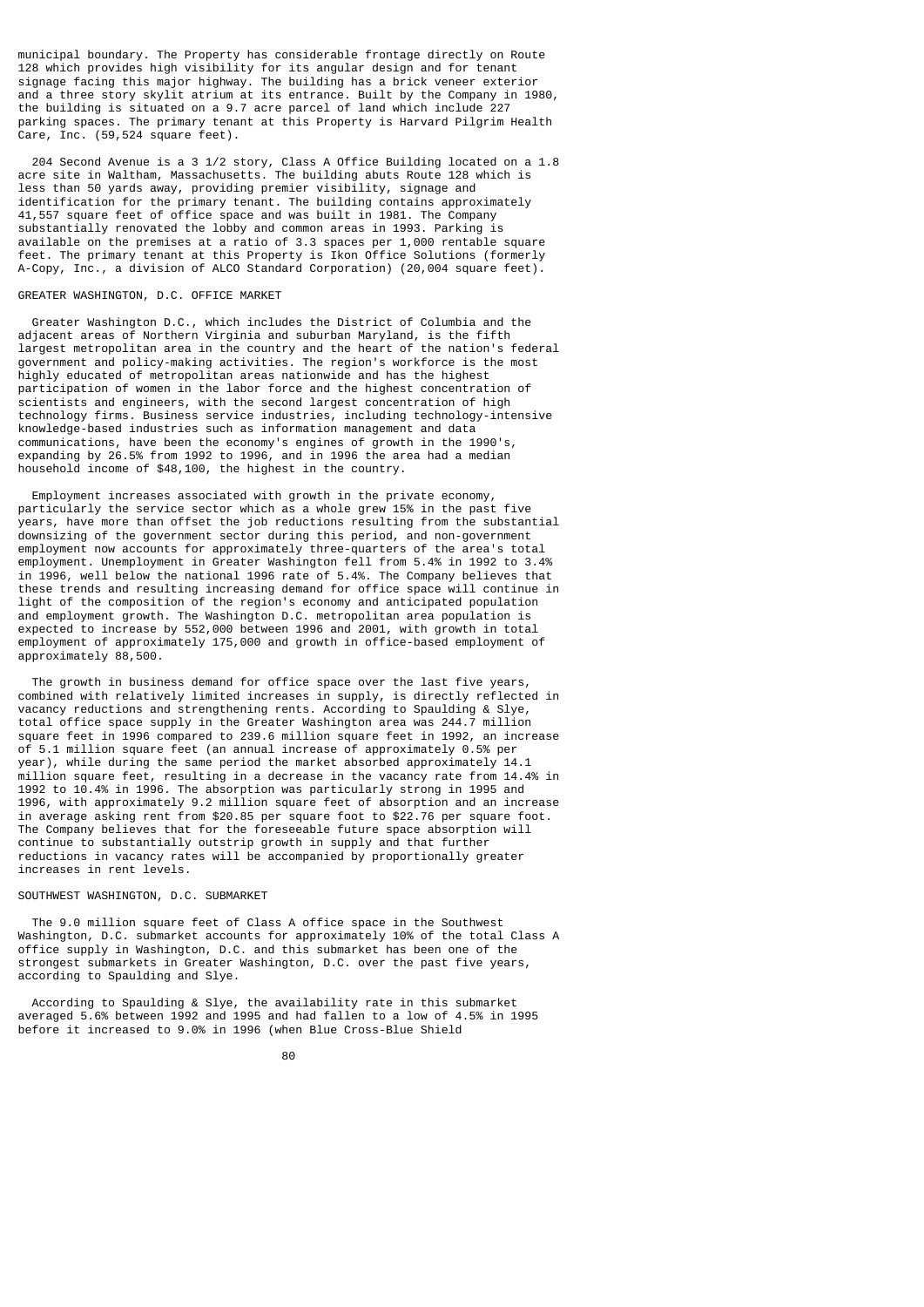put its owner-occupied 526,000 square foot building on the market). In comparison, the availability rate in the Southwest Washington, D.C. submarket as a whole averaged 10.3% between 1992 and 1995 and was 11.4% in 1996. The asking rental rate in the Southwest Washington, D.C. submarket increased from \$28.86 per square foot in 1992 to \$31.00 per square foot in 1996 while the asking rental rate in the Southwest Washington, D.C. submarket as a whole declined from \$30.13 per square foot in 1992 to \$27.11 per square foot in 1996. The Company believes the relative strength of the Southwest Washington, D.C. submarket reflects the accessibility to major government offices and the comparatively limited supply of private office space as a proportion of total office space (including government-owned buildings) in this submarket.

 The Company's Southwest Washington, D.C. Office Properties consist of five Class A office properties.

 The following graph provides information regarding availability rates and average asking rental rates at year end for each of the years from 1992 through 1996 for office buildings in the Southwest Washington, D.C. office submarket.

#### [GRAPH APPEARS HERE]

### Southwest Washington D.C. Office Submarket Average Quoted Market Rent & Availability Rate

WASHINGTON D.C.

| 1992 | \$28.86 |
|------|---------|
| 1993 | \$36.84 |
| 1994 | \$34.61 |
| 1995 | \$32.81 |
| 1996 | \$31.00 |
|      |         |
| 1992 | 4.7%    |
| 1993 | 6.5%    |
| 1994 | 6.5%    |
| 1995 | 4.5%    |
| 1996 | 9.0%    |

 ------------------- Source: Spaulding & Slye

Description of Southwest Washington, D.C. Properties

 Independence Square. These Properties are two Class A Office Buildings developed by the Company. Independence Square is located in the southwest office market of downtown Washington, D.C. in close proximity to numerous government agencies and buildings. METRO rail access is available within one block of the building. Both buildings have limestone colored, pre-cast concrete exteriors with curtain wall elements. The lobbies of the buildings are two stories with marble walls and terrazzo floors.

 One Independence Square is a nine-story building which serves as the headquarters for the Office of the Comptroller of Currency. Built by the Company in 1991, the building has approximately 337,794 net rentable square feet of office space. The building is situated on a 1.17 acre parcel of land. The four level, below ground garage has 389 parking spaces which are leased to the building's tenant. This Property has only one tenant, the Office of the Comptroller of Currency.

 Two Independence Square is a nine-story building with a below-grade concourse level. The building is the headquarters for the National Aeronautics and Space Administration. Built by the Company in 1992, the building has approximately 579,600 net rentable square feet of office (569,337 square feet) and retail (10,263 square feet) space. The building is located on a 2.2 acre site. There are 700 parking spaces available in the three level, below ground garage which are leased to the building's tenant. The Property has only one office tenant, the General Services Administration (for use and occupancy by the National Aeronautics and Space Administration) (569,337

<u>81 - John Stein, amerikansk politiker (</u>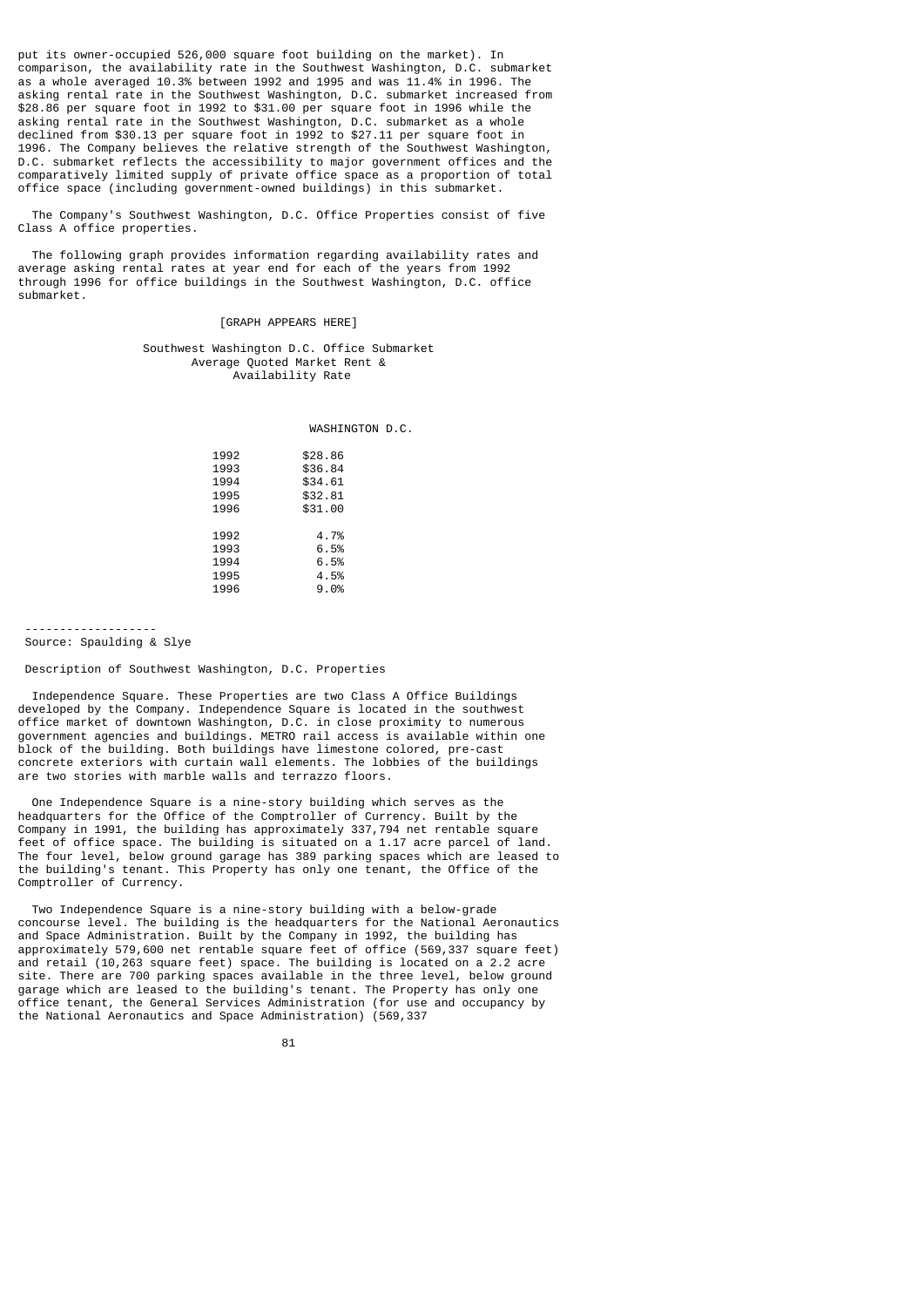square feet). With respect to Two Independence Square, the Company was awarded a Certificate of Merit and Excellence in construction from the Associated Builders and Contractors.

 One tenant at Two Independence Square occupies approximately 98.5% of the rentable square feet. As of December 31, 1996, the General Services Administration, on behalf of The National Aeronautics and Space Administration occupied 569,337 square feet pursuant to a lease which expires July 19, 2012, with one 10-year renewal option. The General Services Administration's rent for 1996 was approximately \$21.1 million. The GSA's lease provides for annual adjustments to reflect inflation and increases in real estate taxes with respect to the \$20.0 million base rent component and an annual 4% increase on the \$1.1 million parking component of the rent.

 The escalated annual rent per square foot of Two Independence Square for the years ended December 31, 1992, 1993, 1994, 1995, and 1996 was \$16.03, \$35.79, \$36.39, 37.02 and \$37.06, respectively. The occupancy rate of the Property for each such years was 100%.

 The aggregate tax basis of depreciable real property of Two Independence Square for federal income tax purposes was \$68.7 million as of December 31, 1996. Depreciation is computed on the Straight-Line Method over the estimated life of the real property which range from 15-39 years. For the tax year ending September 30, 1997, Two Independence Square was taxed by the District of Columbia at a rate equal to \$2.15 per \$100 of assessed value, resulting in a total tax for such period equal to \$3,066,717.

 The leases of two tenants in this Property expire in the year 2002, such leases cover 1,352 net rentable square feet. For the year ended December 31, 1996 the Escalated Rent under such leases was \$47,458, representing 0.2% of the total Escalated Rent of the Property. No other leases at this Property expire in the period from January 1, 1997, through December 31, 2006.

 The Property is subject to a mortgage as set forth under "Management's Discussion and Analysis of Financial Condition and Results of Operations-- Mortgage Indebtedness." Such mortgage has a yield maintenance prepayment penalty.

In the Company's opinion this Property is adequately covered by insurance.

 Other than normally recurring capital expenditures, the Company has no plans with respect to material renovation, improvement or redevelopment of Two Independence Square.

 Capital Gallery. This two-building, Class A office complex is located in Southwest Washington, D.C., in the heart of the federal government district. The Property is located one block from the Mall and approximately eight blocks from the Capitol Building. Virtually every major government agency is in close proximity to these Properties. The Properties are accessible by the METRO rail for which there is a stop located within the front plaza area. The Virginia Rail Express has a platform at the rear of the buildings. The buildings, which were constructed by the Company in 1981, are connected by a three-story gallery which serves as both a pedestrian way and a shopping arcade. The exteriors of both buildings are precast concrete facades. The buildings are situated on a 125,452 square foot site which includes a landscaped plaza in the rear of the buildings. The buildings contain approximately 398,469 rentable square feet of both office (384,662 square feet) and retail (13,847 square feet) space. A below ground parking garage contains 466 parking spaces on three levels. Primary tenants at these Properties include American Nurses Foundation (52,838 square feet), Mathematica Policy Research, Inc. (41,678 square feet) and The Graduate School, United States Department of Agriculture (73,458 square feet).

 The U.S. International Trade Commission Building. The U.S. International Trade Commission Building is a Class A Office Building located in Southwest, Washington, D.C. Built in 1987 by the Company, the building is situated on a 1.09 acre parcel of land at 500 E Street between 4th and 6th Streets. Directly across the street from the building is the Department of Transportation and access to the METRO rail. The building is located southwest of Capitol Hill, approximately four blocks from the Mall. The building was designed by the nationally renowned architectural firm of Kohn Pedersen Fox and has pre-cast concrete, curtain wall exteriors. The building is a nine-story structure with approximately 243,798 net rentable square feet. Eight of the nine stories are leased by the General Services Administration (for use and occupancy by the U.S. Trade Commission and the Social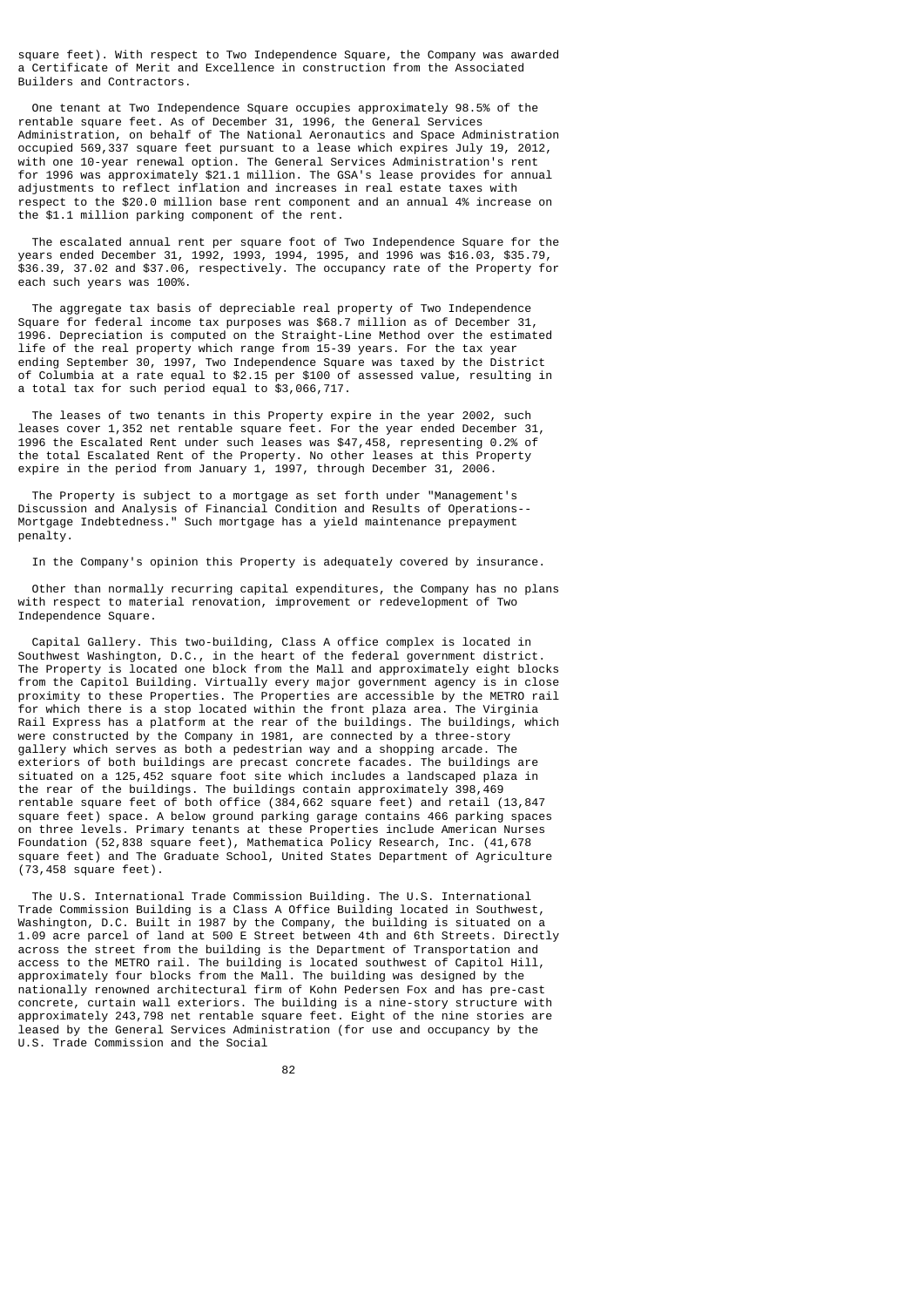Security Administration). The General Services Administration's lease accounts for 217,772 net rentable square feet, or 89.3% of the aggregate net rentable square feet in the building. Within the space leased by the General Services Administration are several column-free, two-story courtrooms, as well as extensive library facilities and special purpose areas. The Property has a below ground parking garage with 214 parking spaces on five levels.

# WEST END WASHINGTON, D.C., SUBMARKET

 The West End submarket is a geographical area bounded by DuPont Circle on the north, New Hampshire Avenue on the east, Foggy Bottom and Pennsylvania Avenue on the south and Rock Creek and Georgetown on the west. The West End is a blend of residential, commercial office and retail uses which is a transition area between the predominantly commercial office uses in the abutting Central Business District to the east and the predominantly residential uses in Georgetown to the west. The West End submarket contains approximately 4.3 million square feet of commercial office space, with more than 2.7 million square feet constructed since 1980. Large law firms, consulting firms and associations are the principal tenants in the West End.

 According to Spaulding & Slye, availability rates in the West End office submarket have declined from 11.2% in 1994 to 7.7% in 1996.

[GRAPH APPEARS HERE]

 West End Washington, D.C. Office Submarket Average Quoted Market Rent & Availability Rate

WEST END DC

| 1992 | \$28.77 |             |
|------|---------|-------------|
| 1993 | \$28.10 |             |
| 1994 | \$28.95 | LINE-Rent   |
| 1995 | \$26.00 |             |
| 1996 | \$26.31 |             |
|      |         |             |
| 1992 | 6.0%    |             |
| 1993 | 7.6%    |             |
| 1994 | 11.2%   | BAR-Availab |
| 1995 | 10.3%   |             |
| 1996 | 7.7%    |             |
|      |         |             |

- -------------------- Source: Spaulding & Slye

Description of West End Washington, D.C. Property

 2300 N Street. 2300 N Street is a Class A Office Building located in the West End, Washington, D.C. Built in 1986 by the Company, the building is situated on a 1.1-acre parcel of land on the south side of N Street between 23rd and 24th Streets. The building was designed by the nationally renowned architectural firm of Skidmore Owings and Merrill and has a brick and architectural precast concrete exterior wall. The building has a three-level underground garage with parking for 275 vehicles. It is located across the street from the headquarters of U.S. News & World Report and abuts the luxury Park Hyatt hotel. The eight-story building contains approximately 279,240 rentable square feet and is the headquarters for the law firm of Shaw, Pittman, Potts & Trowbridge which leases approximately 206,488 rentable square feet, which includes 2,334 rentable square feet of storage space. Other tenants include Mercer Management Consulting, Inc. (36,048 square feet) and Wilkinson, Barker, Knauer & Quinn (33,110 square feet).

<u>83 - Johann John Stein, amerikan sebagai peng</u>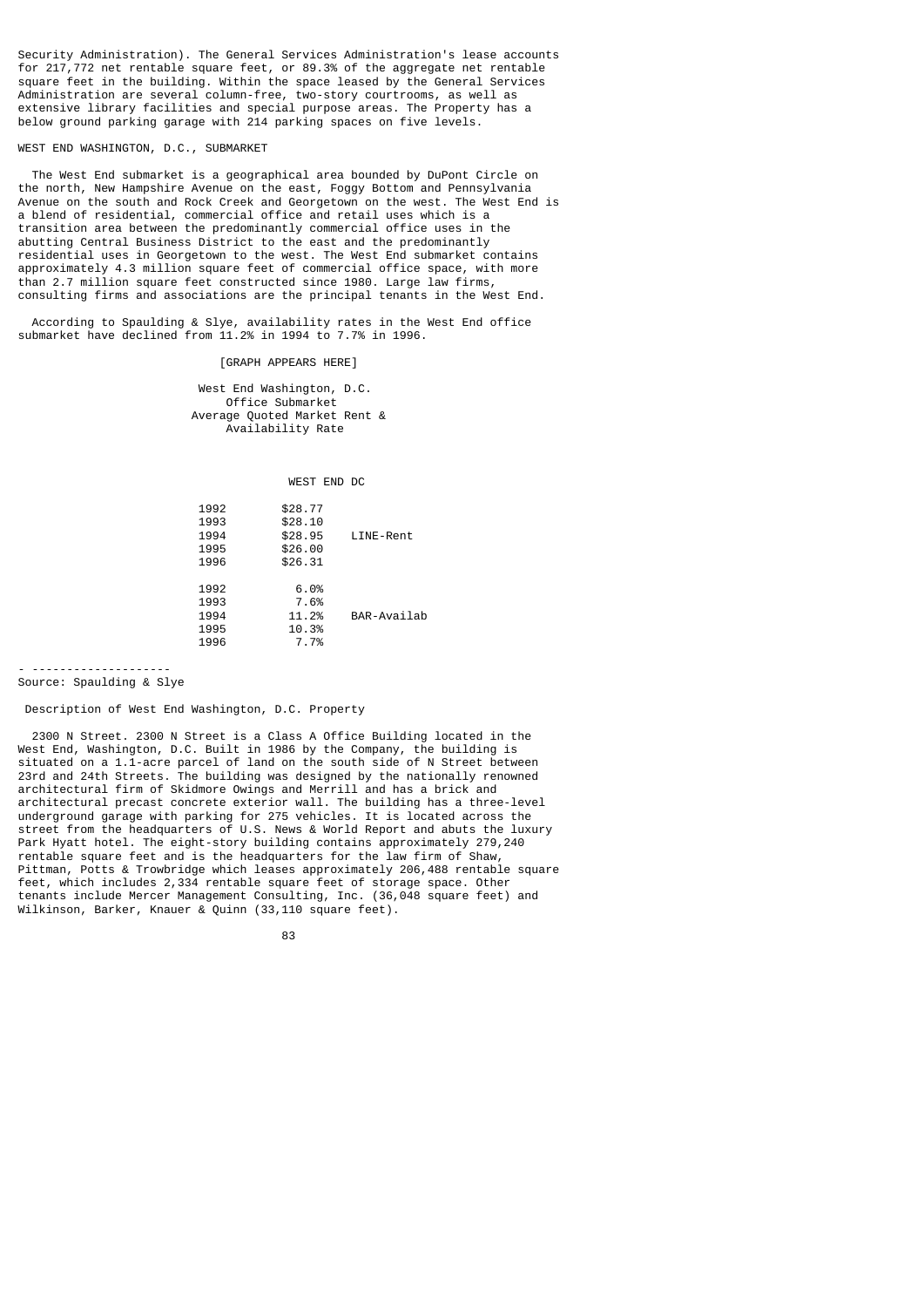#### MONTGOMERY COUNTY, MARYLAND SUBMARKETS

 Montgomery County had a total of approximately 35 million square feet of office space at the end of 1996, accounting for 69% of the total suburban Maryland office stock of approximately 50.9 million square feet. According to Spaulding & Slye, there has been significant improvement in the suburban Maryland market in the past two years, with virtually no increase in supply, absorption of 2.4 million square feet, a decline in availability from 19.4% to 14.7% and an increase in average asking rent from \$18.90 per square foot to \$21.00 per square foot. The Company's Properties in this area are located within two submarkets in Montgomery County, the Bethesda-Rock Spring submarket and the Gaithersburg I-270 submarket.

# BETHESDA-ROCK SPRING OFFICE SUBMARKET

 The Bethesda-Rock Spring office submarket is the third largest in Montgomery County and suburban Maryland, with a total of 4.7 million square feet of office space at the end of 1996. According to Spaulding & Slye, supply has remained flat since the addition of 777,000 square feet during 1993. This supply addition, combined with cutbacks in defense spending that led to defense contractors putting substantial amounts of sublease space on the market in 1994, resulted in negative absorption in 1994 and caused availability to spike briefly to 25.6% at the end of that year. Since then the market has strengthened considerably, absorbing 396,000 square feet during 1995 and a record high 587,000 square feet during 1996, with some of the largest transactions in suburban Maryland in 1996 occurring in this submarket, including Principal Health Care, Wellspring Resources and Host Marriott. With no new supply during this period, the availability rate at the end of 1996 fell to 4.6% and the average asking rent was \$23.00 per square foot.

 The following graph provides information regarding availability rates and average asking rental rates at year end for each of the years from 1992 through 1996 for office buildings in the Bethesda-Rock Spring office submarket.

## [GRAPH APPEARS HERE]

#### Bethesda-Rock Spring Office Submarket Average Quoted Market Rent & Availability Rate

#### BETHESDA-ROCK SPRING

| 1992 | \$23.00 |
|------|---------|
| 1993 | \$23.00 |
| 1994 | \$22.00 |
| 1995 | \$22.75 |
| 1996 | \$23.00 |
|      |         |
| 1992 | 8.7%    |
| 1993 | 18.8%   |
| 1994 | 25.6%   |
| 1995 | 17.1%   |
| 1996 | 4.6%    |
|      |         |

- -------------------- Source: Spaulding & Slye

# Description of Bethesda-Rock Spring Properties

 Democracy Center. These Properties are three Class A Office Buildings which contain approximately 680,000 rentable square feet of office (669,098 square feet) and retail (10,902 square feet) space. The complex was designed by the national firm of Skidmore, Ownings & Merrill and reflects the highest architectural standards. In 1985, the complex was voted the "Best Office Complex" by the National Association of Industrial and Office Parks.

<sup>84</sup> and 2012 and 2013 and 2014 and 2014 and 2014 and 2014 and 2014 and 2014 and 2014 and 2014 and 2014 and 2014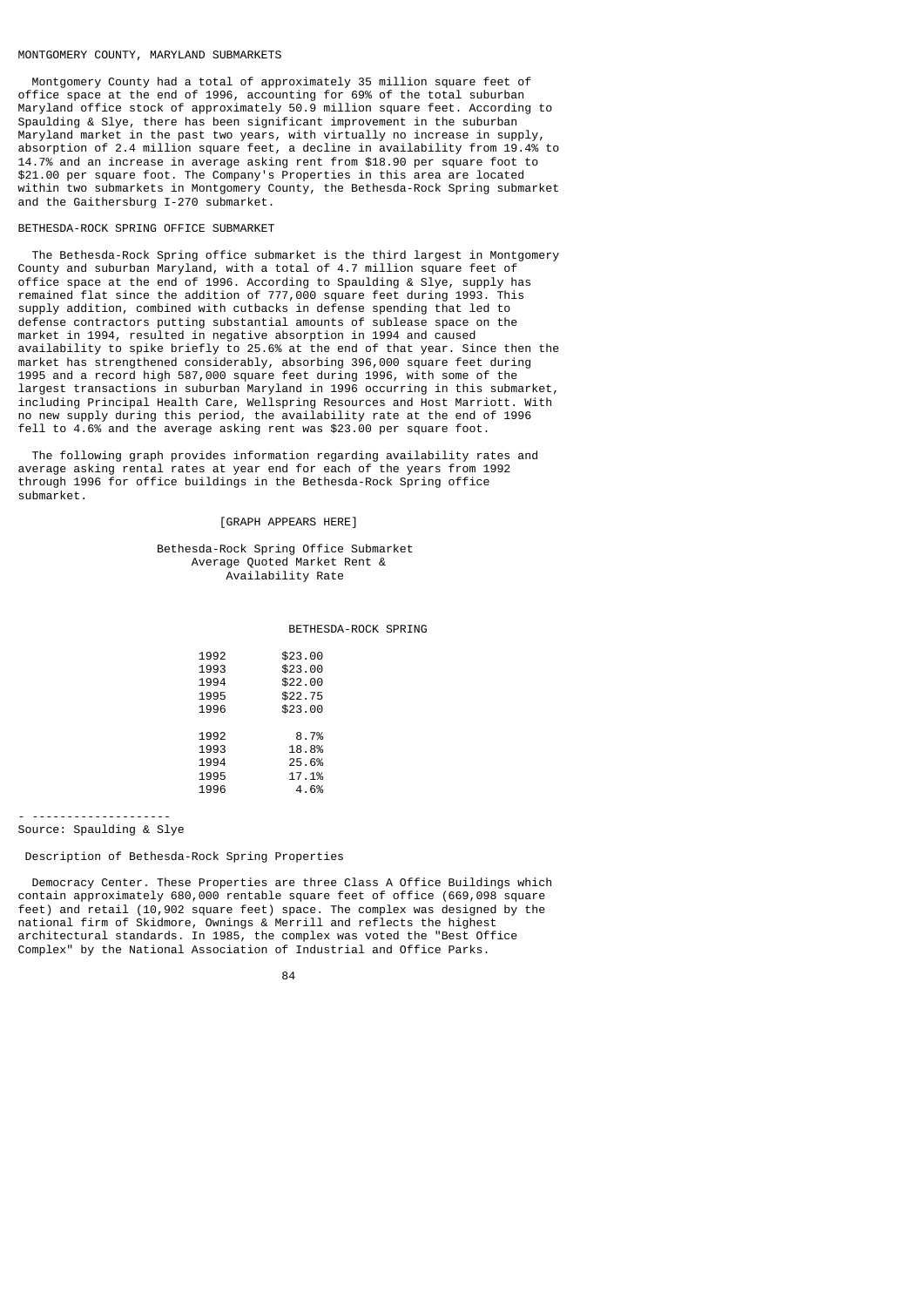The Properties are situated within Rock Spring Park in Bethesda, Maryland, the most prominent and attractive corporate office park in the metropolitan area. The three buildings are located on a carefully landscaped, 15 acre site where they are clustered around a 1 1/2 acre ceremonial plaza. The Properties have extensive frontage along and visibility from Interstate 270, the major thoroughfare in Montgomery County. The Properties are accessible via METRO rail and bus and are only 30 minutes from Washington National, Dulles International and Baltimore-Washington International Airports.

 The three buildings, which were constructed by the Company, were completed in the years 1985, 1986 and 1988. The buildings are steel frame structures with pre-cast concrete exteriors. Two of the buildings are nine stories and the third building is fifteen stories. All three buildings are connected by a below ground public parking garage facility. The two levels in the garage facility, together with the surface parking area immediately adjacent to the complex, provide over 2,000 parking spaces. Primary tenants at these Properties include LMC Properties, Inc. (117,720 square feet), American PCS, L.P. (111,590 square feet) and United States Enrichment Corporation (63,666 square feet).

# GAITHERSBURG I-270 OFFICE SUBMARKET

 The Gaithersburg I-270 office submarket consists of 2.9 million square feet with inventory remaining steady since a 76,000 square foot building was completed in 1992. In 1994 this submarket was impacted by the departure of IBM, which previously had maintained a substantial presence in the area, and absorption slumped that year to negative 288,000 square feet with availability spiking to 31.1%. The following year transactions by government contractors led to a sharp turnaround, with record-high absorption of 415,000 square feet in 1995 and further positive absorption in 1996, leading to reduction in the availability rate to 13.8% by the end of 1996 and an upturn in average asking rents from \$17.12 per square foot in 1994 to \$19.40 per square foot in 1996.

 The following graph provides information regarding availability rates and average asking rental rates at year end for each of the years from 1992 through 1996 for office properties in the Gaithersburg I-270 office submarket.

# [GRAPH APPEARS HERE]

 Gaitersburg I-270 Office Submarket Average Quoted Market Rent & Availability Rate

**GATTHERSBURG** 

| 1992 | \$19.34 |
|------|---------|
| 1993 | \$19.36 |
| 1994 | \$17.12 |
| 1995 | \$17.88 |
| 1996 | \$19.40 |
|      |         |
| 1992 | 18.4%   |
| 1993 | 21.1%   |
| 1994 | 31.1%   |
| 1995 | 16.6%   |
| 1996 | 13.8%   |

- -------------------

# Source: Spaulding & Style

# Description of Gaithersburg I-270 Property

 Montvale Center. Montvale Center is a seven-story, Class A Office Building which contains approximately 120,112 net rentable square feet of corporate office and related space. The Property is located in Montgomery County, Maryland, two blocks from the major arterial roads in the County, Route 355 and Interstate 270. The building is located on a 5.8 acre site which has been landscaped to create a wooded, park-like environment. Built by the Company in 1987, the building is a steel frame, brick veneer structure which features

<u>85 and 200 and 200 and 200 and 200 and 200 and 200 and 200 and 200 and 200 and 200 and 200 and 200 and 200 and 200 and 200 and 200 and 200 and 200 and 200 and 200 and 200 and 200 and 200 and 200 and 200 and 200 and 200 an</u>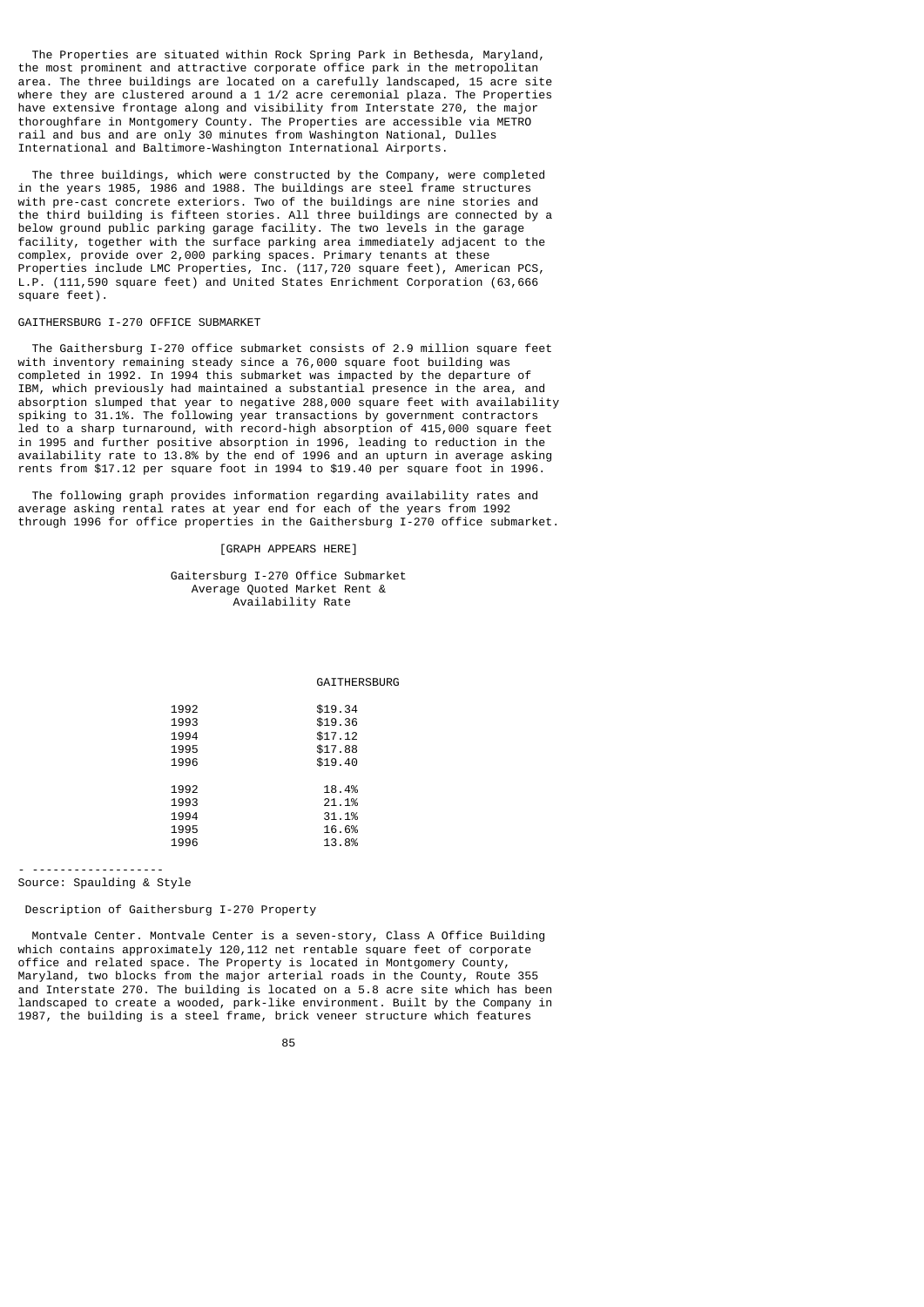a prominent two-story glass and metal panel base and an arcade at the main entrance. Adjacent to the building are 401 parking spaces. A primary tenant at this Property is Integrated Telecom Technology, Inc. (17,000 square feet).

# FAIRFAX COUNTY, VIRGINIA MARKET

 The Fairfax County, Virginia office market had a total of approximately 61.7 million square feet of space at the end of 1996, up only 400,000 square feet over 1992. The Company's Properties in Fairfax County are in office/flex buildings in the Springfield, Virginia submarket which had a total of approximately 5.2 million square feet at the end of 1996 with no increase in supply since 1992. Continued positive absorption during this period reduced the availability rate from 17.9% in 1992 to 7.6% in 1996, and asking rental rates, after falling to \$7.65 per square foot in 1994, have increased substantially to \$9.96 per square foot at the end of 1996.

 The following graph provides information regarding availability rates and average rental rates at year end for each of the years from 1992 through 1996 for office buildings in the Springfield, Virginia flex/office submarket.

# [CHART APPEARS HERE]

# Springfield, Virginia Flex/Office Submarket Average Quoted Market Rent & Availability Rate

SPRINGFIELD

| 1992 | \$8.65 |
|------|--------|
| 1993 | \$8.14 |
| 1994 | \$7.65 |
| 1995 | \$9.04 |
| 1996 | \$9.96 |
|      |        |
| 1992 | 17.9%  |
| 1993 | 16.7%  |
| 1994 | 16.7%  |
| 1995 | 11.2%  |
| 1996 | 7.6%   |
|      |        |

 --------------- Source: Spaulding & Slye

# Description of Fairfax County Properties

 The Company's completed Fairfax County, Virginia Office Properties consist of 11 R&D Properties situated within the Company's Virginia 95 Business Park (the "Business Park") located in Springfield, Virginia. The Business Park is approximately fifteen miles from downtown Washington, D.C. The Business Park is situated on Interstate 95, the only highway which provides direct truck access to the downtown area. Only minutes from the Capital Beltway, the major markets of the Greater Washington, D.C. area, including Baltimore, Maryland and Richmond, Virginia, are easily accessible from the Business Park. All of the buildings are steel frame structures with brick cavity exterior walls, except for 8000 Corporate Court, Building Eleven which has concrete, tilt walls.

 7601 Boston Boulevard, Building Eight. 7601 Boston Boulevard, Building Eight is a mezzanine style R&D building built by the Company in 1986. Located within the Business Park, the building is situated on a 7.3 acre parcel of land, which includes 328 off-street parking spaces. The building has approximately 103,750 rentable square feet of office (30,000 square feet), computer center (60,000 square feet) and storage (13,750 square feet) space. The building is fully leased to the General Services Administration (for use and occupancy by the United States Customs Service).

<u>86 and a three states of the states and a state of the state of the state of the state of the state of the sta</u>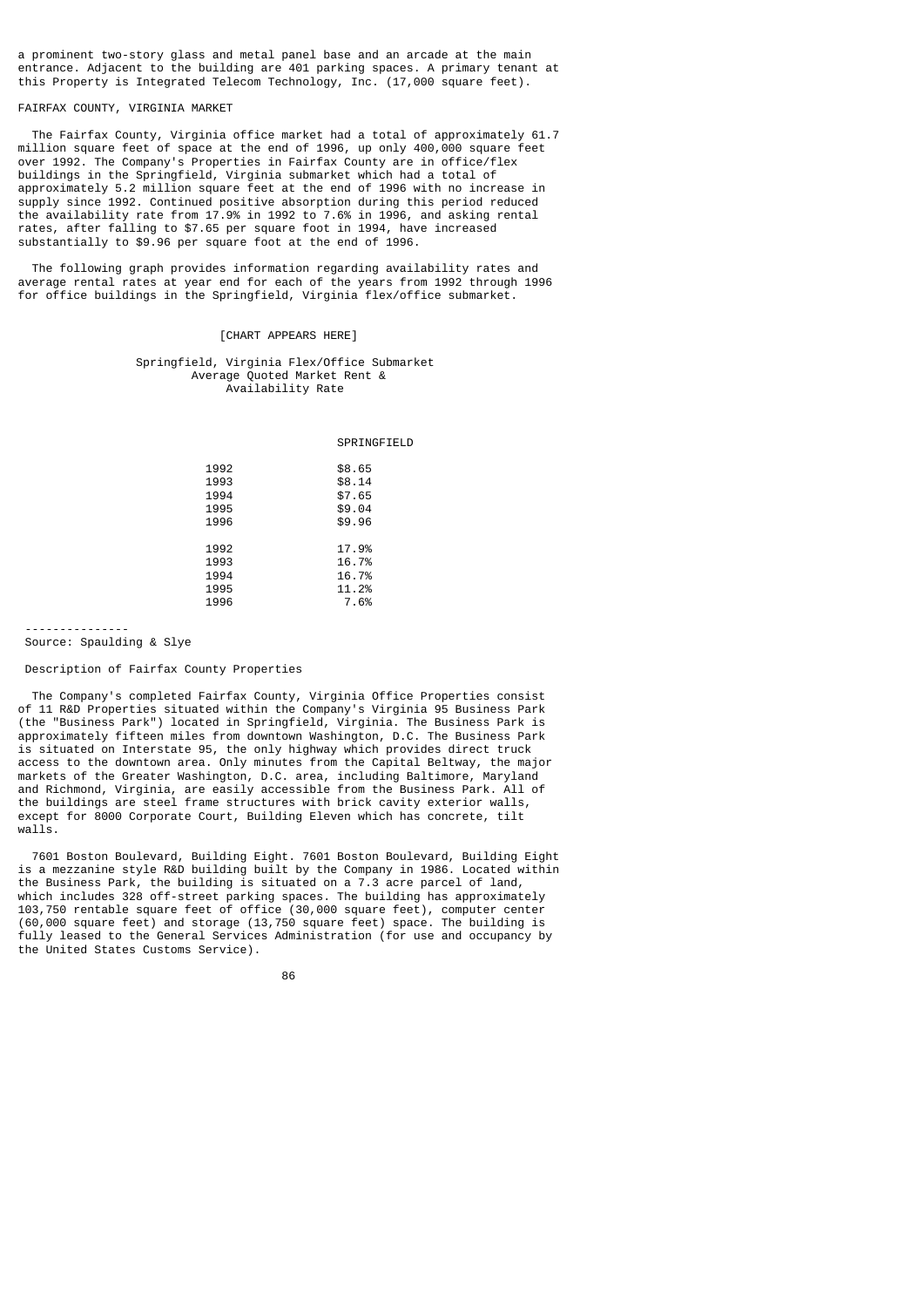7600 Boston Boulevard, Building Nine. 7600 Boston Boulevard, Building Nine is a mezzanine style R&D building located on a 4.32 acre site within the Business Park. Built by the Company in 1987, the building contains approximately 69,832 rentable square feet of office (49,832 square feet), light assembly (15,000 square feet) and storage (5,000 square feet) space. Adjacent to the building are 249 off-street parking spaces. A primary tenant at this Property is ALLNEWSCO., Inc. (27,455 square feet).

 7500 Boston Boulevard, Building Six. 7500 Boston Boulevard, Building Six is a mezzanine style R&D building situated on a 4.7 acre site within the Business Park. The building was built by the Company in 1985 and contains approximately 79,971 rentable square feet of office (34,829 square feet), light assembly (10,000 square feet) and storage (35,142 square feet) space. There are 245 off-street parking spaces adjacent to the building. The Property has one tenant, the General Services Administration (for use and occupancy by the Department of State).

 8000 Grainger Court, Building Five. 8000 Grainger Court, Building Five is a mezzanine style R&D building containing approximately 90,885 rentable square feet of office (85,000 square feet) and light assembly (5,885 square feet) space. The building is located on a 6.5 acre site within the Business Park. The building was constructed by the Company in 1984. Adjacent to the building are 347 off-street parking spaces. The Property has two tenants, Lockheed Martin Corporation (57,065 square feet) and Price Waterhouse (33,400 square feet).

 7435 Boston Boulevard, Building One. 7435 Boston Boulevard, Building One is a single story, R&D building located within the Business Park. The Property contains approximately 106,242 rentable square feet of office (76,346 square feet) and light assembly (29,896) space. Built by the Company in 1982, the building is located on a 7.48 acre, extensively landscaped site, which includes 314 off-street parking spaces. Primary tenants at this Property include ADT Security Systems, Mid-South, Inc. (23,439 square feet) and Lockheed Martin Corporation (18,350 square feet).

 7451 Boston Boulevard, Building Two. 7451 Boston Boulevard, Building Two is a single story, R&D building located on a 5.2 acre site within the Business Park. The building contains approximately 47,001 rentable square feet of office (18,500 square feet) and light assembly (28,916 square feet) space. The building was constructed by the Company in 1982. Adjacent to the building are 166 off-street parking spaces. The building is fully leased to LMC Properties, Inc., a subsidiary of the Lockheed Martin Corporation.

 7374 Boston Boulevard, Building Four. 7374 Boston Boulevard, Building Four is a mezzanine style, R&D building located on a 4.2 acre site within the Business Park. The building contains approximately 57,321 rentable square feet of office (40,500 square feet) and warehouse (16,821 square feet) space. There are 207 off-street parking spaces adjacent to the building. Built by the Company in 1984, the building is fully leased to General Services Administration (for use and occupancy by the Department of State).

 8000 Corporate Court, Building Eleven. 8000 Corporate Court, Building Eleven is a single story, R&D building which was constructed by the Company in 1989. The building is situated on a five acre parcel of land within the Business Park and contains approximately 52,539 square feet of office (6,000 square feet), production (15,500 square feet) and warehouse (31,039 square feet) space. Adjacent to the building are 120 off-street parking spaces. This Property is entirely leased to Global InSync Corporation.

 7375 Boston Boulevard, Building Ten. 7375 Boston Boulevard, Building Ten is a two-story, R&D building situated on a 2.8 acre parcel of land within the Business Park. The building was constructed by the Company in 1988 and contains approximately 26,865 rentable square feet of office (21,265 square feet) and restaurant (5,600 square feet) space. There are 157 off-street parking spaces adjacent to the building. Primary tenants at this Property include the General Services Administration (for use and occupancy by the United States Customs Service) (11,398 square feet) and Boston Cafe (5,600 square feet).

# MIDTOWN MANHATTAN OFFICE MARKET

 New York City is a world renowned business capital and cultural center, with service and retail industries driving its economy. New York remains the nation's leader in financial services and attracts international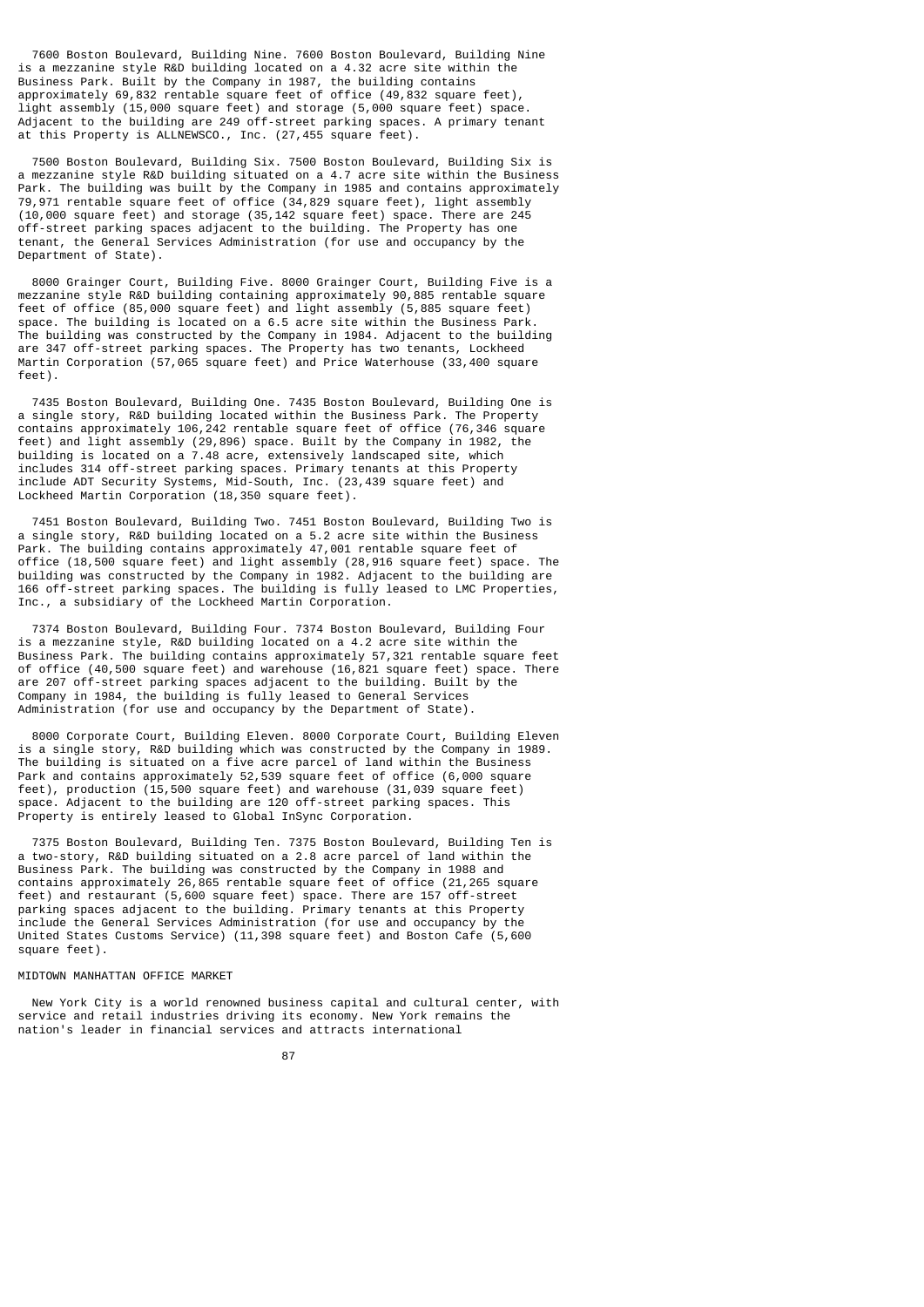transactions and global businesses. A major gateway to the United States, its extensive transportation infrastructure includes three domestic and international airports, premier port and rail services and the nation's largest mass transit system.

 Despite increasing costs, New York City's economy has remained competitive in the areas of retail/wholesale trade and business services, which combine for over one-half of the City's employment base. The services sector, particularly financial, legal, public relations and other business service industries, continue to be areas of growth. The employment base of this sector has increased by eight percent, or 87,000 net new jobs, during the past five years. This sector also provides high wage jobs which have contributed to the high level of consumption-based activity in the City's economy over the past several years.

 Largely a result of growing opportunities in the services and retail/wholesale trade sectors, the unemployment rate in New York City has recovered steadily during the past five years. The City's unemployment rate has fallen from 11.0% in 1992 to 8.8% in 1996. This overall increase in employment has combined with a trend to locational preference for Midtown Manhattan as compared to the Downtown/Wall Street area for office-based employers, leading to falling vacancy rates and increasing rent levels in this market area.

 According to information provided by Insignia/ESG, the Midtown Manhattan market in 1996 consisted of 194.6 million square feet of space, with supply up 3.1 million square feet (1.6%) over 1992 and absorption of 8.6 million square feet in the same period. The resulting net reduction in supply correlates with a decline in the availability rate (space currently vacant becoming available within 12 months directly or on sublease and additions to supply) from 1992 to 1996 from 16.5% to 13.4% in Midtown and an increase in asking rent from \$32.19 per square foot to \$33.31 per square foot over the same period.

#### Park Avenue Submarket

 The Company's Property in New York City, the 1 million square foot Class A Office Building at 599 Lexington Avenue, is located within the Park Avenue submarket of the midtown Manhattan market area. The Park Avenue submarket, with 25.6 million square feet of office space in 1996 (an increase of only 200,000 square feet over 1992), is characterized by higher rent levels and lower availability rates than midtown Manhattan generally and has also seen greater improvement during the past five years. During the period 1992-96 the availability rate in this submarket declined from 15.1% to 11.4% and the average asking rent increased from \$40.36/square foot to \$44.40/square foot. The Company has maintained its Property in this submarket at very high occupancy rates throughout this period.

e a construction de la construction de la construction de la construction de la construction de la constructio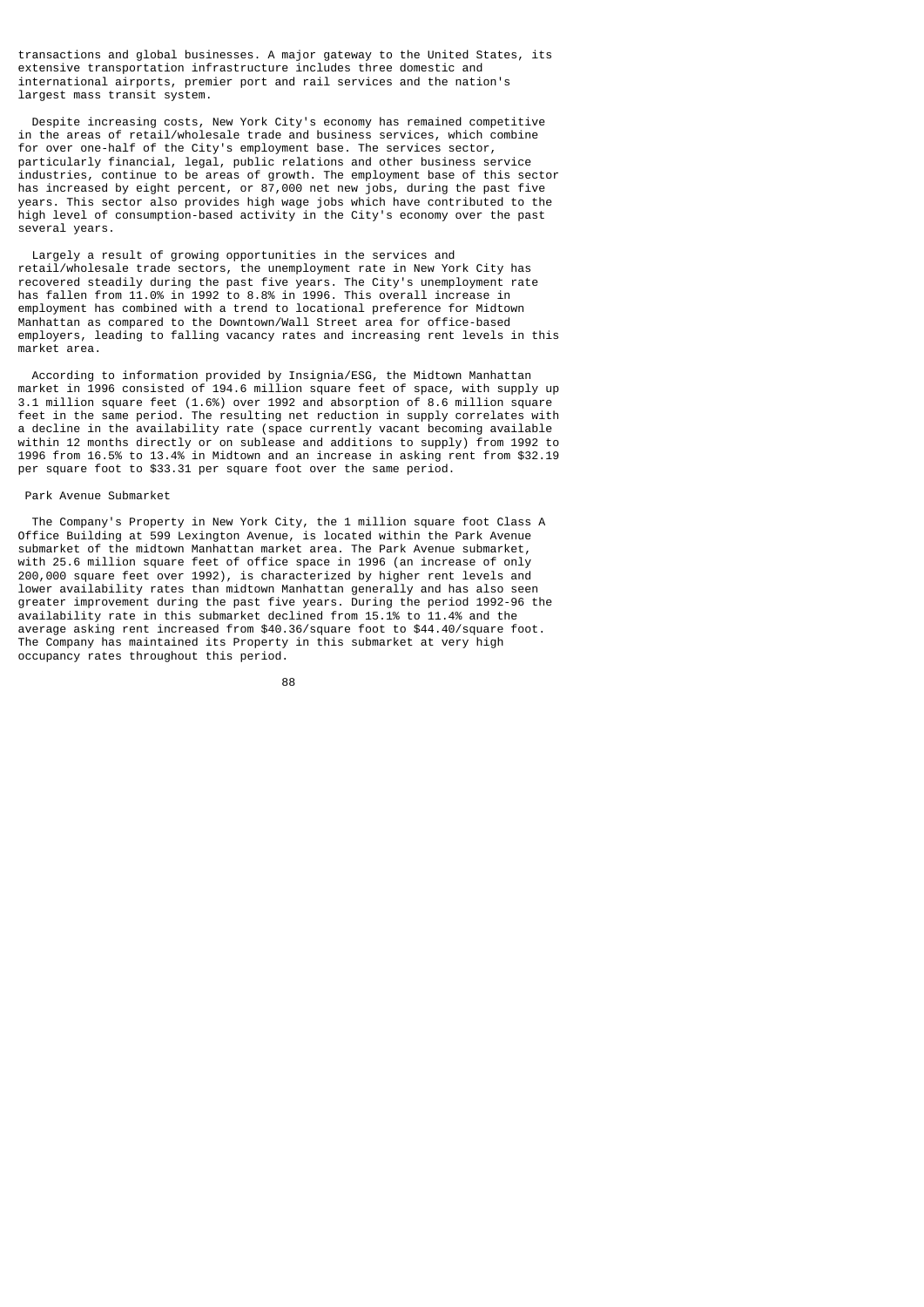The following graph provides information regarding availability rates and average asking rental rates at year end for each of the years from 1992 through 1996 for office buildings in the Park Avenue office submarket.

## [GRAPH APPEARS HERE]

#### Park Avenue Office Submarket Average Quoted Market Rent & Availability Rate

|  | <b>PARK AVENUE</b> |
|--|--------------------|
|  |                    |

| 1992 | \$40.36 |
|------|---------|
| 1993 | \$41.09 |
| 1994 | \$42.98 |
| 1995 | \$44.13 |
| 1996 | \$44.40 |
|      |         |
| 1992 | 15.1%   |
| 1993 | 13.1%   |
| 1994 | 8.2%    |
| 1995 | 12.5%   |
| 1996 | 11.4%   |
|      |         |

# - ------------------

# Source: Insignia/ESG

# Description of Midtown Manhattan Property

 599 Lexington Avenue. 599 Lexington Avenue is a 50-story, 1 million square foot Class A Office Building that occupies the entire blockfront on the east side of Lexington Avenue between 52nd and 53rd Streets, directly across 53rd Street from Citicorp Center. The building was completed by the Company in 1984. Designed by architect Edward Larrabee Barnes, 599 Lexington Avenue has a finely detailed aluminum and glass curtain wall exterior and rises to its 653 foot height through a series of distinctive geometric setbacks. The building sits on a 45,000 square foot site including a triangular plaza in front of its main entrance facing the corner of 53rd Street and Lexington Avenue that includes an entrance to the City subway system providing direct access to two separate subway lines. The 50-foot tall glass-fronted marble lobby showcases a major three dimensional work by American artist Frank Stella. The ground floor of the building has approximately 24,500 square feet of retail space fronting on Lexington Avenue and 52nd and 53rd Streets. Approximately 80% of the 985,500 rentable square feet of office space is on virtually column-free floors of 21,000 square feet or more, which the Company believes enables tenants to house their operations with an unusually high level of efficiency. The building's setbacks at its upper levels provides a series of floors of 15,750 and then 7,600 square feet that can offer high visibility for small and medium-size tenancies on a multi-tenant or full floor occupancy basis.

 Three tenants at the Property occupy approximately 61% of the net rentable square feet in the aggregate. As of December 31, 1996, Shearman & Sterling, a national law firm, leased 355,849 net rentable square feet (approximately 36% of the net rentable square feet) pursuant to a lease which expires August 31, 2007. Jones, Day, Reavis & Pogue, a national law firm, leased 144,289 net rentable square feet (approximately 14% of the net rentable square feet) pursuant to a lease which expires February 28, 2002. Citibank, N.A., a national bank, leased 114,350 square feet (approximately 11% of the net rentable square feet) pursuant to a lease which expires on December 31, 2002.

 The average Escalated Rent per square foot of 599 Lexington Avenue for the years ended December 31, 1992, 1993, 1994, 1995, and 1996 was \$49.19, \$53.20, \$53.35, \$53.06, and \$52.22, respectively. The occupancy rate of the Property for each of such years was 99.2%, 100.0%, 97.2%, 99.7%, and 99.5%, respectively.

 The aggregate tax basis of depreciable real property at 599 Lexington Avenue for federal income tax purposes was \$138.8 million as of December 31, 1996. Depreciation is computed on the straight-line method over the estimated life of the real property which range from 18 to 39 years. The aggregate tax basis of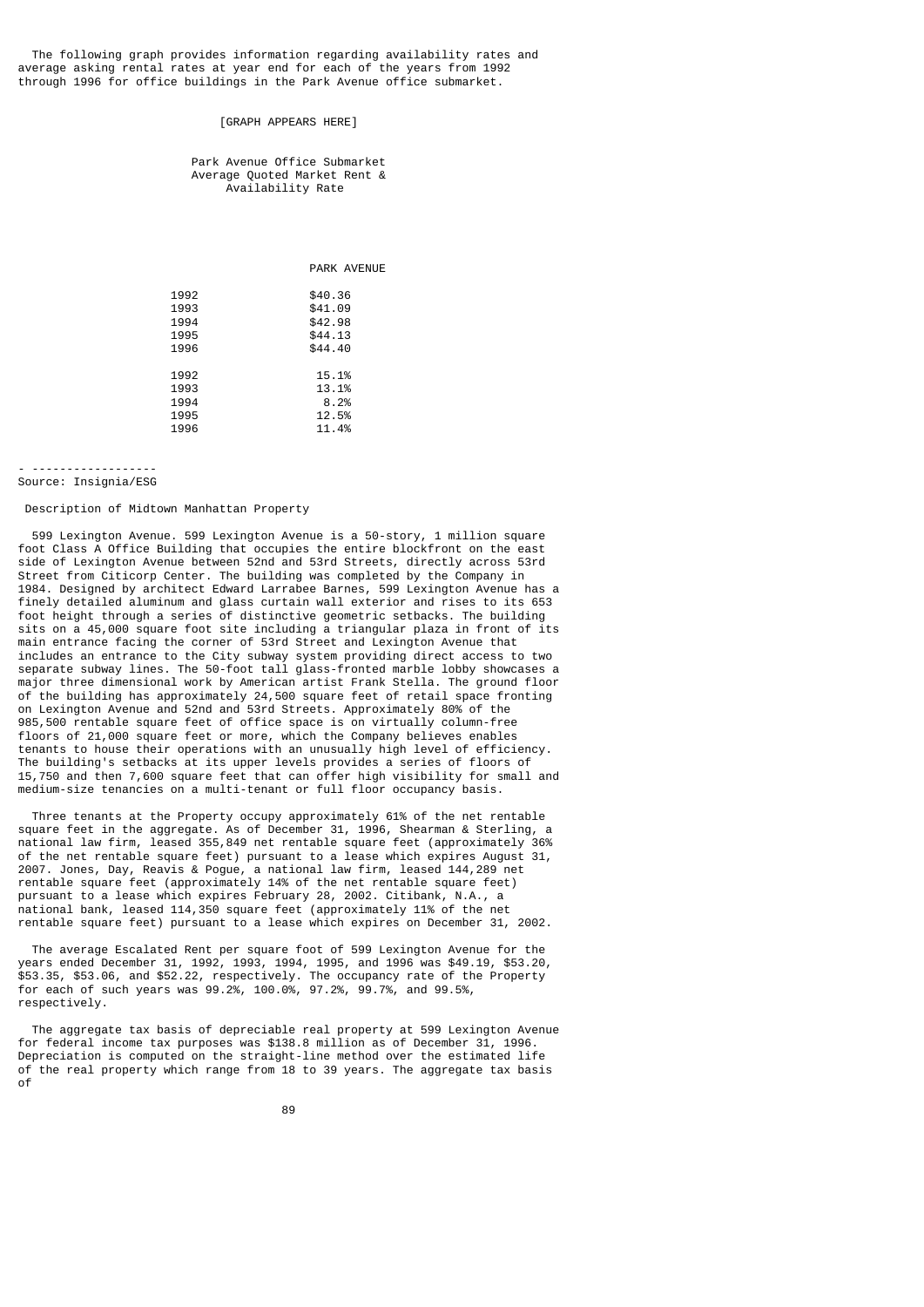depreciable personal property associated with 599 Lexington Avenue for federal income tax purposes was \$6.0 million as of December 31, 1996. Depreciation is computed on the straight-line and double declining balance methods over the estimated useful life of the personal property of five or seven years. For the tax year ending June 30, 1997, 599 Lexington Avenue was taxed by the Borough of Manhattan at a rate equal to \$10.25 per \$100 of assessed value, resulting in a total tax for such period equal to \$10,819,961.

 The Property is subject to a mortgage as set forth under "Management's Discussion and Analysis of Financial Condition and Results of Operations-- Mortgage Indebtedness." Such mortgage is not prepayable. The mortgage lender has an option to purchase, at the maturity of the mortgage, a 33.33% interest in the Property in exchange for cancellation of the outstanding balance of the mortgage (which option, if exercised, would ascribe an implied value of approximately \$675.0 million to the Property as a whole).

 For information concerning the expiration of leases with respect to 599 Lexington Avenue, see "Business and Properties--Tenants--Lease Expirations of Office and Industrial Properties."

 In the Company's opinion 599 Lexington Avenue is adequately covered by insurance.

 Other than normally recurring capital expenditures, the Company has no plans with respect to material renovation, improvement or redevelopment of 599 Lexington Avenue.

# THE INDUSTRIAL PROPERTIES

 The Company owns nine Industrial Properties aggregating a total of approximately 925,000 net rentable square feet. Typically, these Properties are located in business or Industrial parks near major freeways. At December 31, 1996, the aggregate occupancy rate for the Industrial Properties was 78%.

## GREATER BOSTON INDUSTRIAL MARKET

# Route 128 SW Submarket

 The Route 128 SW Industrial submarket consists of four towns, Westwood, Dedham, Canton, and Needham, Massachusetts. Supply has remained flat at 4.9 million square feet during 1992-1996. Spaulding  $\&$  Slye indicates that the submarket has experienced a steady recovery over the past five years. Its availability rate has decreased from 26.3% in 1992 to 6.3% in 1996, its lowest since 5.5% in 1986. Currently, there is 316,000 square feet of available space in the submarket.

 Following low absorption levels of 43,000 square feet in 1992 and a negative 18,000 square feet in 1993, absorption in the Route 128 SW submarket increased to 373,000 square feet in 1994, which was followed by a record high level of 410,000 square feet in 1995. With the tightening of the submarket in the first quarter of 1996, combined with limited opportunities for tenants, the absorption level decreased during the year to 221,000 square feet.

 In the Route 128 SW submarket of Greater Boston, the Company has two Industrial Properties.

e de la construcción de la construcción de la construcción de la construcción de la construcción de la constru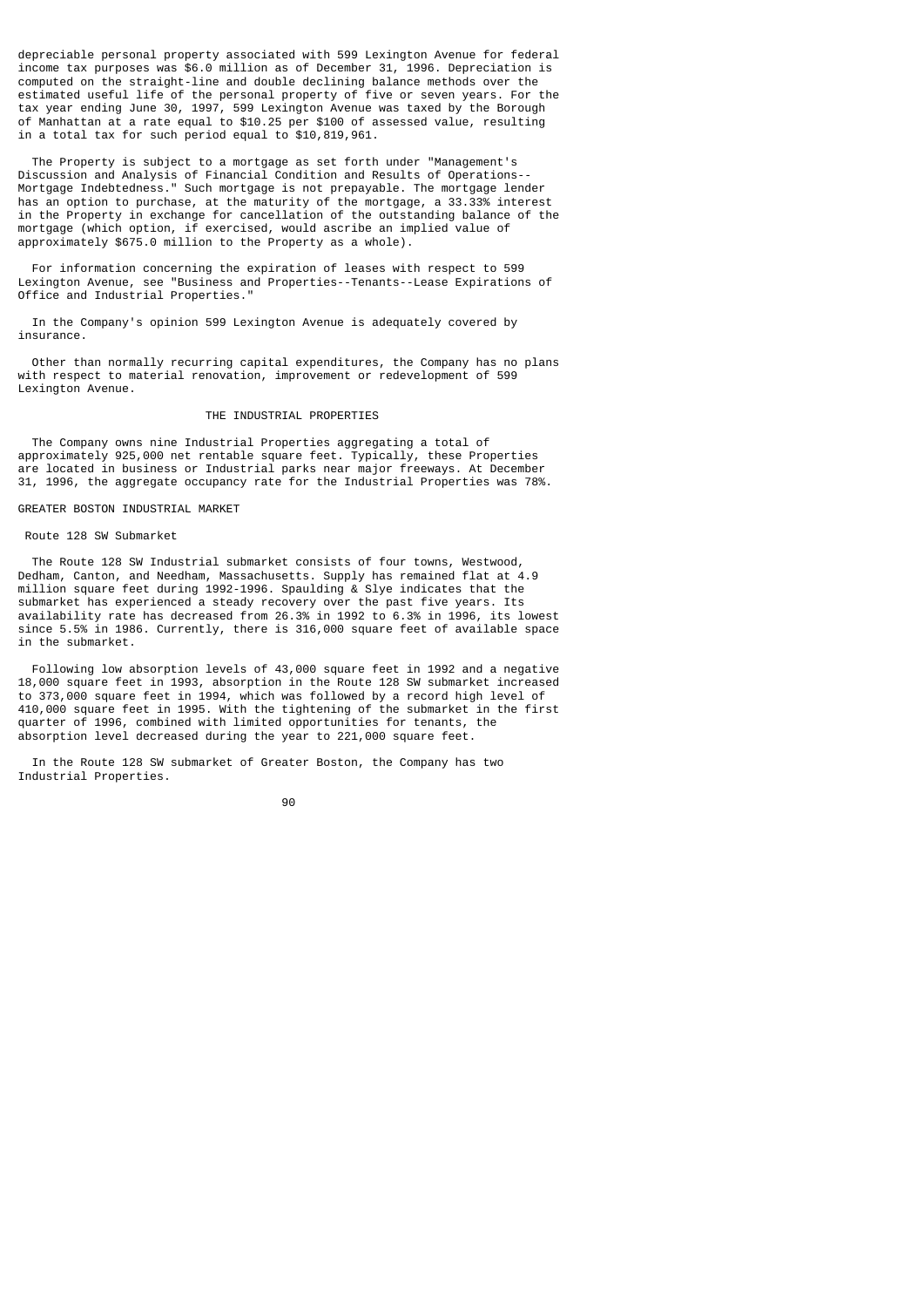The following graph provides information regarding availability rates and average asking rental rates at year end for each of the years from 1992 through 1996 for the industrial properties in the Route 128 SW industrial submarket.

#### [CHART APPEARS HERE]

 Route 128 SW Industrial Submarket Average Quoted Market Rent & Availability Rate

RT. 128 SW INDUSTRIAL

| 1992<br>1993<br>1994<br>1995<br>1996 | \$5.47<br>\$4,66<br>\$5.62<br>\$5.56<br>\$7.08 |
|--------------------------------------|------------------------------------------------|
| 1992<br>1993<br>1994<br>1995<br>1996 | 26.3%<br>26.6%<br>19.1%<br>10.8%<br>6.3%       |

-------------------

# Source: Spaulding & Slye

 40-46 Harvard Street. 40-46 Harvard Street is a warehousing and distribution facility located in Westwood, Massachusetts. The building contains approximately 139,839 rentable square feet of warehouse space on the first level and approximately 29,439 rentable square feet of office space on the mezzanine level which overlooks the warehouse. Located so as to service major arteries, the Property is situated one-quarter mile from Route 128 and onehalf mile from Interstate 95. Built in 1967, the building is a steel frame, hard mass from ancorescence of the structure. 171 parking spaces are available on the premises. The primary tenant at this Property is Output Technologies, Inc. (128,105 square feet).

 25-33 Dartmouth Street. 25-33 Dartmouth Street is a single story, multipurpose facility located in Westwood, Massachusetts, one-quarter mile from Route 128. The Property is part of a large research and development and warehousing park and contains approximately 78,045 square feet of rentable space suitable for office, research and development or warehouse use. The building is situated on a 5.58 acre parcel of land, which includes 189 parking spaces. Built in 1966, the building is a steel frame, brick wall on concrete masonry structure. The primary tenant at this Property is SkyRock Services Corporation (56,747 square feet).

# GREATER WASHINGTON, D.C. INDUSTRIAL MARKET

# PRINCE GEORGE'S COUNTY MARYLAND/LANDOVER-CHEVERLY INDUSTRIAL SUBMARKET

 The Central Prince George's County, Maryland industrial market includes a total of approximately 10.7 million square feet of space. This submarket has remained relatively stable over the past five years, with vacancy at 4.8% in 1992 and 5.1% in 1996, fluctuating below those levels during that period. Asking rents have increased moderately from \$4.25 per square foot in 1992 to \$4.55 per square foot in 1996.

91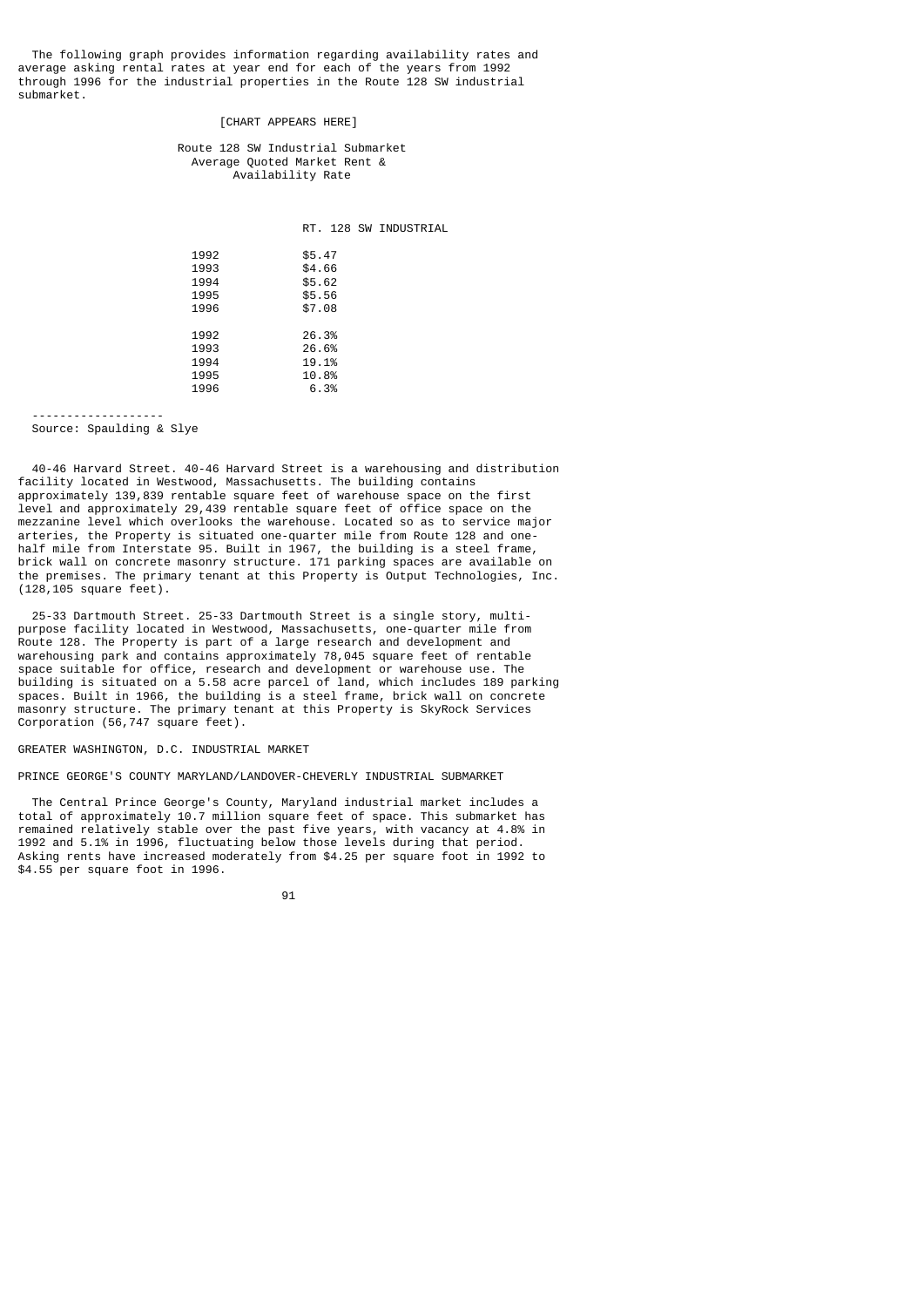The following graph provides information regarding availability rates and average asking rental rates at year end for each of the years from 1992 through 1996 for the industrial properties in the Landover/Cheverly, Maryland industrial submarket.

# [GRAPH APPEARS HERE]

#### Landover/Cheverly Maryland Industrial Submarket Average Quoted Market Rent & Availability Rate

LANDOVER

| 1992 | \$4.25 |
|------|--------|
| 1993 | \$4.25 |
| 1994 | \$4.50 |
| 1995 | \$4.50 |
| 1996 | \$4.55 |
|      |        |
| 1992 | 4.8%   |
| 1993 | 1.4%   |
| 1994 | 3.3%   |
| 1995 | 0.9%   |
| 1996 | 5.1%   |
|      |        |

- -----------------

Source: The Michael Companies, Inc.

Description of Landover/Cheverly Maryland Submarket Properties

 The Company has three Industrial Properties in this submarket. All of these Properties are located in Maryland 50 Industrial Park (the "Industrial Park") in Landover, Maryland, which was developed by the Company. The location of the Industrial Park is a well-situated "hub" for Greater Washington, D.C. The Industrial Park is less than one mile from Route 50 which provides direct access to downtown Washington. In addition, the Industrial Park is an established stop on the METRO bus line and is less than one mile from a METRO rail station.

 6201 Columbia Park Road, Building Two. 6201 Columbia Park Road, Building Two is a single story, light assembly and distribution building located on a 6.5 acre, extensively landscaped site within the Industrial Park. The Property contains approximately 99,885 rentable square feet of office (12,000 square feet), warehouse (77,885 square feet) and service (10,000 square feet) space. The building is a steel frame, concrete tilt-wall structure which was built by the Company in 1986. There are 248 off-street parking spaces adjacent to the building. The primary tenants at this Property include Circuit City Stores, Inc. (34,863 square feet) and Safeway, Inc (21,591 square feet).

 2000 South Club Drive, Building Three. 2000 South Club Drive, Building Three is a single story, office and distribution building situated on a 6.88 acre, extensively landscaped parcel of land within the Industrial Park. The building is a steel frame, concrete tilt-wall structure which contains approximately 83,608 rentable square feet of warehouse (78,608 square feet) and office (5,000 square feet) space. The building was constructed by the Company in 1988. Adjacent to the building are 173 off-street parking spaces. This Property has as its sole tenant The National Gallery of Art.

 1950 Stanford Court, Building One. 1950 Stanford Court, Building One is a single story, office and distribution building situated on a 3.4 acre, extensively landscaped site within the Industrial Park. Built by the Company in 1986, the building is a steel frame, concrete tilt-wall structure, which contains both office (5,000 square feet) and warehouse (48,250 square feet) space. Adjacent to the building are 91 off-street parking spaces. The primary tenant at this Property is Federal Express Corporation (32,750 square feet).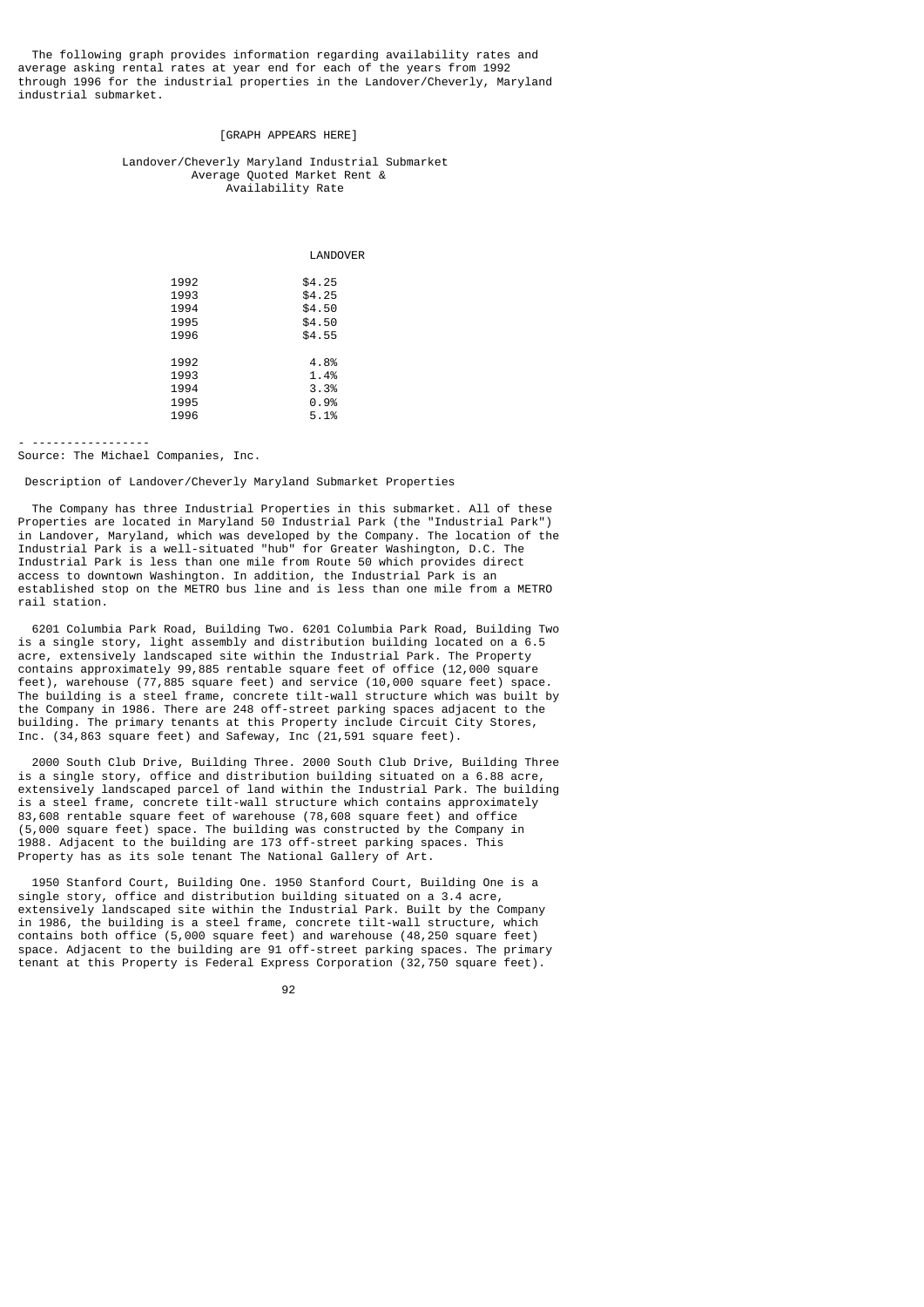#### GREATER SAN FRANCISCO INDUSTRIAL MARKET

 The Company's Industrial Properties in Greater San Francisco are located in two submarkets, North Peninsula and Hayward/Union City. Industrial space rents in this market area are quoted on a monthly rather than an annual basis.

NORTHERN PENINSULA INDUSTRIAL SUBMARKET

 The Northern Peninsula submarket has a total of approximately 24.3 million square feet of space in South San Francisco, Brisbane, San Bruno and Burlingame. According to CB Commercial, consistent positive absorption of space between 1992-95 brought the availability rate down from 12.1% to 9.1% accompanied by the start of increasing rent levels. Absorption increased sharply to 950,000 square feet in 1996 with availability dropping to 5.1%, accompanied by the start of a more significant increase in rental levels which the Company expects to continue following the pattern of rent level increases lagging the rate of availability decline.

 The following graphs provide information regarding availability rates and average asking rental rates at year end for each of the years from 1992 through 1996 for industrial properties in the Northern Peninsula industrial submarket, for each of warehouse/office and incubator space. Rents in this submarket are quoted on a monthly basis but are shown annualized in the graph for ease of comparability.

# [CHART APPEARS HERE]

 Northern Peninsula Industrial Submarket Warehouse/Office Average Quoted Market Rent & Availability Rate

#### N. PENINSULA

| 1992 | \$4.20 |
|------|--------|
| 1993 | \$4.32 |
| 1994 | \$4.56 |
| 1995 | \$4.80 |
| 1996 | \$5.40 |
|      |        |
| 1992 | 12.1%  |
| 1993 | 11.0%  |
| 1994 | 10.7%  |
| 1995 | 9.1%   |
| 1996 | 5.1%   |
|      |        |

- --------------------

Note: Average asking rents in California are typically quoted on a monthly basis. In this case, the average asking rents have been annualized. Source: CB Commercial

93 - Paul Barbara, poeta e a poeta e a 1930 - Paul Barbara, poeta e a 1930 - Paul Barbara, poeta e a 1930 - Pa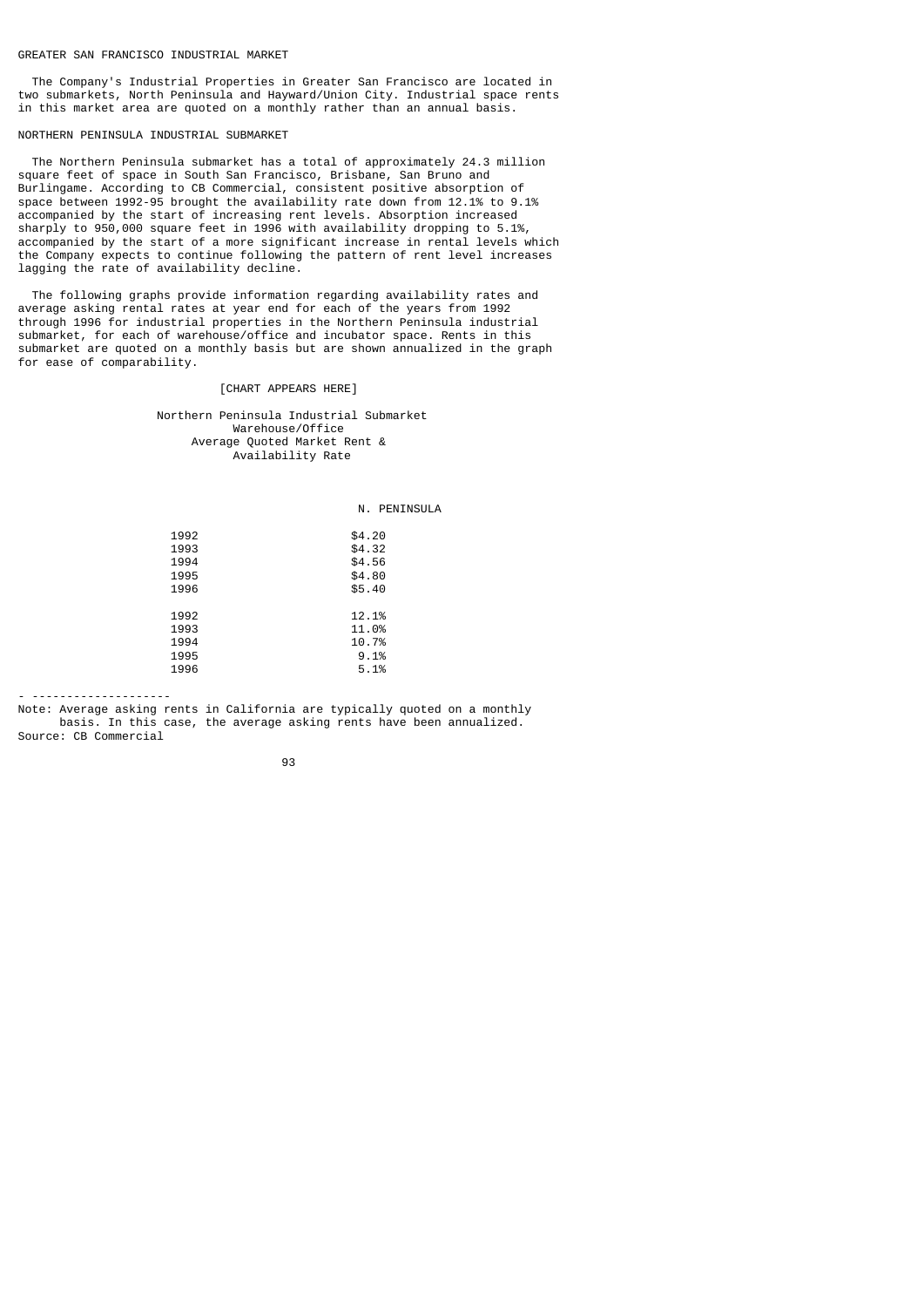[GRAPH APPEARS HERE]

# Northern Peninsula Industrial Submarket Incubator Space Average Quoted Market Rent & Availability Rate

# N. PENINSULA INCUBATOR

| \$7.20 |
|--------|
| \$7.20 |
| \$7.32 |
| \$7.44 |
| \$7.68 |
|        |
| 12.1%  |
| 11.0%  |
| 10.7%  |
| 9.1%   |
| 5.1%   |
|        |

- --------------------

Note: Average asking rents in California are typically quoted on a monthly basis. In this case, the monthly average asking rents have been annualized.

Source: CB Commercial

#### Description of Northern Peninsula Submarket Properties

 The Company has three Properties in this submarket, all located in the Company's master planned Hilltop Industrial Park development (the "Industrial Park") in South San Francisco, California. Approximately twenty minutes south of downtown San Francisco, the Industrial Park is accessible from two interchanges off the Bayshore Freeway. Hotels, shopping and public transportation, as well as San Francisco International Airport, are easily accessible from the Industrial Park. The Properties at 560 Forbes Boulevard and 430 Rozzi Place described below provide space for tenants seeking warehouse and distribution facilities with related office space. The third Property, Hilltop Business Center, is easily subdividable down to relatively small space increments and meets tenant requirements for "incubator space" in such buildings which, according to CB Commercial, commands rent levels 50% or more higher than larger size warehouse/distribution spaces.

 Hilltop Business Center. These Properties comprise a nine building office and warehouse complex located on a fully landscaped 14.2 acre site in the Industrial Park. The Properties contain approximately 144,579 aggregate rentable square feet and 568 parking spaces. Constructed in the early 1970's, all of the buildings are one-story structures with painted concrete, tilt-up panel exteriors. Primary tenants at these Properties include Bionike Technologies, Inc. (10,819 square feet), RJT Express, Inc. (5,000 square feet) and ABC Building Services, Inc. (4,500 square feet).

 560 Forbes Boulevard. 560 Forbes Boulevard is an industrial and office building situated on a 5.5 acre parcel of land in the Industrial Park. The Property contains approximately 40,000 rentable square feet and 30 parking spaces. Built in the early 1970's, the building has painted concrete, tilt-up panel exterior walls. The Property has one tenant, Graphics Arts Center, Inc.

 430 Rozzi Place. 430 Rozzi Place is a single story, office and Industrial building with approximately 20,000 rentable square feet. The building is situated on a 3.2 acre parcel of developed industrial land in the Industrial Park. There are ten parking spaces available on the premises. The building was constructed in the early 1970's and has a painted concrete, tilt-up panel exterior. This Property has one tenant, See's Candies, Inc.

# HAYWARD/UNION CITY INDUSTRIAL SUBMARKET

 Substantial absorption of space during 1992-96 in this submarket has resulted in a drop in the vacancy rate from 14.4% to 4.1% and a significant increase in asking rent levels even as there were additions to supply in the last two years. According to CB Commercial, supply was flat at approximately 22.0 million square feet during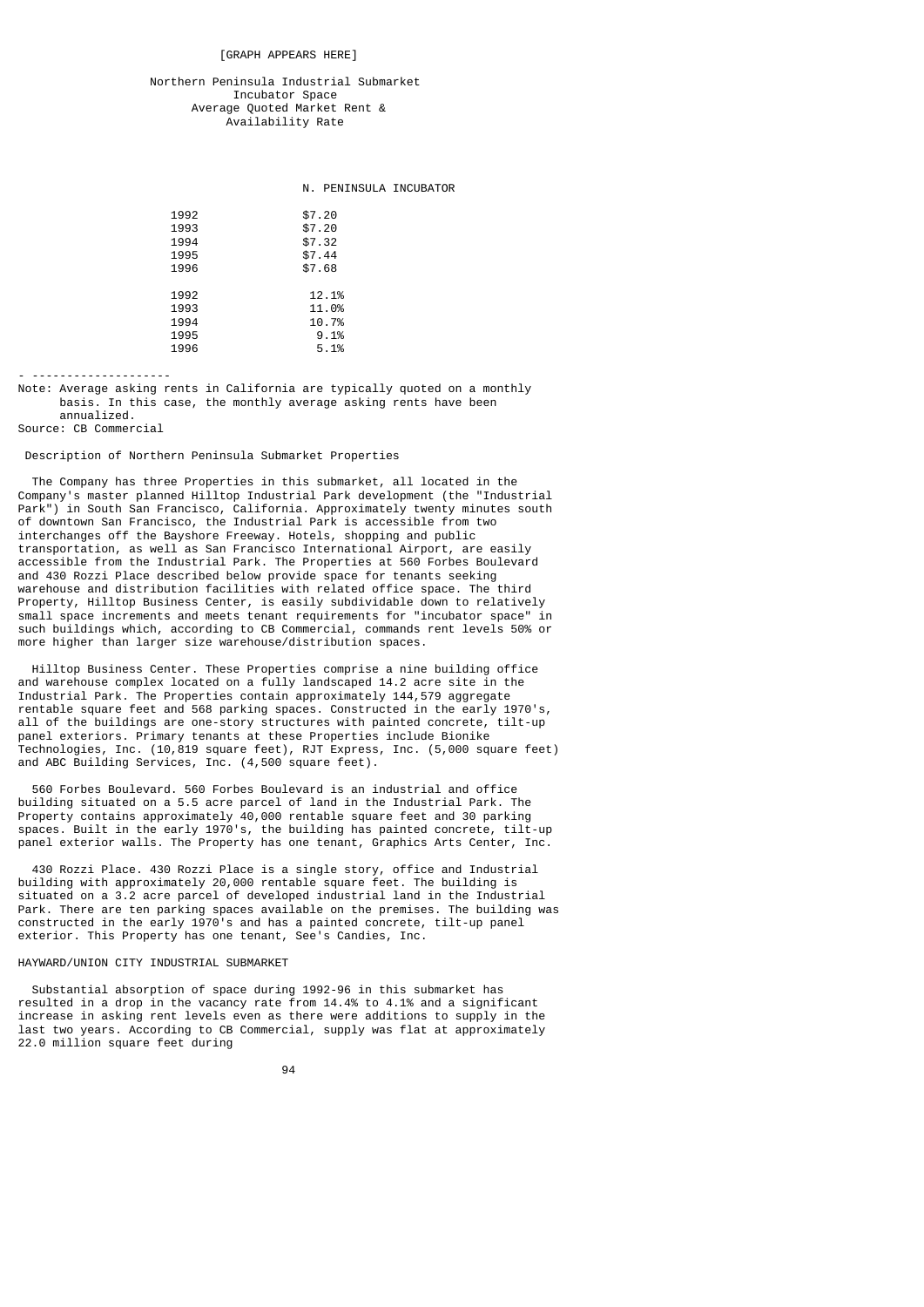1992-94 while an average of 442,000 square feet were absorbed each year during the first two years of that period increasing to 882,000 absorbed in 1994. During 1995 there was net absorption of 420,000 square feet on top of absorption of 497,000 square feet of new supply--i.e., total absorption of existing plus new supply of approximately 917,000 square feet--and this rose further to net absorption in 1996 of 1,399,000 square feet in a year in which 647,000 square feet was added to supply. Average asking rent (quoted in this market on a monthly basis) on a triple-net basis increased from \$.24 per square foot in 1992 to \$.33 per square foot in 1996 reflecting this significant reduction in available space.

 The following graph provides information regarding availability rates and average asking rental rates at year end for each of the years from 1992 through 1996 for industrial properties in the Hayward/Union City submarket. Rents in this submarket are quoted on a monthly basis but are shown annualized in the graph for ease of comparability.

# [CHART APPEARS HERE]

# Hayward/Union City Industrial Submarket Average Quoted Market Rent & Availability Rate

|      | <b>HAYWARD</b> |
|------|----------------|
| 1992 | \$2.88         |
| 1993 | \$3.12         |
| 1994 | \$3.12         |
| 1995 | \$3.60         |
| 1996 | \$4.08         |
|      |                |
| 1992 | 13.4%          |
| 1993 | 11.4%          |
| 1994 | 7.3%           |
| 1995 | 7.5%           |
| 1996 | 4.1%           |
|      |                |

- ---------------------

Note: Average asking rents in California are typically shown on a monthly basis. In this case, the average asking rents have been annualized. Source: CB Commercial

Description of Hayward/Union City Submarket Property

 2391 West Winton Avenue. The Company's fourth Industrial Property in the San Francisco area is 2391 West Winton Avenue, a single story, industrial building which also offers mezzanine office space. The Property is located in Hayward, California, across the bay from San Francisco and just four miles from the Oakland Airport. The Property is part of the planned Hayward Industrial Park development. The Property contains approximately 221,000 rentable square feet and 257 parking spaces. Constructed in 1974, the building is situated on a 9.74 acre parcel of land and has a painted concrete, tilt-up panel exterior. This Property has one tenant, Viking Office Products, Inc.

# LOWER BUCKS COUNTY, PENNSYLVANIA INDUSTRIAL MARKET

 The Lower Bucks County industrial market totals approximately 18.5 million square feet of space and experienced significantly high vacancy rates in the beginning of the 1990's, but net absorption of 2.3 million square feet during 1993-96, plus absorption of approximately 600,000 square feet of additional supply, brought the availability rate down to 8.8% at the end of 1996.

e de la construcción de la construcción de la construcción de la construcción de la construcción de la constru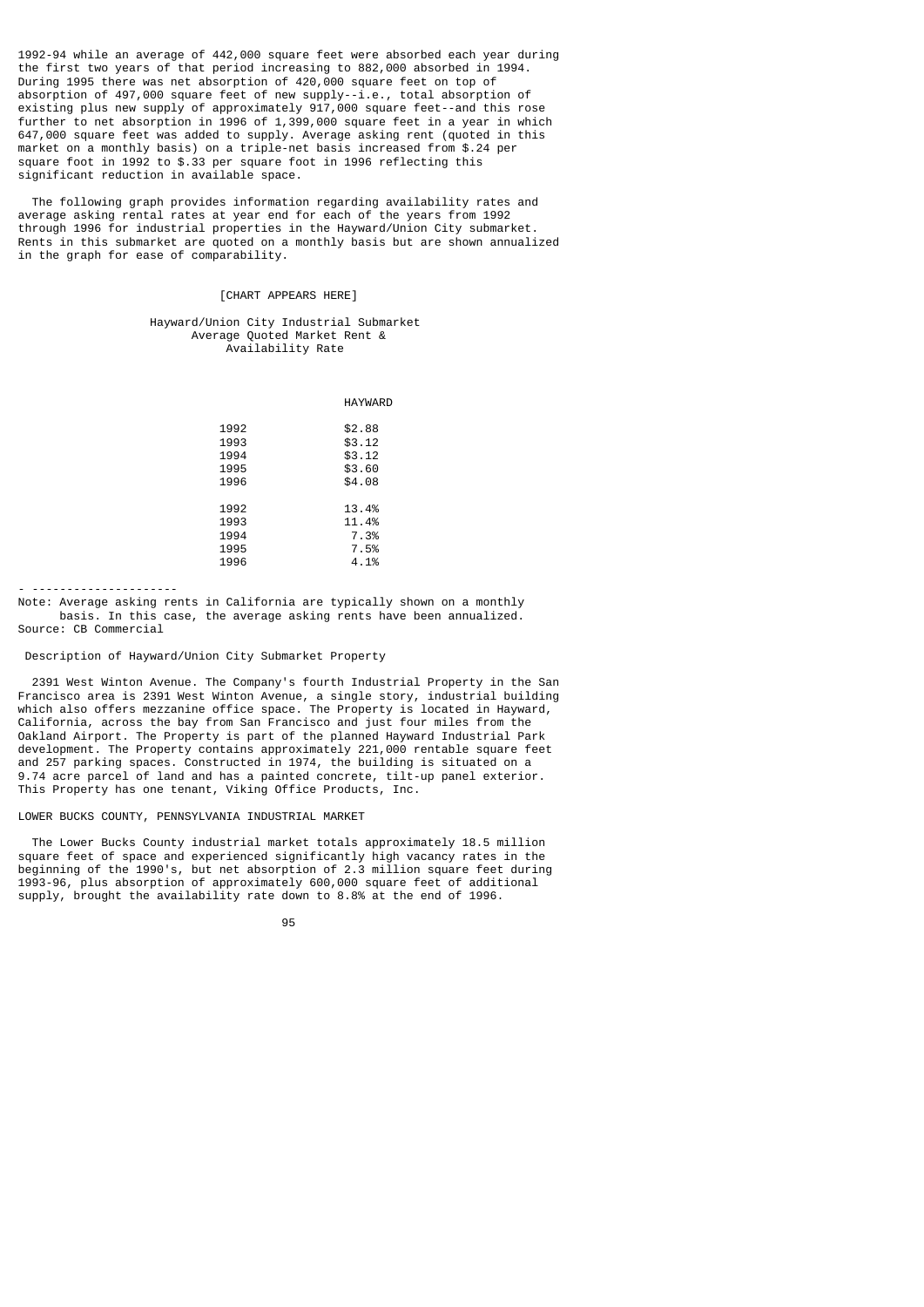The following graph provides information regarding availability rates and average asking rental rates at year end for each of the years from 1992 through 1996 for industrial properties in the Lower Bucks County industrial market.

# [GRAPH APPEARS HERE]

#### Lower Bucks County Industrial Market Average Quoted Market Rent & Availability Rate

|                | LOWER BUCKS |
|----------------|-------------|
|                |             |
| \$2.50<br>1992 |             |
| 1993<br>\$2.50 |             |
| \$3.50<br>1994 |             |
| 1995<br>\$3.45 |             |
| \$3.45<br>1996 |             |
|                |             |
| 1992<br>18.2%  |             |
| 1993<br>18.9%  |             |
| 1994<br>5.3%   |             |
| 1995<br>4.7%   |             |
| 1996<br>8.8%   |             |

- -------------------- Source: The Flynn Company

Description of Bucks County, Pennsylvania Property

 The Company has one Industrial Property in the Bucks County, Pennsylvania market, 38 Cabot Boulevard. 38 Cabot Boulevard is a single story, industrial building located in Bucks County, Pennsylvania, approximately thirty miles northeast of Philadelphia. The Property contains approximately 161,000 rentable square feet. The building is located on a 9.4 acre parcel of developed industrial land. The building, which has a painted, concrete panel exterior, was originally built in 1972. In 1984, the Company completed an expansion building which added 61,000 rentable square feet to the Property. This Property has one tenant, J.I. Case Company.

# THE HOTEL PROPERTIES

 The Company owns two Hotel Properties in the Greater Boston area, one in downtown Boston on the Boston Harbor waterfront and one in East Cambridge that is part of the Company's Cambridge Center development. Both hotels are operated by Marriott under the Marriott $(R)$  name. In order to assist the Company in maintaining its qualifications as a REIT under federal tax law, following the Offering the Company will lease the Hotel Properties, pursuant to separate leases with a participation in the gross receipts of the Hotel Properties, to a lessee (ZL Hotel LLC) that is controlled by Messrs. Zuckerman and Linde. Messrs. Zuckerman Linde will have a 9.8% economic interest in such lessee and one or more unaffiliated public charities will have a 90.2% economic interest. Marriott(R) will continue to operate the Hotel Properties under the Marriott name pursuant to management agreements with ZL Hotel LLC.

#### GREATER BOSTON HOTEL MARKET

 Over the past five years the Greater Boston hotel market has consistently ranked as one of the strongest lodging markets in the country, with high occupancy and average room rates resulting in revenues per available room ("REVPAR", the hotel industry standard of comparison) significantly higher than average. In 1996, according to Horwath Landauer/Smith Travel Research, the Greater Boston hotel market supply of approximately 34,500 rooms had an overall occupancy rate of 73.5% and an average room rate of \$105.51, ranking fourth in both of these categories out of the top 25 markets nationwide.

<u>96 - Johann Stein, amerikan sebagai pengaran sebagai pengaran sebagai pengaran sebagai pengaran sebagai penga</u>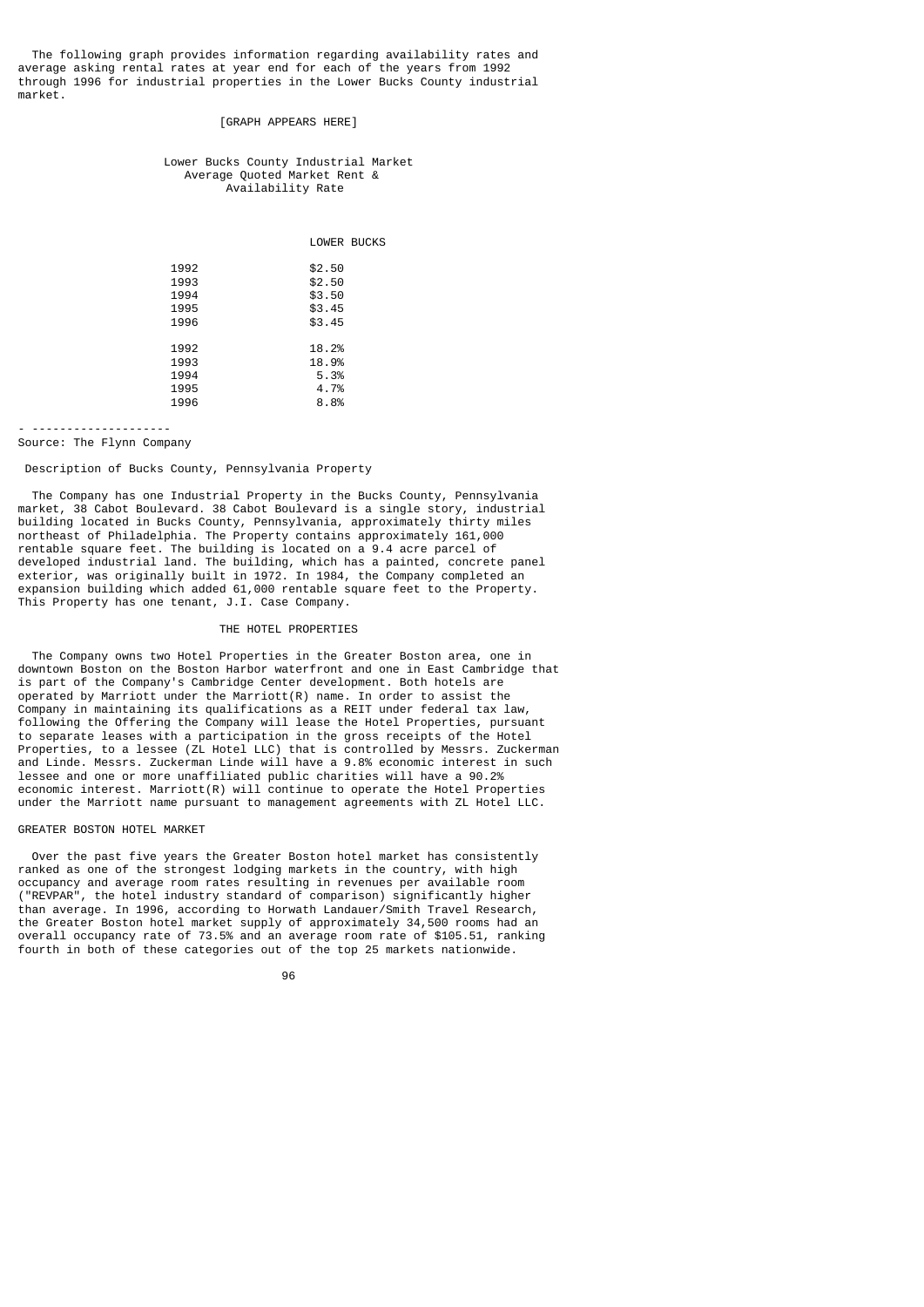The strength of this market reflects the broad base of room demand in Boston as a national and international business, tourist and meeting destination. Business growth in Boston during 1992-96 has been strong as reflected in falling office vacancy rates and unemployment rates (see "--The Office Properties--Greater Boston Office Market"). Boston has grown steadily as a national and international tourist destination, with total visitors to Boston reaching a record 10.6 million in 1996 according to the Boston Convention and Tourist Bureau, up 21% over 1992. And Boston is an important meeting and convention site, ranked as a "first-tier" convention city even though as a result of the limited size of exhibition space available in its Hynes Convention Center it does not rank in the top 30 in the amount of prime exhibit space in its principal convention facility. The City and State are presently working on plans for a new convention center with an estimated cost of approximately \$700 million targeted to have a total of 592,000 square feet of exhibit space, which would more than triple the 193,000 square feet currently available in the Hynes (Interim Report on the Trade & Convention Center, City of Boston & Commonwealth of Massachusetts, January 1997).

# BOSTON/CAMBRIDGE HOTEL SUBMARKET

 The Company's completed Hotel Properties are located in downtown Boston and in East Cambridge, the latter directly across the Longfellow Bridge from Boston. The Boston/Cambridge lodging market, at the core of the metropolitan area, has a total of approximately 13,371 rooms and achieves higher occupancy and room rates than the Greater Boston market as a whole, with resulting higher REVPAR, as indicated in the following table which indicates the performance of that market during 1992-96:

#### BOSTON/CAMBRIDGE HOTEL SUBMARKET, 1992-1996

|                                                                | 1992 |                                                                                                                       | 1993 1994 1995 | 1996                            |
|----------------------------------------------------------------|------|-----------------------------------------------------------------------------------------------------------------------|----------------|---------------------------------|
|                                                                |      | <u> 1999-1998 - 1999-1998 - 1999-1999 - 1999-1999 - 1999-1999 - 1999-1999 - 1999-1999 - 1999-1999 - 1999-1999 - 1</u> |                |                                 |
|                                                                |      |                                                                                                                       |                |                                 |
| Average Daily Rate\$115.25 \$118.75 \$126.75 \$133.00 \$143.25 |      |                                                                                                                       |                |                                 |
| REVPAR\$ 82.41 \$ 88.59 \$ 96.92 \$102.88 \$111.84             |      |                                                                                                                       |                |                                 |
|                                                                |      |                                                                                                                       |                |                                 |
| Available Room Supply 13,069  13,112  13,224  13.359  13,371   |      |                                                                                                                       |                |                                 |
| Percent Change                                                 |      |                                                                                                                       |                | $0.3\%$ $0.9\%$ $1.0\%$ $0.1\%$ |

#### - --------

#### Source: Pinnacle Advisory Group

 New additions to the Boston hotel market are underway and anticipated and if the proposed new Convention Center is constructed further additions to supply are expected. The Company believes that business, tourist and convention and meeting-driven demand will increase as well, supported by major transportation infrastructure improvements currently underway including the \$10.4 billion Central Artery/Ted Williams Tunnel project (which will improve access to downtown Boston and Logan International Airport and the urban quality of downtown Boston) and the \$1.2 billion Logan 2000 program (the modernization and facility expansion of Logan International Airport). The Company also believes that because of their excellent locations and the advantages of Marriott(R) brand strength and marketing programs and management, its Hotel Properties will continue to perform strongly and benefit directly from such growth in overall demand.

# DESCRIPTION OF THE COMPANY'S HOTEL PROPERTIES

#### The two completed Hotel Properties have the following characteristics:

 Long Wharf Marriott(R) Hotel. The 402 room Long Wharf Marriott(R) Hotel is an eight-story building located directly on the Boston Harbor waterfront. The hotel opened in March of 1982. The interior-corridor, atrium-style structure has a shape which is reminiscent of a ship, and the vast majority of guest rooms overlook either the waterfront or downtown Boston. Surrounding land uses consist of Boston Harbor to the east, the New England Aquarium to the south, Faneuil Hall Marketplace across Atlantic Avenue to the west and Columbus Waterfront Park to the north. The hotel is within easy walking distance of the heart of the business and financial district and most of Boston's major attractions, such as the Aquarium, Faneuil Hall, Downtown Crossing, the Old State House, the Fleet Center and Boston Common. The hotel has been operated as a Marriott(R) since its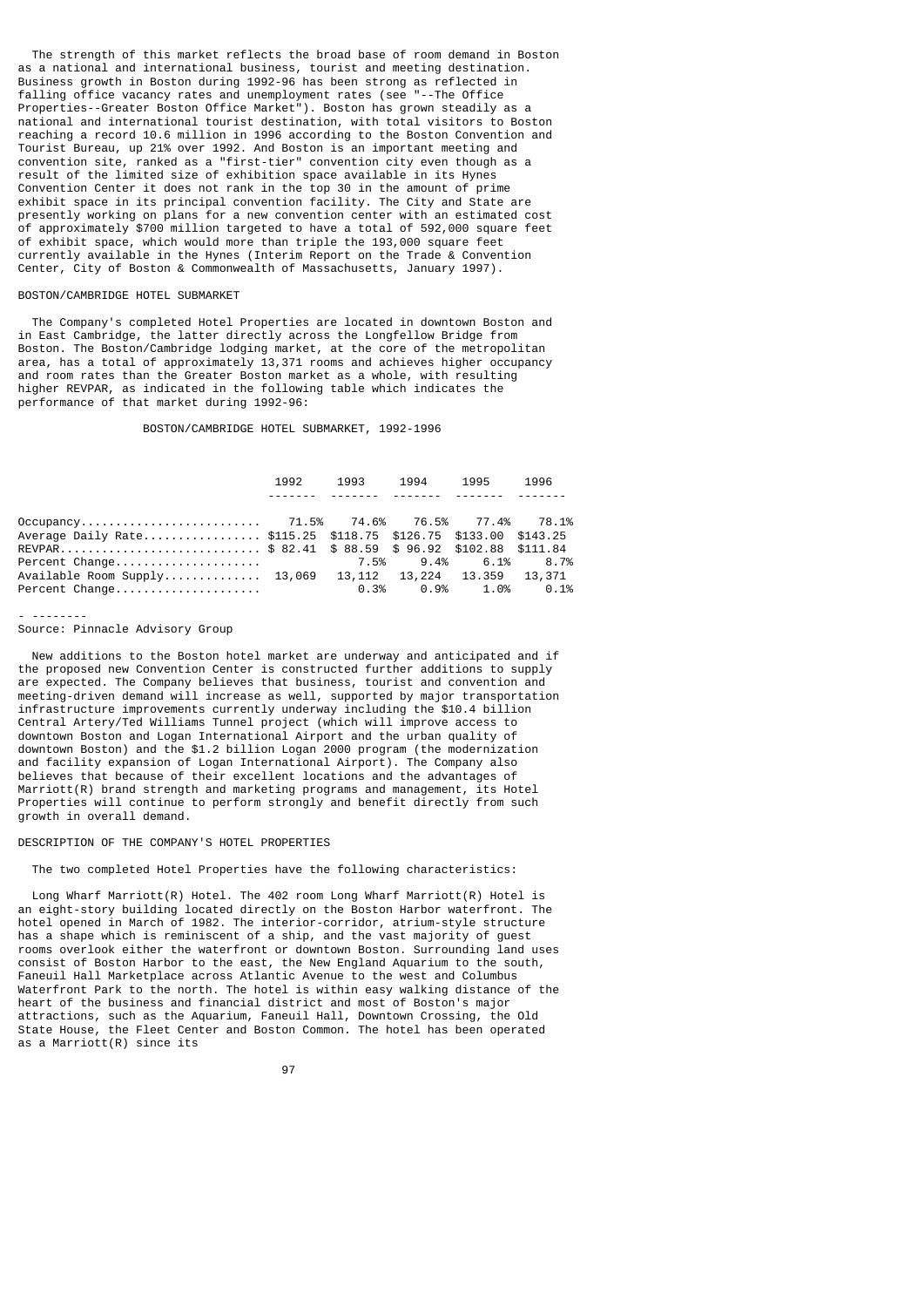opening, pursuant to a management agreement with Marriott(R) and has consistently achieved occupancy, average room rate and REVPAR levels among the highest of all Marriott(R) hotels. For the year ended December 31, 1996, the Long Wharf Marriott(R) Hotel had an occupancy rate of 85.7%, an ADR of \$201.18 and REVPAR of \$173.01.

 Cambridge Center Marriott Hotel. The 431 room Cambridge Center Marriott(R) Hotel is a 25-story building located in Kendall Square, Cambridge. The hotel opened in September 1986. The hotel is the centerpiece of the Cambridge Center development, an office and mixed-use development with 1.7 million square feet of rentable space, including the hotel and five other office and R&D buildings owned by the Company. For more information regarding Cambridge Center, see "-- The Office Properties--Greater Boston Office Market--East Cambridge Submarket--Description of East Cambridge Properties." The hotel is in the heart of Kendall square and is adjacent to the MIT campus. The hotel is easily accessible by public transportation connecting directly to downtown Boston (two rapid transit stops to the east) and Harvard Square in Cambridge (two stops to the west). The hotel has been operated as a Marriott(R) since its opening, pursuant to a management agreement with Marriott(R). For the year ended December 31, 1996, the Cambridge Center Marriott Hotel had an occupancy rate of 82.6%, an ADR of \$150.52 and REVPAR of \$123.58.

 MARRIOTT(R) IS A REGISTERED TRADEMARK OF MARRIOTT INTERNATIONAL, INC., WHICH HAS NOT ENDORSED OR APPROVED THE OFFERING OR ANY OF THE FINANCIAL RESULTS OF THE HOTELS SET FORTH IN THIS PROSPECTUS. INVESTORS IN THE COMPANY WILL NOT RECEIVE AN INTEREST IN MARRIOTT INTERNATIONAL, INC.

# THE DEVELOPMENT PROPERTIES

 The Company is currently developing the following seven properties for the Company's ownership:

 BDM International Building and Phase II Building. The BDM International Building is an approximately 312,000 square foot, 12-story, Class A Office Building located in Reston, Virginia. The Reston market is an active area of expansion for the rapidly growing Northern Virginia computer, technology, and telecommunications industries. The Company is developing this property through its joint venture with Westbrook. The Company owns a 25.0% interest in the BDM International building, which economic interest may be increased above 25.0% depending upon the achievement of certain performance objectives. Completion of the BDM International Building is scheduled for February of 1999. Approximately 225,000 square feet of development is pre-leased to BDM International ("BDM") for a term of twelve years, and the Company is currently negotiating with BDM for BDM to lease an additional 84,000 square feet of office space (the building's remaining 3,000 square feet are ground-floor retail space). Associated with the development of the new headquarters for BDM International, the Company is also constructing a second, six story, 126,500 net rentable square feet building on the site. This building will be developed without a pre-leasing commitment in response to the significant unsatisfied demand for office space in the Reston, Virginia market. Parking (1548 spaces) for both the BDM International Building and the Phase II Building will be provided on-site in surface lots and a four story parking deck. Delivery of the Phase II building is scheduled for December 1998.

 201 Spring Street. 201 Spring Street is a 102,000 net rentable square foot, Class A Office Building located in Lexington, Massachusetts, in the Route 128 NW submarket of Greater Boston. This building will be adjacent to the Company's existing Class A Office Building at 191 Spring Street. Completion of 201 Spring Street is scheduled for September, 1997. The building is currently 100% committed to Continental Cablevision under a letter of intent and lease negotiations are presently underway.

 7700 Boston Boulevard, Building Twelve and 7501 Boston Boulevard, Building Seven. On land owned by the Company in its Virginia-95 Office Park, the Company is in the process of completing two build-to-suit projects. These two R&D Properties contain approximately 80,514 and 75,756 rentable square feet, respectively. 7501 Boston Boulevard, Building Seven is being developed by the Company for the General Services Administration (specifically for use by the United States Customs Service). 7700 Boston Boulevard Building Twelve will be the headquarters of Autometric, Inc. and has expansion potential for another 40,000 square feet

e de la construcción de la construcción de la construcción de la construcción de la construcción de la constru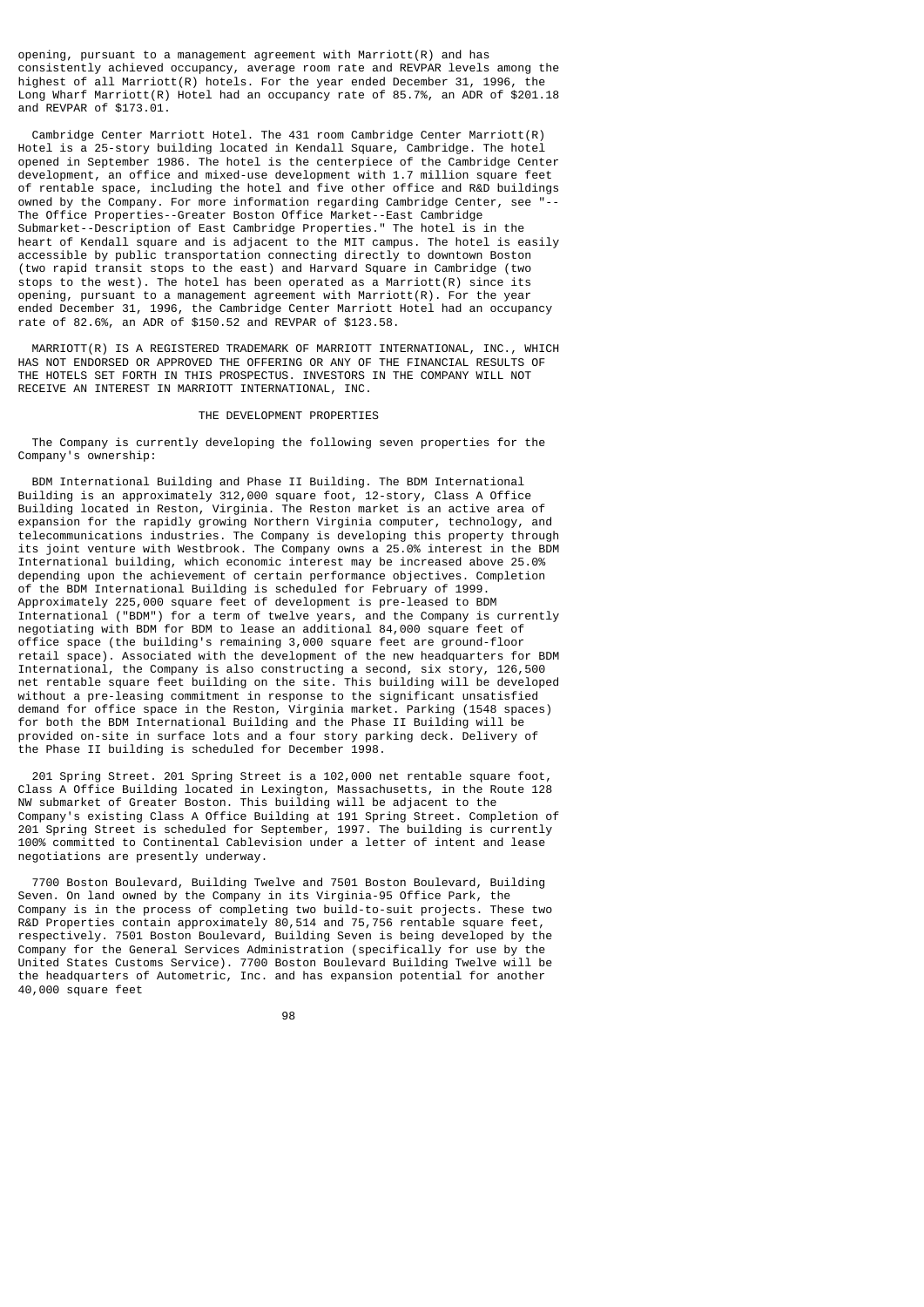of space. Both buildings are scheduled for completion in late 1997. 7501 Boston Boulevard, Building Seven and 7700 Boston Boulevard, Building Twelve are entirely pre-leased to the General Services Administration and Autometric, Inc. for terms of 10 and 15 years, respectively.

 Sugarland Buildings One and Two. These single story office/flex buildings on extensively landscaped sites are located in the Sugarland Office Complex in Herndon, Virginia, within one mile of Reston Town Center and in the midst of the Reston-Herndon-Dulles high-technology area. Building One, constructed in 1985, contains approximately 52,533 net rentable square feet and is on a 4.67 acre parcel with 297 parking spaces. Building Two, also constructed in 1985, contains approximately 59,585 net rentable square feet and is on a 4.93 acre parcel with 234 parking spaces. The Company purchased the buildings vacant in 1996, made improvements to them and has approximately 72,000 square feet of the total of 112,161 net rentable square feet committed under signed leases or letters of intent with leases in negotiation.

## DEVELOPMENT PARCELS

 The Company expects that a significant portion of its future growth will come through development and redevelopment projects. For development opportunities, the Company seeks vacant land in desirable markets including, where appropriate, where it can add value by overcoming adverse zoning regulations or by locating tenants who will work with the Company towards a "build-to-suit" or significant pre-lease arrangement. The Company believes that its reputation in its current markets for developing properties for its own account and others will aid it in working with tenants on a "build-tosuit" or pre-lease basis. In addition to the seven Development Properties (See "--Summary Property Data" and "--The Office Properties--The Development Properties"), at the completion of the Offering the Company will own, have under contract, or have an option to develop or acquire six parcels consisting of an aggregate of 47.4 acres of land. The Company believes that this land, some of which needs zoning or other regulatory approvals prior to development, will be able to support an aggregate of approximately 1.0 million square feet of development. The following chart provides additional information with respect to the undeveloped parcels.

|                 |                    | NO. OF  |         | <b>DEVELOPABLE</b> |
|-----------------|--------------------|---------|---------|--------------------|
| LOCATION        | <b>SUBMARKET</b>   | PARCELS | ACREAGE | SOUARE FEET(1)     |
|                 |                    |         |         |                    |
| Springfield, VA | Fairfax County, VA | 3       | 9.4     | 130,000            |
| Lexington, MA   | Route 128 NW       | 1       | 6.8     | 50,000             |
| Cambridge, MA   | East Cambridge, MA | 1       | 4.2     | 539,000            |
| Andover, MA     | Route 495 N        | 1       | 27.0    | 290,000            |
|                 |                    |         |         |                    |
| Total           |                    | 6       | 47.4    | 1,009,000          |

--------

(1) Represents the total square feet of development or

additional development that the parcel(s) will support.

# PROPOSED DEVELOPMENTS

 The Company is currently pursuing a number of proposed development projects, including:

 Cambridge Center Marriott(R) Residence Inn. Subject to obtaining necessary government approvals and resolving certain business matters, the Company intends to develop a 221 room limited-service Residence Inn by Marriott(R) on a site on the West Parcel at Cambridge Center (see "--The Office Properties-- East Cambridge Submarket--Description of East Cambridge Properties"). Marriott(R)'s Residence Inn is an extended-stay Hotel Development. This property is subject, among other contingencies, to obtaining required approvals, permits, rezoning and negotiation of a management agreement with Marriott(R) International, which currently manages the two Hotel Properties owned by the Company.

 Reston Joint Venture. The Company is currently working with Westbrook on the development of a 370,000 square foot office building in Reston, Virginia, 60% pre-committed to a national consulting firm, in which the Company would own a joint venture interest.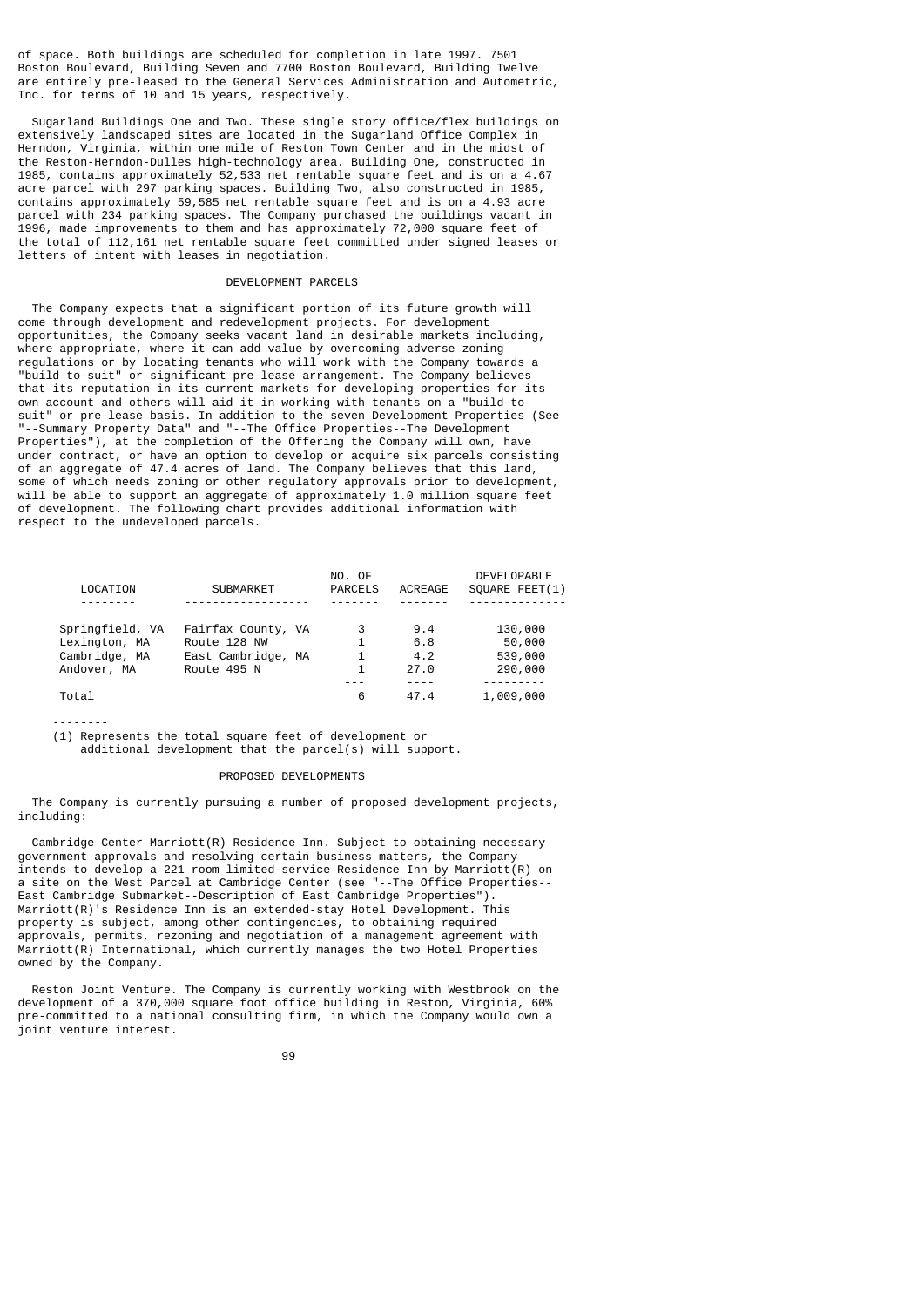There can be no assurances that the Company will ultimately develop either of the above proposed developments.

# DEVELOPMENT CONSULTING AND THIRD PARTY PROPERTY MANAGEMENT

# DEVELOPMENT CONSULTING

 Because commercial real estate development is a highly complex and specialized business, many corporate and government entities that decide to develop a property primarily for their own use seek a development and project manager to assist with the design and execution of the project. The Company has found development consulting and project management to be a desirable way to leverage the Company's extensive experience in project and construction management, marketing, leasing, finance, governmental relations, tax, real estate law, and accounting. The Company's engagement in this type of activity has three distinct attractions:

- . Development consulting and project management can be a significant source of revenue that requires little incremental investment by the Company. To support the Company's own activities, the Company's offices in Boston and Washington, D.C. are staffed with professionals who are able to provide the full range of services needed for project design and execution. By taking on third party projects, the Company is able to fully utilize the talents of those individuals and add to their experience and knowledge base.
- . In addition to being a profitable source of revenue, the Company has achieved significant recognition in its primary markets for successful oversight of high-visibility projects. The Company believes that such recognition has added to the Company's credibility when bidding for build-to-suit projects or attempting to significantly pre-lease a project under construction.
- . The Company has been successful at retaining clients at the end of third-party development projects and becoming the property manager for the completed project. These property management engagements are excellent sources of incremental revenues without the need for large investment or risk.

 The Company provided significant development consulting and project management in connection with the following projects:

 Thurgood Marshall Federal Judiciary Building, Washington, D.C. Completed in 1992, this approximately 1.0 million square foot office building houses the Administrative Office of the United States Courts. The Company was selected after a public competition to provide comprehensive services to the Architect of the Capitol under a fee-for-services contract. Design and construction were completed on schedule in 37 months and the final cost was 7% below budget. The project, which the Company still manages under contract, received the 1995 Federal Government Design Award.

 Health Care Financing Administration ("HCFA"), Woodlawn, Maryland. The Company and its co-developer, chosen over five other teams, designed and built the 920,000 square foot headquarters of HCFA on a 60-acre campus in Woodlawn, Maryland. The project was completed on time in 32 months and 8% under the approved budget amount.

 The Acacia Mutual Life Building, Washington, D.C. The Company is acting as development manager for this project, which involves the substantial redevelopment of a 200,000 square foot, 2-building complex. Acacia Mutual Life Insurance Company, the owner of the building, selected the Company to oversee the design, financing and construction of the interior and parking structure. The law firm of Jones, Day, Reavis and Pogue has leased the complex as their new Washington, D.C. headquarters and will be occupying the building beginning in mid-1999.

 National Institutes of Health, Bethesda, Maryland. The Company is acting as development manager for a new Clinical Research Center for the National Institutes of Health at its Bethesda, Maryland campus. The Company was selected by the General Services Administration in 1995 to provide this service from among four competitors. Scheduled for completion in the year 2002, the Clinical Research Center will contain approximately 850,000 square feet.

<u>100 and 100 and 100 and 100 and 100 and 100 and 100 and 100 and 100 and 100 and 100 and 100 and 100 and 100 and 100 and 100 and 100 and 100 and 100 and 100 and 100 and 100 and 100 and 100 and 100 and 100 and 100 and 100 a</u>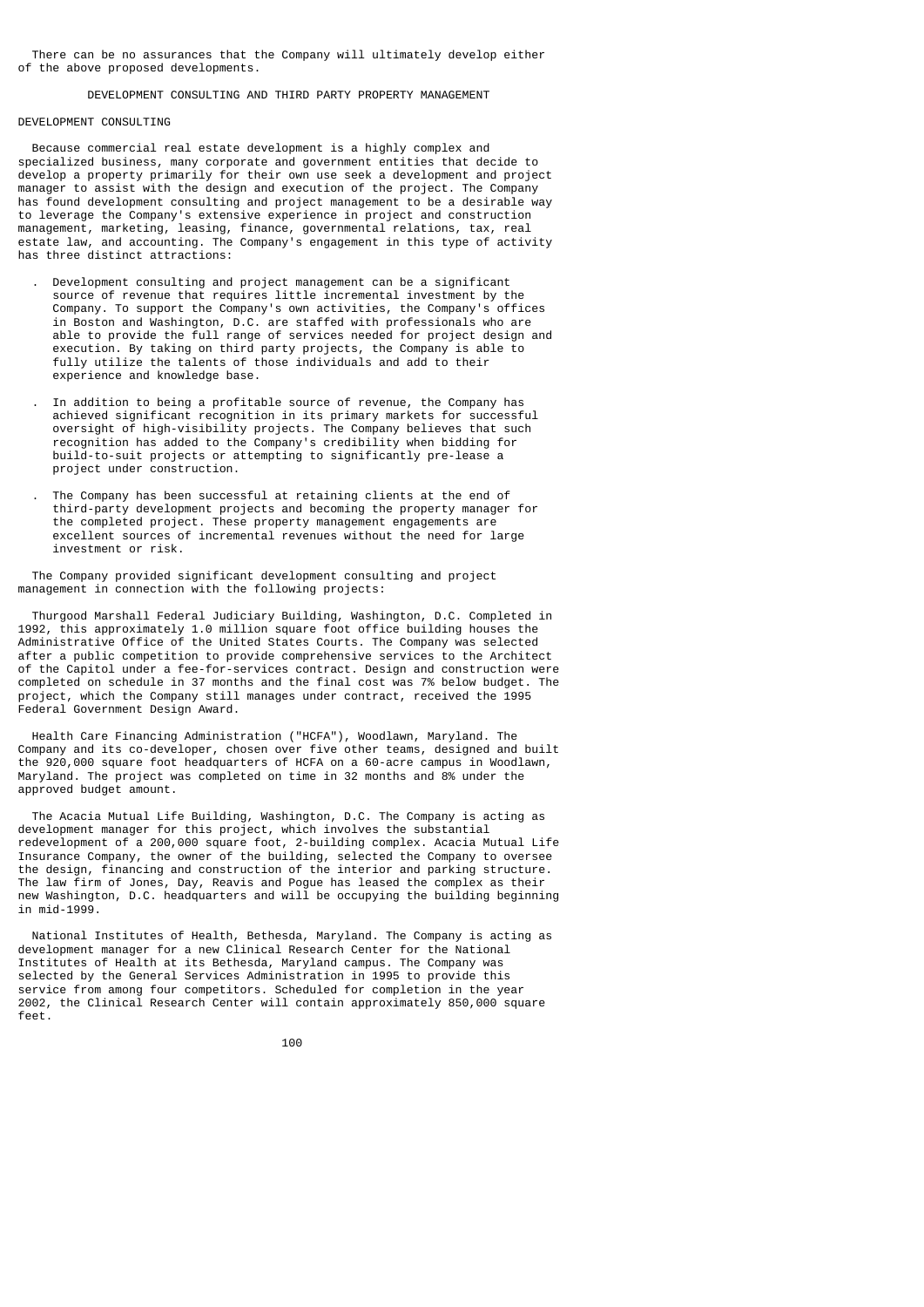90 Church Street, New York, New York. The Company is acting as development consultant to the United States Postal Service (the "USPS") for the redevelopment of 90 Church Street. The base of the 15-story building will continue to be used as a United States Postal Service mail processing facility, but the tower portion is being renovated for new tenants who have already committed to occupy almost all of the building's available space. The Company is also master lessee of the building and as such is responsible for the daily operation of the building and all construction work in the building and acts as exclusive leasing agent.

 Beth Israel Research Lab, Boston, Massachusetts. In 1992 Boston's Beth Israel Hospital retained the Company as development manager for the conversion of a 96,000 square foot former warehouse into a modern research laboratory facility. The Company established the project budget, supervised design, developed a fast-track schedule, hired and supervised the general contractor and delivered the facility for first occupancy only 20 months after getting the assignment.

 Medical Information Technology ("Meditech") Headquarters, Norwood, Massachusetts. The Company served as Development Manager for Meditech on the development of a four building corporate campus on a 60-acre property in Norwood, Massachusetts. Approvals were obtained for a master plan which preserves open space and an existing nine hole golf course.

#### THIRD-PARTY PROPERTY MANAGEMENT

 The Company generally does not provide third-party property management services, but the Company has been willing to accept property management engagements in certain cases where the Company had a pre-existing relationship with a major tenant or client for whom the Company provided development services. In Greater Washington, D.C., the Company manages six properties for third parties and earns gross revenues of approximately \$936,000 per year. The Company served as development and project manager for all of these properties.

# PARTIAL INTERESTS

 Upon completion of the Offering, the Company will own less than a 100.0% fee interest in 14 of the Properties. The Company will own a 25.0% limited liability company membership interest in a two-building complex (one building of which is leased entirely to BDM International) in Reston, Virginia, which the Company is currently developing in partnership with Westbrook Partners, LLC. The Company's economic interest in this property may be increased above 25.0%, depending upon the achievement of certain performance objectives. The Company will own a 75.0% partnership interest and will be the sole general partner of the limited partnership that will own 100.0% of the fee interest in Montvale Center in Gaithersburg, Maryland. Because of the priority of the Company's 75.0% partnership interest, the Company expects to receive substantially all of any partnership distributions that are made with respect to this property. The Company will own a 35.7% controlling general partnership interest in the nine Hilltop Business Center properties, 560 Forbes Boulevard in South San Francisco, California and 430 Rozzi Place in South San Francisco, California.

# ENVIRONMENTAL MATTERS

 Some of the Properties are located in urban and industrial areas where fill or current or historical industrial uses of the areas may have caused site contamination at the Properties. Within the past 12 months, independent environmental consultants were retained to conduct or update Phase I environmental assessments (which generally do not involve invasive techniques such as soil or ground water sampling) on all of the Properties. These environmental assessments have not revealed any environmental conditions that the Company believes will have a material adverse effect on its business, assets or results of operations, and the Company is not aware of any other environmental condition with respect to any of the Properties which the Company believes would have such a material adverse effect.

 With respect to 17 Hartwell Avenue in Lexington, Massachusetts, the Company received a Notice of Potential Responsibility ("NOR") from the state regulatory authority on January 9, 1997, related to groundwater

101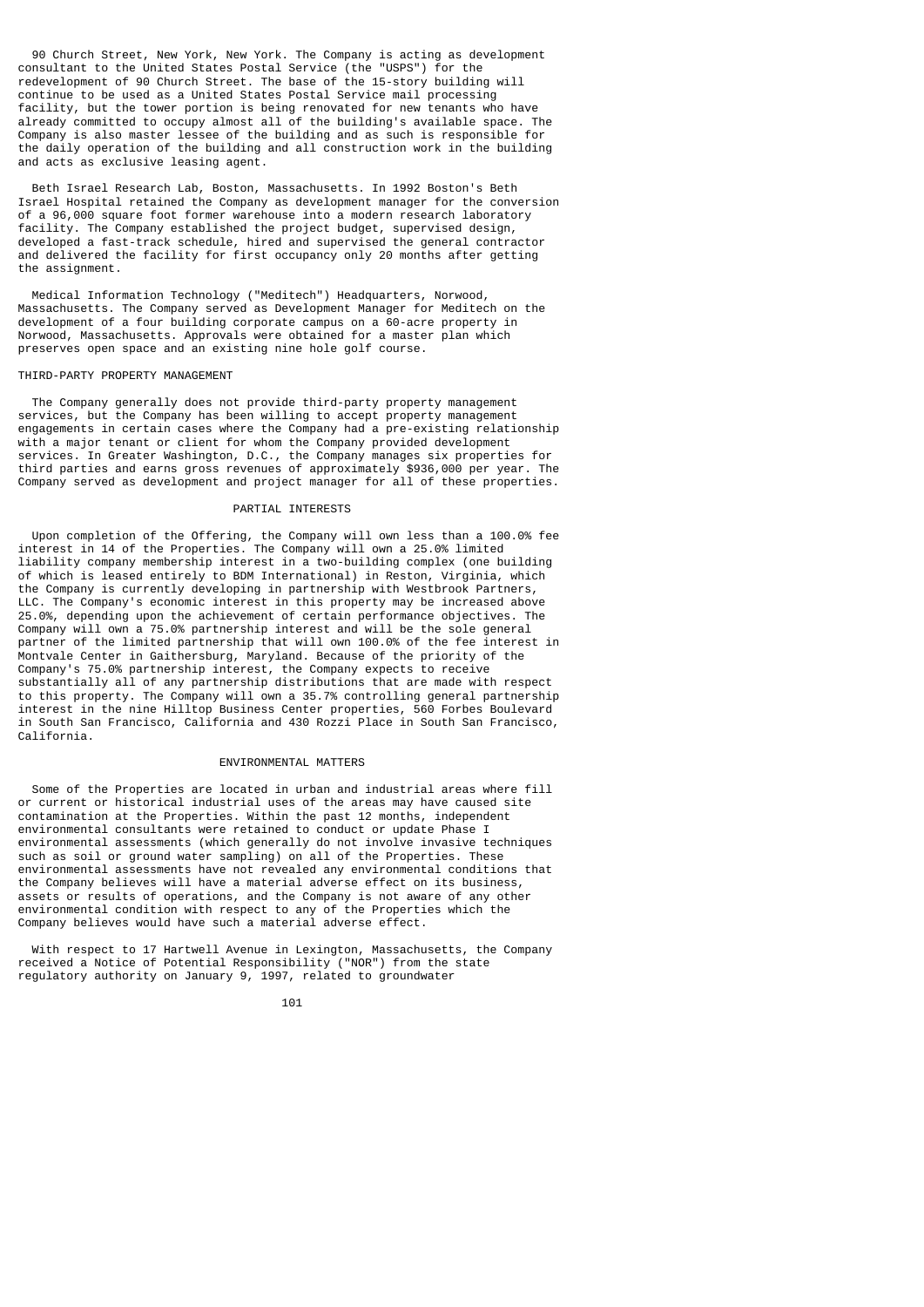contamination. In addition, the Company received a Notice of Downgradient Property Status Submittal from each of two third parties concerning alleged contamination at two downgradient properties. 17 Hartwell Avenue is a 30,000 square foot office building occupied by Kendall Company, a division of Tyco International, which has been the tenant of the entire building for 20 years. The tenant received a similar NOR and has responded to the state regulatory authority that it will conduct an investigation. The lease with the tenant contains a provision pursuant to which the tenant indemnifies the Company against such liability. The Company has notified the state regulatory authority that it will cooperate with and monitor the tenant's investigation.

 On January 15, 1992, 91 Hartwell Avenue in Lexington, Massachusetts was listed by the state regulatory authority as an unclassified Confirmed Disposal Site in connection with groundwater contamination. 91 Hartwell Avenue is a 122,328 square foot office building occupied by five tenants. A health risk assessment conducted in 1991 by an environmental consultant concluded that contamination at the property does not pose a human health hazard, and a letter to the state regulatory authority on August 26, 1992 concluded that no further remedial response action is necessary at the site. With respect to the 1992 listing, the Company has engaged a specially licensed environmental consultant to perform the necessary investigation and assessment and to prepare submittals to the state regulatory authority by August 2, 1997. There is evidence that the contamination may be migrating from an upgradient source, in which event the property may qualify for a Downgradient Property Status. Such status would eliminate the need for the August 2, 1997 submittal and may assist the Company in assigning responsibility for future investigation and/or remedial actions to the current or former owners of the upgradient properties.

 The Company expects that any resolution of the environmental matters relating to 17 Hartwell Ave. and 91 Hartwell Ave. will not have a material impact on the financial position, results of operations or liquidity of the Company.

## THE UNSECURED LINE OF CREDIT

 Concurrently with the completion of the Offering, the Company expects to have a three-year, \$300 million Unsecured Line of Credit with the Line of Credit Bank. The Unsecured Line of Credit will be a recourse obligation of the Operating Partnership and will be guaranteed by the Company. The Company intends to use the Unsecured Line of Credit principally to fund growth opportunities and for working capital purposes. At the closing of the Offering, the Company expects to draw down approximately \$42.8 million under this line of credit.

 The Company's ability to borrow under the Unsecured Line of Credit is subject to the Company's compliance with a number of customary financial and other covenants on an ongoing basis, including loan to unencumbered property value and debt service coverage ratios, limitations on additional indebtedness and stockholder distributions, and a minimum net worth requirement.

 The Unsecured Line of Credit will, at the Company's election, bear interest at a floating rate based on a spread over LIBOR or the Line of Credit Lender's prime rate, and will require monthly payments of interest only on prime rate loans, with interest on LIBOR loans payable on the last day of an interest period but not less often than quarterly. LIBOR loans may be for periods of between thirty and 180 days.

 The Line of Credit Bank has not yet issued a commitment to provide the Unsecured Line of Credit. In the event a commitment is so issued, the Unsecured Line of Credit will be subject to final approval and satisfactory completion of the Offering, completion by the Line of Credit Lender of its due diligence and preparation and execution of an acceptable credit agreement.

#### <u>102</u>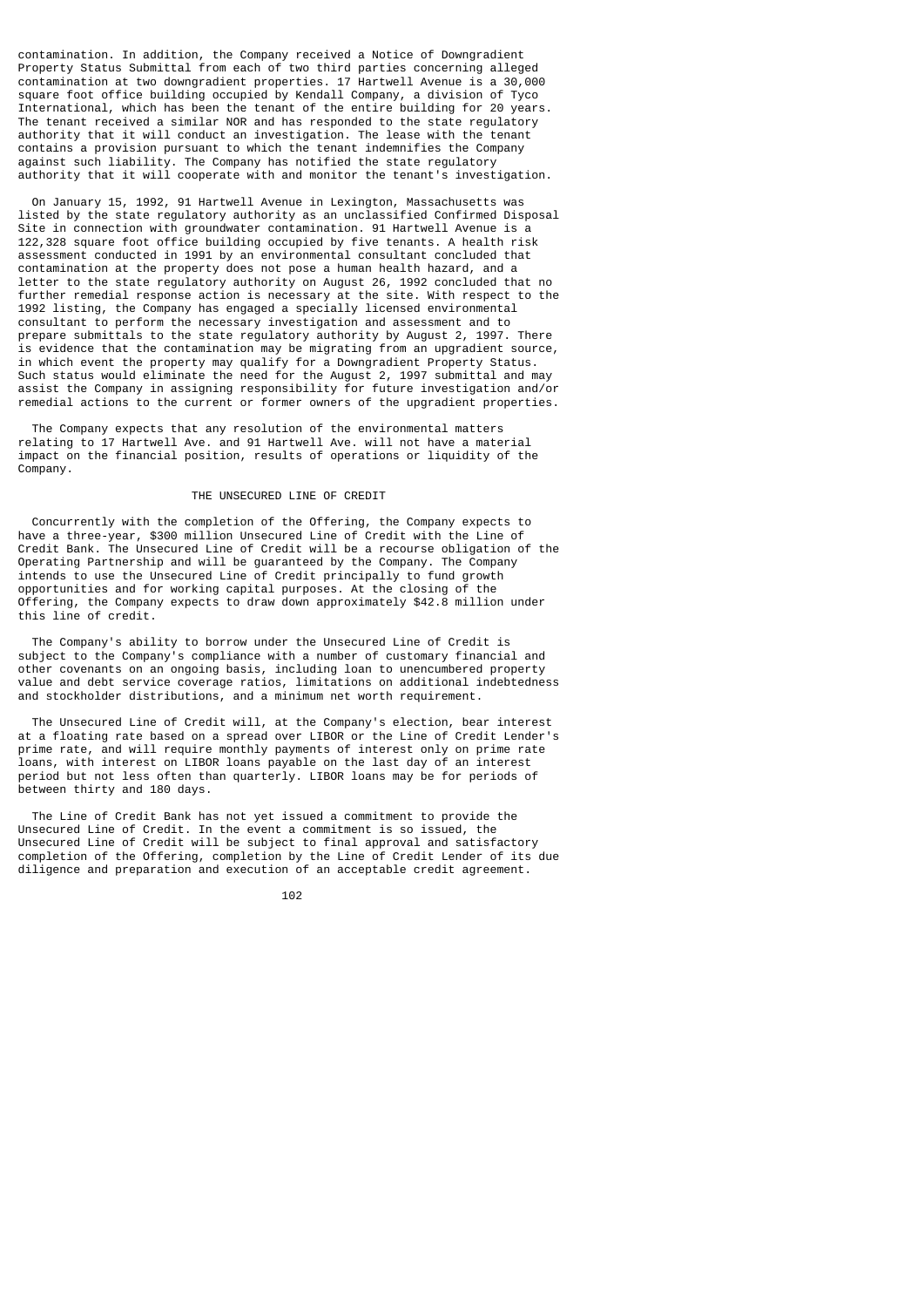#### MANAGEMENT

# DIRECTORS AND EXECUTIVE OFFICERS

 The Board of Directors of the Company will be expanded immediately following the consummation of the Offering to include the director nominees named below, each of whom has been nominated for election and consented to serve. Upon election of the director nominees, there will be a majority of directors who are neither employees nor affiliates of the Company. Pursuant to the Certificate of Incorporation, the Board of Directors is divided into three classes of directors. The initial terms of the three classes will expire in 1998, 1999 and 2000, respectively. Beginning in 1998, directors of each class will be chosen for three-year terms upon the expiration of their current terms and each year one class of directors will be elected by the stockholders. The Company believes that classification of the Board of Directors will help to assure the continuity and stability of the Company's business strategies and policies as determined by the Board of Directors. Holders of shares of Common Stock will have no right to cumulative voting in the election of directors. Consequently, at each annual meeting of stockholders, the holders of a majority of the shares of Common Stock will be able to elect all of the successors of the class of directors whose terms expire at that meeting.

 The following table sets forth certain information with respect to the directors, director nominees and executive officers of the Company immediately following the consummation of this Offering:

| NAMF                                  | AGE<br>POSITION                                                                                                                                                         |
|---------------------------------------|-------------------------------------------------------------------------------------------------------------------------------------------------------------------------|
| Mortimer B. Zuckerman                 | 59 Chairman of the Board<br>55 President,<br>Chief Executive<br>Officer and Director                                                                                    |
| Raymond A. Ritchey<br>Robert E. Burke | 46 Senior Vice President<br>59 Senior Vice President<br>55 Senior Vice President<br>50 Senior Vice President<br>45 Senior Vice President,<br>Chief Financial<br>Officer |

 The following is a biographical summary of the experience of the directors, director nominees and executive and senior officers of the Company:

#### Directors and Executive Officers

 Mr. Mortimer B. Zuckerman serves as Chairman of the Board of Directors of the Company. Mr. Zuckerman co-founded the Company in 1970 after spending seven years at Cabot, Cabot & Forbes where he rose to the position of Senior Vice President and Chief Financial Officer. He is a graduate of McGill University, Montreal receiving an undergraduate degree in 1957 and a degree of law in 1961. He received an MBA with distinction from the Wharton School, University of Pennsylvania in 1961 and a Master of Law from Harvard University in 1962. Mr. Zuckerman serves as a Trustee for New York University, a Director and Member of the Executive Committee of WNET/Channel 13 New York, a Trustee of Memorial Sloan-Kittering Cancer Institute, a Trustee of the Institute For Advanced Studies at Princeton, a Member of the Harvard Medical School Board of Visitors, and a Member of the Council on Foreign Relations and the International Institute For Strategic Studies. He is also Chairman and Editorin-Chief of U.S. News & World Report, Chairman of The Atlantic Monthly Magazine, Chairman and Co-Publisher of the New York Daily News and Chairman of the Board of Applied Graphics Technologies (AGT) and a member of the Board of Directors of Snyder Communications.

 Mr. Edward H. Linde serves as President, Chief Executive Officer and a Director of the Company. Mr. Linde co-founded the Company in 1970 after spending five years at Cabot, Cabot & Forbes where he became

103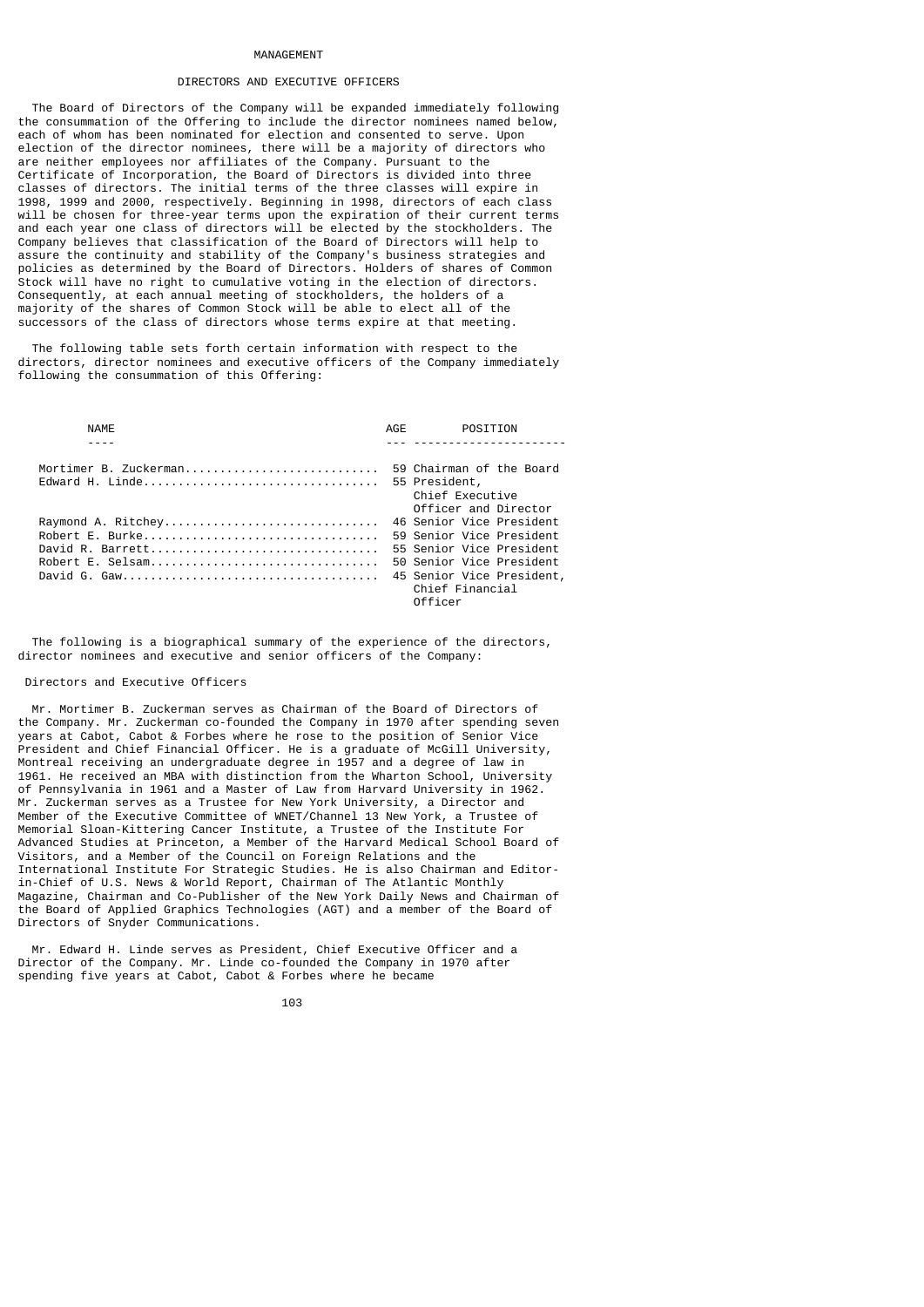Vice President and Senior Project Manager. Mr. Linde serves as Chairman of the Board of Directors of the Massachusetts Government Land Bank and Co-Chairman of the Massachusetts Development Finance Agency. He is also a member of the Board of Directors of the CareGroup and the Beth Israel Deaconess Medical Center, an Overseer of the Boston Symphony Orchestra, a Member of the Massachusetts Institute of Technology Visiting Committee to the Department of Urban Studies and Planning (where he also was a Member of the MIT Corporation from 1990 to 1995) and a member of the Board of Fellows of the Harvard Medical School. Mr. Linde is a member of the Board of Applied Graphics Technologies (AGT). He received a BS in Civil Engineering from MIT in 1962 and an MBA from Harvard Business School, where he was a Baker Scholar, in 1964.

 Mr. Raymond A. Ritchey serves as a Senior Vice President, Co-Manager of the Washington office and National Director of Acquisitions and Development for the Company. In this capacity, Mr. Ritchey is responsible for all marketing and new opportunity origination in the Washington area and directly oversees similar activities for the Company on a national basis. Mr. Ritchey joined the Company in 1980, leading the Company's expansion to become one of the dominant real estate firms in the Washington metropolitan area. For four years prior to joining the Company, Mr. Ritchey was one of the leading commercial real estate brokers in the Washington area with Coldwell Banker. He is a 1972 graduate of the U.S. Naval Academy and a 1973 graduate of the U.S. Naval Post Graduate School in Monterey, California.

 Mr. Robert E. Burke serves as a Senior Vice President and Co-Manager of the Washington office for the Company. He joined the Company in 1979 to open its Washington area office serving as general manager in charge of operations of that office. Prior to 1979, Mr. Burke spent 7 1/2 years as General Manager of the John Fitzgerald Kennedy Library Corporation. He received dual degrees in 1960 when he earned a BS from Bates College and a Bachelor of Civil Engineering degree from Rensselaer Polytechnic Institute.

 Mr. David R. Barrett serves as Senior Vice President and Manager of the Boston office of the Company. He joined the Company in 1976 after six years as a principal in a consulting firm specializing in housing and urban development and after serving as Special Assistant to the Administrator of the Housing and Development Administration of the City of New York. He has been involved in all aspects of developing the Company's portfolio of properties and was directly responsible for the approval, design, construction and leasing of its Cambridge Center development. Mr. Barrett received a BA from Columbia College in 1963 and an LLB with honors from Harvard Law School in 1966 where he was an editor of the Harvard Law Review.

 Mr. Robert E. Selsam is a Senior Vice President and Manager of the Company's New York office. He joined the Company in 1984, prior to which he was Director of Planning for the Metropolitan Transportation Authority of the State of New York. Mr. Selsam serves as Secretary and member of the Executive Committee of the New York Building Congress, is Executive Vice President and past Co-Chairman of the Associated Builders and Owners of New York, a member of the Executive Committee of the Association for a Better New York, and Vice President and Trustee of the New York Foundation for Architecture. He received a BA from the University of Pennsylvania in 1968 and a MS in Urban Planning from the Columbia University School of Architecture in 1970. Mr. Selsam has had direct involvement in all aspects of the Company's New York activities including development, leasing and building operations.

 Mr. David G. Gaw is Senior Vice President and Chief Financial Officer for the Company, where he oversees a 40-person accounting, control and financial management department. He joined the Company in 1982 and has been involved in the Company's financial operations since then, including administering the Company's financings and banking relationships. From 1978 to 1982 he served as Vice President for the Norwood Group. Mr. Gaw received a BSBA from Suffolk University in 1973 and also received an MBA from Suffolk University in 1983.

Senior Officers

 Mr. Frederick J. DeAngelis serves as Senior Vice President and General Counsel for the Company, where he oversees a staff of three lawyers and one paralegal. Mr. DeAngelis joined the Company in 1980 after serving

<u>104</u>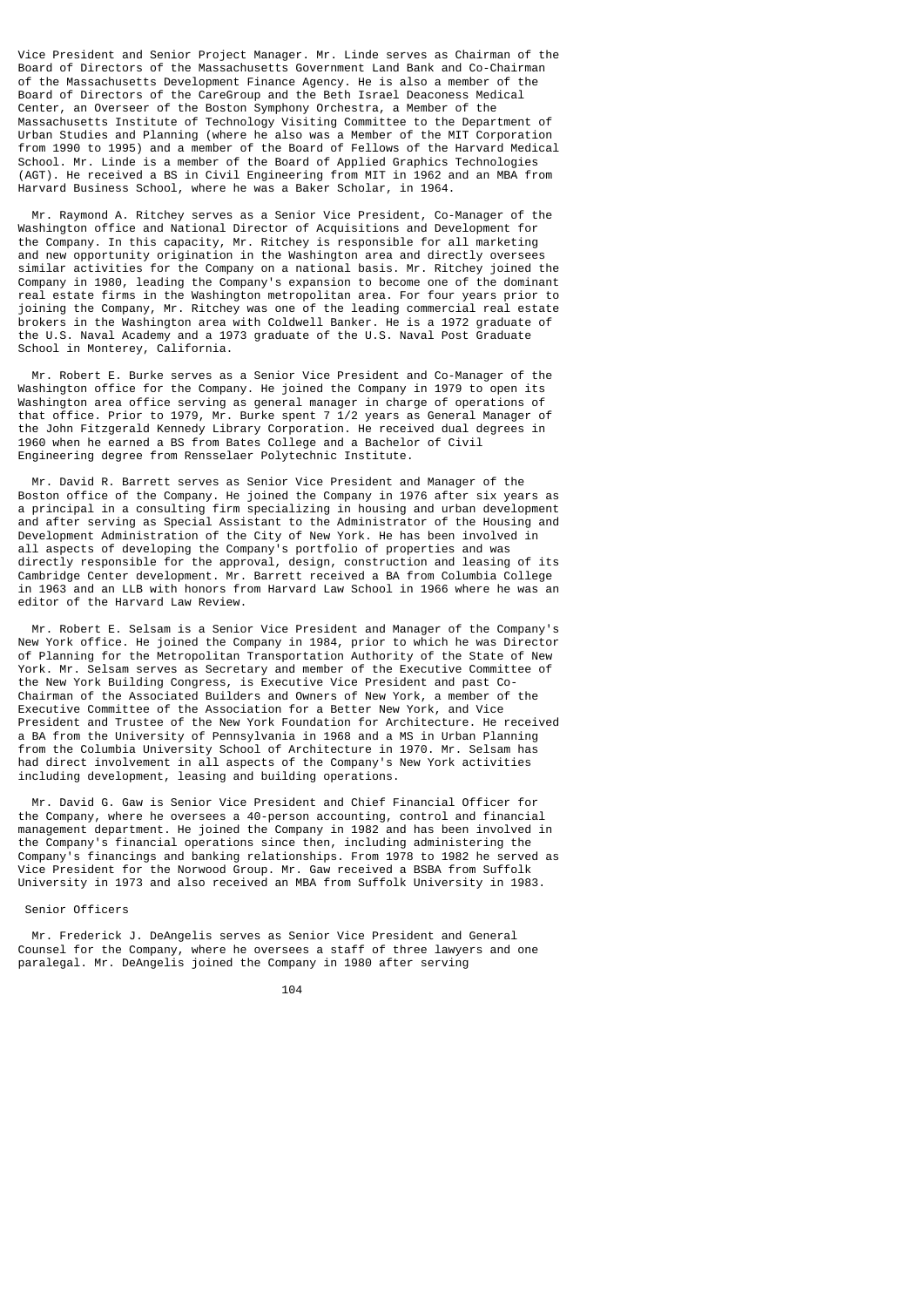as a partner at the firm of Lane & Altman in Boston. He received an AB in Economics (cum laude) from Holy Cross College in 1970 and a doctor of law degree (magna cum laude) from Boston College Law School in 1973.

 Mr. Stephen R. Clineburg, who joined the Company in 1984, serves as Senior Vice President and Regional General Counsel, Washington region. From June 1972 through July 1984, Mr. Clineburg was an attorney at the Gulf Oil Corporation and before that had been a Vice President and Title Officer of the Real Title Corporation in Fairfax, Virginia. Mr. Clineburg graduated from Columbia University with a BA in English in 1963 and from the University of Virginia Law School in Charlottesville in 1966.

 Mr. James C. Rosenfeld is a Senior Vice President of the Company, where he has been responsible for all suburban Boston project development. Prior to joining the Company in 1980, he worked for ten years at Cabot, Cabot and Forbes where he served as project manager on major commercial office building projects. Mr. Rosenfeld received an AB from Bowdoin College in 1965.

 Mr. E. Mitchell Norville is Senior Vice President and Senior Project Manager-Washington for the Company. In that capacity he oversees development of the Company's projects, including its fee development work for third parties. He has had direct responsibility for the project management of such projects as Independence Square, the headquarters for HCFA, and the work being performed for the National Institute of Health. Mr. Norville joined the Company in 1984 following his graduation from the University of Virginia with an MBA. He also received a BS in Mechanical Engineering from Clemson University in 1980.

 Mr. Peter D. Johnston is a Senior Vice President of the Company, where he has been responsible for the development of more than one million square feet of the Company's Washington, D.C., commercial projects. He joined Boston Properties in 1987 after receiving an MBA from the University of Virginia. Mr. Johnston also received a Bachelor of Business Administration from Roanoke College in 1981 as well as an MA degree from Hollins College in 1982.

 Mr. John D. Camera, Jr. is Senior Vice President--Boston Construction Management for the Company and in that capacity oversees the Company's Boston area construction activities. Mr. Camera, who joined the Company in 1980, has more than 30 years of construction industry experience. He is a 1964 graduate of the Worcester Polytechnic Institute where he received a BS in Civil Engineering. Following graduation he served in the U.S. Navy Civil Engineering Corps. During his time at the Company, he has been responsible for more than \$325 million of construction activity.

 Mr. Jonathan B. Kurtis is Senior Vice President--Washington Construction Management for the Company. In that capacity he oversees all of the Company's Washington area construction activities and has been responsible for more than \$517 million of successfully completed construction undertaken by the Company. Mr. Kurtis joined the Company in 1984 following seven years of general contractor project management experience. He graduated from the University of Florida in Gainesville, Florida with a Bachelor of Building Construction in 1977.

 Mr. John J. Baraldi is Senior Vice President and National Director of Property Management at the Company. In that capacity, and based on his 35 years of property management experience, he provides national leadership and guidance to the property managers responsible for each of the Company's geographical areas of activity. Mr. Baraldi joined the Company in 1975 after holding property management positions at Cabot, Cabot & Forbes and the General Foods Corporation.

 Mr. David H. Boone is Senior Vice President and Director of Washington Area Property Management for the Company. In that capacity, he has direct responsibility for the property management of the Company's Washington properties. Mr. Boone joined the Company in 1986 after 23 years experience in building operations and property management with other firms. Mr. Boone has also served as commercial Vice President for BOMA (Building Owners & Managers Association) Washington, D.C. and on the Board of Governors for BOMA International.

 Mr. William J. Wedge serves as Senior Vice President--Tax Counsel for the Company. He joined Boston Properties in 1984 after serving in the Tax Department of Coopers & Lybrand. Mr. Wedge graduated from

<u>105 - Animal Stephen Barbara, amerikan pengaran pengaran pengaran pengaran pengaran pengaran pengaran pengara</u>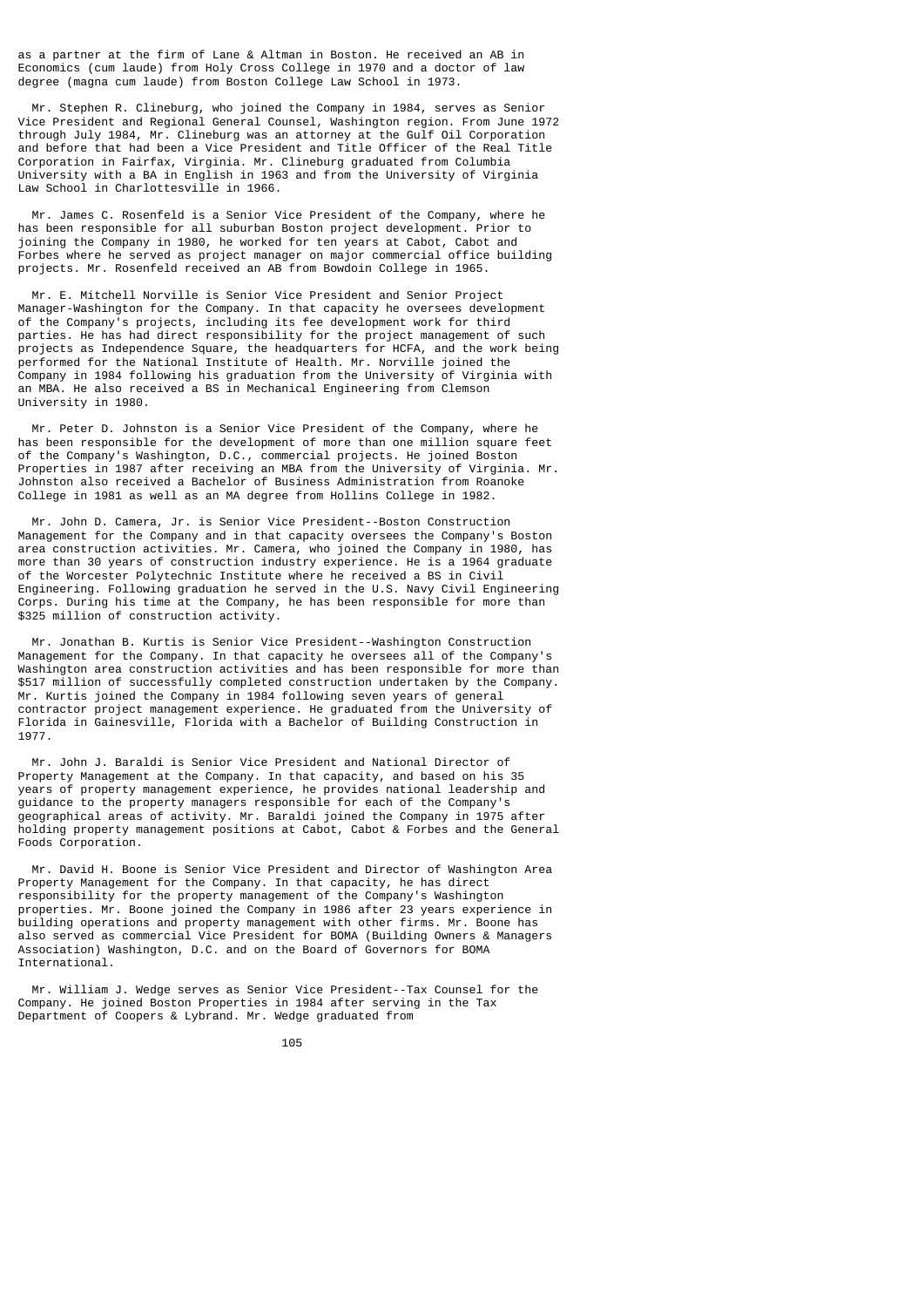Dartmouth College in 1977 with a B.A. in History and Government, received a JD (cum laude) from Suffolk Law School in 1981 and was awarded a Masters of Taxation (LLM) by Boston University Law School in 1984. Mr. Wedge is an Adjunct Professor of Law at Suffolk Law School. He oversees tax and corporate affairs for the Company.

COMMITTEES OF THE BOARD OF DIRECTORS

# Audit Committee

 Promptly following the consummation of the Offering, the Board of Directors will establish an Audit Committee. The Audit Committee will make recommendations concerning the engagement of independent public accountants, review with the independent public accountants the scope and results of the audit engagement, approve professional services provided by the independent public accountants, review the independence of the independent public accountants, consider the range of audit and non-audit fees and review the adequacy of the Company's internal accounting controls. The Audit Committee will initially consist of two or more non-employee directors.

# Compensation Committee

- --------

 Promptly following the completion of the Offering, the Board of Directors will establish a Compensation Committee to establish remuneration levels for executive officers of the Company and implement the Company's Stock Option Plan and any other incentive programs. The Compensation Committee will initially consist of two or more non-employee directors.

 The Board of Directors may from time to time establish certain other committees to facilitate the management of the Company.

# COMPENSATION OF DIRECTORS

 The Company intends to pay its non-employee directors annual compensation of \$15,000 for their services. In addition, non-employee directors will receive a fee of \$1,000 for each Board of Directors meeting attended in person. Nonemployee directors attending any committee meetings in person will receive an additional fee of \$1,000 for each committee meeting attended, unless the committee meeting is held on the day of a meeting of the Board of Directors. Non-employee directors will also receive an additional fee of \$250 for each telephonic meeting attended. Non-employee directors will also be reimbursed for reasonable expenses incurred to attend director and committee meetings. Officers of the Company who are directors will not be paid any directors' fees. Non-employee directors will receive, upon initial election to the Board of Directors, an option to purchase 10,000 shares of Common Stock, and annually thereafter will receive an option to purchase 5,000 shares of Common Stock. These options will become exercisable over two years.

## EXECUTIVE COMPENSATION

 The following table sets forth the annual base salary rates and other compensation expected to be paid in 1997 to the Company's Chief Executive Officer and each of the Company's four other most highly compensated executive officers (the "Named Executive Officers").

|      |                                                          |  | 1997 BASE OPTIONS        |  |
|------|----------------------------------------------------------|--|--------------------------|--|
| NAME | TTTI F                                                   |  | SALARY RATE ALLOCATED(1) |  |
|      |                                                          |  |                          |  |
|      | Edward H. Linde President and Chief<br>Executive Officer |  |                          |  |

(1) One third of these options will be exercisable on each of the , and anniversaries of the date of grant, respectively.

 <sup>106</sup>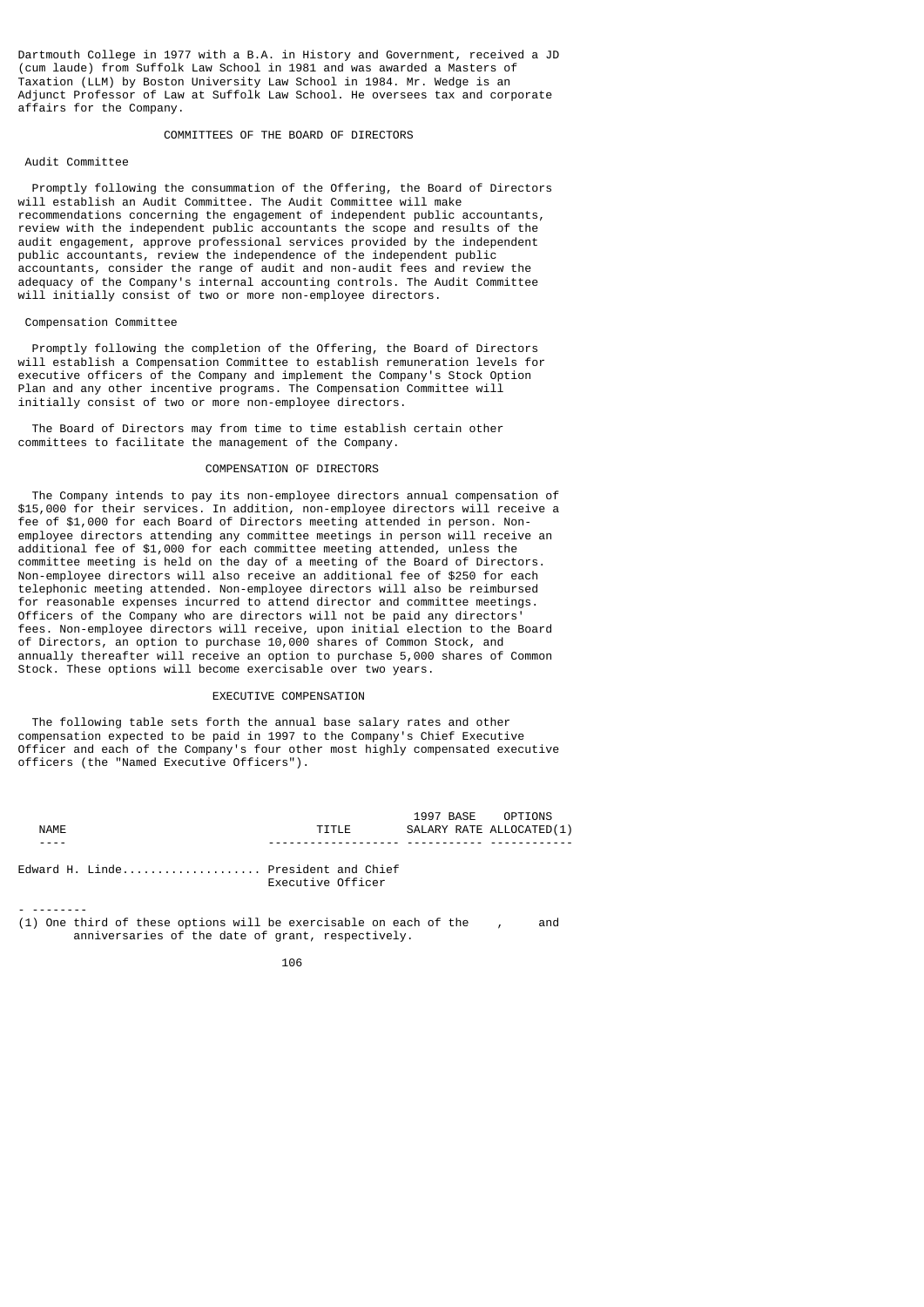#### EMPLOYMENT AND NONCOMPETITION AGREEMENTS

 Mr. Linde, as President and Chief Executive Officer, will enter into an employment and noncompetition agreement with the Company (the "Employment Agreement"). Pursuant to the Employment Agreement, Mr. Linde will devote substantially all of his business time to the business and affairs of the Company and the Operating Partnership. The Agreement is for a two year term and prohibits, with certain limited exceptions, Mr. Linde, during his period of employment and following termination of his employment by the Company with cause or by Mr. Linde without good reason, from engaging directly or indirectly, in the development, operation, management or leasing of commercial properties. Such noncompetition provision expires at the later of the end of the term of the agreement or one year after such a termination of employment. Mr. Zuckerman will enter into a noncompetition agreement of the same scope and duration.

# STOCK OPTION PLAN

 Prior to the completion of the Offering, the Company will adopt the Boston Properties, Inc. 1997 Stock Option and Incentive Plan (the "Plan") to provide incentives to attract and retain executive officers, directors, employees and other key personnel. The Plan will be administered by the Compensation Committee. The maximum number of shares available for issuance under the Plan will be 9.5% of the total number of shares of Common Stock and OP Units (other than OP Units owned by the Company) outstanding from time to time (initially 4,883,000 shares).

# Stock Options

 The Plan permits the granting of (i) options to purchase Common Stock intended to qualify as incentive stock options ("Incentive Options") under Section 422 of the Code and (ii) options that do not so qualify ("Non-Qualified Options"). The option exercise price of each option will be determined by the Committee but may not be less than 100% of the fair market value of the Common Stock on the date of grant in the case of incentive stock options, and may not be less than 50% of the fair market value of the Common Stock on the date of grant in the case of Non-Qualified Options. Plan participants may elect, with the consent of the Committee, to receive discounted Non-Qualified Options in lieu of cash compensation.

 The term of each option will be fixed by the Committee and may not exceed ten years from date of grant in the case of an Incentive Option. The Committee will determine at what time or times each option may be exercised and, subject to the provisions of the Plan, the period of time, if any, after retirement, death, disability or termination of employment during which options may be exercised. Options may be made exercisable in installments, and the exercisability of options may be accelerated by the Committee.

 Upon exercise of options, the option exercise price must be paid in full either in cash or by certified or bank check or other instrument acceptable to the Committee or, if the Committee so permits, by delivery of shares of Common Stock already owned by the optionee or delivery of a promissory note. The exercise price may also be delivered to the Company by a broker pursuant to irrevocable instructions to the broker from the optionee.

 At the discretion of the Committee, stock options granted under the Plan may include a "re-load" feature pursuant to which an optionee exercising an option by the delivery of shares of Common Stock would automatically be granted an additional stock option (with an exercise price equal to the fair market value of the Common Stock on the date the additional stock option is granted) to purchase that number of shares of Common Stock equal to the number delivered to exercise the original stock option. The purpose of this feature is to enable participants to maintain an equity interest in the Company without dilution.

 To qualify as Incentive Options, options must meet additional Federal tax requirements, including limits on the value of shares subject to Incentive Options which first become exercisable in any one calendar year, and a shorter term and higher minimum exercise price in the case of certain large stockholders.

107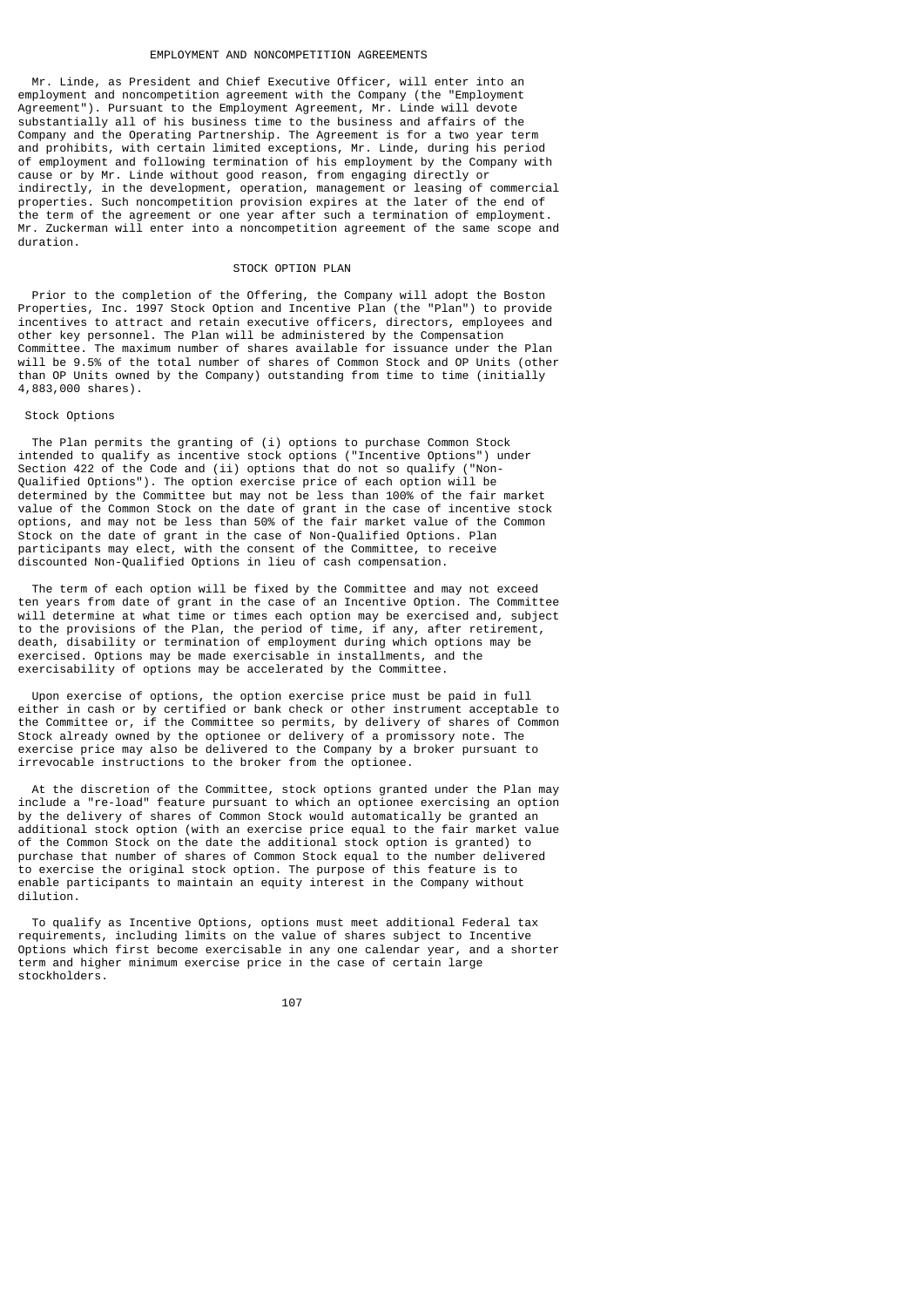#### Stock Options Granted to Non-employee Directors

 The Plan provides for the automatic grant of Non-Qualified Options to nonemployee directors. Each non-employee director will receive, upon initial election to the Board of Directors, a Non-Qualified Option to acquire 10,000 shares of Common Stock. Each non-employee director who is serving as a director of the Company on the fifth business day after each annual meeting of shareholders, beginning with the 1998 annual meeting, will automatically be granted on such day a Non-Qualified Option to acquire 5,000 shares of Common Stock. The exercise price of each such Non-Qualified Option is the fair market value of the Common Stock on the date of grant. One-half of each Non-Qualified Option shall be exercisable on each of the first and second anniversary date of grant. The Committee may also grant additional Non-Qualified Options to non-employee directors.

#### Restricted Stock

 The Committee may also award shares of Common Stock to participants, subject to such conditions and restrictions as the Committee may determine. These conditions and restrictions may include the achievement of certain performance goals and/or continued employment with the Company through a specified restricted period. The purchase price of shares of restricted stock will be determined by the Committee. If the performance goals and other restrictions are not attained, the participants will forfeit their shares of restricted stock.

# Unrestricted Stock

 The Committee may also grant shares (at no cost or for a purchase price determined by the Committee) which are free from any restrictions under the Plan. Shares of unrestricted stock may be issued to participants in recognition of past services or other valid consideration, and may be issued in lieu of cash compensation to be paid to such participants.

 Subject to the consent of the Committee, a participant may make an advance irrevocable election to receive a portion of his compensation in shares of unrestricted stock (valued at fair market value on the date the cash compensation would otherwise be paid). In certain instances, a participant may also elect to defer receipt of his shares of unrestricted stock in accordance with such rules and procedures as may from time to time be established by the Company. During the period of deferral, the deferred shares would receive dividend equivalent rights.

#### Performance Share Awards

 The Committee may also grant performance share awards to participants entitling the participants to receive shares of Common Stock upon the achievement of individual or Company performance goals and such other conditions as the Committee shall determine.

# Dividend Equivalent Rights

 The Committee may grant dividend equivalent rights, which entitle the recipient to receive credits for dividends that would be paid if the recipient had held specified shares of Common Stock. Dividend equivalent rights may be granted as a component of another award or as a freestanding award. Dividend equivalent rights credited under the Plan may be paid currently or be deemed to be reinvested in additional shares of Common Stock, which may thereafter accrue additional dividend equivalent rights at fair market value at the time of deemed reinvestment or on the terms then governing the reinvestment of dividends under the Company's dividend reinvestment plan, if any. Dividend equivalent rights may be settled in cash, shares, or a combination thereof, in a single installment or installments, as specified in the award. Awards payable in cash on a deferred basis may provide for crediting and payment of interest equivalents.

# Adjustments for Stock Dividends, Mergers, Etc.

 The Committee will make appropriate adjustments in outstanding awards to reflect stock dividends, stock splits and similar events. In the event of a merger, liquidation, sale of the Company or similar event, the Committee, in its discretion, may provide for substitution or adjustments of outstanding awards, or may terminate all awards with payment of cash or in kind consideration.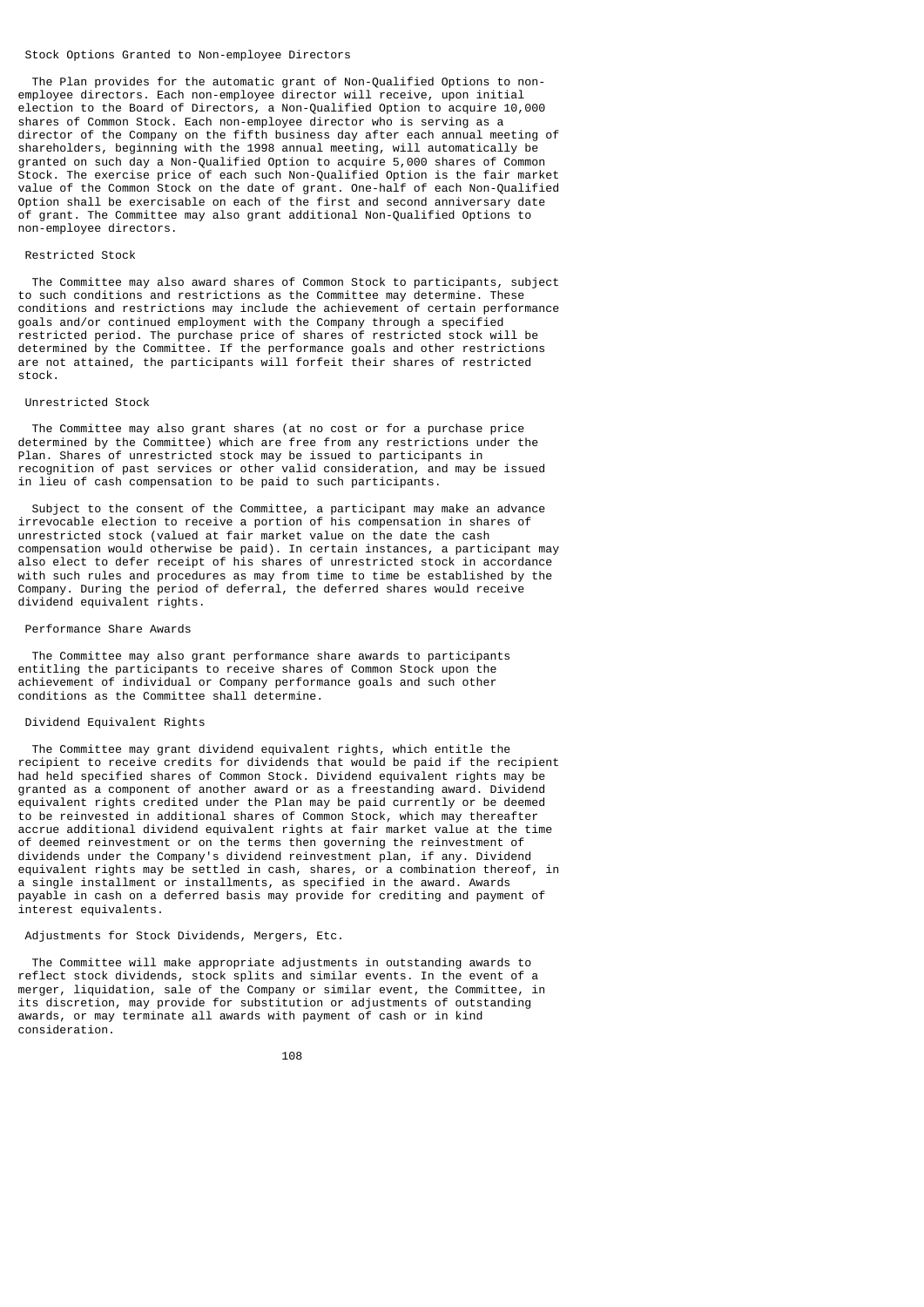#### Amendments and Termination

 The Board of Directors may at any time amend or discontinue the Plan and the Committee may at any time amend or cancel outstanding awards for the purpose of satisfying changes in the law or for any other lawful purpose. However, no such action may be taken which adversely affects any rights under outstanding awards without the holder's consent. Further, Plan amendments shall be subject to approval by the Company's stockholders if and to the extent required by the Code to preserve the qualified status of Incentive Options or to preserve tax deductibility of compensation earned under stock options.

#### NEW PLAN BENEFITS

 Approximately employees and non-employee directors are currently eligible to participate in the Plan. The table below shows the options that will be granted to employees and non-employee directors.

1997 STOCK OPTION AND INCENTIVE PLAN

| NAME AND POSITION                      | NUMBER OF SHARES<br>UNDERLYING STOCK OPTION(1) |
|----------------------------------------|------------------------------------------------|
|                                        |                                                |
| Mortimer B. Zuckerman                  |                                                |
| Chairman                               |                                                |
| Edward H. Linde                        |                                                |
| President and Chief Executive Officer  |                                                |
| Executive Group ( persons)             |                                                |
| Non-Employee Director Group ( persons) |                                                |
| Non-Executive Officer Employee Group ( |                                                |
|                                        |                                                |

- --------

(1) Options will be granted to the employees on the date of this Prospectus at the public offering price of \$ . Options will be granted to the non employee directors on the closing date of the Offering at the fair market value on such date. One-third of the options granted to officers will be exercisable on each of the  $\overline{\phantom{a}}$ , and anniversary of the date of exercisable on each of the , and anniversary of the date of grant, respectively. One-third of the options granted to employees who are not officers will be exercisable on each of the , and anniversary of the date of grant, respectively. One-half of the options granted to non-employee directors will be exercisable on each of the first and second anniversary date of grant, respectively.

# TAX ASPECTS UNDER THE U.S. INTERNAL REVENUE CODE

 The following is a summary of the principal Federal income tax consequences of option grants under the Plan. It does not describe all Federal tax consequences under the Plan, nor does it describe state or local tax consequences.

# INCENTIVE OPTIONS

 Under the Code, an employee will not realize taxable income by reason of the grant or the exercise of an Incentive Option. If an employee exercises an Incentive Option and does not dispose of the shares until the later of (a) two years from the date the option was granted or (b) one year from the date the shares were transferred to the employee, the entire gain, if any, realized upon disposition of such shares will be taxable to the employee as long-term capital gain, and the Company will not be entitled to any deduction. If an employee disposes of the shares within such one-year or two-year period in a manner so as to violate the holding period requirements (a "disqualifying disposition"), the employee generally will realize ordinary income in the year of disposition, and, provided the Company complies with applicable withholding requirements, the Company will receive a corresponding deduction, in an amount equal to the excess of  $(1)$  the lesser of  $(x)$  the amount, if any, realized on the disposition and (y) the fair market value of the shares on the date the option was exercised over (2) the option price. Any additional gain realized on the disposition of the shares acquired upon exercise of the option will be long-term or short-term capital gain and any loss will be long-term or shortterm capital loss depending upon the holding period for such shares. The employee will be considered to have disposed of his shares if he sells,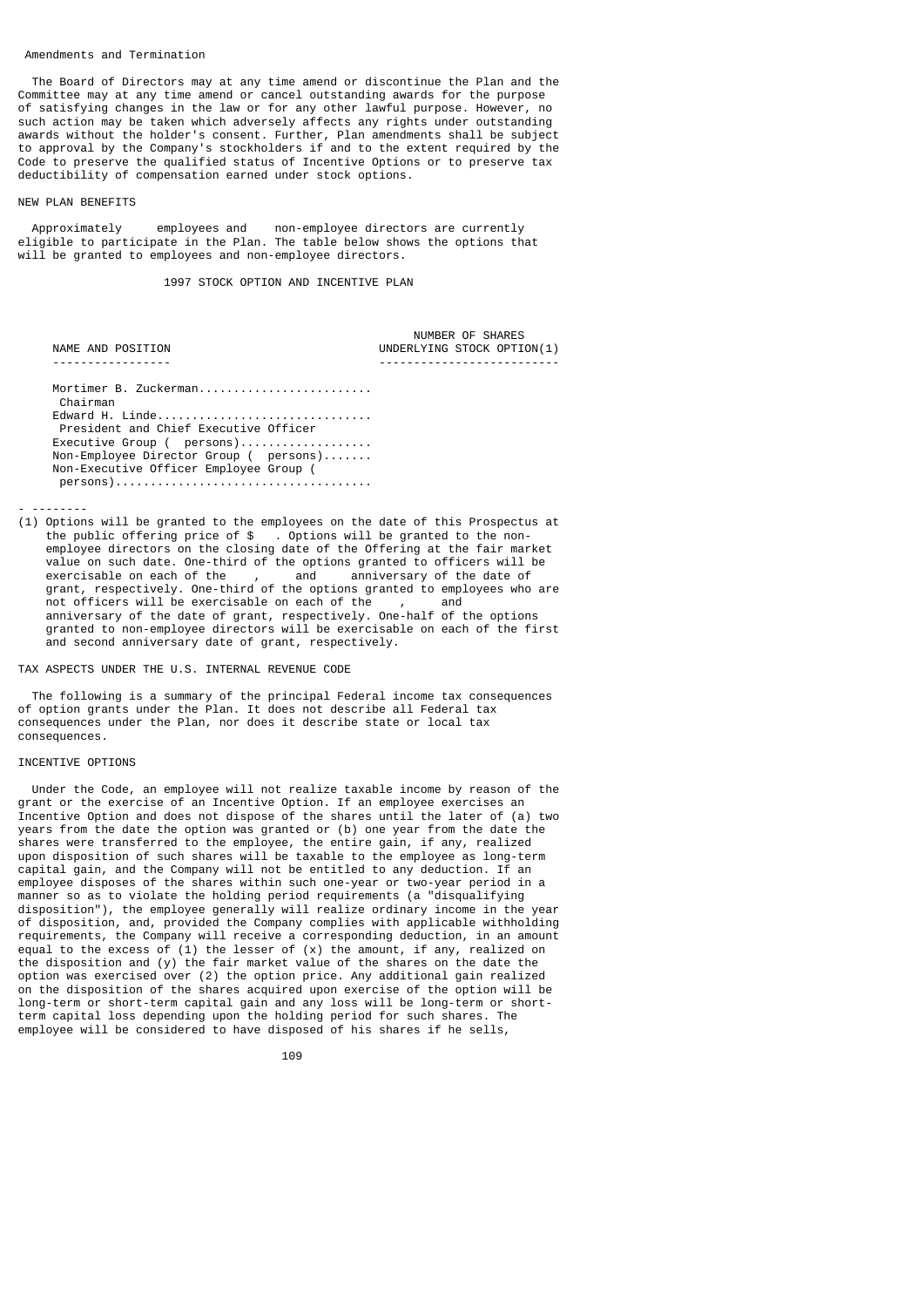exchanges, makes a gift of or transfers legal title to the shares (except by pledge or by transfer on death). If the disposition of shares is by gift and violates the holding period requirements, the amount of the employee's ordinary income (and the Company's deduction) is equal to the fair market value of the shares on the date of exercise less the option price. If the disposition is by sale or exchange, the employee's tax basis will equal the amount paid for the shares plus any ordinary income realized as a result of the disqualifying distribution. The exercise of an Incentive Option may subject the employee to the alternative minimum tax.

 Special rules apply if an employee surrenders shares of Common Stock in payment of the exercise price of his Incentive Option.

 An Incentive Option that is exercised by an employee more than three months after an employee's employment terminates will be treated as a Non-Qualified Option for Federal income tax purposes. In the case of an employee who is disabled, the three-month period is extended to one year and in the case of an employee who dies, the three-month employment rule does not apply.

# NON-QUALIFIED OPTIONS

 There are no Federal income tax consequences to either the optionee or the Company on the grant of a Non-Qualified Option. On the exercise of a Non-Qualified Option, the optionee (except as described below) has taxable ordinary income equal to the excess of the fair market value of the Common Stock received on the exercise date over the option price of the shares. The optionee's tax basis for the shares acquired upon exercise of a Non-Qualified Option is increased by the amount of such taxable income. The Company will be entitled to a Federal income tax deduction in an amount equal to such excess, provided the Company complies with applicable withholding rules. Upon the sale of the shares acquired by exercise of a Non-Qualified Option, the optionee will realize long-term or short-term capital gain or loss depending upon his or her holding period for such shares.

 Special rules apply if an optionee surrenders shares of Common Stock in payment of the exercise price of a Non-Qualified Option.

# LIMITATION OF LIABILITY AND INDEMNIFICATION

 The Company's directors and officers are and will be indemnified against certain liabilities under Delaware law, the Certificate of Incorporation and Bylaws of the Company and the Operating Partnership Agreement. The Certificate of Incorporation of the Company requires the Company to indemnify its directors and officers to the fullest extent permitted from time to time under Delaware law.

 The Bylaws provide that directors and officers of the Company shall be, and, in the discretion of the Board of Directors, non-officer employees may be, indemnified by the Company to the fullest extent authorized by Delaware law, as it now exists or may in the future be amended, against all expenses and liabilities reasonably incurred in connection with service for or on behalf of the Company. The Bylaws also provide that the right of directors and officers to indemnification shall be a contract right and shall not be exclusive of any other right now possessed or hereafter acquired under any bylaw, agreement, vote of stockholders or otherwise. The Certificate contains a provision permitted by Delaware law that generally eliminates the personal liability of directors for monetary damages for breaches of their fiduciary duty, including breaches involving negligence or gross negligence in business combinations, unless the director has breached his or her duty of loyalty, failed to act in good faith, engaged in intentional misconduct or a knowing violation of law, paid a dividend or approved a stock repurchase in violation of the Delaware General Corporation Law ("DGCL") or obtained an improper personal benefit. The provision does not alter a director's liability under the federal securities laws. In addition, this provision does not affect the availability of equitable remedies, such as an injunction or rescission, for breach of fiduciary duty. The Company believes that this provision will assist the Company in attracting and retaining qualified individuals to serve as officers and directors.

 $110$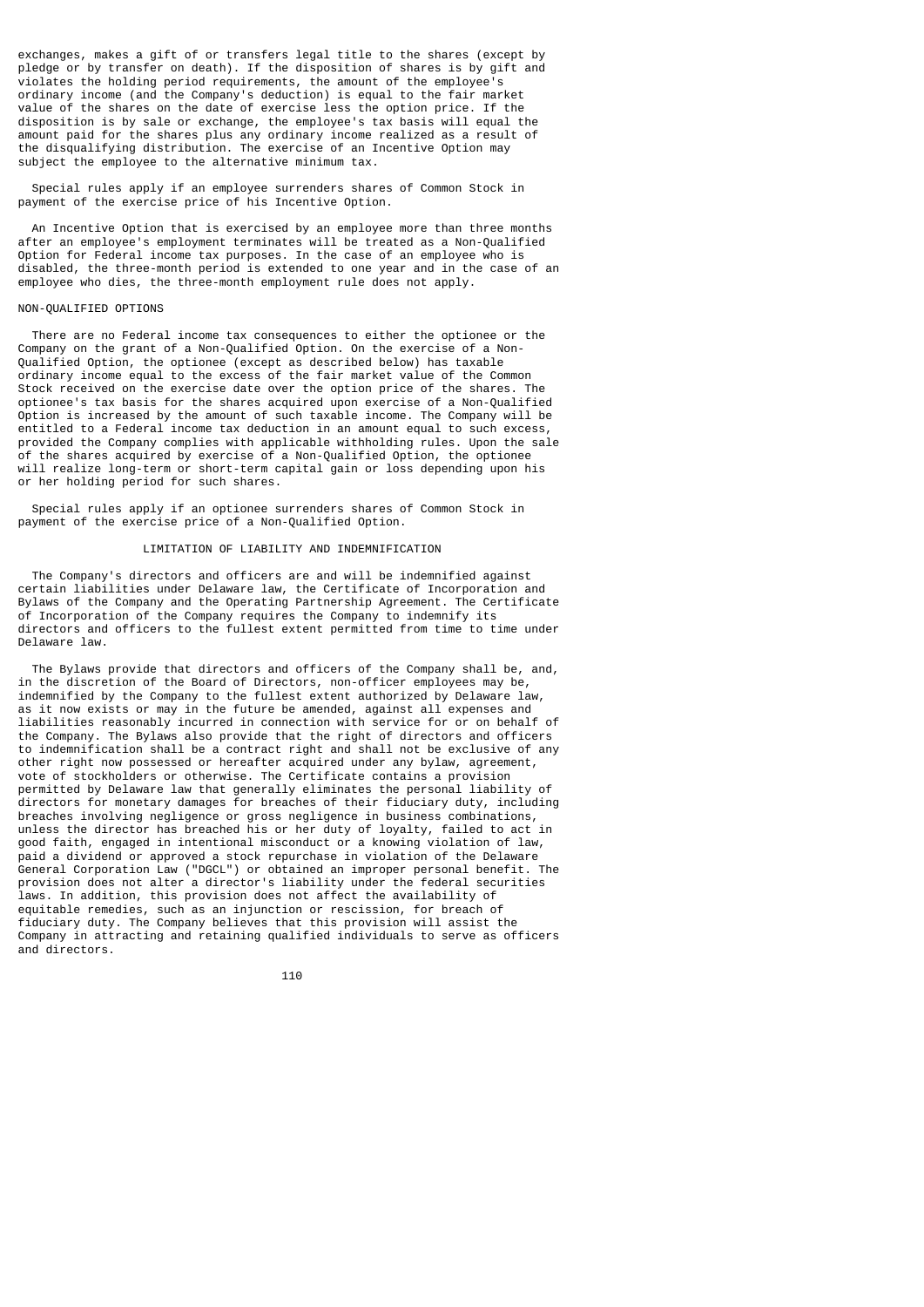The Operating Partnership Agreement also provides for indemnification of the Company and its directors and officers to the same extent indemnification is provided to directors and officers of the Company in the Company's Certificate of Incorporation and limits the liability of the Company and its directors and officers to the Operating Partnership and its partners, to the same extent that the liability of directors and officers of the Company to the Company and its stockholders is limited under their organizational documents.

## INDEMNIFICATION AGREEMENTS

 The Company has entered into indemnification agreements with each of its directors and executive officers. The indemnification agreements require, among other things, that the Company indemnify its directors and executive officers to the fullest extent permitted by law and advance to the directors and executive officers all related expenses, subject to reimbursement if it is subsequently determined that indemnification is not permitted. Under these agreements, the Company must also indemnify and advance all expenses incurred by directors and executive officers seeking to enforce their rights under the indemnification agreements and may cover directors and executive officers under the Company's directors' and officers' liability insurance. Although the form of indemnification agreement offers substantially the same scope of coverage afforded by law, as a traditional form of contract it may provide greater assurance to directors and executive officers that indemnification will be available.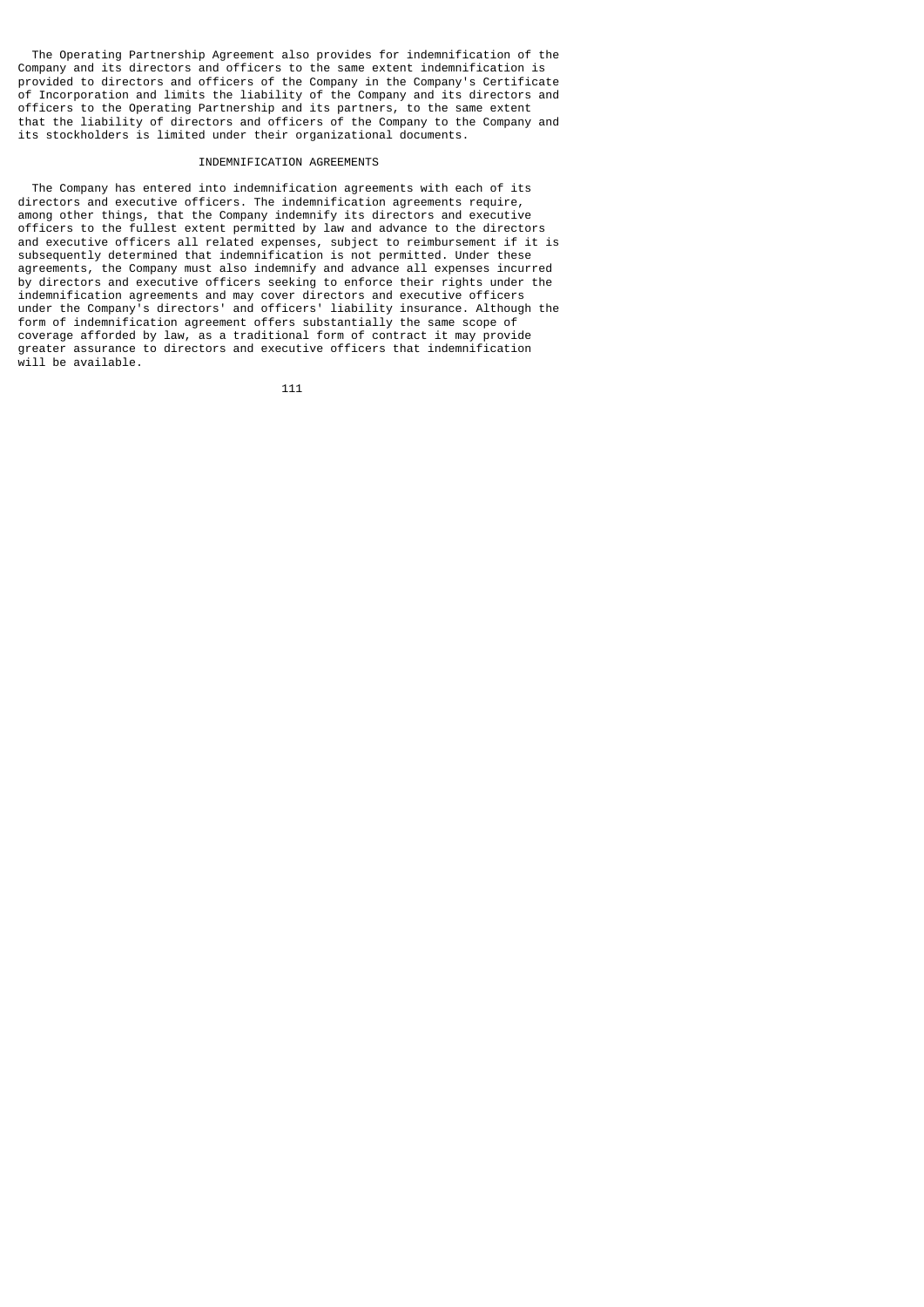The following is a discussion of certain investment, financing and other policies of the Company. These policies have been determined by the Company's Board of Directors and, in general, may be amended or revised from time to time by the Board of Directors without a vote of the stockholders.

## INVESTMENT POLICIES

### INVESTMENT IN REAL ESTATE OR INTERESTS IN REAL ESTATE

 The Company will conduct all of its investment activities through the Operating Partnership and its affiliates. The Company's investment objectives are to provide quarterly cash distributions and achieve long-term capital appreciation through increases in the value of the Company. For a discussion of the Properties and the Company's acquisition and other strategic objectives, see "Business and Properties" and "Business and Growth Strategies."

 The Company expects to pursue its investment objectives primarily through the ownership by the Operating Partnership of the Properties and other acquired properties. The Company currently intends to invest primarily in existing improved properties, existing properties in need of redevelopment and land which the Company believes has development potential. Future investment or development activities will not be limited to any geographic area or product type or to a specified percentage of the Company's assets. While the Company intends to diversify in terms of property locations, size and market, the Company does not have any limit on the amount or percentage of its assets that may be invested in any one property or any one geographic area. The Company intends to engage in such future investment or development activities in a manner that is consistent with the maintenance of its status as a REIT for federal income tax purposes. In addition, the Company may purchase or lease income-producing commercial and other types of properties for long-term investment, expand and improve the real estate presently owned or other properties purchased, or sell such real estate properties, in whole or in part, when circumstances warrant.

 The Company may also participate with third parties in property ownership, through joint ventures or other types of co-ownership. Such investments may permit the Company to own interests in larger assets without unduly restricting diversification and, therefore, add flexibility in structuring its portfolio. The Company will not, however, enter into a joint venture or partnership to make an investment that would not otherwise meet its investment policies.

 Equity investments may be subject to existing mortgage financing and other indebtedness or such financing or indebtedness as may be incurred in connection with acquiring or refinancing these investments. Debt service on such financing or indebtedness will have a priority over any distributions with respect to the Common Stock. Investments are also subject to the Company's policy not to be treated as an investment company under the Investment Company Act of 1940, as amended (the "1940 Act").

### INVESTMENTS IN REAL ESTATE MORTGAGES

 While the Company's current portfolio consists of, and the Company's business objectives emphasize, equity investments in commercial real estate, the Company may, at the discretion of the Board of Directors, invest in mortgages and other types of real estate interests consistent with the Company's qualification as a REIT. The Company does not presently intend to invest in mortgages or deeds of trust, but may invest in participating or convertible mortgages if the Company concludes that it may benefit from the cash flow or any appreciation in value of the property. Investments in real estate mortgages run the risk that one or more borrowers may default under such mortgages and that the collateral securing such mortgages may not be sufficient to enable the Company to recoup its full investment.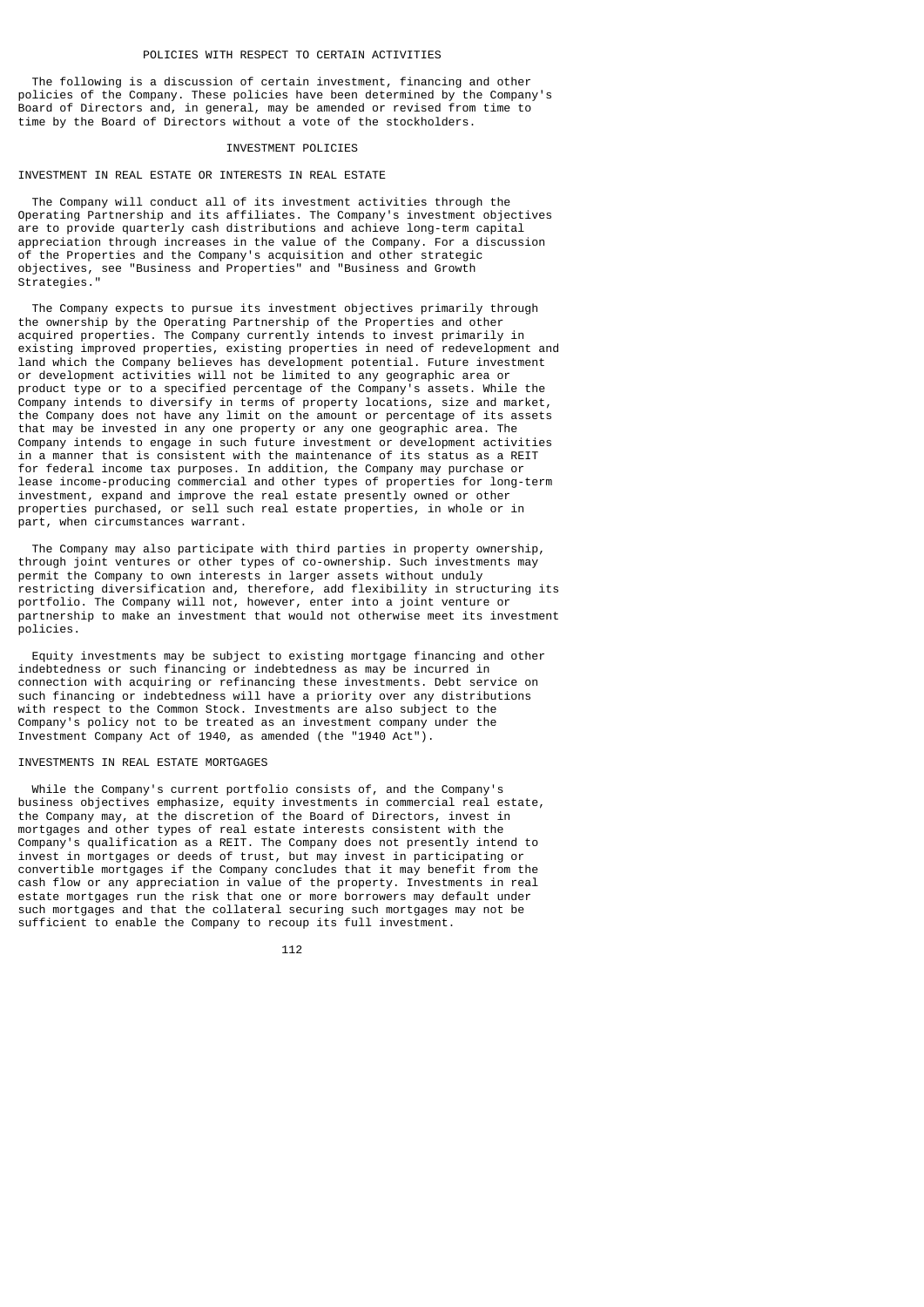#### SECURITIES OR INTERESTS IN PERSONS PRIMARILY ENGAGED IN REAL ESTATE ACTIVITIES AND OTHER ISSUERS

 Subject to the percentage of ownership limitations and gross income tests necessary for REIT qualification, the Company also may invest in securities of other REITs, other entities engaged in real estate activities or securities of other issuers, including for the purpose of exercising control over such entities.

## DISPOSITIONS

 The Company does not currently intend to dispose of any of the Properties, although it reserves the right to do so if, based upon management's periodic review of the Company's portfolio, the Board of Directors determines that such action would be in the best interests of the Company. Any decision to dispose of a Property will be made by the Company and approved by a majority of the Board of Directors. The tax consequences of the disposition of the Properties may, however, influence the decision of certain directors and executive officers of the Company who hold OP Units as to the desirability of a proposed disposition. In addition, the Operating Partnership Agreement provides that if a person who contributed an interest in any of the Designated Properties to the Operating Partnership in connection with of the Formation Transactions is caused, at any time during the Make-Whole Period, to recognize taxable gain as a result of the sale of or reduction of indebtedness on, any of such Properties, then the Operating Partnership shall pay a Make-Whole Amount to such person in respect of the resulting adverse tax consequence. See "Operating Partnership Agreement--Make-Whole Payment." The payment of the Make-Whole Amount, if applicable, decreases the net proceeds to the Company from a disposition of these Properties.

## FINANCING POLICIES

 The Company does not have a policy limiting the amount of indebtedness that the Company may incur. In addition, the Certificate and Bylaws do not limit the amount or percentage of indebtedness that the Company may incur. The Company has not established any limit on the number or amount of mortgages that may be placed on any single property or on its portfolio as a whole.

 The Board of Directors will consider a number of factors when evaluating the Company's level of indebtedness and when making decisions regarding the incurrence of indebtedness, including the purchase price of properties to be acquired with debt financing, the estimated market value of its properties upon refinancing and the ability of particular properties and the Company as a whole to generate cash flow to cover expected debt service. See "Risk Factors--No Limitations on Debt" and "Management's Discussion and Analysis of Financial Condition and Results of Operations--Liquidity and Capital Resources."

## CONFLICT OF INTEREST POLICIES

 The Company has adopted certain policies that are designed to eliminate or minimize certain potential conflicts of interest. In addition, the Company's Board of Directors is subject to certain provisions of Delaware law, which are also designed to eliminate or minimize conflicts. However, there can be no assurance that these policies or provisions of law will always be successful in eliminating the influence of such conflicts, and if they are not successful, decisions could be made that might fail to reflect fully the interests of all stockholders.

 The Company has adopted a policy that, without the approval of a majority of the disinterested directors, it will not (i) acquire from or sell to any director, officer or employee of the Company, or any entity in which a director, officer or employee of the Company has a material financial or a controlling interest, or acquire from or sell to any affiliate of any of the foregoing, any of the assets or other property of the Company, (ii) make any loan to or borrow from any of the foregoing persons or (iii) engage in any other transaction with any of the foregoing persons.

 Pursuant to Delaware law, a contract or other transaction between the Company and a Director or between the Company and any other corporation or other entity in which a Director is a director or has a material financial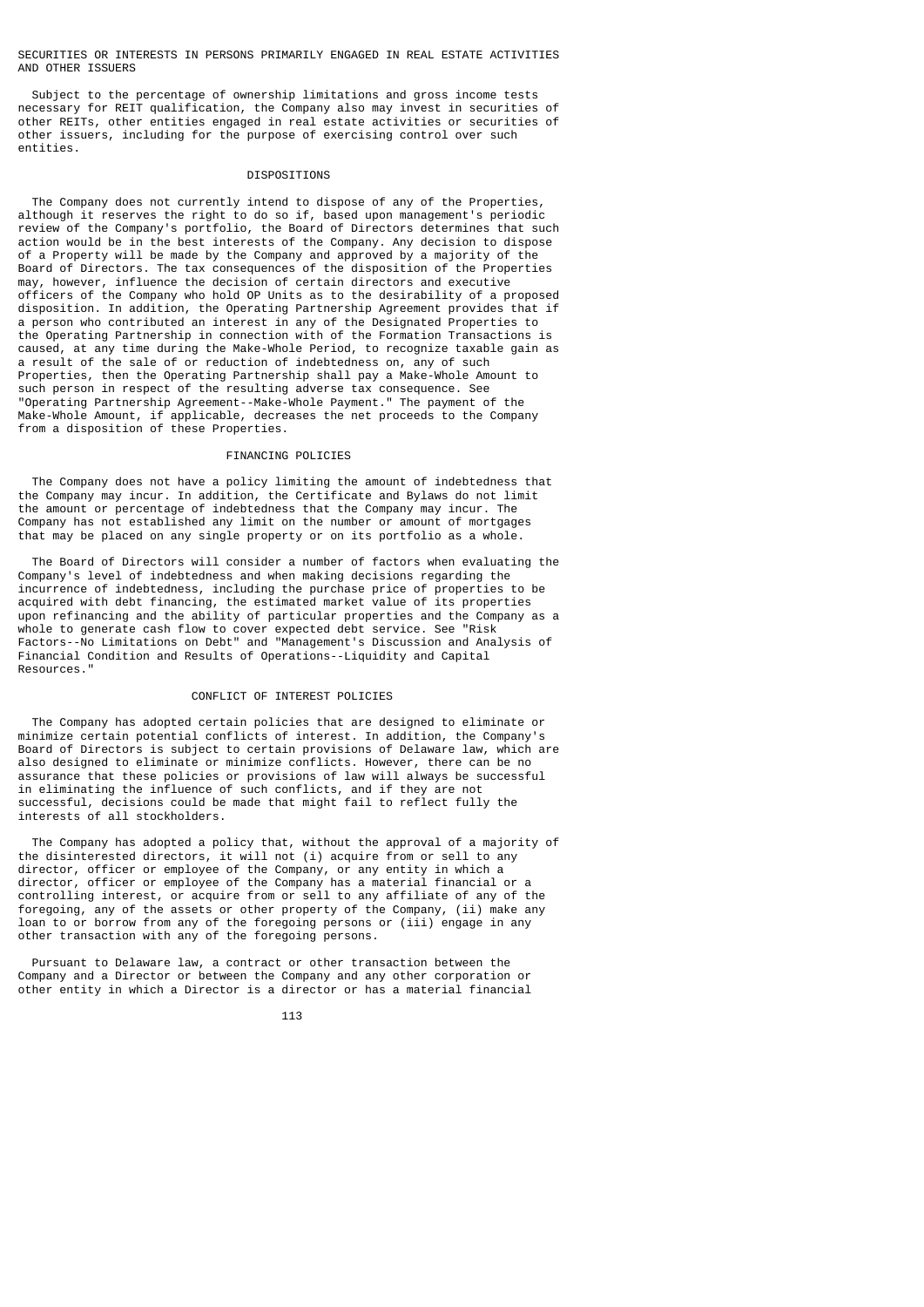interest is not void or voidable solely on the grounds of such common directorship or interest, the presence of such Director at the meeting at which the contract or transaction is authorized, approved or ratified or the counting of the Director's vote in favor thereof if (i) the material facts relating to the common directorship or interest and as to the transaction are disclosed to the Board of Directors or a committee of the Board, and the Board or committee in good faith authorizes the transaction or contract by the affirmative vote of a majority of disinterested directors, even if the disinterested directors constitute less than a quorum, or (ii) the material facts relating to the common directorship or interest and as to the transaction are disclosed to the shareholders entitled to vote thereon, and the transaction is approved in good faith by vote of the shareholders, or (iii) the transaction or contract is fair and reasonable to the Company at the time it is authorized, ratified or approved.

### EXCLUDED PROPERTY

 The Operating Partnership is succeeding to all but one of the properties managed by the Company or in which the Company or affiliates of the Company, including Messrs. Zuckerman and Linde, hold ownership interests. One property (the "Excluded Property") is not being contributed to the Company. The Excluded Property is Sumner Square, a four building, office complex located in N.W., Washington, D.C. (203,765 net rentable square feet).

 Since the Excluded Property is located in the same market as certain of the the Company's Properties, it may compete with such Properties. Upon completion of the Offering, the Excluded Property will be managed by the Operating Partnership or the Development and Management Company in return for a specified management fee. There is no assurance, however, that the Excluded Property will continue to be managed by the Operating Partnership or the Development and Management Company or that fiduciary obligations will not require Messrs. Zuckerman and Linde, from time to time, to devote a significant amount of their time to the Excluded Property. See "Risk Factors-- Conflicts of Interest--Other Real Estate Interests."

 Messrs. Zuckerman and Linde have given the Company an option to acquire their interest in Sumner Square for a cash price equal to the sum of (i) the then outstanding indebtedness secured by the property, (ii) expenses associated with the sale (not to exceed \$50,000), and (iii) the taxes payable by Messrs. Zuckerman and Linde as a result of such transfer.

## POLICIES WITH RESPECT TO OTHER ACTIVITIES

 The Company has authority to offer Common Stock, Preferred Stock or options to purchase stock in exchange for property and to repurchase or otherwise acquire its Common Stock or other securities in the open market or otherwise, and the Company may engage in such activities in the future. As described under "Operating Partnership Agreement--Redemption of OP Units," the Company expects (but is not obligated) to issue Common Stock to holders of OP Units in the Operating Partnership upon exercise of their redemption rights. Except in connection with the Formation Transactions, the Company has not issued Common Stock, OP Units or any other securities in exchange for property or any other purpose, and the Board of Directors has no present intention of causing the Company to repurchase any Common Stock. The Company may issue Preferred Stock from time to time, in one or more series, as authorized by the Board of Directors without the need for stockholder approval. See "Description of Capital Stock--Preferred Stock." The Company has not engaged in trading, underwriting or agency distribution or sale of securities of other issuers other than the Operating Partnership and does not intend to do so. At all times, the Company intends to make investments in such a manner as to qualify as a REIT, unless because of circumstances or changes in the Code (or the Treasury Regulations), the Board of Directors determines that it is no longer in the best interest of the Company to qualify as a REIT and such determination is approved by a two-thirds vote of the Company's stockholders as required by the Certificate. The Company has not made any loans to third parties, although it may in the future make loans to third parties, including, without limitation, to joint ventures in which it participates. The Company intends to make investments in such a way that it will not be treated as an investment company under the 1940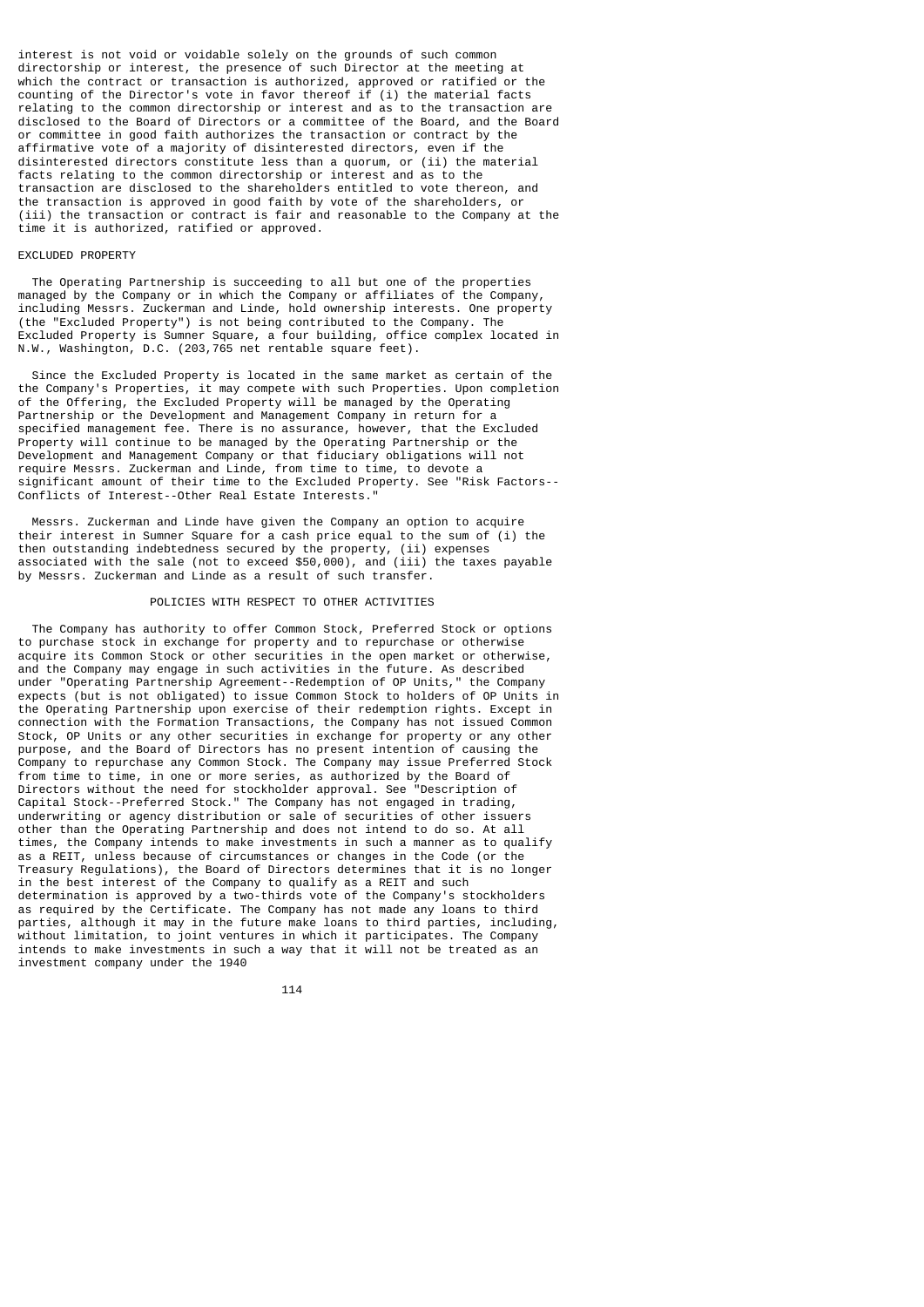Act. The Company's policies with respect to such activities may be reviewed and modified or amended from time to time by the Company's Board of Directors without a vote of the stockholders.

## STRUCTURE AND FORMATION OF THE COMPANY

### FORMATION TRANSACTIONS

 Each Property that will be owned by the Company at the completion of the Offering is currently owned by a partnership (a "Property Partnership") of which Messrs. Zuckerman and Linde and others affiliated with Boston Properties, Inc. control the managing general partner and, in most cases, a majority economic interest. The other direct or indirect investors in the Property Partnerships include persons formerly affiliated with Boston Properties, Inc., as well as private investors (including former owners of the land on which the Properties were developed) who are not affiliated with Boston Properties, Inc.

 Prior to or simultaneously with the completion of the Offering, the Company will engage in the transactions described below (the "Formation Transactions"), which are designed to consolidate the ownership of the Properties and the commercial real estate business of the Company in the Operating Partnership, to facilitate the Offering and to enable the Company to qualify as a REIT for federal income tax purposes commencing with the taxable year ending December 31, 1997.

- . Boston Properties, Inc., a Massachusetts company that was founded in 1970, will be reorganized to change its jurisdiction of organization to Delaware.
- . The Operating Partnership will be organized as a Delaware limited partnership.
- . The Company will sell 31,400,000 shares of Common Stock in the Offering and will contribute approximately \$727.0 million, the net proceeds of the Offering, to the Operating Partnership in exchange for an equivalent number of OP Units.
- Pursuant to one or more option, contribution or merger agreements, (i) certain Property Partnerships will contribute Properties to the Operating Partnership, or will merge into the Operating Partnership, in exchange for OP Units and the assumption of debt, and the partners of such Property Partnerships will receive such OP Units either directly as merger consideration or as a distribution from the Property Partnership, and (ii) certain persons, both affiliated and not affiliated with the Company, will contribute their direct and indirect interests in certain Property Partnerships to the Operating Partnership in exchange for OP Units.
- . Prior to the completion of the Offering, the Company will contribute substantially all of its Greater Washington, D.C. third-party property management business to Boston Properties Management C Corp. (the "Development and Management Company"), a subsidiary of the Operating Partnership. In order to retain qualification as a REIT, the Operating Partnership will own a 1.0% voting interest but will hold a 95.0% economic interest in the Development and Management Company. The remaining voting and economic interest will be held by officers and directors of the Development and Management Company. In addition, the other management and development operations of the Company will be contributed to the Operating Partnership.
	- . In connection with the transactions described in the preceding two paragraphs, the Company will issue a total of 16,066,459 OP Units.

 . The contribution to the Operating Partnership of the Properties or of the direct and indirect interests in the Property Partnerships is subject to all of the terms and conditions of the related option, merger and contribution agreements. With respect to direct or indirect contributions of interests to the Property Partnerships, the Operating Partnership will assume all the rights, obligations and responsibilities of the holders of such interests. The transfer of such interests is subject to the completion of the Offering. Any working capital or other cash balance of the Property Partnership as of immediately prior to the Offering will be distributed to the holders of such interests prior to the contribution to the Operating Partnership. The contribution agreements with respect to such interests generally contain representations only with respect to the ownership of such interests by the holders thereof and certain other limited matters.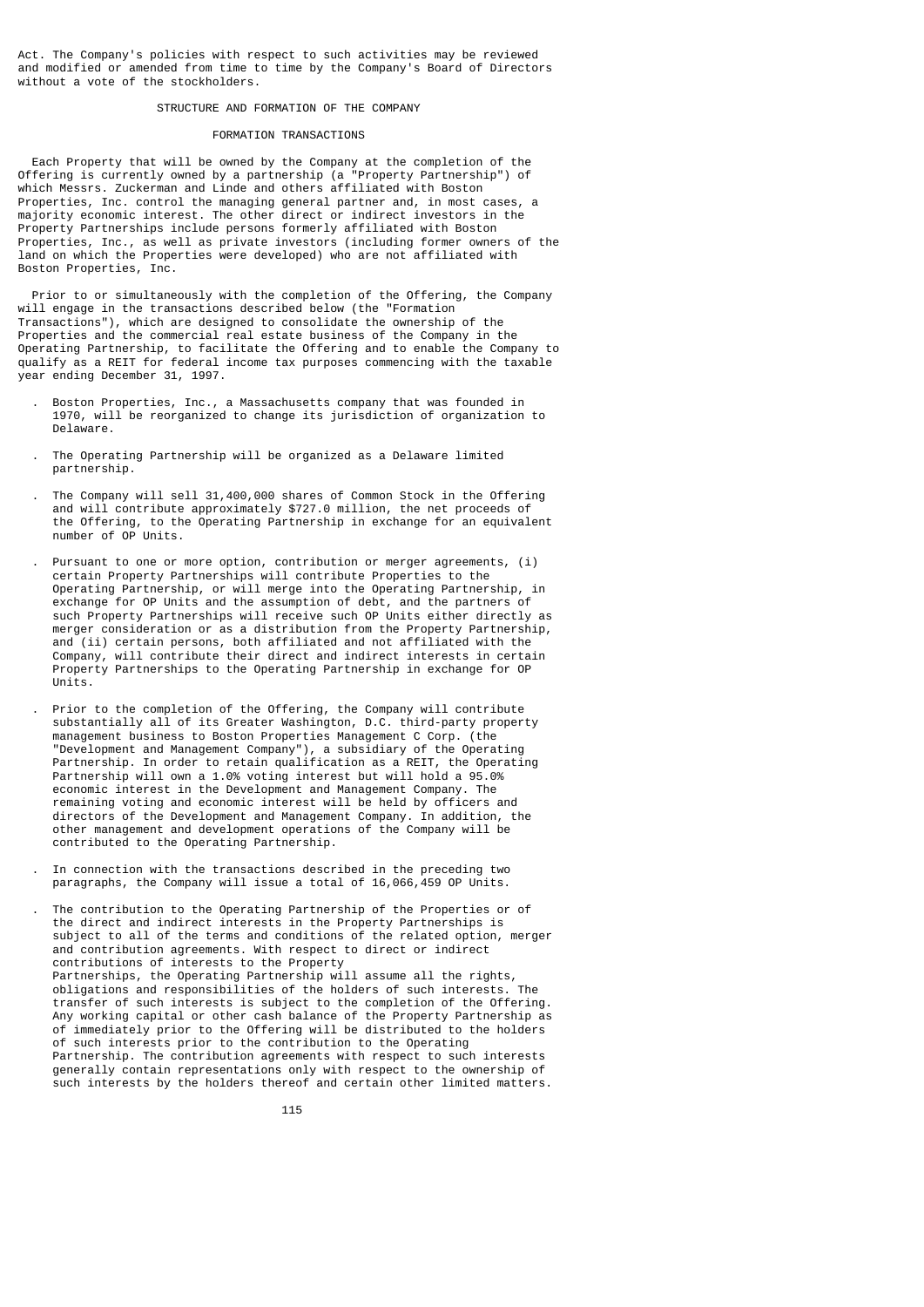- . The Operating Partnership will enter into a participating lease with ZL Hotel LLC. Marriott International, Inc. will continue to manage the Hotel Properties under the Marriott(R) name pursuant to management agreements with ZL Hotel LLC. Messrs. Zuckerman and Linde will be the sole member-managers of the lessee and will own a 9.8% economic interest in ZL Hotel LLC. ZL Hotel Corp. will own the remaining economic interests in ZL Hotel LLC. One or more unaffiliated public charities will own all of the capital stock of ZL Hotel Corp.
- . The Company, through the Operating Partnership, expects to enter into the \$300 million Unsecured Credit Facility prior to or concurrently with the completion of the foregoing Formation Transactions.
- . Approximately \$707.1 million of the net proceeds of the Offering, together with \$42.8 million drawn under the Unsecured Line of Credit, will be used by the Operating Partnership to repay certain mortgage debt secured by the Properties and to refinance existing indebtedness on Development Properties, the interest on which will continue to be capitalized during the development period.

 As a result of the Formation Transactions, (i) the Company will own 35,333,541 OP Units, which will represent an approximately 68.7% economic interest in the Operating Partnership, and Messrs. Zuckerman and Linde and other persons with a direct or indirect interest in the Property Partnerships will own 16,066,459 OP Units, which will represent the remaining approximately 31.3% economic interest in the Operating Partnership and (ii) the Company will indirectly own a fee interest in all of the Properties. At the completion of the Formation Transactions, Messrs. Zuckerman and Linde will own an aggregate of 17,322,610 shares of Common Stock and OP Units.

 In forming the Company, the Company will succeed to the ownership of each of the Properties or the interests therein based upon a value for such property determined by the Company. The valuation of the Company as a whole has been determined based primarily upon a multiple of estimated funds from operations and adjusted funds from operations attributable to all assets of the Company, including the Company's interests in the Development and Management Company. See "Risk Factors--No Assurance as to Value."

### CONSEQUENCES OF THE OFFERING AND THE FORMATION TRANSACTIONS

 Upon completion of the Formation Transactions, the Company will own an indirect fee interest in all of the Properties. The Operating Partnership will hold substantially all of the assets of the Company. Based on the assumed initial public offering price of the Common Stock, (i) the purchasers of Common Stock in the Offering will own 88.9 of the outstanding Common Stock (or 61.1% assuming exchange of all OP Units for shares of Common Stock), (ii) the Company will be the sole general partner of the Operating Partnership and will own 68.7% of the interests in the Operating Partnership and (iii) Messrs. Zuckerman and Linde will beneficially own, directly or indirectly through affiliates (not including the Company), a total of 17,322,610 shares of Common Stock and OP Units (representing a 33.7% economic interest in the Company). Pursuant to the partnership agreement governing the Operating Partnership (the "Operating Partnership Agreement"), persons receiving OP Units in the Formation Transactions will have certain rights, beginning fourteen months after the completion of the Offering, to cause the Operating Partnership to redeem their OP Units for cash, or, at the election of the Company, to exchange their OP Units for shares of Common Stock on a one-for-one basis. See "Underwriting" for certain transfer restrictions with respect to the OP Units and to shares of Common Stock issued in exchange for such OP Units that are applicable to Messrs. Zuckerman and Linde and other senior officers of the Company.

 The aggregate estimated value to be given by the Operating Partnership for the Properties or for interests in the Property Partnerships, and for the development and management business of the Company, is approximately \$1.94 billion, consisting of OP Units having a value of \$500.0 million and the assumption of \$1.44 billion of indebtedness. The aggregate book value of the interests and assets to be transferred to the Operating Partnership is approximately negative \$576.6 million. The Company does not believe that the book value of such interests and assets reflects the fair market value of such interests and assets.

 No independent third-party appraisals, valuations or fairness opinions have been obtained by the Company in connection with the Formation Transactions. Accordingly, there can be no assurance that the value of the OP Units and cash received in the Formation Transactions by persons with interests in the Property Partnerships is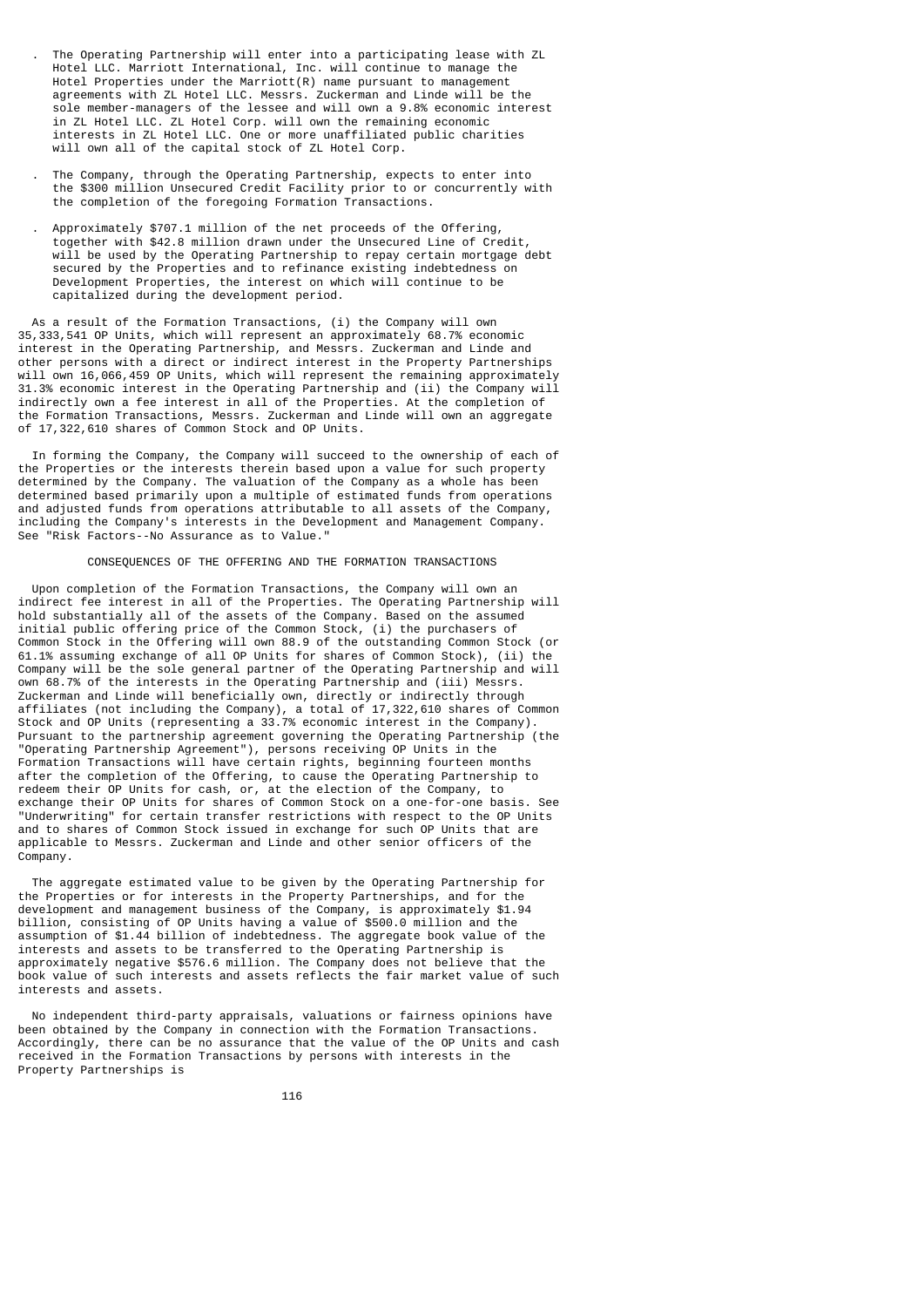equivalent to the fair market value of the interests and assets acquired by the Company and contributed to the Operating Partnership. See "Risk Factors--No Assurance as to Value."

## BENEFITS TO RELATED PARTIES

 Certain affiliates of the Company will realize certain material benefits in connection with the Formation Transactions, including the following:

- . In respect of their respective ownership interests in the Property Partnerships and the development and management business of the Company, Messrs. Zuckerman and Linde will become beneficial owners of a total of 17,322,610 shares of Common Stock and OP Units, with a total value of approximately \$433.1 million based on the assumed initial public offering price of the Common Stock, which value may differ from the fair market value of such interests and assets. Other persons who will be officers of the Company at the completion of the Offering will receive 1,186,298 OP Units for their interests in the Property Partnerships.
- . Approximately \$749.9 million of indebtedness, of which \$707.1 million is secured by the Properties, and \$42.8 million is due to Messrs. Zuckerman and Linde for amounts loaned in connection with the Development Properties, and the related additional and accrued interest thereon, to be assumed by the Operating Partnership will be repaid in the Formation Transactions. A portion of this debt was previously guaranteed by Messrs. Zuckerman and Linde. In addition, guarantees by Messrs. Zuckerman and Linde with respect to certain other indebtedness that is not being repaid in the Formation Transactions may be released. To the extent such guarantees are not released, the Operating Partnership will agree to indemnify Messrs. Zuckerman and Linde for any damages that may arise due to the failure of the Operating Partnership to repay such amounts when due.
- . Messrs. Zuckerman and Linde and others receiving OP Units in connection with the Formation Transactions will have registration rights with respect to shares of Common Stock that may be issued in exchange for OP Units.
- . In connection with certain development projects or rights, Messrs. Zuckerman and Linde have personally guaranteed, in certain instances, performance of contractual obligations. In connection with the Formation Transactions, they will be relieved of such guarantees or, to the extent not so relieved, indemnified by the Operating Partnership for damages to them that may arise from the Operating Partnership's failure to perform such obligations in accordance with their terms.

## RESTRICTIONS ON TRANSFER

 Under the Operating Partnership Agreement, persons receiving OP Units in the Formation Transactions are prohibited from transferring such OP Units, except under certain limited circumstances, for a period of one year. In addition, Messrs. Zuckerman and Linde and the other senior officers of the Company have agreed not to sell any shares of Common Stock owned by them at the completion of the Offering or acquired by them upon exchange of OP Units for a period of two years after the completion of the Offering without the consent of Merrill Lynch & Co. See "Operating Partnership Agreement--Transfer of Units; Substitute Limited Partners" and "Underwriting."

## RESTRICTIONS ON OWNERSHIP OF COMMON STOCK

 Due to limitations on the concentration of ownership of stock of a REIT imposed by the Internal Revenue Code of 1986, as amended (the "Code"), and to otherwise address concerns relating to concentration of capital stock ownership, the certificate of incorporation of the Company (the "Certificate") prohibits any stockholder from actually or beneficially owning more than 6.6% of the outstanding shares of Common Stock (the "Ownership Limit"), except that Messrs. Zuckerman and Linde and certain family members and affiliates of each and certain "look through entities" may actually and beneficially own up to 15.0% of the outstanding shares of Common Stock. See "Risk Factors--Risks Relating to Control of the Company" and "Description of Capital Stock-- Restrictions on Transfers."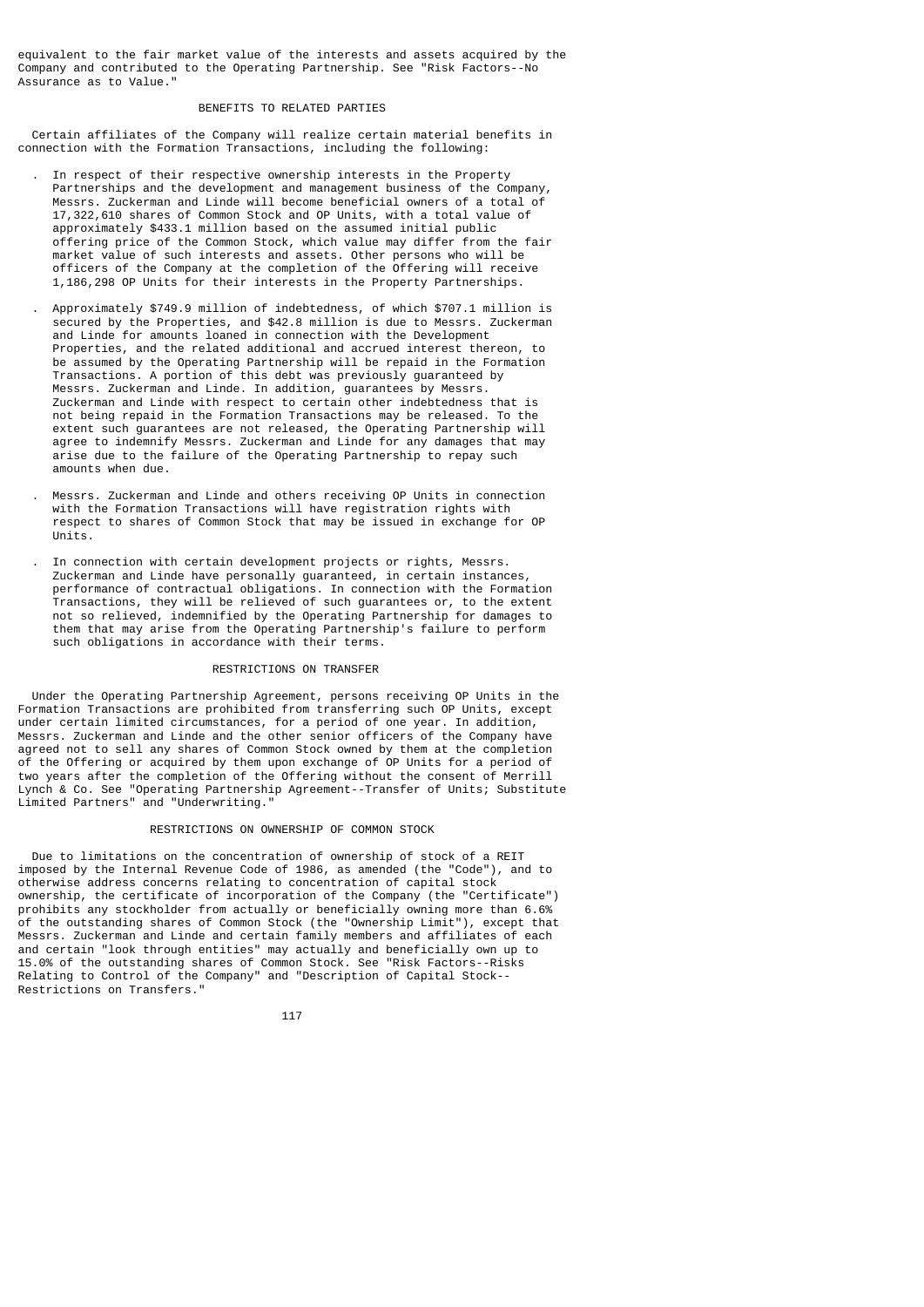The following summary of the Operating Partnership Agreement, including the descriptions of certain provisions thereof set forth elsewhere in this Prospectus, is qualified in its entirety by reference to the Operating Partnership Agreement, which is filed as an exhibit to the Registration Statement of which this Prospectus is a part.

#### MANAGEMENT

 The Operating Partnership was organized as a Delaware limited partnership on April 8, 1997. The Company is the sole general partner of, and will hold approximately 68.7% of the economic interests in, the Operating Partnership. The Company will conduct substantially all of its business through the Operating Partnership and its subsidiaries. The Company will hold a one percent general partner interest in the Operating Partnership and the balance will be held as a limited partner interest.

 Pursuant to the Operating Partnership Agreement, the Company, as the sole general partner of the Operating Partnership, has full, exclusive and complete responsibility and discretion in the management, operation and control of the Operating Partnership, including the ability to cause the Operating Partnership to enter into certain major transactions, including acquisitions, developments and dispositions of properties and refinancings of existing indebtedness. No limited partner may take part in the operation, management or control of the business of the Operating Partnership by virtue of being a holder of OP Units. Notwithstanding the foregoing, the Operating Partnership Agreement provides that the Company may not in general engage in a business combination unless the holders of OP Units will receive, or have the opportunity to receive, the same consideration per OP Unit as holders of Common Stock receive per share of Common Stock in the transaction; if holders of OP Units will not be treated in such manner in connection with a proposed business combination, the Company may not engage in such transaction unless limited partners (other than the Company) holding at least 75% of the OP Units held by limited partners vote to approve the business combination. In addition, the Company is prohibited under the Operating Partnership Agreement from consummating a transaction (such as a merger or sale of all or substantially all of its assets) that requires, or in connection with which the Company conducted, a vote of the Company's stockholders unless (i) the Company provides the holders of OP Units with the same information as was supplied to the Company's stockholders in connection with such vote, along with a description of any tax consequences of the proposed transaction to holders of OP Units, (ii) the Company, as general partner, conducts a vote of the limited partners of the Operating Partnership (other than the Company) and (iii) persons holding at least the Required Percentage (as defined below) of the outstanding shares of Common Stock and OP Units (other than the OP Units held by the Company), collectively, voted to approve the proposed transaction. The Required Percentage equals the minimum percentage of outstanding shares of Common Stock that are required to be held by the stockholders of the Company who vote for approval of the transaction in order for the Company to have authority to engage in such transaction (or, in the case of a transaction for which stockholder approval is not required but is sought, the percentage which the Company stated would be required before it proceeded with the transaction), but in no event less than 66.67%.

 The limited partners of the Operating Partnership have agreed that in the event of any conflict in the fiduciary duties owed by the Company to its stockholders and by the Company, as general partner of the Operating Partnership, to such limited partners, the Company may act in the best interests of the Company's stockholders without violating its fiduciary duties to such limited partners or being liable for any resulting breach of its duties to the limited partners.

 The Operating Partnership Agreement provides that all business activities of the Company, including all activities pertaining to the acquisition and operation of properties, must be conducted through the Operating Partnership, and that the Operating Partnership must be operated in a manner that will enable the Company to satisfy the requirements for being classified as a REIT.

118 - 118 - 118 - 118 - 118 - 118 - 118 - 118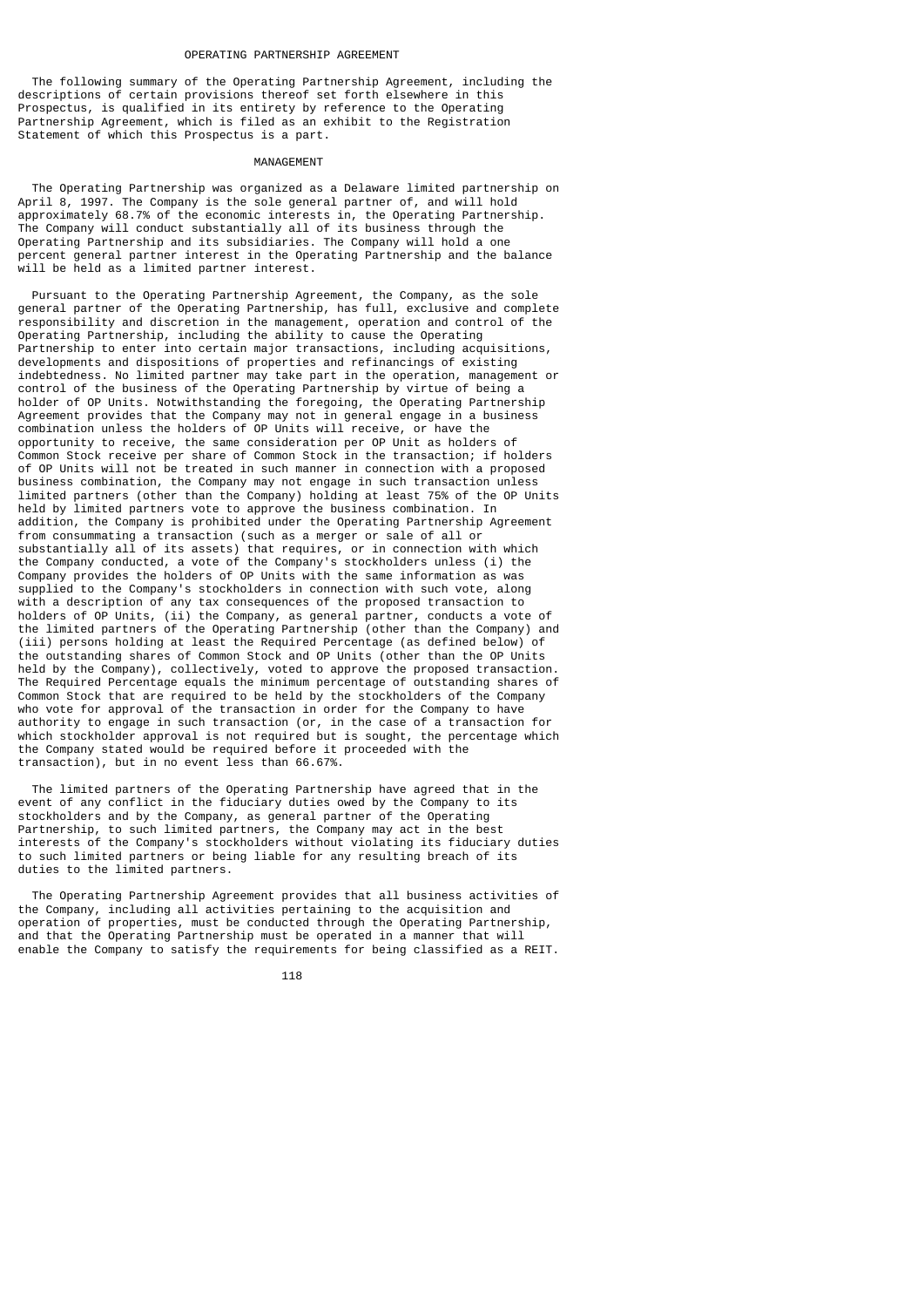The Operating Partnership provides that the limited partners may not remove the Company as general partner of the Operating Partnership. The Company may not transfer any of its interests as general or limited partner in the Operating Partnership except (i) in connection with a merger or sale of all or substantially all of its assets pursuant to a transaction for which it has obtained the requisite approval in accordance with the terms of the Operating Partnership Agreement or (ii) to an affiliate of the Company.

### AMENDMENTS OF THE OPERATING PARTNERSHIP AGREEMENT

 Amendments to the Operating Partnership Agreement may be proposed by the Company or by limited partners owning at least 20% of the OP Units.

 Generally, the Operating Partnership Agreement may be amended with the approval of the Company, as general partner, and limited partners (including the Company) holding a majority of the OP Units. Certain amendments that would, among other things, convert a limited partner's interest into a general partner's interest, modify the limited liability of a limited partner, alter the interest of a partner in profits or losses or the right to receive any distributions, alter or modify the redemption right described above, or cause the termination of the Operating Partnership at a time or on terms inconsistent with those set forth in the Operating Partnership Agreement must be approved by the Company and each limited partner that would be adversely affected by such amendment. Notwithstanding the foregoing, the Company, as general partner, will have the power, without the consent of the limited partners, to amend the Operating Partnership Agreement as may be required to (1) add to the obligations of the Company as general partner or surrender any right or power granted to the Company as general partner; (2) reflect the admission, substitution, termination or withdrawal of partners in accordance with the terms of the Operating Partnership Agreement; (3) establish the rights, powers, duties and preferences of any additional partnership interests issued in accordance with the terms of the Operating Partnership Agreement; (4) reflect a change of an inconsequential nature that does not materially adversely affect the limited partners, or cure any ambiguity, correct or supplement any provisions of the Operating Partnership Agreement not inconsistent with law or with other provisions of the Operating Partnership Agreement, or make other changes concerning matters under the Operating Partnership Agreement that are not otherwise inconsistent with the Operating Partnership Agreement or law; or (5) satisfy any requirements of federal or state law. Certain provisions affecting the rights and duties of the Company as general partner (e.g., restrictions on the Company's power to conduct businesses other than owning OP Units; restrictions relating to the issuance of securities of the Company and related capital contributions to the Operating Partnership; restrictions relating to certain extraordinary transactions involving the Company or the Operating Partnership) may not be amended without the approval of a majority or, in certain instances, a supermajority of the OP Units not held by the Company.

## TRANSFER OF OP UNITS; SUBSTITUTE LIMITED PARTNERS

 The Operating Partnership Agreement provides that limited partners generally may transfer their OP Units without the consent of any other person, but may substitute a transferee as a limited partner only with the prior written consent of the Company as the sole general partner of the Operating Partnership. In addition, limited partners may not transfer OP Units in any event until the one-year anniversary of the Offering or in violation of certain regulatory and other restrictions set forth in the Operating Partnership Agreement. Notwithstanding the foregoing, Messrs. Zuckerman and Linde and the other senior officers of the Company have entered into agreements pursuant to which they may not transfer or dispose of OP Units or Common Stock without the consent of Merrill Lynch for a period of two years following the completion of the Offering.

### REDEMPTION OF OP UNITS

 After that date which is fourteen months after the completion of the Offering, the Operating Partnership will be obligated to redeem each OP Unit at the request of the holder thereof for cash equal to the fair market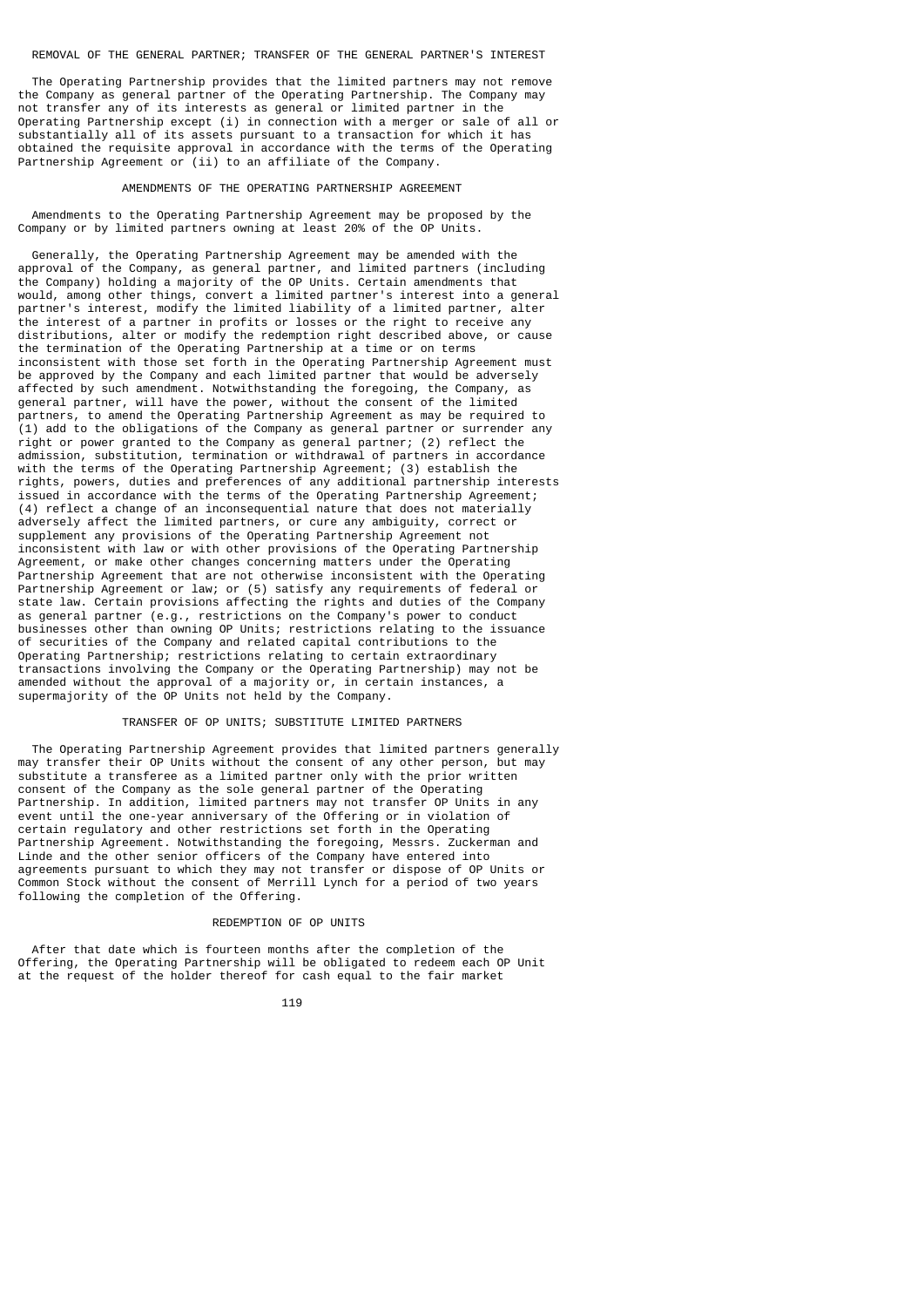value of one share of Common Stock at the time of such redemption (as determined in accordance with the provisions of the Operating Partnership Agreement), provided that the Company may elect to acquire any such OP Unit presented for redemption for one share of Common Stock or an amount of cash of the same value. The Company presently anticipates that it will elect to issue Common Stock in connection with each such redemption rather than having the Operating Partnership pay cash. With each such redemption, the Company's percentage ownership interest in the Operating Partnership will increase. Persons other than the Company who acquire OP Units in the Formation Transactions will have certain rights, pursuant to a separate registration rights agreement, to have the issuance of shares of Common Stock that may be issued to them in exchange for their OP Units, or the resale of such shares by them, registered under the Securities Act. See "Shares Available for Future Sale."

### ISSUANCE OF ADDITIONAL LIMITED PARTNERSHIP INTEREST

 The Company is authorized, without the consent of the limited partners, to cause the Operating Partnership to issue additional OP Units to itself, to the limited partners or to other persons for such consideration and on such terms and conditions as the Company deems appropriate. If additional OP Units are issued to the Company, then the Company must (i) issue additional shares of Common Stock and must contribute to the Operating Partnership the entire proceeds received by the Company from such issuance or (ii) issue additional OP Units to all partners in proportion to their respective interests in the Operating Partnership. In addition, the Company may cause the Operating Partnership to issue to the Company additional partnership interests in different series or classes, which may be senior to the OP Units, in conjunction with an offering of securities of the Company having substantially similar rights, in which the proceeds thereof are contributed to the Operating Partnership. Consideration for additional partnership interests may be cash or other property or assets. No limited partner has preemptive, preferential or similar rights with respect to additional capital contributions to the Operating Partnership or the issuance or sale of any partnership interests therein.

## MAKE-WHOLE PAYMENTS

 The Operating Partnership Agreement provides that, during the Make-Whole Period, in connection with the sale of, or the reduction of indebtedness on, any of the Designated Properties, the Company will pay each person who contributed an interest in the Designated Property a Make-Whole Amount representing the federal and state income tax liability (assuming the highest marginal federal and state income tax rates) associated with the recognition of built-in gain (i.e., the amount of gain that would have been recognized had the Designated Property been sold for cash at the closing of the Offering) by such person in connection with any such transaction. No Make-Whole Amount would be due in the case of a transaction that does not result in the recognition of gain for tax purposes (such as Section 1031 "like-kind" exchanges under the Code). In order to reduce the amount of built-in gain that might be recognized by Messrs. Zuckerman and Linde, they have agreed to guaranty, at the request of the Company in connection with the sale of, or reduction of indebtedness on, any of the Designated Properties, any other indebtedness of the Company, provided that the aggregate amount of such guarantees, together with any then existing guarantees of Messrs. Zuckerman and Linde of indebtedness of the Company, shall not exceed the amounts of \$ and \$ , respectively, (such amounts being the respective amounts of indebtedness guaranteed by Messrs. Zuckerman and Linde immediately following completion of the Offering). Any amendment to the provisions of the Operating Partnership Agreement relating to the payment of Make-Whole Amounts shall not be effective against a limited partner who did not consent in writing to such amendment.

## EXCULPATION AND INDEMNIFICATION OF THE GENERAL PARTNER

 The Operating Partnership Agreement generally provides that the Company, as general partner of the Operating Partnership, will incur no liability to the Operating Partnership or any limited partner for losses sustained or liabilities incurred as a result of errors in judgment or of any act or omission if the Company carried out its duties in good faith. In addition, the Company is not responsible for any misconduct or negligence on the part of its agents, provided the Company appointed such agents in good faith. The Company may consult with legal counsel, accountants, appraisers, management consultants, investment bankers and other consultants and advisors, and any action it takes or omits to take in reliance upon the opinion of such persons, as to matters that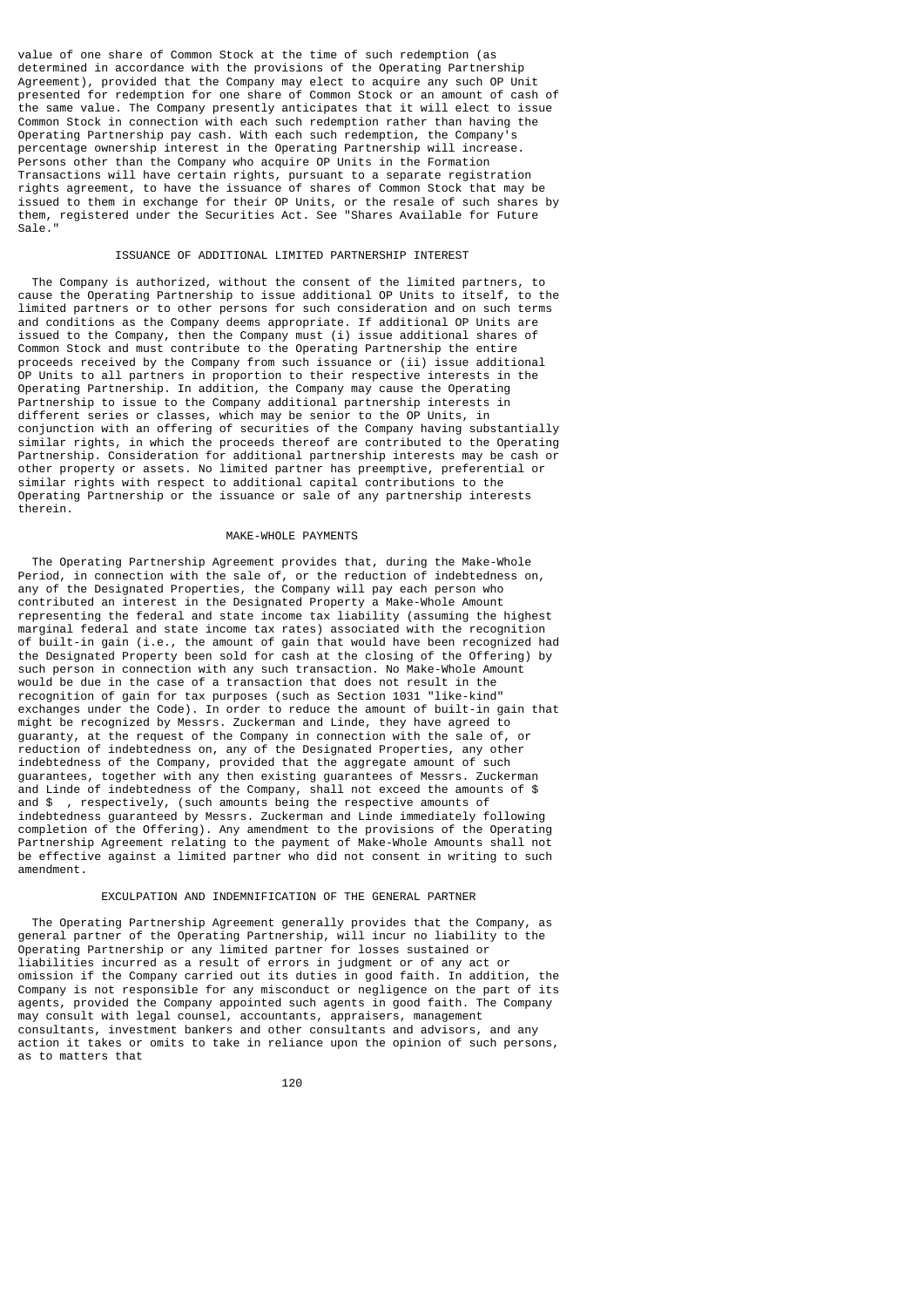the Company reasonably believes to be within their professional or expert competence, shall be conclusively presumed to have been done or omitted in good faith and in accordance with such opinion.

 The Operating Partnership Agreement also provides for indemnification of the Company, the directors and officers of the Company, and such other persons as the Company may from time to time designate against any judgments, penalties, fines, settlements and reasonable expenses actually incurred by such person in connection with the preceding unless it is established that: (1) the act or omission of the indemnified person was material to the matter giving rise to the preceding and either was committed in bad faith or was the result of active and deliberate dishonesty; (2) the indemnified person actually received an improper personal benefit in money, property or services; or (3) in the case of any criminal proceeding, the indemnified person had reasonable cause to believe that the act or omission was unlawful.

### TAX MATTERS

 The Company will be the tax matters partner of the Operating Partnership and, as such, will have the authority to make tax elections under the Code on behalf of the Operating Partnership.

### **TERM** TERM

 The Operating Partnership will continue in full force and effect until December 31, 2050 or until sooner dissolved pursuant to the terms of the Operating Partnership Agreement.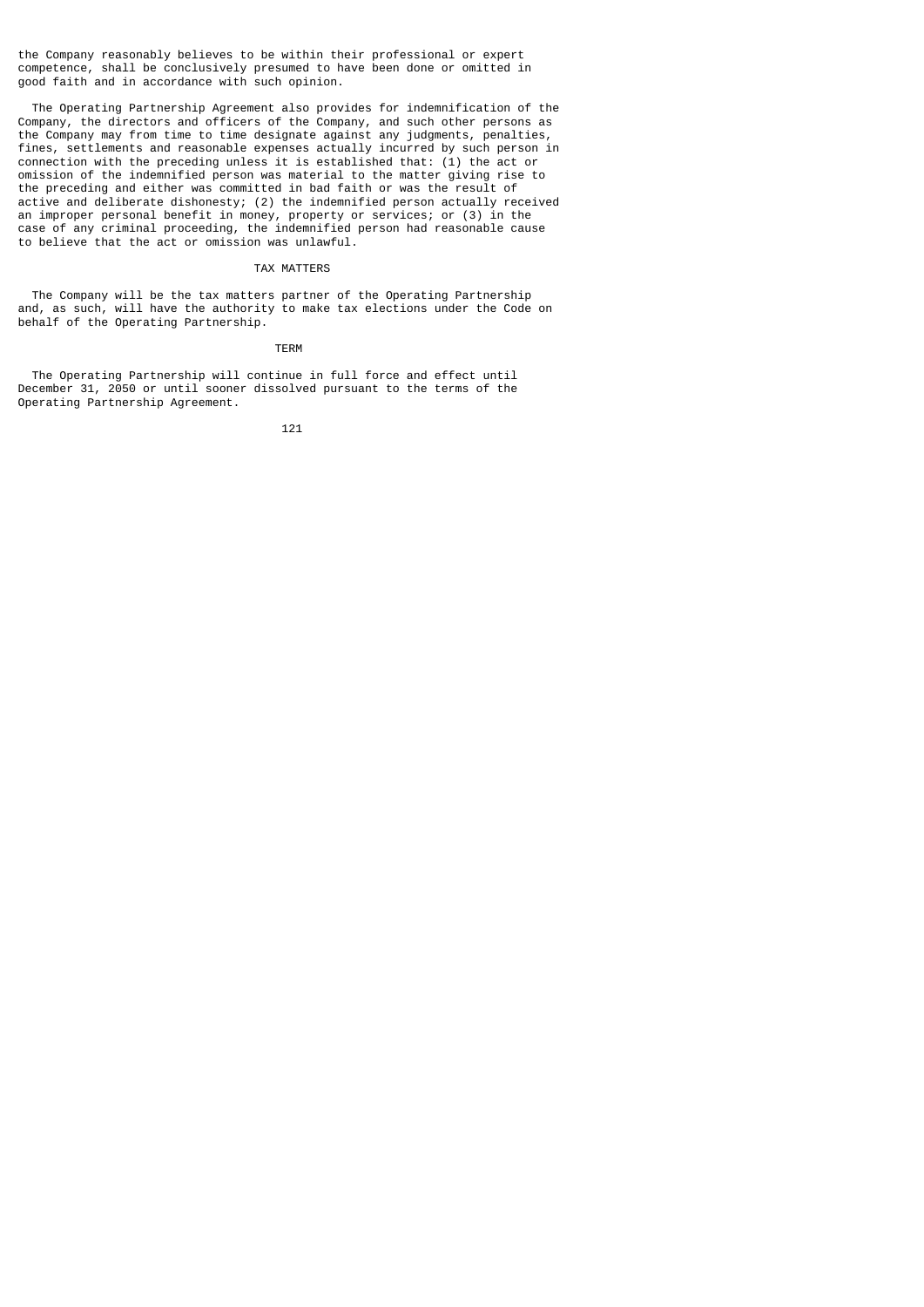## PRINCIPAL STOCKHOLDERS

 The following table sets forth certain information regarding the beneficial ownership of Common Stock (including Common Stock which may be issued in exchange for OP Units presented for redemption) by each director and director nominee, by each Named Executive Officer, by all directors (including director nominees) and executive officers of the Company as a group and by each person who is expected to be the beneficial owner of 5% or more of the outstanding shares of Common Stock immediately following the completion of the Offering. Except as indicated below, all of such Common Stock is owned directly, and the indicated person has sole voting and investment power.

|                  | NUMBER OF SHARES OF              |                |
|------------------|----------------------------------|----------------|
|                  | COMMON STOCK, PERCENTAGE OF      |                |
|                  | ASSUMING FULL                    | COMMON STOCK   |
| NAME AND ADDRESS | EXCHANGE OF OP UNITS OUTSTANDING |                |
|                  |                                  |                |
|                  | 9,632,895<br>7,689,715           | 22.4%<br>18.7% |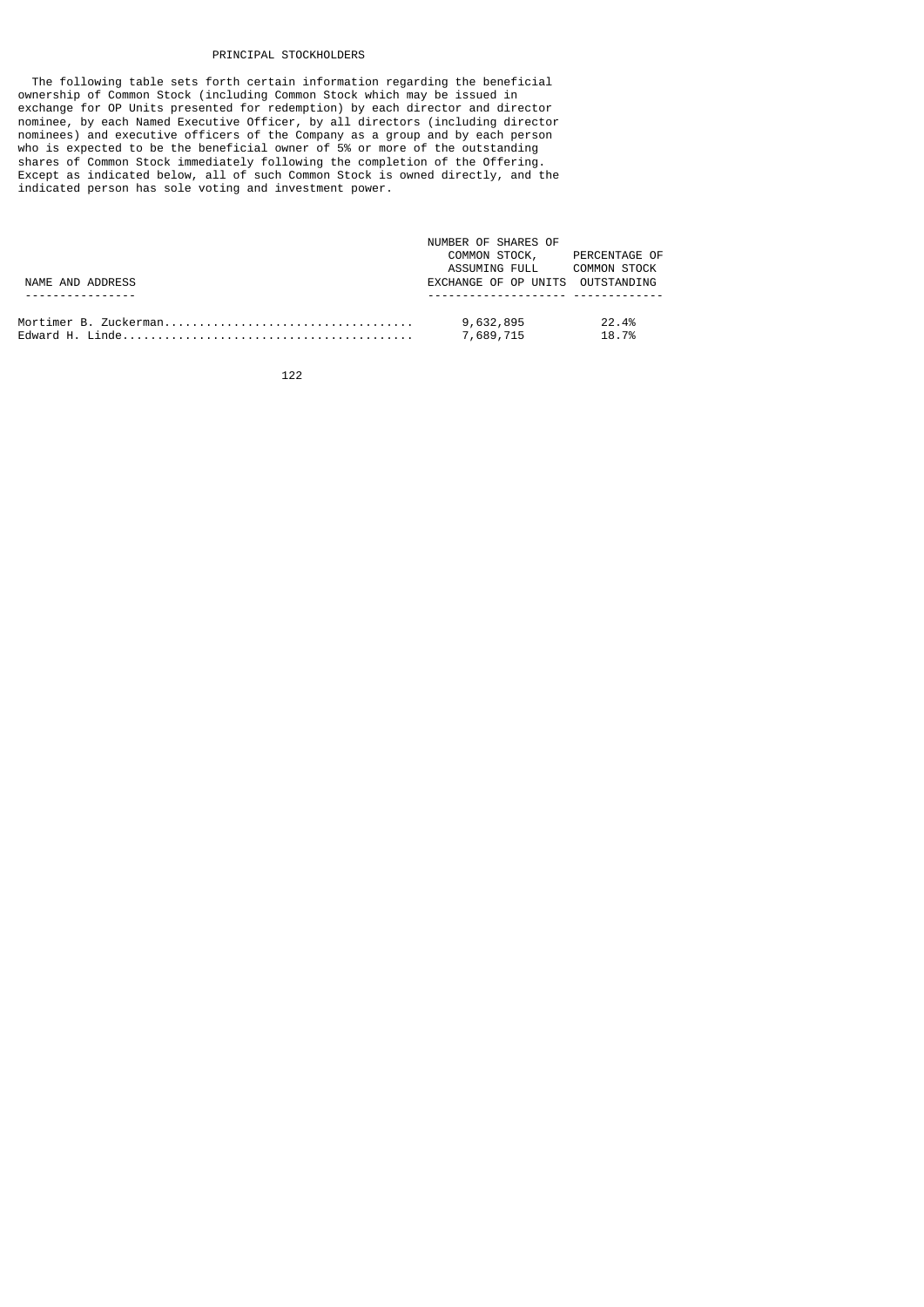#### DESCRIPTION OF CAPITAL STOCK

 The description of the Company's capital stock set forth below does not purport to be complete and is qualified in its entirety by reference to the Company's Certificate and Bylaws, copies of which are exhibits to the Registration Statement of which this Prospectus is a part.

### GENERAL

 Under the Certificate of Incorporation, the Company has authority to issue up to 450 million shares of stock, consisting of 250 million shares of Common Stock, par value \$0.01 per share, 150 million shares of excess stock, par value \$0.01 per share ("Excess Stock") (as described below), and 50 million shares of Preferred Stock, par value \$0.01 per share. Under Delaware law, stockholders generally are not responsible for the corporation's debts or obligations. Upon completion of the Offering, 35,333,541 shares of Common Stock will be issued and outstanding and no shares of Excess Stock or Preferred Stock will be issued and outstanding.

 The Certificate authorizes the Directors to classify or reclassify any unissued shares of capital stock by setting or changing the preferences, conversion or other rights, voting powers, restrictions, limitations as to distributions, qualifications or terms or conditions of redemption of such stock.

#### COMMON STOCK

 All shares of Common Stock offered hereby have been duly authorized, and are fully paid and nonassessable. Subject to the preferential rights of any other shares or series of shares and to the provisions of the Company's Certificate regarding Excess Stock, holders of Common Stock will be entitled to receive dividends on Common Stock if, as and when authorized and declared by the Board of Directors of the Company out of assets legally available therefor and to share ratably in the assets of the Company legally available for distribution to its stockholders in the event of its liquidation, dissolution or winding-up after payment of, or adequate provision for, all known debts and liabilities of the Company.

 Subject to the provisions of the Company's Certificate regarding Excess Stock, each outstanding share of Common Stock entitles the holder to one vote on all matters submitted to a vote of stockholders, including the election of directors, and, except as otherwise required by law or except as provided with respect to any other class or series of shares, the holders of Common Stock will possess exclusive voting power. There is no cumulative voting in the election of directors, which means that the holders of a majority of the outstanding shares of Common Stock can elect all of the directors then standing for election, and the holders of the remaining shares of Common Stock will not be able to elect any director.

 Holders of Common Stock have no conversion, sinking fund or redemption rights, or preemptive rights to subscribe for any securities of the Company.

 The Company intends to furnish its stockholders with annual reports containing audited consolidated financial statements and an opinion thereon expressed by an independent public accounting firm and quarterly reports for the first three quarters of each fiscal year containing unaudited financial information.

 Subject to the provisions of the Company's Certificate regarding Excess Stock, all Common Stock has equal dividend, distribution, liquidation and other rights, and has no preference, appraisal (except as provided by Delaware law) or exchange rights.

### PREFERRED STOCK

 Preferred Stock may be issued from time to time, in one or more series, as authorized by the Board of Directors. Prior to the issuance of shares of each series, the Board of Directors is required by the DGCL and the Company's Certificate to fix for each series, subject to the provisions of the Company's Certificate regarding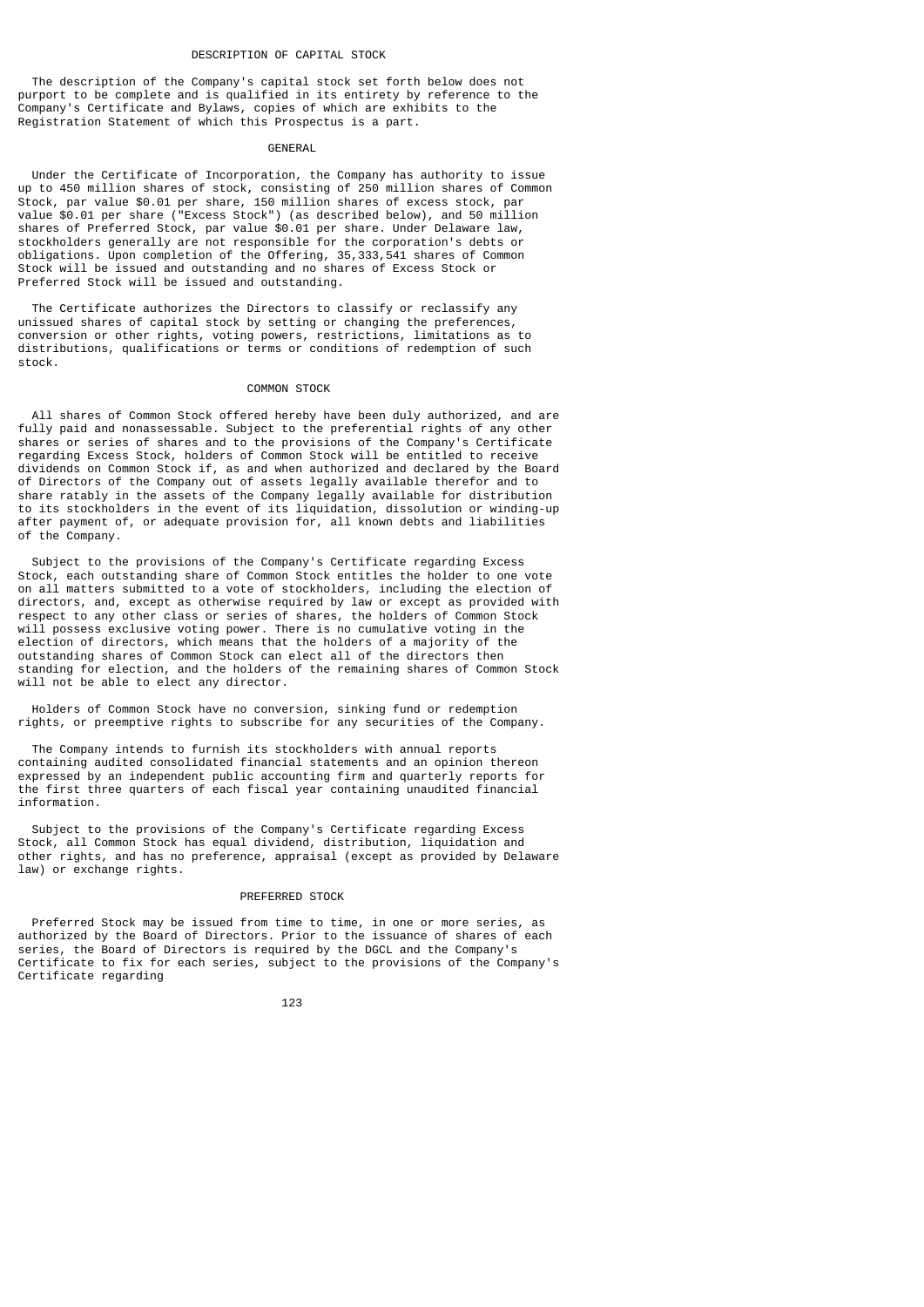Excess Stock, such terms, preferences, conversion or other rights, voting powers, restrictions, limitations as to dividends or other distributions, qualifications and terms or conditions of redemption, as are permitted by Delaware law. Such rights, powers, restrictions and limitations could include the right to receive specified dividend payments and payments on liquidation prior to any such payments being made to the holders of some, or a majority, of the Common Stock. The Board of Directors could authorize the issuance of Preferred Stock with terms and conditions that could have the effect of discouraging a takeover or any other transaction that holders of Common Stock might believe to be in their best interests or in which holders of some, or a majority, of the Common Stock might receive a premium for their shares over the then current market price of such shares. As of the date hereof, no shares of Preferred Stock are outstanding, and the Company has no present plans to issue any Preferred Stock. Prior to the completion of the Offering, the Company will authorize the issuance of a series of preferred stock in connection with the adoption of a shareholder rights plan. See "--Shareholder Rights Plan."

 See "Certain Provisions of Delaware Law and of the Company's Certificate and Bylaws."

## RESTRICTIONS ON TRANSFERS

 In order for the Company to qualify as a REIT under the Code, among other things, not more than 50% in value of its outstanding capital stock may be owned, directly or indirectly, by five or fewer individuals (defined in the Code to include certain entities) during the last half of a taxable year (other than the first year) (the "Five or Fewer Requirement"), and such shares of capital stock must be beneficially owned by 100 or more persons during at least 335 days of a taxable year of 12 months (other than the first year) or during a proportionate part of a shorter taxable year. See "Federal Income Tax Consequences." In order to protect the Company against the risk of losing its status as a REIT and to otherwise protect the Company from the consequences of a concentration of ownership among its stockholders, the Certificate, subject to certain exceptions, provides that no single holder (other than the "Related Parties," as defined below and certain "Look-Through Entities," as defined below), may "beneficially own" more than 6.6% (the "Ownership Limit") of the aggregate number of outstanding shares of any class or series of capital stock. Under the Certificate, a person "beneficially owns" shares if (i) such person has direct ownership of such shares, (ii) such person has indirect ownership of such shares taking into account the constructive ownership rules of Section 544 of the Code, as modified by Section 856(h)(1)(B) of the Code, or (iii) such person would be deemed to "beneficially own" such shares pursuant to Rule 13d-3 under the Exchange Act, except that a Related Party will not be deemed to beneficially own shares by virtue of the preceding clause (iii). Each of Mr. Zuckerman and his respective heirs, legatees and devisees, and any other person whose beneficial ownership of shares of Common Stock would be attributed under the Code to Mr. Zuckerman, is a Related Party, and such persons are subject to a "Related Party Ownership Limit" of 15%, such that none of such persons shall be deemed to beneficially own shares in excess of the Ownership Limit unless, in the aggregate, such persons own shares of any class or series of capital stock in excess of 15% of the number of shares of such class or series outstanding. A similar Related Party Ownership Limit is applied to Mr. Linde and persons with a similar relationship to Mr. Linde. The Company's Certificate provides that pension plans described in Section 401(a) of the Code and mutual funds registered under the Investment Company Act of 1940 ("Look-Through Entities") are subject to a 15% "Look-Through Ownership Limit." Pension plans and mutual funds are among the entities that are not treated as holders of stock under the Five or Fewer Requirement and the beneficial owners of such entities will be counted as holders for this purpose. Any transfer of shares of capital stock or of any security convertible into shares of capital stock that would create a direct or indirect ownership of shares of capital stock in excess of the Ownership Limit, the Look-Through Ownership Limit or the Related Party Ownership Limit, as applicable, or that would result in the disqualification of the Company as a REIT, including any transfer that results in the shares of capital stock being owned by fewer than 100 persons or results in the Company being "closely held" within the meaning of Section 856(h) of the Code or results in the Company constructively owning 10% or more of the ownership interests in a tenant of the Company within the meaning of Section 318 of the Code as modified by Section 856(d)(5) of the Code, shall be null and void, and the intended transferee will acquire no rights to the shares of capital stock. The foregoing restrictions on transferability and ownership will not apply if the Board of Directors determines that it is no longer in the best interests of the Company to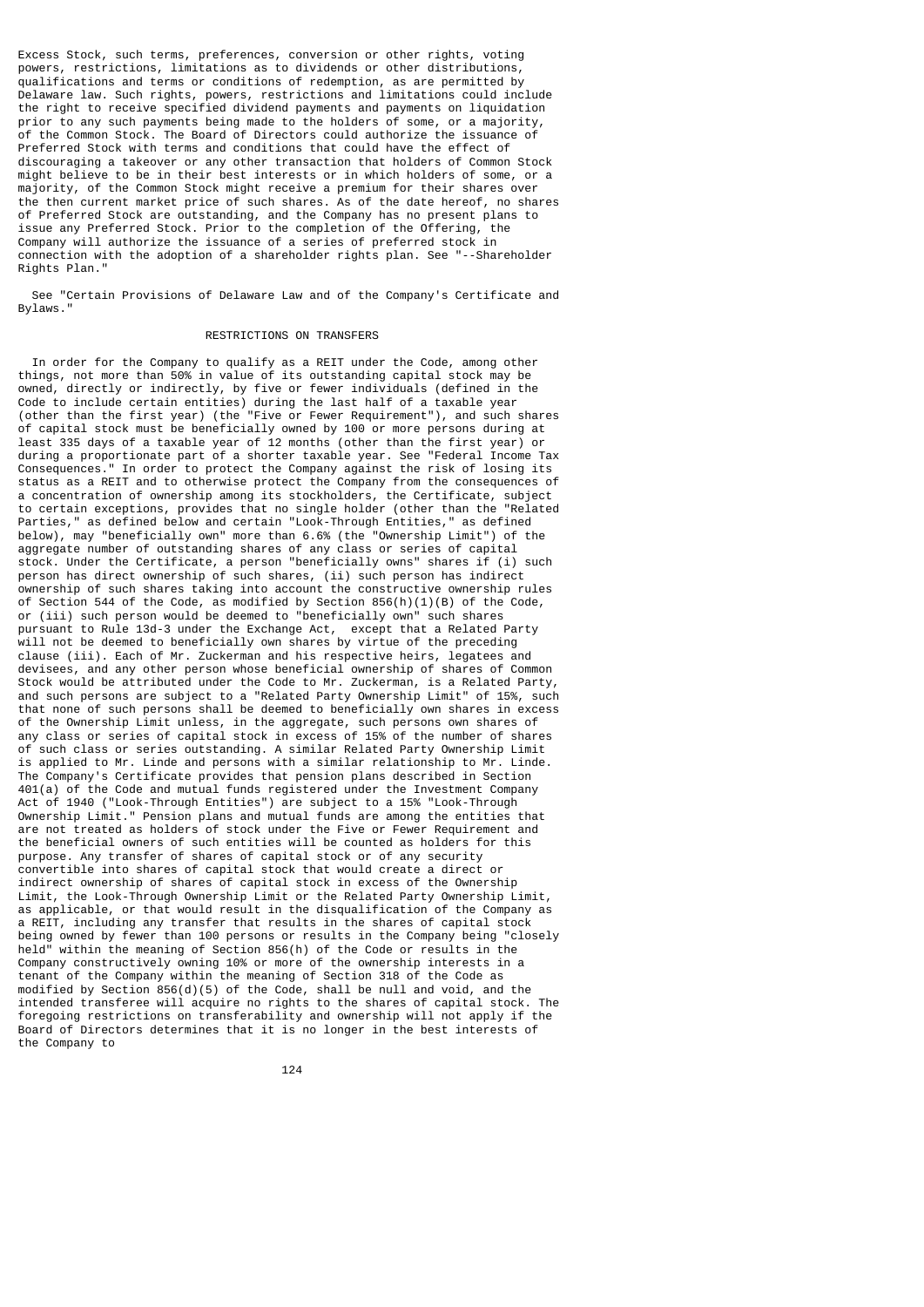attempt to qualify, or to continue to qualify, as a REIT. The Board of Directors may, in its sole discretion, waive the Ownership Limit, the Look-Through Ownership Limit and the Related Party Ownership Limit if evidence satisfactory to the Board of Directors and the Company's tax counsel is presented that the changes in ownership will not then or in the future jeopardize the Company's REIT status and the Board of Directors otherwise decides that such action is in the best interest of the Company.

 If any purported transfer of capital stock of the Company or any other event would otherwise result in any person violating the Ownership Limit, the Look-Through Ownership Limit or the Related Party Limit, as applicable, or the Certificate, then any such purported transfer will be void and of no force or effect with respect to the purported transferee (the "Prohibited Transferee") as to that number of shares in excess of the applicable Limit and the Prohibited Transferee shall acquire no right or interest (or, in the case of any event other than a purported transfer, the person or entity holding record title to any such shares in excess of the applicable Limit (the "Prohibited Owner") shall cease to own any right or interest) in such excess shares. Any such excess shares described above will be converted automatically into an equal number of shares of Excess Stock (the "Excess Shares") and transferred automatically, by operation of law, to a trust, the beneficiary of which will be a qualified charitable organization selected by the Company (the "Beneficiary"). Such automatic transfer shall be deemed to be effective as of the close of business on the Business Day (as defined in the Certificate) prior to the date of such violative transfer. As soon as practical after the transfer of shares to the trust, the trustee of the trust (who shall be designated by the Company and be unaffiliated with the Company and any Prohibited Transferee or Prohibited Owner) will be required to sell such Excess Shares to a person or entity who could own such shares without violating the applicable Limit, and distribute to the Prohibited Transferee an amount equal to the lesser of the price paid by the Prohibited Transferee for such Excess Shares or the sales proceeds received by the trust for such Excess Shares. In the case of any Excess Shares resulting from any event other than a transfer, or from a transfer for no consideration (such as a gift), the trustee will be required to sell such Excess Shares to a qualified person or entity and distribute to the Prohibited Owner an amount equal to the lesser of the fair market value of such Excess Shares as of the date of such event or the sales proceeds received by the trust for such Excess Shares. In either case, any proceeds in excess of the amount distributable to the Prohibited Transferee or Prohibited Owner, as applicable, will be distributed to the Beneficiary. Prior to a sale of any such Excess Shares by the trust, the trustee will be entitled to receive in trust for the Beneficiary, all dividends and other distributions paid by the Company with respect to such Excess Shares.

 In addition, shares of stock of the Company held in the trust shall be deemed to have been offered for sale to the Company, or its designee, at a price per share equal to the lesser of (i) the price per share in the transaction that resulted in such transfer to the trust (or, in the case of a devise or gift, the market price at the time of such devise or gift) and (ii) the market price on the date the Company, or its designee, accepts such offer. The Company shall have the right to accept such offer for a period of 90 days. Upon such a sale to the company, the interest of the Beneficiary in the shares sold shall terminate and the trustee shall distribute the net proceeds of the sale to the Prohibited Owner.

 These restrictions will not preclude settlement of transactions through the NYSE.

 Each stockholder shall upon demand be required to disclose to the Company in writing any information with respect to the direct, indirect and constructive ownership of capital stock as the Board of Directors deems necessary to comply with the provisions of the Code applicable to REITs, to comply with the requirements of any taxing authority or governmental agency or to determine any such compliance.

 The Ownership Limit may have the effect of precluding acquisition of control of the Company unless the Board of Directors determines that maintenance of REIT status is no longer in the best interests of the Company.

### SHAREHOLDER RIGHTS AGREEMENT

 The Board of Directors of the Company has adopted a Shareholder Rights Agreement (the "Rights Agreement"). The adoption of the Rights Agreement could make it more difficult for a third party to acquire, or could discourage a third party from acquiring, the Company or a large block of the Company's Common Stock.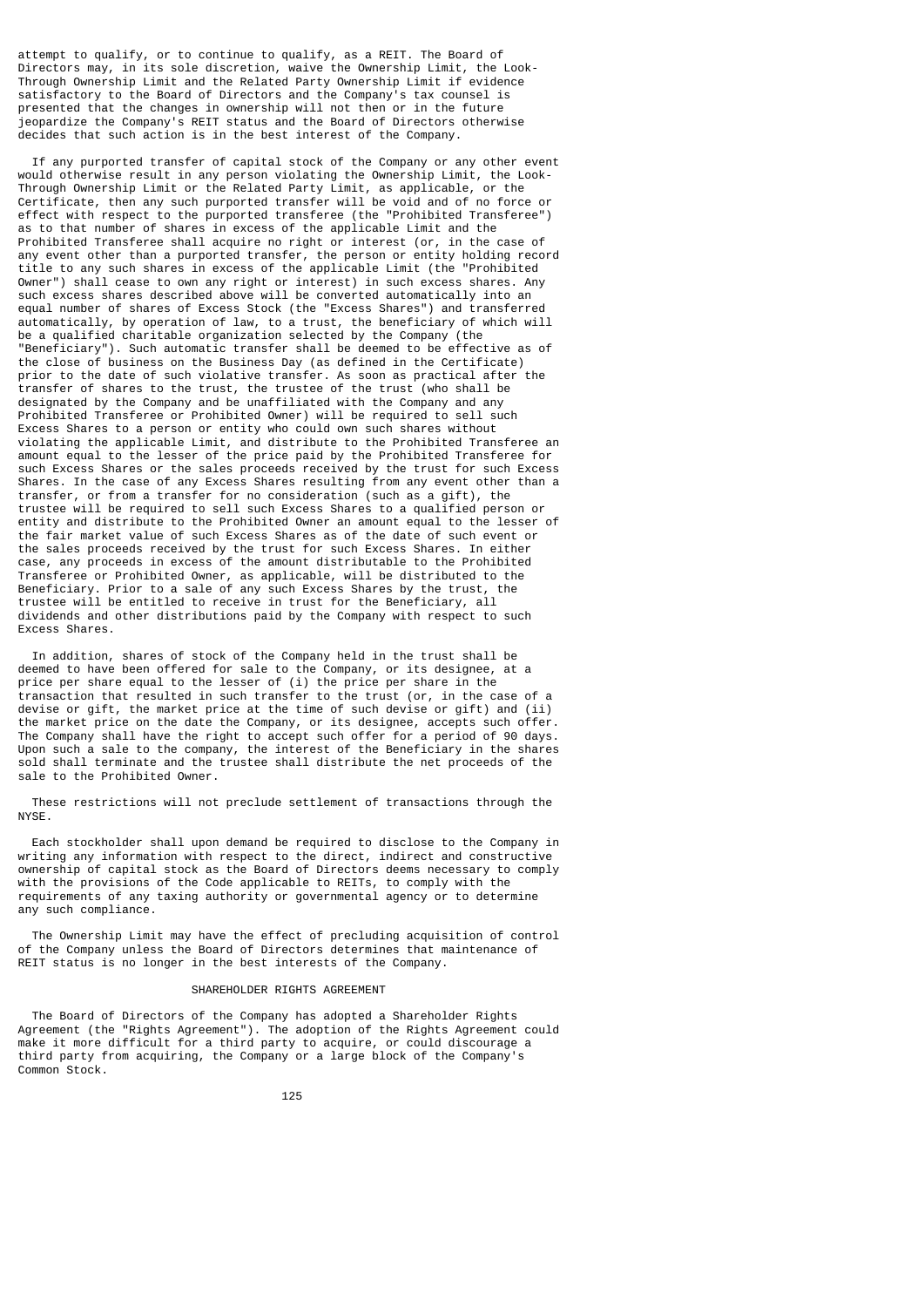Pursuant to the terms of the Rights Agreement, the Board of Directors declared a dividend distribution of one Preferred Stock Purchase Right (a "Right") for each outstanding share of Common Stock to stockholders of record as of the close of business on the business day following effectiveness of the Registration Statement of which this Prospectus is a part. (the "Record Date"). In addition, one Right will automatically attach to each share of Common Stock issued between the Record Date and the Distribution Date (as hereinafter defined). Each Right entitles the registered holder to purchase from the Company a unit consisting of one one-thousandth of a share (a "Unit") of Series A Junior Participating Cumulative Preferred Stock, par value \$.01 per share (the "Series A Preferred Stock") at a cash exercise price of \$ per Unit (the "Exercise Price"), subject to adjustment. Each Share offered hereby will be entitled to a Right when distributed.

 Initially, the Rights are not exercisable and are attached to and trade with the outstanding shares of Common Stock. The Rights will separate from the Common Stock and will become exercisable upon the earliest of (i) the close of business on the tenth calendar day following the first public announcement that a person or group of affiliated or associated persons has acquired beneficial ownership of 15% or more of the outstanding shares of Common Stock (an "Acquiring Person") (the date of said announcement being referred to as the "Stock Acquisition Date"), or (ii) the close of business on the tenth business day (or such other calendar day as the Board of Directors may determine) following the commencement of a tender offer or exchange offer that would result upon its consummation in a person or group becoming the beneficial owner of 15% or more of the outstanding shares of Common Stock (the earlier of such dates being herein referred to as the "Distribution Date"). For these purposes, a person will not be deemed to beneficially own shares of Common Stock which may be issued in exchange for OP Units.

 Until the Distribution Date (or earlier redemption, exchange or expiration of the Rights), (a) the Rights will be evidenced by the Common Stock certificates and will be transferred with and only with such Common Stock certificates, (b) new Common Stock certificates issued after the Record Date will contain a notation incorporating the Shareholder Rights Agreement by reference, and (c) the surrender for transfer of any certificates for Common Stock will also constitute the transfer of the Rights associated with the Common Stock represented by such certificate.

 The Rights are not exercisable until the Distribution Date and will expire in 2007, unless previously redeemed or exchanged by the Company as described below.

 As soon as practicable after the Distribution Date, Rights Certificates will be mailed to holders of record of Common Stock as of the close of business on the Distribution Date and, thereafter, the separate Rights Certificates alone will represent the Rights. Except as otherwise determined by the Board of Directors, only shares of Common Stock issued prior to the Distribution Date will be issued with Rights.

 In the event that a Stock Acquisition Date occurs, proper provision will be made so that each holder of a Right (other than an Acquiring Person or its associates or affiliates, whose Rights shall become null and void) will thereafter have the right to receive upon exercise that number of Units of Series A Preferred Stock of the Company having a market value of two times the exercise price of the Right (such right being referred to as the "Subscription Right"). In the event that, at any time following the Stock Acquisition Date, (i) the Company consolidates with, or merges with and into, any other person, and the Company is not the continuing or surviving corporation, (ii) any person consolidates with the Company, or merges with and into the Company and the Company is the continuing or surviving corporation of such merger and, in connection with such merger, all or part of the shares of Common Stock are changed into or exchanged for stock or other securities of any other person or cash or any other property, or (iii) 50% or more of the Company's assets or earning power is sold, mortgaged or otherwise transferred, each holder of a Right shall thereafter have the right to receive, upon exercise, common stock of the acquiring company having a market value equal to two times the exercise price of the Right (such right being referred to as the "Merger Right"). The holder of a Right will continue to have the Merger Right whether or not such holder has exercised the Subscription Right. Rights that are or were beneficially owned by an Acquiring Person may under certain circumstances specified in the Rights Agreement become null and void.

 At any time after the Stock Acquisition Date, the Board of Directors may, at its option, exchange all or any part of the then outstanding and exercisable Rights for shares of Common Stock or Units of Series A Preferred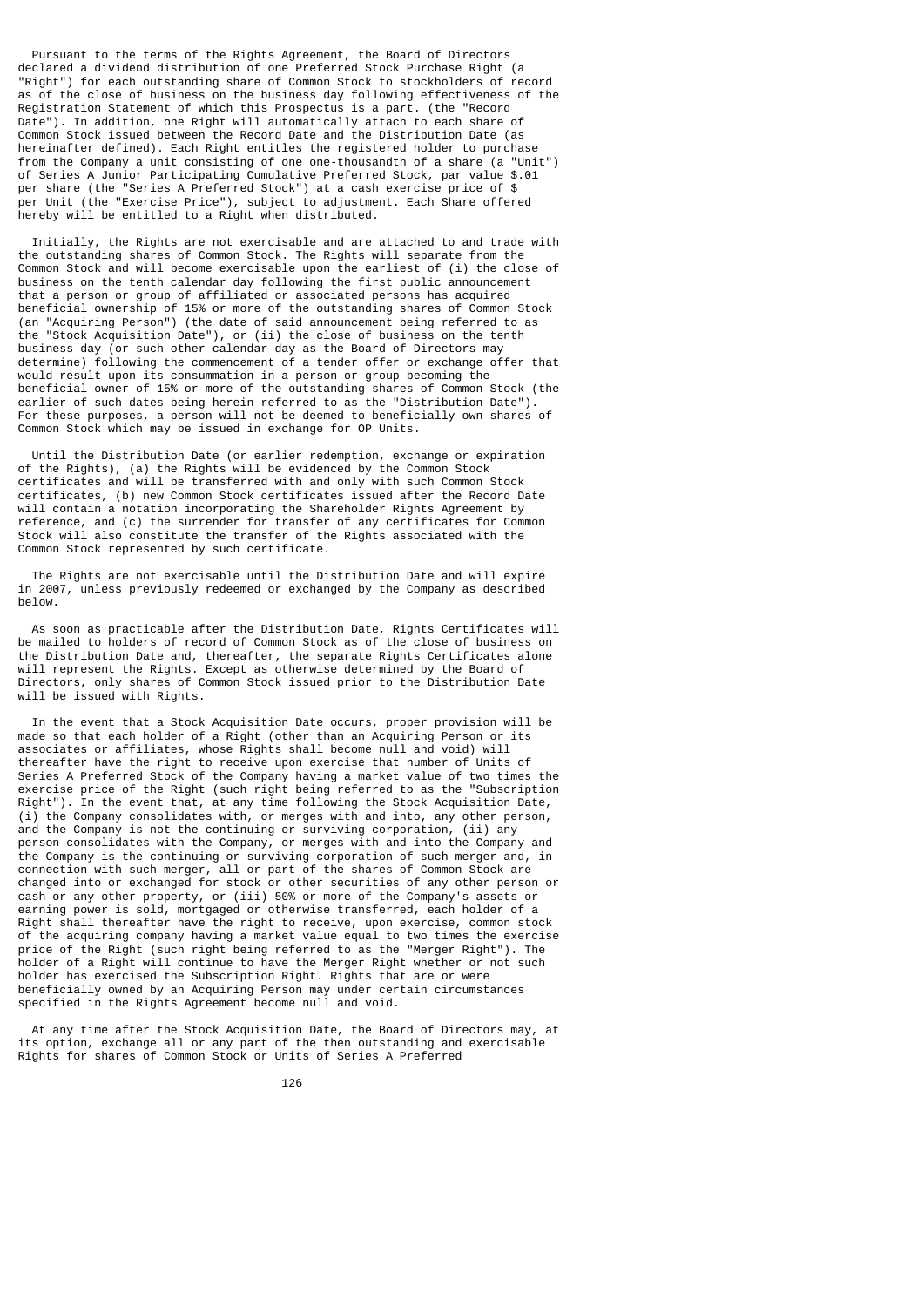Stock at an exchange ratio of one share of Common Stock or one Unit of Series A Preferred Stock per Right. Notwithstanding the foregoing, the Board of Directors generally will not be empowered to effect such exchange at any time after any person becomes the beneficial owner of 50% or more of the Common Stock of the Company.

 The Exercise Price payable, and the number of Units of Series A Preferred Stock or other securities or property issuable, upon exercise of the Rights are subject to adjustment from time to time to prevent dilution (i) in the event of a stock dividend on, or a subdivision, combination or reclassification of, the Series A Preferred Stock, (ii) if holders of the Series A Preferred Stock are granted certain rights or warrants to subscribe for Series A Preferred Stock or convertible securities at less than the current market price of the Series A Preferred Stock, or (iii) upon the distribution to holders of the Series A Preferred Stock of evidences of indebtedness or assets (excluding regular quarterly cash dividends) or of subscription rights or warrants (other than those referred to above).

 With certain exceptions, no adjustment in the Exercise Price will be required until cumulative adjustments amount to at least 1% of the Exercise Price, determined on a per Right basis. The Company is not obligated to issue fractional Units. If the Company elects not to issue fractional Units, in lieu thereof an adjustment in cash will be made based on the fair market value of the Series A Preferred Stock on the last trading date prior to the date of exercise. Any of the provisions of the Rights Agreement may be amended by the Board of Directors at any time prior to the Distribution Date.

 The Rights may be redeemed in whole, but not in part, at a price of \$0.01 per Right (payable in cash, Common Stock or other consideration deemed appropriate by the Board of Directors) by the Board of Directors only until the earlier of (i) the close of business on the tenth calendar day after the Stock Acquisition Date, or (ii) the expiration date of the Rights Agreement. Immediately upon the action of the Board of Directors ordering redemption of the Rights, the Rights will terminate and thereafter the only right of the holders of Rights will be to receive the redemption price.

 The Rights Agreement may be amended by the Board of Directors in its sole discretion until the Distribution Date. After the Distribution Date, the Board of Directors may, subject to certain limitations set forth in the Rights Agreement, amend the Rights Agreement only to cure any ambiguity, defect or inconsistency, to shorten or lengthen any time period, or to make changes that do not adversely affect the interests of Rights holders (excluding the interests of an Acquiring Person or its associates or affiliates). In addition, the Board of Directors may at any time prior to such time as any person becomes an Acquiring Person amend the Rights Agreement to lower the threshold at which a person becomes an Acquiring Person to not less than the greater of (i) the sum of 0.001% and the largest percentage of the outstanding Common Stock then owned by any person, and (ii) 10%.

 Until a Right is exercised, the holder will have no rights as a stockholder of the Company (beyond those as an existing stockholder), including the right to vote or to receive dividends. While the distribution of the Rights will not be taxable to stockholders or to the Company, stockholders may, depending upon the circumstances, recognize taxable income in the event that the Rights become exercisable for Units, other securities of the Company, other consideration or for common stock of an acquiring company.

 A copy of the Rights Agreement has been filed with the Securities and Exchange Commission as an exhibit to the Registration Statement of which this Prospectus is a part. A copy of the Rights Agreement is also available from the Company upon written request. The foregoing description of the Rights does not purport to be complete and is qualified in its entirety by reference to the Rights Agreement, which is incorporated herein by reference.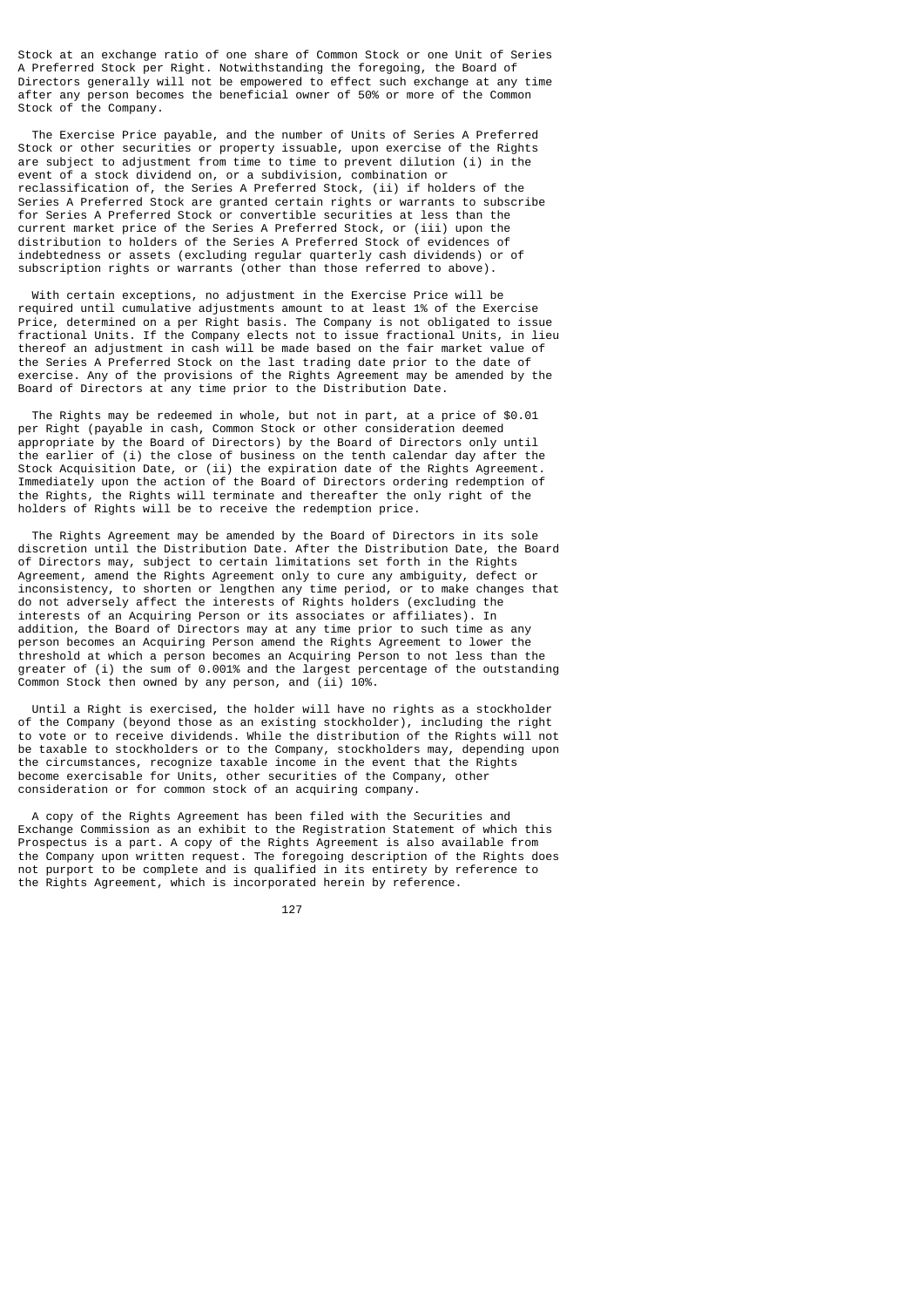#### CERTAIN PROVISIONS OF DELAWARE LAW AND THE COMPANY'S CERTIFICATE AND BYLAWS

 The following summary of certain provisions of Delaware law and the Company's Certificate and Bylaws does not purport to be complete and is subject to and qualified in its entirety by reference to Delaware law and the Company's Certificate and Bylaws, copies of which are exhibits to the Registration Statement of which this Prospectus is a part.

 The Certificate and the Bylaws of the Company contain certain provisions that could make more difficult the acquisition of the Company by means of a tender offer, a proxy contest or otherwise. These provisions are expected to discourage certain types of coercive takeover practices and inadequate takeover bids and to encourage persons seeking to acquire control of the Company to negotiate first with the Board of Directors. The Company believes that the benefits of these provisions outweigh the potential disadvantages of discouraging such proposals because, among other things, negotiation of such proposals might result in an improvement of their terms. The description set forth below is intended as a summary only and is qualified in its entirety by reference to the Certificate and the Bylaws, which have been filed as exhibits to the Registration Statement of which this Prospectus is a part. See also "Description of Capital Stock--Restrictions on Transfers."

## BUSINESS COMBINATIONS

 Upon completion of the Offering, the Company will be subject to the provisions of section 203 ("Section 203") of the DGCL. Section 203 provides, with certain exceptions, that a Delaware corporation may not engage in any of a broad range of business combinations with a person or affiliate, or associate of such person, who is an "interested stockholder" for a period of three years from the date that such person became an interested stockholder unless: (i) the transaction resulting in a person becoming an interested stockholder, or the business combination, was approved by the board of directors of the corporation before the consummation of such transaction; (ii) the interested stockholder owned 85% or more of the outstanding voting stock of the corporation immediately after the transaction in which it became an interested stockholder (excluding shares owned by persons who are both officers and directors of the corporation, and shares held by certain employee stock ownership plans); or (iii) on or after the date the person becomes an interested stockholder, the business combination is approved by the corporation's board of directors and by the holders of at least 66 2/3% of the corporation's outstanding voting stock at an annual or special meeting, excluding shares owned by the interested stockholder. Under Section 203, an "interested stockholder" is defined (with certain limited exceptions) as any person who, together with affiliates and associates, owns or within the prior three years did own, 15% or more of the corporation's outstanding voting stock.

## AMENDMENT OF CERTIFICATE AND BYLAWS

 The Company's Certificate may be amended only by the affirmative vote of the holders of two-thirds of all of the votes entitled to be cast on the matter except that amendments dealing with certain articles of the Certificate (for example, articles relating to stockholder action; the powers, election of, removal of and classification of directors; limitation of liability; and amendment of the By-laws or the Certificate) shall require the affirmative vote of not less than seventy-five percent of the outstanding votes entitled to be cast on the matter. Unless otherwise required by law, the Board of Directors may amend the Company's Bylaws by the affirmative vote of a majority of the directors then in office. The Bylaws may also be amended by the stockholders, at an annual meeting or at a special meeting called for such purpose, by the affirmative vote of at least seventy-five percent of the votes entitled to be cast on the matter; provided, that if the Board of Directors recommends that stockholders approve such amendment at such meeting, such amendment shall require the affirmative vote of only a majority of the shares present at such meeting and entitled to vote.

## DISSOLUTION OF THE COMPANY

 The DGCL permits the dissolution of the Company by (i) the affirmative vote of a majority of the entire Board of Directors declaring such dissolution to be advisable and directing that the proposed dissolution be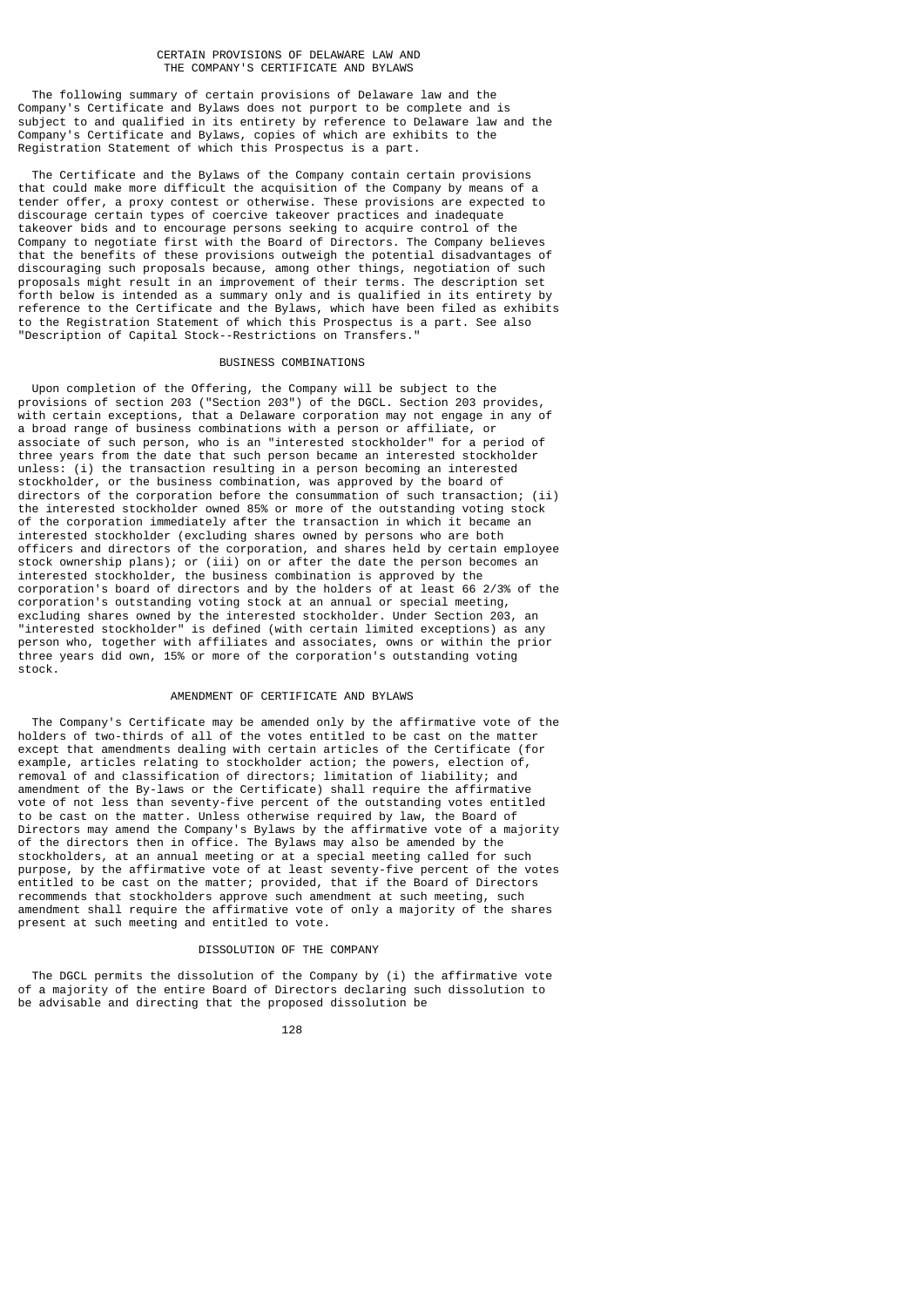submitted for consideration at an annual or special meeting of stockholders, and (ii) upon proper notice, stockholder approval by the affirmative vote of a majority of the votes entitled to be cast on the matter.

## MEETINGS OF STOCKHOLDERS

 Under the Company's Bylaws, annual meetings of stockholders shall be held at such date and time as determined by the Board of Directors, the Chairman of the Board or the President. The Bylaws establish an advance notice procedure for stockholders to make nominations of candidates for directors or bring other business before an annual meeting of stockholders. Special meetings of stockholders may be called only by a majority of the Directors then in office and only matters set forth in the notice of the meeting may be considered and acted upon at such a meeting.

## THE BOARD OF DIRECTORS

 The Company's Certificate provides that the Board of Directors shall initially consist of five Directors and thereafter the number of Directors of the Company may be established by the Board of Directors but may not be fewer than the minimum number required by the DGCL nor more than eleven. Subject to the rights, if any, of the holders of any series of Preferred Stock to elect directors and to fill vacancies in the Board of Directors relating thereto, any vacancy will be filled, including any vacancy created by an increase in the number of Directors, at any regular meeting or at any special meeting called for the purpose, by a majority of the remaining Directors. Pursuant to the terms of the Certificate, the Directors are divided into three classes. One class will hold office initially for a term expiring at the annual meeting of stockholders to be held in 1998, another class will hold office initially for a term expiring at the annual meeting of stockholders to be held in 1999 and the third class will hold office initially for a term expiring in 2000. As the term of each class expires, Directors in that class will be elected for a term of three years and until their successors are duly elected and qualified. The use of a classified board may render more difficult a change in control of the Company or removal of incumbent management. The Company believes, however, that classification of the Board of Directors will help to assure the continuity and stability of its business strategies and policies.

 The Certificate provides that the affirmative vote of 75% of the Directors then in office is required to approve certain transactions or actions of the Board, including a change of control (as defined) of the Company or of the Operating Partnership, any amendment to the Operating Partnership Agreement, any waiver of the limitations on ownership contained in the Certificate, certain issuances of equity securities by the Company or termination of the Company's status as a REIT.

#### SHAREHOLDER RIGHTS PLAN AND OWNERSHIP LIMITATIONS

 The Company will adopt a Shareholder Rights Plan prior to the completion of the Offering. In addition, the Certificate contains provisions that limit the ownership by any person of shares of any class or series of capital stock of the Company. See "Description of Capital Stock."

## LIMITATION OF LIABILITY AND INDEMNIFICATION

 The Company's Certificate generally limits the liability of the Company's Directors and officers to the Company to the fullest extent permitted from time to time by Delaware law. The DGCL permits, but does not require, a corporation to indemnify its directors, officers, employees or agents and expressly provides that the indemnification provided for under the DGCL shall not be deemed exclusive of any indemnification right under any bylaw, vote of stockholders or disinterested directors, or otherwise. The DGCL permits indemnification against expenses and certain other liabilities arising out of legal actions brought or threatened against such persons for their conduct on behalf of a corporation, provided that each such person acted in good faith and in a manner that he reasonably believed was in or not opposed to such corporation's best interests and in the case of a criminal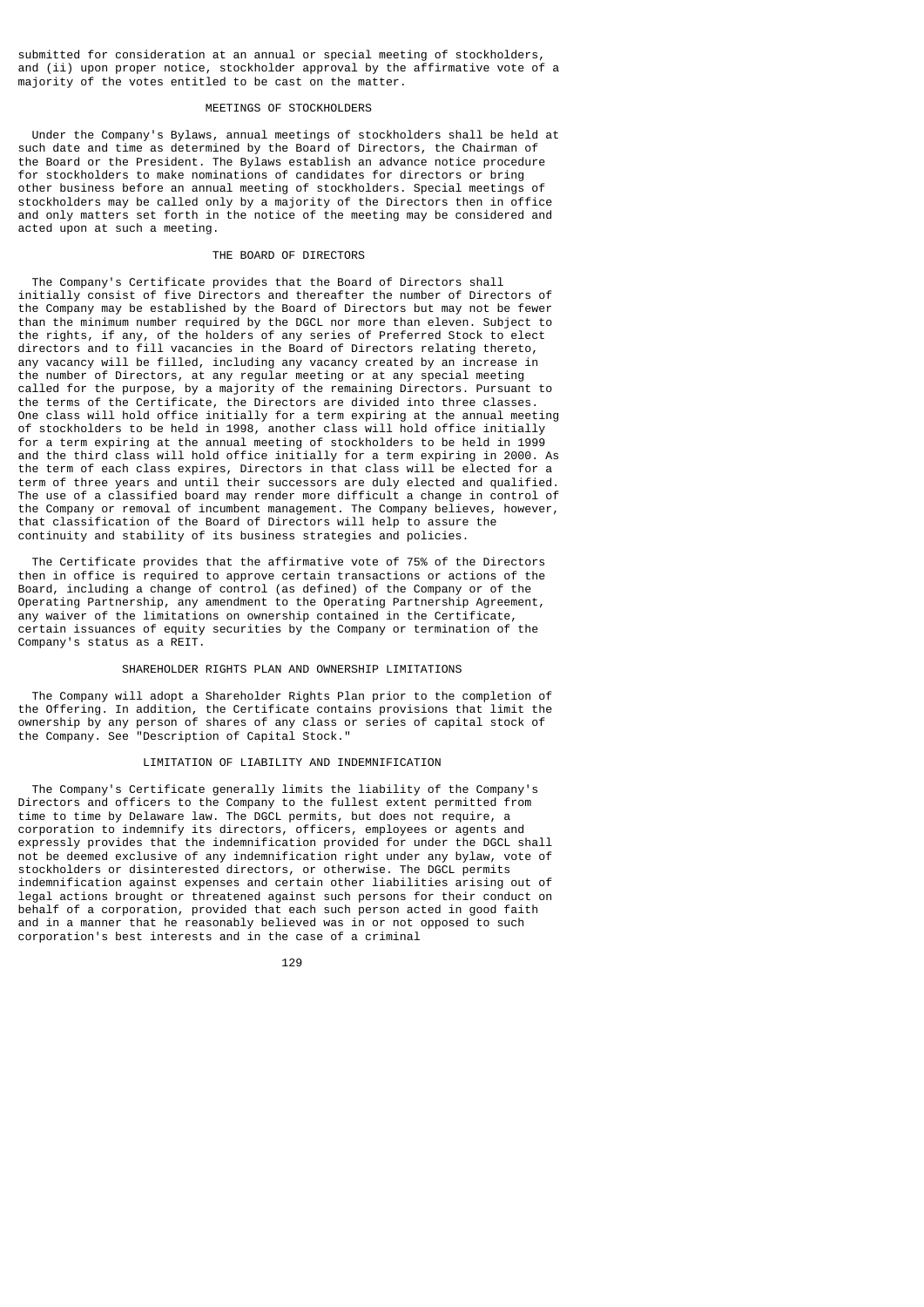proceeding, had no reasonable cause to believe his or her conduct was unlawful. The DGCL does not allow indemnification of directors in the case of an action by or in the right of a corporation (including stockholder derivative suits) unless the directors successfully defend the action or indemnification is ordered by the court.

 The Bylaws provide that Directors and officers of the Company shall be, and, in the discretion of the Board of Directors, non-officer employees may be, indemnified by the Company to the fullest extent authorized by Delaware law, as it now exists or may in the future be amended, against all expenses and liabilities actually and reasonably incurred in connection with service for or on behalf of the Company. The Bylaws also provide that the right of directors and officers to indemnification shall be a contract right and shall not be exclusive of any other right now possessed or hereafter acquired under any bylaw, agreement, vote of stockholders, or otherwise. The Certificate contains a provision permitted by Delaware law that generally eliminates the personal liability of directors for monetary damages for breaches of their fiduciary duty, including breaches involving negligence or gross negligence in business combinations, unless the director has breached his or her duty of loyalty, failed to act in good faith, engaged in intentional misconduct or a knowing violation of law, paid a dividend or approved a stock repurchase in violation of the DGCL or obtained an improper personal benefit. The provision does not alter a director's liability under the federal securities laws. In addition, this provision does not affect the availability of equitable remedies, such as an injunction or rescission, for breach of fiduciary duty.

 IT IS THE POSITION OF THE SEC THAT INDEMNIFICATION OF DIRECTORS AND OFFICERS FOR LIABILITIES ARISING UNDER THE SECURITIES ACT OF 1933, AS AMENDED (THE "SECURITIES ACT") IS AGAINST PUBLIC POLICY AND IS UNENFORCEABLE PURSUANT TO SECTION 14 OF THE SECURITIES ACT.

# INDEMNIFICATION AGREEMENTS

 The Company has entered into indemnification agreements with each of its directors and executive officers. The indemnification agreements require, among other things, that the Company indemnify its directors and executive officers to the fullest extent permitted by law and advance to the directors and executive officers all related expenses, subject to reimbursement if it is subsequently determined that indemnification is not permitted. Under these agreements, the Company must also indemnify and advance all expenses incurred by directors and executive officers seeking to enforce their rights under the indemnification agreements and may cover directors and executive officers under the Company's directors' and officers' liability insurance. Although the form of indemnification agreement offers substantially the same scope of coverage afforded by law, it provides greater assurance to directors and executive officers that indemnification will be available, because, as a contract, it cannot be modified unilaterally in the future by the Board of Directors or the stockholders to eliminate the rights it provides.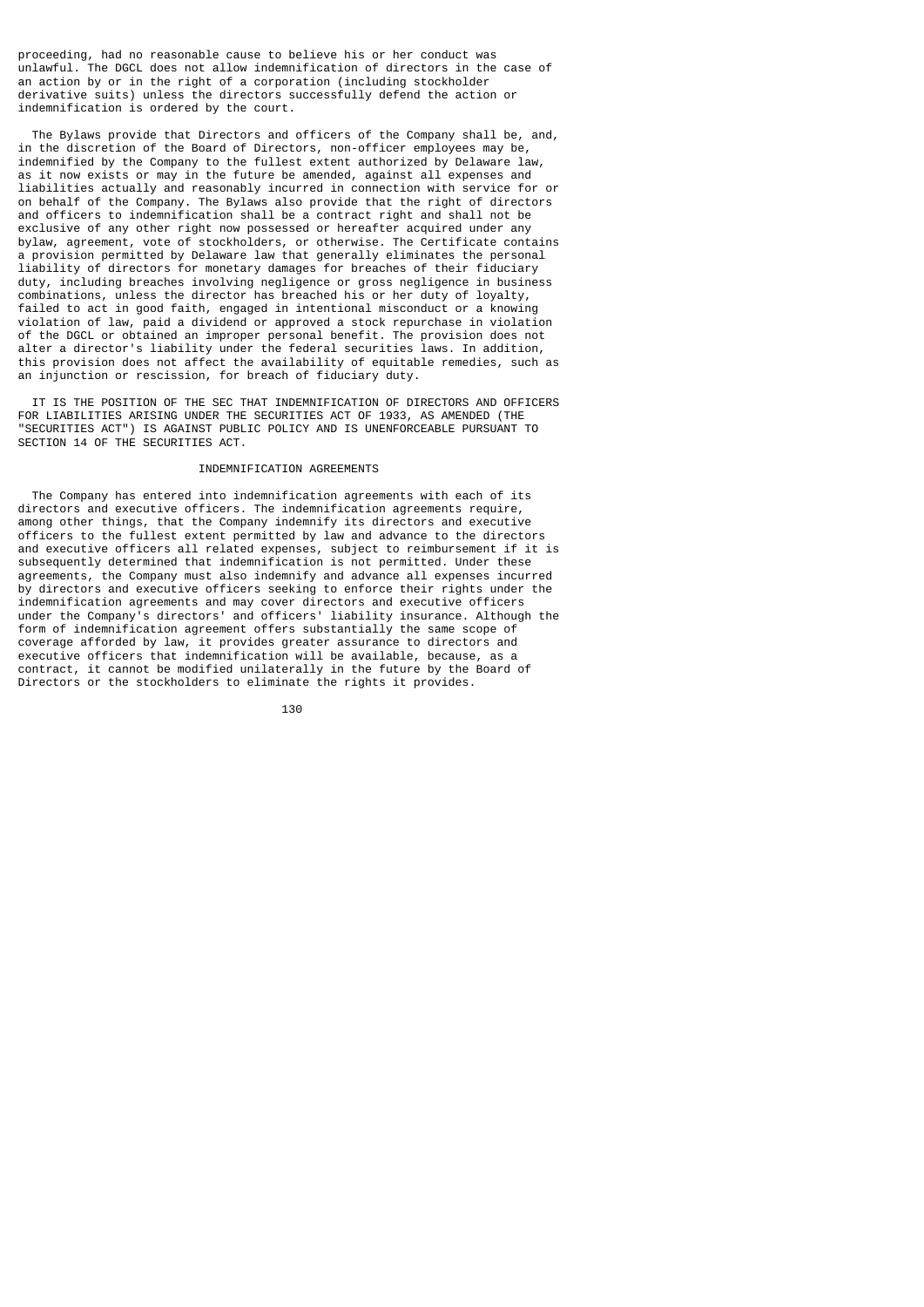### **GENERAL**

 Upon the completion of the Offering, the Company will have outstanding 35,333,541 shares of Common Stock (40,043,541 shares if the Underwriters' overallotment option is exercised in full). In addition, 16,066,459 shares of Common Stock are reserved for issuance upon exchange of OP Units. The shares of Common Stock issued in the Offering will be freely tradeable by persons other than "affiliates" of the Company without restriction under the Securities Act, subject to the limitations on ownership set forth in the Company's Certificate and Bylaws. See "Description of Capital Stock-- Restrictions on Transfers." The shares of Common Stock acquired in redemption of OP Units (the "Restricted Shares") will be "restricted" securities under the meaning of Rule 144 promulgated under the Securities Act ("Rule 144") and may not be sold in the absence of registration under the Securities Act unless an exemption from registration is available, including exemptions contained in Rule 144. As described below under "--Registration Rights," the Company has granted certain holders registration rights with respect to their shares of Common Stock.

 In general, under Rule 144 effective April 29, 1997, if one year has elapsed since the later of the date of acquisition of Restricted Shares from the Company or any "affiliate" of the Company, as that term is defined under the Securities Act, the acquiror or subsequent holder thereof is entitled to sell within any three-month period a number of shares that does not exceed the greater of 1% of the then outstanding shares of Common Stock or the average weekly trading volume of the Common Stock during the four calendar weeks preceding the date on which notice of the sale is filed with the SEC. Sales under Rule 144 are also subject to certain manner of sales provisions, notice requirements and the availability of current public information about the Company. If two years have elapsed since the date of acquisition of Restricted Shares from the Company or from any "affiliate" of the Company, and the acquiror or subsequent holder thereof is deemed not to have been an affiliate of the Company at any time during the 90 days preceding a sale, such person is entitled to sell such shares in the public market under Rule 144(k) without regard to the volume limitations, manner of sale provisions, public information requirements or notice requirements.

 The Company has established the Stock Option Plan for the purpose of attracting and retaining directors, executive officers and other key employees. See "Management--Stock Option Plan" and "--Compensation of Directors." The Company intends to issue options to purchase approximately shares of Common Stock to directors, executive officers and certain key employees prior to the completion of the Offering and has reserved additional shares for future issuance under the Stock Option Plan. Prior to the expiration of the initial 12-month period following consummation of the Offering, the Company expects to file a registration statement on Form S-8 with the SEC with respect to the shares of Common Stock issuable under the Stock Option Plan, which shares may be resold without restriction, unless held by affiliates.

 Prior to the Offering, there has been no public market for the Common Stock. Trading of the Common Stock on the NYSE is expected to commence immediately following the completion of the Offering. No prediction can be made as to the effect, if any, that future sales of shares, or the availability of shares for future sale, will have on the market price prevailing from time to time. Sales of substantial amounts of Common Stock (including shares issued upon the exercise of Options), or the perception that such sales occur, could adversely affect prevailing market prices of the Common Stock. See "Risk Factors--Risks Affecting Market for the Common Stock--No Prior Market" and "--Effect of Shares Available for Future Sale on Share Price."

### REGISTRATION RIGHTS

 The Company has granted those persons with a direct or indirect interest in the Property Partnerships who will receive OP Units in the Formation Transactions certain registration rights with respect to the shares of Common Stock that may be acquired by them in connection with the exercise of the Redemption/Exchange Rights under the Operating Partnership Agreement. These registration rights require the Company to register all such shares of Common Stock effective as of that date which is fourteen months following completion of the Offering. The Company will bear expenses incident to its registration requirements under the registration rights, except that such expenses shall not include any underwriting discounts or commissions or transfer taxes, if any, relating to such shares.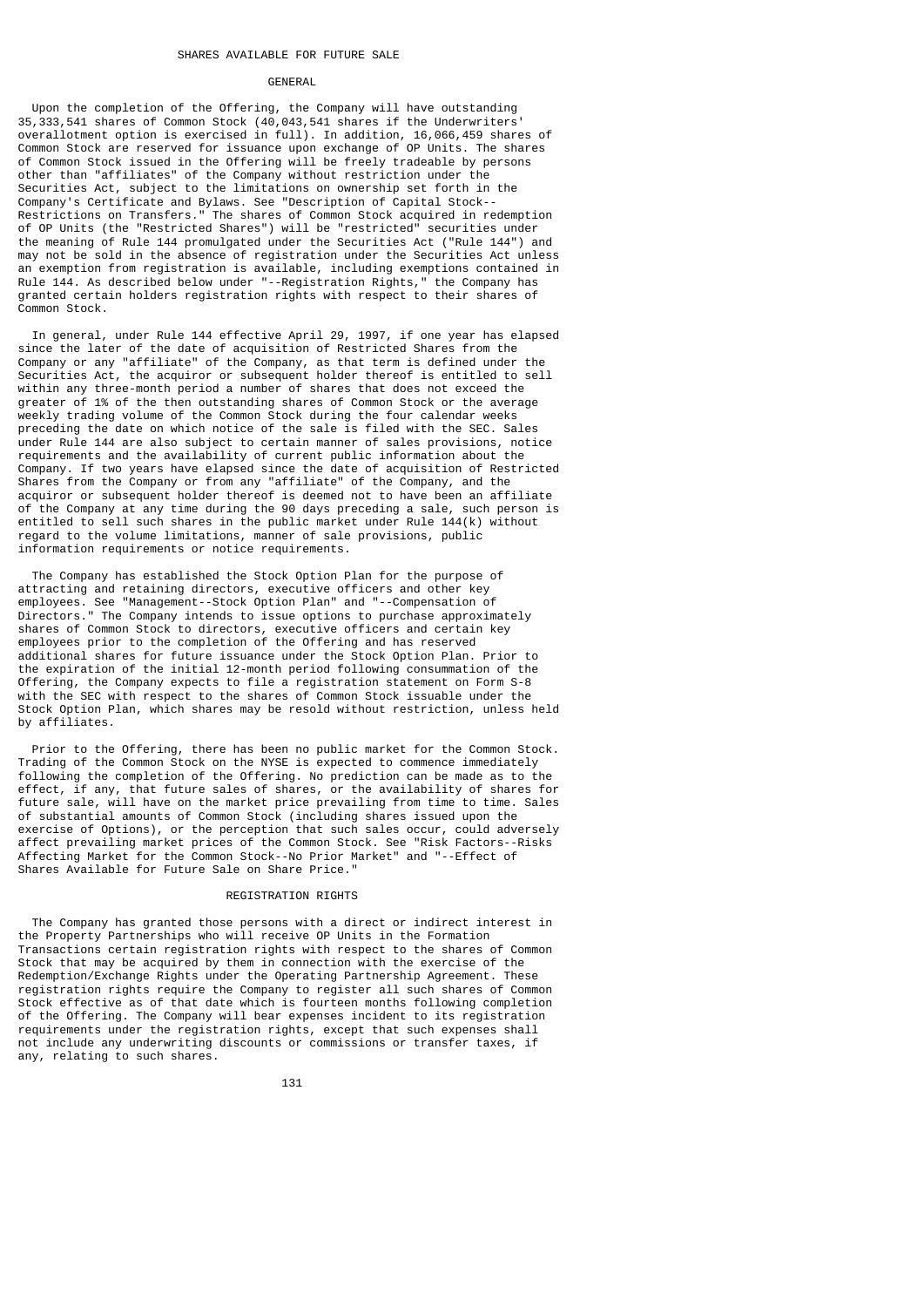### FEDERAL INCOME TAX CONSEQUENCES

 The following is a summary of the material federal income tax consequences associated with an investment in the Common Stock. Goodwin, Procter & Hoar LLP, which has acted as tax counsel to the Company in connection with the formation of the Company and the Company's election to be taxed as a REIT, has reviewed the following discussion and is of the opinion that it is an accurate description of the federal income tax considerations that are likely to be material to a holder of Common Stock. The following discussion is not exhaustive of all possible tax considerations and is not tax advice. Moreover, this summary does not deal with all tax aspects that might be relevant to a particular prospective stockholder in light of his/her personal circumstances; nor does it deal with particular types of stockholders that are subject to special treatment under the Code, such as insurance companies, financial institutions and broker-dealers. The Code provisions governing the Federal income tax treatment of REITs are highly technical and complex, and this summary is qualified in its entirety by the applicable Code provisions, rules and regulations promulgated thereunder, and administrative and judicial interpretations thereof. The following discussion and the opinions of Goodwin, Procter & Hoar LLP are based on current law. Unless the context requires otherwise, references to the "Company" in this "Federal Income Tax Consequences" section refer only to Boston Properties, Inc.

 EACH PROSPECTIVE PURCHASER IS URGED TO CONSULT HIS OR HER OWN TAX ADVISOR WITH RESPECT TO SUCH PURCHASER'S SPECIFIC FEDERAL, STATE, LOCAL, FOREIGN AND OTHER TAX CONSEQUENCES OF THE PURCHASE, HOLDING AND SALE OF COMMON STOCK IN THE COMPANY.

#### FEDERAL INCOME TAXATION OF THE COMPANY

 Upon consultation with its advisers, the Company believes that it is in a position to qualify for treatment as a REIT for the year ended December 31, 1997, upon filing of its election to be taxed as a REIT, and intends to operate so as to meet the requirements under the Code for qualification as a REIT, commencing with its taxable year ended December 31, 1997 and thereafter. The Company also believes, after consultation with its advisers, that it has been organized, has operated and will operate in such a manner as to qualify for taxation as a REIT under the Code. No assurance can be given, however, that such requirements have been or will be met.

## OPINION OF TAX COUNSEL

 Goodwin, Procter & Hoar LLP has acted as counsel to the Company in connection with the formation of the Company, the Offering and the Company's election to be taxed as a REIT. In the opinion of Goodwin, Procter & Hoar LLP, commencing with the Company's taxable year ended December 31, 1997, the Company will qualify to be taxed as a REIT under the Code, provided that (i) the elections and other procedural steps described in this discussion of "Federal Income Tax Consequences" are completed in a timely fashion and (ii) the Company and the Operating Partnership operate in accordance with various assumptions and factual representations made by the Company and the Operating Partnership concerning their business, properties and operations. It must be emphasized that Goodwin, Procter & Hoar LLP's opinion is based on various assumptions and is conditioned upon such assumptions and representations made by the Company and the Operating Partnership concerning their business and properties as set forth in this Prospectus. Such factual assumptions and representations are set forth below in this discussion of "Federal Income Tax Consequences." In addition, Goodwin, Procter & Hoar LLP's opinion is based upon the factual representations of the Company and the Operating Partnership concerning its business and properties as set forth in this Prospectus. Moreover, such qualification and taxation as a REIT depends upon the Company's ability to meet, through actual annual operating results, distribution levels and diversity of stock ownership, the various qualification tests imposed under the Code discussed below, the results of which will not be reviewed by Goodwin, Procter & Hoar LLP. Accordingly, no assurance can be given that the actual results of the Company's operations for any one taxable year will satisfy such requirements. See "Risk Factors-- Failure to Qualify as a REIT; Other Tax Liabilities."

 The opinion of Goodwin, Procter & Hoar LLP is also based upon existing law as currently applicable, IRS regulations, currently published administrative positions of the IRS and judicial decisions, which are subject to

132 and 2012 and 2013 and 2014 and 2014 and 2014 and 2014 and 2014 and 2014 and 2014 and 2014 and 2014 and 201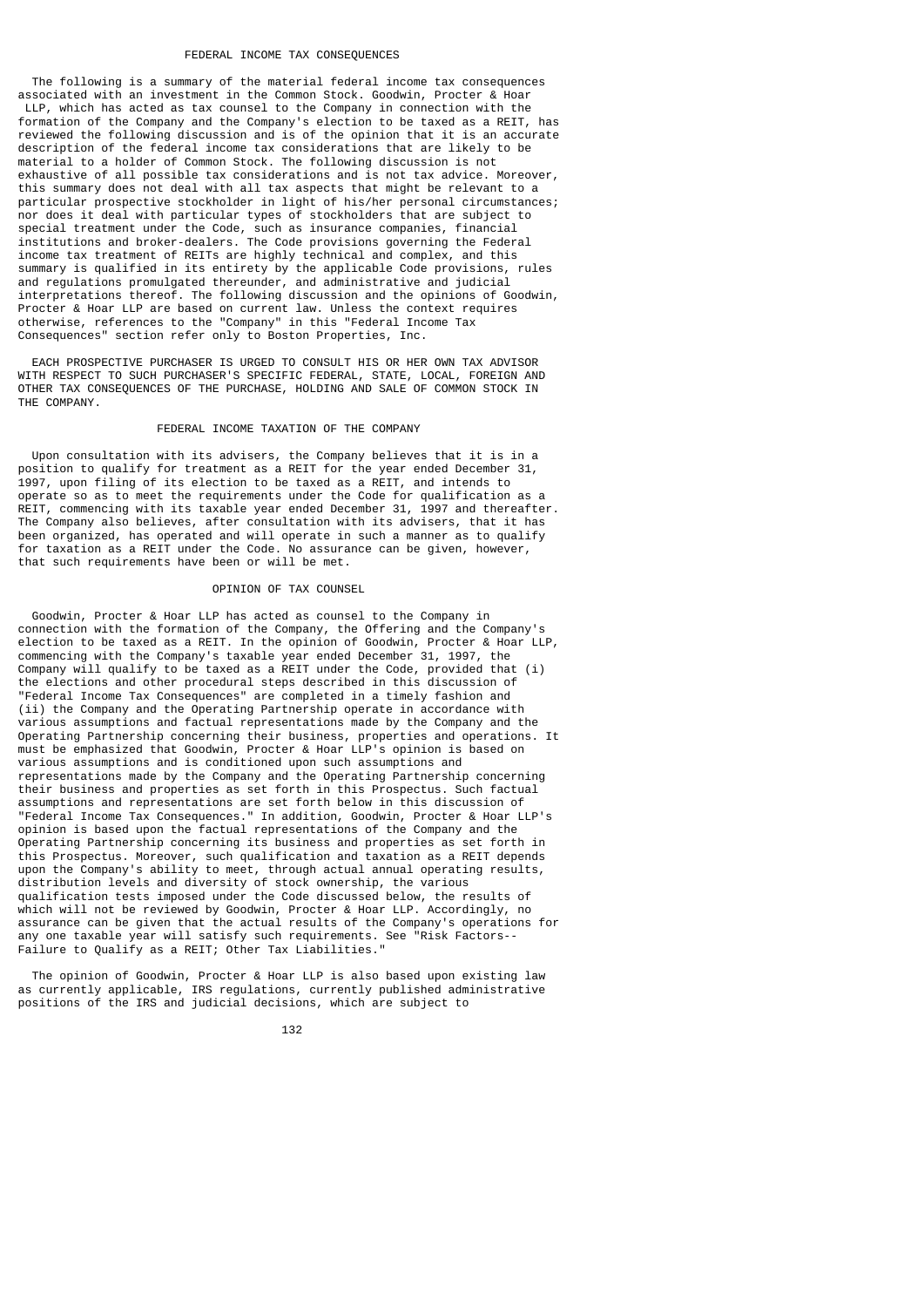change either prospectively or retroactively. No assurance can be given that any such changes would not modify the conclusions expressed in the opinion. Moreover, unlike a private letter ruling (which will not be sought), an opinion of counsel is not binding on the IRS, and no assurance can be given that the IRS will not successfully challenge the status of the Company as a **RETT** 

 If the Company qualifies for taxation as a REIT, it generally will not be subject to federal corporate income taxes on that portion of its ordinary income or capital gain that is currently distributed to stockholders. The REIT provisions of the Code generally allow a REIT to deduct dividends paid to its stockholders. This deduction for dividends paid to stockholders substantially eliminates the federal "double taxation" on earnings (once at the corporate level and once again at the stockholder level) that usually results from investments in a corporation.

 Even if the Company qualifies for taxation as a REIT, however, the Company will be subject to federal income tax, as follows: First, the Company will be taxed at regular corporate rates on its undistributed REIT taxable income, including undistributed net capital gains. Second, under certain circumstances, the Company may be subject to the "alternative minimum tax." Third, if the Company has net income from the sale or other disposition of "foreclosure property" that is held primarily for sale to customers in the ordinary course of business or other non-qualifying income from foreclosure property, it will be subject to tax at the highest corporate rate on such income. Fourth, if the Company has net income from prohibited transactions (which are, in general, certain sales or other dispositions of property other than foreclosure property held primarily for sale to customers in the ordinary course of business), such income will be subject to a 100% tax. Fifth, if the Company should fail to satisfy either the 75% or 95% gross income test (discussed below) but has nonetheless maintained its qualification as a REIT because certain other requirements have been met, it will be subject to a 100% tax on the net income attributable to the greater of the amount by which the Company fails the 75% or 95% test, multiplied by a fraction intended to reflect the Company's profitability. Sixth, if the Company fails to distribute during each year at least the sum of (i) 85% of its REIT ordinary income for such year, (ii) 95% of its REIT capital gain net income for such year and (iii) any undistributed taxable income from prior periods, the Company will be subject to a 4% excise tax on the excess of such required distribution over the amounts actually distributed. Seventh, if the Company should acquire any asset from a C corporation (i.e., a corporation generally subject to full corporate-level tax) in a carryover-basis transaction and the Company subsequently recognizes gain on the disposition of such asset during the tenyear period (the "Recognition Period") beginning on the date on which the asset was acquired by the Company, then, to the extent of the excess of (a) the fair market value of the asset as of the beginning of the applicable Recognition Period over (b) the Company's adjusted basis in such asset as of the beginning of such Recognition Period (the "Built-In Gain"), such gain will be subject to tax at the highest regular corporate rate, pursuant to guidelines issued by the IRS (the "Built-In Gain Rules").

## REQUIREMENTS FOR QUALIFICATION

 To qualify as a REIT, the Company must elect to be so treated and must meet the requirements, discussed below, relating to the Company's organization, sources of income, nature of assets and distributions of income to stockholders.

## ORGANIZATIONAL REQUIREMENTS

 The Code defines a REIT as a corporation, trust or association: (i) that is managed by one or more directors or trustees, (ii) the beneficial ownership of which is evidenced by transferable shares or by transferable certificates of beneficial interest, (iii) that would be taxable as a domestic corporation but for the REIT requirements, (iv) that is neither a financial institution nor an insurance company subject to certain provisions of the Code, (v) the beneficial ownership of which is held by 100 or more persons, and (vi) during the last half of each taxable year not more than 50% in value of the outstanding stock of which is owned, directly or indirectly through the application of certain attribution rules, by five or fewer individuals (as defined in the Code to include certain entities). In addition, certain other tests, described below, regarding the nature of its income and assets also must be satisfied. The Code provides that conditions (i) through (iv) inclusive, must be met during the entire taxable year and that condition (v) must be met during at least 335 days of a taxable year of 12 months, or during a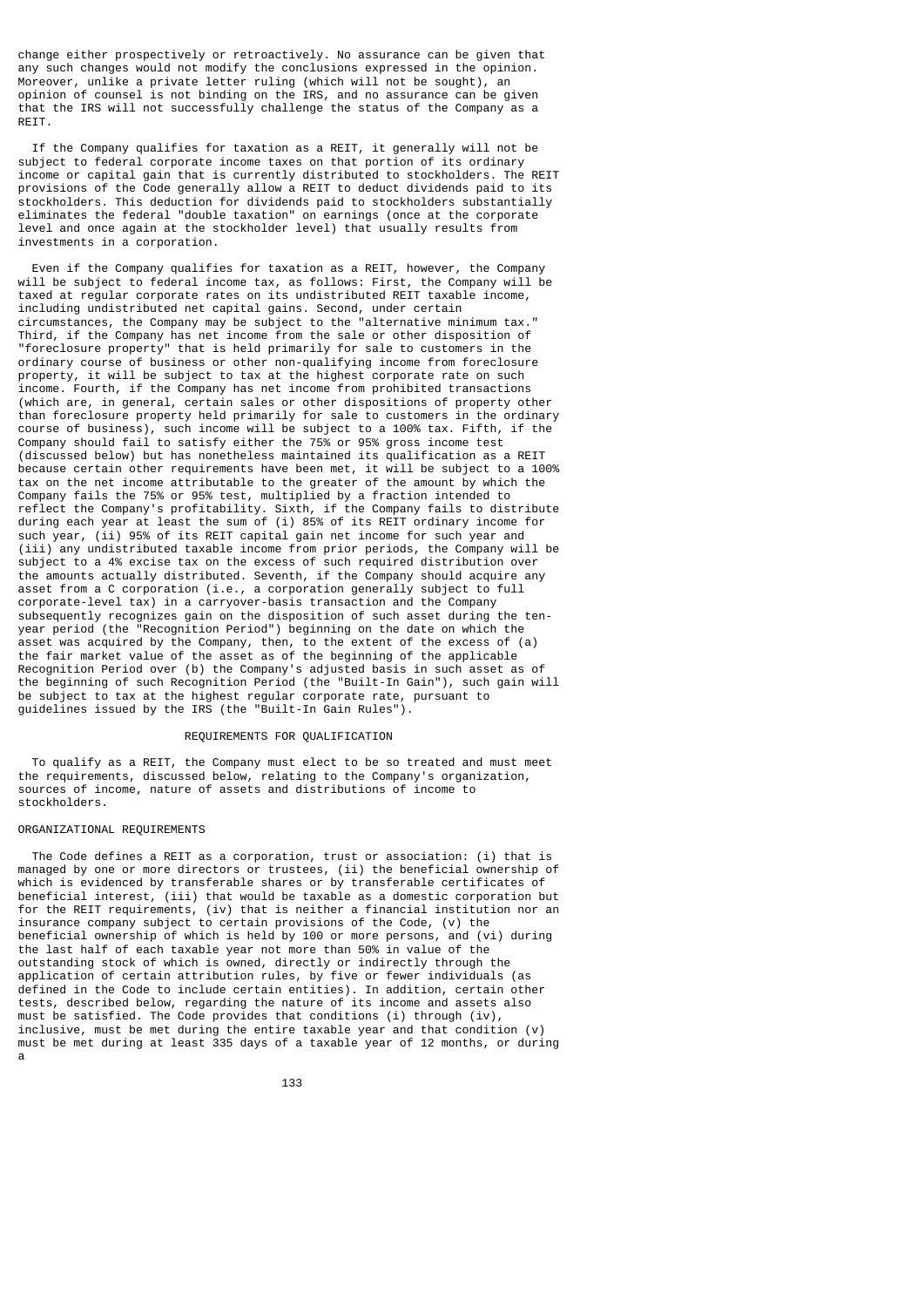proportionate part of a taxable year of less than 12 months. Conditions (v) and (vi) (the "100 Stockholder Requirement" and "Five or Fewer Requirement") will not apply until after the first taxable year for which an election is made to be taxed as a REIT. For purposes of conditions (v) and (vi), pension funds and certain other tax-exempt entities are treated as individuals, subject to a "look-through" exception in the case of condition (vi).

 Prior to consummation of the Offering, the Company did not satisfy conditions (v) and (vi) above. The Company's issuance of Common Stock in connection with the Formation Transactions and the Offering permitted it to satisfy the 100 Stockholder Requirement and the Five or Fewer Requirement. In order to protect the Company from a concentration of ownership of its stock that would cause the Company to fail the Five or Fewer Requirement, the Company's Certificate provides that stock owned, or deemed to be owned or transferred to a stockholder in excess of the Ownership Limit or the Look-Through Ownership Limit will automatically be converted into Excess Stock. See "Description of Capital Stock--Restrictions on Transfers." Because of the absence of authority on this issue, however, there is no assurance that the operation of the Excess Stock or other provisions contained in the Certificate will, as a matter of law, prevent a concentration of ownership of stock in excess of the Ownership Limit from causing the Company to violate the Five or Fewer Requirement. If there were a concentration of ownership that would cause the Company to violate the Five or Fewer Requirement, and the operation of the Excess Stock or other provisions contained in the Certificate were not held to cure such violation, the Company would be disqualified as a REIT. In rendering its opinion that the Company is organized in a manner that permits the Company to qualify as a REIT, Goodwin, Procter & Hoar LLP is relying on the representation of the Company that the ownership of its stock (without regard to the Excess Stock provisions) satisfies the Five or Fewer Requirement, and Goodwin, Procter & Hoar LLP expresses no opinion as to whether, as a matter of law, the Excess Stock or other provisions contained in the Certificate preclude the Company from failing the Five or Fewer Requirement.

 In addition, a corporation may not elect to become a REIT unless its taxable year is the calendar year. The Company's taxable year is the calendar year.

 In the case of a REIT that is a partner in a partnership, Treasury Regulations provide that the REIT will be deemed to own its proportionate share (based on its interest in partnership capital) of the assets of the partnership and will be deemed to be entitled to the income of the partnership attributable to such share. In addition, the character of the assets and gross income of the partnership shall retain the same character in the hands of the REIT for purposes of Section 856 of the Code, including satisfying the gross income tests and asset tests. Thus, the Company's proportionate share of the assets, liabilities and items of income of the Operating Partnership (including the Operating Partnership's share of the assets and liabilities and items of income with respect to any partnership in which it holds an interest) will be treated as assets, liabilities and items of income of the Company for purposes of applying the requirements described herein.

## INCOME TESTS

 To maintain qualification as a REIT, three gross income requirements must be satisfied annually.

- . First, at least 75% of the Company's gross income, excluding gross income from certain dispositions of property held primarily for sale to customers in the ordinary course of a trade or business ("prohibited transactions"), for each taxable year must be derived directly or indirectly from investments relating to real property or mortgages on real property (including "rents from real property" and, in certain circumstances, interest) or from certain types of temporary investments.
- . Second, at least 95% of the Company's gross income (excluding gross income from prohibited transactions) for each taxable year must be derived from such real property investments described above and from dividends, interest and gain from the sale or disposition of stock or securities or from any combination of the foregoing.
- . Third, short-term gain from the sale or other disposition of stock or securities, gain from prohibited transactions and gain from the sale or other disposition of real property held for less than four years (apart from involuntary conversions and sales of foreclosure property) must represent less than 30% of the Company's gross income (including gross income from prohibited transactions) for each taxable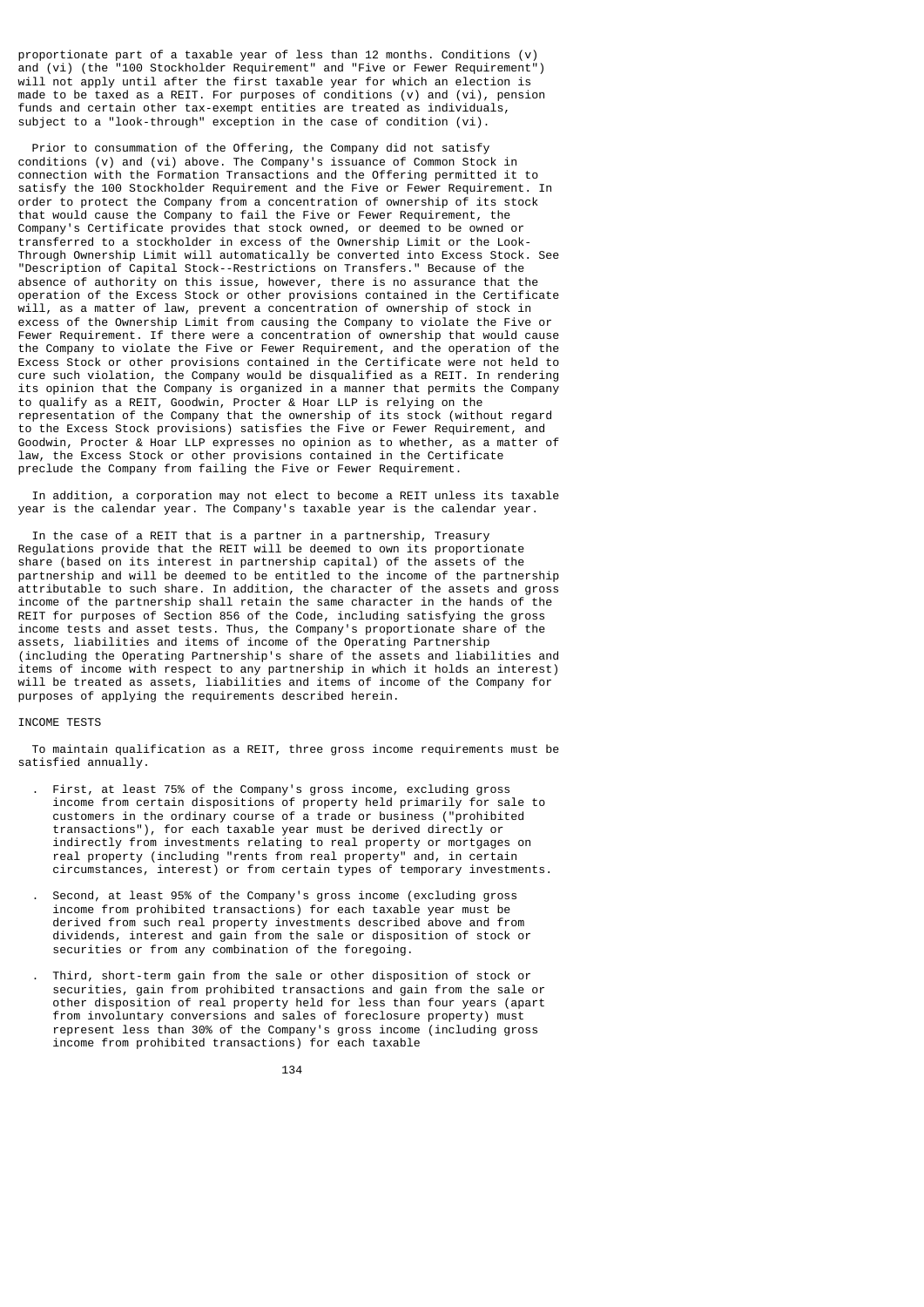year. For purposes of applying the 30% gross income test, the holding period of Properties acquired by the Operating Partnership in the Formation Transactions were deemed to have commenced on the date of acquisition.

 Rents received or deemed to be received by the Company qualify as "rents from real property" in satisfying the gross income requirements for a REIT described above only if several conditions are met.

- . First, the amount of rent generally must not be based in whole or in part on the income or profits of any person. An amount received or accrued generally will not be excluded from the term "rents from real property," however, solely by reason of being based on a fixed percentage or percentages of receipts or sales.
- . Second, the Code provides that rents received from a tenant will not qualify as "rents from real property" in satisfying the gross income tests if the REIT, or an owner of 10% or more of the REIT, directly or constructively owns 10% or more of such tenant (a "Related Party Tenant") or a subtenant of such tenant (in which case only rent attributable to the subtenant is disqualified).
- . Third, if rent attributable to personal property, leased in connection with a lease of real property, is greater than  $15%$  of the total rent received under the lease, then the portion of rent attributable to the personal property will not qualify as "rents from real property."
- . Finally, for rents to qualify as "rents from real property" the REIT must not operate or manage the property or furnish or render services to tenants, other than through an "independent contractor" who is adequately compensated and from whom the REIT does not derive any income; provided, however, that a REIT may provide services with respect to its properties and the income will qualify as "rents from real property" if the services are "usually or customarily rendered" in connection with the rental of room or other space for occupancy only and are not otherwise considered "rendered to the occupant."

 The Company does not charge rent that is based in whole or in part on the income or profits of any person (except by reason of being based on a fixed percentage or percentages of receipts or sales consistent with the rule described above). The Company does not derive, and does not anticipate deriving, rent attributable to personal property leased in connection with real property that exceeds 15% of the total rents.

 Pursuant to leases with respect to the Hotel Properties, ZL Hotel LLC will lease from the Operating Partnership the Hotel Properties for a ten year period. The hotel leases provide that ZL Hotel LLC will be obligated to pay to the Operating Partnership (i) the greater of Base Rent or Participating Rent (collectively, the "Rents") and (ii) Additional Charges. Participating Rent is calculated by multiplying fixed percentages by various revenue categories for each of the Hotel Properties. Both Base Rent and the thresholds in the Participating Rent formulas will be adjusted for inflation. Base Rent accrues and is required to be paid monthly. Participating Rent is payable monthly, with monthly adjustments based on actual results.

 In order for Base Rent, Participating Rent and Additional Charges to constitute "rents from real property," the leases must be respected as true leases for federal income tax purposes and not treated as service contracts, joint ventures or some other type of arrangement. The determination of whether the leases are true leases depends on an analysis of all the surrounding facts and circumstances. In making such a determination, courts have considered a variety of factors, including the following: (i) the intent of the parties, (ii) the form of the agreement, (iii) the degree of control over the property that is retained by the property owner (e.g., whether the lessee has substantial control over the operation of the property or whether the lessee was required simply to use its best efforts to perform its obligations under the agreement), and (iv) the extent to which the property owner retains the risk of loss with respect to the property (e.g., whether the lessee bears the risk of increases in operating expenses or the risk of damage to the property) or the potential for economic gain (e.g., appreciation ) with respect to the property.

 In addition, Code section 7701(e) provides that a contract that purports to be a service contract (or a partnership agreement) is treated instead as a lease of property if the contract is properly treated as such, taking into account all relevant factors, including whether or not: (i) the service recipient is in physical possession of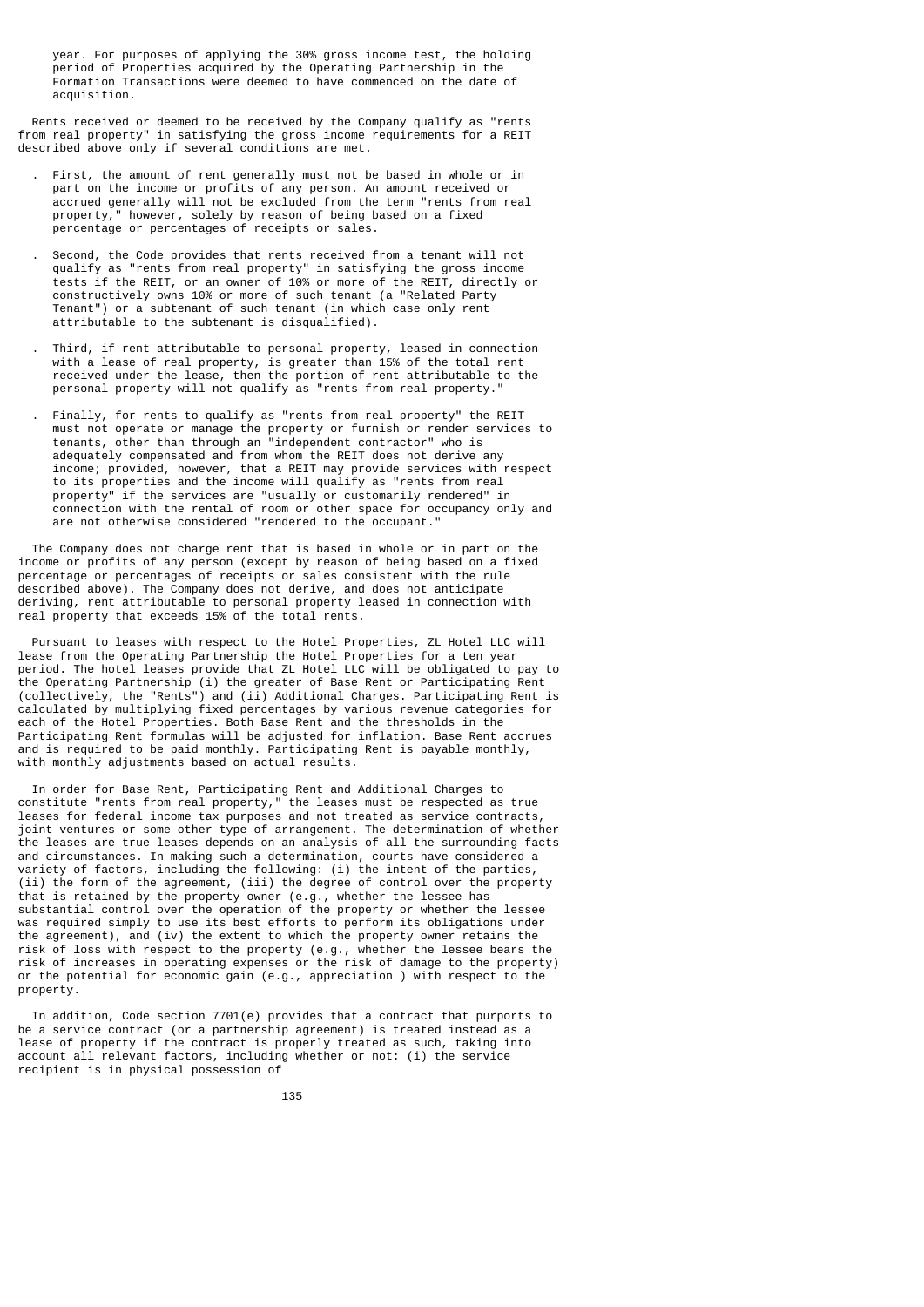the property, (ii) the service recipient controls the property, (iii) the service recipient has a significant economic or possessory interest in the property (e.g., the property's use is likely to be dedicated to the service recipient for a substantial portion of the useful life of the property, the recipient shares the risk that the property will decline in value, the recipient shares in any appreciation in the value of the property, the recipient shares in any appreciation in the value of the property, recipient shares in savings in the property's operating costs, or the recipient bears the risk of damage to or loss of the property), (iv) the service provider does not bear any risk of substantially diminished receipts or substantially increased expenditures if there is nonperformance under the contract, (v) the service provider does not use the property concurrently to provide significant services to entities unrelated to the service recipient, and (vi) the total contract price does not substantially exceed the rental value of the property for the contract period. Since the determination whether a service contract should be treated as a lease is inherently factual, the presence or absence of any single factor may not be dispositive in every case. The hotel leases have been structured to qualify as true leases for federal income tax purposes.

 Investors should be aware that there are no controlling Treasury Regulations, published rulings, or judicial decisions involving leases with terms substantially the same as the hotel leases that discuss whether such leases constitute true leases for federal income tax purposes. Therefore, there can be no complete assurance that the IRS will not assert a contrary position. If the leases are recharacterized as service contracts or partnership agreements, rather than true leases, part or all of the payments that the Operating Partnership receives from the lessee would not be considered rent or would not otherwise satisfy the various requirements for qualification as "rents from real property." In that case, the Company likely would not be able to satisfy either the 75% or 95% gross income tests and, as a result, would lose its REIT status.

 As indicated above, "rents from real property" must not be based in whole or in part on the income or profits of any person. The Participating Rent should qualify as "rents from real property" since it is based on percentages of receipts or sales which percentages are fixed at the time the leases are entered into, provided (i) the leases are not renegotiated during the term of the leases in a manner that has the effect of basing Participating Rent on income or profits and (ii) the leases conform with normal business practice. More generally, the Participating Rent will not qualify as "rents from real property" if, considering the hotel leases and all the surrounding circumstances, the arrangement does not conform with normal business practice, but is in reality used as a means of basing the Participating Rent on income or profits. Since the Participating Rent is based on fixed percentages of the gross revenues from the hotels that are established in the hotel leases, and the Company has represented that the percentages (i) will not be renegotiated during the terms of the leases in a manner that has the effect of basing the Participating Rent on income or profits and (ii) conform with normal business practice, the Participating Rent should not be considered based in whole or in part on the income or profits of any person. Furthermore, the Company has represented that, with respect to other hotel properties that it acquires in the future, it will not charge rent for any property that is based in whole or in part on the income or profits of any person (except by reason of being based on a fixed percentage of gross revenues, as described above.)

 Pursuant to leases with independent third parties, the Operating Partnership or certain subsidiary partnerships will lease the Garage Property and the garage portions of certain of the Office Properties to independent third parties for periods between one to three years. The parking leases provide that the Operating Partnership will receive rent based on the gross receipts of the parking garage. The same "true lease" and "rent from real property" analysis applies with respect to the parking leases as is described above for the hotel leases. The garage leases also have been structured to qualify as true leases for federal income tax purposes. As is the case with respect to the hotel leases, there can be no complete assurance that the IRS will not assert a contrary position, which if successful could result in the loss of the Company's status as a REIT.

 Through the Operating Partnership, which is not an "independent contractor," the Company provides certain services with respect to the Properties, but the Company believes (and has represented to Goodwin, Procter & Hoar LLP) that all such services are considered "usually or customarily rendered" in connection with the rental of space for occupancy only, so that the provision of such services does not jeopardize the qualification of rent from the Properties as "rents from real property." In rendering its opinion on the Company's ability to qualify as a REIT, Goodwin, Procter & Hoar LLP is relying on such representations. In the case of any services that are not "usual and customary" under the foregoing rules, the Company intends to employ "independent contractors" to provide such services.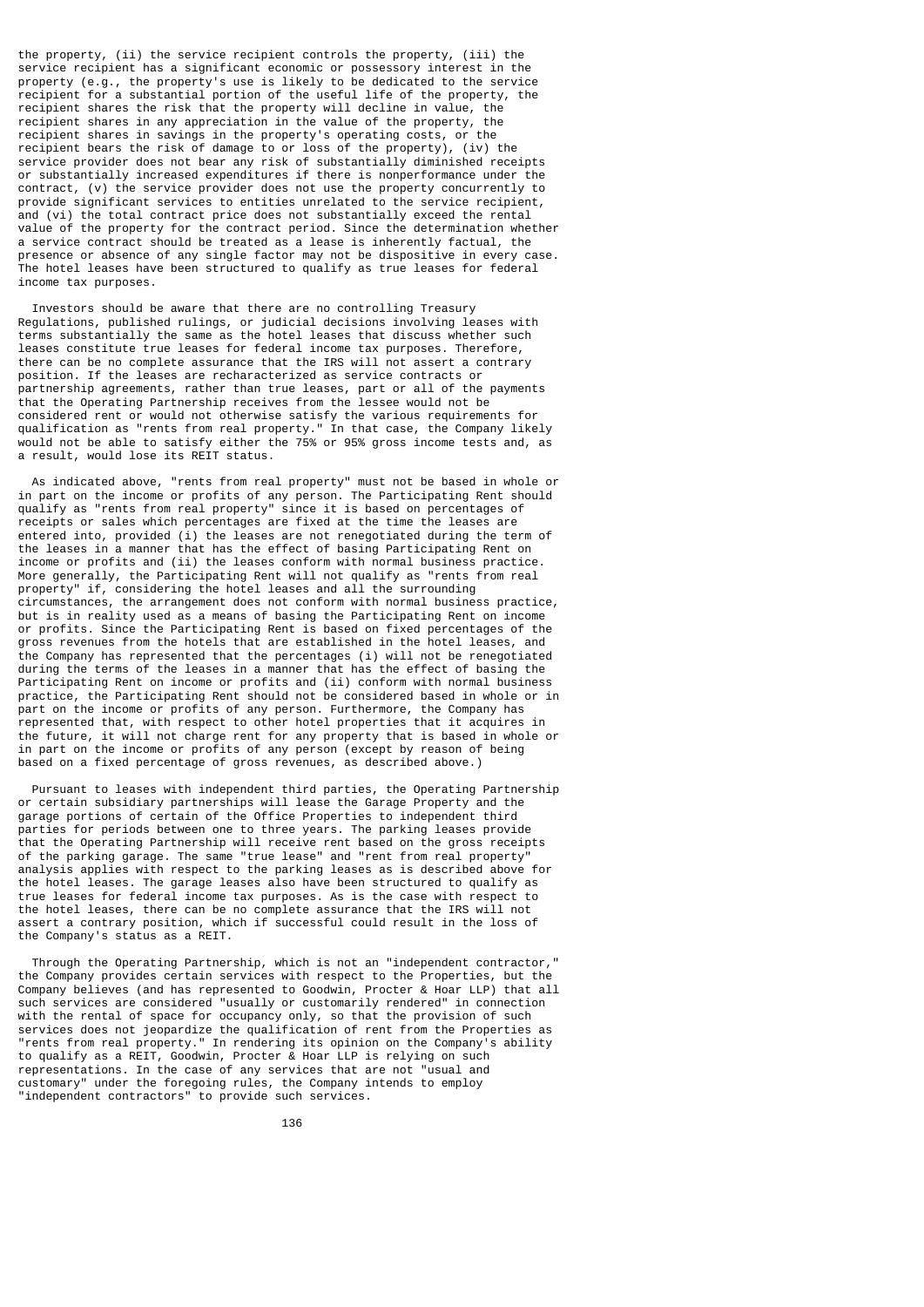The Operating Partnership may receive certain types of income with respect to the properties it owns that will not qualify under the 75% or 95% gross income test. In particular, dividends on the Company's stock in the Development and Management Company will not qualify under the 75% gross income test. The Company believes, however, that the aggregate amount of such nonqualifying income in any taxable year will not cause the Company to exceed the limits on non-qualifying income under the 75% and 95% gross income tests.

 If the Company fails to satisfy one or both of the 75% or 95% gross income tests for any taxable year, it may nevertheless qualify as a REIT for that year if it is eligible for relief under certain provisions of the Code. These relief provisions generally will be available if (i) the Company's failure to meet these tests was due to reasonable cause and not due to willful neglect, (ii) the Company attaches a schedule of the sources of its income to its Federal income tax return and (iii) any incorrect information on the schedule is not due to fraud with intent to evade tax. It is not possible, however, to state whether, in all circumstances, the Company would be entitled to the benefit of these relief provisions. For example, if the Company fails to satisfy the gross income tests because nonqualifying income that the Company intentionally incurs exceeds the limits on such income, the IRS could conclude that the Company's failure to satisfy the tests was not due to reasonable cause. As discussed above in "--Opinion of Tax Counsel," even if these relief provisions apply, a tax would be imposed with respect to the excess net income. No similar mitigation provision provides relief if the Company fails the 30% income test, and in such case, the Company will cease to qualify as a REIT. See "Risk Factors--Failure to Qualify as a REIT; Other Tax Liabilities."

## ASSET TESTS

 At the close of each quarter of its taxable year, the Company also must satisfy three tests relating to the nature and diversification of its assets.

- . First, at least 75% of the value of the Company's total assets must be represented by real estate assets, cash, cash items and government securities.
- . Second, no more than 25% of the Company's total assets may be represented by securities other than those in the 75% asset class.
- . Third, of the investments included in the 25% asset class, the value of any one issuer's securities owned by the Company may not exceed 5% of the value of the Company's total assets, and the Company may not own more than 10% of any one issuer's outstanding voting securities.

 The 5% test must generally be met for any quarter in which the Company acquires securities of an issuer. Thus, this requirement must be satisfied not only on the date the Company acquires securities of the Development and Management Company, but also each time the Company increases its ownership of securities of the Development and Management Company (including as a result of increasing its interest in the Operating Partnership as limited partners exercise their redemption rights).

 The Operating Partnership owns 100% of the nonvoting stock and 1% of the voting stock of the Development and Management Company, and by virtue of its ownership of Units, the Company is considered to own its pro rata share of such stock. Neither the Company nor the Operating Partnership, however, owns more than 10% of the voting securities of the Development and Management Company. In addition, the Company and its senior management do not believe that the Company's pro rata share of the value of the securities of the Development and Management Company exceeds 5% of the total value of the Company's assets. The Company's belief is based in part upon its analysis of the value of the equity and unsecured debt securities of the Development and Management Company owned by the Operating Partnership relative to the value of the other assets owned by the Operating Partnership. No independent appraisals have been obtained to support this conclusion, however, and Goodwin, Procter and Hoar LLP, in rendering its opinion as to the qualification of the Company as a REIT, is relying on the conclusions of the Company and its senior management as to the value of the securities of the Development and Management Company. There can be no assurance that the IRS might not contend that the value of the securities of the Development and Management Company held by the Company (through the Operating Partnership) exceeds the 5% value limitation.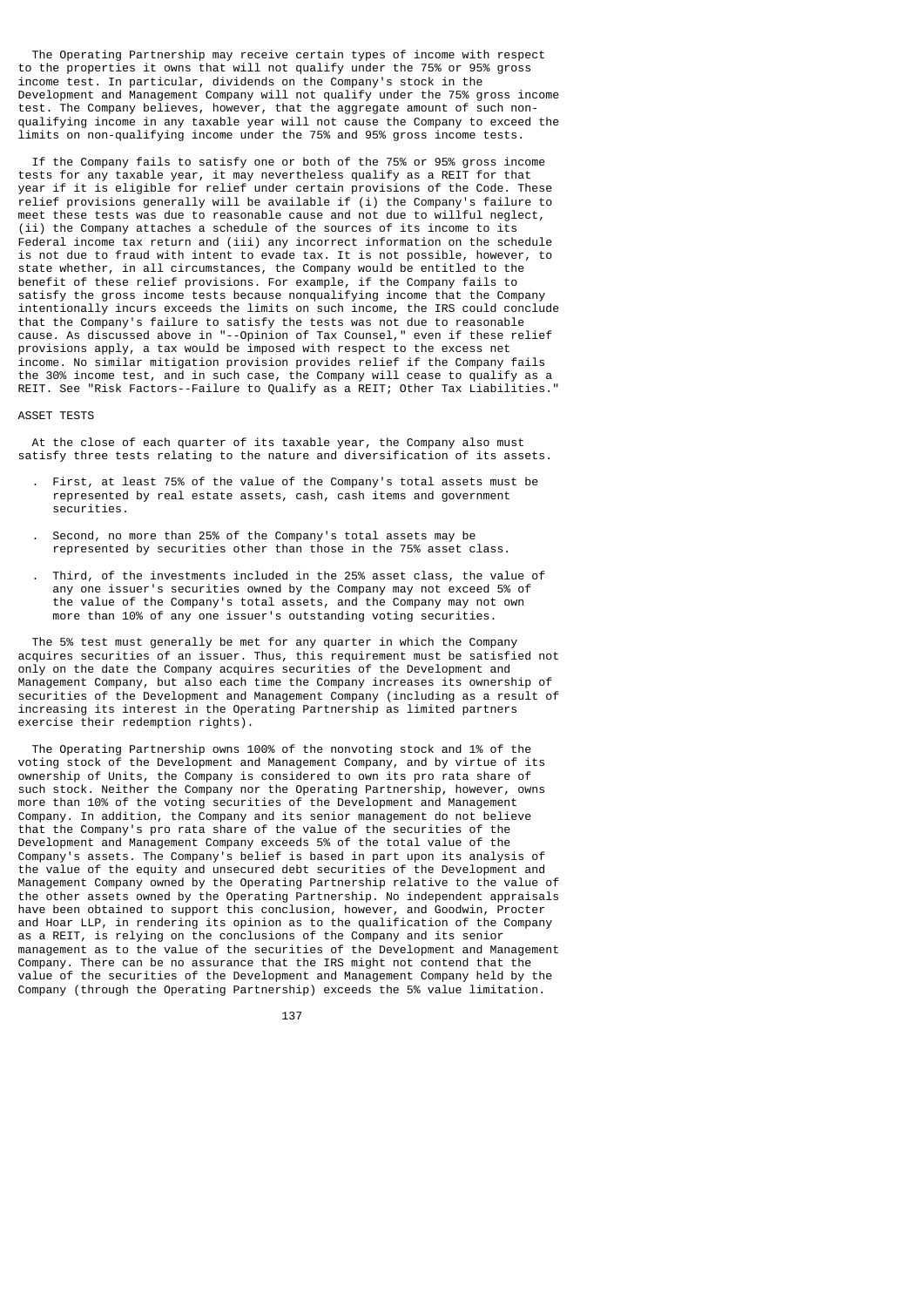As noted above, the 5% value requirement must be satisfied not only on the date the Company acquires equity and unsecured debt securities of the Development and Management Company, but also each time the Company increases its ownership of such securities of the Development and Management Company (including as a result of increasing its interest in the Operating Partnership as partners exercise their redemption rights). Although the Company plans to take steps to ensure that it satisfied the 5% value test for any quarter with respect to which retesting is to occur, there can be no assurance that such steps will always be successful or will not require a reduction in the Company's overall interest in the Development and Management Company.

 After initially meeting the asset tests at the close of any quarter, the Company will not lose its status as a REIT for failure to satisfy the asset tests at the end of a later quarter solely by reason of changes in asset values. If the failure to satisfy the asset tests results from an acquisition of securities or other property during a quarter, the failure can be cured by disposition of sufficient nonqualifying assets within 30 days after the close of that quarter. The Company maintains, and will continue to maintain, adequate records of the value of its assets to ensure compliance with the asset tests and will take such other actions within 30 days after the close of any quarter as may be required to cure any noncompliance.

# ANNUAL DISTRIBUTION REQUIREMENTS

 In order to be taxed as a REIT, the Company is required to distribute dividends (other than capital gain dividends) to its stockholders in an amount at least equal to (a) the sum of (i) 95% of the Company's "REIT taxable income" (computed without regard to the dividends-paid deduction and the Company's capital gain) and (ii) 95% of the net income, if any, from foreclosure property in excess of the special tax on income from foreclosure property, minus (b) the sum of certain items of non-cash income. Such distributions must be paid in the taxable year to which they relate, or in the following taxable year if declared before the Company timely files its Federal income tax return for such year and if paid on or before the first regular dividend payment after such declaration. Even if the Company satisfies the foregoing distribution requirements, to the extent that the Company does not distribute all of its net capital gain or "REIT taxable income" as adjusted, it will be subject to tax thereon at regular capital gains or ordinary corporate tax rates. Furthermore, if the Company should fail to distribute during each calendar year at least the sum of (a) 85% of its ordinary income for that year, (b) 95% of its capital gain net income for that year and (c) any undistributed taxable income from prior periods, the Company would be subject to a 4% excise tax on the excess of such required distribution over the amounts actually distributed. In addition, if the Company disposes of any asset subject to the Built-In Gain Rules during the applicable Recognition Period, the Company will be required, pursuant to guidance issued by the IRS, to distribute at least 95% of the Built-In Gain (after tax), if any, recognized on the disposition of the asset.

 The Company intends to make timely distributions sufficient to satisfy the annual distribution requirements. In this regard, the Operating Partnership Agreement authorizes the Company, as general partner, to take such steps as may be necessary to cause the Operating Partnership to distribute to its partners an amount sufficient to permit the Company to meet these distribution .<br>requirements.

 It is expected that the Company's REIT taxable income will be less than its cash flow due to the allowance of depreciation and other non-cash charges in computing REIT taxable income. Accordingly, the Company anticipates that it will generally have sufficient cash or liquid assets to enable it to satisfy the 95% distribution requirement. It is possible, however, that the Company, from time to time, may not have sufficient cash or other liquid assets to meet the 95% distribution requirement or to distribute such greater amount as may be necessary to avoid income and excise taxation, as a result of timing differences between (i) the actual receipt of income and actual payment of deductible expenses and (ii) the inclusion of such income and deduction of such expenses in arriving at taxable income of the Company, or as a result of nondeductible expenses such as principal amortization or capital expenditures in excess of noncash deductions. In the event that such timing differences occur, the Company may find it necessary to arrange for borrowings or, if possible, pay taxable stock dividends in order to meet the dividend requirement.

 Under certain circumstances, the Company may be able to rectify a failure to meet the distribution requirement for a year by paying "deficiency dividends" to stockholders in a later year, which may be included in the Company's deduction for dividends paid for the earlier year. Thus, the Company may be able to avoid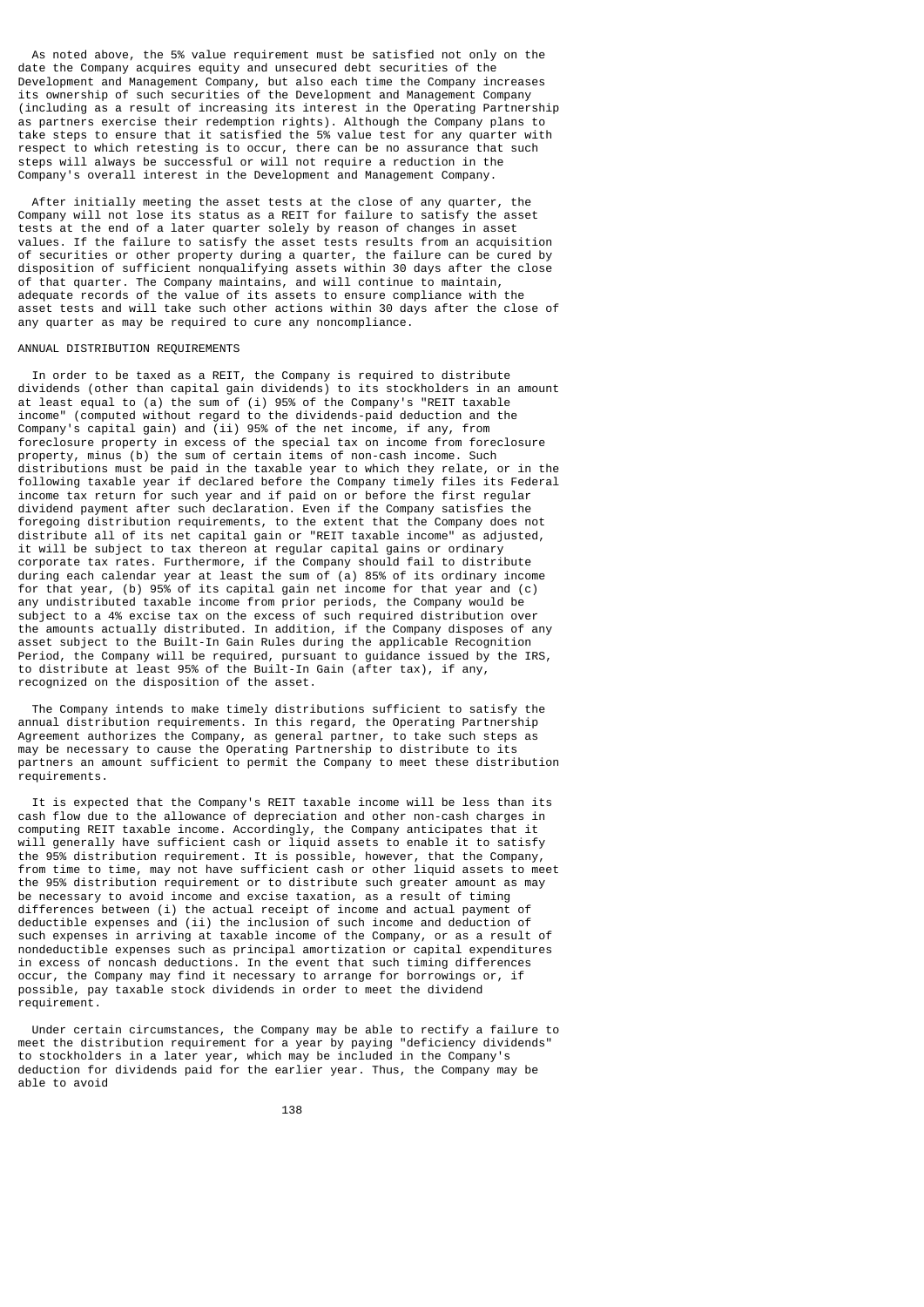being taxed on amounts distributed as deficiency dividends. The Company will, however, be required to pay interest based upon the amount of any deduction taken for deficiency dividends.

## FAILURE TO QUALIFY

 If the Company fails to qualify for taxation as a REIT in any taxable year and the relief provisions do not apply, the Company will be subject to tax (including any applicable alternative minimum tax) on its taxable income at regular corporate rates. Distributions to stockholders in any year in which the Company fails to qualify will not be deductible by the Company nor will they be required to be made. In such event, to the extent of current or accumulated earnings and profits, all distributions to stockholders will be dividends, taxable as ordinary income, and subject to certain limitations of the Code, corporate distributees may be eligible for the dividends-received deduction. Unless the Company is entitled to relief under specific statutory provisions, the Company also will be disqualified from taxation as a REIT for the four taxable years following the year during which qualification was lost. It is not possible to state whether in all circumstances the Company would be entitled to such statutory relief. For example, if the Company fails to satisfy the gross income tests because nonqualifying income that the Company intentionally incurs exceeds the limit on such income, the IRS could conclude that the Company's failure to satisfy the tests was not due to reasonable cause. See "Risk Factors--Failure to Qualify as a REIT; Other Tax Liabilities."

## TAXATION OF U.S. STOCKHOLDERS

 As used herein, the term "U.S. Stockholder" means a holder of Common Stock that for United States federal income tax purposes (a) is a citizen or resident of the United States, (b) is a corporation, partnership or other entity created or organized in or under the laws of the United States or of any political subdivision thereof or (c) is an estate or trust, the income of which is subject to United States federal income taxation regardless of its source. For any taxable year for which the Company qualifies for taxation as a REIT, amounts distributed to taxable U.S. Stockholders will be taxed as follows.

### DISTRIBUTIONS GENERALLY

 Distributions to U.S. Stockholders, other than capital gain dividends discussed below, will constitute dividends up to the amount of the Company's current or accumulated earnings and profits and will be taxable to the stockholders as ordinary income. These distributions are not eligible for the dividends-received deduction for corporations. To the extent that the Company makes a distribution in excess of its current or accumulated earnings and profits, the distribution will be treated first as a tax-free return of capital, reducing the tax basis in the U.S. Stockholder's Common Stock, and the amount of such distribution in excess of a U.S. Stockholder's tax basis in its Common Stock will be taxable as gain realized from the sale of its Common Stock. Dividends declared by the Company in October, November or December of any year payable to a stockholder of record on a specified date in any such month shall be treated as both paid by the Company and received by the stockholder on December 31 of the year, provided that the dividend is actually paid by the Company during January of the following calendar year. Stockholders may not include on their own federal income tax returns any losses of the Company.

 The Company will be treated as having sufficient earnings and profits to treat as a dividend any distribution by the Company up to the amount required to be distributed in order to avoid imposition of the 4% excise tax discussed in "--Opinion of Tax Counsel" above. Moreover, any "deficiency dividend" will be treated as an ordinary or capital gain dividend, as the case may be, regardless of the Company's earnings and profits. As a result, stockholders may be required to treat certain distributions that would otherwise result in a tax-free return of capital as taxable dividends.

### CAPITAL GAIN DIVIDENDS

 Dividends to U.S. Stockholders that are properly designated by the Company as capital gain dividends will be treated as long-term capital gains (to the extent they do not exceed the Company's actual net capital gain) for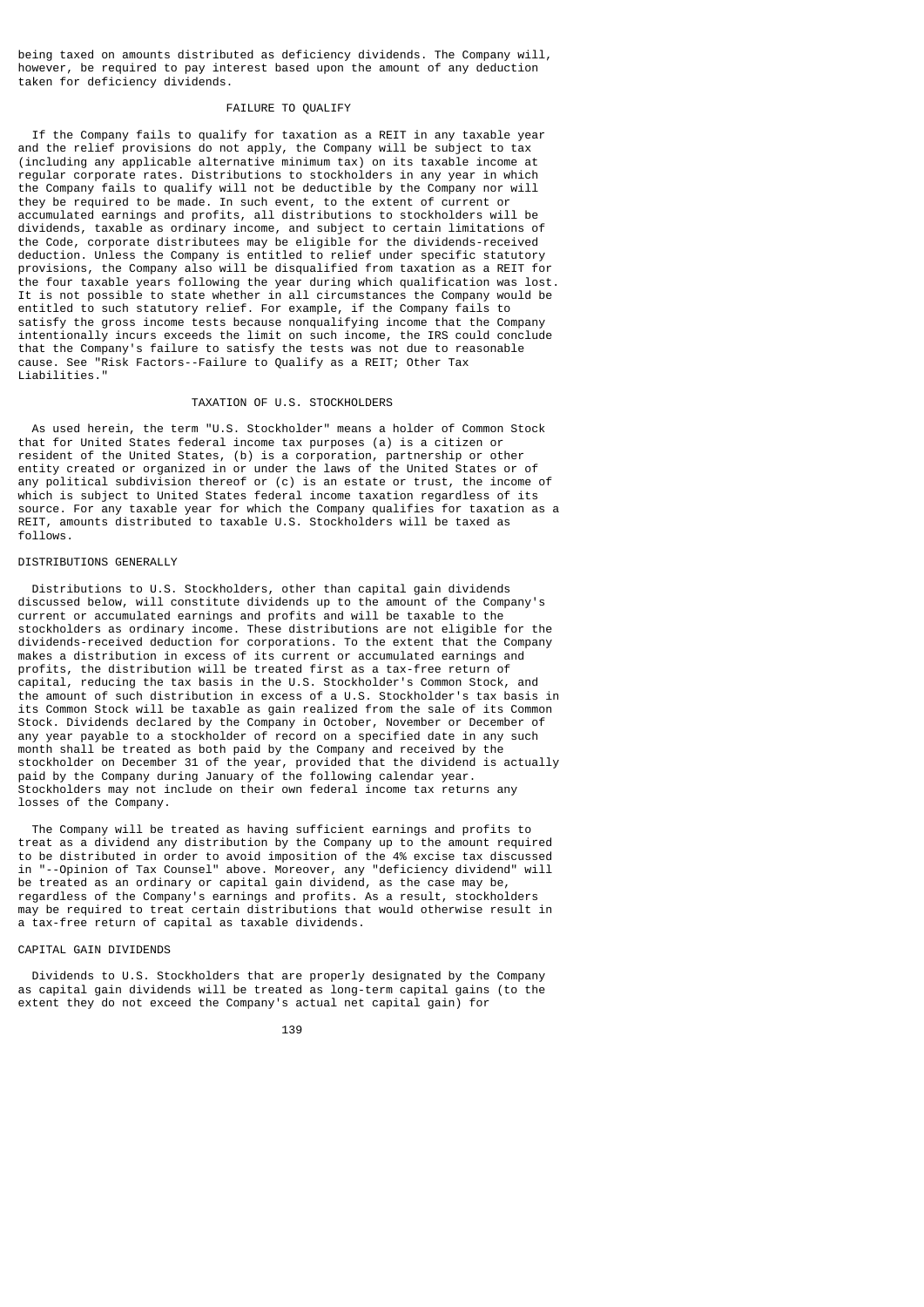the taxable year without regard to the period for which the stockholder has held his stock. However, corporate stockholders may be required to treat up to 20% of certain capital gain dividends as ordinary income. Capital gain dividends are not eligible for the dividends-received deduction for corporations.

### PASSIVE ACTIVITY LOSS AND INVESTMENT INTEREST LIMITATIONS

 Distributions from the Company and gain from the disposition of Common Stock will not be treated as passive activity income, and therefore stockholders may not be able to apply any "passive losses" against such income. Dividends from the Company (to the extent they do not constitute a return of capital) will generally be treated as investment income for purposes of the investment income limitation. Under recently enacted legislation, net capital gain from the disposition of Common Stock and capital gain dividends generally will be excluded from investment income.

### CERTAIN DISPOSITIONS OF SHARES

 Losses incurred on the sale or exchange of Common Stock held for less than six months (after applying certain holding period rules) will be deemed longterm capital loss to the extent of any capital gain dividends received by the selling stockholder from those shares.

### TREATMENT OF TAX-EXEMPT STOCKHOLDERS

 Distributions from the Company to a tax-exempt employee pension trust or other domestic tax-exempt stockholder generally, will not constitute "unrelated business taxable income" ("UBTI") unless the stockholder has borrowed to acquire or carry its Common Stock. Qualified trusts that hold more than 10% (by value) of the shares of certain REITS, however, may be required to treat a certain percentage of such a REIT's distributions as UBTI. This requirement will apply only if (i) the REIT would not qualify as such for federal income tax purposes but for the application of the "look-through" exception to the Five or Fewer Requirement applicable to shares held by qualified trusts and (ii) the REIT is "predominantly held" by qualified trusts. A REIT is predominantly held by qualified trusts if either (i) a single qualified trust holds more than 25% by value of the interests in the REIT or (ii) one or more qualified trusts, each owning more than 10% by value of the interests in the REIT, hold in the aggregate more than 50% of the interests in the REIT. The percentage of any REIT dividend treated as UBTI is equal to the ratio of (a) the UBTI earned by the REIT (treating the REIT as if it were a qualified trust and therefore subject to tax on UBTI) to (b) the total gross income (less certain associated expenses) of the REIT. A de minimis exception applies where the ratio set forth in the preceding sentence is less than 5% for any year. For these purposes, a qualified trust is any trust described in section 401(a) of the Code and exempt from tax under section 501(a) of the Code. The provisions requiring qualified trusts to treat a portion of REIT distributions as UBTI will not apply if the REIT is able to satisfy the Five or Fewer Requirement without relying upon the "look-through" exception.

 SPECIAL TAX CONSIDERATIONS FOR FOREIGN STOCKHOLDERS The rules governing United States income taxation of non-resident alien individuals, foreign corporations, foreign partnerships and foreign trusts and estates (collectively, "Non-U.S. Stockholders") are complex, and the following discussion is intended only as a summary of these rules. Prospective Non-U.S. Stockholders should consult with their own tax advisors to determine the impact of federal, state and local income tax laws on an investment in the Company, including any reporting requirements.

 In general, Non-U.S. Stockholders will be subject to regular United States federal income tax with respect to their investment in the Company if the investment is "effectively connected" with the Non-U.S. Stockholder's conduct of a trade or business in the United States. A corporate Non-U.S. Stockholder that receives income that is (or is treated as) effectively connected with a U.S. trade or business also may be subject to the branch profits tax under section 884 of the Code, which is payable in addition to regular United States federal corporate income tax. The following discussion will apply to Non-U.S. Stockholders whose investment in the Company is not so effectively connected.

<u>140</u>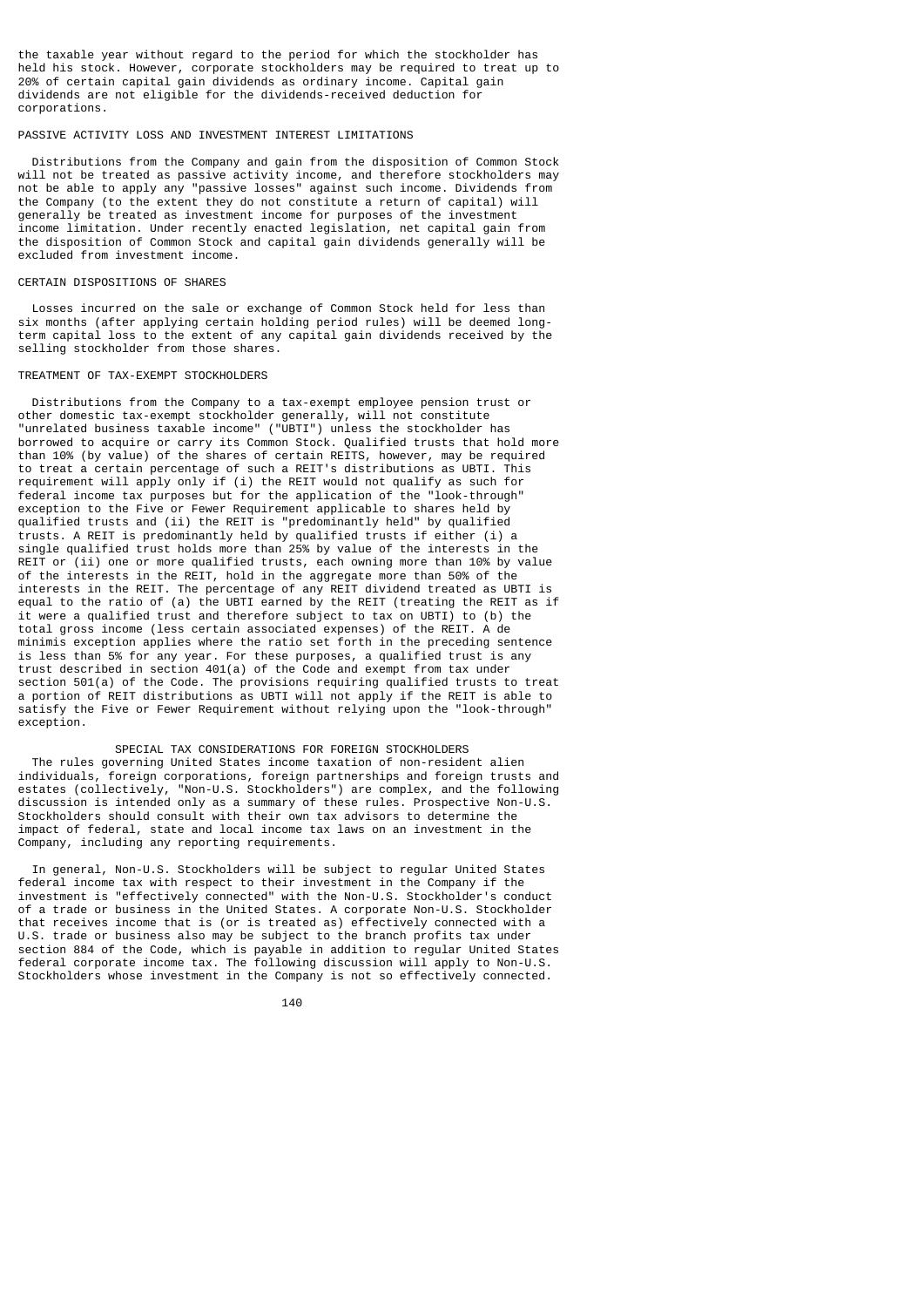A distribution by the Company that is not attributable to gain from the sale or exchange by the Company of a United States real property interest and that is not designated by the Company as a capital gain dividend will be treated as an ordinary income dividend to the extent that it is made out of current or accumulated earnings and profits. Generally, any ordinary income dividend will be subject to a United States federal income tax equal to 30% of the gross amount of the dividend unless this tax is reduced by an applicable tax treaty. Such a distribution in excess of the Company's earnings and profits will be treated first as a return of capital that will reduce a Non-U.S. Stockholder's basis in its Common Stock (but not below zero) and then as gain from the disposition of such shares, the tax treatment of which is described under the rules discussed below with respect to dispositions of Common Stock.

 Distributions by the Company that are attributable to gain from the sale or exchange of a United States real property interest will be taxed to a Non-U.S. Stockholder under the Foreign Investment in Real Property Tax Act of 1980 ("FIRPTA"). Under FIRPTA, such distributions are taxed to a Non-U.S. Stockholder as if the distributions were gains "effectively connected" with a United States trade or business. Accordingly, a Non-U.S. Stockholder will be taxed at the normal capital gain rates applicable to a U.S. Stockholder (subject to any applicable alternative minimum tax and a special alternative minimum tax in the case of non-resident alien individuals). Distributions subject to FIRPTA also may be subject to a 30% branch profits tax when made to a foreign corporate stockholder that is not entitled to treaty exemptions.

 Although tax treaties may reduce the Company's withholding obligations, the Company generally will be required to withhold from distributions to Non-U.S. Stockholders, and remit to the IRS, (i) 35% of designated capital gain dividends (or, if greater, 35% of the amount of any distributions that could be designated as capital gain dividends) and (ii) 30% of ordinary dividends paid out of earnings and profits. In addition, if the Company designates prior distributions as capital gain dividends, subsequent distributions, up to the amount of such prior distributions, will be treated as capital gain dividends for purposes of withholding. A distribution in excess of the Company's earnings and profits will be subject to 30% dividend withholding if at the time of the distribution it cannot be determined whether the distribution will be in an amount in excess of the Company's current or accumulated earnings and profits. If the amount of tax withheld by the Company with respect to a distribution to a Non-U.S. Stockholder exceeds the stockholder's United States tax liability with respect to such distribution, the Non-U.S. Stockholder may file for a refund of such excess from the IRS.

 Unless the Common Stock constitutes a "United States real property interest" within the meaning of FIRPTA, a sale of Common Stock by a Non-U.S. Stockholder generally will not be subject to United States federal income taxation. The Common Stock will not constitute a United States real property interest if the Company is a "domestically controlled REIT." A domestically controlled REIT is a REIT in which at all times during a specified testing period less than 50% in value of its shares is held directly or indirectly by Non-U.S. Stockholders. It is currently anticipated that the Company will be a domestically controlled REIT and therefore that sales of Common Stock will not be subject to taxation under FIRPTA. However, because the Common Stock will be publicly traded, no assurance can be given that the Company will continue to be a domestically controlled REIT. If the Company were not a domestically controlled REIT, whether a Non-U.S. Stockholder's sale of Common Stock would be subject to tax under FIRPTA as a sale of a United States real property interest would depend on whether the Common Stock were "regularly traded" on an established securities market (such as the NYSE on which the Common Stock will be listed) and on the size of the selling stockholder's interest in the Company. If the gain on the sale of Common Stock were subject to taxation under FIRPTA, the Non-U.S. Stockholder would be subject to the same treatment as a U.S. Stockholder with respect to the gain (subject to any applicable alternative minimum tax and a special alternative minimum tax in the case of non-resident alien individuals). In addition, distributions that are treated as gain from the disposition of Common Stock and are subject to tax under FIRPTA also may be subject to a 30% branch profit tax when made to a foreign corporate stockholder that is not entitled to treaty exemptions. In any event, a purchaser of Common Stock from a Non-U.S. Stockholder will not be required to withhold under FIRPTA on the purchase price if the purchased Common Stock is "regularly traded" on an established securities market (such as the NYSE) or if the Company is a domestically controlled REIT. Otherwise, under FIRPTA the purchaser of Common Stock may be required to withhold 10% of the purchase price and remit this amount to the IRS. Capital gains not subject to FIRPTA will be taxable to a Non-U.S. Stockholder if the Non-U.S. Stockholder is a non-resident alien individual who is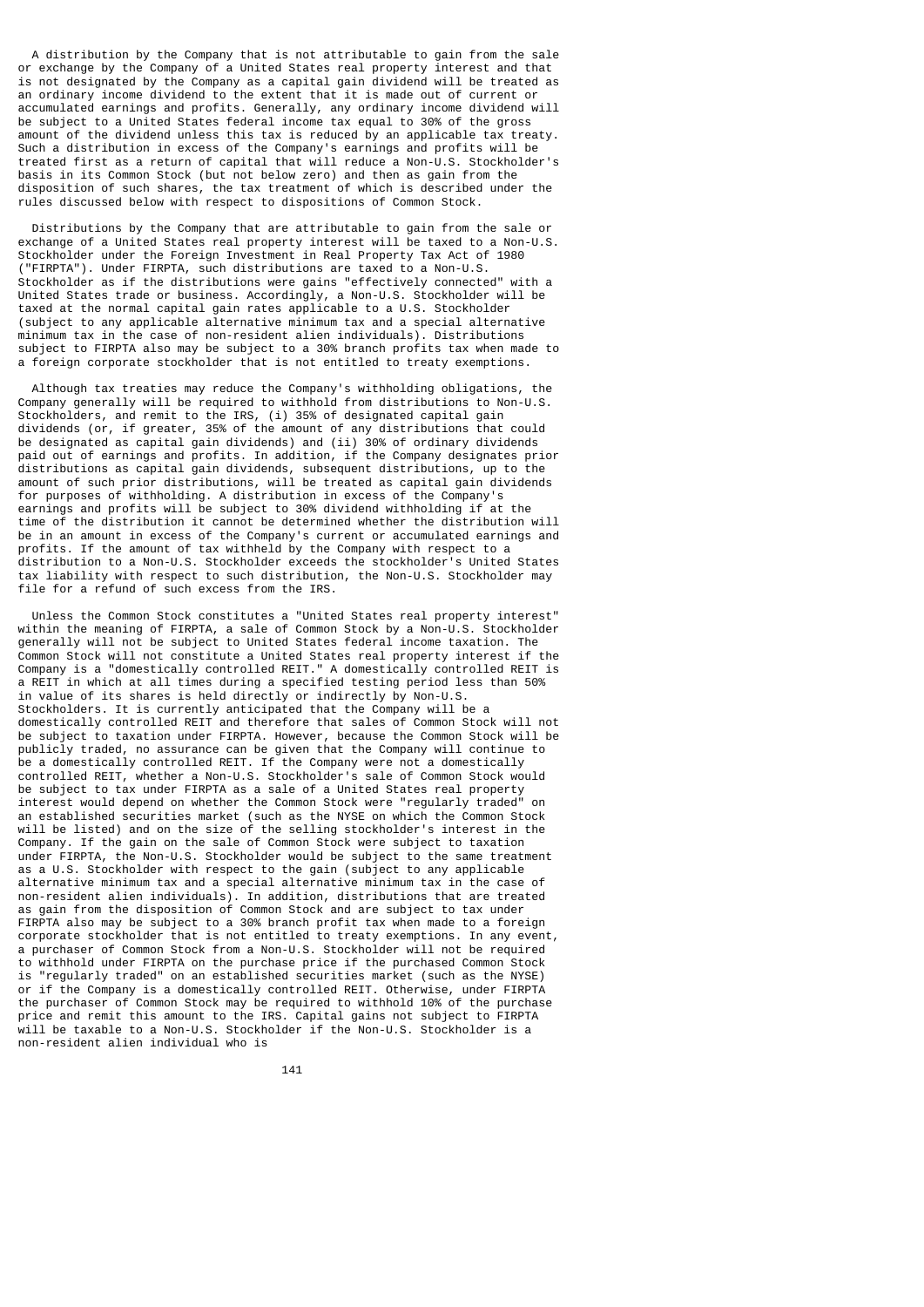present in the United States for 183 days or more during the taxable year and certain other conditions apply, in which case the non-resident alien individual will be subject to a 30% tax on his or her U.S. source capital gains.

## INFORMATION REPORTING REQUIREMENTS AND BACKUP WITHHOLDING TAX

 Under certain circumstances, U.S. Stockholders may be subject to backup withholding at a rate of 31% on payments made with respect to, or cash proceeds of a sale or exchange of, Common Stock. Backup withholding will apply only if the holder (i) fails to furnish his or her taxpayer identification number ("TIN") (which, for an individual, would be his or her Social Security Number), (ii) furnishes an incorrect TIN, (iii) is notified by the IRS that he or she has failed properly to report payments of interest and dividends or is otherwise subject to backup withholding or (iv) under certain circumstances, fails to certify, under penalties of perjury, that he or she has furnished a correct TIN and (a) that he or she has not been notified by the IRS that he or she is subject to backup withholding for failure to report interest and dividend payments or (b) that he or she has been notified by the IRS that he or she is no longer subject to backup withholding. Backup withholding will not apply with respect to payments made to certain exempt recipients, such as corporations and tax-exempt organizations.

 U.S. Stockholders should consult their own tax advisors regarding their qualifications for exemption from backup withholding and the procedure for obtaining such an exemption. Backup withholding is not an additional tax. Rather, the amount of any backup withholding with respect to a payment to a U.S. Stockholder will be allowed as a credit against the U.S. Stockholder's United States federal income tax liability and may entitle the U.S. Stockholder to a refund, provided that the required information is furnished to the IRS.

 Additional issues may arise pertaining to information reporting and backup withholding for Non-U.S. Stockholders. Non-U.S. Stockholders should consult their tax advisors with regard to U.S. information reporting and backup withholding.

## OTHER TAX CONSIDERATIONS

## EFFECT OF TAX STATUS OF OPERATING PARTNERSHIP ON REIT QUALIFICATION

 Substantially all of the Company's investments are through the Operating Partnership. In addition, the Operating Partnership holds interests in certain Properties through subsidiary partnerships. The Company's interest in these partnerships may involve special tax considerations. Such considerations include (i) the allocations of items of income and expense, which could affect the computation of taxable income of the Company, (ii) the status of the Operating Partnership, and other subsidiary partnerships as partnerships (as opposed to associations taxable as corporations) for federal income tax purposes, and (iii) the taking of actions by the Operating Partnership and subsidiary partnerships that could adversely affect the Company's qualifications as a REIT. In the opinion of Goodwin, Procter & Hoar LLP, based on certain representations of the Company and its subsidiaries, each of the Operating Partnership, and the other subsidiary partnerships in which the Operating Partnership has an interest will be treated for Federal income tax purposes as a partnership (and not as an association taxable as a corporation). If any of the Operating Partnership, or other subsidiary partnerships in which the Operating Partnership has an interest were treated as an association taxable as a corporation, the Company would fail to qualify as a REIT for a number of reasons.

### TAX ALLOCATIONS WITH RESPECT TO THE PROPERTIES

 When property is contributed to a partnership in exchange for an interest in the partnership, the partnership generally takes a carryover basis in that property for tax purposes equal to the adjusted basis of the contributing partner in the property, rather than a basis equal to the fair market value of the property at the time of contribution. Pursuant to section 704(c) of the Code, income, gain, loss and deduction attributable to such contributed property must be allocated in a manner such that the contributing partner is charged with, or benefits from, respectively, the unrealized gain or unrealized loss associated with the property at the time of the contribution. The amount of such unrealized gain or unrealized loss is generally equal to the difference between the fair market value of the contributed property at the time of contribution and the adjusted tax basis of such property at the time of contribution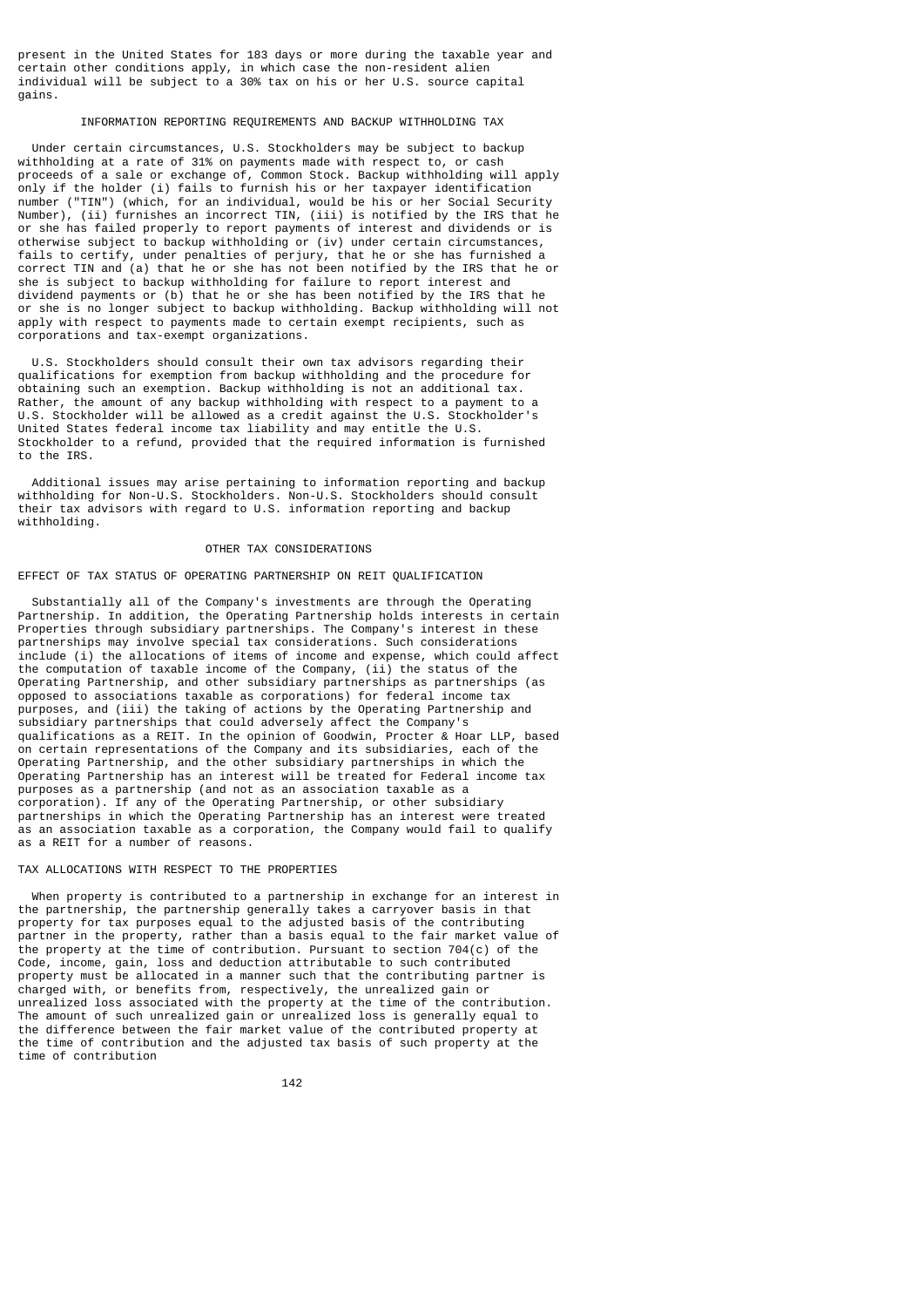(a "Book-Tax Difference"). Such allocations are solely for Federal income tax purposes and do not affect the book capital accounts or other economic or legal arrangements among the partners. The Operating Partnership was formed by way of contributions of appreciated property (including certain of the Properties). Consequently, the Operating Partnership Agreement requires such allocations to be made in a manner consistent with section 704(c) of the Code. Final and temporary Regulations under Section 704(c) of the Code provide partnerships with a choice of several methods of accounting for Book-Tax Differences for property contributed to a partnership on or after December 21, 1993, including the retention of the "traditional method" that was available under prior law or the election of certain alternative methods. The Company intends to elect the "traditional method" of Section 704(c) allocations. Under the traditional method, which is the least favorable method from the Company's perspective, the carryover basis of contributed interests in the Properties in the hands of the Operating Partnership could cause the Company (i) to be allocated lower amounts of depreciation deductions for tax purposes than would be allocated to the Company if all Properties were to have a tax basis equal to their fair market value at the time of contribution and (ii) to be allocated taxable gain in the event of a sale of such contributed interests in the Properties in excess of the economic or book income allocated to the Company as a result of such sale, with a corresponding benefit to the other partners in the Operating Partnership. These allocations possibly could cause the Company to recognize taxable income in excess of cash proceeds, which might adversely affect the Company's ability to comply with REIT distribution requirements, although the Company does not anticipate that this will occur.

 Interests in the Properties purchased for cash by the Operating Partnership simultaneously with or subsequent to the admission of the Company to the Operating Partnership will initially have a tax basis equal to their fair market value. Thus, Section 704(c) of the Code will not apply to such interests.

 A portion of the amounts to be used to fund distributions to stockholders is expected to come from the Development and Management Company, through dividends on stock held by the Operating Partnership. The Development and Management Company will not qualify as a REIT and will pay federal, state and local income taxes on its taxable income at normal corporate rates. The federal, state or local income taxes that the company is required to pay will reduce the amount of dividends payable by such company to the Operating Partnership and cash available for distribution by the Company, which in turn could require the Operating Partnership to secure funds from additional sources in order to allow the Company to make required distributions.

 As described above, the value of the equity and unsecured debt securities of the Development and Management Company held by the Company cannot exceed 5% of the value of the Company's assets at a time when a Partner exercises his redemption right (or the Company otherwise is considered to acquire additional securities of the Development and Management Company). See "--Requirements for Qualification--Asset Tests." This limitation may restrict the ability of the Development and Management Company to increase the size of its respective business unless the value of the assets of the Company is increasing at a commensurate rate.

# STATE AND LOCAL TAX

 The Company and its operating subsidiaries may be subject to state and local tax in states and localities in which they do business or own property. The tax treatment of the Company and its operating subsidiaries and the holders of Common Stock in such jurisdictions may differ from the federal income tax treatment described above.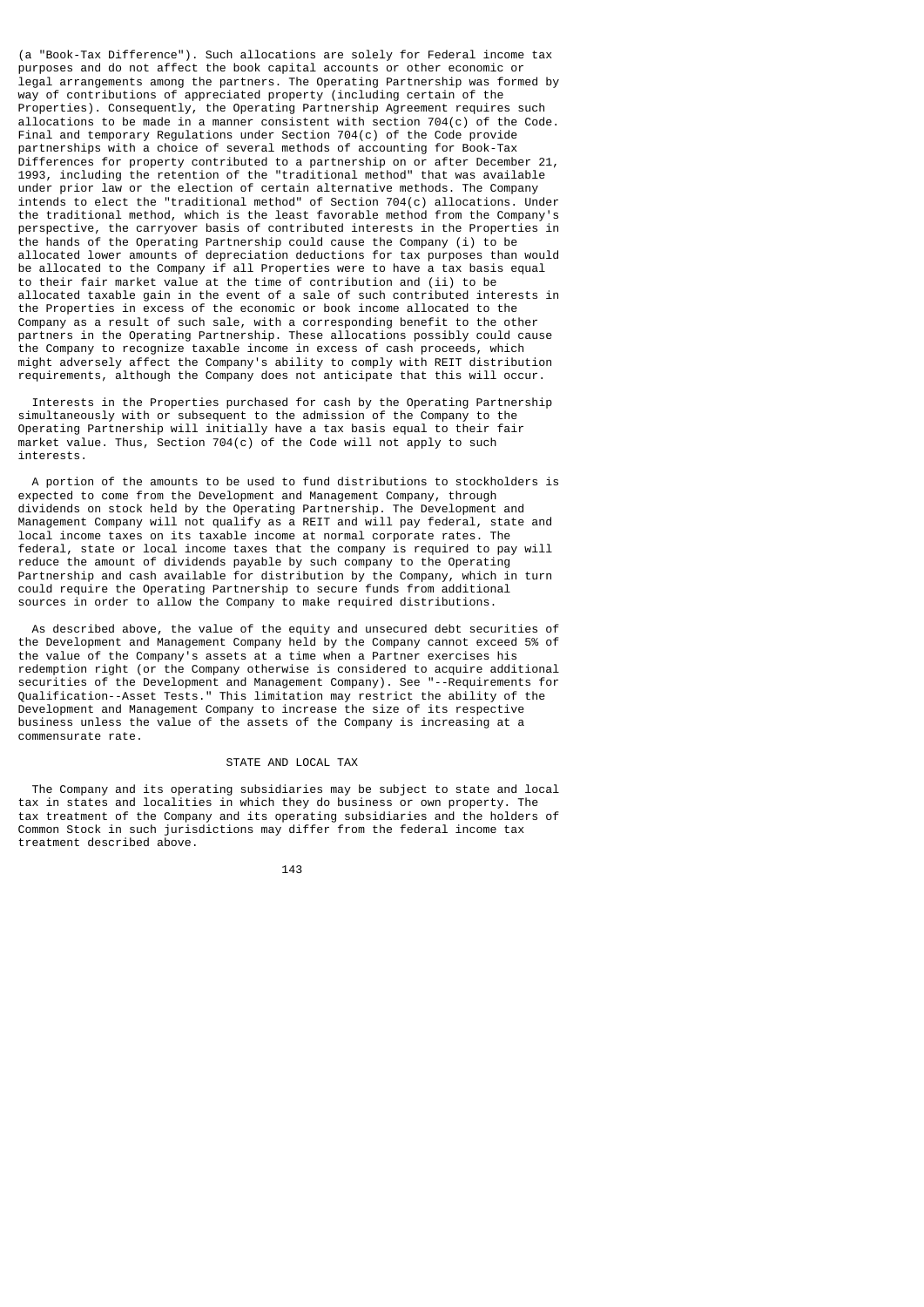#### UNDERWRITING

 Subject to the terms and conditions in the United States purchase agreement (the "U.S. Purchase Agreement"), among the Company and each of the underwriters named below (the "U.S. Underwriters"), and concurrently with the sale of 6,280,000 shares to the International Managers (as defined below), the Company has agreed to sell to each of the U.S. Underwriters, for whom Merrill Lynch, Pierce, Fenner & Smith Incorporated, Goldman, Sachs & Co., Bear, Stearns & Co. Inc., Morgan Stanley & Co. Incorporated, PaineWebber Incorporated, Prudential Securities Incorporated, and Smith Barney Inc. are acting as representatives (the "U.S. Representatives"), and each of the U.S. Underwriters has severally agreed to purchase from the Company, the respective number of shares of Common Stock set forth opposite their respective names:

| UNDERWRITER                           | <b>NIJMRFR</b><br>0E<br><b>SHARES</b> |
|---------------------------------------|---------------------------------------|
|                                       |                                       |
| Merrill Lynch, Pierce, Fenner & Smith |                                       |
|                                       |                                       |
|                                       |                                       |
|                                       |                                       |
|                                       |                                       |
|                                       |                                       |
| Prudential Securities Incorporated    |                                       |
|                                       |                                       |
|                                       |                                       |

 The Company has also entered into a purchase agreement (the "International Purchase Agreement" and, together with the U.S. Purchase Agreement, the "Purchase Agreements") with certain underwriters outside the United States and Canada (the "International Managers" and, together with the U.S. Underwriters, the "Underwriters") for whom Merrill Lynch International, Goldman Sachs International, Bear, Stearns International Limited, Morgan Stanley & Co. International Limited, PaineWebber International (U.K.) Ltd., Prudential-Bache Securites, and Smith Barney Inc. are acting as lead managers. Subject to the terms and conditions set forth in the International Purchase Agreement and concurrently with the sale of 25,120,000 shares of Common Stock to the U.S. Underwriters pursuant to the U.S. Purchase Agreement, the Company has agreed to sell to the International Managers, and the International Managers have severally agreed to purchase from the Company, an aggregate of 6,280,000 shares of Common Stock. The initial public offering price per share and the total underwriting discount per share are identical under the U.S. Purchase Agreement and the International Purchase Agreement.

 In each Purchase Agreement, the several U.S. Underwriters and the several International Managers have agreed, respectively, subject to the terms and conditions set forth in such Purchase Agreement, to purchase all of the shares of Common Stock being sold pursuant to such Purchase Agreement if any of such shares of Common Stock are purchased. Under certain circumstances, the commitments of non-defaulting U.S. Underwriters or International Managers (as the case may be) may be increased. The sale of shares of Common Stock pursuant to the U.S. Purchase Agreement and the International Purchase Agreement are conditioned upon each other.

 The U.S. Representatives have advised the Company that the U.S. Underwriters propose to offer the Common Stock to the public at the initial public offering price set forth on the cover page of this Prospectus and to certain dealers at such price less a concession not in excess of \$ per share. The U.S. such price less a concession not in excess of  $$$ Underwriters may allow, and such dealers may re-allow, a discount not in excess of \$ per share on sales to certain other brokers and dealers. After the date of this Prospectus, the initial public offering price and concession and discount may be changed.

 The Company has been informed that the U.S. Underwriters and the International Managers have entered into an agreement (the "Intersyndicate Agreement") providing for the coordination of their activities. Under the terms of the Intersyndicate Agreement, the U.S. Underwriters and the International Managers are permitted to sell shares of Common Stock to each other for purposes of resale at the initial public offering price, less an amount not greater than the selling concession. Under the terms of the Intersyndicate Agreement, the International Managers and any dealer to whom they sell shares of Common Stock will not offer to sell or sell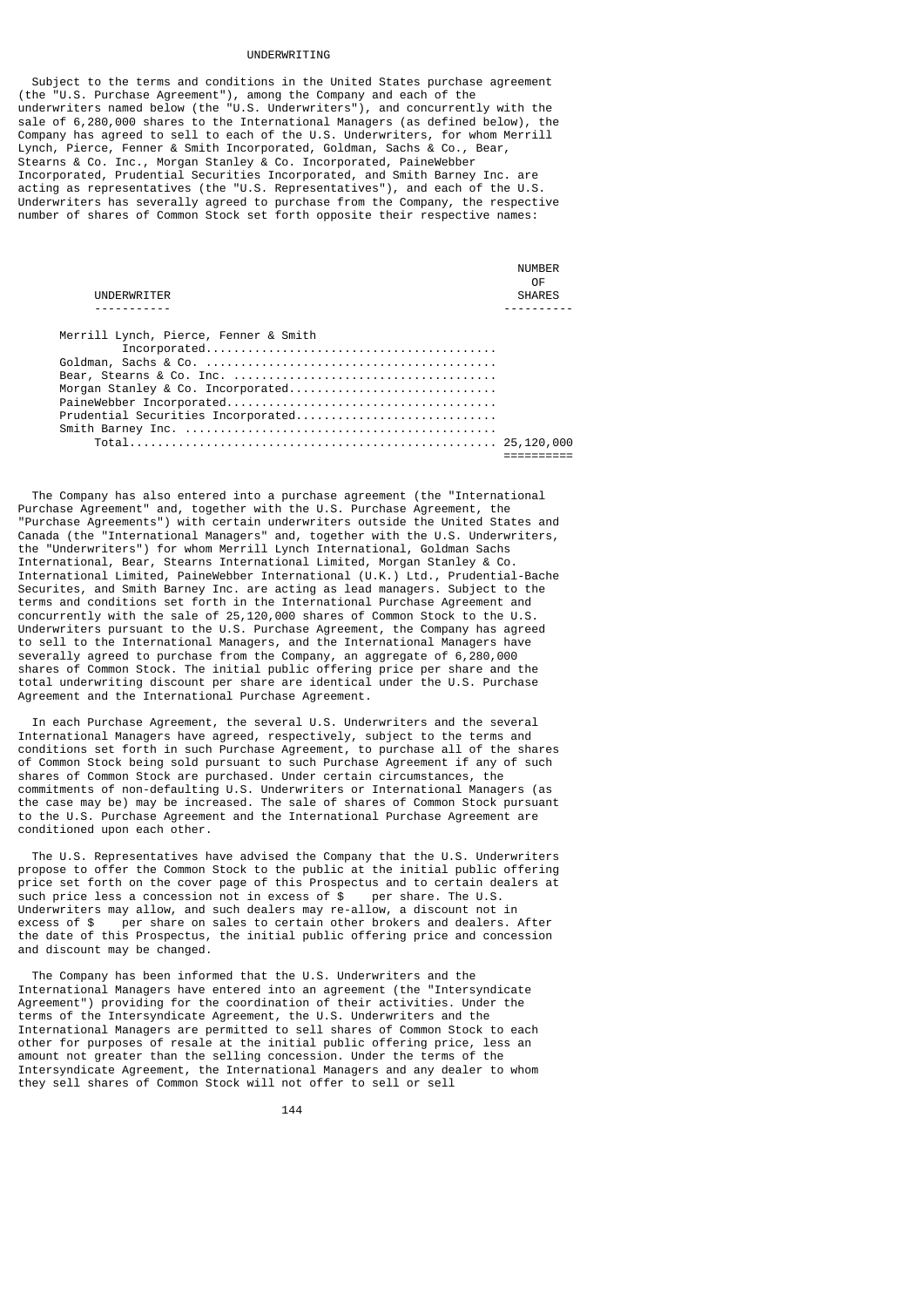shares of Common Stock to persons who are United States persons or Canadian persons or to persons they believe intend to resell to persons who are United States persons or Canadian persons, and the U.S. Underwriters and any dealer to whom they sell shares of Common Stock will not offer to sell or sell shares of Common Stock to persons who are non-United States and non-Canadian persons or to persons they believe intend to resell to non-United States and non-Canadian persons, except in each case for transactions pursuant to such agreement.

 The Company has granted to the U.S. Underwriters an option, exercisable for 30 days after the date of this Prospectus, to purchase up to 3,768,000 additional shares of Common Stock to cover overallotments, if any, at the initial public offering price, less the underwriting discount set forth on the cover page of this Prospectus. If the U.S. Underwriters exercise this option, each U.S. Underwriter will have a firm commitment, subject to certain conditions, to purchase approximately the same percentage thereof which the number of shares of Common Stock to be purchased by it shown in the foregoing table bears to such U.S. Underwriters' initial amount reflected in the foregoing table. The Company also has granted an option to the International Managers, exercisable during the 30-day period after the date of this Prospectus, to purchase up to 942,000 additional shares of Common Stock to cover overallotments, if any, on terms similar to those granted to the U.S. Underwriters.

 At the request of the Company, the U.S. Underwriters have reserved up to shares of Common Stock for sale at the public offering price to certain employees of the Company, their business affiliates and related parties who have expressed an interest in purchasing shares. The number of shares available to the general public will be reduced to the extent these persons purchase the reserved shares. Any reserved shares that are not so purchased by such persons at the completion of the Offerings will be offered by the U.S. Underwriters to the general public on the same terms as the other shares offered by this Prospectus.

 In the Purchase Agreements, the Company has agreed to indemnify the Underwriters against certain liabilities, including liabilities under the Securities Act. Insofar as indemnification of the Underwriters for liabilities arising under the Securities Act may be permitted pursuant to the foregoing provisions, the Company has been informed that in the opinion of the SEC such indemnification is against public policy as expressed in the Securities Act and is therefore unenforceable.

 The Company, the Operating Partnership and certain persons who owned interests in one or more of the Properties prior to the Offering and who received OP Units in exchange for such interests in the Formation Transactions (the "Non-Affiliated Participants") have agreed, subject to certain exceptions, not to sell, offer or contract to sell, grant any option for the sale of, or otherwise dispose of any shares of Common Stock or OP Units, or any securities convertible into or exchangeable for Common Stock or OP Units, for a period of one year from the date of the Prospectus, without the prior written consent of Merrill Lynch, Pierce, Fenner & Smith Incorporated. The Company has granted certain registration rights pursuant to which the Non-Affiliated Participants may require the Company to file a registration statement with the SEC with respect to sales of any shares received by the Non-Affiliated Participants in exchange for their OP Units after the expiration of the one-year period.

 Messrs. Zuckerman and Linde and the senior officers of the Company who will receive OP Units and/or shares of Common Stock in the Formation Transactions have agreed, subject to certain exceptions, not to sell, offer or contract to sell, grant any option for the sale of, or otherwise dispose of any shares of Common Stock or OP Units for a period of two years from the date of the Prospectus, without the prior written consent of Merrill Lynch, Pierce, Fenner & Smith Incorporated.

 Until the distribution of the Common Stock is completed, rules of the Securities and Exchange Commission may limit the ability of the Underwriters and certain selling group members to bid for and purchase the Common Stock. As an exception to these rules, the U.S. Representatives are permitted to engage in certain transactions that stabilize the price of the Common Stock. Such transactions consist of bids or purchases for the purpose of pegging, fixing or maintaining the price of the Common Stock.

 If the Underwriters create a short position in the Common Stock in connection with the offering, i.e., if they sell more shares of Common Stock than are set forth on the cover page of this Prospectus, the U.S. Representatives and the International Managers, respectively, may reduce that short position by purchasing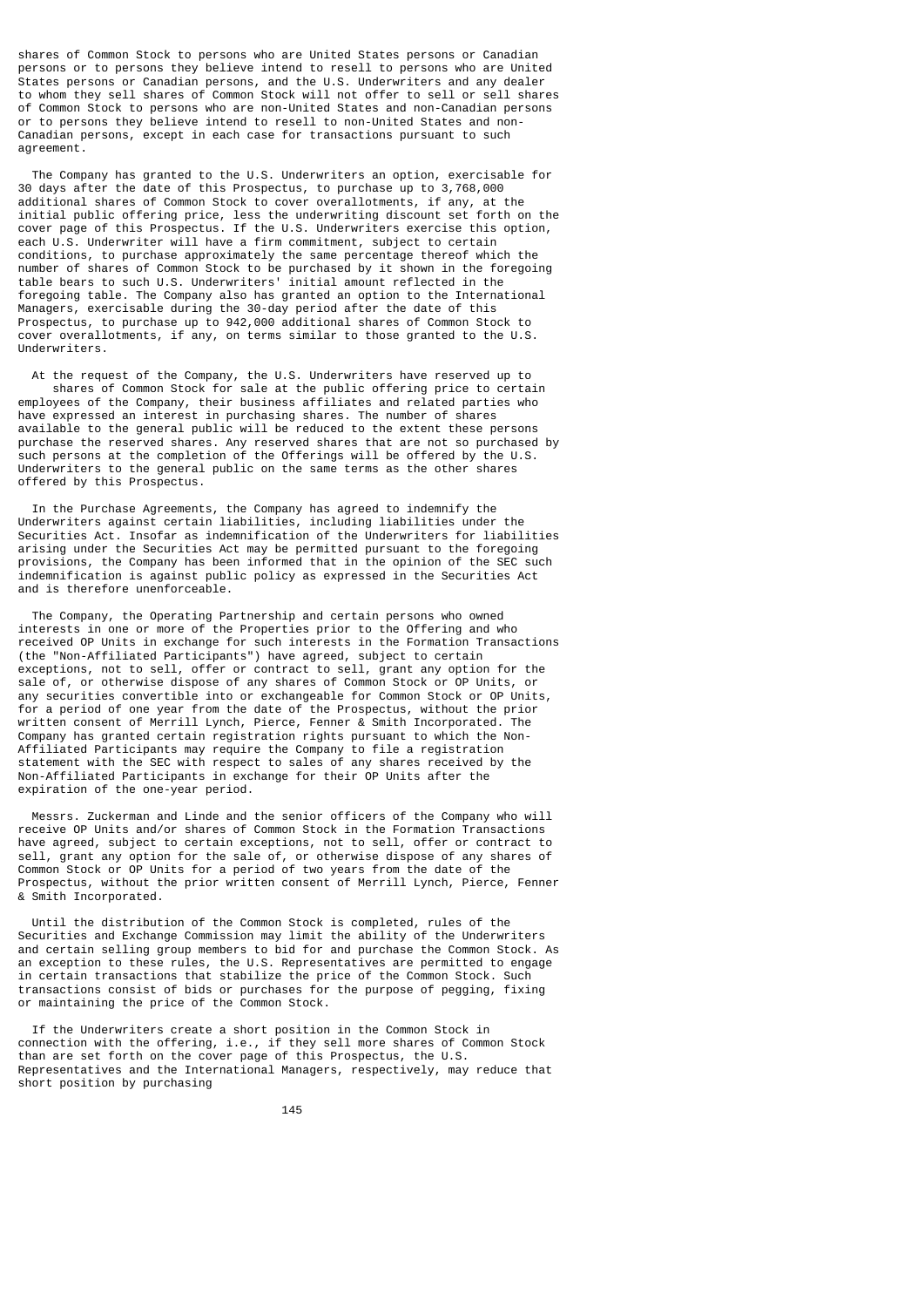Common Stock in the open market. The U.S. Representatives and the International Managers, respectively, may also elect to reduce any short position by exercising all or part of the over-allotment option described above.

 The U.S. Representatives and the International Managers, respectively, may also impose a penalty bid on certain Underwriters and selling group members. This means that if the U.S. Representatives or the International Managers purchase shares of Common Stock in the open market to reduce the Underwriters' short position or to stabilize the price of the Common Stock, they may reclaim the amount of the selling concession from the Underwriters and selling group members who sold those shares as part of the Offering.

 In general, purchases of a security for the purpose of stabilization or to reduce a short position could cause the price of the security to be higher than it might be in the absence of such purchases. The imposition of a penalty bid might also have an effect on the price of a security to the extent that it were to discourage resales of the security.

 Neither the Company nor any of the Underwriters makes any representation or prediction as to the direction or magnitude of any effect that the transactions described above may have on the price of the Common Stock. In addition, none of the Underwriters makes any representation that the U.S. Representatives or the International Managers will engage in such transactions or that such transactions, once commenced, will not be discontinued without notice.

 The Underwriters do not intend to confirm sales to any account over which they exercise discretionary authority.

 Prior to the Offerings, there has been no public market for the Common Stock of the Company. The initial public offering price has been determined through negotiations between the Company and the U.S. Representatives. Among the factors considered in such negotiations, in addition to prevailing market conditions, are dividend yields and financial characteristics of publicly traded REITs that the Company and the U.S. Representatives believe to be comparable to the Company, the expected results of operations of the Company (which are based on the results of operations of the Boston Properties Predecessor Group and the third-party development and management business in recent periods), estimates of the future business potential and earnings prospects of the Company as a whole and the current state of the real estate market in the Company's primary markets and the economy as a whole.

 The Company will apply for listing of the Common Stock on the New York Stock Exchange under the symbol "BXP." In order to meet one of the requirements for listing the Common Stock on the New York Stock Exchange, the Underwriters will undertake to sell lots of 100 or more shares of Common Stock to a minimum of 2,000 beneficial holders.

 The Company will pay to Merrill Lynch, Pierce, Fenner & Smith Incorporated an advisory fee equal to % of the gross proceeds received from the sale of Common Stock to public investors in the Offerings for financial advisory services rendered in connection with the Company's formation as a REIT.

<u>146 میں اس کا اعتبار اور اس کا اعتبار اور اس کا اعتبار اور اس کا اعتبار اور اس کا اعتبار اور اس کا اعتبار اور ا</u>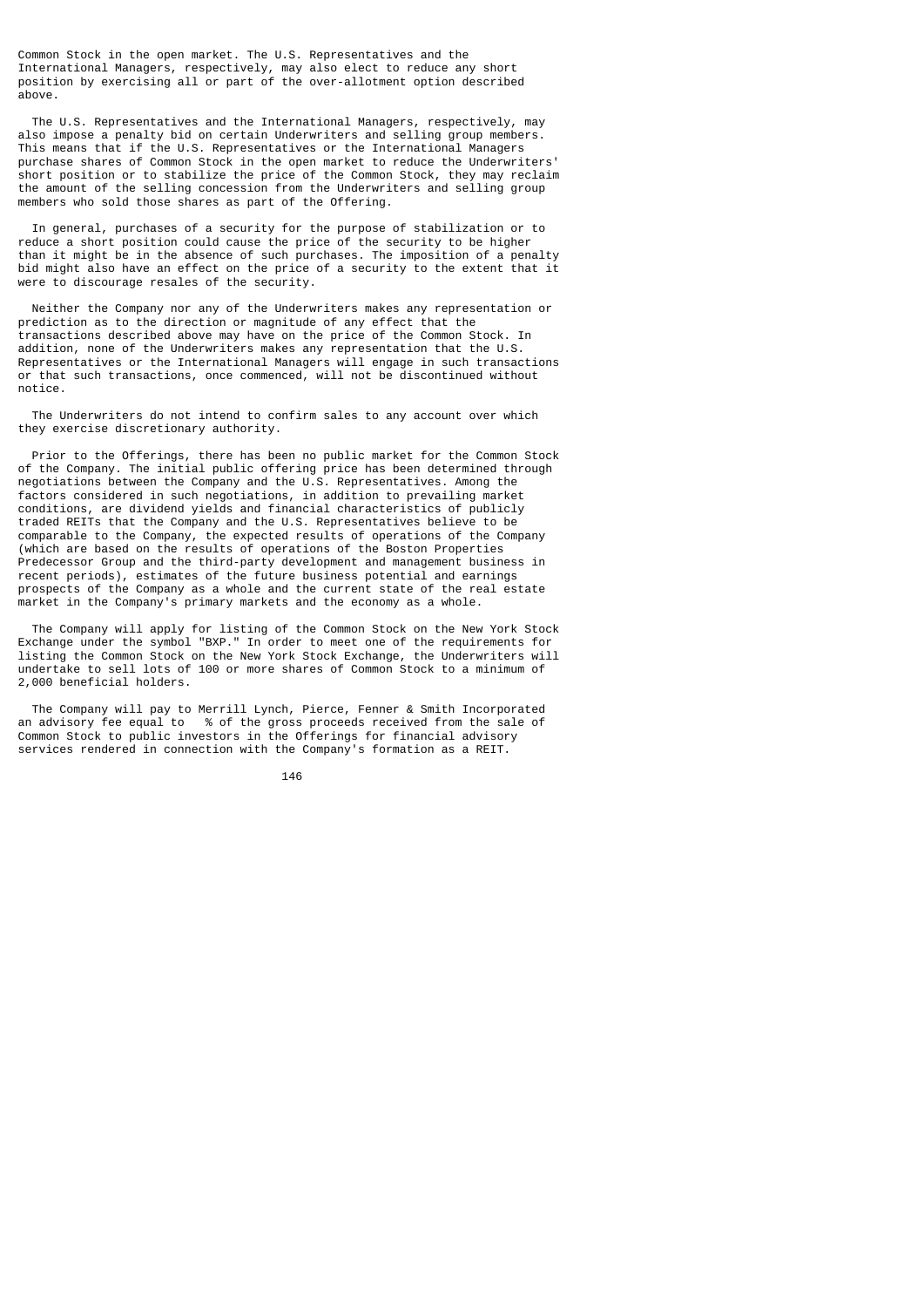#### EXPERTS

 The combined historical financial statements and financial statement schedule of the Boston Properties Predecessor Group included in this Prospectus and the Registration Statement of which this Prospectus is a part, to the extent and for the periods indicated in their reports, have been audited by Coopers & Lybrand, L.L.P., independent accountants, and are included herein in reliance upon the authority of such firm as experts in accounting and auditing.

 In addition, certain statistical information provided under the captions "Prospectus Summary--The Properties" and "Business and Properties" has been prepared by Spaulding & Slye, and is included herein in reliance upon the authority of such firm as expert in, among other things, office and industrial real estate market conditions.

## LEGAL MATTERS

 Certain legal matters, including the validity of the shares of Common Stock offered hereby, will be passed upon for the Company by Goodwin, Procter & Hoar LLP. In addition, the description of federal income tax consequences contained in this Prospectus under the heading "Federal Income Tax Consequences" is based upon the opinion of Goodwin, Procter & Hoar LLP. Goodwin, Procter & Hoar LLP served as corporate and real estate counsel in connection with the Formation Transactions and the Offering. Bingham, Dana & Gould LLP (which advised the Company in connection with the restructuring of indebtedness on the Company's 599 Lexington Avenue Property) and Shaw, Pittman, Potts & Trowbridge serve as real estate counsel for the Company.

 Certain legal matters will be passed upon for the Underwriters by Skadden, Arps, Slate, Meagher & Flom LLP.

## ADDITIONAL INFORMATION

 The Company has filed with the Securities and Exchange Commission (the "SEC") a Registration Statement on Form S-11 (of which this Prospectus is a part) under the Securities Act with respect to the securities offered hereby. This Prospectus does not contain all information set forth in the Registration Statement, certain portions of which have been omitted as permitted by the rules and regulations of the SEC. Statements contained in this Prospectus as to the content of any contract or other document are not necessarily complete, and in each instance reference is made to the copy of such contract or other document filed as an exhibit to the Registration Statement, each such statement being qualified in all respects by such reference and the exhibits and schedules hereto. For further information regarding the Company and the Common Stock offered hereby, reference is hereby made to the Registration Statement and such exhibits and schedules, which may be obtained from the SEC as its principal office at 450 Fifth Street, N.W., Washington, D.C. 20549, upon payment of the fees prescribed by the SEC. The SEC maintains a website at http://www.sec.gov containing reports, proxy and information statements and other information regarding registrants, including the Company, that file electronically with the SEC.

 Statements contained in this Prospectus as to the contents of any contract or other document that is filed as an exhibit to the Registration Statement are not necessarily complete, and each such statement is qualified in its entirety by reference to the full text of such contract or document.

 The Company will be required to file reports and other information with the Commission pursuant to the Securities Exchange Act of 1934. In addition to applicable legal or NYSE requirements, if any, holders of Common Shares will receive annual reports containing audited financial statements with a report thereon by the Company's independent certified public accounts, and quarterly reports containing unaudited financial information for each of the first three quarters of each fiscal year.

147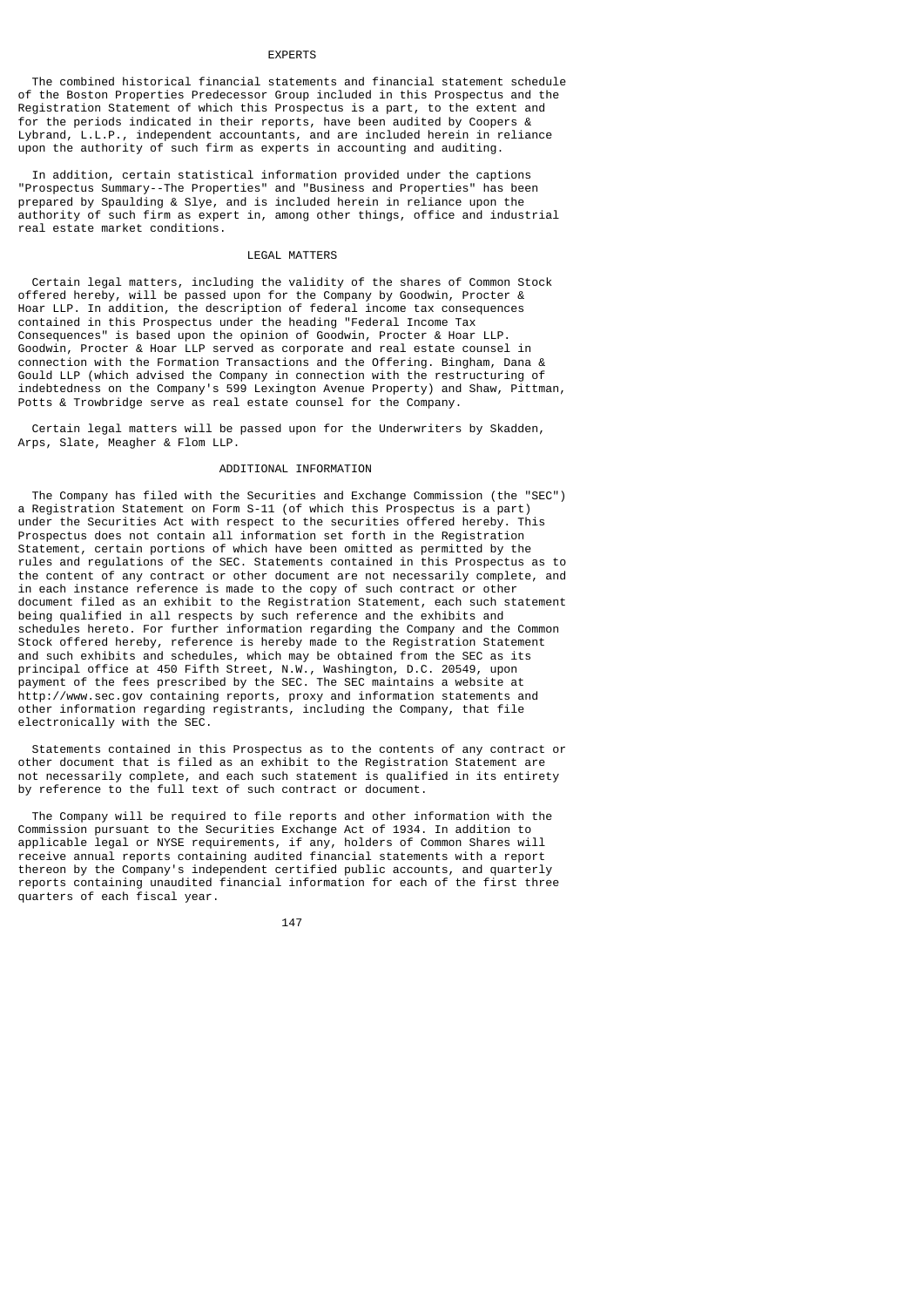#### GLOSSARY

 "100 Stockholder Requirement" means the requirement that beneficial ownership of a corporation must be held by 100 or more persons in order to qualify as a REIT under the Code.

"1940 Act" means the Investment Company Act of 1940, as amended.

"Absorption" means the net increase in square feet of leased space.

"ADA" means the Americans with Disabilities Act, enacted on July 26, 1990.

"ADR" means the average daily rate of a Hotel Property.

 "Annual Net Effective Rent" means the annualized Base Rent for the month of December 1996, plus tenant pass-throughs of operating and other expenses (but excluding electricity costs paid by tenants), under each lease executed as of December 31, 1996, presented on a straight-line basis in accordance with GAAP, minus amortization of tenant improvement costs and leasing commissions, if any, paid or payable by the Company during such period, annualized.

 "Base Rent" means gross rent excluding payments by tenants on account of real estate tax and operating expense escalation.

 "Beneficiary" means the qualified charitable organization selected by the Company to serve as the beneficiary of the trust which shall hold any Excess Shares.

 "Book-Tax Difference" means the difference between the fair market value of the contributed property at the time of contribution and the adjusted tax basis of such property at the time of contribution.

 "Boston Properties Predecessor Group" means Boston Properties, Inc., the Property Partnerships and the other entities which owned interests in one or more of the Properties or in other assets that will be contributed to the Company in connection with the Formation Transactions.

 "Built-In Gain" means the excess of the fair market value of an asset as of the beginning of the applicable Recognition Period over the Company's adjusted basis in such asset as of the beginning of such Recognition Period.

 "Built-In Gain Rules" means the built-in gain rules promulgated in guidelines issued by the IRS.

"Bylaws" means the Amended and Restated Bylaws of the Company.

 "Certificate" means the Amended and Restated Certificate of Incorporation of the Company.

 "Code" means the Internal Revenue Code of 1986, as amended, together with its predecessor.

"Commission" or the "SEC" means the Securities and Exchange Commission.

 "Common Stock" means shares of the Company's common stock, \$.01 par value per share.

 "Company" means Boston Properties, Inc., a Delaware corporation, and its subsidiaries on a consolidated basis, including the Operating Partnership and the Development and Management Company.

 "Company Quoted Rental Rate" means the weighted average rental rate per square foot quoted by the Company as of December 31, 1996, based on the total net rentable square feet of Properties in the applicable submarket. This rate is not adjusted to a full-service equivalent rate in markets in which the Company's rates are not quoted on a full-service basis.

#### <u>148</u>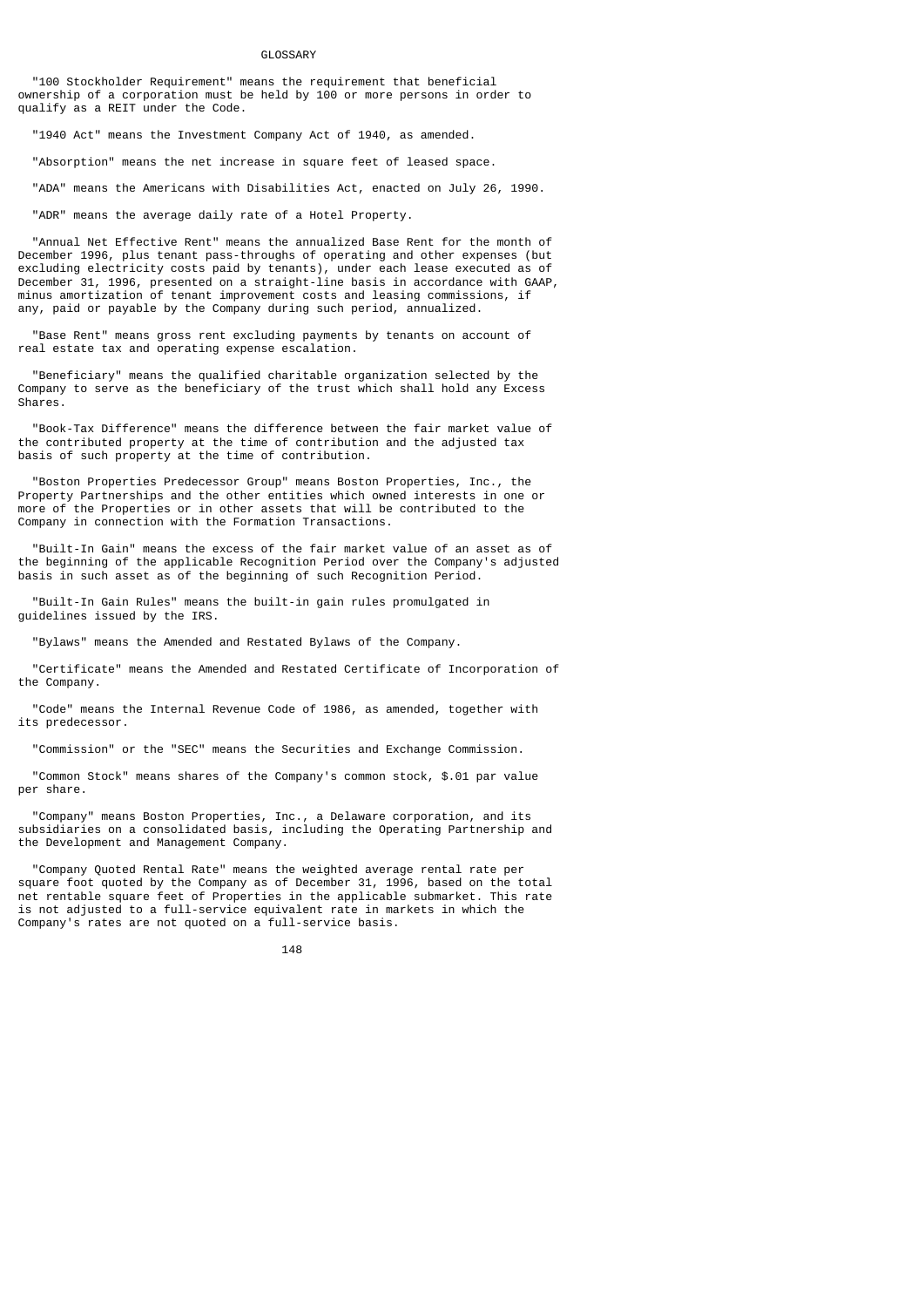"Continuing Investors" means the persons who held a direct or indirect interest in the assets of the Company prior to the Offering.

 "Development and Management Company" means Boston Properties Management, Inc., the subsidiary of the Operating Partnership which will succeed to a portion of the third-party commercial real estate property management business of Boston Properties, Inc.

 "Designated Property" means any of 599 Lexington Avenue, Independence Square, Capital Gallery, Democracy Center, the U.S. International Trade Commission Building, Bedford Business Park, One Cambridge Center, Long Wharf Marriott and Cambridge Center Marriott.

 "Development Properties" means the seven Office Properties currently under development or redevelopment by the Company.

"DGCL" means the Delaware General Corporation Law.

"Direct Vacancy Rate" means space immediately available by landlords.

 "EBITDA" means earnings before interest, taxes, depreciation and amortization.

 "Escalated Rent" means the annualized monthly Base Rent in effect (after giving effect to any contractual increases in monthly Base Rent that have occurred up to December 31, 1996) plus annualized monthly tenant pass-throughs of operating and other expenses (but excluding electricity costs paid by tenants) under each lease executed as of December 31, 1996, or, if such monthly rent has been reduced by a rent concession, the monthly rent that would have been in effect at such date in the absence of such concession.

 "Excess Shares" means those shares of Common Stock in excess of the Ownership Limit, the Look-Through Ownership Limit, the Related Party Limit, or the Certificate which are automatically converted into an equal number of shares of Excess Stock.

 "Excess Stock" means the separate class of shares of stock of the Company into which shares of stock of the Company owned, or deemed to be owned, or transferred to a stockholder in excess of the Ownership Limit, the Related Party Limit or the Look-Through Ownership Limit, as applicable, will automatically be converted.

 "Excluded Property" means the property in which Messrs. Zuckerman and Linde hold ownership interests but which is not being contributed to the Company as part of the Formation Transactions.

 "FIRPTA" means the Foreign Investment in Real Property Tax Act of 1980, as amended.

 "Five or Fewer Requirement" means the requirement under the Code that not more than 50% in value of the Company's outstanding shares of Stock may be owned, directly or indirectly, by five or fewer individuals (as defined in the Code) during the last half of a taxable year (other than the first year).

 "Formation Transactions" means the transactions relating to the formation of the Company and its subsidiaries, including the transfer to the Company of the Properties from the Property Partnerships and other entities which own one or more Properties and the development, project management and property management businesses of Boston Properties, Inc.

 "Funds from Operations" means, in accordance with the resolution adopted by the Board of Governors of NAREIT, net income (loss) (computed in accordance with GAAP), excluding significant non-recurring items, gains (or losses) from debt restructuring and sales of property, plus depreciation and amortization on real estate assets, and after adjustments for unconsolidated partnerships and joint ventures.

"GAAP" means generally accepted accounting principles.

 "Garage Property" means the 1,170 space parking garage in which the Company has an interest.

<u>149 - Johann Stein, amerikan pendadaran pengaran pengaran pengaran pengaran pengaran pengaran pengaran pengar</u>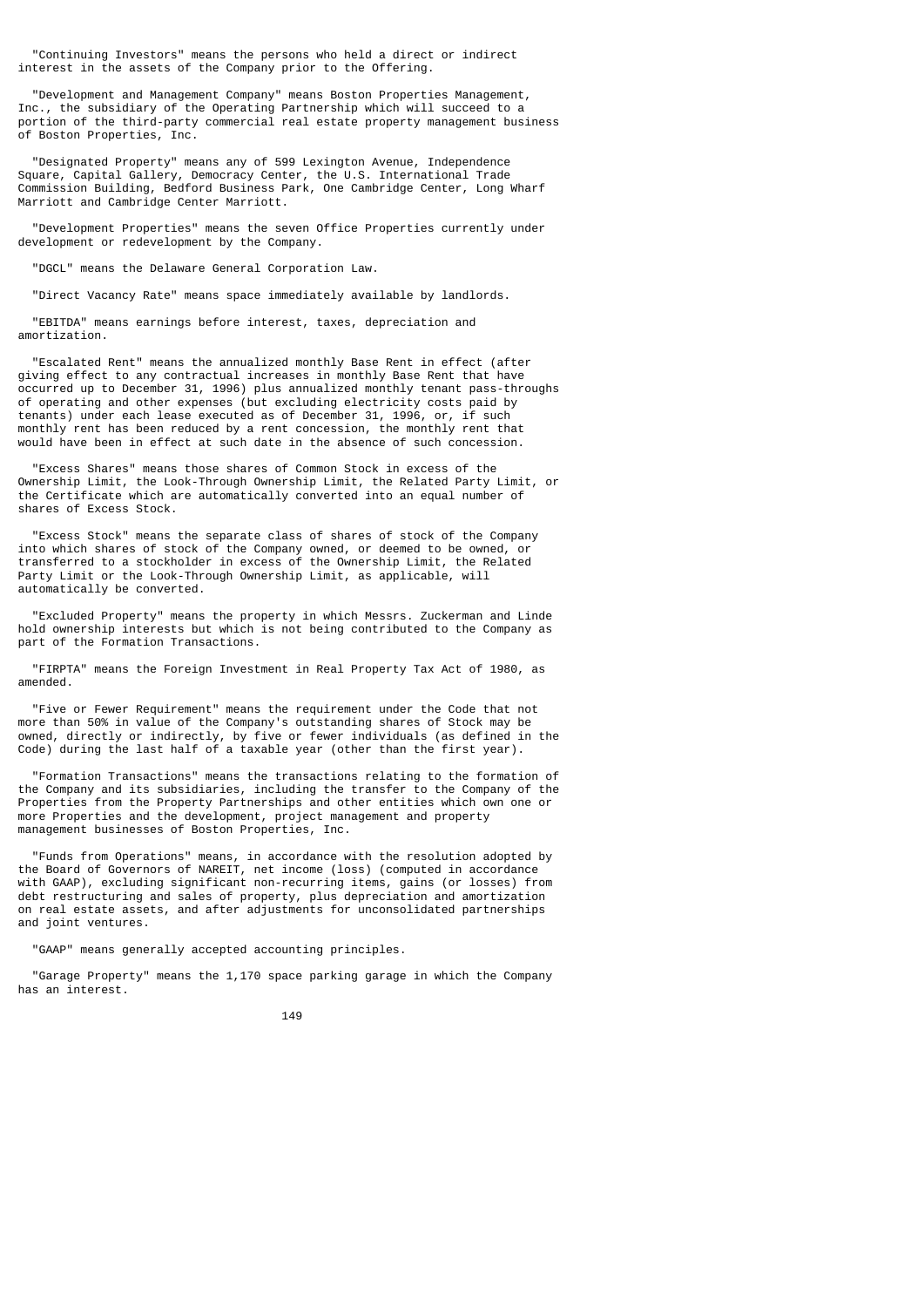"Greater Boston" means the city of Boston and ninety surrounding municipalities in the Commonwealth of Massachusetts, as designated by Spaulding & Slye in its market study cited herein.

 "Greater Washington, D.C." means the city of Washington D.C. and fifty surrounding municipalities, as designated by Spaulding & Slye in its market study cited herein.

 "GSA" means the General Services Administration of the United States Government.

 "Hotel Properties" means the two full service hotels which the Company will own at the completion of the Offering.

 "Industrial Properties" means the nine industrial properties in which the Company has an interest.

 "International Purchase Agreement" means the purchase agreement among the Company and the International Managers.

 "International Managers" means the underwriters outside the United States and Canada named in this Prospectus for whom Merrill Lynch International, Goldman Sachs International, Bear, Stearns International Limited, PaineWebber International (U.K.) Ltd, Prudential-Bache Securities, and Smith Barney Inc. are acting as lead managers.

 "Intersyndicate Agreement" means the agreement between the U.S. Underwriters and the International Managers providing for the coordination of their activities.

"IRS" means the Internal Revenue Service.

"LIBOR" means the London Interbank Offered Rate.

 "Line of Credit Bank" means the commercial bank which will lead the Unsecured Line of Credit as agent.

 "Look-Through Ownership Limit" means the ownership limit applicable to entities which are looked through for purposes of the Five or Fewer Requirement restricting such entities to holding no more than 15.0% of the number of outstanding shares of any class or series of capital stock of the Company.

 "Make-Whole Amount" means the amount that may be required to be paid, in connection with a sale of or reduction of indebtedness on a Designated Property, to a person who had an interest in such Designated Property prior to the completion of the Offering and who recognized taxable gain as a result of such sale or reduction of indebtedness.

 "Make-Whole Period" means the 15 year period following the completion of the Offering.

 "Marriott (R)" means Marriott International, Inc., the manager of the two Hotel Properties.

"MBTA" means the Metropolitan Boston Transit Authority.

"MIT" means the Massachusetts Institute of Technology.

 "Mortgage Debt" means the total mortgage debt secured by the Properties following the Offering.

 "Named Executive Officers" means the Company's Chief Executive Officer and each of the Company's five other most highly compensated executive officers.

"NAREIT" means the National Association of Real Estate Investment Trusts.

 "Non-U.S. Stockholders" means non-United States stockholders for federal income tax purposes.

"NYSE" means The New York Stock Exchange.

#### 150 and 2010 and 2010 and 2010 and 2010 and 2010 and 2010 and 2010 and 2010 and 2010 and 2010 and 2010 and 201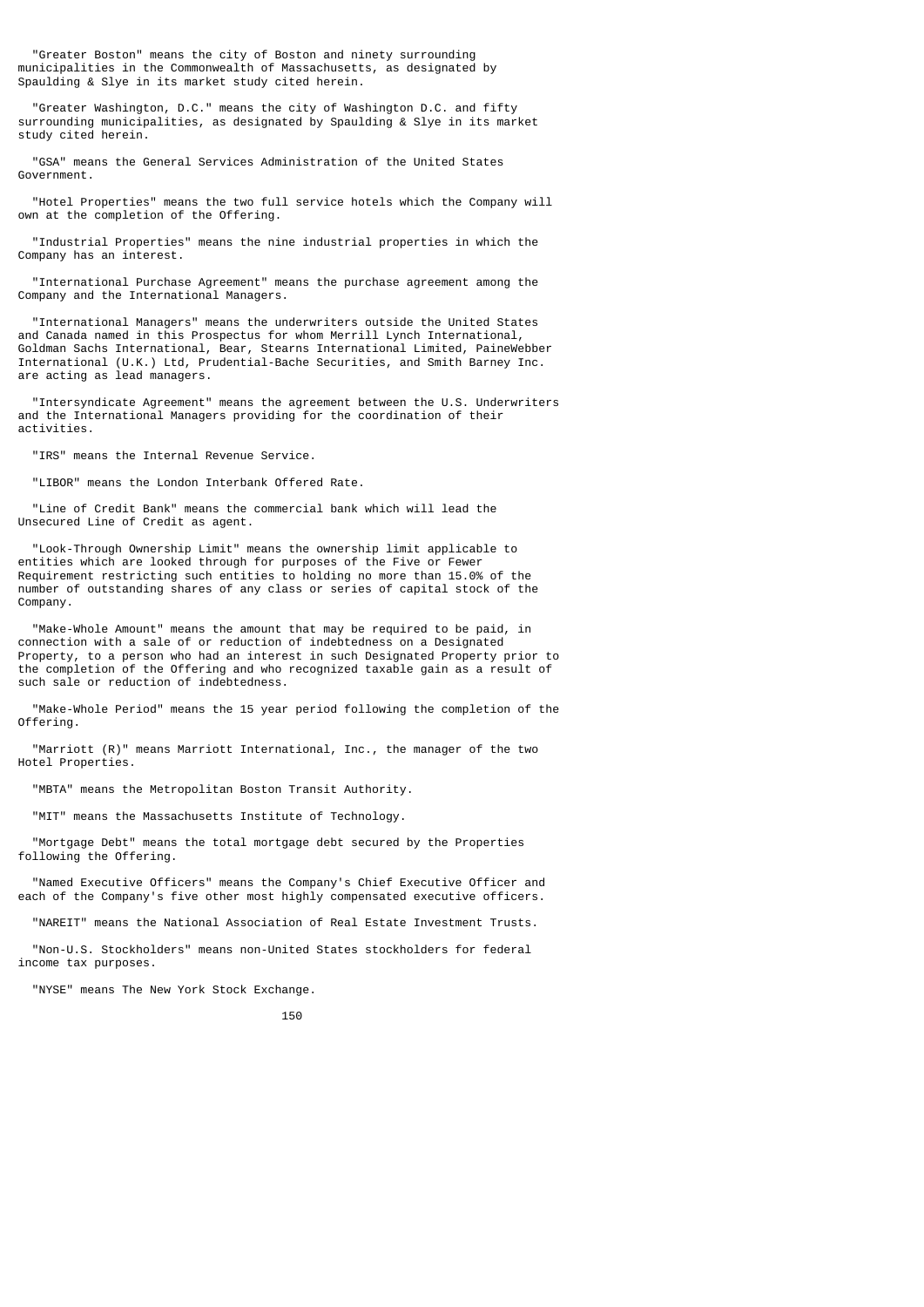"Offering" means the offering of shares of Common Stock of the Company pursuant to, and as described in, this Prospectus.

 "Office Properties" means the 62 office properties, including seven office properties currently under development or redevelopment by the Company, in which the Company has an interest.

 "OP Units" means limited and general partnership interests in the Operating Partnership.

 "Operating Partnership" means Boston Properties Limited Partnership, a Delaware limited partnership.

 "Operating Partnership Agreement" means the amended and restated agreement of limited partnership of the Operating Partnership.

 "Ownership Limit" means the restriction contained in the Company's Certificate providing that, subject to certain exceptions, no holder may own, or be deemed to own by virtue of the attribution provision of the Code, more than 6.6% of the number of outstanding shares of any class or series of capital stock of the Company.

 "Plan" means the Boston Properties, Inc. 1997 Stock Option and Incentive Plan, adopted by the Board of Directors prior to the date hereof.

 "Preferred Stock" means shares of Series A preferred stock of the Company, \$.01 par value per share.

 "Prohibited Owner" means a person or entity holding record title to shares of Common Stock in excess of the Ownership Limit, the Look-Through Ownership Limit, the Related Party Limit, or the Certificate.

 "Prohibited Transferee" means the transferee of any purported transfer of capital stock of the Company or any other event which would otherwise result in the transferee violating the Ownership Limit, the Look-Through Ownership Limit, the Related Party Limit, or the Certificate.

 "Properties" means the 74 commercial real estate properties referred to herein in which the Company has an interest.

 "Property Partnership" means a general or limited partnership which, prior to the Formation Transactions, owned or had an interest in one or more Properties.

"Prospectus" means this prospectus, as the same may be amended.

 "Purchase Agreements" means the U.S. Purchase Agreement and the International Purchase Agreement.

 "R&D Properties" means the 27 properties, including four Development Properties, in which the Company has an interest that support both office and technical uses.

Recognition Period" means the ten-year period beginning on the date on which the Company acquires an asset from a C corporation in a carry-over basis transaction.

 "REIT" means real estate investment trust, as defined by Sections 856 through 860 of the Code and applicable Treasury Regulations.

 "REIT Requirements" means the requirements for qualifying as a REIT under Sections 856 through 860 of the Code and applicable Treasury Regulations.

 "Related Party" means each of Messrs. Zuckerman and Linde, their respective heirs, legatees and devisees, and any other person whose beneficial ownership of shares of Common Stock would be attributed under the Code to Messrs. Zuckerman, Linde, or their respective heirs, legatees or devisees.

 "Related Party Limit" means the ownership limit applicable to each of Mr. Zuckerman and associated related parties and Mr. Linde and associated related parties restricting each such class of personsto holding no more than 15.0% of the number of outstanding shares of any class or series of capital stock of the Company.

 $151$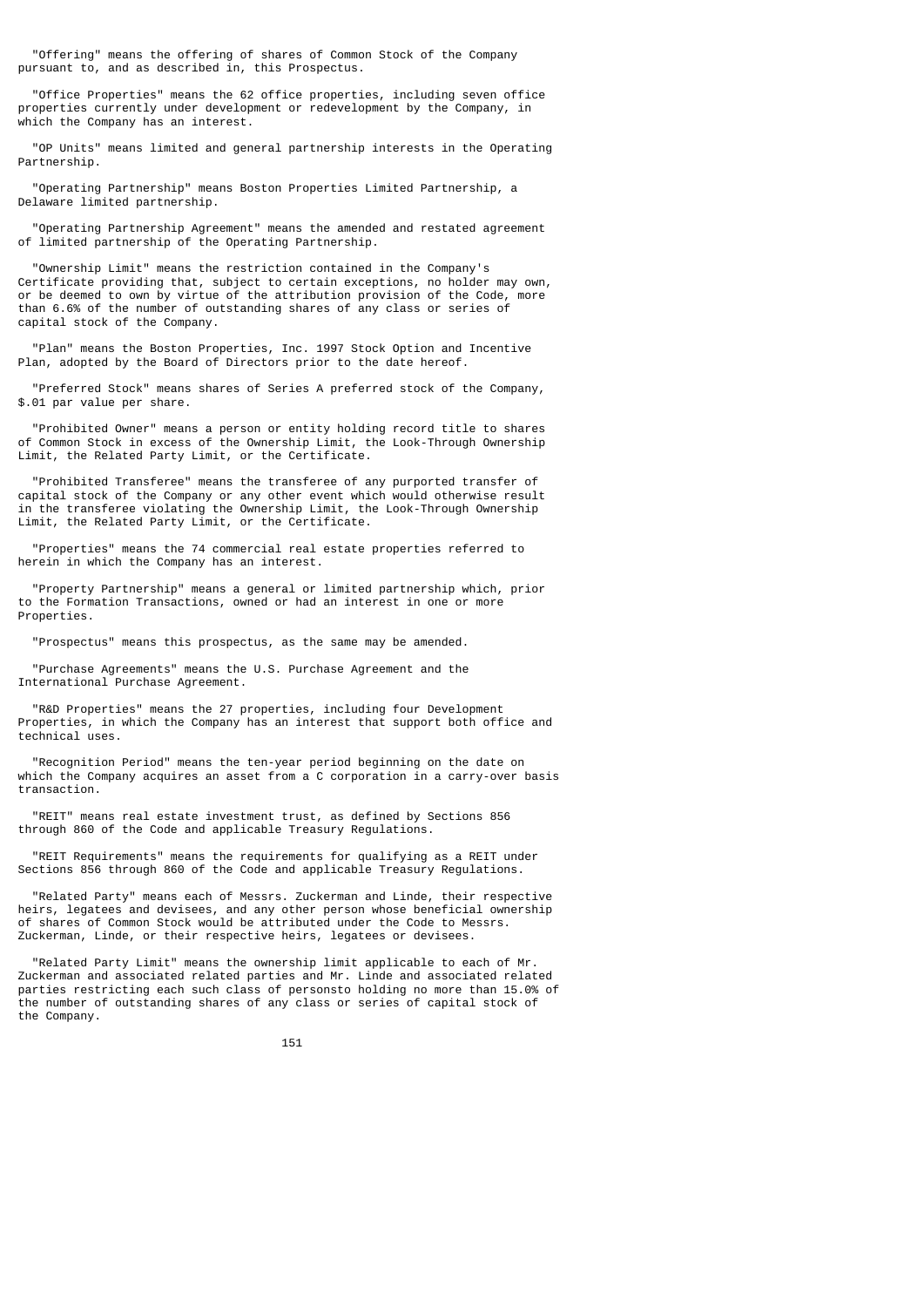"Related Party Tenant" means a tenant or subtenant of the Company which is 10% or more constructively or directly owned by an owner of 10% or more of the Company under the Code.

"Rents" means Base Rent.

 "Restricted Stock" means the shares of Common Stock acquired by holders in redemption of OP Units which will constitute "restricted" securities as defined by Rule 144.

 "REVPAR" means the revenue per available room of a Hotel Property as determined by dividing room revenue by available rooms for the applicable period.

"Rule 144" means Rule 144 promulgated under the Securities Act.

"Securities Act" means the Securities Act of 1933, as amended.

"Stock" means Common Stock and Preferred Stock.

"Subsidiary Corporation" means the Development and Management Company.

 "Tax Counsel" means Goodwin, Procter & Hoar LLP, tax counsel to the Company.

"TIN" means taxpayer identification number.

 "Total Square Footage" means total net rentable square feet of the Office and Industrial Properties, plus total square footage of the Hotel and Garage Properties.

 "Treasury Regulations" means regulations of the U.S. Department of Treasury under the Code.

 "UBTI" means unrelated business taxable income as defined by Section 512(a) of the Code and applicable Treasury Regulations.

"Underwriters" means the U.S. Underwriters and the International Managers.

 "U.S. or United States" means the United States of America (including the District of Columbia), its territories, possessions and other areas subject to its jurisdiction.

 "U.S. Purchase Agreement" means the purchase agreement among the Company and the U.S. Underwriters.

 "U.S. Representatives" means Merrill Lynch, Pierce, Fenner & Smith Incorporated, Goldman, Sachs & Co., Bear, Stearns & Co. Inc., PaineWebber Incorporated, Prudential Securities Incorporated and Smith Barney Inc. acting as representatives for the U.S. Underwriters.

 "U.S. Stockholder" means a United States stockholder under the REIT Requirements.

 "U.S. Underwriters" means the underwriters for the United States and Canada named in this Prospectus for whom the U.S. Representatives are acting as representatives.

 $152$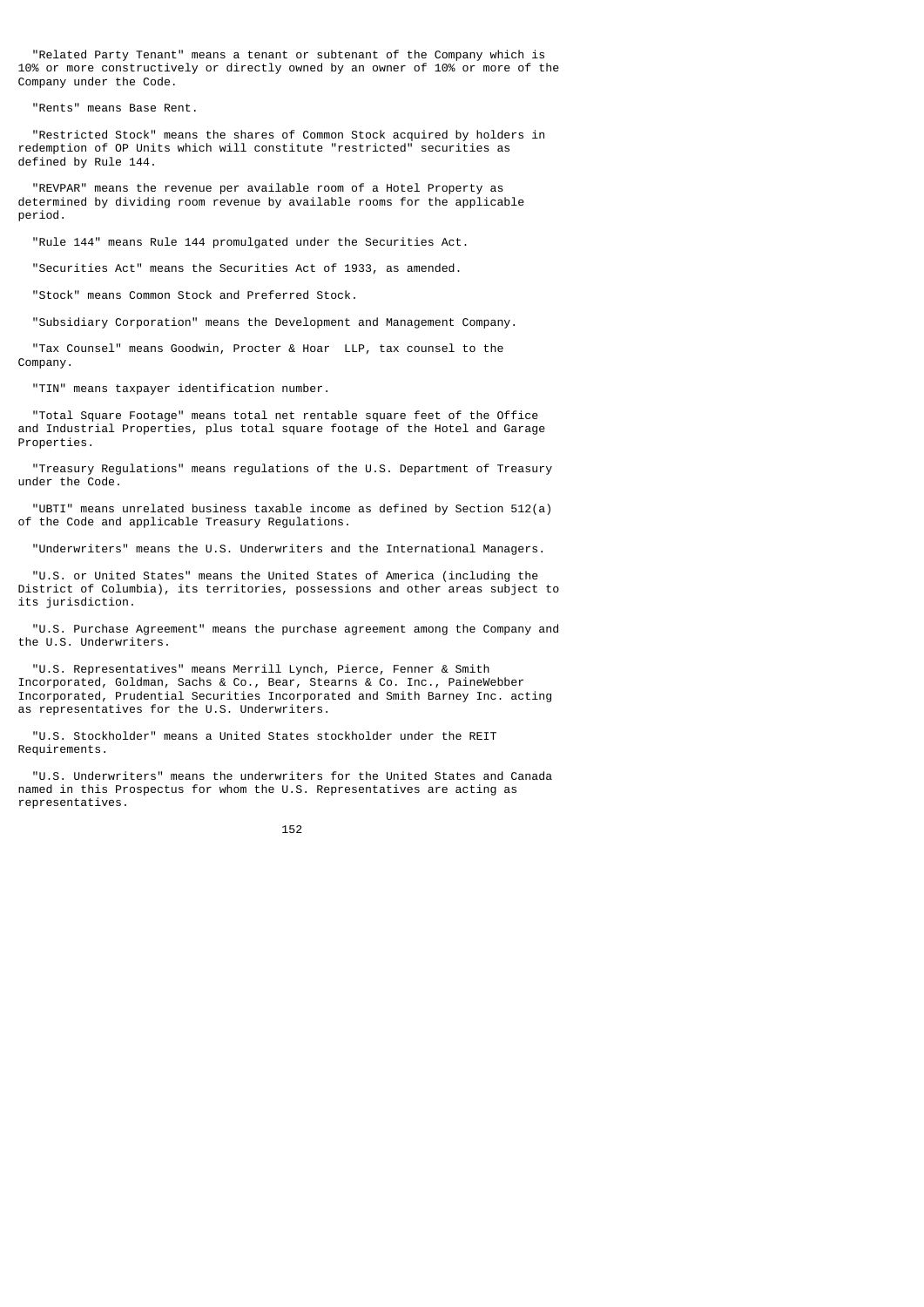|                                                                                                                                                                                                                            | PAGE    |
|----------------------------------------------------------------------------------------------------------------------------------------------------------------------------------------------------------------------------|---------|
|                                                                                                                                                                                                                            |         |
| Boston Properties, Inc.:                                                                                                                                                                                                   |         |
| Unaudited Pro Forma Condensed Consolidated Financial Information:<br>Pro Forma Condensed Consolidated Balance Sheet as of December 31, 1996 F-2<br>Pro Forma Condensed Consolidated Statement of Income for the year ended |         |
| Notes and Management's Assumptions to the Pro Forma Condensed                                                                                                                                                              | $F - 3$ |
| Boston Properties Predecessor Group:                                                                                                                                                                                       |         |
|                                                                                                                                                                                                                            |         |
| Combined Balance Sheets as of December 31, 1996 and 1995 F-13<br>Combined Statements of Operations for the years ended December 31, 1996,                                                                                  |         |
|                                                                                                                                                                                                                            |         |
| Combined Statements of Owners' Equity (Deficit) for the years ended                                                                                                                                                        |         |
| Combined Statements of Cash Flows for the years ended December 31, 1996,                                                                                                                                                   |         |
| Schedule III: Real Estate and Accumulated Depreciation as of December                                                                                                                                                      |         |
|                                                                                                                                                                                                                            |         |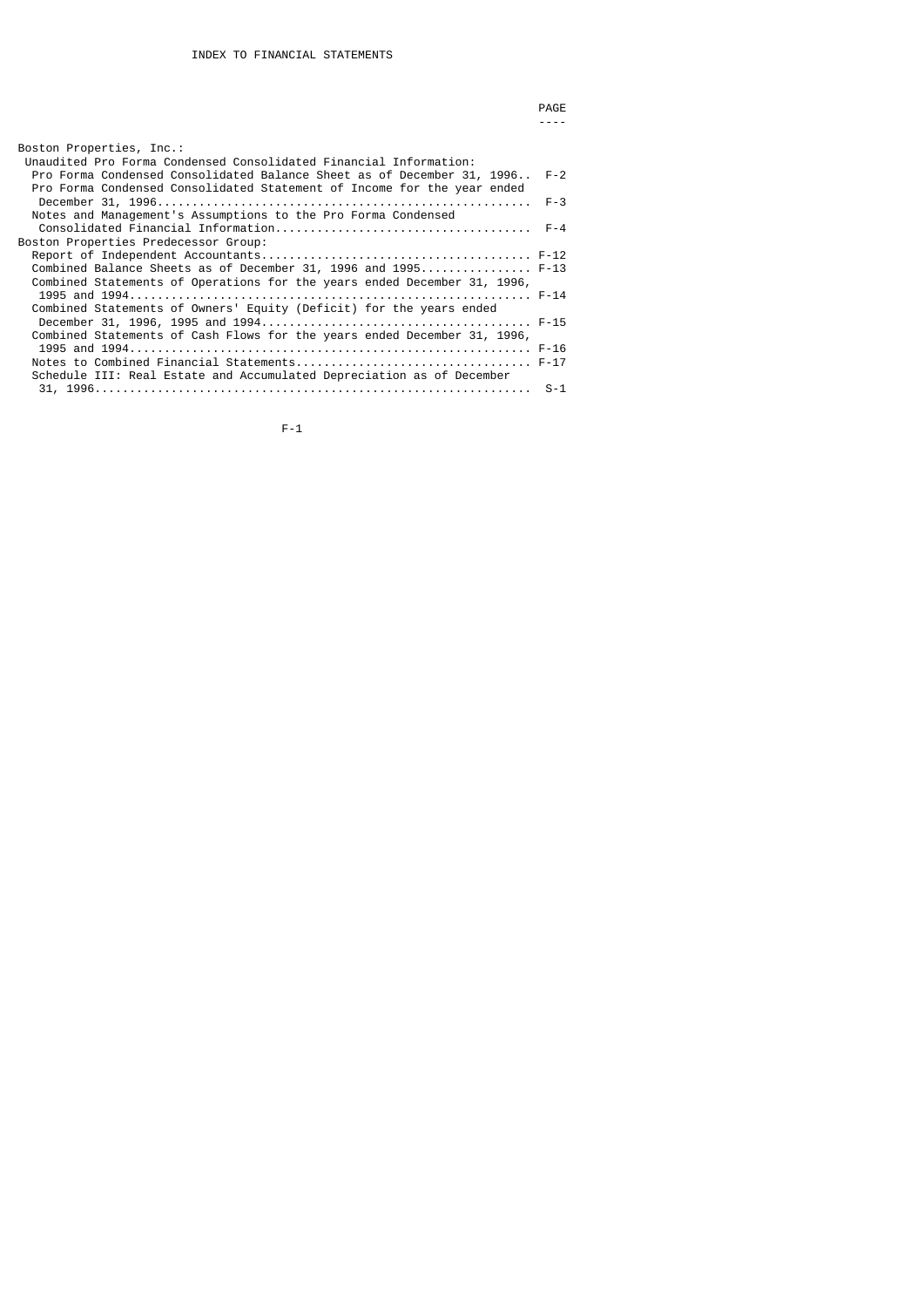# PRO FORMA CONDENSED CONSOLIDATED BALANCE SHEET

 DECEMBER 31, 1996 (UNAUDITED) (DOLLARS IN THOUSANDS)

## PRO FORMA ADJUSTMENTS (NOTE 5)

|                                                                                                           |                                     |                       | -------------------------------------                      |                                                 |
|-----------------------------------------------------------------------------------------------------------|-------------------------------------|-----------------------|------------------------------------------------------------|-------------------------------------------------|
|                                                                                                           |                                     | THE THE               | <b>OTHER</b><br>OFFERING ADJUSTMENTS<br>------------ ----- |                                                 |
| <b>ASSETS</b>                                                                                             |                                     |                       |                                                            |                                                 |
| Real estate and equipment $$1,035,571$<br>Less: accumulated                                               |                                     | $\frac{1}{2}$         |                                                            | $$10,283$ $$1,045,854$                          |
| depreciation $(263, 911)$                                                                                 |                                     |                       |                                                            | (263, 911)                                      |
| Total real estate and                                                                                     |                                     |                       |                                                            |                                                 |
| Cash and cash equivalents<br>$ESCrows \ldots \ldots \ldots \ldots \ldots \ldots \ldots \ldots \ldots$     | 771,660<br>8,998<br>25,474          |                       | 10,283<br>727,363 (728,674)<br>(15, 419)                   | 781,943<br>7,687<br>10,055                      |
| Tenant and other receivables<br>Accrued rental income<br>Tenant leasing costs<br>Deferred financing costs | 12,049<br>49,206<br>18,308<br>6,414 |                       | (96)                                                       | 12,049<br>49,206<br>18,308<br>6,318             |
| Prepaid expenses and other as-<br>sets                                                                    | 4,402                               | (463)                 |                                                            | 3,939                                           |
| Total assets\$ 896,511 \$726,900                                                                          | .                                   |                       |                                                            | \$(733, 906) \$89, 505                          |
| LIABILITIES AND STOCKHOLDERS'<br>EQUITY                                                                   |                                     |                       |                                                            |                                                 |
| Liabilities:                                                                                              |                                     |                       |                                                            |                                                 |
| Mortgage notes payable and<br>unsecured line of $credit$ \$1,420,359<br>Accounts payable and accrued      |                                     | $\frac{1}{2}$         | (22, 117)                                                  | \$(707, 685) \$712, 674<br>$\sim 100$ m $^{-1}$ |
| expenses<br>Accrued interest payable<br>Rent received in advance,                                         | 13,795<br>9,667                     | (113)                 |                                                            | 13,682<br>9,667                                 |
| security deposits and other<br>$liabilities \ldots \ldots \ldots \ldots \ldots \ldots \qquad 7,205$       |                                     |                       |                                                            | 7,205                                           |
| Total liabilities $1,473,143$                                                                             | <u>.</u>                            | (113)<br><u>.</u>     |                                                            | (729,802) 743,228<br><u> </u>                   |
| Commitments and contingencies<br>Minority interest in Operating                                           |                                     |                       |                                                            |                                                 |
| Partnership                                                                                               |                                     |                       |                                                            | 45,785 45,785                                   |
| Stockholders' and owners' equity                                                                          |                                     | <u>.</u> .            |                                                            | (49,889) 100,492                                |
| Total liabilities and<br>equity\$ 896,511                                                                 | ==========                          | \$726,900<br>======== |                                                            | \$(733, 906) \$89, 505<br>===================   |
|                                                                                                           |                                     |                       |                                                            |                                                 |

 The accompanying notes are an integral part of the pro forma condensed consolidated balance sheet.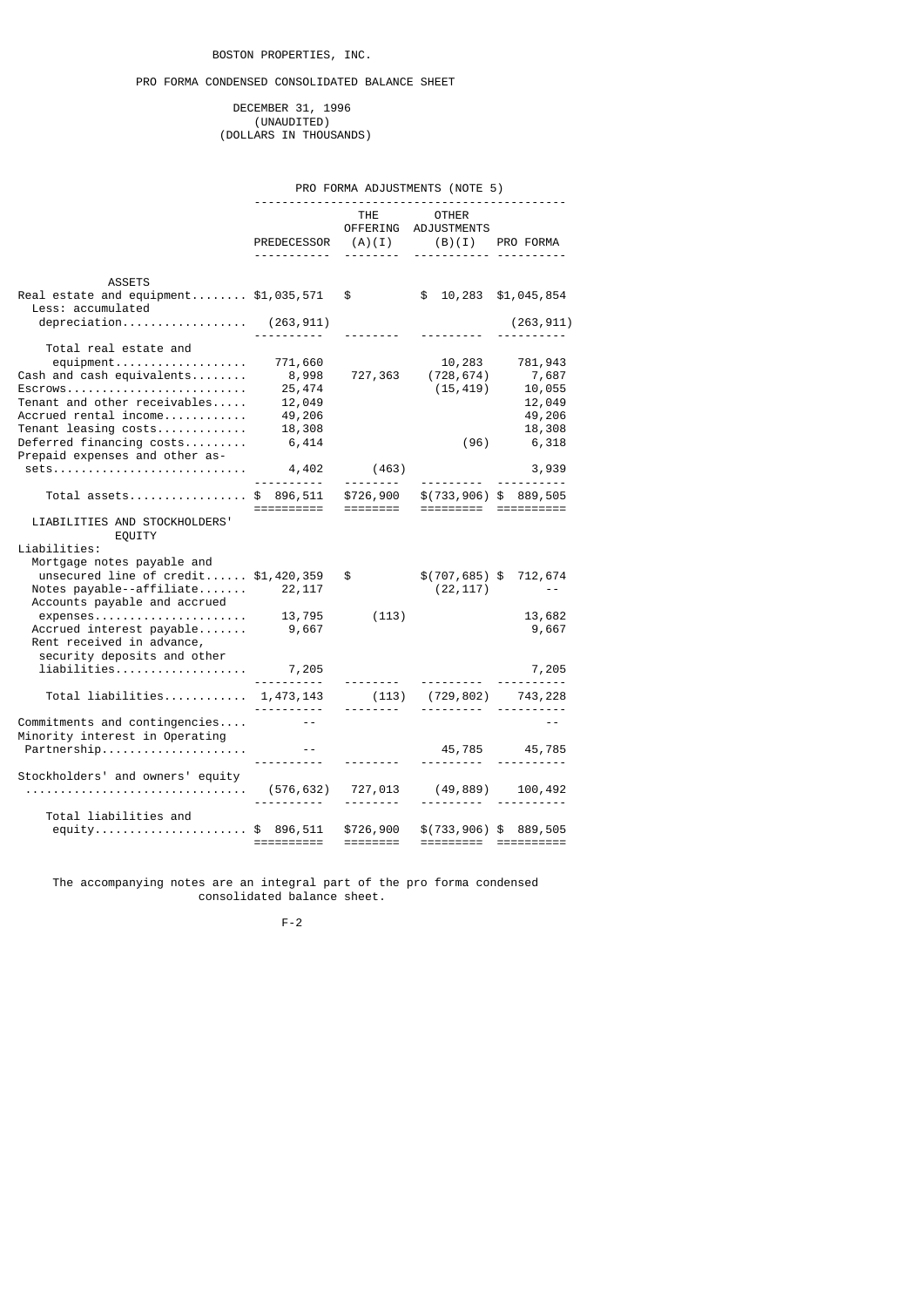## PRO FORMA CONDENSED CONSOLIDATED STATEMENT OF INCOME

 FOR THE YEAR ENDED DECEMBER 31, 1996 (UNAUDITED) (DOLLARS IN THOUSANDS, EXCEPT PER SHARE DATA)

# PRO FORMA ADJUSTMENTS (NOTE 5)

# ---------------------------------

**OTHER OTHER** ADJUSTMENTS

|                                                                                                                                                                             | PREDECESSOR B(II) PRO FORMA                                      | <b>ADVUU IIILIVIU</b><br>--------- ----------- ----- |                                                 |
|-----------------------------------------------------------------------------------------------------------------------------------------------------------------------------|------------------------------------------------------------------|------------------------------------------------------|-------------------------------------------------|
| Revenue:                                                                                                                                                                    |                                                                  |                                                      |                                                 |
| Rental:<br>Base rent<br>Rent--hotels and garage<br>Recoveries from tenants<br>Parking and other                                                                             | \$169,420<br>$\sim 100$ m $^{-1}$<br>22,607<br>2,979<br><u>.</u> | $\sim$ $  -$<br>\$22,371<br>(2, 043)                 | \$169,420<br>22,371<br>22,607<br>936            |
| Total rental revenue<br>Development and management services<br>Interest and other                                                                                           | 195,006<br>65,678<br>5,719<br>3,530                              | 20,328 215,334<br>(65,678)<br>(1, 414)<br>(705)      | $-2$<br>4,305<br>2,825<br>$- - - - - - - -$     |
| Total revenue                                                                                                                                                               | 269,933<br><u>.</u>                                              | $(47, 469)$ 222, 464                                 | <u>.</u>                                        |
| Expenses:<br>Rental:                                                                                                                                                        |                                                                  |                                                      |                                                 |
| $Operating \ldots \ldots \ldots \ldots \ldots \ldots \ldots \ldots \ldots \ldots$<br>Real estate taxes<br>Hotel:                                                            | 29,823<br>28,372                                                 | (713)<br>2,754                                       | 29,110<br>31,126                                |
| $Operating \ldots \ldots \ldots \ldots \ldots \ldots \ldots \ldots \ldots \ldots$<br>Real estate taxes<br>General and administrative<br>Interest--amortization of financing | 43,634<br>3,100<br>10,754<br>107,121                             | (43, 634)<br>(3, 100)<br>356<br>(54, 060)            | $\sim$ $-$<br>$\sim$ $\sim$<br>11,110<br>53,061 |
| Depreciation and amortization                                                                                                                                               | 2,273<br>36,199                                                  | (830)<br>257                                         | 1,443<br>36,456                                 |
| Total expenses                                                                                                                                                              | 261,276                                                          | (98,970)<br>- - - - - - - - <sup>-</sup>             | 162,306<br>--------                             |
| Income before minority interests and<br>extraordinary item<br>Minority interest in combined partnership                                                                     | 8,657<br>(384)<br><u>.</u>                                       | 51,501<br>$\sim$ $ \sim$<br><u>.</u>                 | 60,158<br>(384)                                 |
| Income before minority interest in Operating<br>Partnership and extraordinary item<br>Minority interest in Operating Partnership                                            | 8,273<br>$\sim 100$ km s $^{-1}$<br><u>.</u>                     | 51,501<br>(18, 709)                                  | 59,774<br>(18, 709)                             |
| Net income before extraordinary item                                                                                                                                        | \$8,273<br>========                                              | \$32,792<br>========                                 | \$41,065                                        |
| Net income before extraordinary item per                                                                                                                                    |                                                                  |                                                      | 1.16<br>\$                                      |
| Weighted average number of shares<br>outstanding                                                                                                                            |                                                                  |                                                      | 35,334<br>========                              |

 The accompanying notes are an integral part of the pro forma condensed consolidated statement of income.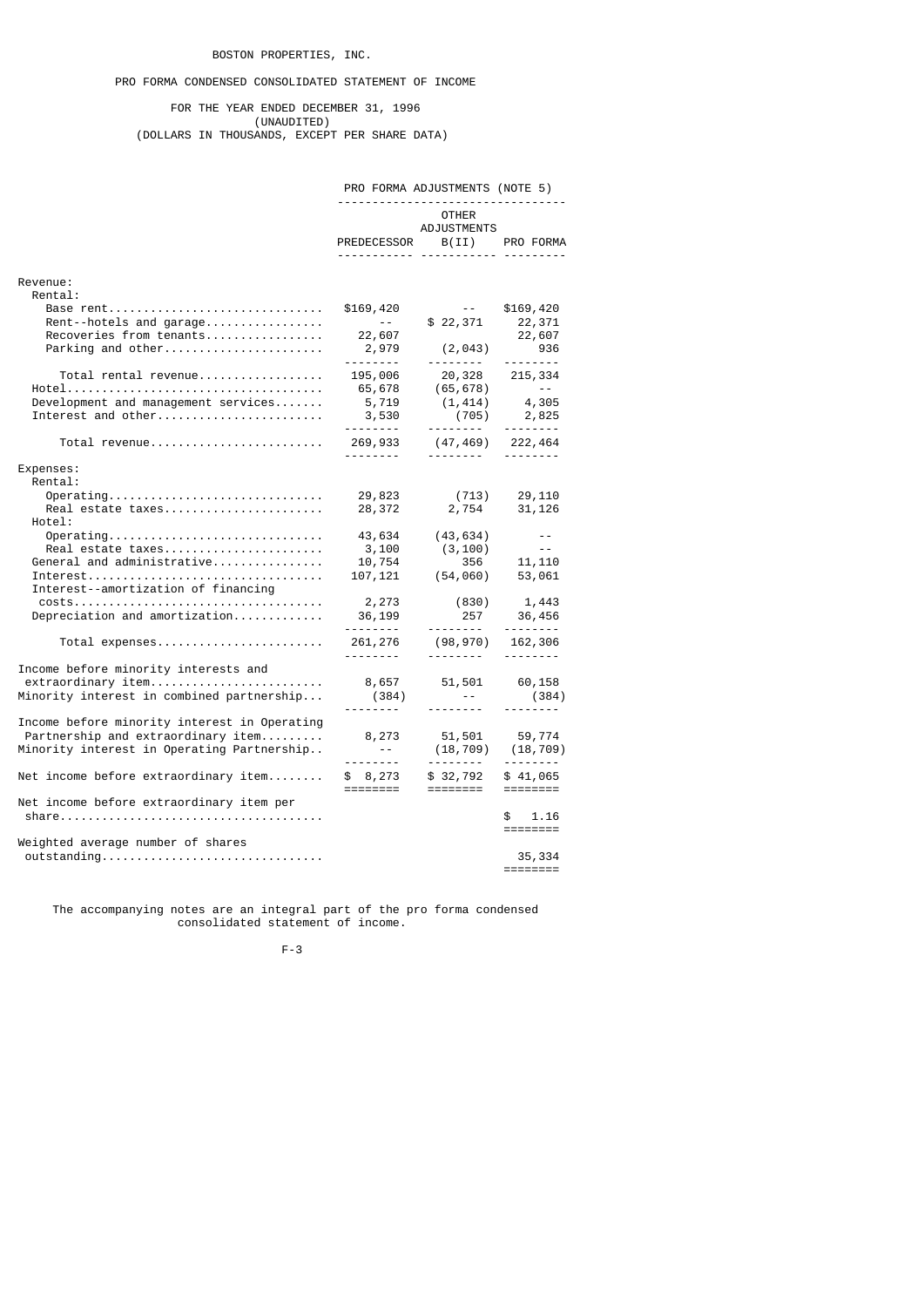## NOTES AND MANAGEMENT'S ASSUMPTIONS TO THE PRO FORMA CONDENSED CONSOLIDATED FINANCIAL INFORMATION

#### (DOLLARS IN THOUSANDS)

## 1. ORGANIZATION:

 Boston Properties Inc. (the "Company"), which was formed in 1970, will be reorganized to change its jurisdiction of organization from Massachusetts to Delaware. The Company intends to qualify as a real estate investment trust ("REIT") under the Internal Revenue Code of 1986, as amended, commencing with its taxable year ending December 31, 1997. The Company will acquire the sole general partnership interest in Boston Properties, L.P. (the "Operating Partnership"), and will own a 68.7% partnership interest in the Operating Partnership.

The Company has been reorganized to succeed to (i) the real estate development redevelopment, ownership, acquisition, management, operating and leasing business associated with the Predecessor Company and (ii) various Property Partnerships under common control with the Company (collectively, the "Boston Properties Predecessor Group" or the "Predecessor"). The Company will contribute substantially all of its Greater Washington D.C. third-party property management business to Boston Properties Management Company, Inc. (the "Development and Management Company"), a company in which the Operating Partnership will have a 95% economic interest.

#### 2. FORMATION TRANSACTIONS:

#### The Offering

 The Company has filed a registration statement on Form S-11 with the Securities and Exchange Commission with respect to the public offering (the "Offering") of 31.4 million common shares (exclusive of 4.7 million common shares subject to the underwriters' over-allotment option) at an estimated initial offering price of \$25 per share. The Company will contribute certain management and development operations and the net proceeds from the Offering to the Operating Partnership in exchange for 35.3 million partnership units ("Units"), representing an approximate 68.7% interest, in the Operating Partnership.

 The Operating Partnership is the successor to the Boston Properties Predecessor Group. Each property that is included in the financial statements is currently owned by a Property Partnership affiliated with Boston Properties, Inc. which controls the managing general partner and, in most cases, a majority economic interest. Certain Property Partnerships will contribute properties to the Operating Partnership, or will merge into the Operating Partnership, in exchange for Units and the assumption of debt, and the partners of such Property Partnerships will receive such proceeds either directly as merger consideration or as a distribution from the Property Partnership, and certain persons, both affiliated and not affiliated with the Company, will contribute their direct and indirect interests in certain Property Partnerships in exchange for units. The acquisition or contribution of the various Boston Properties Predecessor Group interests will be accounted for at their historical cost. The interests of some of the limited partners of the Operating Partnership will be acquired by the Company with cash. The acquisition of such limited partners' interests will be accounted for using purchase accounting based on the cash paid, resulting in an incremental increase in the basis of the Predecessor Company's real estate.

#### The Properties

 Upon completion of the Offering, the Company will own a portfolio of 74 properties (72 properties at December 31, 1996) aggregating approximately 10.9 million square feet, 91% of which was developed or substantially redeveloped by the Company. The properties consist of 62 office properties with approximately 7.6 million net rentable square feet (including seven office properties under development containing approximately 810,000 net rentable square feet) and approximately 1.3 million additional square feet of structured parking for 4,222 vehicles, nine industrial properties with approximately 925,000 net rentable square feet, two hotels with a total of 833 rooms (consisting of approximately 750,000 square feet), and a parking garage with 1.170 spaces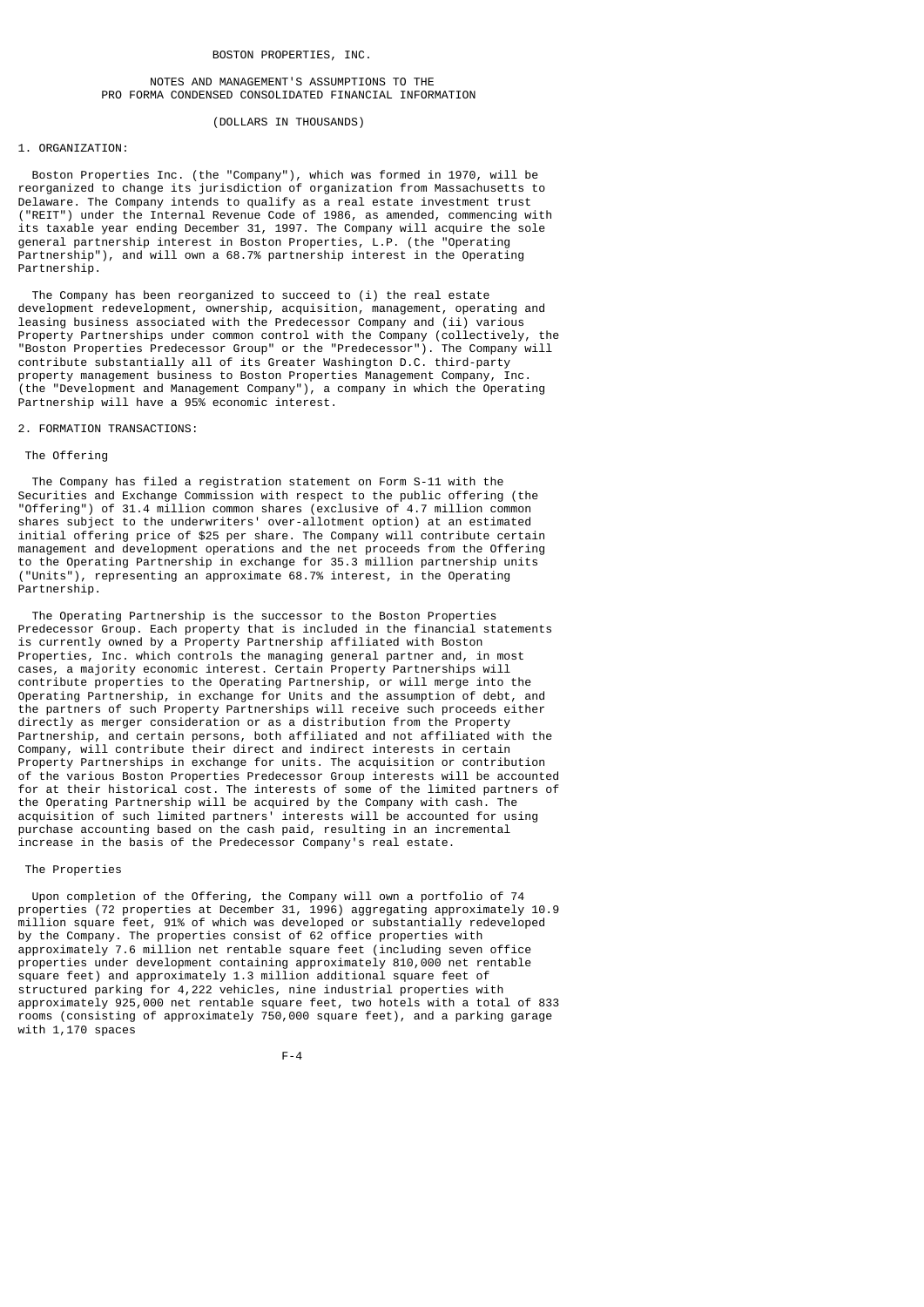## NOTES AND MANAGEMENT'S ASSUMPTIONS TO THE PRO FORMA CONDENSED CONSOLIDATED FINANCIAL INFORMATION--(CONTINUED)

#### (DOLLARS IN THOUSANDS)

(consisting of approximately 330,000 square feet). In addition, the Company will own, have under contract or have an option to acquire six parcels of land totaling 47.4 acres, which will support approximately 1,009,000 square feet of development.

## Third-Party Business

 Substantially all of the Greater Washington D.C. third party property management business will be contributed to the Development and Management Company as described under "Organization." The other management and development operations of the Company will be contributed to the Operating Partnership.

### Other

 The Operating Partnership will enter into a participating lease with ZL Hotel LLC. Marriott Hotels, Inc. will continue to manage the Hotel Properties under the Marriott name pursuant to management agreements with ZL Hotel LLC. Messrs. Zuckerman and Linde will be the sole member-managers of the lessee and will own a 9.8% economic interest in ZL Hotel LLC. ZL Hotel Corp. will own the remaining economic interests in ZL Hotel LLC. One or more public charities will own all of the capital stock of ZL Hotel Corp.

#### Unsecured Line of Credit

 Concurrent with the completion of the Offering, the Company expects to have a three-year, \$300 million Unsecured Line of Credit with the Line of Credit Bank. The Unsecured Line of Credit will be a recourse obligation of the Operating Partnership and will be guaranteed by the Company. The Company intends to use the Unsecured Line of Credit principally to fund growth opportunities and for working capital purposes. At the closing of the Offering, the Company expects to draw down approximately \$42.8 million (\$22.1 million for pro forma presentation as of December 31, 1996) under this line of credit.

 The Company's ability to borrow under the Unsecured Line of Credit is subject to the Company's compliance with a number of customary financial and other covenants on an ongoing basis, including loan to unencumbered property value and debt service coverage ratios, limitations on additional indebtedness and stockholder distributions, and a minimum net worth requirement.

 The Unsecured Line of Credit will, at the Company's election, bear interest at a floating rate based on a spread over LIBOR or the Line of Credit Bank's prime rate, and will require monthly payments of interest only on prime rate loans, with interest on LIBOR loans payable on the last day of an interest period but not less often than quarterly. LIBOR loans may be for periods of between thirty and 180 days.

 The Line of Credit Bank has not yet issued a commitment to provide the Unsecured Line of Credit. In the event a commitment is so issued, the Unsecured Line of Credit will be subject to final approval and satisfactory completion of the Offerings, completion by the Line of Credit Lender of its due diligence and preparation and execution of an acceptable credit agreement.

Repayment of Mortgage Notes Payable and Notes Payable--Affiliate

 Approximately \$709,563 (as of December 31, 1996) of the net proceeds of the Offering will be used to repay certain mortgage indebtedness collateralized by the Properties as set forth in the following table and \$22,117 (as of December 31, 1996) for notes due affiliates of the Company in respect of construction loans advanced by them for certain of the Development Properties.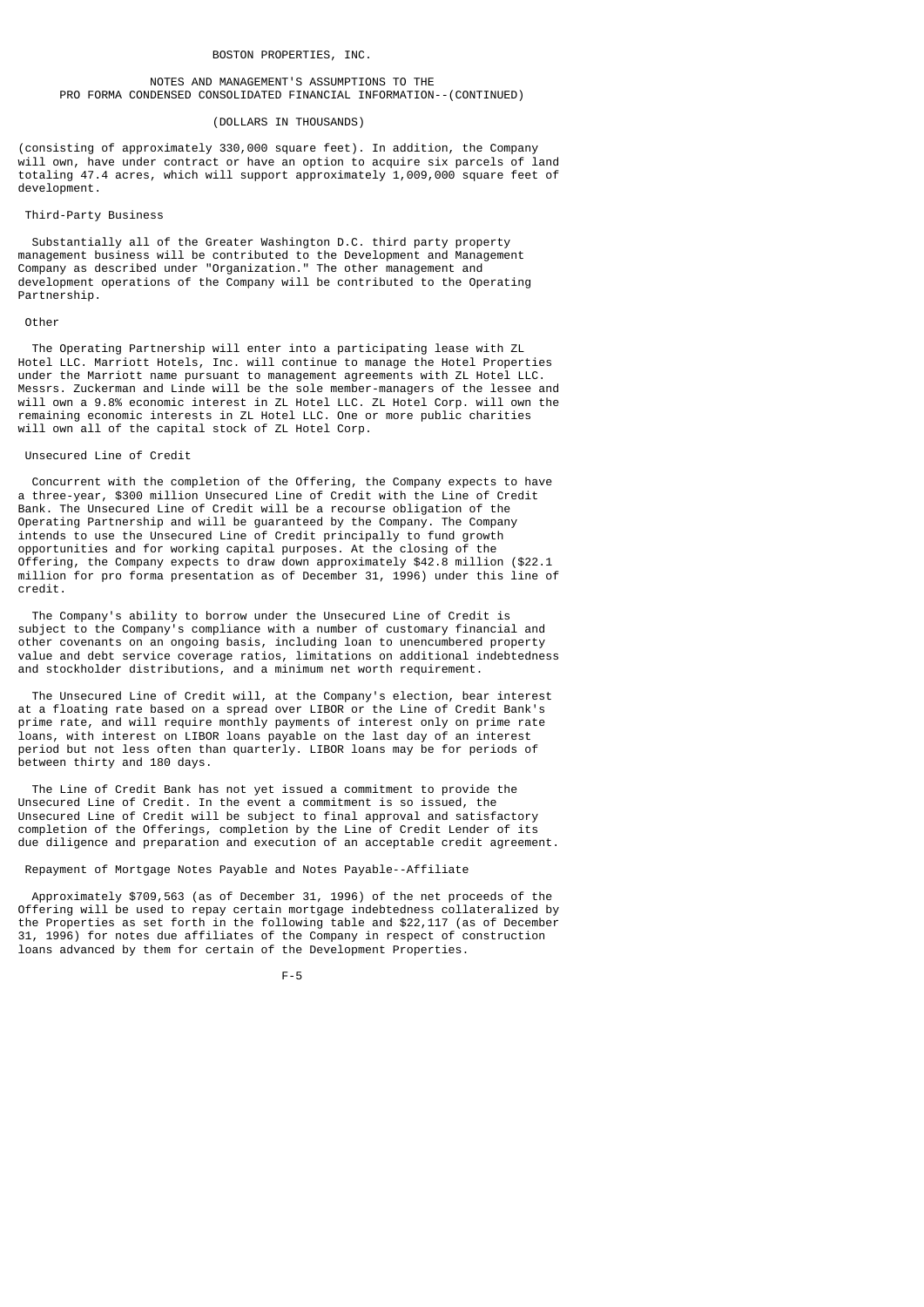## NOTES AND MANAGEMENT'S ASSUMPTIONS TO THE PRO FORMA CONDENSED CONSOLIDATED FINANCIAL INFORMATION--(CONTINUED)

## (DOLLARS IN THOUSANDS)

 Certain information regarding the indebtedness to be repaid is set forth below:

MORTGAGE NOTES PAYABLE TO BE REPAID WITH A PORTION OF THE OFFERING PROCEEDS

|                                         |                    | <b>INTEREST</b> | AMOUNT TO<br>BE REPAID |
|-----------------------------------------|--------------------|-----------------|------------------------|
| <b>PROPERTY</b>                         | MATURITY DATE      | <b>RATE</b>     | (IN 000'S)             |
|                                         |                    |                 |                        |
| 599 Lexington Avenue                    | April 19, 2005     | 8.000%          | \$185,000              |
| Democracy Center                        | July 24, 1998      | 6.700%          | 110,100                |
| Long Wharf Marriott                     | June 28, 1997      | 6.200%          | 68,600                 |
| Cambridge Center Marriott               | June 30, 1997      | 6.875%          | 61,000                 |
| The U.S. International Trade Commission |                    |                 |                        |
| Building                                | July 12, 1997      | 7.350%          | 50,000                 |
| One Cambridge Center                    | June 30, 1997      | 6.875%          | 45,000                 |
| 2300 N Street                           | August 3, 1998     | 9.100%          | 34,000                 |
| Three Cambridge Center                  | June 30, 1997      | 6.875%          | 19,000                 |
| Lexington Office Park                   | June 30, 2001      | 6.500%          | 15,373                 |
| Waltham Office Center                   | October 1, 1997    | 9.500%          | 11,389                 |
| 7601 Boston Boulevard, Building Eight   | August 15, 1997    | 6.750%          | 8,372                  |
| Eleven Cambridge Center                 | October 1, 1997    | 9.500%          | 8,319                  |
| 8000 Grainger Court, Building Five      | August 15, 1997    | 6.750%          | 7,664                  |
| Fourteen Cambridge Center               | March 24, 2001     | 7.250%          | 6,748                  |
| 7500 Boston Boulevard, Building Six     | August 15, 1997    | 6.759%          | 6,441                  |
| 195 West Street                         | June 19, 1999      | 7.250%          | 5,856                  |
| 7600 Boston Boulevard, Building Nine    | August 16, 1997    | 6.750%          | 5,796                  |
| 7435 Boston Boulevard, Building One     | October 1, 1997    | 9.500%          | 5,564                  |
| 40-46 Harvard Street                    | June 30, 2001      | 6.500%          | 5,380                  |
| 170 Tracer Lane                         | October 1, 1997    | 9.500%          | 5,146                  |
| 6201 Columbia Park Road, Building Two   | August 15, 1997    | 6.750%          | 5,023                  |
| Eight Arlington Street                  | June 30, 2001      | 6.325%          | 4,611                  |
| 32 Hartwell Avenue                      | October 1, 1997    | 9.500%          | 4,223                  |
| 7374 Boston Boulevard, Building Four    | October 1, 1997    | 9.500%          | 3,619                  |
| 10-20 Burlington Mall Road              | July 1, 2001       | 8.330%          | 3,594                  |
| 2000 South Club Drive, Building Three   | August 15, 1997    | 6.750%          | 3,542                  |
| 204 Second Avenue                       | September 30, 2012 | 9.500%          | 3,374                  |
| 25-33 Dartmouth Street                  | October 1, 1997    | 9.500%          | 3,296                  |
| 1950 Stanford Court, Building One       | August 15, 1997    | 6.750%          | 2,662                  |
| 91 Hartwell Avenue                      | July 1, 2001       | 8.330%          | 2,448                  |
| 7451 Boston Boulevard, Building Two     | October 1, 1997    | 9.500%          | 2,215                  |
| 164 Lexington Road                      | November 30, 2000  | 7.800%          | 1,969                  |
| 92 & 100 Hayden Avenue                  | July 1, 2001       | 8.330%          | 1,958                  |
| 2391 West Winton Avenue                 | March 20, 2006     | 9.875%          | 1,343                  |
| 17 Hartwell Avenue                      | October 1, 1997    | 9.500%          | 938                    |
|                                         |                    |                 |                        |
|                                         |                    |                 | \$709,563              |

# ========

## 3. BASIS OF PRESENTATION:

 The accompanying unaudited pro forma financial information has been prepared based upon certain pro forma adjustments to the historical combined financial statements of the Boston Properties Predecessor Group.

 The pro forma balance sheet of the Company as of December 31, 1996 has been prepared as if the Formation Transactions, as discussed above, had been consummated on December 31, 1996. The pro forma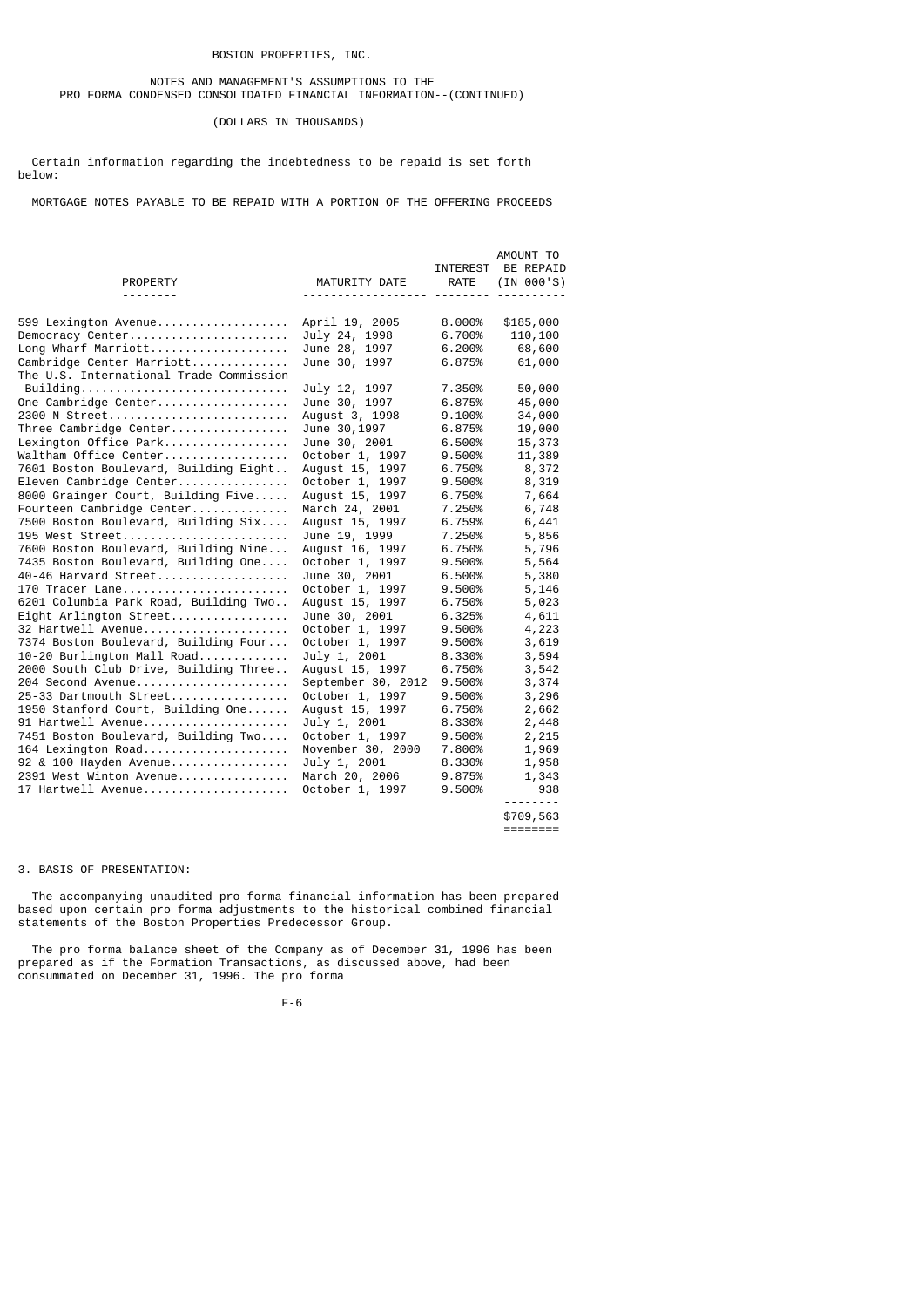## NOTES AND MANAGEMENT'S ASSUMPTIONS TO THE PRO FORMA CONDENSED CONSOLIDATED FINANCIAL INFORMATION--(CONTINUED)

#### (DOLLARS IN THOUSANDS)

statement of income for the year ended December 31, 1996 has been prepared as if the Formation Transactions had been consummated at January 1, 1996.

 The Development and Management Company has been included in the pro forma financial information under the equity method of accounting due to the Operating Partnership's ownership of a noncontrolling, 1% voting interest.

 The operations of the hotel properties and the parking garages have been included in the pro forma financial information pursuant to participating lease agreements to be entered into in order for the Company to continue to qualify as a REIT under IRC Section 856.

 The unaudited pro forma information is not necessarily indicative of what the actual financial position would have been at December 31, 1996 or what the actual results of operations would have been for the year ended December 31, 1996 had the Formation Transactions been consummated on December 31, 1996 or January 1, 1996 and carried forward through the year presented, nor do they purport to present the future financial position or results of operations of the Company. The pro forma financial information should be read in conjunction with the historical combined financial statements and notes thereto of the Predecessor.

## 4. ASSUMPTIONS:

 Certain assumptions regarding the operations of the Company have been made in connection with the preparation of the pro forma financial information. These assumptions are as follows:

 (a) The pro forma financial information assumes that the Company has elected to be, and qualified as, a REIT for federal income tax purposes and has distributed all of its taxable income for the applicable periods, and, therefore, incurred no federal income tax liabilities.

 (b) Rental income has been recognized on a straight-line method of accounting in accordance with generally accepted accounting principles.

 (c) The over-allotment option granted to the underwriters is not exercised.

 (d) General and administrative expenses historically incurred by the Properties and the Boston Properties Predecessor Group have been adjusted to reflect the self-administered structure of the Company and the additional expenses of being a public company.

 (e) Pro forma net income per share has been calculated using 35.3 million common shares as the weighted average number of shares outstanding during the pro forma period reflecting the issuance of 31.4 million common shares to the public in the Offering and 3.9 million common shares held by Messrs. Zuckerman and Linde.

5. PRO FORMA ADJUSTMENTS FOR DECEMBER 31, 1996:

## A. THE OFFERING:

(i) Balance Sheet

 Reflects the initial capitalization of the Company including the issuance of 31.4 million Common shares in connection with the Offering at an assumed initial public offering price of \$25 per share. The estimated costs of the Offering, totaling \$57,987 have been reflected as an offset to Additional paid-in capital. The resulting net proceeds of the Offering total \$727,013. An additional 3.9 million Common shares will be held by Messrs. Zuckerman and Linde.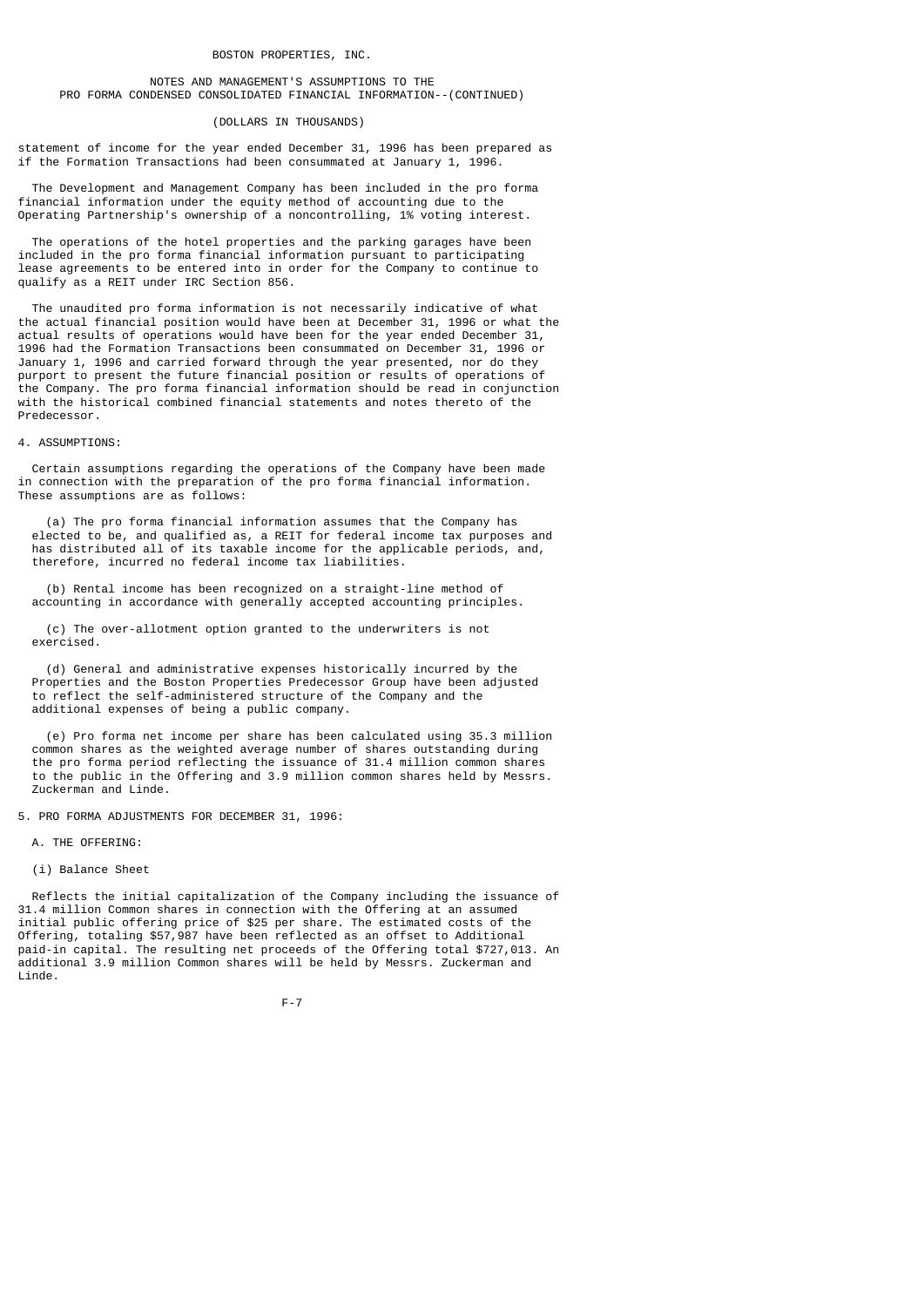## NOTES AND MANAGEMENT'S ASSUMPTIONS TO THE PRO FORMA CONDENSED CONSOLIDATED FINANCIAL INFORMATION--(CONTINUED)

(DOLLARS IN THOUSANDS)

B. OTHER ADJUSTMENTS:

(i) Balance Sheet

 The following Pro Forma Adjustment Summary table summarizes the pro forma adjustments made to the December 31, 1996 Boston Properties Predecessor Group Balance Sheet. The column totals reflect the net adjustments presented in the Balance Sheet on F-2. The summary below should be read in conjunction with the following notes.

## PRO FORMA ADJUSTMENT SUMMARY (UNAUDITED) (DOLLARS IN THOUSANDS) BALANCE SHEET DECEMBER 31, 1996

| PRO FORMA<br><b>ADJUSTMENT</b>                                   | REAL                | <b>DEFERRED</b><br>FINANCING | <b>CASH AND</b><br><b>CASH</b><br>ESTATE COSTS, NET EQUIVALENTS ESCROWS PAYABLE |             | MORTGAGE<br>NOTES                                            | <b>NOTES</b><br>PAYABLE-<br>AFFILIATE INTEREST EQUITY | MINORITY HOLDERS' | SHARE-                |
|------------------------------------------------------------------|---------------------|------------------------------|---------------------------------------------------------------------------------|-------------|--------------------------------------------------------------|-------------------------------------------------------|-------------------|-----------------------|
| $5B(i)(1)$ Purchase of<br>limited<br>partners'                   |                     |                              |                                                                                 |             |                                                              |                                                       |                   |                       |
| interests                                                        | \$414               |                              | \$(550)                                                                         |             |                                                              |                                                       |                   | \$<br>136             |
| $5B(i)(2)$ Transfer costs<br>$paid$<br>$5B(i)(3)$ Deferred       | 9,869               |                              | (9, 869)                                                                        |             |                                                              |                                                       |                   |                       |
| financing costs<br>and mortgage<br>loan prepayment<br>penalties, |                     |                              |                                                                                 |             |                                                              |                                                       |                   |                       |
| $net \ldots \ldots \ldots$<br>$5B(i)(4)$ Mortgage loan           |                     | \$(96)                       | (8,692)                                                                         |             |                                                              |                                                       |                   | 8,788                 |
| repayment,<br>$net \ldots \ldots \ldots$                         |                     |                              | (709, 563)                                                                      |             | $$(687, 446)$ $$(22, 117)$                                   |                                                       |                   |                       |
| $5B(i)(5)$ Extinguishment<br>of 599<br>Lexington                 |                     |                              |                                                                                 |             |                                                              |                                                       |                   |                       |
| $debt$                                                           |                     |                              |                                                                                 |             | (20, 239)                                                    |                                                       |                   | (20, 239)             |
| $5B(i)(6)$ Release of<br>escrows                                 |                     |                              |                                                                                 | \$(15, 419) |                                                              |                                                       |                   | 15,419                |
| 5B(i)(7) Predecessor<br>$ownership. \ldots$ .                    |                     |                              |                                                                                 |             |                                                              |                                                       |                   | $$45,785$ (45,785)    |
| Pro Forma other                                                  |                     |                              |                                                                                 |             |                                                              |                                                       |                   |                       |
| adjustments total                                                | \$10,283<br>======= | \$(96)<br>$====$             | =========                                                                       | ========    | $$(728, 674) $(15, 419) $(707, 685) $(22, 117)$<br>========= | ========                                              |                   | $$45,785$ $$(49,889)$ |

- --------

- (1) Reflects the incremental increase in basis of the Predecessor Company's Real Estate resulting from the purchase of the limited partners' interest in the Operating Partnership.
- (2) Represents the transfer costs paid and the corresponding increase in basis of the property totaling \$9,869 in connection with the contribution of the property by Boston Properties Predecessor Group concurrent with the Offering.
- (3) Represents the write-off to Stockholders' Equity of previously capitalized deferred financing costs on mortgage loans to be repaid concurrent with the Offering, offset by the capitalization for the financing fee and related professional costs to be incurred on the Unsecured Line of Credit and prepayment penalties of \$6,892 on early retirement of mortgage loans charged directly to pro forma Shareholders' equity.
- (4) Reflects the expected paydown of (i) outstanding mortgage loans of the properties and (ii) the notes payable due to affiliates in the amounts (as of December 31, 1996) of \$709,563 and \$22,117, respectively, with proceeds from the Offering, net of anticipated borrowings from the Unsecured Line of Credit totaling \$22,117 as follows:

| Repayment of mortgage notes $p$ ayable\$(709,563) |           |
|---------------------------------------------------|-----------|
|                                                   | --------- |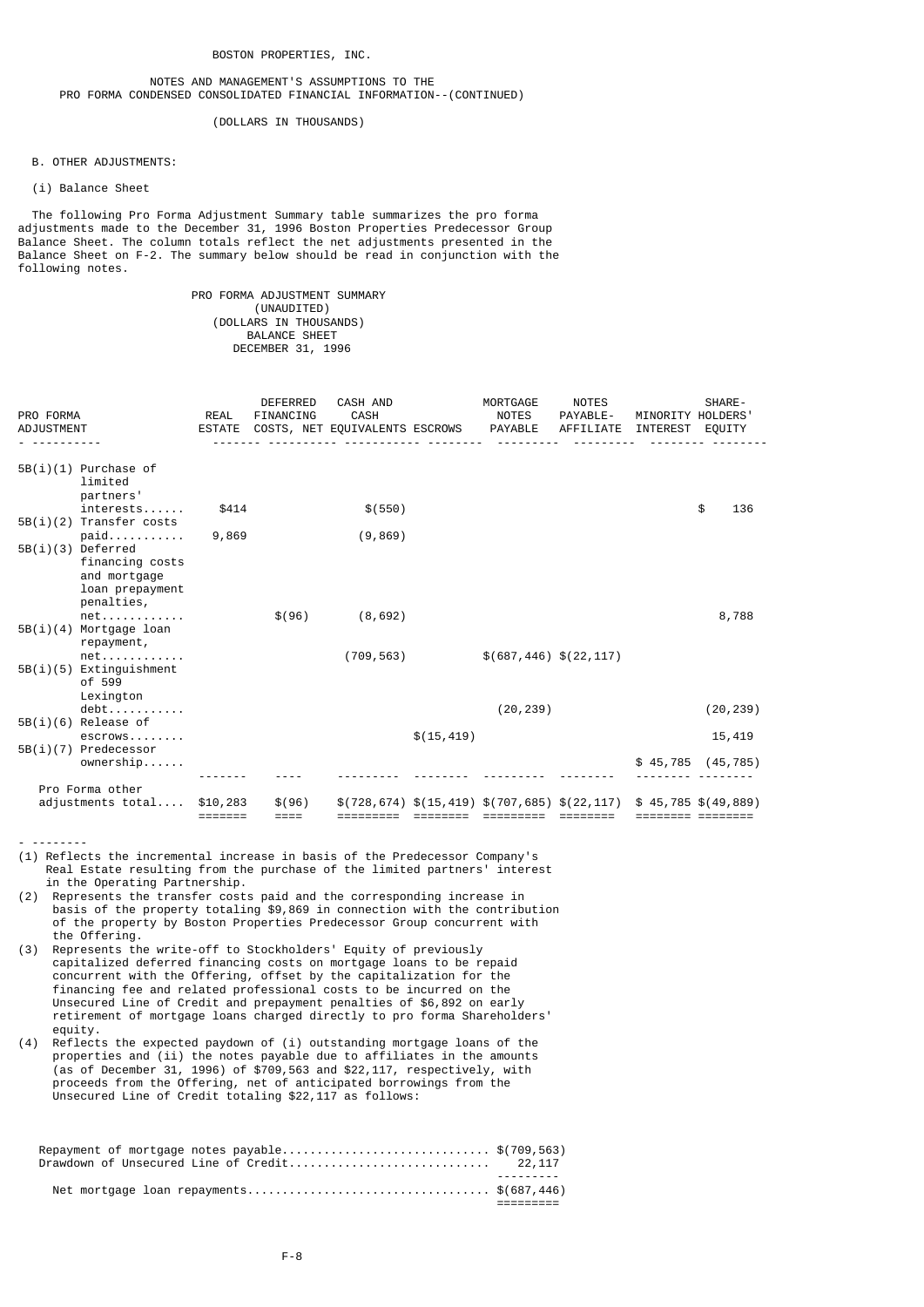NOTES AND MANAGEMENT'S ASSUMPTIONS TO THE PRO FORMA CONDENSED CONSOLIDATED FINANCIAL INFORMATION--(CONTINUED)

#### (DOLLARS IN THOUSANDS)

- (5) Represents the increase to Pro Forma Stockholders' Equity for the excess mortgage note payable balance over principal repayment required for the 599 Lexington Avenue loan necessitated by this increasing rate loan being accounted for on the effective interest method. (See Footnote #3 in the Boston Properties Predecessor Group Historical Combined Financial Statements<sup>)</sup>
- (6) Reflects the release of cash previously required to be held in escrow per the terms of the various mortgage notes payable agreements. The cash will be distributed to the Predecessor owner concurrent with the repayment of the related mortgage notes payable.
- (7) Represents the equity attributable to Units owned by the Boston Properties Predecessor Group. The Company is the sole general partner of the Operating Partnership and will own approximately 68.7% of the Operating Partnership. Persons with an interest in the Property Partnerships prior to the Formation Transactions will own in the aggregate 16,066,459 Units, which will represent an approximate 31.3% minority interest in the Operating Partnership. The minority interest is reported as the equity of the Operating Partnership multiplied by such persons' ownership percentage in the Operating Partnership.
	- (ii) Statement of Income

 The following Pro Forma Adjustment Summary table summarizes the other pro forma adjustments made to the Boston Properties Predecessor Group's Statement of Operations for the year ended December 31, 1996. The column totals reflect the net adjustments presented on the Statement of Income on F-3. The summary below should be read in conjunction with the following notes.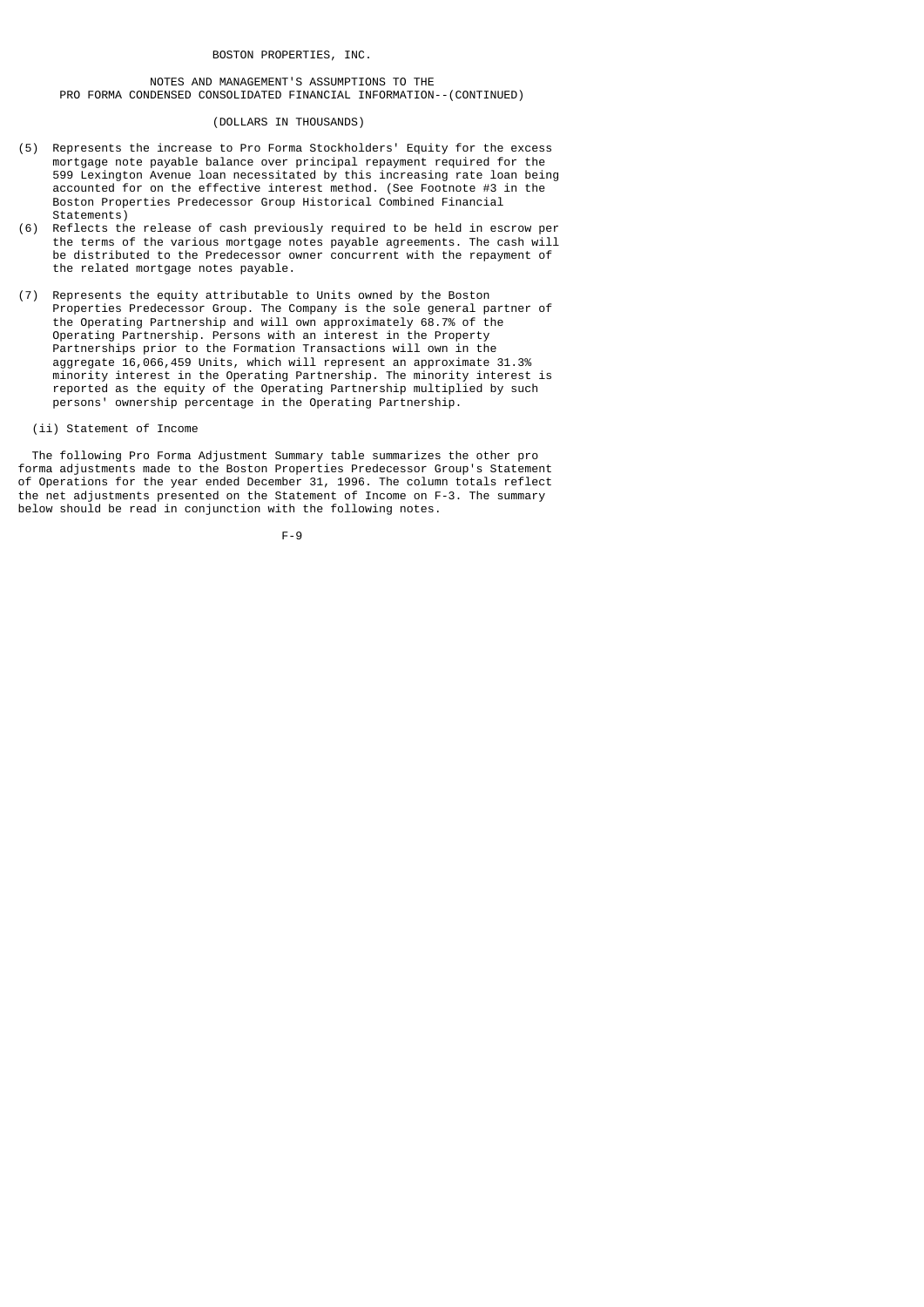#### NOTES AND MANAGEMENT'S ASSUMPTIONS TO THE PRO FORMA CONDENSED CONSOLIDATED FINANCIAL INFORMATION--(CONTINUED)

(DOLLARS IN THOUSANDS)

 PRO FORMA ADJUSTMENT SUMMARY (UNAUDITED) (DOLLARS IN THOUSANDS) STATEMENT OF INCOME FOR THE YEAR ENDED DECEMBER 31, 1996

| PRO FORMA<br>ADJUSTMENTS            | RENT<br>HOTELS<br>AND<br>GARAGE INCOME | PARKING                             | HOTEL<br><b>REVENUE</b>                     | MGMT<br><b>FEES</b> | AND<br><b>OTHER</b>                 | INTEREST PROPERTY<br><b>EXPENSES</b> | PROPERTY<br>OPERATING REAL ESTATE OPERATING<br><b>TAXES</b> | <b>HOTEL</b><br><b>EXPENSES</b> | HOTEL<br><b>REAL</b><br><b>ESTATE</b><br><b>TAXES</b> |
|-------------------------------------|----------------------------------------|-------------------------------------|---------------------------------------------|---------------------|-------------------------------------|--------------------------------------|-------------------------------------------------------------|---------------------------------|-------------------------------------------------------|
| 5B(i) (1)                           |                                        |                                     |                                             |                     |                                     |                                      |                                                             |                                 |                                                       |
| Assignment                          |                                        |                                     |                                             |                     |                                     |                                      |                                                             |                                 |                                                       |
| оf<br>contracts                     |                                        |                                     |                                             | \$(1, 414)          |                                     |                                      |                                                             |                                 |                                                       |
| $5B(ii)(2)$ Equity                  |                                        |                                     |                                             |                     |                                     |                                      |                                                             |                                 |                                                       |
| investment<br>$income.$             |                                        |                                     |                                             |                     | \$66                                |                                      |                                                             |                                 |                                                       |
| 5B(ii)(3) Operation                 |                                        |                                     |                                             |                     |                                     |                                      |                                                             |                                 |                                                       |
| of hotels<br>and                    |                                        |                                     |                                             |                     |                                     |                                      |                                                             |                                 |                                                       |
| garages                             |                                        |                                     | $$(2,043)$ \$(65,678)                       |                     |                                     | \$(713)                              | \$2,754                                                     | $\$(43,634) \$ (3,100)$         |                                                       |
| $5B(ii)(4)$ Rental of<br>hotels     |                                        |                                     |                                             |                     |                                     |                                      |                                                             |                                 |                                                       |
| and                                 |                                        |                                     |                                             |                     |                                     |                                      |                                                             |                                 |                                                       |
| garages<br>5B(ii)(5) General        | \$22,371                               |                                     |                                             |                     |                                     |                                      |                                                             |                                 |                                                       |
| and                                 |                                        |                                     |                                             |                     |                                     |                                      |                                                             |                                 |                                                       |
| admin<br>5B(ii)(6) Mortgage         |                                        |                                     |                                             |                     |                                     |                                      |                                                             |                                 |                                                       |
| interest                            |                                        |                                     |                                             |                     |                                     |                                      |                                                             |                                 |                                                       |
| 5B(ii)(7) Amortization<br>оf        |                                        |                                     |                                             |                     |                                     |                                      |                                                             |                                 |                                                       |
| deferred                            |                                        |                                     |                                             |                     |                                     |                                      |                                                             |                                 |                                                       |
| financing<br>costs                  |                                        |                                     |                                             |                     |                                     |                                      |                                                             |                                 |                                                       |
| 5B(ii)(8) Release                   |                                        |                                     |                                             |                     |                                     |                                      |                                                             |                                 |                                                       |
| оf                                  |                                        |                                     |                                             |                     |                                     |                                      |                                                             |                                 |                                                       |
| restricted<br>$cash$ .              |                                        |                                     |                                             |                     | (771)                               |                                      |                                                             |                                 |                                                       |
| $5B(ii)(9)$ Depreciation<br>Expense |                                        |                                     |                                             |                     |                                     |                                      |                                                             |                                 |                                                       |
| 5B(ii)(10) Predecessor              |                                        |                                     |                                             |                     |                                     |                                      |                                                             |                                 |                                                       |
| ownership                           |                                        |                                     |                                             |                     |                                     |                                      |                                                             |                                 |                                                       |
| Pro Forma other                     |                                        |                                     |                                             |                     |                                     |                                      |                                                             |                                 |                                                       |
| adjustments<br>$total$              |                                        |                                     | $$22,371$ $$(2,043)$ $$(65,678)$ $$(1,414)$ |                     | \$(705)                             | \$(713)                              | \$2,754                                                     | \$(43,634)                      | \$(3, 100)                                            |
|                                     |                                        |                                     | ======= ======= ========                    | - =======           | $=====$                             | =====                                |                                                             |                                 |                                                       |
|                                     | GENERAL                                |                                     |                                             | INTEREST DEPREC-    |                                     |                                      |                                                             |                                 |                                                       |
| PRO FORMA<br>ADJUSTMENTS            | ADMIN                                  | OFFICE & INTEREST<br><b>EXPENSE</b> | EXPENSE<br><b>AMORT</b>                     |                     | IATION MINORITY<br>EXPENSE INTEREST |                                      |                                                             |                                 |                                                       |
| . <u>.</u>                          |                                        |                                     |                                             |                     |                                     |                                      |                                                             |                                 |                                                       |
| 5B(i) (1)                           |                                        |                                     |                                             |                     |                                     |                                      |                                                             |                                 |                                                       |
| Assignment                          |                                        |                                     |                                             |                     |                                     |                                      |                                                             |                                 |                                                       |
| оf<br>contracts                     | \$(1, 344)                             |                                     |                                             |                     |                                     |                                      |                                                             |                                 |                                                       |
| $5B(ii)(2)$ Equity                  |                                        |                                     |                                             |                     |                                     |                                      |                                                             |                                 |                                                       |
| investment<br>$income \ldots$       |                                        |                                     |                                             |                     |                                     |                                      |                                                             |                                 |                                                       |
| 5B(ii)(3) Operation                 |                                        |                                     |                                             |                     |                                     |                                      |                                                             |                                 |                                                       |
| of hotels<br>and                    |                                        |                                     |                                             |                     |                                     |                                      |                                                             |                                 |                                                       |
| garages                             |                                        |                                     |                                             |                     |                                     |                                      |                                                             |                                 |                                                       |
| $5B(ii)(4)$ Rental of<br>hotels     |                                        |                                     |                                             |                     |                                     |                                      |                                                             |                                 |                                                       |
| and                                 |                                        |                                     |                                             |                     |                                     |                                      |                                                             |                                 |                                                       |
| garages<br>5B(ii)(5) General        |                                        |                                     |                                             |                     |                                     |                                      |                                                             |                                 |                                                       |
| and                                 |                                        |                                     |                                             |                     |                                     |                                      |                                                             |                                 |                                                       |
| admin<br>5B(ii)(6) Mortgage         | 1,700                                  |                                     |                                             |                     |                                     |                                      |                                                             |                                 |                                                       |
| interest                            |                                        | \$(54, 060)                         |                                             |                     |                                     |                                      |                                                             |                                 |                                                       |
| $5B(ii)(7)$ Amortization<br>оf      |                                        |                                     |                                             |                     |                                     |                                      |                                                             |                                 |                                                       |
| deferred                            |                                        |                                     |                                             |                     |                                     |                                      |                                                             |                                 |                                                       |
| financing                           |                                        |                                     |                                             |                     |                                     |                                      |                                                             |                                 |                                                       |
| costs<br>5B(ii)(8) Release          |                                        |                                     | \$ (830)                                    |                     |                                     |                                      |                                                             |                                 |                                                       |

 of restricted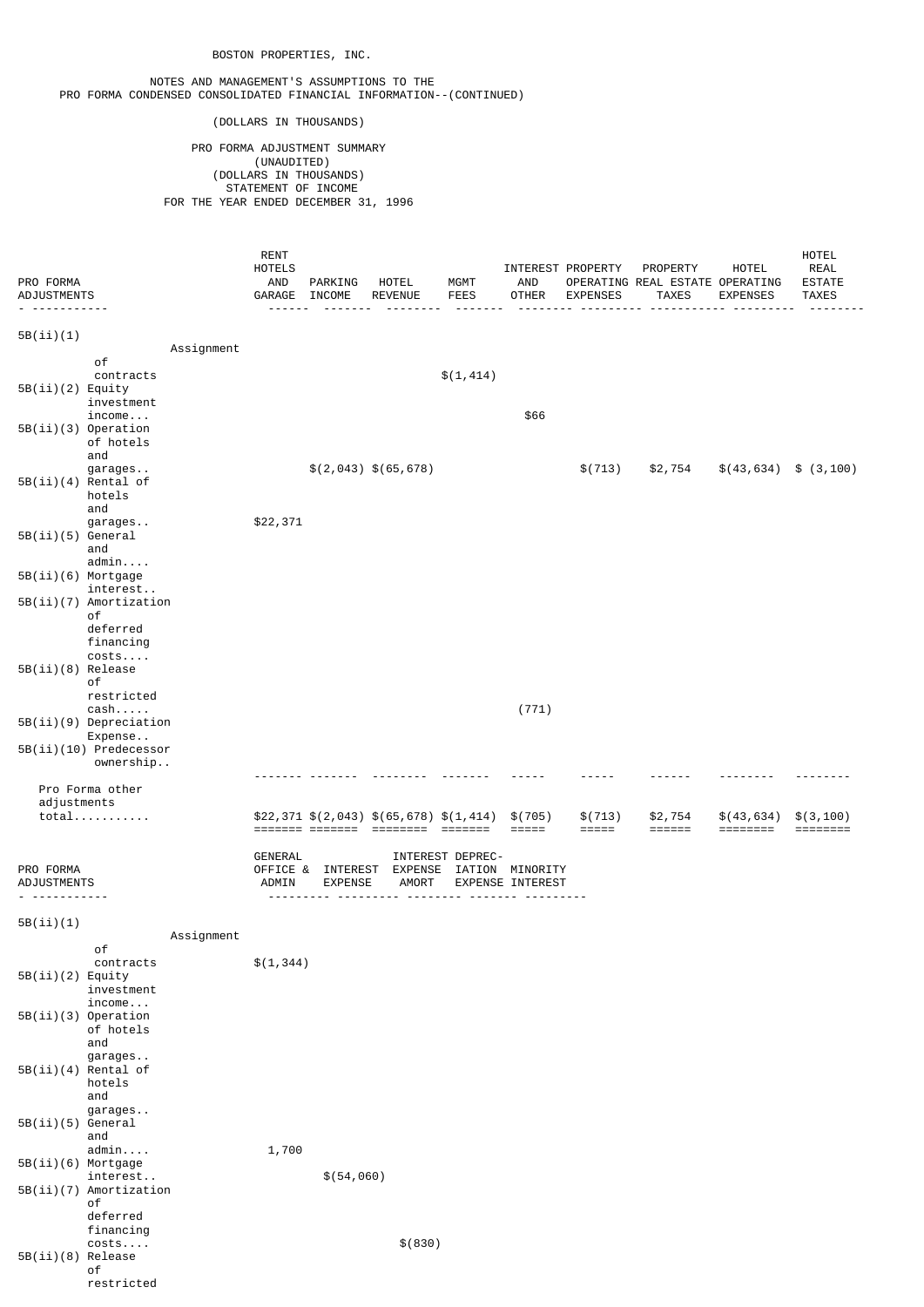|           |  | \$257                 |             |
|-----------|--|-----------------------|-------------|
|           |  |                       |             |
|           |  |                       |             |
|           |  |                       |             |
|           |  |                       | \$(18, 709) |
|           |  |                       |             |
|           |  |                       |             |
|           |  |                       |             |
| \$<br>356 |  | \$257                 | \$(18, 709) |
|           |  |                       |             |
|           |  | $$(54, 060)$ $$(830)$ |             |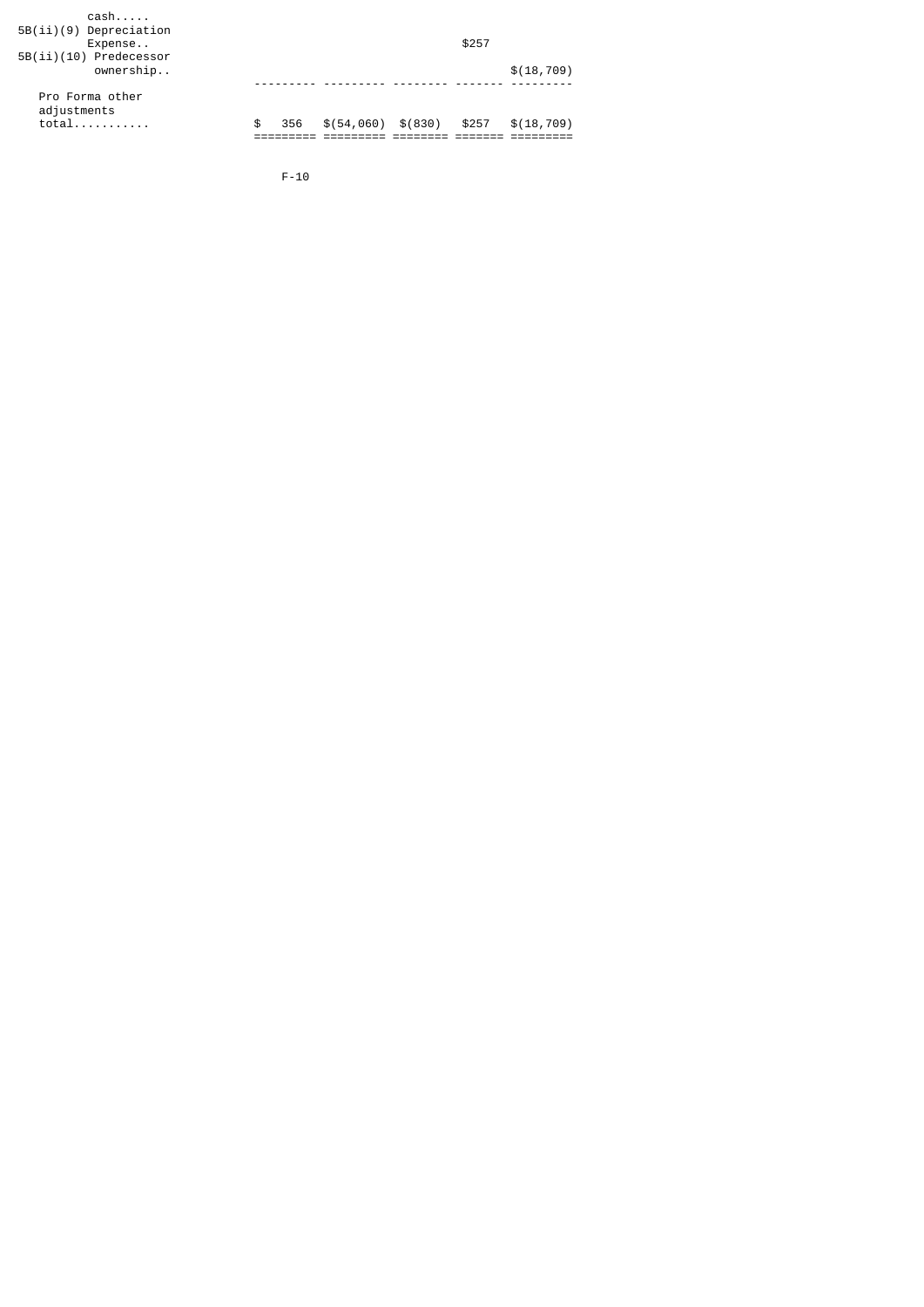## NOTES AND MANAGEMENT'S ASSUMPTIONS TO THE PRO FORMA CONDENSED CONSOLIDATED FINANCIAL INFORMATION--(CONTINUED)

## (DOLLARS IN THOUSANDS)

- --------

(1) In connection with the Formation Transactions, certain third-party management contracts will be assigned to the Development and Management Company. As a result of the assignment, current operating income, expenses and overhead attributable to the contracts will be reflected in the operations of the Development and Management Company as detailed below:

- (2) The Operating Partnership will hold a 95% economic interest in the Development and Management Company and record an equity interest of \$66 on the \$70 net income.
- (3) In connection with the Formation Transactions, the Operating Partnership will enter into participating leases for the operation of the hotels and parking garage. As a result of these agreements, revenue and expenses will not be reflected from the operation of these businesses.
- (4) Represents rental income from the leasing of the hotels and parking garage owned by the Operating Partnership. The hotel lease arrangements are with an affiliate.
- (5) Reflects an increase of \$1,700 in general and administrative expenses as a result of being a public company.
- (6) Reflects the net decrease in interest expense as a result of the repayment of a portion of the existing mortgage indebtedness in connection with the Offering. The following outlines the mortgage notes payable to be outstanding subsequent to the Offering and the corresponding interest expense incurred in 1996:

|                                          | PRINCIPAL INTEREST |             | <b>INTEREST</b> |
|------------------------------------------|--------------------|-------------|-----------------|
|                                          |                    | AMOUNT RATE | (IN 000'S)      |
| PROPERTY (IES)                           |                    |             |                 |
| 599 Lexington Avenue                     | \$225,000          | 7.00%       | \$15,750(a)     |
| Two Independence Square                  | 122,855            | 7.90%       | 9,813           |
| One Independence Square                  | 78,700             | 7.90%       | 6,276           |
| Capital Gallery                          | 60,751             | 8.24%       | 5,761           |
| 2300 N Street                            | 66,000             | 7.25%       | 4,785(a)        |
| Ten Cambridge Center                     | 25,000             | 7.57%       | 1,924           |
| 191 Spring Street                        | 23,942             | 8.50%       | 1,697           |
| Bedford Business Park                    | 23,500             | $8.50\%$    | 1,998(a)        |
| 10 & 20 Burlington Mall Road             | 16,621             | 8.33%       | 1,385           |
| Cambridge Center North Garage            | 15,000             | 7.57%       | 1,183           |
| 91 Hartwell Avenue                       | 11,322             | 8.33%       | 943             |
| 92 & 100 Hayden Avenue                   | 9,057              | 8.33%       | 754             |
| Montvale Center                          | 7,992              | 8.59%       | 474             |
| Hilltop Business Center                  | 4,817              | 7.00%       | 318             |
|                                          |                    |             |                 |
| Pro forma totals                         | \$690,557          |             | 53,061(b)       |
|                                          |                    |             |                 |
| Historical interest expense for the year |                    |             |                 |
| ended December 31, 1996                  |                    |             | 107,121         |
| Pro forma interest expense adjustment    |                    |             | \$54,060        |
|                                          |                    |             | =======         |
|                                          |                    |             |                 |

--------

- (a) The interest expense used in this calculation assumes the mortgage loan was outstanding during all of 1996.
- (b) Interest on the outstanding balance on the Unsecured Line of Credit to be used for development purposes is assumed to be capitalized for purposes of the pro forma presentation.
- (7) Reflects the net increase of \$600 in the amortization of Deferred financing costs for the \$1,800 fee and related professional costs on the Unsecured Line of Credit, less a reduction of \$1,430 in amortization of Deferred financing costs related to debt paid off with the Offering proceeds.
- (8) Reflects the decrease in interest income as a result of the release of cash previously required to be held in escrow per the terms of the various mortgage note payable agreements.
- (9) Reflects the increase in depreciation from depreciating over 40 years the pro forma increase to real estate from the purchase of limited partners' interests and transfer costs paid.
- (10) Represents net income attributable to the minority interest in the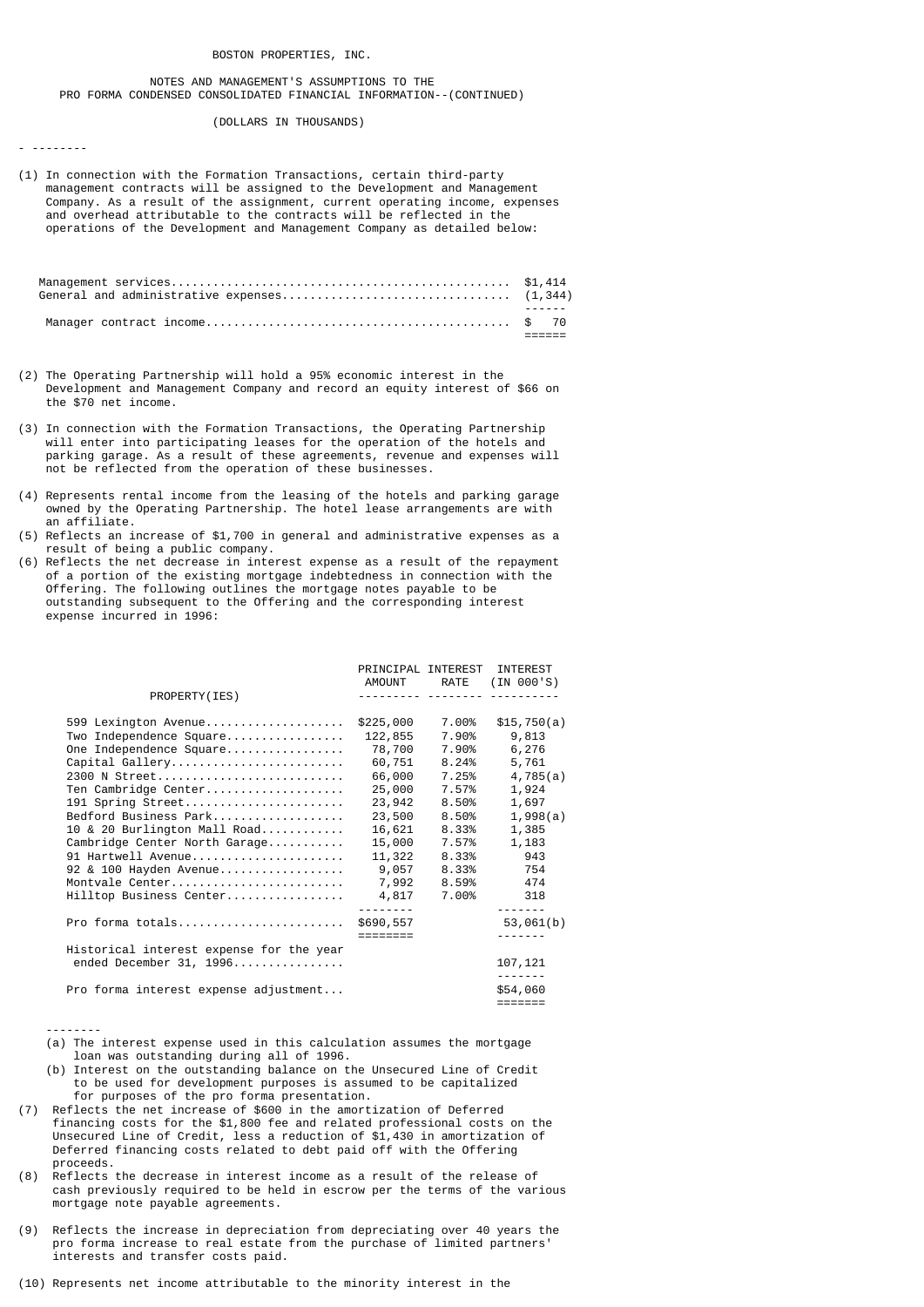Operating Partnership to be held by persons who had an interest in the Property Partnerships prior to the Formation Transactions. Such persons will own in the aggregate approximately 31.3% of the Operating Partnership. The Company, is the sole general partner and will own approximately 68.7% of the Operating Partnership.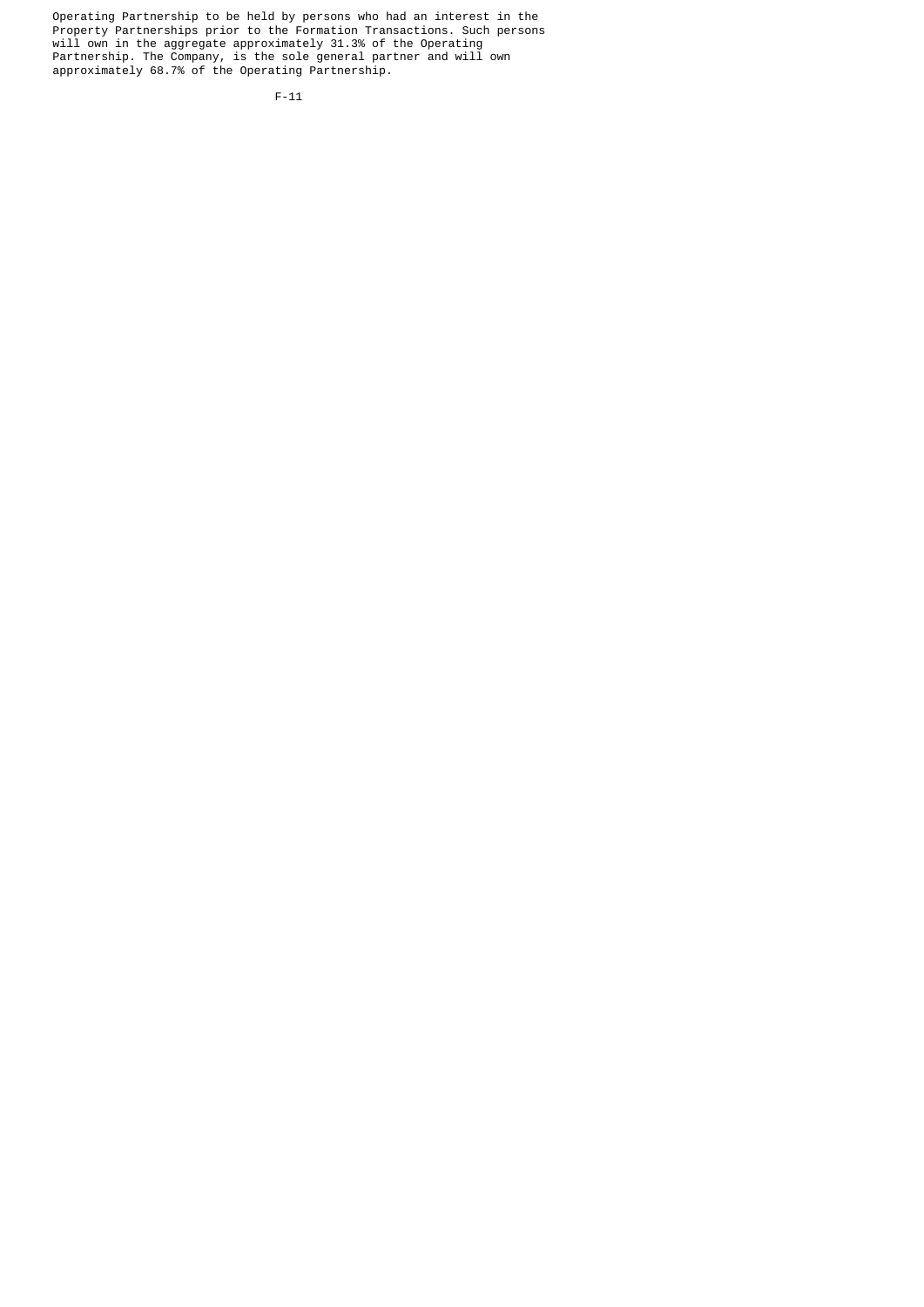To the Partners and Owners of the Boston Properties Predecessor Group

 We have audited the accompanying combined balance sheets of the Boston Properties Predecessor Group as of December 31, 1996 and 1995, and the related combined statements of operations, owners' equity (deficit), and cash flows for each of the three years in the period ended December 31, 1996 and the financial statement schedule included on the index at F-1 of this Prospectus. These combined financial statements and financial statement schedule are the responsibility of the management of the Boston Properties Predecessor Group. Our responsibility is to express an opinion on these combined financial statements and financial statement schedule based on our audits.

 We conducted our audits in accordance with generally accepted auditing standards. Those standards require that we plan and perform the audit to obtain reasonable assurance about whether the combined financial statements are free of material misstatement. An audit includes examining, on a test basis, evidence supporting the amounts and disclosures in the combined financial statements. An audit also includes assessing the accounting principles used and significant estimates made by management, as well as evaluating the overall combined financial statement presentation. We believe that our audits provide a reasonable basis for our opinion.

 In our opinion, the combined financial statements referred to above present fairly, in all material respects, the combined financial position of the Boston Properties Predecessor Group as of December 31, 1996 and 1995, and the combined results of their operations and their cash flows for each of the three years in the period ended December 31, 1996, in conformity with generally accepted accounting principles. In addition, in our opinion, the financial statement schedule referred to above, when considered in relation to the basic combined financial statements taken as a whole, presents fairly, in all material respects, the information required to be set forth therein.

Boston, Massachusetts May 1, 1997

/S/ Coopers & Lybrand L.L.P.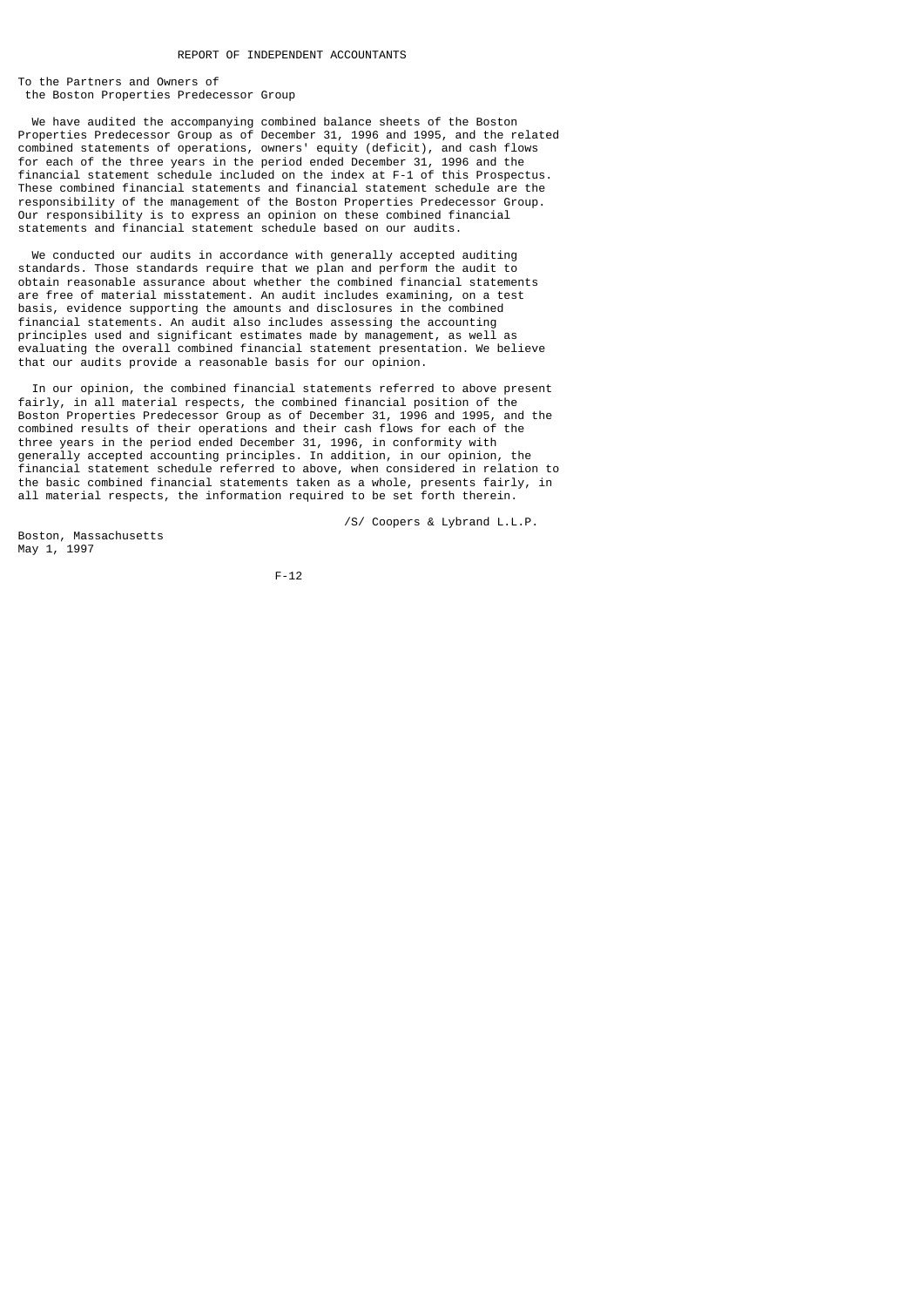## COMBINED BALANCE SHEETS

# (DOLLARS IN THOUSANDS)

|                                                                                                                                                                                               | DECEMBER 31,<br>.                                              |                                                                                            |  |
|-----------------------------------------------------------------------------------------------------------------------------------------------------------------------------------------------|----------------------------------------------------------------|--------------------------------------------------------------------------------------------|--|
|                                                                                                                                                                                               | 1996 1995<br><u> </u>                                          |                                                                                            |  |
| <b>ASSETS</b>                                                                                                                                                                                 |                                                                |                                                                                            |  |
| Real estate and equipment:<br>Land and land improvements<br>Buildings and improvements<br>Tenant improvements<br>Furniture, fixtures and equipment<br>Development and construction in process | \$169,424<br>702,720<br>107,808<br>34,034<br>$21,585$ $10,018$ | \$<br>169,721<br>698,053<br>101,701<br>32,831                                              |  |
|                                                                                                                                                                                               |                                                                | 1,035,571 1,012,324                                                                        |  |
| Total real estate and equipment<br>Cash and cash equivalents<br>Accrued rental income<br>Tenant leasing costs net of accumulated amortization                                                 | 12,049<br>49,206                                               | 25, 474 27, 716<br>14,362<br>49,681                                                        |  |
| of \$29,859 in 1996 and \$26,047 in 1995<br>Deferred financing costs, net of accumulated<br>amortization of \$22,768 in 1996 and \$20,772 in 1995 6,414 4,786                                 | 18,308                                                         | 18,043                                                                                     |  |
|                                                                                                                                                                                               | =====================                                          |                                                                                            |  |
| LIABILITIES AND OWNERS' EQUITY (DEFICIT)<br>Liabilities:                                                                                                                                      |                                                                |                                                                                            |  |
| Mortgage notes $payable$ \$1,420,359<br>Notes payable--affiliate<br>Accounts payable and accrued expenses<br>Accrued interest payable<br>Rents received in advance, security deposits and     |                                                                | \$1,396,141<br>22, 117 5, 267<br>13,795             14,367<br>9,667                  9,088 |  |
|                                                                                                                                                                                               |                                                                |                                                                                            |  |
| Commitments and contingencies                                                                                                                                                                 | and the state of the                                           |                                                                                            |  |
|                                                                                                                                                                                               |                                                                |                                                                                            |  |
| Total liabilities and owners' equity (deficit)                                                                                                                                                | \$ 896,511 \$ 922,786<br>======================                |                                                                                            |  |

 The accompanying notes are an integral part of these combined financial statements.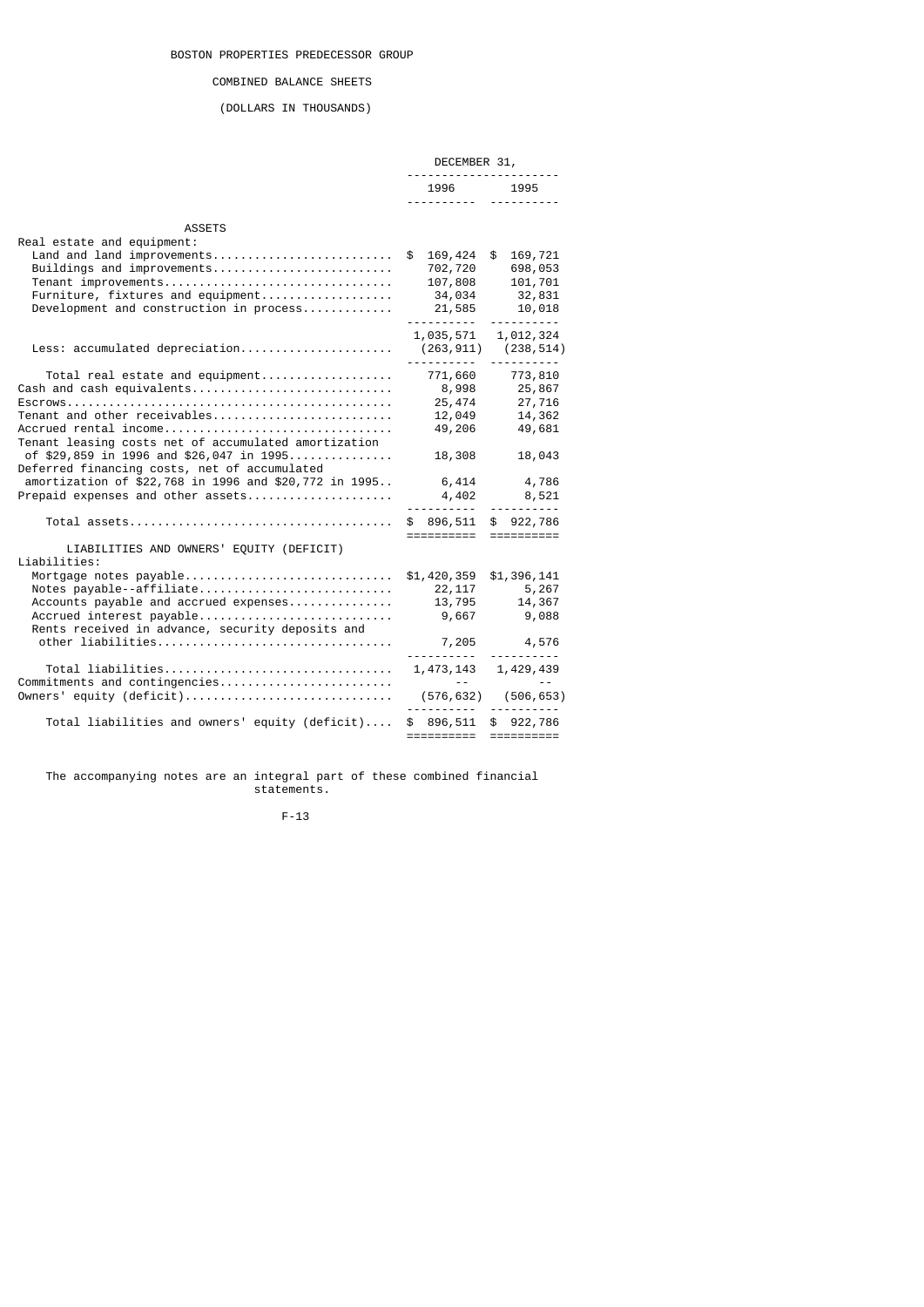# COMBINED STATEMENTS OF OPERATIONS

(DOLLARS IN THOUSANDS)

|                                                                                                                                                                                                                           |                                                                       | YEARS ENDED DECEMBER 31,                                                                                                                                                                                                                                                                                                                                                                                                                                                                                           |                                                            |
|---------------------------------------------------------------------------------------------------------------------------------------------------------------------------------------------------------------------------|-----------------------------------------------------------------------|--------------------------------------------------------------------------------------------------------------------------------------------------------------------------------------------------------------------------------------------------------------------------------------------------------------------------------------------------------------------------------------------------------------------------------------------------------------------------------------------------------------------|------------------------------------------------------------|
|                                                                                                                                                                                                                           |                                                                       | 1996 1995 1994                                                                                                                                                                                                                                                                                                                                                                                                                                                                                                     |                                                            |
|                                                                                                                                                                                                                           |                                                                       | .                                                                                                                                                                                                                                                                                                                                                                                                                                                                                                                  | <u> - - - - - - - -</u>                                    |
| Revenue:<br>Rental:                                                                                                                                                                                                       |                                                                       |                                                                                                                                                                                                                                                                                                                                                                                                                                                                                                                    |                                                            |
| Base rent\$169,420                                                                                                                                                                                                        |                                                                       | \$155,614<br>21, 124<br>2,527<br><u>.</u>                                                                                                                                                                                                                                                                                                                                                                                                                                                                          | \$153,101<br>21,710<br>1,914<br><u>.</u>                   |
| Total rental revenue 195,006 179,265 176,725<br>Development and management services<br>Interest and other                                                                                                                 | 3,530                                                                 | 65,678 61,320 58,436<br>5,719 4,444 6,090<br>3,696 2,832                                                                                                                                                                                                                                                                                                                                                                                                                                                           |                                                            |
|                                                                                                                                                                                                                           | <u> - - - - - - - - -</u>                                             | ---------                                                                                                                                                                                                                                                                                                                                                                                                                                                                                                          | --------                                                   |
| Expenses:<br>Rental:<br>Operating<br>Real estate taxes<br>Hotel:                                                                                                                                                          | 29,823<br>28,372                                                      | 27,142<br>28,279                                                                                                                                                                                                                                                                                                                                                                                                                                                                                                   | 25,061<br>28,178                                           |
| $Operating \ldots \ldots \ldots \ldots \ldots \ldots \ldots \ldots \ldots \ldots \ldots$<br>Real estate taxes<br>General and administrative<br>Interest--amortization of financing costs<br>Depreciation and amortization | 43,634<br>3,100<br>10,754<br>107,121<br>2,273<br>36,199<br><u>.</u> . | 41,501<br>2,517<br>10,372<br>106,952<br>1,841 1,942<br>33,828<br><u>.</u>                                                                                                                                                                                                                                                                                                                                                                                                                                          | 40,276<br>2,477<br>10,123<br>95,331<br>33, 112<br><u>.</u> |
|                                                                                                                                                                                                                           | ---------                                                             | 252,432 236,500                                                                                                                                                                                                                                                                                                                                                                                                                                                                                                    |                                                            |
| Income (loss) before extraordinary item and<br>Minority interest in combined partnership $(384)$ $(276)$ $(412)$                                                                                                          |                                                                       |                                                                                                                                                                                                                                                                                                                                                                                                                                                                                                                    | --------                                                   |
| Income (loss) before extraordinary item $8,273$ $(3,983)$ $7,171$<br>Extraordinary item-loss on early extinguishment                                                                                                      |                                                                       | $(994)$ --                                                                                                                                                                                                                                                                                                                                                                                                                                                                                                         |                                                            |
|                                                                                                                                                                                                                           |                                                                       | ----- -------- -------                                                                                                                                                                                                                                                                                                                                                                                                                                                                                             |                                                            |
| Net income (loss)\$ 7,279 \$ (3,983) \$ 7,171                                                                                                                                                                             | ========                                                              | $\begin{tabular}{ll} \multicolumn{2}{l}{{\color{red}\textbf{1}}}\\ \multicolumn{2}{l}{\color{blue}\textbf{2}}\\ \multicolumn{2}{l}{\color{blue}\textbf{2}}\\ \multicolumn{2}{l}{\color{blue}\textbf{3}}\\ \multicolumn{2}{l}{\color{blue}\textbf{4}}\\ \multicolumn{2}{l}{\color{blue}\textbf{5}}\\ \multicolumn{2}{l}{\color{blue}\textbf{4}}\\ \multicolumn{2}{l}{\color{blue}\textbf{5}}\\ \multicolumn{2}{l}{\color{blue}\textbf{6}}\\ \multicolumn{2}{l}{\color{blue}\textbf{6}}\\ \multicolumn{2}{l}{\color$ |                                                            |

 The accompanying notes are an integral part of these combined financial statements.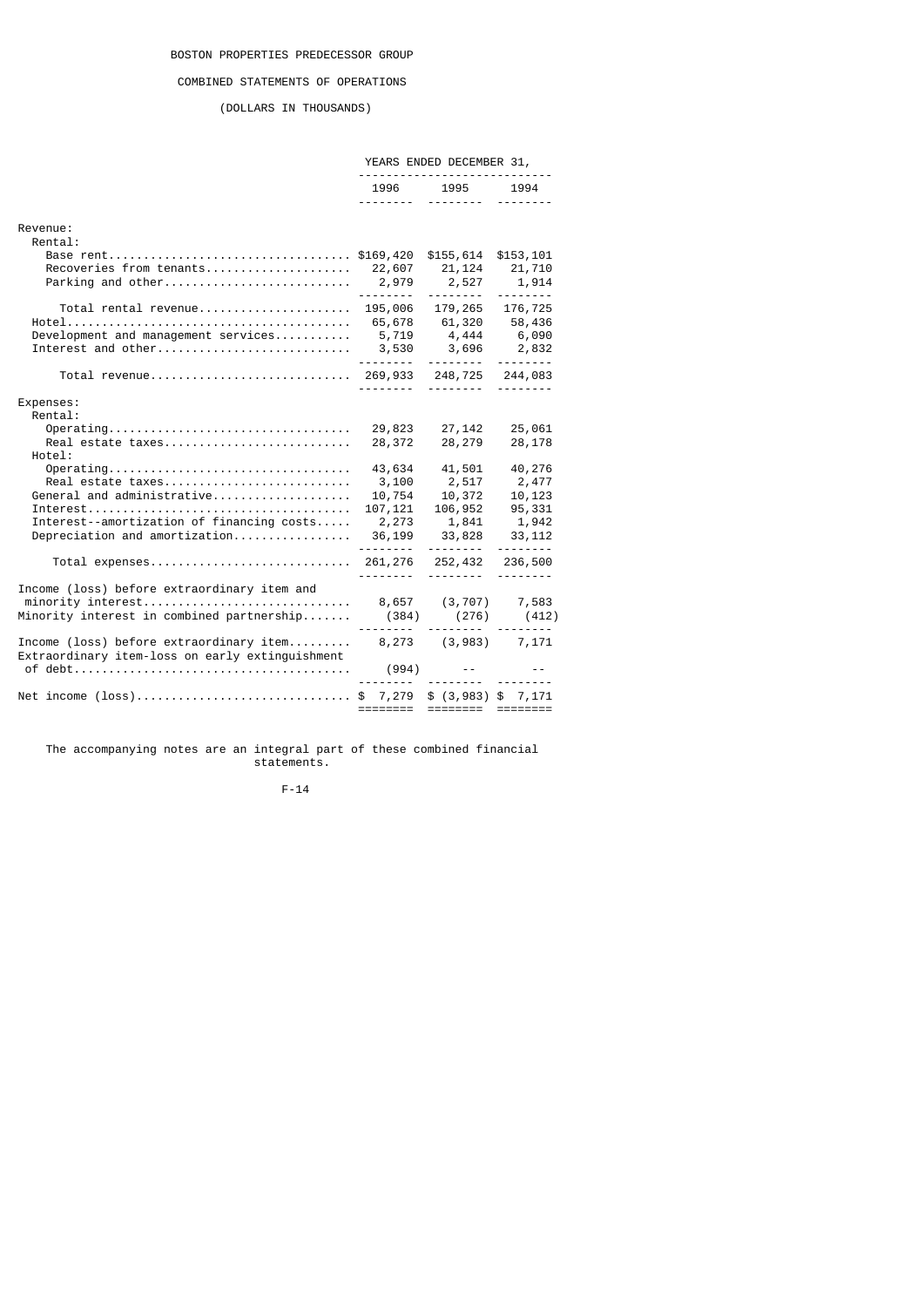# COMBINED STATEMENTS OF OWNERS' EQUITY (DEFICIT)

 FOR THE YEARS ENDED DECEMBER 31, 1996, 1995 AND 1994 (DOLLARS IN THOUSANDS)

|                                                         | 24,323          |
|---------------------------------------------------------|-----------------|
|                                                         | 7,171           |
|                                                         | (38, 620)       |
|                                                         |                 |
|                                                         | 44,661          |
|                                                         | (3,983)         |
|                                                         | (45, 101)       |
|                                                         | (506, 653)      |
|                                                         | 33,279<br>7,279 |
| Distributions and conversion of equity to note payable- |                 |
|                                                         | (110,537)       |
|                                                         |                 |

 The accompanying notes are an integral part of these combined financial statements.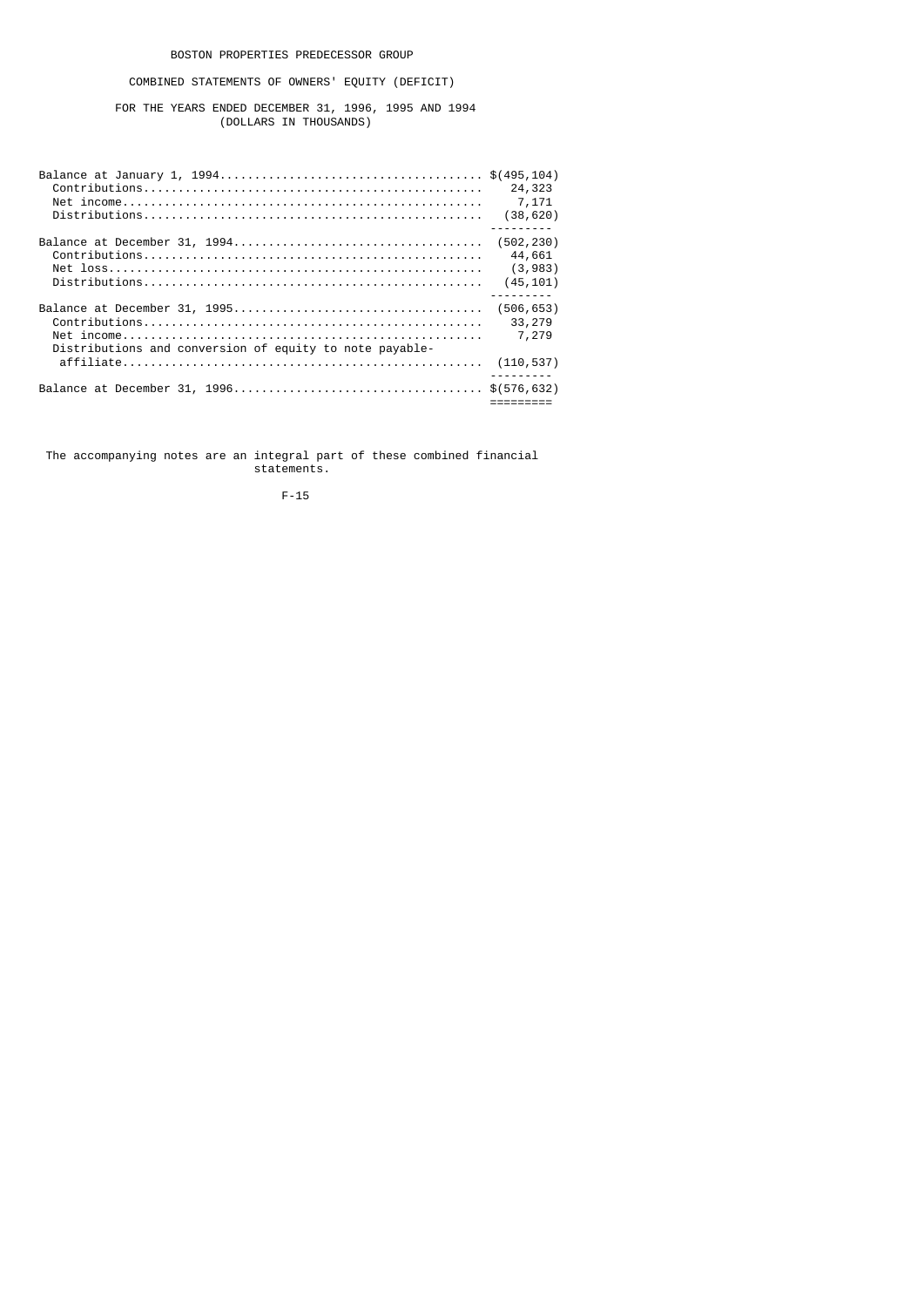## COMBINED STATEMENTS OF CASH FLOWS

(DOLLARS IN THOUSANDS)

|                                                                                                                                                                                                                     | YEARS ENDED DECEMBER 31,<br>----------------------------- |                                                                                                                                                                                                                                                                                                                                                                                                                                                                                                                                                                  |                                                                                                                                        |
|---------------------------------------------------------------------------------------------------------------------------------------------------------------------------------------------------------------------|-----------------------------------------------------------|------------------------------------------------------------------------------------------------------------------------------------------------------------------------------------------------------------------------------------------------------------------------------------------------------------------------------------------------------------------------------------------------------------------------------------------------------------------------------------------------------------------------------------------------------------------|----------------------------------------------------------------------------------------------------------------------------------------|
|                                                                                                                                                                                                                     |                                                           | 1996 1995                                                                                                                                                                                                                                                                                                                                                                                                                                                                                                                                                        | 1994                                                                                                                                   |
| Cash flows from operating activities:<br>Net income (loss)\$ 7,279 \$ (3,983) \$ 7,171<br>Adjustments to reconcile net income (loss) to<br>net cash provided by operating activities:                               |                                                           |                                                                                                                                                                                                                                                                                                                                                                                                                                                                                                                                                                  |                                                                                                                                        |
| Depreciation and amortization<br>Amortization of financing costs<br>Accrued rental income<br>Effective interest adjustment<br>Change in operating assets/liabilities:                                               | 36,199<br>2,273<br>475                                    | 33,828<br>1,841<br>(360)<br>644 1,347                                                                                                                                                                                                                                                                                                                                                                                                                                                                                                                            | 33, 112<br>1,942<br>1,252<br>3,131                                                                                                     |
| Tenant receivables<br>Prepaid expenses and other assets<br>Accounts payable and accrued expenses<br>Accrued interest payable                                                                                        | 2,313                                                     | (1, 049)<br>$(1, 033)$ 692<br>$2, 777$ (360) 1,550<br>$(1, 673)$ (2,219) 267<br>579 1,667 (62)                                                                                                                                                                                                                                                                                                                                                                                                                                                                   | 270<br>(62)                                                                                                                            |
| Rent received in advance, security deposits<br>and other liabilities                                                                                                                                                |                                                           | $3,971$ (471) $(1,088)$<br>-------- --------- -------                                                                                                                                                                                                                                                                                                                                                                                                                                                                                                            |                                                                                                                                        |
| Cash flows provided by operating activities 53,804 30,933 47,566                                                                                                                                                    |                                                           |                                                                                                                                                                                                                                                                                                                                                                                                                                                                                                                                                                  | <u> - - - - - - - -</u>                                                                                                                |
| Cash flows from investing activities:<br>Acquisition of or additions to real estate and<br>Tenant leasing costs                                                                                                     |                                                           | $(30, 238)$ $(33, 960)$ $(11, 878)$                                                                                                                                                                                                                                                                                                                                                                                                                                                                                                                              | $(4, 077)$ $(3, 191)$ $(1, 554)$                                                                                                       |
| Cash flows used in investing activities (23,689) (36,844) (18,424)                                                                                                                                                  |                                                           |                                                                                                                                                                                                                                                                                                                                                                                                                                                                                                                                                                  |                                                                                                                                        |
| Cash flows from financing activities:<br>Owners' contributions<br>Proceeds from mortgage notes payable<br>Proceeds from notes payable--affiliate<br>Repayment of mortgage notes payable<br>Deferred financing costs |                                                           | 33, 279 44, 661 24, 323<br>$(93, 695)$ $(14, 641)$ $(16, 445)$                                                                                                                                                                                                                                                                                                                                                                                                                                                                                                   | $\begin{array}{cccc} 117,269 & & 1,200 & & -\\ 11,933 & & 171 & & (236) \end{array}$<br>$(6, 250)$ --<br>$(3, 901)$ $(801)$ $(2, 572)$ |
| Cash flows used in financing activities (46,984) (14,511) (33,550)                                                                                                                                                  |                                                           |                                                                                                                                                                                                                                                                                                                                                                                                                                                                                                                                                                  |                                                                                                                                        |
| Net decrease in cash and cash equivalents (16,869) (20,422) (4,408)<br>Cash and cash equivalents, beginning of year 25,867 46,289 50,697<br>------- --------- ---------                                             |                                                           |                                                                                                                                                                                                                                                                                                                                                                                                                                                                                                                                                                  |                                                                                                                                        |
| Cash and cash equivalents, end of year\$ $8,998$ \$ 25,867                                                                                                                                                          |                                                           | $\begin{tabular}{lllllllllllll} \multicolumn{2}{l}{{\color{red}{{\color{red}{{\color{magenta}{\color{black}{{\color{magenta}{\color{black}{{\color{magenta}{\color{black}{{\color{black}{{\color{black}{{\color{black}{{\color{black}{{\color{black}{{\color{black}{{\color{black}{{\color{black}{{\color{black}{{\color{black}{{\color{black}{{\color{black}{{\color{black}{{\color{black}{{\color{black}{{\color{black}{{\color{black}{{\color{black}{{\color{black}{{\color{black}{{\color{black}{{\color{black}{{\color{black}{{\color{black}{{\color{black$ | \$46,289                                                                                                                               |
| Supplemental cash flow information:<br>Cash paid for interest \$107,700 \$108,618                                                                                                                                   |                                                           |                                                                                                                                                                                                                                                                                                                                                                                                                                                                                                                                                                  | \$95,269                                                                                                                               |
| Interest capitalized\$                                                                                                                                                                                              |                                                           | 366 \$ 1,543<br>===========================                                                                                                                                                                                                                                                                                                                                                                                                                                                                                                                      | $\frac{1}{2}$ --                                                                                                                       |
| Supplemental disclosure of noncash transaction:<br>Conversion of owners' equity to notes payable-<br>affiliate\$ 4,918 \$ -- \$ --                                                                                  |                                                           | ======== ========                                                                                                                                                                                                                                                                                                                                                                                                                                                                                                                                                |                                                                                                                                        |

 The accompanying notes are an integral part of these combined financial statements.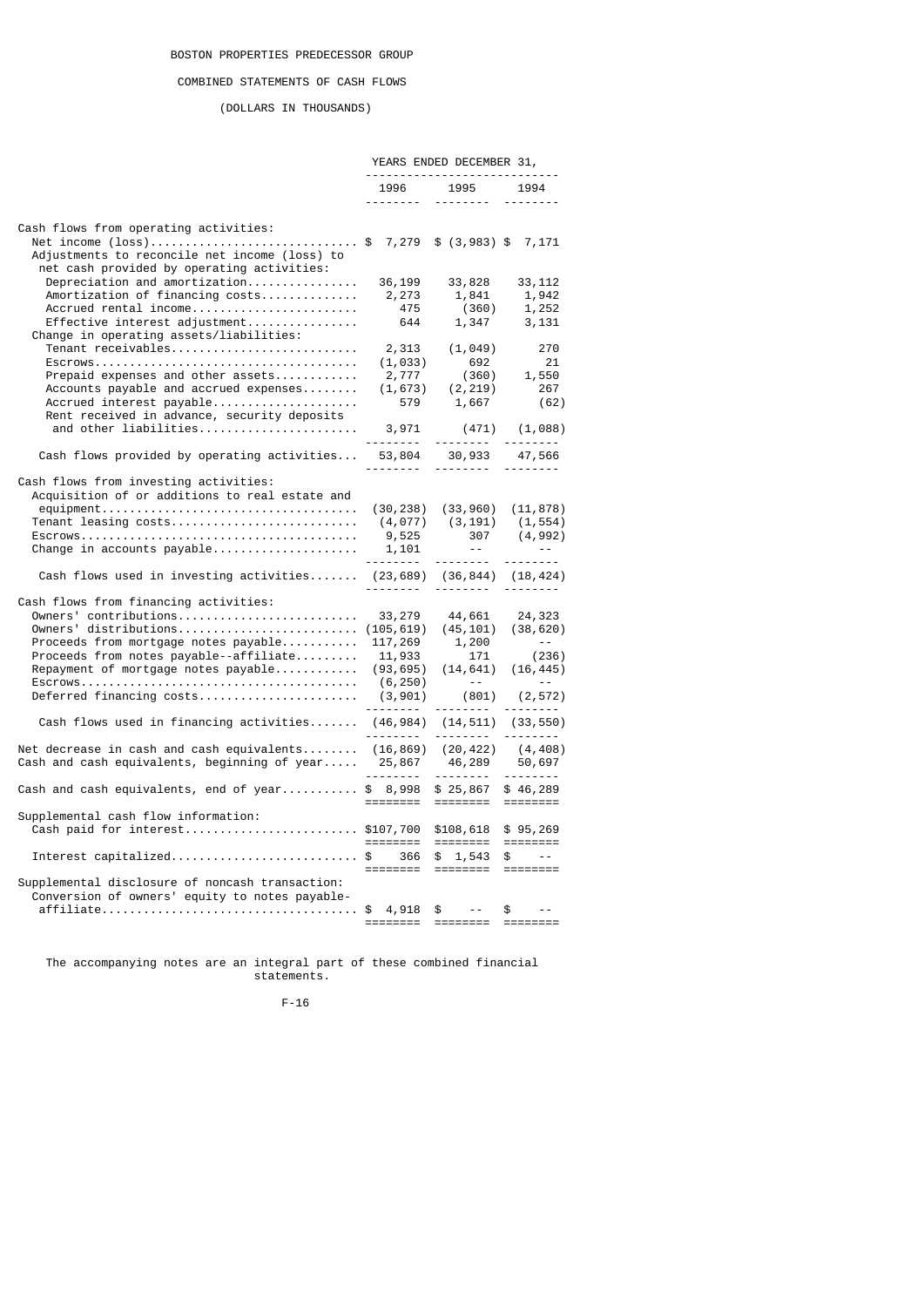## NOTES TO COMBINED FINANCIAL STATEMENTS (DOLLARS IN THOUSANDS)

## 1. ORGANIZATION AND BASIS OF PRESENTATION:

 The accompanying combined financial statements comprise interests in properties and the third party commercial real estate development, project management and property management business of Boston Properties, Inc. at December 31, 1996.

 The accompanying financial statements have been presented on a combined basis because of the affiliates, general partners and common management which control the business operations of each entity and because the Properties are expected to be the subject of a business combination with Boston Properties, Inc. (the "Company"), which was formed in 1970 and will be reorganized to change its jurisdiction of organization from Massachusetts to Delaware and is expected to qualify as a real estate investment trust under the Internal Revenue Code of 1986, as amended.

 The entities owning the properties and Boston Properties, Inc. collectively are referred to as the "Boston Properties Predecessor Group" or the "Predecessor."

 The interests in properties at December 31, 1996 included in the accompanying combined financial statements consist of 72 commercial real estate properties (the "Properties") aggregating approximately 9.2 million square feet. The Predecessor owns a 100% fee interest in 60 of the Properties. The Predecessor also owns a 75.0% general partner interest (100% economic interest as a result of a priority of the Predecessor's interest in one of the properties which comprises approximately 120,000 square feet). Additionally, the Predecessor owns a 35.7% controlling general partnership interest in 11 of the properties which comprise approximately 204,500 square feet. The Properties consist of 60 office properties with approximately 7.1 million net rentable square feet, including five office properties currently under development or redevelopment totaling approximately 371,000 net rentable square feet (the "Office Properties"); nine industrial properties with approximately 925,000 net rentable square feet (the "Industrial Properties"); two full service hotels totaling 833 rooms and approximately 750,000 square feet (the "Hotel Properties"); and a 1,170 space parking garage with approximately 332,000 square feet located within the Company's mixed-use development in East Cambridge, Massachusetts (the "Garage Property"). The Properties are primarily located in ten submarkets, including five submarkets in Greater Boston (the East Cambridge, Route 128 NW, Route 128/Massachusetts Turnpike, Route 128 SW and downtown Boston submarkets), five submarkets in Greater Washington, D.C. (the Southwest and West End Washington, D.C., Montgomery County, Maryland, Fairfax County, Virginia and Prince George's County, Maryland Submarkets) and midtown Manhattan (the Park Avenue Submarket). The Predecessors' single largest Property, with approximately 1.0 million net rentable square feet, is an Office Property located in the Park Avenue submarket of midtown Manhattan.

 Boston Properties L.P. (the "Operating Partnership") has acquired the right to purchase from the partners and owners in the Predecessor their interests therein in exchange for an interest in the Operating Partnership, which will hold the operating assets of the Company. The Company will be the general and majority partner of the Operating Partnership. The Operating Partnership will hold all of the assets of the Predecessor entities as a result of the expected business combination. Due to the affiliation of the Predecessor, the business combination will be accounted for as a reorganization of entities under common control which is similar to the accounting used for a pooling of interests. All significant intercompany balances and transactions have been eliminated in the combined presentation.

2. SUMMARY OF SIGNIFICANT ACCOUNTING POLICIES:

### A. REAL ESTATE AND EQUIPMENT

 Real estate and equipment are stated at depreciated cost. The Company will record impairment losses on long-lived assets used in operation, when events and circumstances indicate that the assets might be impaired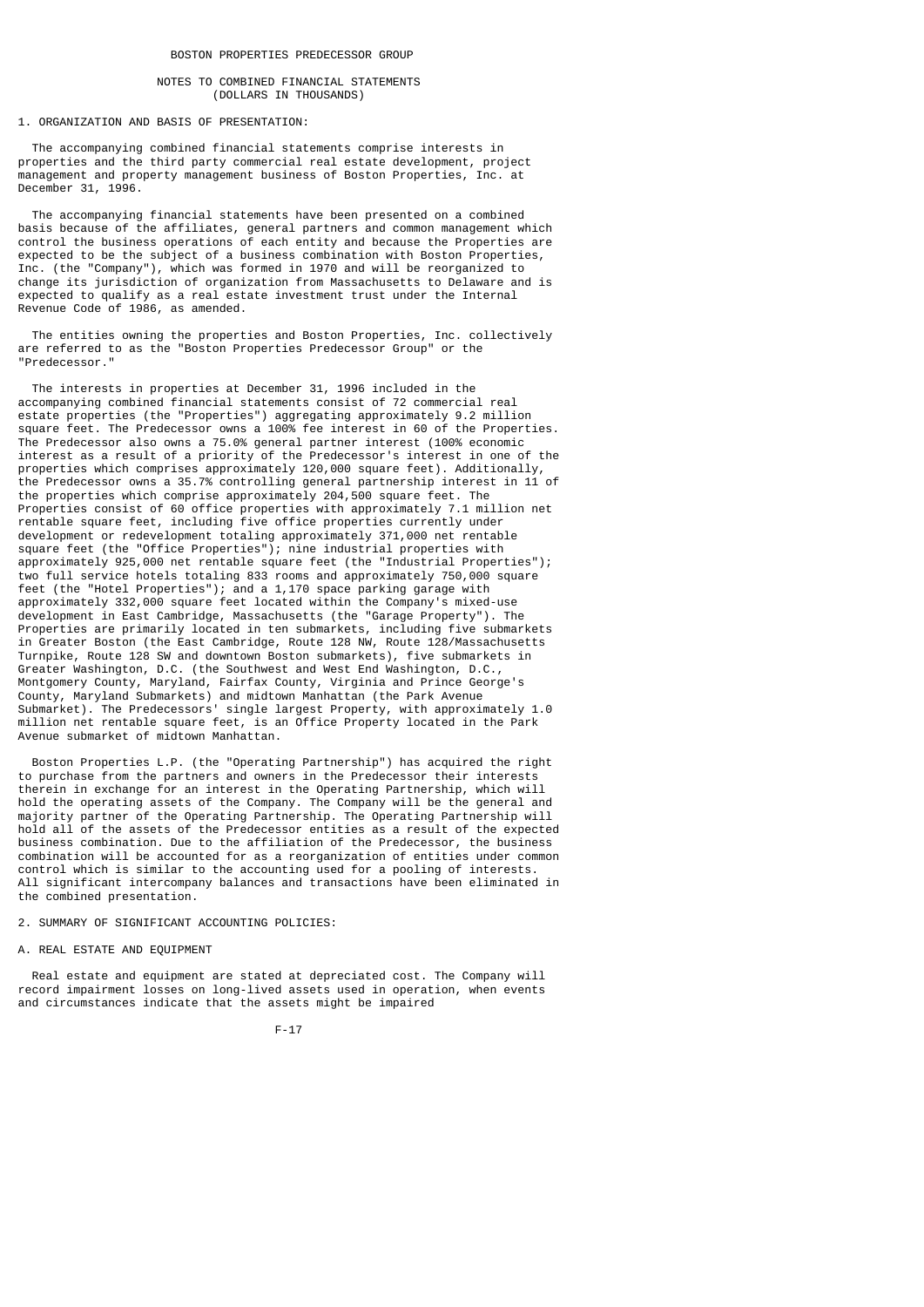## NOTES TO COMBINED FINANCIAL STATEMENTS--(CONTINUED) (DOLLARS IN THOUSANDS)

and the estimated undiscounted cash flows to be generated by those assets are less than the carrying amount of those assets. No such impairment losses have been recognized to date.

 The cost of buildings and improvements includes the purchase price of property, legal fees, acquisition costs as well as interest, property taxes and other costs incurred during the period of development.

 Depreciation is computed on the straight line basis over the estimated useful lives of the assets, as follows:

 Land improvements............................. 25 to 40 years Building costs................................ 10 to 40 years Tenant improvements........................... Terms of the lease useful life Furniture, fixtures, and equipment............... 5 to 7 years

 Depreciation expense for corporate furniture, fixtures, and equipment and corporate occupied real property was \$556, \$588 and \$603 for the years ended December 31, 1996, 1995 and 1994, respectively.

 Expenditures for repairs and maintenance are charged to operations as incurred. Significant betterments are capitalized.

 When assets are sold or retired, their costs and related accumulated depreciation are removed from the accounts with the resulting gains or losses reflected in net income or (loss) for the period.

## B. CASH AND CASH EQUIVALENTS

 Cash and cash equivalents consist of cash on hand and investments with maturities of three months or less from the date of purchase. The majority of the Predecessor's cash and cash equivalents are held at major commercial banks. The Predecessor has not experienced any losses to date on its invested cash.

#### C. ESCROWS

 Escrows include amounts established pursuant to various agreements for security deposits, property taxes, insurance and capital improvements.

#### D. REVENUE RECOGNITION

 Base rental revenue is reported on a straight-line basis over the terms of the respective leases. The impact of the straight line rent adjustment decreased revenues by \$475, increased revenues by \$360, and decreased revenues by \$1,252 for the years ended December 31, 1996, 1995 and 1994, respectively.

 Accrued rental income represents rental income earned in excess of rent payments received pursuant to the terms of the individual lease agreements, net of an allowance for doubtful accounts.

 Development fees are recognized ratably over the period of development. Management fees are recognized as revenue as they are earned.

 Revenue recognition of fees received for lease terminations are deferred and amortized to income using the straight line method over the remaining original lease term until the space is subsequently leased.

## E. INCOME TAXES

 No provision for income taxes is necessary in the financial statements of the Predecessor since the Predecessor's statements combine the operations and balances of partnerships, trusts and an S-corporation, none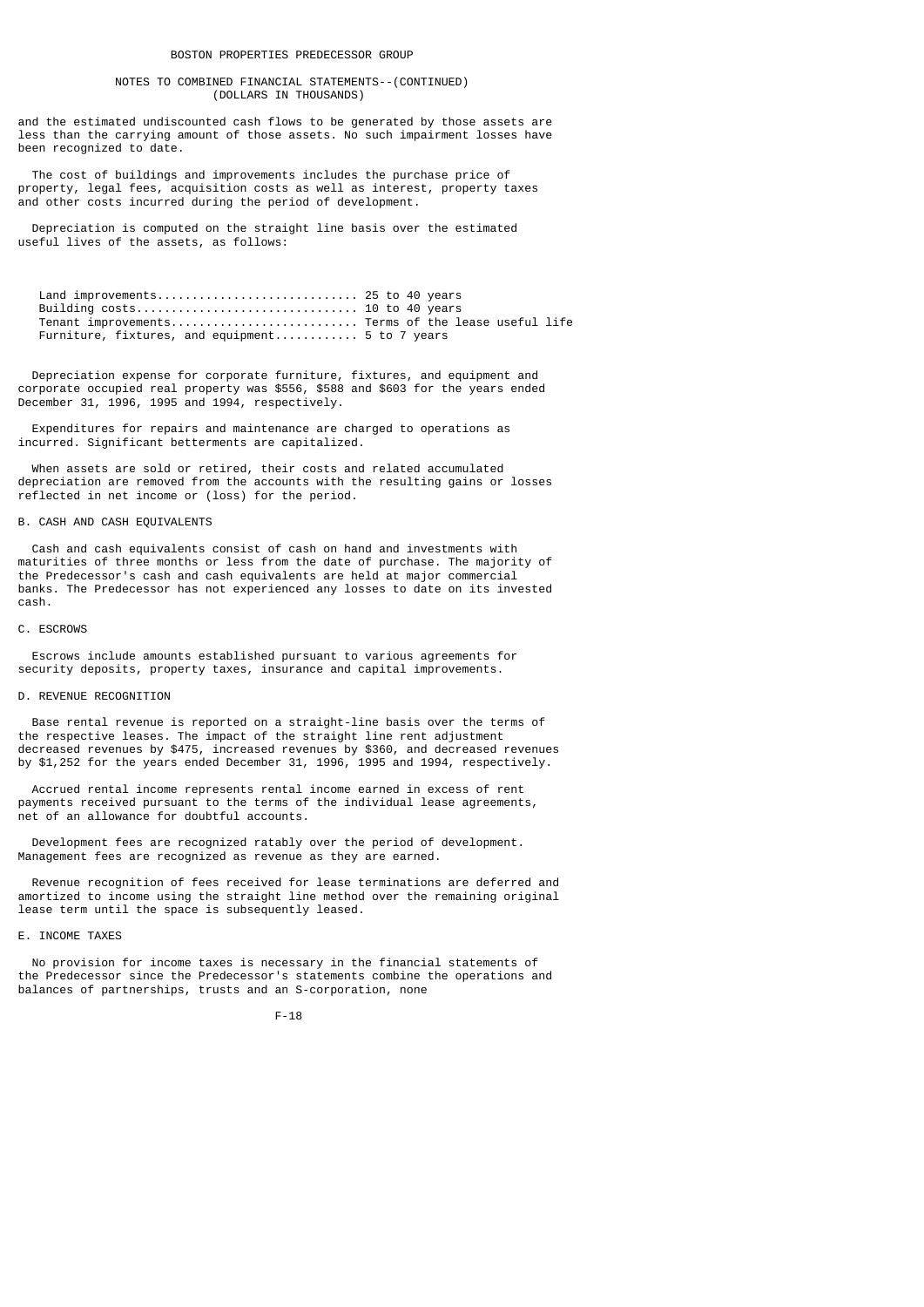## NOTES TO COMBINED FINANCIAL STATEMENTS--(CONTINUED) (DOLLARS IN THOUSANDS)

of which is directly subject to income tax. The tax effect of its activities accrues to the individual partners and or principals of the respective entity.

 Certain entities included in the Predecessor's combined financial statements are subject to District of Columbia franchise taxes. Franchise taxes are recorded as rental operating expenses in the accompanying combined financial statements.

## F. TENANT LEASING COSTS

 Fees and costs incurred in the successful negotiation of leases, including brokerage, legal and other costs have been deferred and are being amortized on a straight line basis over the terms of the respective leases.

#### G. DEFERRED FINANCING COSTS

 Fees and costs incurred to obtain long-term financing have been deferred and are being amortized over the terms of the respective loans on a basis which approximates the effective interest method.

### H. INTEREST EXPENSE

 Interest expense on fixed rate debt with periodic rate increases is computed using the effective interest method over the terms of the respective loans.

I. PARTNERS' CAPITAL CONTRIBUTIONS, DISTRIBUTIONS AND PROFITS AND LOSSES

 Partners' capital contributions, distributions and profits and losses are allocated in accordance with the terms of individual partnership agreements.

## J. USE OF ESTIMATES IN THE PREPARATION OF FINANCIAL STATEMENTS

 The preparation of financial statements in conformity with generally accepted accounting principles requires management to make estimates and assumptions that affect the reported amounts of assets and liabilities and disclosure of contingent assets and liabilities at the date of the financial statements and the reported amounts of revenues and expenses during the reporting period. Actual results could differ from those estimates.

## 3. MORTGAGE NOTES PAYABLE:

 Mortgage notes payable are comprised of 44 loans at December 31, 1996 and 1995, each of which is collateralized by a building and related land included in real estate assets. The mortgage notes payable are generally due in monthly installments and mature at various dates through September 30, 2012. Interest rates on fixed rate mortgage notes payable aggregating \$1,013,361 and \$929,226 at December 31, 1996 and 1995, respectively, range from 7.35% to 9.88% (averaging 8.18% at December 31, 1996). Interest rates on variable rate mortgage notes payable aggregating \$385,985 and \$446,546 at December 31, 1996 and 1995, respectively, range from 0.7% above the London Interbank Offered Rate ("LIBOR") 5.5% at December 31, 1996 to 1.75% above the LIBOR rate.

 The interest rates related to the mortgage notes payable for three properties aggregating \$610,782 and \$612,657 at December 31, 1996 and 1995 are subject to periodic scheduled rate increases. Interest expense for these mortgage notes payable is computed using the effective interest method. The impact of using this method increased interest expense \$644, \$1,347 and \$3,131 for the years ended December 31, 1996, 1995 and 1994, respectively. The cumulative liability related to these adjustments is \$21,013 and \$20,369 at December 31, 1996 and 1995, respectively, and is included in mortgage notes payable.

$$
\mathsf{F-19}
$$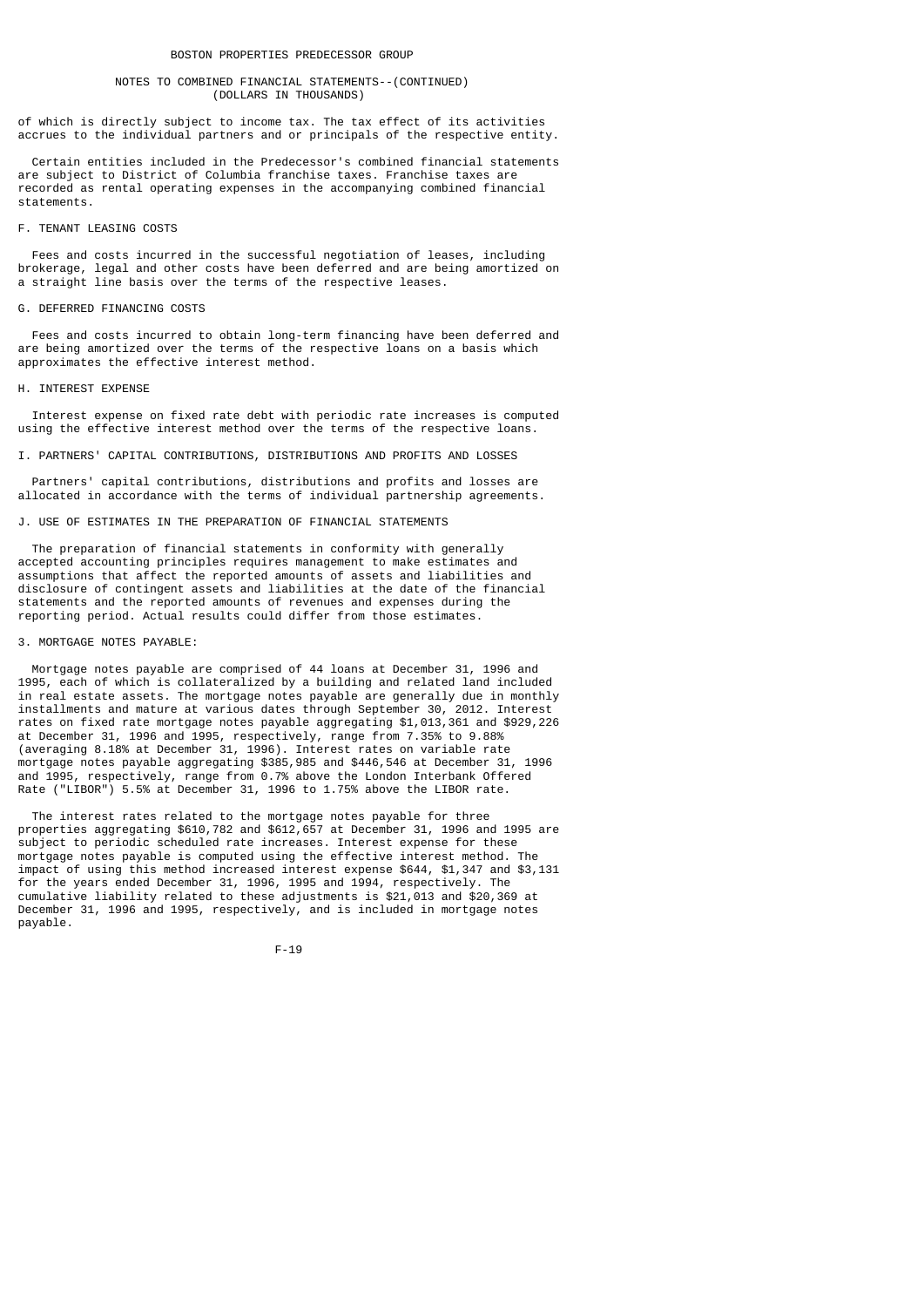## NOTES TO COMBINED FINANCIAL STATEMENTS--(CONTINUED) (DOLLARS IN THOUSANDS)

 Combined aggregate principal maturities of mortgage notes payable at December 31, 1996 are as follows:

| 1999 |  |
|------|--|
|      |  |
|      |  |

 The extraordinary loss reflected in the statement of operations for the year ended December 31, 1996 resulted from a prepayment penalty upon the early principal repayment of a mortgage note payable.

 Certain mortgage notes payable are subject to prepayment penalties of varying amounts in the event of an early principal repayment.

#### 4. LEASING ACTIVITIES:

 Future minimum lease payments to be received as of December 31, 1996 under noncancelable operating leases, which expire on various dates through 2012, are as follows:

Years ending December 31:

| 1998 |  |
|------|--|
| 1999 |  |
|      |  |
|      |  |
|      |  |

 One major tenant, the General Services Administration, represented 15%, 17% and 16% of the Predecessor's total rental income for the years ended December 31, 1996, 1995, and 1994, respectively.

# 5. RELATED PARTY TRANSACTIONS:

 Notes payable--affiliate consists of amounts funded by affiliates for office buildings under renovation or construction. The notes bear interest at the prime rate plus 1% and are due on demand.

 Rental income of \$10,455, \$10,522 and \$10,518 has been received from affiliates for 1996, 1995 and 1994, respectively.

 Development fees of \$25, \$125, and \$478, have been received from affiliates for 1996, 1995, and 1994, respectively.

 Management fees and other income of \$419, \$554, and \$544, have been received from affiliates for 1996, 1995, and 1994, respectively.

 Additionally, certain mortgage notes payable aggregating \$214,005 at December 31, 1996 are guaranteed by affiliates of the Predecessor.

### 6. SAVINGS PLAN:

 Effective January 1, 1985, the Predecessor adopted a 401(K) Savings Plan (the "Plan") for its employees. Under the Plan, employees, age 18 and older, are eligible to participate in the Plan after they have completed three months of service. In addition, participants may elect to make an after-tax contribution of up to 10% of their wages.

 The Plan provides that matching employer contributions are to be determined at the discretion of the Predecessor. The Predecessor matches 200% of the first 2% of pay (utilizing pay that is not in excess of \$100). The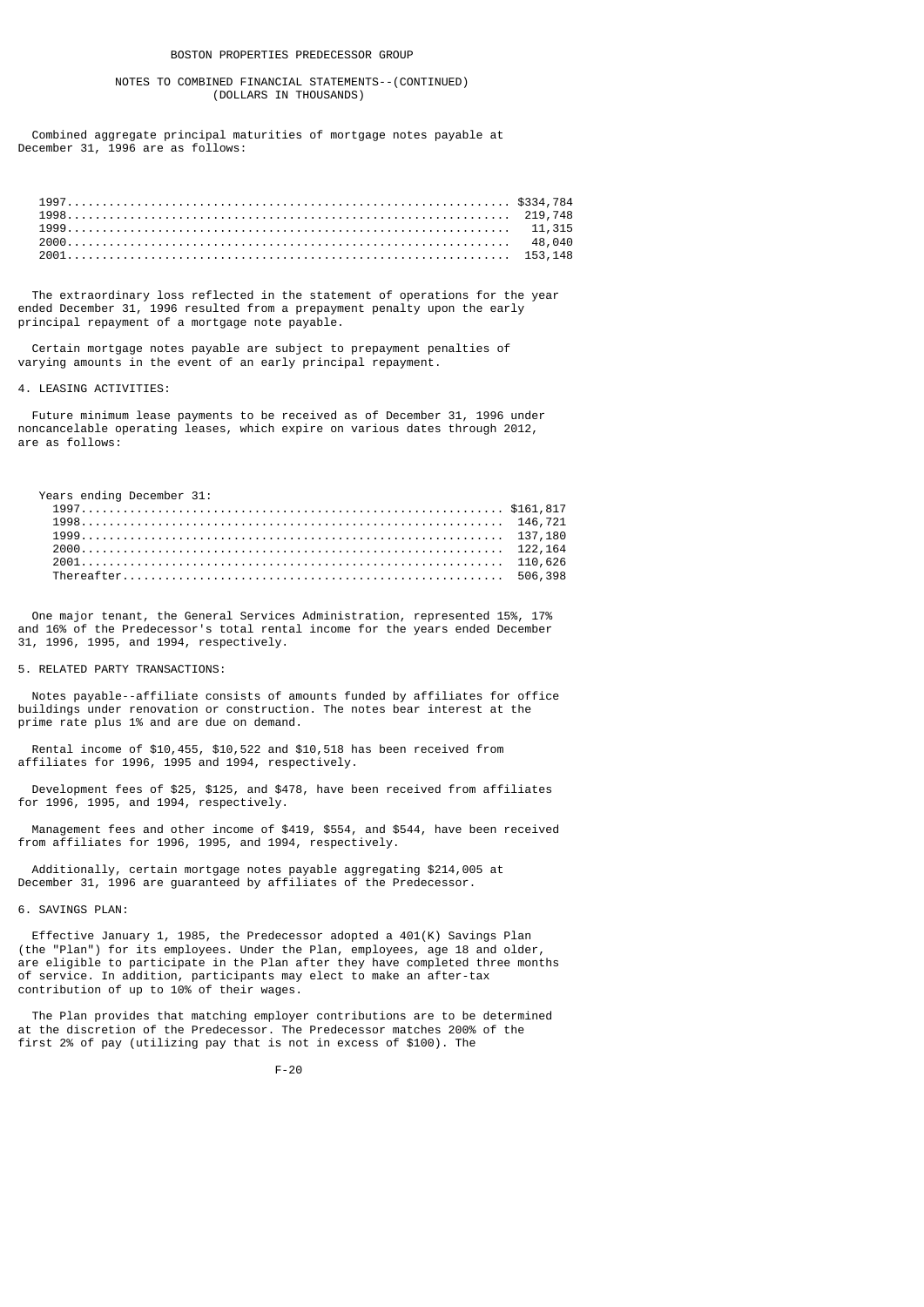## NOTES TO COMBINED FINANCIAL STATEMENTS--(CONTINUED) (DOLLARS IN THOUSANDS)

cost to the Predecessor of this matching for the years ended December 31, 1996, 1995 and 1994, was \$359, \$319 and \$216, respectively.

 Participants are immediately vested in their pre-tax and after-tax contributions. Participants vest in the Predecessor's matching contributions and earnings thereon over a seven year period.

## 7. COMMITMENTS AND CONTINGENCIES:

#### Legal Matters

 The Predecessor is subject to various legal proceedings and claims that arise in the ordinary course of business. These matters are generally covered by insurance. The Predecessor believes that the final outcome of such matters will not have a material adverse effect on the financial position, results of operations or liquidity of the Predecessor.

#### Environmental Matters

 On January 9, 1997, the Predecessor received a Notice of Potential Responsibility ("NOR") related to groundwater contamination at one of the Predecessor's properties located in Massachusetts. The lease with the tenant of the property contains an indemnification from the tenant to the Predecessor for liability due to the tenant's actions. The tenant is currently conducting an investigation. The Predecessor expects that any resolution will not have a material impact on the financial position, results of operations or liquidity of the Predecessor.

#### Development

 The Predecessor has entered into contracts for the construction and renovation of projects currently under development. Commitments under these arrangements totaled approximately \$37 million at December 31, 1996.

 The Predecessor has future development rights related to the purchase, construction, and completion of approximately 1.4 million square feet of office and industrial space. The Predecessor is required to make minimum deposits of \$1 million during the next six years to maintain these rights. If the Predecessor elects to purchase the land, all deposits would be applied to the purchase price.

## Management Contracts

 The hotels are managed pursuant to contracts which expire in 2012 with a national hotel management company. These agreements include base and incentive fee provisions. The fees under these agreements aggregated \$4,974, \$4,410 and \$4,001 for the years ended December 31, 1996, 1995 and 1994, respectively.

## 8. FAIR VALUE OF FINANCIAL INSTRUMENTS:

 The carrying values of cash and cash equivalents, escrows, receivables, accounts payable, accrued expenses and other assets and liabilities are reasonable estimates of their fair values because of the short maturities of these instruments. Mortgage notes payable have aggregate carrying values which approximate their estimated fair values based upon the remaining maturities for certain debt and interest rates for debt with similar terms and remaining maturities.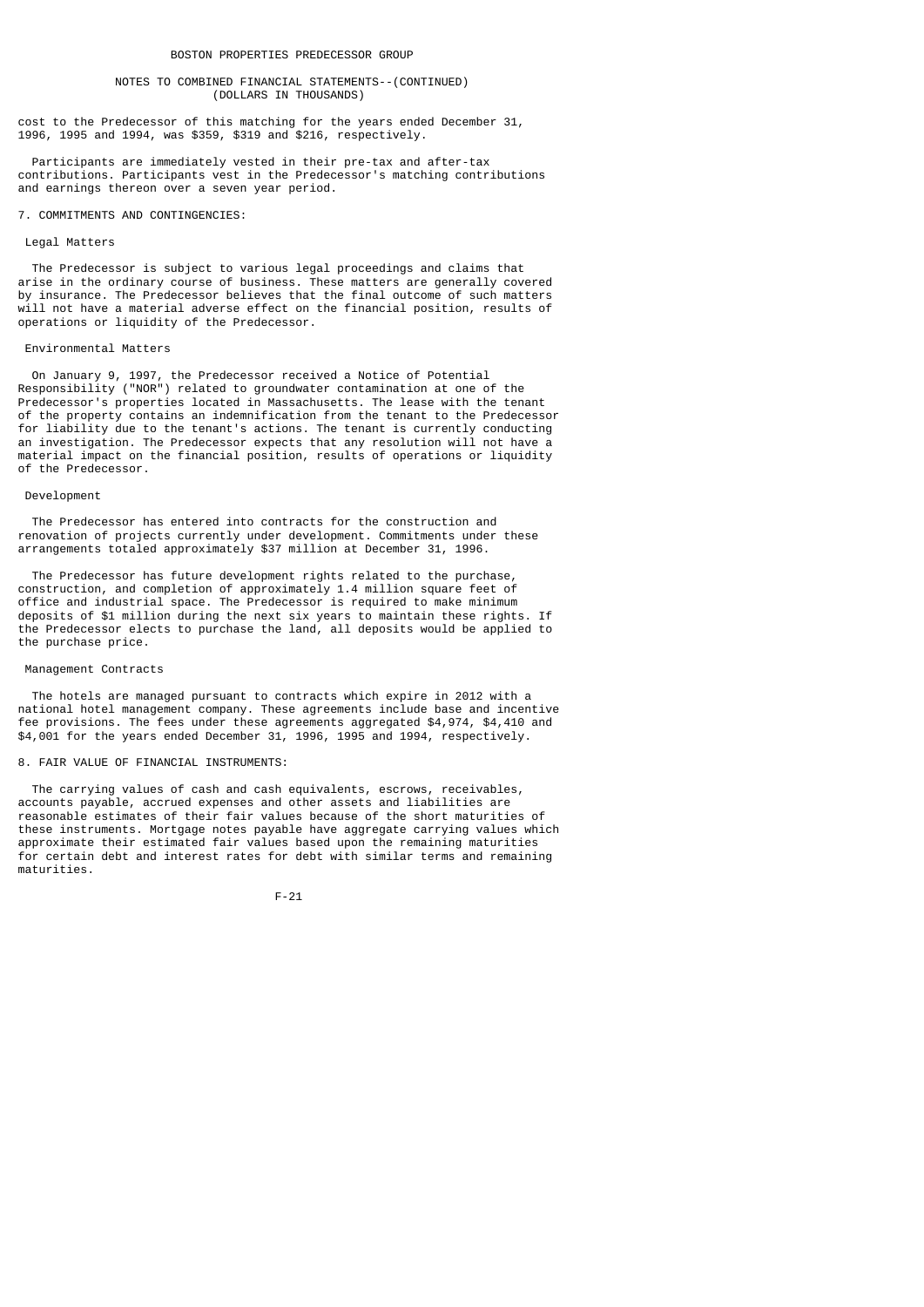# - --------------------------------------------------------------------------------

 NO DEALER, SALESPERSON OR OTHER INDIVIDUAL HAS BEEN AUTHORIZED TO GIVE ANY IN-FORMATION OR MAKE ANY REPRESENTATIONS NOT CONTAINED IN THIS PROSPECTUS IN CON-NECTION WITH THE OFFERING COVERED BY THIS PROSPECTUS. IF GIVEN OR MADE, INFORMATION OR REPRESENTATION MUST NOT BE RELIED UPON AS HAVING BEEN AUTHORIZED BY THE COMPANY. THIS PROSPECTUS DOES NOT CONSTITUTE AN OFFER TO SELL, OR A SO-LICITATION OF AN OFFER TO BUY, THE COMMON STOCK IN ANY JURISDICTION WHERE, OR TO ANY PERSON TO WHOM, IT IS UNLAWFUL TO MAKE SUCH OFFER OR SOLICITATION. NEI-THER THE DELIVERY OF THIS PROSPECTUS NOR ANY SALE MADE HEREUNDER SHALL, UNDER ANY CIRCUMSTANCES, CREATE AN IMPLICATION THAT THERE HAS NOT BEEN ANY CHANGE IN THE FACTS SET FORTH IN THIS PROSPECTUS OR IN THE AFFAIRS OF THE COMPANY SINCE THE DATE HEREOF.

## ---------------

SUMMARY TABLE OF CONTENTS

|                                                                         | <b>PAGF</b>                                                    |
|-------------------------------------------------------------------------|----------------------------------------------------------------|
|                                                                         |                                                                |
| Management's Discussion and Analysis of Financial Condition and Results | -1<br>20<br>23<br>33<br>37<br>41<br>42<br>46<br>48<br>49<br>52 |
|                                                                         | 57                                                             |
|                                                                         |                                                                |
|                                                                         |                                                                |
| Policies with Respect to Certain Activities 112                         |                                                                |
|                                                                         |                                                                |
|                                                                         |                                                                |
|                                                                         |                                                                |
| Certain Provisions of Delaware Law and the Company's Certificate of     |                                                                |
|                                                                         |                                                                |
|                                                                         |                                                                |
|                                                                         |                                                                |
|                                                                         |                                                                |

#### ---------------

 UNTIL , 1997 (25 DAYS AFTER THE COMMENCEMENT OF THIS OFFERING), ALL DEALERS EFFECTING TRANSACTIONS IN THE SHARES, WHETHER OR NOT PARTICIPATING IN THIS DIS-TRIBUTION, MAY BE REQUIRED TO DELIVER A PROSPECTUS. THIS DELIVERY REQUIREMENT IS IN ADDITION TO THE OBLIGATION OF THE DEALERS TO DELIVER A PROSPECTUS WHEN ACTING AS UNDERWRITERS AND WITH RESPECT TO THEIR UNSOLD ALLOTMENTS OR SUBSCRIPTIONS.

- -------------------------------------------------------------------------------- - -------------------------------------------------------------------------------- - -------------------------------------------------------------------------------- - --------------------------------------------------------------------------------

## 31,400,000 SHARES

LOGO

BOSTON PROPERTIES, INC.

#### COMMON STOCK

---------------

#### PROSPECTUS

#### ---------------

Joint Lead Managers

#### and Joint Bookrunners

MERRILL LYNCH & CO. GOLDMAN, SACHS & CO.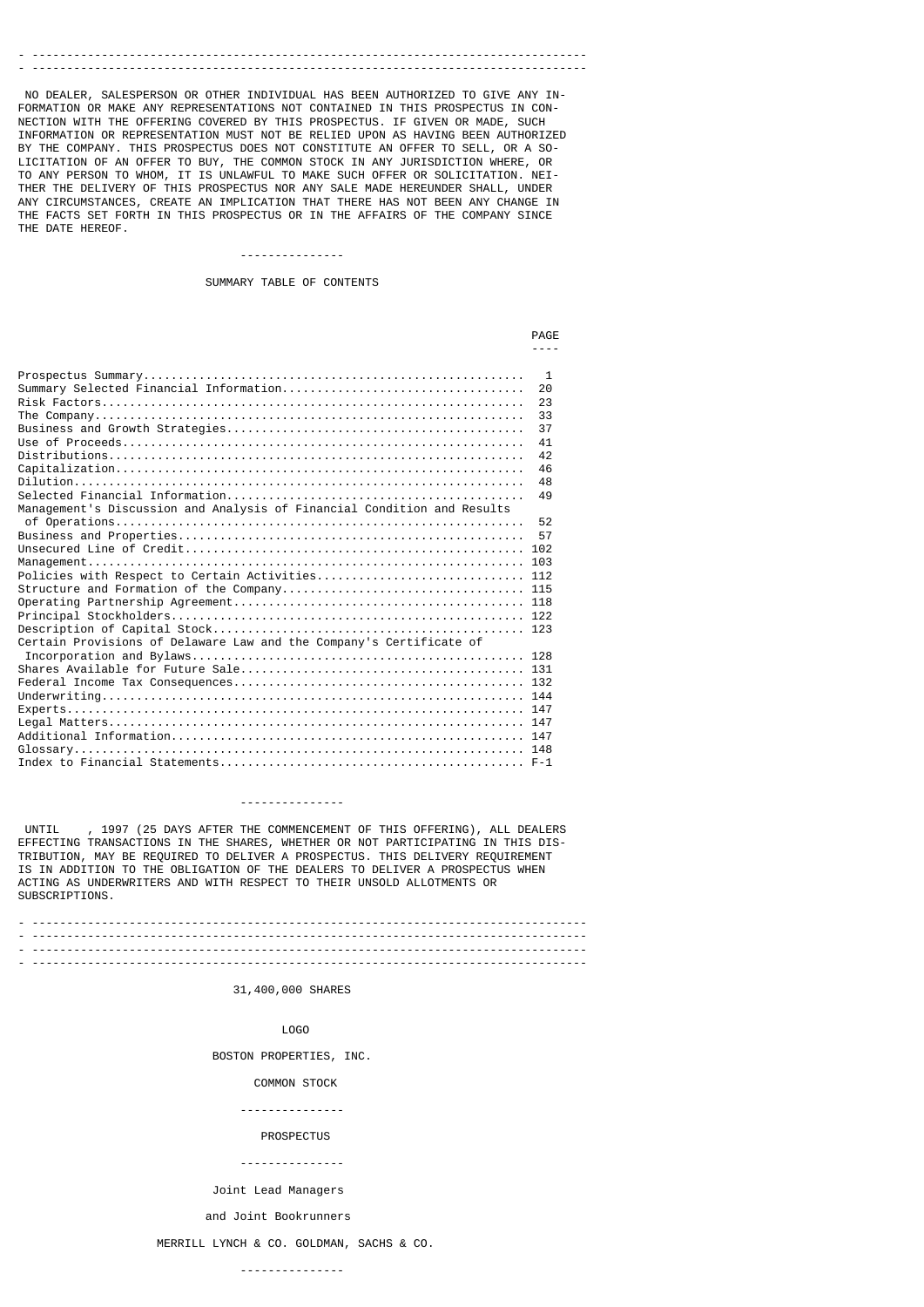BEAR, STEARNS & CO., INC.

 MORGAN STANLEY & CO. INCORPORATED

PAINEWEBBER INCORPORATED PRUDENTIAL SECURITIES INCORPORATED SMITH BARNEY INC.

, 1997

- -------------------------------------------------------------------------------- - --------------------------------------------------------------------------------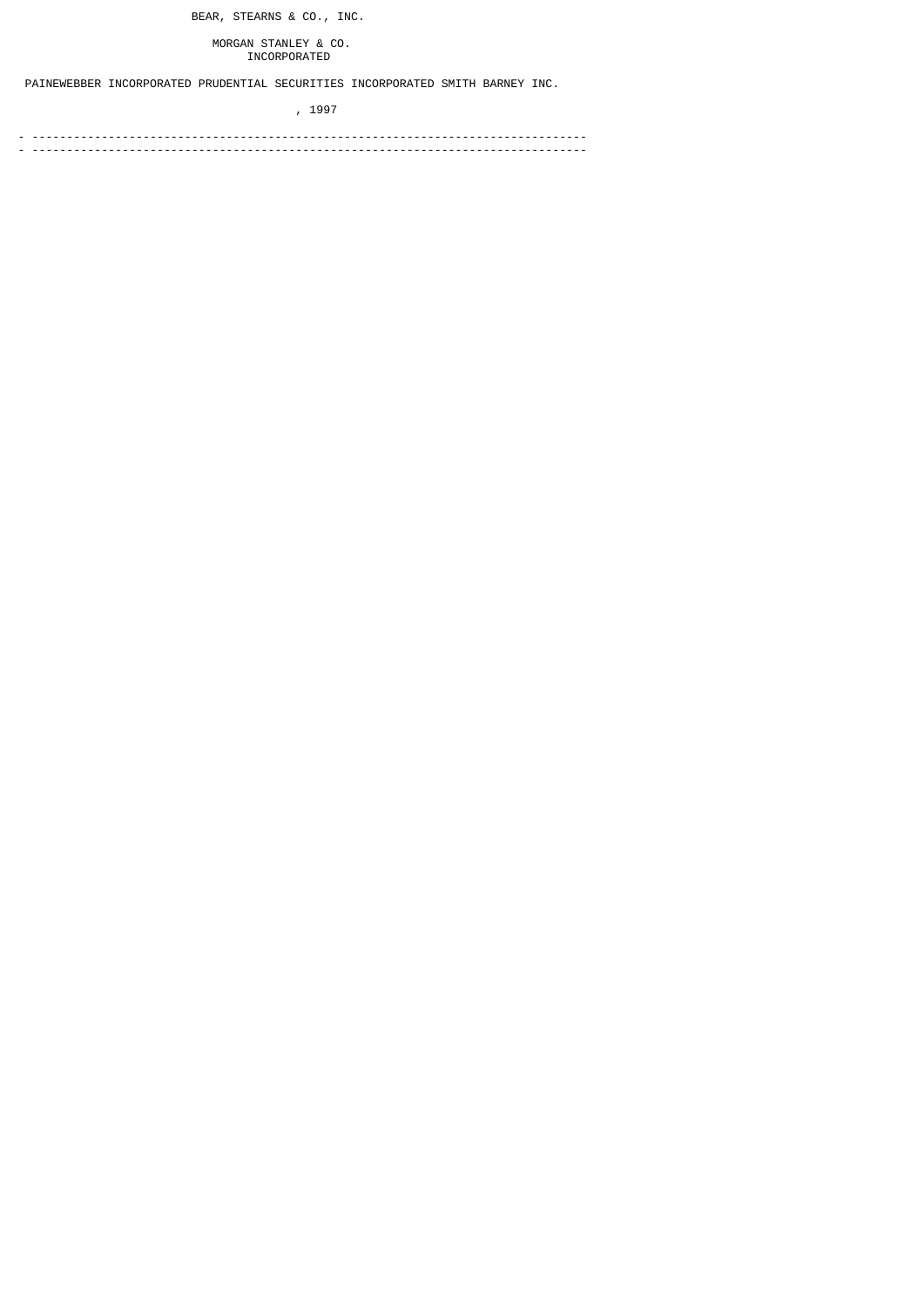++++++++++++++++++++++++++++++++++++++++++++++++++++++++++++++++++++++++++++++++ +INFORMATION CONTAINED HEREIN IS SUBJECT TO COMPLETION OR AMENDMENT. A + +REGISTRATION STATEMENT RELATING TO THESE SECURITIES HAS BEEN FILED WITH THE + +SECURITIES AND EXCHANGE COMMISSION. THESE SECURITIES MAY NOT BE SOLD NOR MAY + +OFFERS TO BUY BE ACCEPTED PRIOR TO THE TIME THE REGISTRATION STATEMENT + +BECOMES EFFECTIVE. THIS PROSPECTUS SHALL NOT CONSTITUTE AN OFFER TO SELL NOR + +THE SOLICITATION OF AN OFFER TO BUY NOR SHALL THERE BE ANY SALE OF THESE + +SECURITIES IN ANY STATE IN WHICH SUCH OFFER, SOLICITATION OR SALE WOULD BE + +UNLAWFUL PRIOR TO REGISTRATION OR QUALIFICATION UNDER THE SECURITIES LAWS OF + +ANY SUCH STATE. + ++++++++++++++++++++++++++++++++++++++++++++++++++++++++++++++++++++++++++++++++

> SUBJECT TO COMPLETION MAY 20, 1997 31,400,000 SHARES BOSTON PROPERTIES, INC.

**PROSPECTUS** 

COMMON STOCK

LOGO

 ---------- Boston Properties, Inc. (together with its subsidiaries, the "Company") has been formed to succeed to the real estate development, redevelopment, acquisition, management, operating and leasing businesses associated with the predecessor company founded by Mortimer B. Zuckerman and Edward H. Linde in 1970. The Company is one of the largest owners and developers of office properties in the United States, with a significant presence in five submarkets in Greater Boston, five submarkets in Greater Washington, D.C. and the Park Avenue submarket of midtown Manhattan. Upon completion of this offering (the "Offering"), the Company will own a portfolio of 74 properties aggregating approximately 10.9 million square feet, 91% of which was developed or substantially redeveloped by the Company. The properties consist of 62 office properties with approximately 7.6 million net rentable square feet (including seven office properties under development that will consist of approximately 810,000 net rentable square feet) and approximately 1.3 million additional square feet of structured parking for 4,222 vehicles; nine industrial properties with approximately 925,000 net rentable square feet; two hotels with a total of 833 rooms consisting of approximately 750,000 square feet; and a parking garage with 1,170 spaces (consisting of approximately 330,000 square feet). In addition, the Company will own, have under contract or have options to acquire six parcels of land totaling 47.4 acres, which will support approximately 1.0 million square feet of development.

 Following the Offering, Mr. Zuckerman will serve as Chairman, Mr. Linde will serve as President and Chief Executive Officer and together they will own approximately a 33.7% economic interest in the Company. Messrs. Zuckerman and Linde have agreed that the Company will be the exclusive entity through which they develop and acquire commercial properties. The Company is a fully integrated, self-administered and self-managed real estate company and expects to qualify as a real estate investment trust ("REIT") for federal income tax purposes for the year ending December 31, 1997. Upon completion of the Offering, the Company expects to have a \$300 million unsecured line of credit to facilitate its development and acquisition activity.

 All of the shares of the Company's common stock, par value \$.01 per share ("Common Stock"), offered hereby are being sold by the Company. Of the 31,400,000 shares of Common Stock being offered hereby, 25,120,000 shares are being offered initially in the United States and Canada by the U.S. Underwriters and 6,280,000 shares are being offered initially outside the United States and Canada by the International Managers. See "Underwriting."

 Prior to the Offering, there has been no public market for the Common Stock. It is currently estimated that the initial public offering price will be \$25.00 per share. See "Underwriting" for information relating to the factors to be considered in determining the initial public offering price. The Company will apply for listing of the Common Stock on the New York Stock Exchange under the symbol "BXP."

 SEE "RISK FACTORS" BEGINNING ON PAGE 23 FOR CERTAIN FACTORS RELEVANT TO AN INVESTMENT IN THE COMMON STOCK, INCLUDING:

- . Risks associated with the development of commercial properties; . Conflicts of interest with affiliates of the Company in connection with the formation of the Company, this Offering and the operations of the Company's ongoing business;
- . The possibility that certain provisions of the Company's organizational documents may increase the costs and reduce the potential gains of the Company in connection with the sale of, or the reduction of indebtedness on, certain properties, if such sale or reduction of indebtedness caused persons who had an interest in such properties prior to the Offering to recognize taxable income;
	- . The possibility that the consideration to be given by the Company for properties and other assets at the completion of the Offering may exceed their fair market value; no third-party appraisals were obtained by the Company regarding these properties and other assets;
	- Risks inherent in real estate investment and property management;
	- . The possibility that the Company may not be able to refinance outstanding debt upon maturity, that indebtedness might be refinanced on less favorable terms, and that interest rates might increase on amounts drawn under the Company's proposed line of credit;
	- . Taxation of the Company as a regular corporation if it fails to qualify as a REIT; and
- . Limitations on the stockholders' ability to change control of the Company due to certain provisions of the Company's Certificate of Incorporation and Bylaws, Delaware law and the partnership agreement of the Company's operating partnership subsidiary.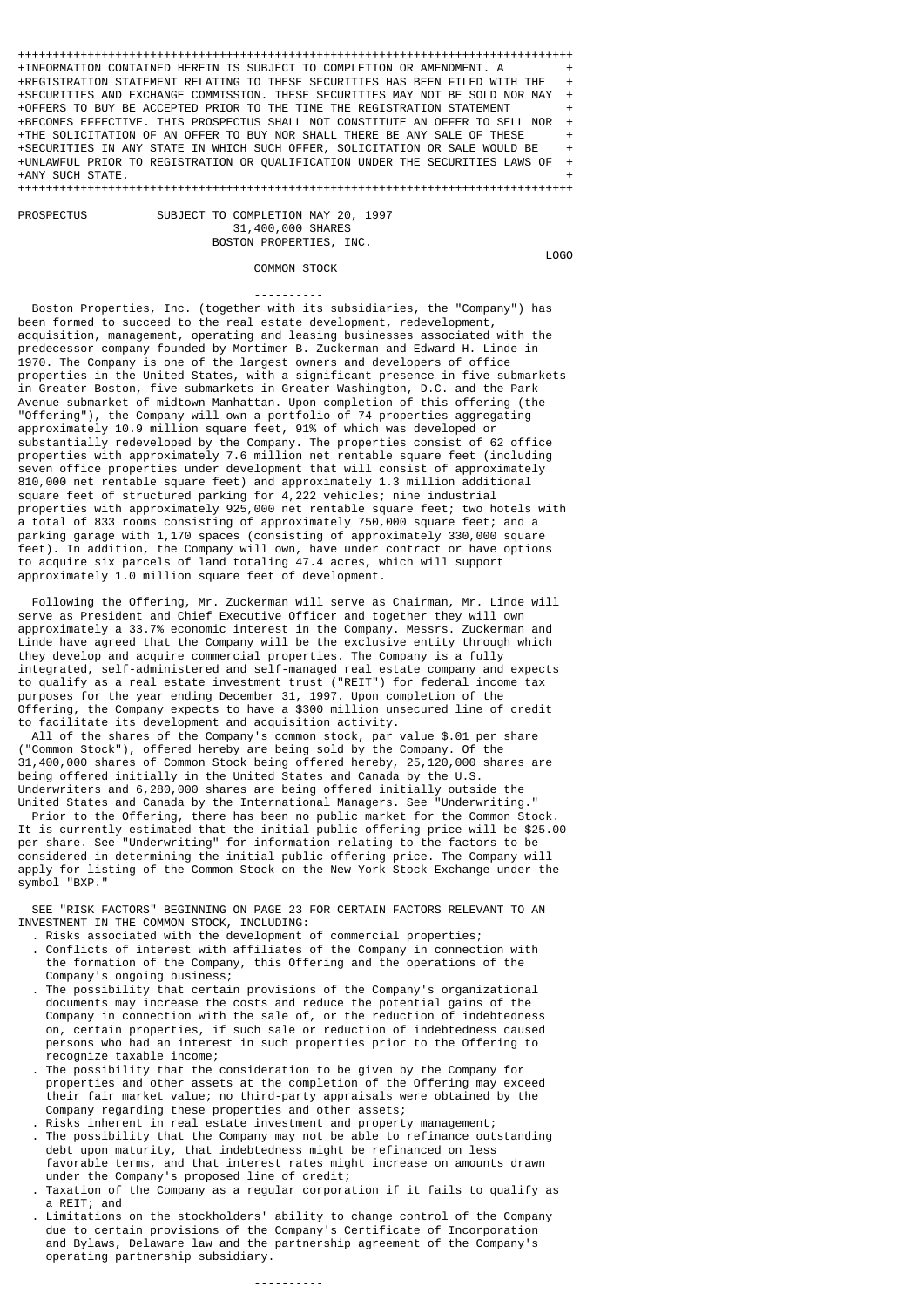THESE SECURITIES HAVE NOT BEEN APPROVED OR DISAPPROVED BY THE SECURITIES AND EXCHANGE COMMISSION OR ANY STATE SECURITIES COMMISSION NOR HAS THE SECURITIES AND EXCHANGE COMMISSION OR ANY STATE SECURITIES COMMISSION PASSED UPON THE ACCURACY OR ADEQUACY OF THIS PROSPECTUS. ANY REPRESENTATION TO THE CONTRARY IS A CRIMINAL OFFENSE. - -------------------------------------------------------------------------------- - -------------------------------------------------------------------------------- PRICE TO UNDERWRITING PROCEEDS TO PUBLIC DISCOUNT(1) COMPANY(2) - ----------------------------------------------------------------------------- Per Share.................................. \$ \$ \$ - ----------------------------------------------------------------------------- Total(3)................................... \$ \$ \$ - -------------------------------------------------------------------------------- - -------------------------------------------------------------------------------- (1) The Company has agreed to indemnify the several Underwriters against certain liabilities, including liabilities under the Securities Act of 1933, as amended. See "Underwriting." (2) Before deducting estimated expenses of \$ payable by the Company. (3) The Company has granted the U.S. Underwriters a 30-day option to purchase up to an additional 3,768,000 shares of Common Stock, and has granted the International Managers a 30-day option to purchase up to an additional 942,000 shares of Common Stock, on the same terms and conditions as set forth above solely to cover overallotments, if any. If such options are exercised in full, the total Price to Public, Underwriting Discount and Proceeds to Company will be \$, \$ and \$, respectively. See "Underwriting." ---------- The shares of Common Stock are offered by the several Underwriters, subject to prior sale, when, as and if issued and accepted by them, subject to approval of certain legal maters by counsel for the Underwriters. The Underwriters reserve the right to withdraw, cancel or modify such offer and to reject orders in whole or in part. It is expected that delivery of the shares will be made in New York, New York on or about , 1997. New York, New York on or about ---------- Joint Lead Managers and Joint Bookrunners MERRILL LYNCH INTERNATIONAL GOLDMAN SACHS INTERNATIONAL ---------- BEAR, STEARNS INTERNATIONAL LIMITED

MORGAN STANLEY & CO.

 INTERNATIONAL PAINEWEBBER INTERNATIONAL (U.K.) LTD. PRUDENTIAL-BACHE SECURITIES SMITH BARNEY INC. ----------

The date of this Prospectus is , 1997.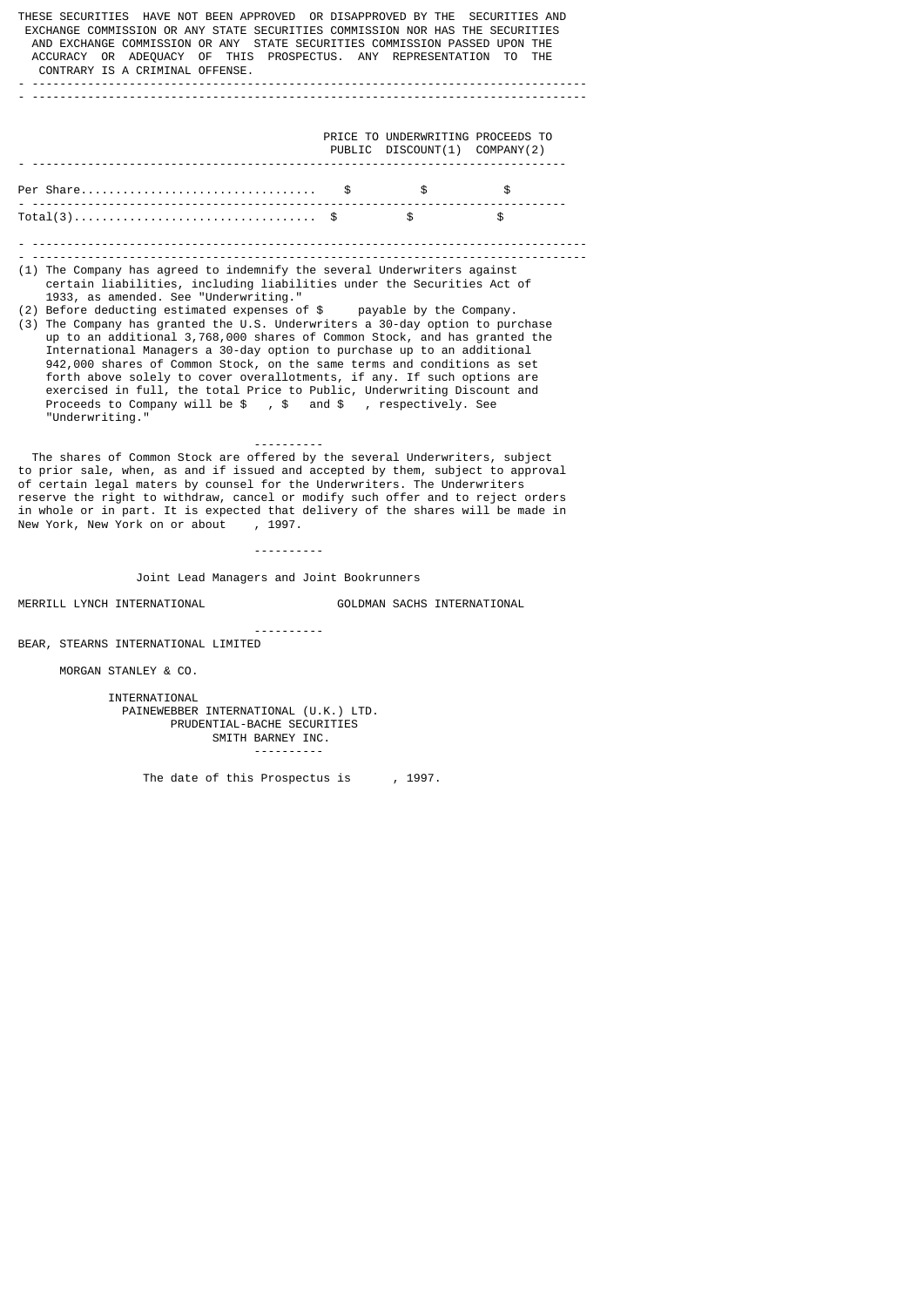#### UNDERWRITING

 Subject to the terms and conditions in the international purchase agreement (the "International Purchase Agreement"), among the Company and each of the underwriters named below (the "International Managers"), and concurrently with the sale of 25,120,000 shares to the U.S. Underwriters (as defined below), the Company has agreed to sell to each of the International Managers, for whom Merrill Lynch International, Goldman Sachs International, Bear, Stearns International Limited, Morgan Stanley & Co. International Limited, PaineWebber International (U.K.) Ltd., Prudential-Bache Securities, and Smith Barney Inc. are acting as lead managers (the "Lead Managers"), and each of the International Managers has severally agreed to purchase from the Company, the respective number of shares of Common Stock set forth opposite their respective names:

| UNDERWRITER                                                                                                                | NUMBER<br>0F<br><b>SHARES</b> |
|----------------------------------------------------------------------------------------------------------------------------|-------------------------------|
|                                                                                                                            |                               |
| Bear, Stearns International Limited<br>Morgan Stanley & Co. International Limited<br>PaineWebber International (U.K.) Ltd. |                               |
|                                                                                                                            |                               |

 The Company has also entered into a purchase agreement (the "U.S. Purchase Agreement" and, together with the International Purchase Agreement, the "Purchase Agreements") with certain underwriters in the United States and Canada (the "U.S. Underwriters" and, together with the International Underwriters, the "Underwriters") for whom Merrill Lynch, Pierce, Fenner & Smith Incorporated, Goldman, Sachs & Co., Bear, Stearns & Co. Inc., Morgan Stanley & Co. Incorporated, PaineWebber Incorporated, Prudential Securities Incorporated, and Smith Barney Inc. are acting as representatives. Subject to the terms and conditions set forth in the U.S. Purchase Agreement and concurrently with the sale of 6,280,000 shares of Common Stock to the International Managers pursuant to the International Purchase Agreement, the Company has agreed to sell to the U.S. Underwriters, and the U.S. Underwriters have severally agreed to purchase from the Company, an aggregate of 25,120,000 shares of Common Stock. The initial public offering price per share and the total underwriting discount per share are identical under the U.S. Purchase Agreement and the International Purchase Agreement.

 In each Purchase Agreement, the several U.S. Underwriters and the several International Managers have agreed, respectively, subject to the terms and conditions set forth in such Purchase Agreement, to purchase all of the shares of Common Stock being sold pursuant to such Purchase Agreement if any of such shares of Common Stock are purchased. Under certain circumstances, the commitments of non-defaulting U.S. Underwriters or International Managers (as the case may be) may be increased. The sale of shares of Common Stock pursuant to the U.S. Purchase Agreement and the International Purchase Agreement are conditioned upon each other.

 The Lead Managers have advised the Company that the International Managers propose to offer the Common Stock to the public at the initial public offering price set forth on the cover page of this Prospectus, and to certain banks, brokers and dealers (the "Selling Group") at such price less a concession not in excess of \$ per share. The International Managers may allow, and such dealers may re-allow with the consent of Merrill Lynch International, a discount not in excess of  $\$\$  per share on sales to certain other per share on sales to certain other International Managers and members of the Selling Group. After the date of this Prospectus, the public offering price and concession and discount may be changed.

 The Company has been informed that the U.S. Underwriters and the International Managers have entered into an agreement (the "Intersyndicate Agreement") providing for the coordination of their activities. Under the terms of the Intersyndicate Agreement, the U.S. Underwriters and the International Managers are permitted to sell shares of Common Stock to each other for purposes of resale at the initial public offering price, less an amount not greater than the selling concession. Under the terms of the Intersyndicate Agreement, the International Managers and any dealer to whom they sell shares of Common Stock will not offer to sell or sell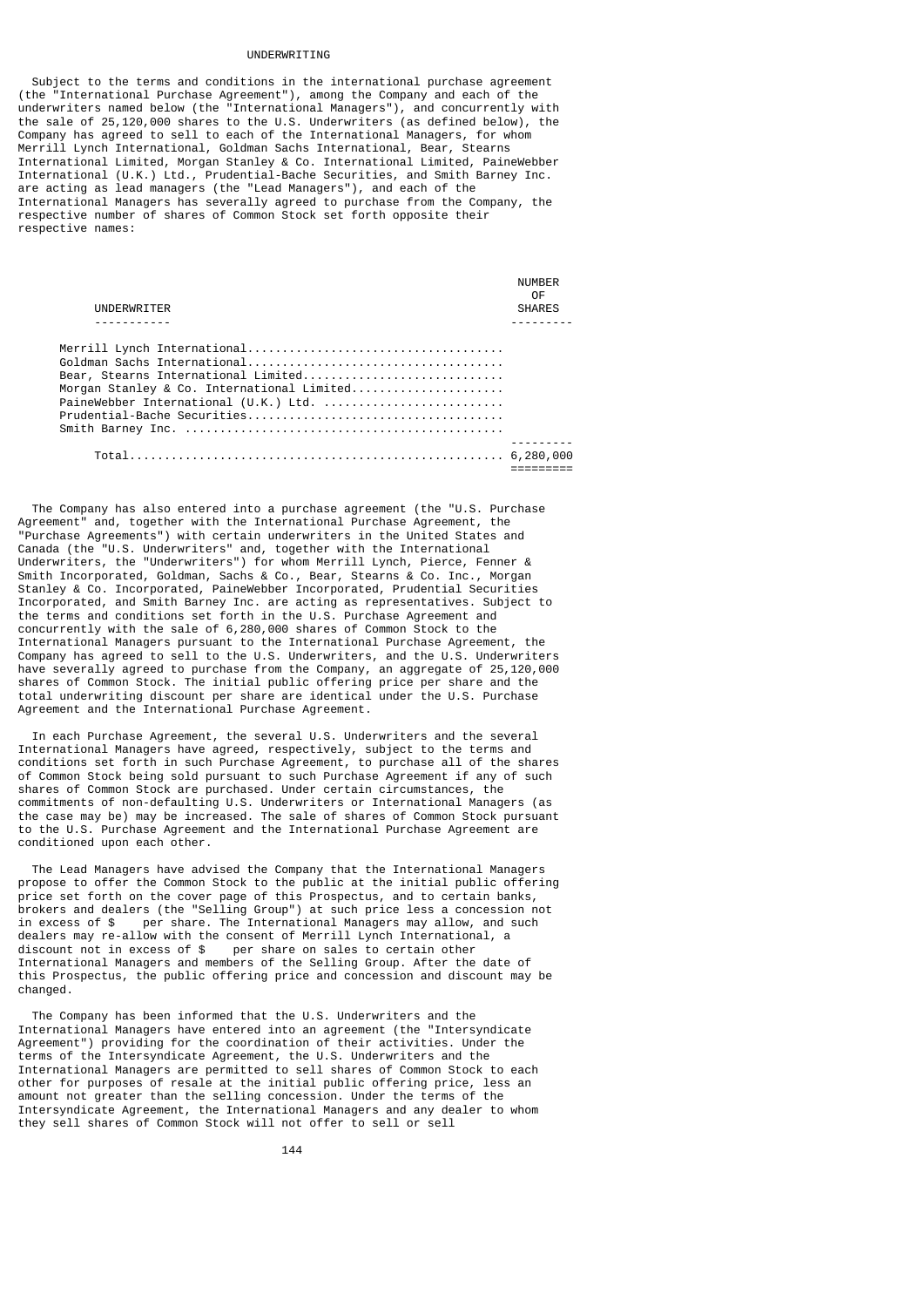shares of Common Stock to persons who are United States persons or Canadian persons or to persons they believe intend to resell to persons who are United States persons or Canadian persons, and the U.S. Underwriters and any dealer to whom they sell shares of Common Stock will not offer to sell or sell shares of Common Stock to persons who are non-United States and non-Canadian persons or to persons they believe intend to resell to non-United States and non-Canadian persons, except in each case for transactions pursuant to such agreement.

 The Company has granted to the International Managers an option, exercisable for 30 days after the date of this Prospectus, to purchase up to 942,000 additional shares of Common Stock to cover overallotments, if any, at the initial public offering price, less the underwriting discount set forth on the cover page of this Prospectus. If the International Managers exercise this option, each International Manager will have a firm commitment, subject to certain conditions, to purchase approximately the same percentage thereof which the number of shares of Common Stock to be purchased by it shown in the foregoing table bears to such International Managers' initial amount reflected in the foregoing table. The Company also has granted an option to the U.S. Underwriters, exercisable during the 30-day period after the date of this Prospectus, to purchase up to 3,768,000 additional shares of Common Stock to cover overallotments, if any, on terms similar to those granted to the International Managers.

 At the request of the Company, the U.S. Underwriters have reserved up to shares of Common Stock for sale at the public offering price to certain employees of the Company, their business affiliates and related parties who have expressed an interest in purchasing shares. The number of shares available to the general public will be reduced to the extent these persons purchase the reserved shares. Any reserved shares that are not so purchased by such persons at the completion of the Offerings will be offered by the U.S. Underwriters to the general public on the same terms as the other shares offered by this Prospectus.

 In the Purchase Agreements, the Company has agreed to indemnify the Underwriters against certain liabilities, including liabilities under the Securities Act. Insofar as indemnification of the Underwriters for liabilities arising under the Securities Act may be permitted pursuant to the foregoing provisions, the Company has been informed that in the opinion of the SEC such indemnification is against public policy as expressed in the Securities Act and is therefore unenforceable.

 The Company, the Operating Partnership and certain persons who owned interests in one or more of the Properties prior to the Offering and who received OP Units in exchange for such interests in the Formation Transactions (the "Non-Affiliated Participants") have agreed, subject to certain exceptions, not to sell, offer or contract to sell, grant any option for the sale of, or otherwise dispose of any shares of Common Stock or OP Units, or any securities convertible into or exchangeable for Common Stock or OP Units, for a period of one year from the date of the Prospectus, without the prior written consent of Merrill Lynch, Pierce, Fenner & Smith Incorporated. The Company has granted certain registration rights pursuant to which the Non-Affiliated Participants may require the Company to file a registration statement with the SEC with respect to sales of any shares received by the Non-Affiliated Participants in exchange for their OP Units after the expiration of the one-year period.

 Messrs. Zuckerman and Linde and the senior officers of the Company who will receive OP Units and/or shares of Common Stock in the Formation Transactions have agreed, subject to certain exceptions, not to sell, offer or contract to sell, grant any option for the sale of, or otherwise dispose of any shares of Common Stock or OP Units for a period of two years from the date of the Prospectus, without the prior written consent of Merrill Lynch, Pierce, Fenner & Smith Incorporated.

 Each of the Company and the International Managers has represented and agreed that (a) it has not offered or sold, and prior to the date six months after the date of this Prospectus will not offer or sell any Shares of Common Stock to persons in the United Kingdom except to persons whose ordinary activities involve them in acquiring, holding, managing or disposing of investments (as principal or agent) for the purpose of their businesses or otherwise in circumstances which do not constitute an offer to the public in the United Kingdom for the purposes of the Public Offers of Securities Regulations 1995, (b) it has complied and will comply with all applicable provisions of the Financial Services Act 1986 with respect to anything done by it in relation to the shares of Common Stock in, from or otherwise the United Kingdom and (c) it has only issued or passed on and will only issue or pass on in the United Kingdom any document received by it in connection with the issue or sale of the Common Stock to a person who is of a kind described in Article II(3) of the Financial Services Act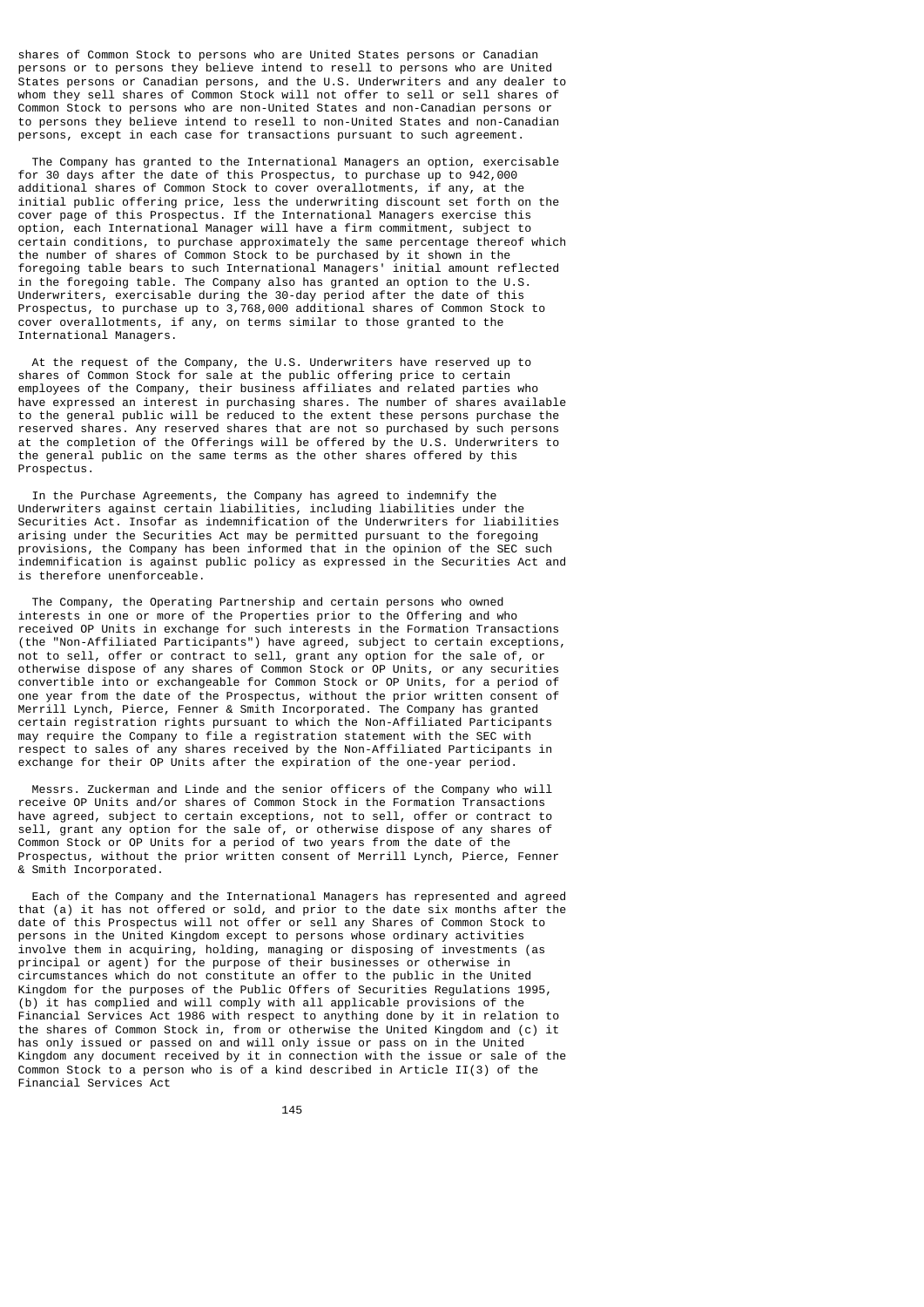1986 (Investment Advertisements) (Exemptions) Order 1995 or is a person to whom the document may otherwise lawfully be issued or passed on.

 Until the distribution of the Common Stock is completed, rules of the Securities and Exchange Commission may limit the ability of the Underwriters and certain selling group members to bid for and purchase the Common Stock. As an exception to these rules, the U.S. Representatives are permitted to engage in certain transactions that stabilize the price of the Common Stock. Such transactions consist of bids or purchases for the purpose of pegging, fixing or maintaining the price of the Common Stock.

 If the Underwriters create a short position in the Common Stock in connection with the offering, i.e., if they sell more shares of Common Stock than are set forth on the cover page of this Prospectus, the U.S. Representatives and the International Managers, respectively, may reduce that short position by purchasing Common Stock in the open market. The U.S. Representatives and the International Managers, respectively, may also elect to reduce any short position by exercising all or part of the over-allotment option described above.

 The U.S. Representatives and the International Managers, respectively, may also impose a penalty bid on certain Underwriters and selling group members. This means that if the U.S. Representatives or the International Managers purchase shares of Common Stock in the open market to reduce the Underwriters' short position or to stabilize the price of the Common Stock, they may reclaim the amount of the selling concession from the Underwriters and selling group members who sold those shares as part of the Offering.

 In general, purchases of a security for the purpose of stabilization or to reduce a short position could cause the price of the security to be higher than it might be in the absence of such purchases. The imposition of a penalty bid might also have an effect on the price of a security to the extent that it were to discourage resales of the security.

 Neither the Company nor any of the Underwriters makes any representation or prediction as to the direction or magnitude of any effect that the transactions described above may have on the price of the Common Stock. In addition, none of the Underwriters makes any representation that the U.S. Representatives or the International Managers will engage in such transactions or that such transactions, once commenced, will not be discontinued without notice.

 The Underwriters do not intend to confirm sales to any account over which they exercise discretionary authority.

 Prior to the Offerings, there has been no public market for the Common Stock of the Company. The initial public offering price has been determined through negotiations between the Company and the U.S. Representatives. Among the factors considered in such negotiations, in addition to prevailing market conditions, are dividend yields and financial characteristics of publicly traded REITs that the Company and the U.S. Representatives believe to be comparable to the Company, the expected results of operations of the Company (which are based on the results of operations of the Boston Properties Predecessor Group and the third-party development and management business in recent periods), estimates of the future business potential and earnings prospects of the Company as a whole and the current state of the real estate market in the Company's primary markets and the economy as a whole.

 The Company has applied for listing of the Common Stock on the New York Stock Exchange under the symbol "BXP." In order to meet one of the requirements for listing the Common Stock on the New York Stock Exchange, the Underwriters will undertake to sell lots of 100 or more shares of Common Stock to a minimum of 2,000 beneficial holders.

 The Company will pay to Merrill Lynch, Pierce, Fenner & Smith Incorporated an advisory fee equal to % of the gross proceeds received from the sale of Common Stock to public investors in the Offerings for financial advisory services rendered in connection with the Company's formation as a REIT.

<u>146 میں اس کا اعتبار اور اس کا اعتبار اور اس کا اعتبار اور اس کا اعتبار اور اس کا اعتبار اور اس کا اعتبار اور ا</u>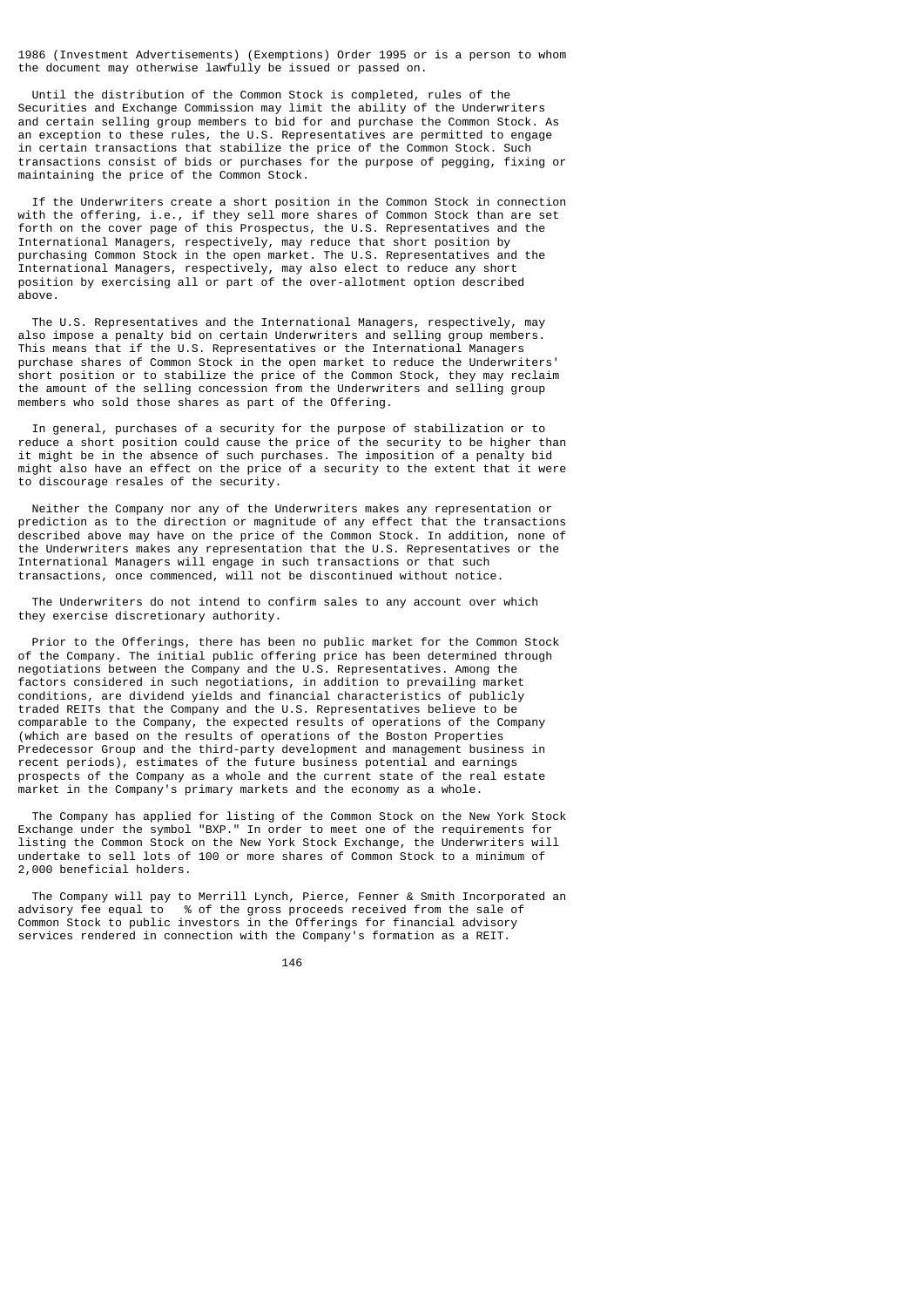# - -------------------------------------------------------------------------------

 NO DEALER, SALESPERSON OR OTHER INDIVIDUAL HAS BEEN AUTHORIZED TO GIVE ANY INFORMATION OR MAKE ANY REPRESENTATIONS NOT CONTAINED IN THIS PROSPECTUS IN CONNECTION WITH THE OFFERING COVERED BY THIS PROSPECTUS. IF GIVEN OR MADE, SUCH INFORMATION OR REPRESENTATION MUST NOT BE RELIED UPON AS HAVING BEEN AU-THORIZED BY THE COMPANY. THIS PROSPECTUS DOES NOT CONSTITUTE AN OFFER TO SELL, OR A SOLICITATION OF AN OFFER TO BUY, THE COMMON STOCK IN ANY JURISDICTION WHERE, OR TO ANY PERSON TO WHOM, IT IS UNLAWFUL TO MAKE SUCH OFFER OR SOLICI-TATION. NEITHER THE DELIVERY OF THIS PROSPECTUS NOR ANY SALE MADE HEREUNDER SHALL, UNDER ANY CIRCUMSTANCES, CREATE AN IMPLICATION THAT THERE HAS NOT BEEN ANY CHANGE IN THE FACTS SET FORTH IN THIS PROSPECTUS OR IN THE AFFAIRS OF THE COMPANY SINCE THE DATE HEREOF.

#### ---------------

SUMMARY TABLE OF CONTENTS

|                                                                         | <b>PAGF</b>                                                          |
|-------------------------------------------------------------------------|----------------------------------------------------------------------|
|                                                                         |                                                                      |
| Management's Discussion and Analysis of Financial Condition and Results | -1<br>20<br>23<br>33<br>37<br>41<br>42<br>46<br>48<br>49<br>52<br>57 |
| Policies with Respect to Certain Activities 112                         |                                                                      |
|                                                                         |                                                                      |
|                                                                         |                                                                      |
| Certain Provisions of Delaware Law and the Company's Certificate of     |                                                                      |
|                                                                         |                                                                      |

#### ---------------

 UNTIL , 1997 (25 DAYS AFTER THE COMMENCEMENT OF THIS OFFERING), ALL DEAL-ERS EFFECTING TRANSACTIONS IN THE SHARES, WHETHER OR NOT PARTICIPATING IN THIS DISTRIBUTION, MAY BE REQUIRED TO DELIVER A PROSPECTUS. THIS DELIVERY REQUIRE-MENT IS IN ADDITION TO THE OBLIGATION OF THE DEALERS TO DELIVER A PROSPECTUS WHEN ACTING AS UNDERWRITERS AND WITH RESPECT TO THEIR UNSOLD ALLOTMENTS OR SUBSCRIPTIONS.

- ------------------------------------------------------------------------------- - ------------------------------------------------------------------------------- - ------------------------------------------------------------------------------- - -------------------------------------------------------------------------------

### 31,400,000 SHARES

#### LOGO

BOSTON PROPERTIES, INC.

#### COMMON STOCK

---------------

#### **PROSPECTUS**

---------------

Joint Lead Managers

### and Joint Bookrunners

MERRILL LYNCH INTERNATIONAL GOLDMAN SACHS INTERNATIONAL

### ---------------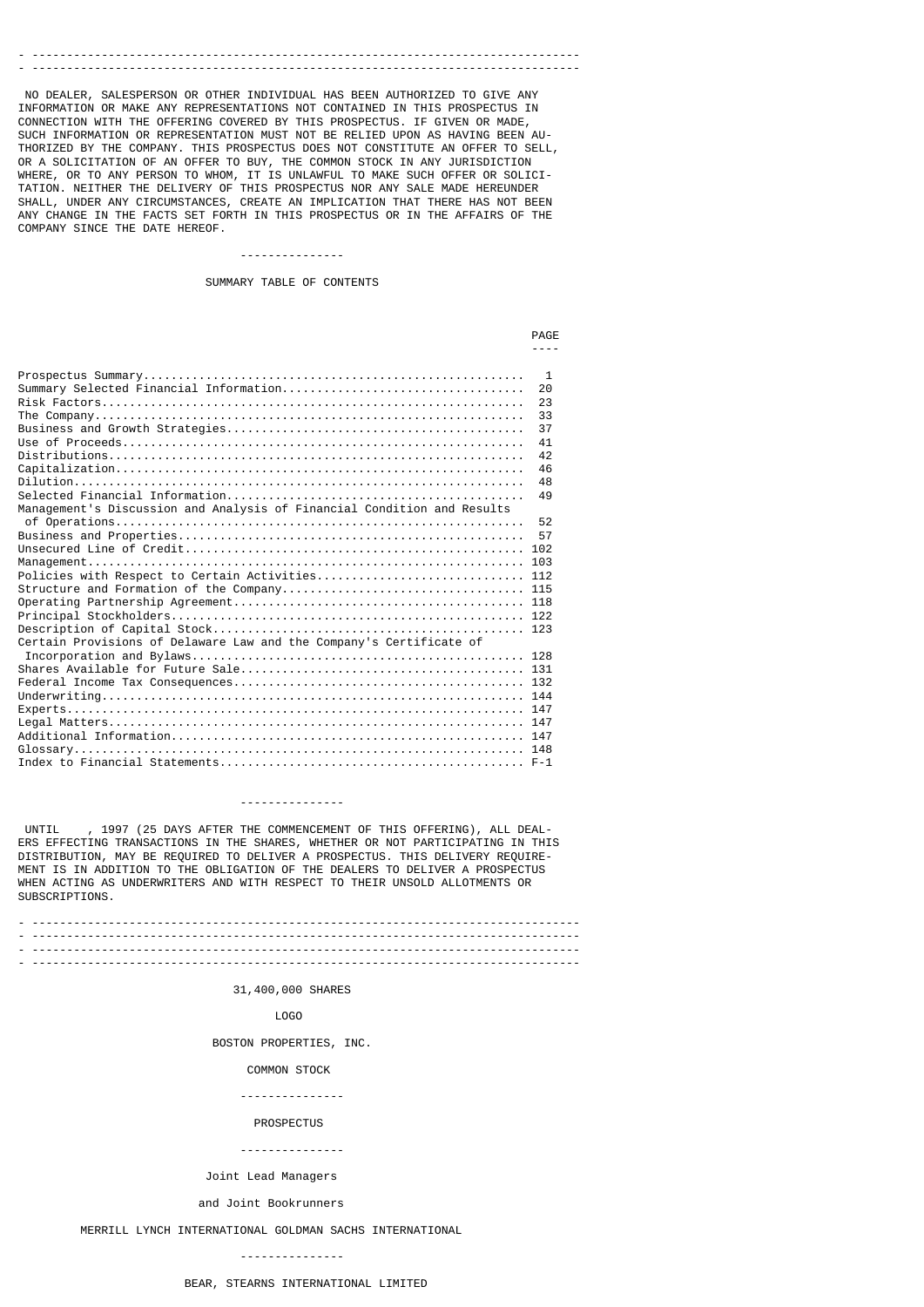## MORGAN STANLEY & CO. INTERNATIONAL

 PAINEWEBBER INTERNATIONAL (U.K.) LTD. PRUDENTIAL-BACHE SECURITIES SMITH BARNEY INC.

, 1997

- ------------------------------------------------------------------------------- - -------------------------------------------------------------------------------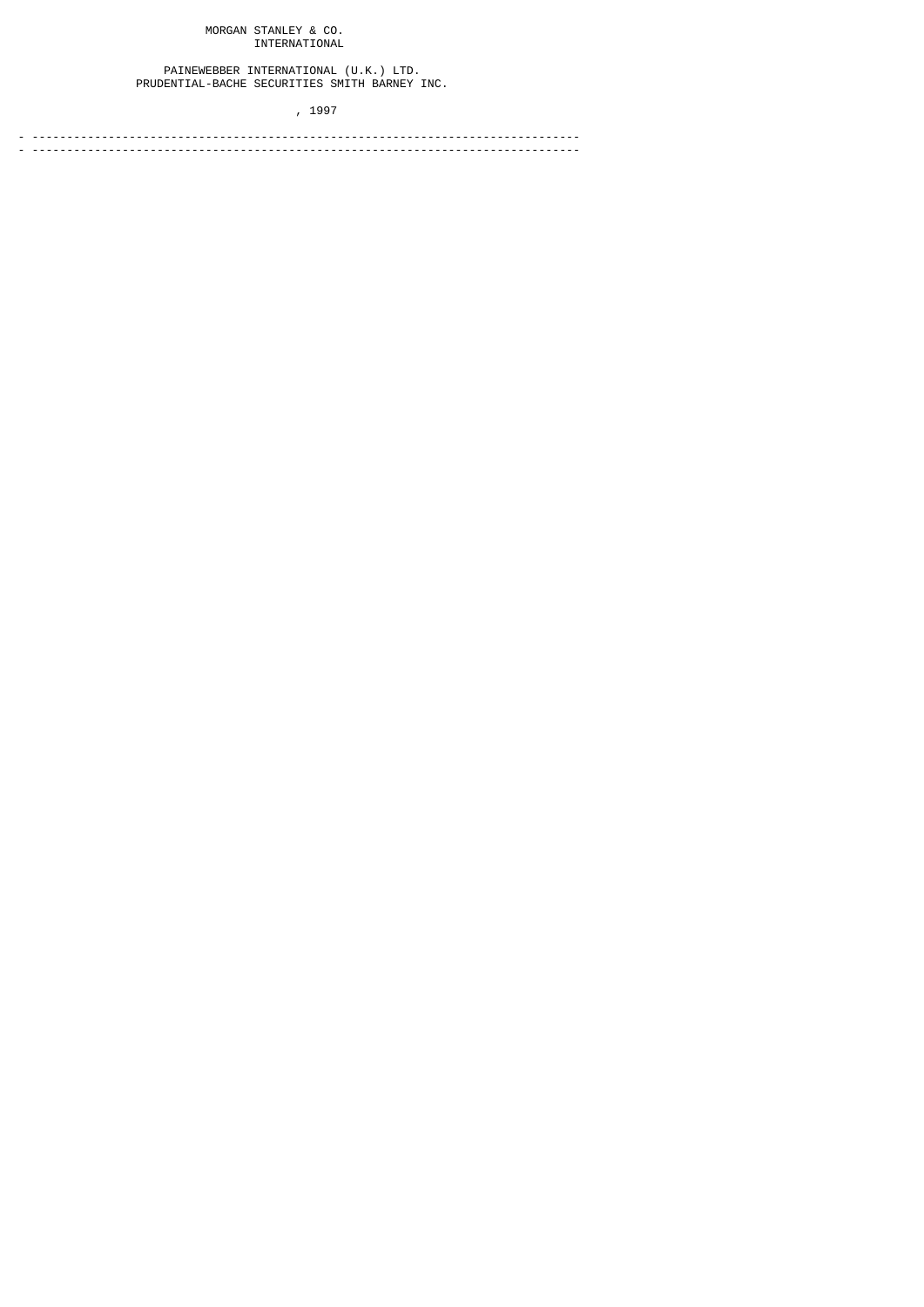#### PART II

### INFORMATION NOT REQUIRED IN PROSPECTUS

ITEM 30. OTHER EXPENSES OF ISSUANCE AND DISTRIBUTION.

 The following table itemizes the expenses incurred by the Company in connection with the offering of the shares of Common Stock being registered hereby. All of the amounts shown are estimates, except the Securities and Exchange Commission Registration Fee.

| TTFM                                                                                                                                          |                                                     |
|-----------------------------------------------------------------------------------------------------------------------------------------------|-----------------------------------------------------|
|                                                                                                                                               |                                                     |
| Securities and Exchange Commission Registration Fee \$273,561<br>New York Stock Exchange Listing Fee<br>Transfer Agent's and Registrar's Fees | 30,500<br>$\star$                                   |
| Legal Fees and Expenses (other than Blue $Sky)$<br>Blue Sky Fees and Expenses (including fees of counsel)                                     | $\star$<br>$\star$<br>$\star$<br>$\star$<br>$\star$ |
|                                                                                                                                               | $\star$                                             |

- -------- \* To be filed by amendment.

ITEM 31. SALES TO SPECIAL PARTIES.

See Item 32.

ITEM 32. RECENT SALES OF UNREGISTERED SECURITIES.

 On April 8, 1997, the Operating Partnership was formed with Boston Properties, Inc., a Massachusetts Corporation ("BP-Massachusetts"), as general partner and an affiliate as a limited partner. The sale of the interests in the Operating Partnership was made in reliance on Section 4(2) of the Securities Act of 1933, as amended (the "Securities Act").

 On April 9 and 15, 1997, the Company entered into an Omnibus Option Agreement (or, in the case of one entity, a similar agreement) with a total of 80 individuals (the "Individuals") and entities ("Entities") (including entities such as trusts or limited partnerships in which one or more of the Individuals may have the primary economic or a controlling interest). None of the Entities was formed for the purpose of entering into the Omnibus Option Agreement and acquiring OP Units. Such agreement provides that the Operating Partnership can, at its option and without any further action by such Individuals or Entities, acquire all or any of the interests of the Individuals or Entities in the 74 Properties (collectively, the "Interests"). The right of the Operating Partnership to acquire all or any of the Interests from the Individuals and Entities and to issue OP Units in exchange therefor is subject only to the fulfillment of conditions (principally, the completion of the Offering) beyond the control of the Individuals and Entities. The total number of OP Units that will be issued to the Individuals and Entities will depend on the final offering price of a share of Common Stock in the Offering. Such agreement was entered into and will be consummated in reliance on Section 4(2) of, and Regulation D under, the Securities Act.

 On April 11, 1997, BP-Massachusetts and Boston Properties, Inc., a Delaware corporation ("BP-Delaware"), and the Operating Partnership, entered into a number of agreements (including a merger agreement and a contribution agreement) that memorializes (i) the issuance of Common Stock by BP-Delaware to the stockholders of BP-Massachusetts (Messrs. Zuckerman and Linde) upon consummation of a reincorporation merger in connection with the Formation Transactions and (ii) the contribution to the Operating Partnership of

II-1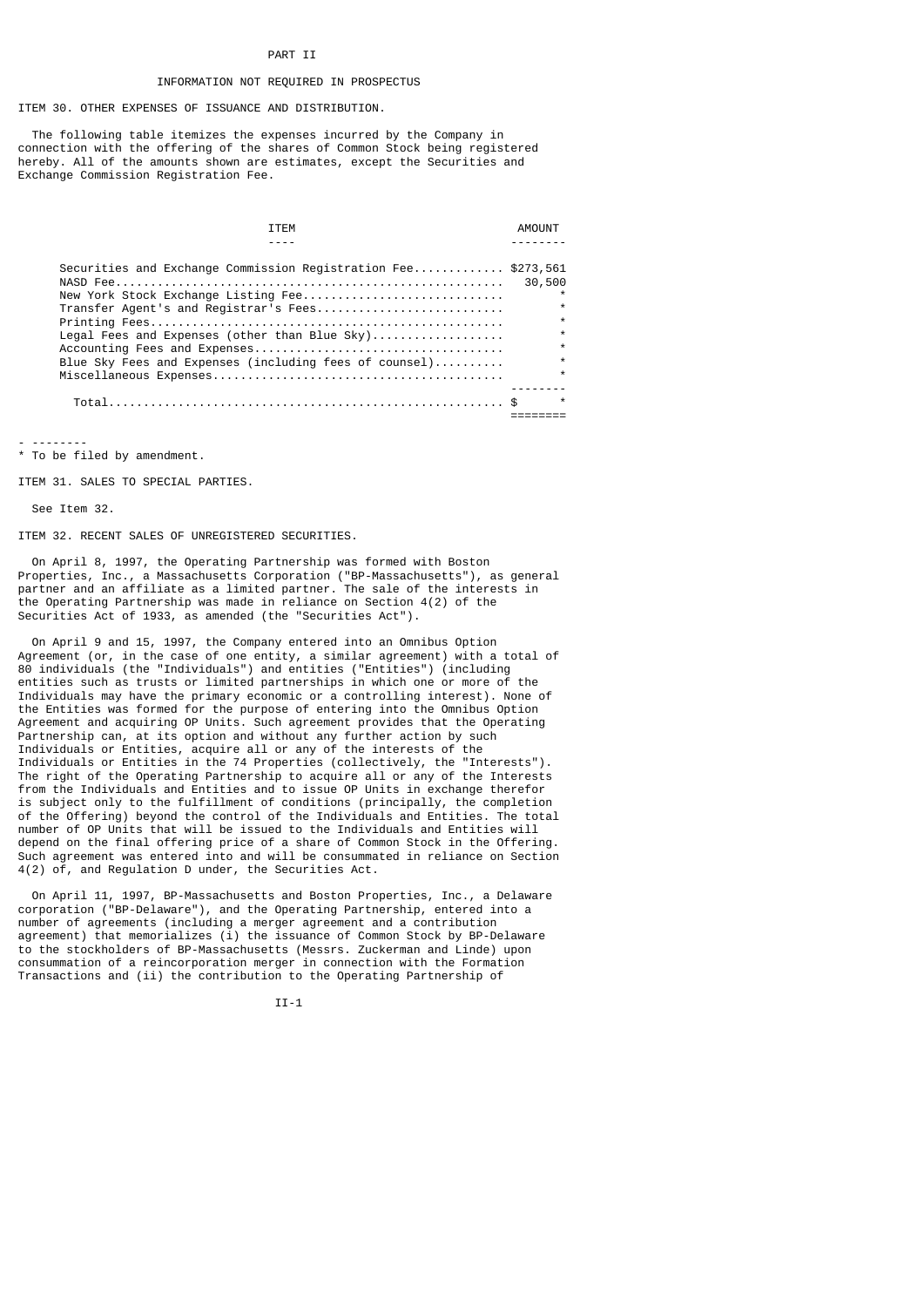the proceeds of the Offering and the management and development operations currently held by BP-Massachusetts. Such agreements were entered into and will be consummated in reliance on Section 4(2) of the Securities Act.

ITEM 33. INDEMNIFICATION OF DIRECTORS AND OFFICERS.

 The Company's Certificate, as amended, and Bylaws provide certain limitations on the liability of the Company's directors and officers for monetary damages to the Company. The Certificate and Bylaws obligate the Company to indemnify its directors and officers, and permit the Company to indemnify its employees and other agents, against certain liabilities incurred in connection with their service in such capacities. These provisions could reduce the legal remedies available to the Company and the stockholders against these individuals. See "Certain Provisions of Delaware Law and The Company's Certificate and Bylaws--Limitation of Liability and Indemnification."

 The Company's Certificate limits the liability of the Company's directors and officers to the Company to the fullest extent permitted from time to time by Delaware law. The DGCL permits, but does not require, a corporation to indemnify its directors, officers, employees or agents and expressly provides that the indemnification provided for under the DGCL shall not be deemed exclusive of any indemnification right under any bylaw, vote of stockholders or disinterested directors, or otherwise. The DGCL permits indemnification against expenses and certain other liabilities arising out of legal actions brought or threatened against such persons for their conduct on behalf of the corporation, provided that each such person acted in good faith and in a manner that he reasonably believed was in or not opposed to the corporation's best interests and in the case of a criminal proceeding, had no reasonable cause to believe his or her conduct was unlawful. The DGCL does not allow indemnification of directors in the case of an action by or in the right of the corporation (including stockholder derivative suits) unless the directors successfully defend the action or indemnification is ordered by the court.

 The Company has entered into indemnification agreements with each of its directors and executive officers. The indemnification agreements require, among other matters, that the Company indemnify its directors and officers to the fullest extent permitted by law and advance to the directors and officers all related expenses, subject to reimbursement if it is subsequently determined that indemnification is not permitted. Under these agreements, the Company must also indemnify and advance all expenses incurred by directors and officers seeking to enforce their rights under the indemnification agreements and may cover directors and officers under the Company's directors' and officers' liability insurance. Although the form of indemnification agreement offers substantially the same scope of coverage afforded by law, it provides additional assurance to directors and officers that indemnification will be available because, as a contract, it cannot be modified unilaterally in the future by the Board of Directors or the Stockholders to eliminate the rights it provides. It is the position of the SEC that indemnification of directors and officers for liabilities under the Securities Act of 1933, as amended (the "Securities Act") is against public policy and unenforceable pursuant to Section 14 of the Securities Act.

ITEM 34. TREATMENT OF PROCEEDS FROM STOCK BEING REGISTERED.

Not applicable.

ITEM 35. FINANCIAL STATEMENTS AND EXHIBITS.

 (b) Exhibits. The following is a complete list of Exhibits filed or incorporated by reference as part of this Registration Statement.

 EXHIBIT NO. DESCRIPTION ----------- -----------

- \*1.1 --Form of U.S. Purchase Agreement --Form of International Purchase Agreement
	-

II-2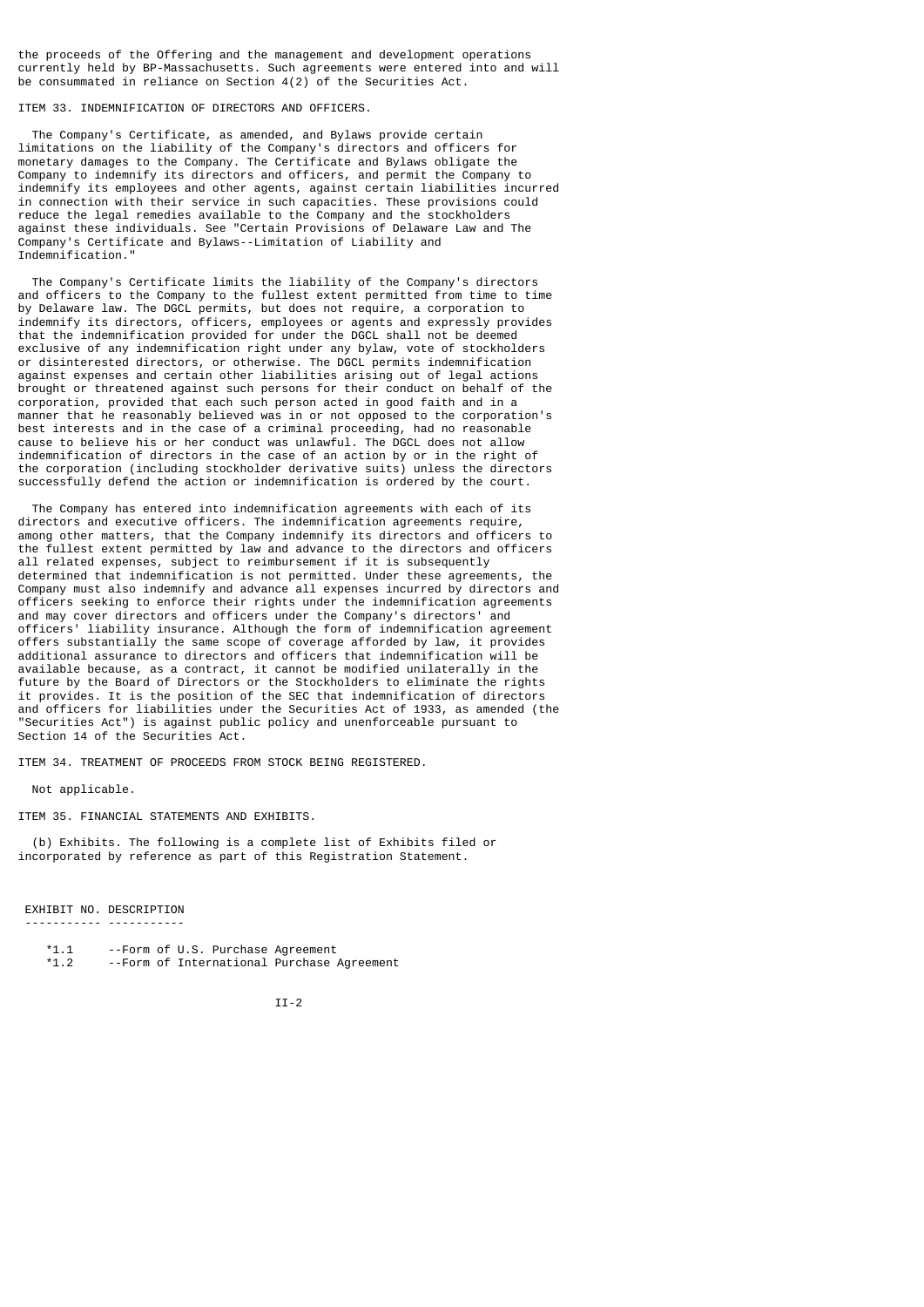### EXHIBIT NO. DESCRIPTION

----------- -----------

| $*3.1$   | --Form of Amended and Restated Certificate of Incorporation of the<br>Company                                                                                              |
|----------|----------------------------------------------------------------------------------------------------------------------------------------------------------------------------|
| $*3.2$   | --Form of Amended and Restated Bylaws of the Company                                                                                                                       |
| $*4.1$   | --Shareholder Rights Agreement dated as of<br>, 1997 between the<br>, as Rights Agent<br>Company and                                                                       |
| $*5.1$   | --Opinion of Goodwin, Procter & Hoar LLP regarding legality of the<br>shares of the Common Stock issued                                                                    |
| $*8.1$   | --Opinion of Goodwin, Procter & Hoar LLP regarding tax matters                                                                                                             |
| $*10.1$  | --Form of Amended and Restated Agreement of Limited Partnership of<br>the Operating Partnership                                                                            |
| $*10.2$  | --1997 Stock Option and Incentive Plan                                                                                                                                     |
| $*10.3$  | --Noncompetition Agreement between the Company and Mortimer B.<br>Zuckerman                                                                                                |
| $*10.4$  | --Employment and Noncompetition Agreement between the Company and<br>Edward H. Linde                                                                                       |
| $*10.5$  | --Form of Indemnification Agreement between the Company and each<br>of its directors and executive officers                                                                |
| $+10.6$  | --Omnibus Option Agreement by and among Boston Properties Limited<br>Partnership (the "Operating Partnership") and the Grantors named<br>therein dated as of April 9, 1997 |
| $*10.7$  | --Revolving Credit Agreement                                                                                                                                               |
| $*10.8$  | --Form of Registration Rights Agreement among the Company and the<br>persons named therein                                                                                 |
| $*10.9$  | --Form of Hotel Lease Agreement                                                                                                                                            |
| $*10.10$ | --Option Agreement between Boston Properties Limited Partnership<br>and Square 36 Properties Limited Partnership dated April 15,<br>1997.                                  |
| $*21.1$  | --Schedule of Subsidiaries of the Company                                                                                                                                  |
| 23.1     | --Consent of Coopers & Lybrand, L.L.P.                                                                                                                                     |
| $+23.3$  | --Consent of Spaulding & Slye                                                                                                                                              |
| $*23.4$  | --Consent of Goodwin, Procter & Hoar LLP (included in Exhibit 5.1)                                                                                                         |
| $*24.1$  | --Powers of Attorney                                                                                                                                                       |
| 27.1     | --Financial Data Schedule                                                                                                                                                  |

- --------

\* To be filed by amendment

+ Previously filed

### ITEM 36. UNDERTAKINGS.

 (a) Insofar as indemnification for liabilities arising under the Securities Act may be permitted to directors, officers and controlling persons of the Registrant pursuant to the foregoing provisions, or otherwise, the Registrant has been advised that in the opinion of the Securities and Exchange Commission such indemnification is against public policy as expressed in the Securities Act and is, therefore, unenforceable. In the event that a claim for indemnification against such liabilities (other than the payment by the Registrant of expenses incurred or paid by a director, officer or controlling person of the Registrant in the successful defense of any action, suit or proceeding) is asserted by such director, officer or controlling person in connection with the securities being registered, the Registrant will, unless in the opinion of its counsel the matter has been settled by controlling precedent, submit to a court of appropriate jurisdiction the question whether such indemnification by it is against public policy as expressed in the Securities Act and will be governed by the final adjudication of such issue.

 (b) The undersigned registrant hereby undertakes to provide to the underwriter at the closing specified in the underwriting agreements, certificates in such denominations and registered in such names as required by the underwriter to permit prompt delivery to each purchaser.

### (c) The undersigned Registrant hereby undertakes that:

 (1) For purposes of determining any liability under the Securities Act of 1933, the information omitted from the form of prospectus filed as part of this Registration Statement in reliance upon Rule 430A and contained in a form of prospectus filed by the Registrant pursuant to Rule 424(b)(1) or (4) or 497(h) under the Securities Act shall be deemed to be part of this Registration Statement as of the time it was declared effective.

 (2) For the purposes of determining any liability under the Securities Act of 1933, each post-effective amendment that contains a form of prospectus shall be deemed to be a new registration statement relating to the securities offered therein, and the offering of such securities at that time shall be deemed to be the initial bona fide offering thereof.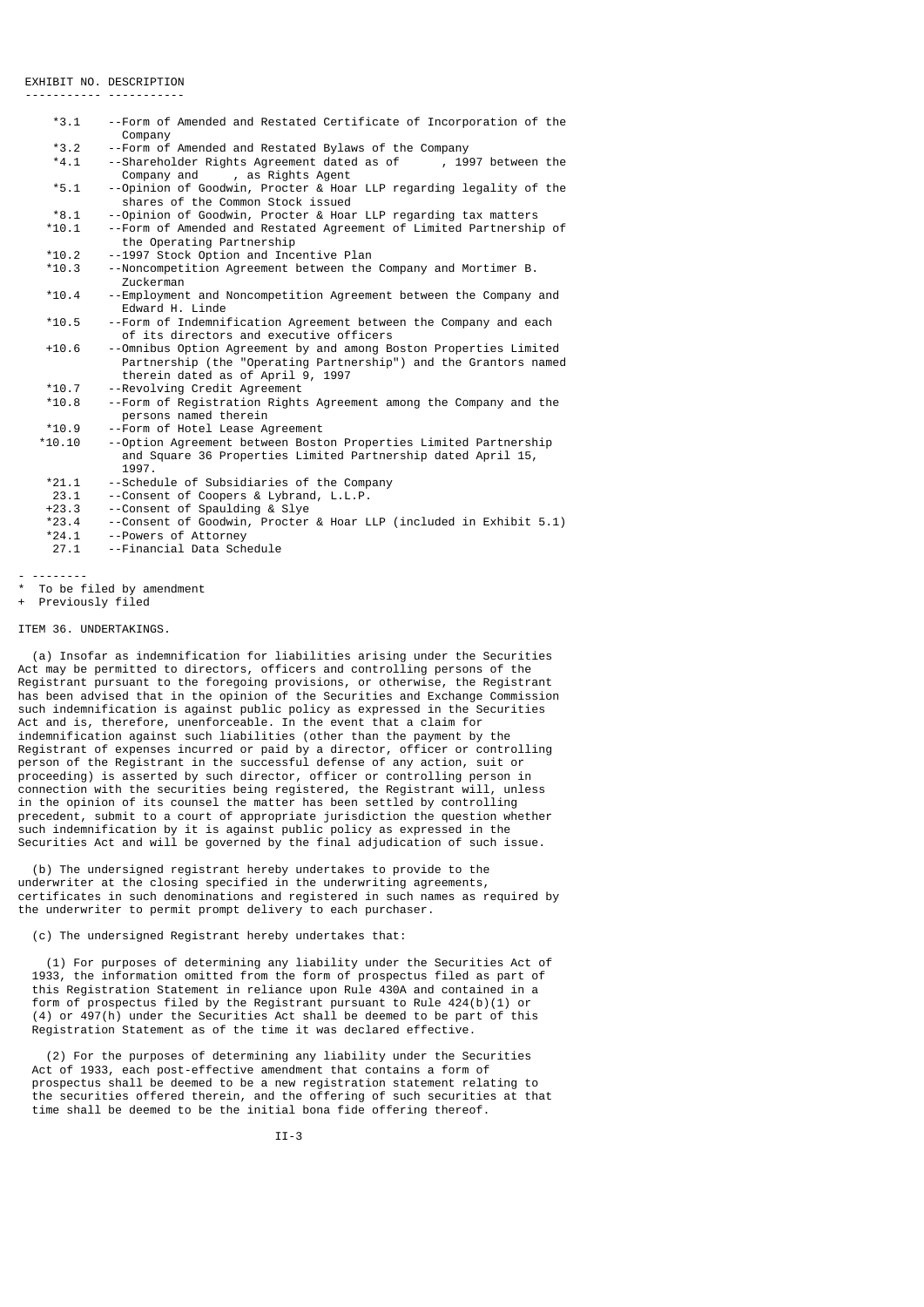## SIGNATURES

 PURSUANT TO THE REQUIREMENTS OF THE SECURITIES ACT OF 1933, BOSTON PROPERTIES, INC. CERTIFIES THAT IT HAS REASONABLE GROUNDS TO BELIEVE THAT IT MEETS ALL OF THE REQUIREMENTS FOR FILING ON FORM S-11 AND HAS DULY CAUSED THIS AMENDMENT TO REGISTRATION STATEMENT TO BE SIGNED ON ITS BEHALF BY THE UNDERSIGNED, THEREUNTO DULY AUTHORIZED, IN THE CITY OF BOSTON, THE COMMONWEALTH OF MASSACHUSETTS, ON THIS 20 DAY OF MAY, 1997.

Boston Properties, Inc.

/s/ Edward H. Linde

 By: \_\_\_\_\_\_\_\_\_\_\_\_\_\_\_\_\_\_\_\_\_\_\_\_\_\_\_\_\_\_\_\_\_\_ NAME: EDWARD H. LINDE TITLE: PRESIDENT AND CHIEF EXECUTIVE OFFICER

 PURSUANT TO THE REQUIREMENTS OF THE SECURITIES ACT OF 1933, THIS AMENDMENT TO REGISTRATION STATEMENT HAS BEEN SIGNED BY THE FOLLOWING PERSONS IN THE CAPACITIES AND ON THE DATES INDICATED.

| <b>SIGNATURE</b>                                                            | TITLE                                                                                                  | DATE         |
|-----------------------------------------------------------------------------|--------------------------------------------------------------------------------------------------------|--------------|
| /s/ Mortimer B. Zuckerman          Chairman of the<br>MORTIMER B. ZUCKERMAN | Board of Directors                                                                                     | May 20, 1997 |
| /s/ Edward H. Linde<br>EDWARD H. LINDE                                      | President and Chief<br>Executive Officer, May 20, 1997<br>Director<br>(Principal<br>Executive Officer) |              |
| /s/ David G. Gaw<br>DAVID G. GAW                                            | Chief Financial<br>Officer (Principal<br>Financial Officer<br>and Principal<br>Accounting<br>Officer)  | May 20, 1997 |
|                                                                             | $II - 4$                                                                                               |              |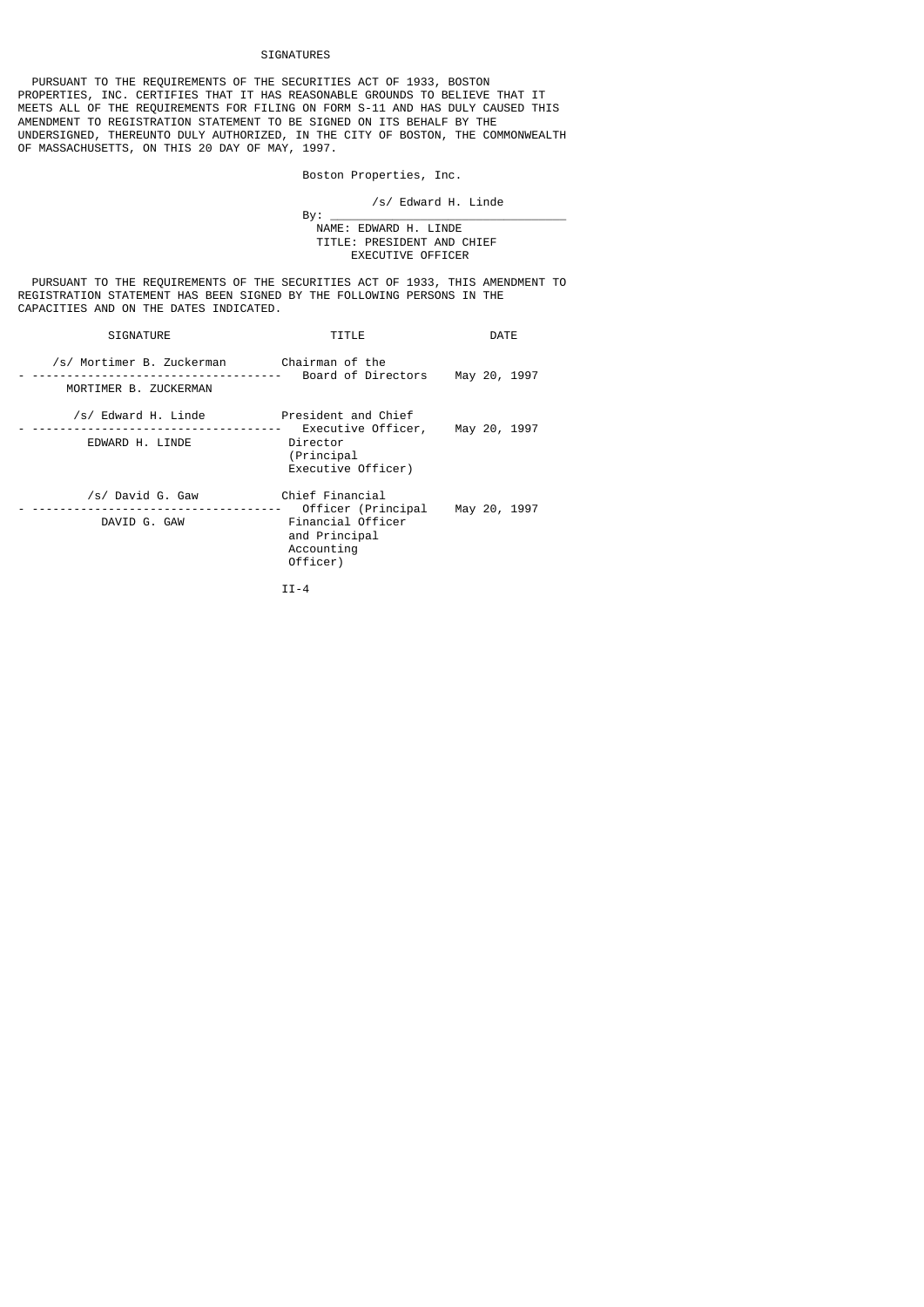## BOSTON PROPERTIES PREDECESSOR GROUP

## REAL ESTATE AND ACCUMULATED DEPRECIATION

 DECEMBER 31, 1996 (DOLLARS IN THOUSANDS)

|                                                                                                                                                                                                                                      |          |            |                                                                                         |                                                                                                 |                                 | INITIAL COST                    |                                                                |                  |
|--------------------------------------------------------------------------------------------------------------------------------------------------------------------------------------------------------------------------------------|----------|------------|-----------------------------------------------------------------------------------------|-------------------------------------------------------------------------------------------------|---------------------------------|---------------------------------|----------------------------------------------------------------|------------------|
| PROPERTY NAME TYPE LOCATION ENCUMBRANCES LAND                                                                                                                                                                                        |          |            |                                                                                         |                                                                                                 |                                 | <u>.</u>                        | COSTS<br>CAPITALIZED<br>SUBSEQUENT<br>BUILDINGS TO ACQUISITION |                  |
|                                                                                                                                                                                                                                      |          |            |                                                                                         |                                                                                                 |                                 |                                 |                                                                |                  |
| 599 Lexington                                                                                                                                                                                                                        |          |            |                                                                                         |                                                                                                 |                                 |                                 |                                                                |                  |
|                                                                                                                                                                                                                                      |          |            |                                                                                         |                                                                                                 |                                 |                                 |                                                                |                  |
|                                                                                                                                                                                                                                      |          |            |                                                                                         |                                                                                                 |                                 |                                 |                                                                |                  |
| 10 & 20 Mall<br>Road                                                                                                                                                                                                                 |          |            | Office Burlington, MA                                                                   | 20, 215                                                                                         | 930                             | 6,928                           | 8,237                                                          |                  |
| 8 Arlington                                                                                                                                                                                                                          |          |            |                                                                                         |                                                                                                 |                                 |                                 |                                                                |                  |
| Street Office Boston, MA 4,611 90 1,855 133<br>32 Hartwell Ave Office Lexington, MA 4,222 168 1,943 2,720<br>91 Hartwell Ave Office Lexington, MA 13,770 784 6,464 1,342<br>195 West Street Office Waltham, MA 5,856 758 5,150 2,557 |          |            |                                                                                         |                                                                                                 |                                 |                                 |                                                                |                  |
|                                                                                                                                                                                                                                      |          |            |                                                                                         |                                                                                                 |                                 |                                 |                                                                |                  |
|                                                                                                                                                                                                                                      |          |            |                                                                                         |                                                                                                 |                                 |                                 |                                                                |                  |
| 191 Spring                                                                                                                                                                                                                           |          |            |                                                                                         |                                                                                                 |                                 |                                 |                                                                |                  |
| Street<br>201 Spring                                                                                                                                                                                                                 |          |            | Office Lexington, MA 23,942 5,175                                                       |                                                                                                 |                                 |                                 | 27,166 17,693                                                  |                  |
| Street                                                                                                                                                                                                                               |          |            | Office Lexington, MA                                                                    | $\mathcal{L}^{\mathcal{L}}$ , and $\mathcal{L}^{\mathcal{L}}$ , and $\mathcal{L}^{\mathcal{L}}$ |                                 | 1,500 3,637                     | $ -$                                                           |                  |
| Waltham Office                                                                                                                                                                                                                       |          |            |                                                                                         |                                                                                                 |                                 |                                 |                                                                |                  |
| Center<br>204 Second                                                                                                                                                                                                                 |          |            | Office Waltham, MA                                                                      | 11,389 422 2,719 2,926                                                                          |                                 |                                 |                                                                |                  |
|                                                                                                                                                                                                                                      |          |            | office Waltham, MA                                                                      |                                                                                                 |                                 |                                 |                                                                |                  |
|                                                                                                                                                                                                                                      |          |            |                                                                                         |                                                                                                 |                                 |                                 | 2, 402 630<br>4, 601 1, 282<br>3, 234 110                      |                  |
|                                                                                                                                                                                                                                      |          |            |                                                                                         |                                                                                                 |                                 |                                 |                                                                |                  |
| 100 Hayden                                                                                                                                                                                                                           |          |            |                                                                                         |                                                                                                 |                                 | 3,145                           | 510                                                            |                  |
| Avenue                                                                                                                                                                                                                               |          |            | Office Lexington, MA                                                                    |                                                                                                 | <b>Contract Contract</b><br>364 | 3,603                           | 264                                                            |                  |
| Lexington Office                                                                                                                                                                                                                     |          |            |                                                                                         |                                                                                                 |                                 |                                 |                                                                |                  |
| Park<br>Bedford Business Office/ Bedford, MA                                                                                                                                                                                         |          |            |                                                                                         | 23,500                                                                                          | 502                             |                                 | $3,403$ $12,743$                                               |                  |
| Park                                                                                                                                                                                                                                 | R & D    |            |                                                                                         |                                                                                                 |                                 |                                 |                                                                |                  |
| One Cambridge                                                                                                                                                                                                                        |          |            |                                                                                         |                                                                                                 |                                 |                                 |                                                                |                  |
| Center<br>Three Cambridge                                                                                                                                                                                                            |          |            | Office Cambridge, MA 45,000                                                             |                                                                                                 | 134                             |                                 | 25, 110 3, 133                                                 |                  |
| Center                                                                                                                                                                                                                               |          |            | Office Cambridge, MA                                                                    | 19,000                                                                                          | 174                             | 12,200                          | 598                                                            |                  |
| Ten Cambridge                                                                                                                                                                                                                        |          |            |                                                                                         |                                                                                                 |                                 |                                 |                                                                |                  |
| Center                                                                                                                                                                                                                               |          |            | Office Cambridge, MA                                                                    |                                                                                                 |                                 |                                 | 25,000 1,299 12,943 4,420                                      |                  |
| Eleven Cambridge<br>Center                                                                                                                                                                                                           |          |            | Office Cambridge, MA                                                                    | 8,319                                                                                           |                                 | 121 5,535                       | 392                                                            |                  |
| Capital Gallery                                                                                                                                                                                                                      |          |            | orrice campriage, MA                8,319<br>Office SW, Washington DC            60,751 |                                                                                                 | 4,725                           |                                 | $29,560$ 7,033                                                 |                  |
| The U.S.                                                                                                                                                                                                                             |          |            |                                                                                         |                                                                                                 |                                 |                                 |                                                                |                  |
| International<br>Commission                                                                                                                                                                                                          |          |            |                                                                                         |                                                                                                 |                                 |                                 |                                                                |                  |
| Building 0ffice SW, Washington DC 50,000 109 22,420 9,293                                                                                                                                                                            |          |            |                                                                                         |                                                                                                 |                                 |                                 |                                                                |                  |
|                                                                                                                                                                                                                                      |          |            |                                                                                         | <u>.</u> .                                                                                      |                                 | . <b>.</b>                      | <u> - - - - - - - -</u>                                        |                  |
| Subtotal                                                                                                                                                                                                                             |          |            |                                                                                         | \$880,722<br><u>.</u>                                                                           |                                 | \$116,733 \$308,366<br><u> </u> | \$163,023                                                      |                  |
|                                                                                                                                                                                                                                      |          |            |                                                                                         |                                                                                                 |                                 |                                 |                                                                |                  |
|                                                                                                                                                                                                                                      |          |            | GROSS AMOUNT                                                                            |                                                                                                 |                                 |                                 |                                                                |                  |
|                                                                                                                                                                                                                                      |          |            | CARRIED AT CLOSE OF PERIOD                                                              |                                                                                                 |                                 |                                 |                                                                |                  |
|                                                                                                                                                                                                                                      |          |            |                                                                                         | DEVELOPMENT                                                                                     |                                 |                                 |                                                                |                  |
|                                                                                                                                                                                                                                      | LAND     |            | BUILDING                                                                                | AND                                                                                             |                                 |                                 |                                                                | DEPRECIABLE      |
| PROPERTY NAME                                                                                                                                                                                                                        | AND      |            | AND<br>IMPROVEMENTS IMPROVEMENTS                                                        | CONSTRUCTION<br>IN PROCESS                                                                      | TOTAL                           | ACCUMULATED<br>DEPRECIATION     | YEAR BUILT/<br>RENOVATED                                       | LIVES<br>(YEARS) |
|                                                                                                                                                                                                                                      |          |            |                                                                                         |                                                                                                 |                                 |                                 |                                                                |                  |
|                                                                                                                                                                                                                                      |          |            |                                                                                         |                                                                                                 |                                 |                                 |                                                                |                  |
| 599 Lexington<br>Avenue                                                                                                                                                                                                              | \$81,040 |            | \$167,966                                                                               | $\mathfrak s$<br>$\sim$ $-$                                                                     |                                 | \$249,006 \$ 58,567             | 1986                                                           | (1)              |
| 2300 N. Street                                                                                                                                                                                                                       | 16,509   |            | 32,491                                                                                  | $ -$                                                                                            | 49,000                          | 9,001                           | 1986                                                           | (1)              |
| 10 & 20 Mall                                                                                                                                                                                                                         |          |            |                                                                                         |                                                                                                 |                                 |                                 |                                                                |                  |
| Road                                                                                                                                                                                                                                 |          | 939        | 15,156                                                                                  | $- -$                                                                                           |                                 | 16,095 4,474                    | 1984-86                                                        | (1)              |
| 8 Arlington<br>Street                                                                                                                                                                                                                |          | 90         | 1,988                                                                                   |                                                                                                 | 2,078                           | 770                             | 1860-1920/1989                                                 | (1)              |
| 32 Hartwell Ave                                                                                                                                                                                                                      |          | 168        | 4,663                                                                                   |                                                                                                 | 4,831                           | 2,244                           | 1968-79/1987-88                                                | (1)              |
| 91 Hartwell Ave                                                                                                                                                                                                                      |          | 784        | 7,806                                                                                   |                                                                                                 | 8,590                           | 2,081                           | 1985                                                           | (1)              |
| 195 West Street<br>191 Spring                                                                                                                                                                                                        |          | 1,611      | 6,854                                                                                   | $- -$                                                                                           | 8,465                           | 1,286                           | 1990                                                           | (1)              |
| Street                                                                                                                                                                                                                               |          | 5,175      | 44,859                                                                                  | $- -$                                                                                           | 50,034                          | 8,857                           | 1971/1995                                                      | (1)              |
| 201 Spring                                                                                                                                                                                                                           |          |            |                                                                                         |                                                                                                 |                                 |                                 |                                                                |                  |
| Street                                                                                                                                                                                                                               |          | $\sim$ $-$ | $\sim$ $-$                                                                              | 5,137                                                                                           | 5,137                           | $- -$                           | 1997                                                           | N/A              |

Avenue 37 3,032 -- 3,069 1,291 1981/1993 (1) 170 Tracer Lane 418 5,863 -- 6,281 2,122 1980 (1) 33 Hayden Avenue 266 3,344 -- 3,610 1,517 1979 (1) 92 Hayden Avenue 230 3,655 -- 3,885 1,294 1968/1984 (1)

Center 425 5,642 -- 6,067 3,004 1968-70/1987-88 (1)

Waltham Office

Center<br>204 Second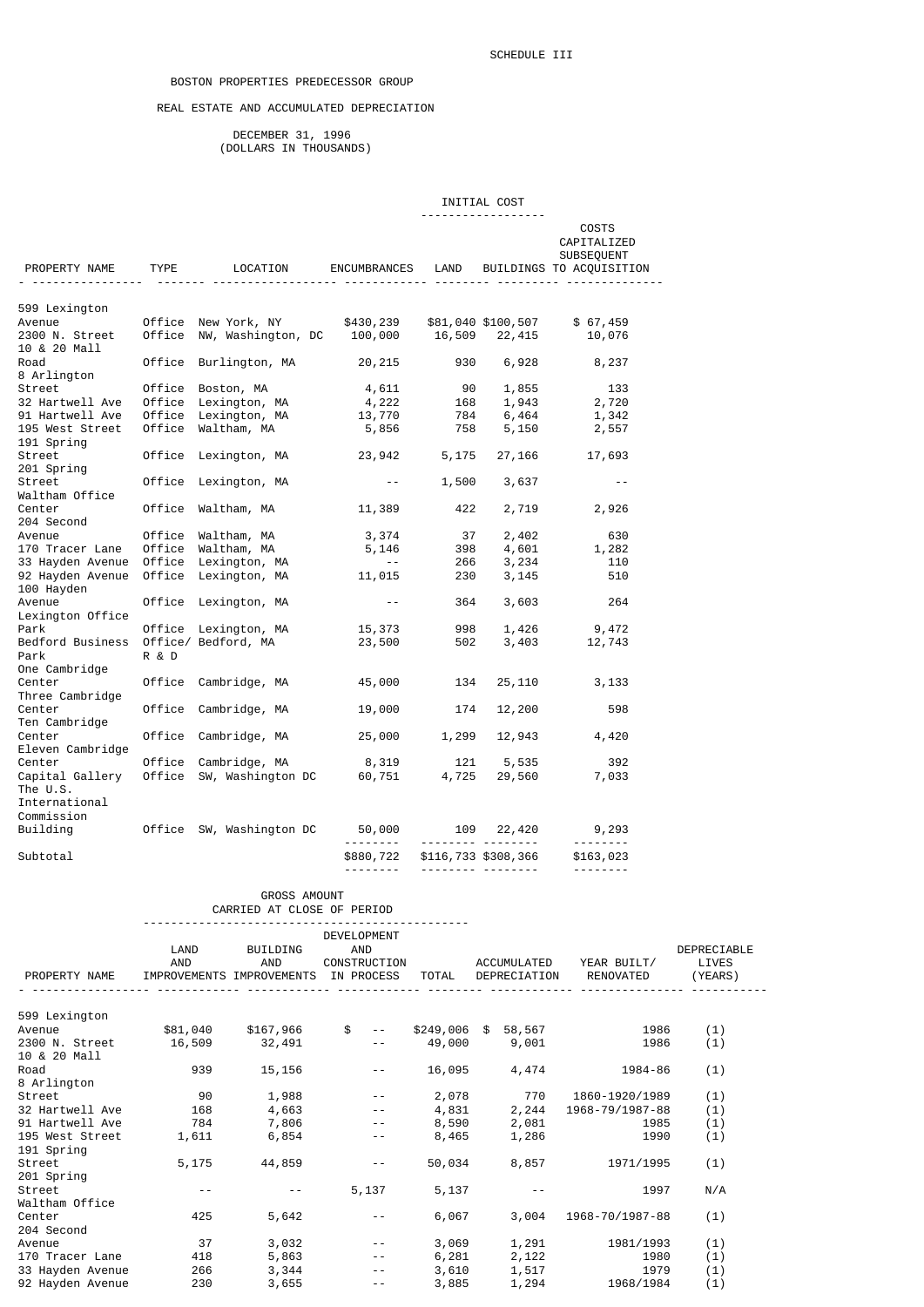| 100 Hayden                                                 |           |           |         |        |                      |         |     |
|------------------------------------------------------------|-----------|-----------|---------|--------|----------------------|---------|-----|
| Avenue                                                     | 364       | 3,867     |         | 4,231  | 1,132                | 1985    | (1) |
| Lexington Office                                           |           |           |         |        |                      |         |     |
| Park                                                       | 1,072     | 10,824    | $- -$   | 11,896 | 3,561                | 1982    | (1) |
| Bedford Business<br>Park                                   | 502       | 16,146    | $ -$    | 16,648 | 5,831                | 1969-80 | (1) |
| One Cambridge                                              |           |           |         |        |                      |         |     |
| Center<br>Three Cambridge                                  | 134       | 28, 243   |         | 28,377 | 7,975                | 1987    | (1) |
| Center<br>Ten Cambridge                                    | 174       | 12,798    |         | 12,972 | 3,181                | 1987    | (1) |
| Center<br>Eleven Cambridge                                 | 1,868     | 16,794    | $- -$   | 18,662 | 4,882                | 1990    | (1) |
| Center                                                     | 121       | 5,927     |         | 6,048  | 1,975                | 1984    | (1) |
| Capital Gallery<br>The U.S.<br>International<br>Commission | 4,725     | 36,593    | $- -$   | 41,318 | 14, 192              | 1981    | (1) |
| Building                                                   | 1,569     | 30,253    |         | 31,822 | 10,762               | 1987    | (1) |
|                                                            |           |           |         |        |                      |         |     |
| Subtotal                                                   | \$118,221 | \$464,764 | \$5,137 |        | \$588,122 \$ 149,999 |         |     |
|                                                            |           |           |         |        |                      |         |     |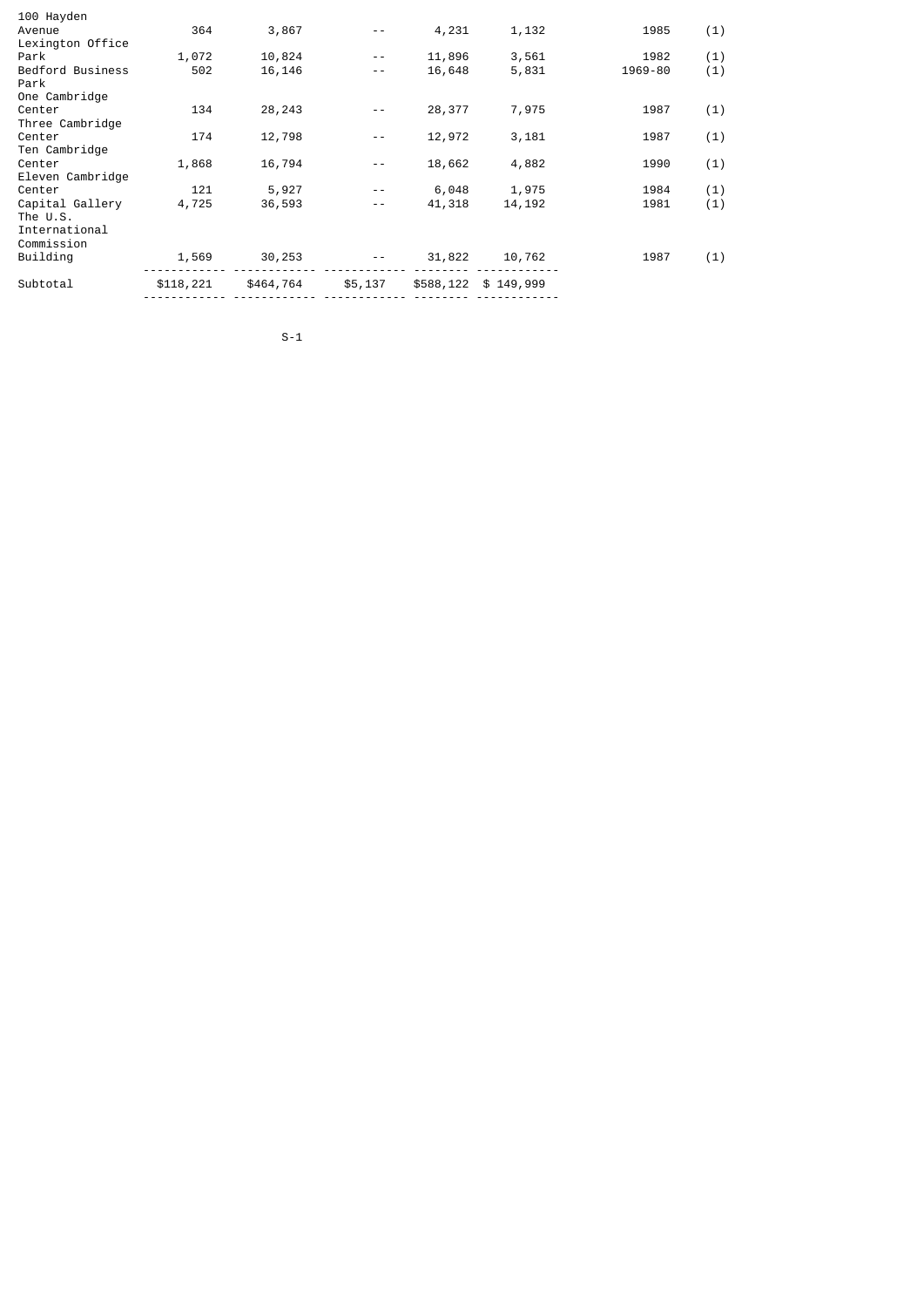## REAL ESTATE AND ACCUMULATED DEPRECIATION

 DECEMBER 31, 1996 (DOLLARS IN THOUSANDS)

## INITIAL COST

| PROPERTY NAME TYPE LOCATION<br><u>.</u>                              | <u>.</u>                                                                   |                             |                                                            |                 | COSTS<br>CAPITALIZED<br>SUBSEQUENT<br>ENCUMBRANCES LAND BUILDINGS TO ACQUISITIONS |
|----------------------------------------------------------------------|----------------------------------------------------------------------------|-----------------------------|------------------------------------------------------------|-----------------|-----------------------------------------------------------------------------------|
| Subtotal from<br>previous page                                       |                                                                            |                             | \$880,722\$116,733\$308,366                                |                 | \$163,023                                                                         |
| One Independence<br>Square<br>Two Independence                       | Office SW, Washington DC 78,700 \$ 9,356 \$ 33,701                         |                             |                                                            |                 | .<br>\$14,170                                                                     |
| Square<br>Montvale Center<br>Democracy Center                        | Office SW, Washington DC<br>Office Gaithersburg, MD<br>Office Bethesda, MD |                             | 122,856 14,053 59,883<br>7,992 1,574<br>110,100 12,550     | 9,786<br>50,015 | 8,795<br>3,433<br>18,392                                                          |
| 7435 Boston<br>Boulevard,<br>Building One<br>7451 Boston             | Office Springfield, VA                                                     | 5,564                       | 392                                                        | 3,822           | 1,199                                                                             |
| Boulevard,<br>Building Two<br>7374 Boston<br>Boulevard,              | Office Springfield, VA                                                     | 2,215                       | 249                                                        | 1,542           | 1,460                                                                             |
| Building Four<br>8000 Grainger<br>Court,                             | Office Springfield, VA                                                     | 3,619                       | 241                                                        | 1,605           | 462                                                                               |
| Building Five<br>7500 Boston<br>Boulevard,                           | Office Springfield, VA                                                     | 7,664                       | 366                                                        | 4,282           | 603                                                                               |
| Building Six<br>7501 Boston<br>Boulevard,                            | Office Springfield, VA                                                     | 6,440                       | 138                                                        | 3,749           | 206                                                                               |
| Building Seven<br>7601 Boston<br>Boulevard,                          | Office Springfield, VA<br>Office Springfield, VA                           | $ -$                        | 665                                                        | 878             | $\sim$ $-$                                                                        |
| Building Eight<br>7600 Boston<br>Boulevard,<br>Building Nine         | Office Springfield, VA                                                     | 8,372<br>5,796              | 200<br>127                                                 | 3,883<br>2,839  | 453<br>1,386                                                                      |
| 7375 Boston<br>Boulevard,<br>Building Ten  Office Springfield, VA    |                                                                            | $\sim$ $\sim$               | 23                                                         | 2,685           | 559                                                                               |
| 8000 Boston<br>Boulevard,<br>Building Eleven  Office Springfield, VA |                                                                            |                             | the experimental con-                                      | 136 3,071       | 88<br><u> - - - - - - - -</u>                                                     |
| Subtotal                                                             |                                                                            | <u> - - - - - - - - - -</u> | $$1,240,040$ \$ 156,803 \$ 490,107<br>---------- --------- |                 | \$214,229<br><u>.</u>                                                             |

|                                                                  |                                                     |                 | <b>GROSS AMOUNT</b> |            | CARRIED AT CLOSE OF PERIOD |        |                                                    |                |                                 |
|------------------------------------------------------------------|-----------------------------------------------------|-----------------|---------------------|------------|----------------------------|--------|----------------------------------------------------|----------------|---------------------------------|
| PROPERTY NAME                                                    | LAND<br>AND<br>IMPROVEMENTS IMPROVEMENTS IN PROCESS | BUILDING<br>AND |                     |            | <b>DEVELOPMENT</b><br>AND  | TOTAL  | CONSTRUCTION ACCUMULATED<br>DEPRECIATION RENOVATED | YEAR<br>BUILT/ | DEPRECIABLE<br>LIVES<br>(YEARS) |
| Subtotal from<br>previous page                                   | \$118,221 \$464,764 \$5,137 \$588,122 \$149,999     |                 |                     |            |                            |        |                                                    |                |                                 |
| One Independence<br>Square<br>Two Independence                   | \$9,634                                             |                 | \$ 47,593           | $^{\circ}$ | $\sim$ $-$                 |        | $$57,227$ \$9,556                                  | 1991           | (1)                             |
| Square                                                           | 15,038                                              |                 | 67,693              |            |                            |        | 82,731 9,228                                       | 1992           | (1)                             |
| Montvale Center<br>Democracy Center<br>7435 Boston<br>Boulevard, | 2,399<br>13,695                                     |                 | 12,394<br>67,262    |            | $- -$                      | 80,957 | 14,793 3,384 1987<br>17,710                        | 1985-88        | (1)<br>(1)                      |
| Building One<br>7451 Boston<br>Boulevard,                        | 486                                                 |                 | 4,927               |            |                            | 5,413  | 1,571                                              | 1982           | (1)                             |
| Building Two<br>7374 Boston<br>Boulevard,                        | 535                                                 |                 | 2,716               |            |                            | 3,251  | 1,141                                              | 1982           | (1)                             |
| Building Four<br>8000 Grainger<br>Court,                         | 303                                                 |                 | 2,005               |            |                            | 2,308  | 639                                                | 1984           | (1)                             |
| Building Five<br>7500 Boston                                     | 453                                                 |                 | 4,798               |            |                            | 5,251  | 1,509                                              | 1984           | (1)                             |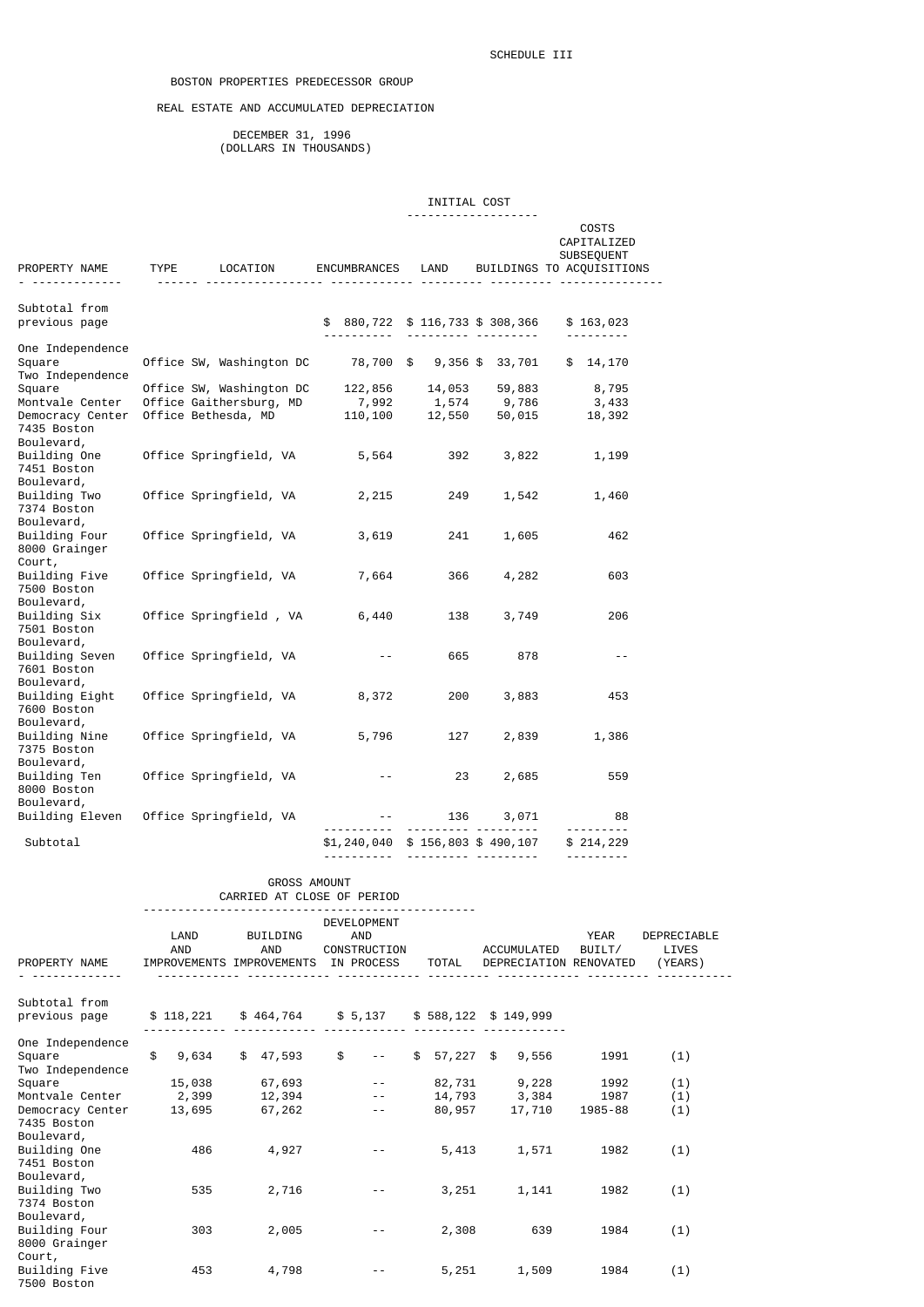| Subtotal                                                   | \$161,874 | \$692,585 | \$6,680 | \$861,139 | \$199,916 |      |     |
|------------------------------------------------------------|-----------|-----------|---------|-----------|-----------|------|-----|
| Boulevard,<br>Building Eleven                              | 214       | 3,081     | $ -$    | 3,295     | 629       | 1989 | (1) |
| Boulevard,<br>Building Ten<br>8000 Boston                  | 47        | 3,220     | - -     | 3,267     | 894       | 1988 | (1) |
| Boulevard,<br>Building Nine<br>7375 Boston                 | 189       | 4,163     |         | 4,352     | 1,212     | 1987 | (1) |
| Boulevard,<br>Building Eight<br>7600 Boston                | 378       | 4,158     |         | 4,536     | 1,270     | 1986 | (1) |
| 7501 Boston<br>Boulevard,<br>Building Seven<br>7601 Boston | - -       |           | 1,543   | 1,543     |           | 1997 | N/A |
| Boulevard,<br>Building Six                                 | 282       | 3,811     |         | 4,093     | 1,174     | 1985 | (1) |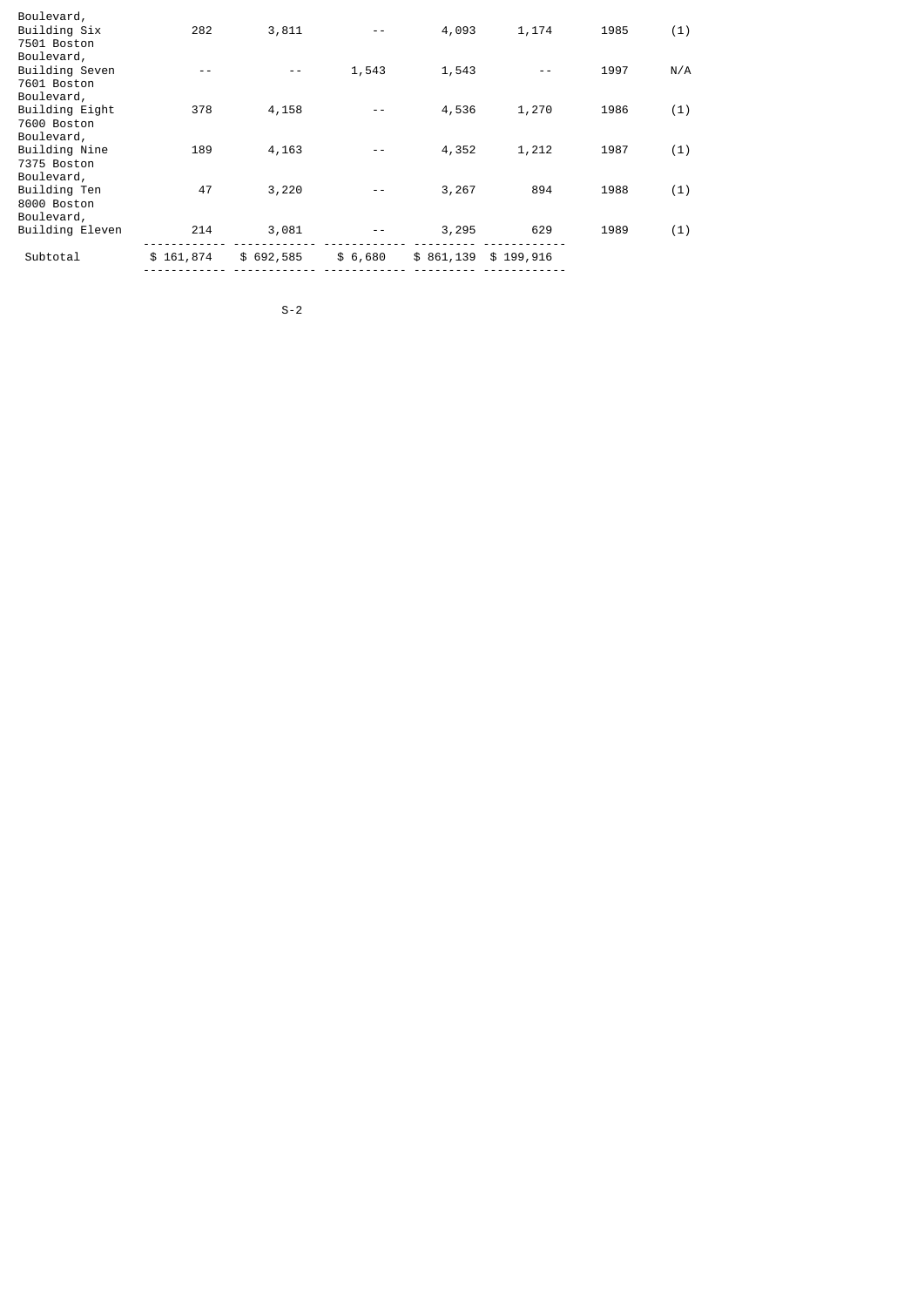# BOSTON PROPERTIES PREDECESSOR GROUP

## REAL ESTATE AND ACCUMULATED DEPRECIATION

 DECEMBER 31, 1996 (DOLLARS IN THOUSANDS)

|                                                |                 |                                                                                                                                 |                                 |              | INITIAL COST          |                                                                |                                 |
|------------------------------------------------|-----------------|---------------------------------------------------------------------------------------------------------------------------------|---------------------------------|--------------|-----------------------|----------------------------------------------------------------|---------------------------------|
| PROPERTY NAME                                  |                 | TYPE LOCATION                                                                                                                   | ENCUMBRANCES LAND               |              | -----------------     | COSTS<br>CAPITALIZED<br>SUBSEQUENT<br>BUILDINGS TO ACQUISITION |                                 |
|                                                |                 |                                                                                                                                 |                                 |              |                       | <u> </u>                                                       |                                 |
| Subtotal from<br>previous page                 |                 |                                                                                                                                 | \$1,240,040 \$156,803 \$490,107 |              |                       | \$214,229                                                      |                                 |
| 7700 Boston                                    |                 |                                                                                                                                 |                                 |              |                       |                                                                |                                 |
| Boulevard,<br>Building Twelve<br>Sugarland     | Office          | Springfield, VA                                                                                                                 | $--$ \$                         | 1,105 \$     | 1,042 \$              | $- -$                                                          |                                 |
| Building One                                   | Office          | Herndon, VA                                                                                                                     | $- -$                           | 735          | 2,739                 | $- -$                                                          |                                 |
| Sugarland<br>Building Two<br>Hilltop Business  | Office          | Herndon, VA                                                                                                                     | $- -$                           | 834          | 3,216                 | $\sim$ $-$                                                     |                                 |
| Center                                         | Office          | So. San Francisco, CA 4,817                                                                                                     |                                 | 53           | 492                   | 140                                                            |                                 |
| 164 Lexington<br>Road                          | Office          | Billerica, MA                                                                                                                   | 1,970                           | 592          | 1,370                 | 127                                                            |                                 |
| 25-33 Dartmouth<br>Street<br>40-46 Harvard     |                 | Industrial Westwood, MA                                                                                                         | 3,296                           | 273          | 1,595                 | 470                                                            |                                 |
| Street<br>1950 Stanford                        |                 | Industrial Westwood, MA                                                                                                         | 5,380                           | 351          |                       | 1,782<br>1,347                                                 |                                 |
| Court, Building<br>One<br>6201 Columbia        |                 | Industrial Landover, MD                                                                                                         | 2,662                           | 269          | 1,554                 | 161                                                            |                                 |
| Park, Building<br>Two<br>2000 South Club       |                 | Industrial Landover, MD                                                                                                         | 5,023                           | 505          | 2,746                 | 951                                                            |                                 |
| Drive, Building<br>Three                       |                 | Industrial Landover, MD                                                                                                         | 3,542                           | 465          | 2,125                 | 702                                                            |                                 |
| 38 Cabot<br>Boulevard<br>430 Rozzi Place       |                 | Industrial Bucks County, PA<br>Industrial So. San Francisco, CA                                                                 | $ -$<br>$ -$                    | 329<br>24    | 1,238<br>217          | 1,933<br>67                                                    |                                 |
| 560 Forbes<br>Boulevard<br>2391 West Winton    |                 | Industrial So. San Francisco, CA                                                                                                | $\sim$ $-$                      | 48           | 435                   | 133                                                            |                                 |
| Avenue                                         |                 | Industrial Hayward, CA                                                                                                          | 1,343                           | 182          | 1,217                 | 41                                                             |                                 |
| 17 Hartwell<br>Avenue<br>Fourteen              | R&D             | Lexington, MA                                                                                                                   | 938                             | 26           | 150                   | 362                                                            |                                 |
| Cambridge<br>Long Wharf                        | R&D             | Cambridge, MA                                                                                                                   | 6,748                           | 110          | 4,483                 | $ -$                                                           |                                 |
| Marriott<br>Cambridge Center                   | Hotel<br>Hotel  | Boston, MA<br>Cambridge, MA                                                                                                     | 68,600<br>61,000                | 1,752<br>478 | 37,534<br>37,918      | 2,216<br>3,734                                                 |                                 |
| Cambridge Center<br>Ν.                         | Garage          | Cambridge, MA                                                                                                                   | 15,000                          |              | 639<br>11,630         | 527                                                            |                                 |
| Subtotal                                       |                 |                                                                                                                                 | <u> - - - - - - - - - - -</u>   |              |                       | \$1,420,359 \$165,573 \$603,590 \$227,140                      |                                 |
|                                                |                 | <b>GROSS AMOUNT</b>                                                                                                             |                                 |              |                       |                                                                |                                 |
|                                                |                 | CARRIED AT CLOSE OF PERIOD                                                                                                      | DEVELOPMENT                     |              |                       |                                                                |                                 |
| PROPERTY NAME                                  |                 | LAND AND BUILDING AND CONSTRUCTION ACCUMULATED YEAR BUILT/<br>IMPROVEMENTS IMPROVEMENTS IN PROCESS TOTAL DEPRECIATION RENOVATED | AND                             |              |                       |                                                                | DEPRECIABLE<br>LIVES<br>(YEARS) |
| Subtotal from                                  |                 |                                                                                                                                 |                                 |              |                       |                                                                |                                 |
|                                                |                 | previous page      \$ 161,874     \$ 692,585     \$ 6,680    \$ 861,139   \$ 199,916                                            |                                 |              |                       |                                                                |                                 |
| 7700 Boston                                    |                 |                                                                                                                                 |                                 |              |                       |                                                                |                                 |
| Boulevard,<br>Building Twelve  \$<br>Sugarland |                 | $--$ \$                                                                                                                         | $-$ \$ 2,147 \$ 2,147 \$        |              | $\sim$ $\sim$ $ \sim$ | 1997                                                           | N/A                             |
| Building One<br>Sugarland                      | $\sim$ $ ^{-1}$ | $\sim$ $-$                                                                                                                      | $3,474$ $3,474$ --              |              |                       | 1985/1997                                                      | N/A                             |
| Building Two<br>Hilltop Business               | $\sim$ $ ^{-}$  | $\sim$ $-$                                                                                                                      | 4,050 11                        | 4,050        | and the state of the  | 1986/1997                                                      | N/A                             |
| Center<br>164 Lexington                        | 53              | 632                                                                                                                             | $\sim$ $-$                      | 685 000      | 260                   | early 1970's                                                   | (1)                             |
| Road<br>25-33 Dartmouth                        | 592             | 1,497                                                                                                                           | $\sim$ $-$                      | 2,089        | 39                    | 1995                                                           | (1)                             |
| Street                                         |                 | 273 2,065                                                                                                                       | $\sim$ 100 $-$ 100 $\sim$       | 2,338 1,120  |                       | 1966                                                           | (1)                             |

Street 351 3,129 -- 3,480 2,244 1967 (1)

40-46 Harvard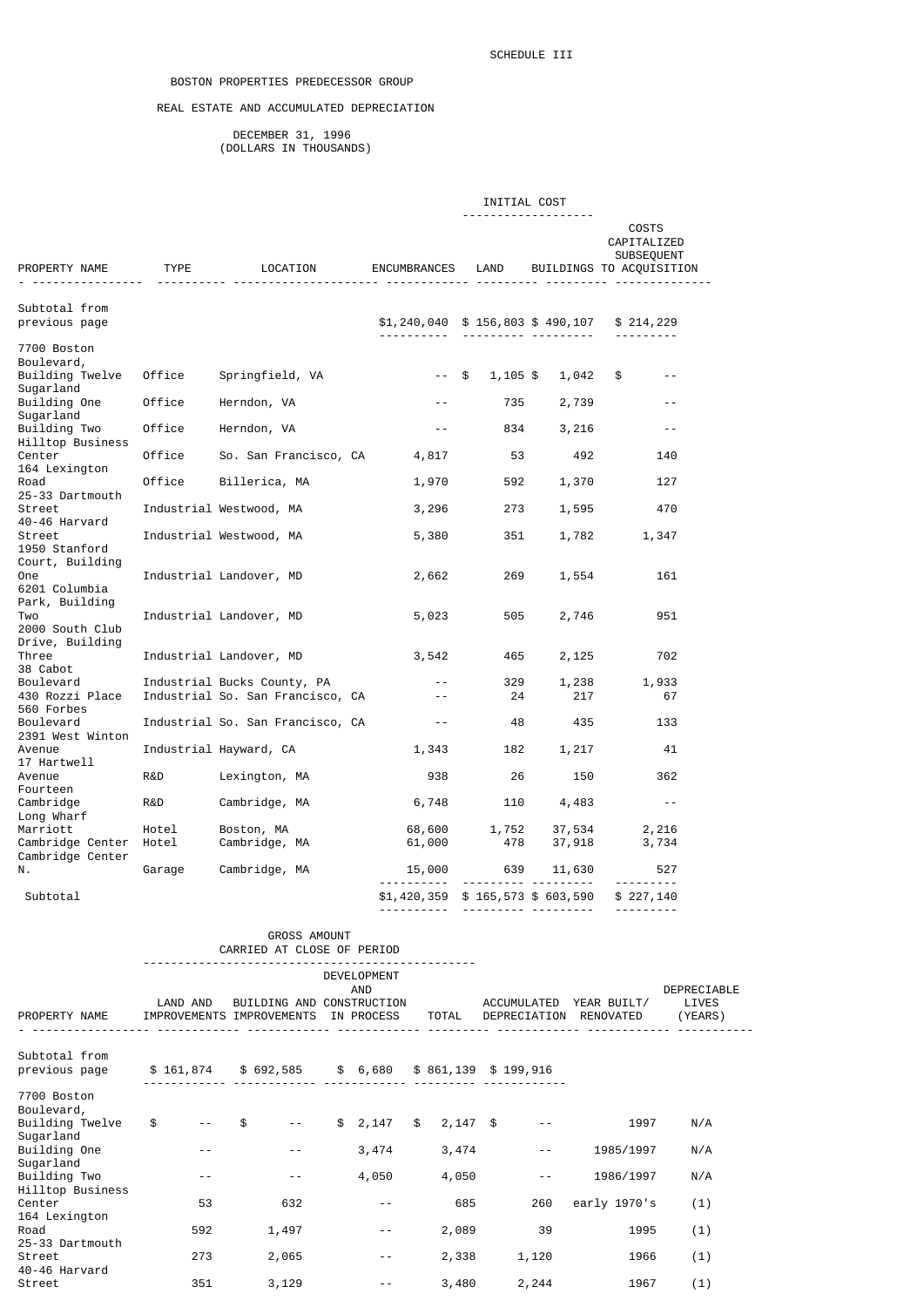| Subtotal              | \$169,424 | \$810,528 | \$16,351 |        | $$996,303$ $$238,469$ |              |     |
|-----------------------|-----------|-----------|----------|--------|-----------------------|--------------|-----|
| Ν.                    | 1,163     | 11,633    |          | 12,796 | 2,000                 | 1990         | (1) |
| Cambridge Center      |           |           |          |        |                       |              |     |
| Cambridge Center      | 478       | 41,652    | - -      | 42,130 | 10,129                | 1986         | (1) |
| Marriott              | 1,752     | 39,750    | $- -$    | 41,502 | 14,527                | 1982         | (1) |
| Long Wharf            |           |           |          |        |                       |              |     |
| Cambridge             | 110       | 4,483     | $ -$     | 4,593  | 1,569                 | 1983         | (1) |
| Fourteen              |           |           |          |        |                       |              |     |
| 17 Hartwell<br>Avenue | 26        | 512       | $ -$     | 538    | 435                   | 1968         | (1) |
| Avenue                | 182       | 1,258     | - -      | 1,440  | 858                   | 1974         | (1) |
| 2391 West Winton      |           |           |          |        |                       |              |     |
| Boulevard             | 48        | 568       | $- -$    | 616    | 234                   | early 1970's | (1) |
| 560 Forbes            |           |           |          |        |                       |              |     |
| 430 Rozzi Place       | 24        | 284       | - -      | 308    | 117                   | early 1970's | (1) |
| Boulevard             | 329       | 3,171     |          | 3,500  | 2,709                 | 1972/1984    | (1) |
| 38 Cabot              |           |           |          |        |                       |              |     |
| Three                 | 859       | 2,433     | $ -$     | 3,292  | 682                   | 1988         | (1) |
| Drive, Building       |           |           |          |        |                       |              |     |
| 2000 South Club       |           |           |          |        |                       |              |     |
| Park, Building<br>Two | 960       | 3,242     |          | 4,202  | 1,186                 | 1986         | (1) |
| 6201 Columbia         |           |           |          |        |                       |              |     |
| <b>One</b>            | 350       | 1,634     | $- -$    | 1,984  | 444                   | 1986         | (1) |
| Court, Building       |           |           |          |        |                       |              |     |
| 1950 Stanford         |           |           |          |        |                       |              |     |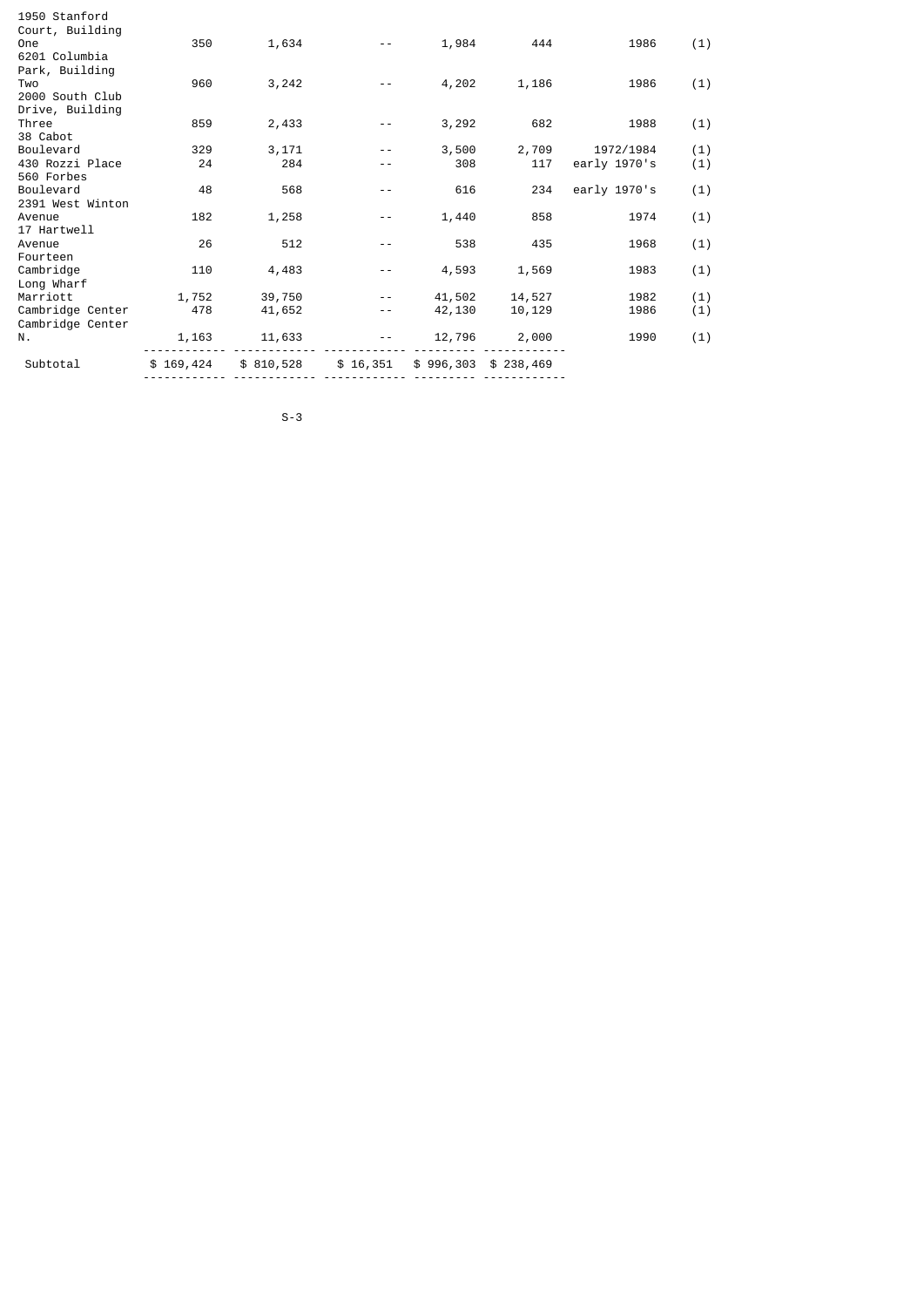## BOSTON PROPERTIES PREDECESSOR GROUP

## REAL ESTATE AND ACCUMULATED DEPRECIATION

 DECEMBER 31, 1996 (DOLLARS IN THOUSANDS)

| COSTS<br>CAPITALIZED<br>SUBSEQUENT<br>PROPERTY NAME TYPE LOCATION ENCUMBRANCES LAND<br>BUILDINGS TO ACQUISITION<br><u> </u><br><u>.</u><br>Subtotal from<br>previous page<br>$$1,420,359$ \$ 165,573 \$ 603,590 \$ 227,140<br>Cambridge Master<br>Cambridge,<br>Plan<br>Development MA<br>$-$ \$ 1,722 \$ $-$ \$ 1,727<br>Maryland Master<br>Landover,<br>Plan<br>Development<br>464<br>MD<br>$ -$ |                                 |
|----------------------------------------------------------------------------------------------------------------------------------------------------------------------------------------------------------------------------------------------------------------------------------------------------------------------------------------------------------------------------------------------------|---------------------------------|
|                                                                                                                                                                                                                                                                                                                                                                                                    |                                 |
|                                                                                                                                                                                                                                                                                                                                                                                                    |                                 |
|                                                                                                                                                                                                                                                                                                                                                                                                    |                                 |
| Virginia Master<br>Springfield,                                                                                                                                                                                                                                                                                                                                                                    |                                 |
| Plan<br>Development<br>$-$ 655 $-$<br><b>VA</b><br>666<br>.                                                                                                                                                                                                                                                                                                                                        |                                 |
| Total<br>$$1,420,359$ \$ 168,414 \$ 603,590 \$ 229,533                                                                                                                                                                                                                                                                                                                                             |                                 |
| GROSS AMOUNT<br>CARRIED AT CLOSE OF PERIOD                                                                                                                                                                                                                                                                                                                                                         |                                 |
| ----------------------------<br>DEVELOPMENT<br><b>AND</b><br>LAND AND BUILDING AND CONSTRUCTION ACCUMULATED YEAR BUILT/<br>PROPERTY NAME IMPROVEMENTS IMPROVEMENTS IN PROCESS TOTAL DEPRECIATION RENOVATED                                                                                                                                                                                         | DEPRECIABLE<br>LIVES<br>(YEARS) |
| Subtotal from<br>\$169,424 \$810,528 \$16,351 \$996,303 \$238,469<br>previous page                                                                                                                                                                                                                                                                                                                 |                                 |
| Cambridge Master<br>$-$ \$ $-$ \$ 3,449 \$ 3,449 \$<br>$\frac{1}{2}$<br>Plan<br>Various<br>$\sim$ $\sim$ $ \sim$<br>Maryland Master                                                                                                                                                                                                                                                                | N/A                             |
| Plan<br>464<br>464<br>Various<br>$- -$<br>$- -$<br>Virginia Master                                                                                                                                                                                                                                                                                                                                 | N/A                             |
| $1,321$ $1,321$ $-$<br>Plan<br>Various                                                                                                                                                                                                                                                                                                                                                             | N/A                             |
| \$169,424 \$810,528 \$21,585 \$1,001,537 \$238,469<br>Total                                                                                                                                                                                                                                                                                                                                        |                                 |

- ----

(1) Depreciation of the Boston Properties Predecessor Group's buildings and improvements are calculated over lives ranging from the life of the lease to 40 years.

(2) The aggregate cost and accumulated depreciation for tax purposes was \$1,042,317 and \$412,548, respectively at December 31, 1996.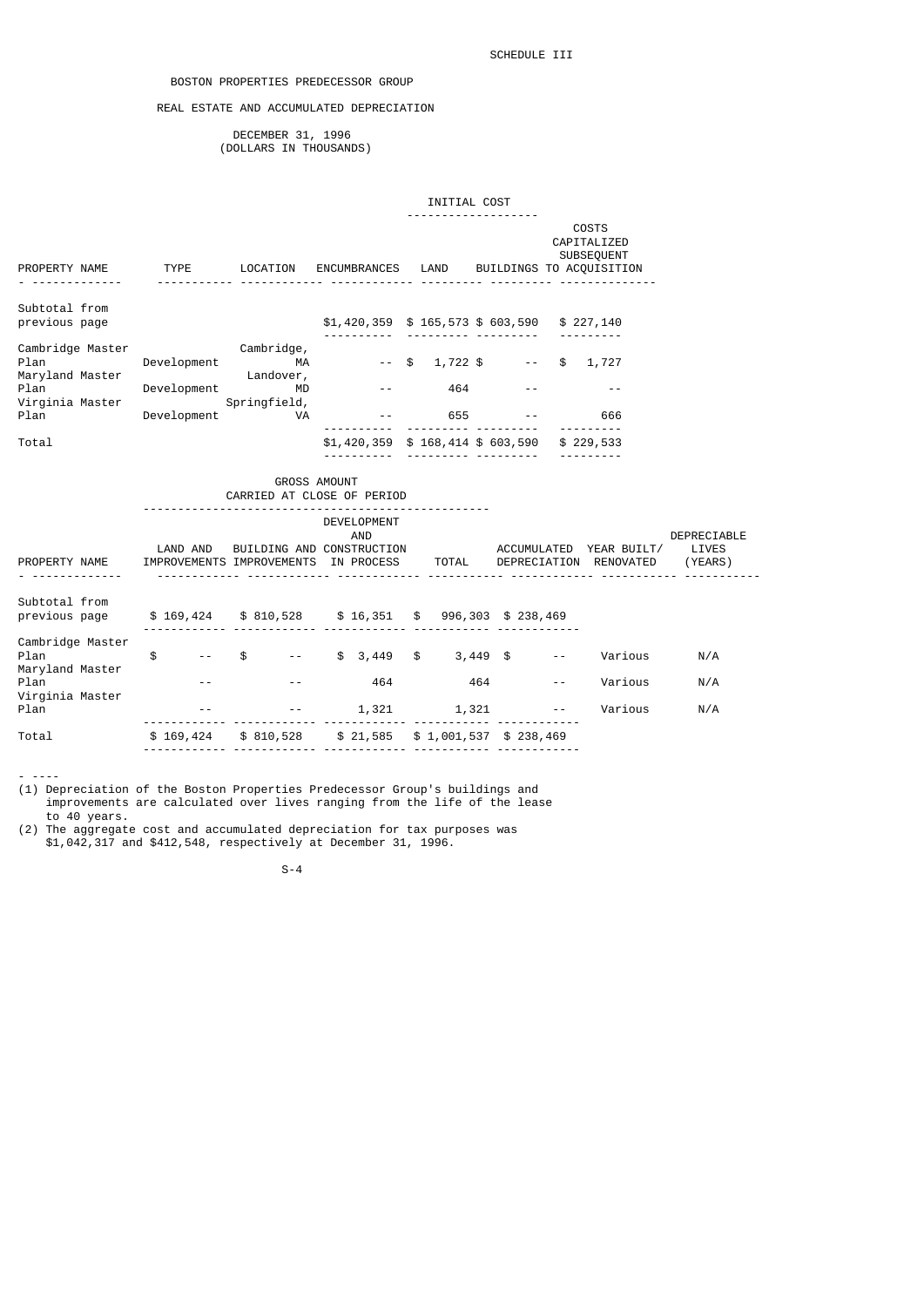## REAL ESTATE AND ACCUMULATED DEPRECIATION

#### DECEMBER 31, 1996 (DOLLARS IN THOUSANDS)

 A summary of activity for real estate and accumulated depreciation is as follows:

|                                                  | 1996        | 1995      | 1994      |
|--------------------------------------------------|-------------|-----------|-----------|
|                                                  |             |           |           |
| Real estate:                                     |             |           |           |
| Balance at beginning of year<br>Improvements and | \$979,493   | \$952,374 | \$951,693 |
| acquisition/development of real                  |             |           |           |
| estate                                           | 28,110      | 29,660    | 9,397     |
| Write-off of fully depreciated assets            | (6,066)     | (2, 541)  | (8, 716)  |
|                                                  |             |           |           |
| Balance at end of year                           | \$1,001,537 | \$979,493 | \$952,374 |
|                                                  |             |           |           |
| Accumulated depreciation:                        |             |           |           |
| Balance at beginning of year                     | 215,303     | 189,712   | 170,308   |
| Depreciation expense                             | 29,232      | 28,132    | 28,120    |
| Write-off of fully depreciated assets            | (6,066)     | (2, 541)  | (8, 716)  |
|                                                  |             |           |           |
| Balance at end of year                           | \$238,469   | \$215,303 | \$189,712 |
|                                                  |             |           |           |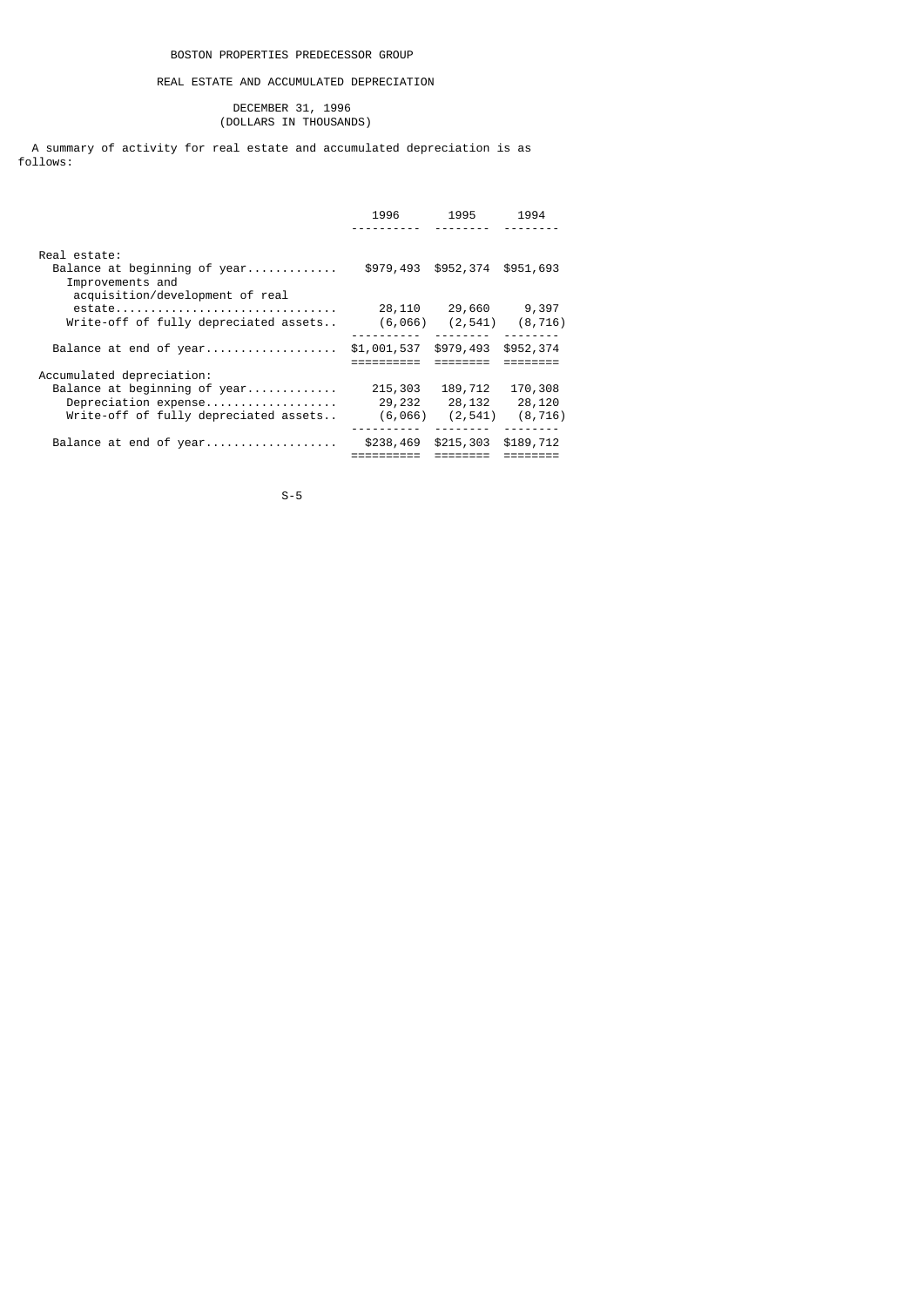# EXHIBIT INDEX

| EXHIBIT NO. | DESCRIPTION                                                                                                                                                                | PAGE |
|-------------|----------------------------------------------------------------------------------------------------------------------------------------------------------------------------|------|
|             |                                                                                                                                                                            |      |
|             |                                                                                                                                                                            |      |
| $*1.1$      | --Form of U.S. Purchase Agreement                                                                                                                                          |      |
| $*1.2$      | --Form of International Purchase Agreement                                                                                                                                 |      |
| $*3.1$      | --Form of Amended and Restated Certificate of Incorporation<br>of the Company                                                                                              |      |
| $*3.2$      | --Form of Amended and Restated Bylaws of the Company                                                                                                                       |      |
| $*4.1$      | --Shareholder Rights Agreement dated as of<br>, 1997<br>between the Company and<br>, as Rights Agent.                                                                      |      |
| $*5.1$      | --Opinion of Goodwin, Procter & Hoar LLP regarding legality<br>of the shares of the Common Stock issued                                                                    |      |
| $*8.1$      | --Opinion of Goodwin, Procter & Hoar LLP regarding tax<br>matters                                                                                                          |      |
| $*10.1$     | --Form of Amended and Restated Agreement of Limited                                                                                                                        |      |
|             | Partnership of the Operating Partnership                                                                                                                                   |      |
| $*10.2$     | --1997 Stock Option and Incentive Plan                                                                                                                                     |      |
| $*10.3$     | --Noncompetition Agreement between the Company and Mortimer<br>B. Zuckerman                                                                                                |      |
| $*10.4$     | --Employment and Noncompetition Agreement between the<br>Company and Edward H. Linde                                                                                       |      |
| $*10.5$     | --Form of Indemnification Agreement between the Company and<br>each of its directors and executive officers                                                                |      |
| $+10.6$     | --Omnibus Option Agreement by and among Boston Properties<br>Limited Partnership (the "Operating Partnership") and the<br>Grantors named therein dated as of April 9, 1997 |      |
| $*10.7$     | --Revolving Credit Agreement                                                                                                                                               |      |
| $*10.8$     | --Form of Registration Rights Agreement among the Company<br>and the persons named therein                                                                                 |      |
| $*10.9$     | --Form of Hotel Lease Agreement                                                                                                                                            |      |
| $*10.10$    | --Option Agreement between Boston Properties Limited<br>Partnership and Square 36 Properties Limited Partnership<br>dated April 15, 1997.                                  |      |
| $*21.1$     | --Schedule of Subsidiaries of the Company                                                                                                                                  |      |
| 23.1        | --Consent of Coopers & Lybrand, L.L.P.                                                                                                                                     |      |
| $+23.3$     | --Consent of Spaulding & Slye                                                                                                                                              |      |
| $*23.4$     | --Consent of Goodwin, Procter & Hoar LLP (included in<br>Exhibit $5.1$ )                                                                                                   |      |
| $*24.1$     | --Powers of Attorney                                                                                                                                                       |      |

27.1 --Financial Data Schedule

- --------

- \* To be filed by amendment
- + Previously filed